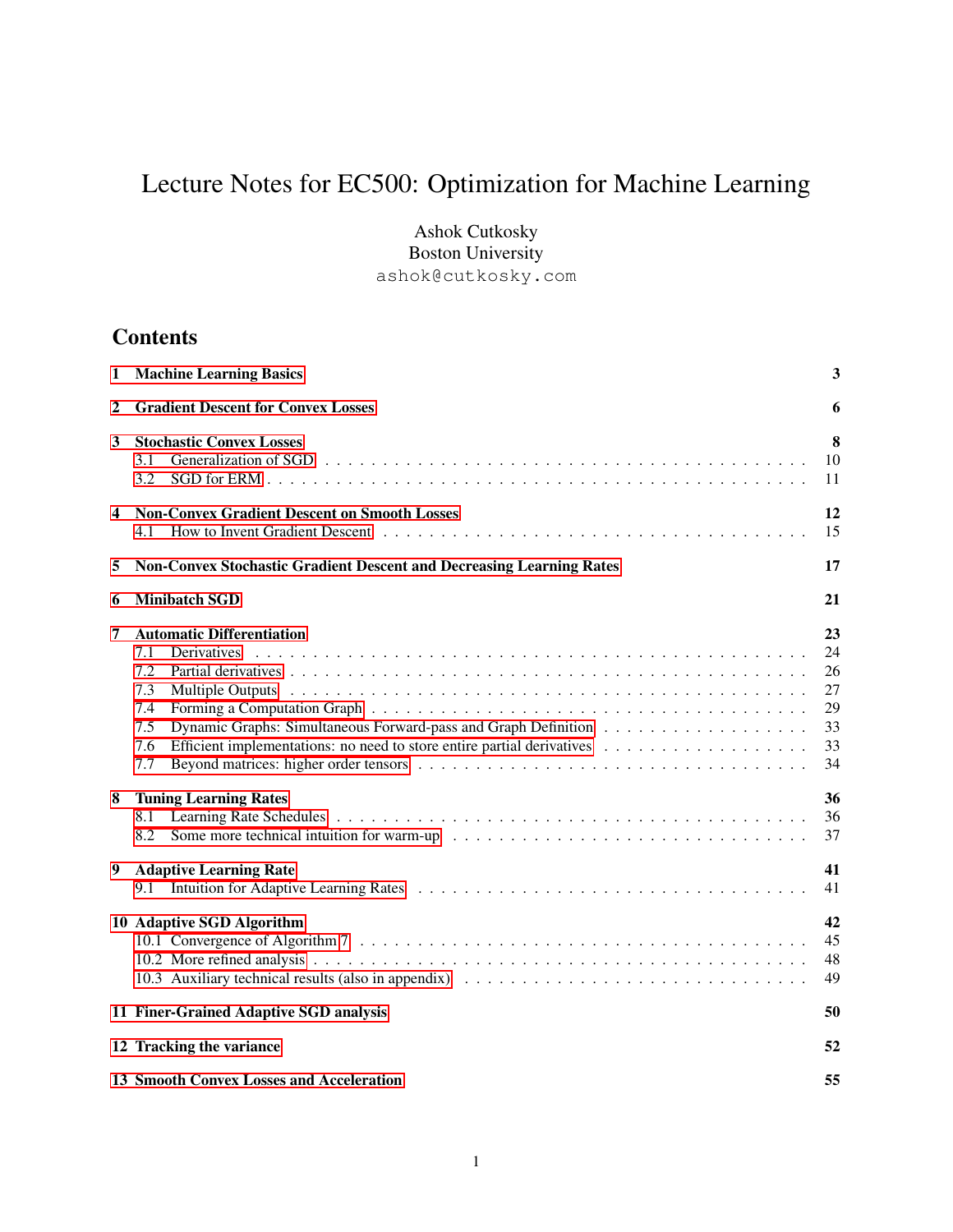|   | 14 Momentum                                                                                                       | 57<br>58          |
|---|-------------------------------------------------------------------------------------------------------------------|-------------------|
|   | 15 Acceleration                                                                                                   | 58<br>61          |
|   | <b>16 Lower Bounds</b>                                                                                            | 65<br>65<br>68    |
|   | 17 Lower bounds for stochastic convex optimization                                                                | 69                |
|   | <b>18 Per-Coordinate Learning Rates</b>                                                                           | 74                |
|   | 19 Adam                                                                                                           | 78<br>79<br>81    |
|   | 20 Momentum in Stochastic Optimization                                                                            | 82                |
|   | 21 Distributed/Large-Scale Systems                                                                                | 88                |
|   | 22 Data parallelism                                                                                               | 88<br>92          |
|   | 23 Regularization and Optimization                                                                                | 93                |
|   | 24 Stochastic Strongly-Convex Optimization and Almost-Convexity                                                   | 98                |
|   | <b>25 Variance Reduction for Convex Losses</b>                                                                    | 103               |
|   | 26 Normalized Gradient Descent and Non-convex Variance Reduction<br>26.2 Other Uses of Normalized SGD in Practice | 107<br>112<br>114 |
|   | 27 Second-Order Smoothness and Cubic Regularization                                                               | 116               |
|   | A big-O notation                                                                                                  | 122               |
| B | <b>Probability and Math Background</b>                                                                            | 123               |
|   | <b>C</b> Convexity, Smoothness and Lipschitzness                                                                  | 125<br>127        |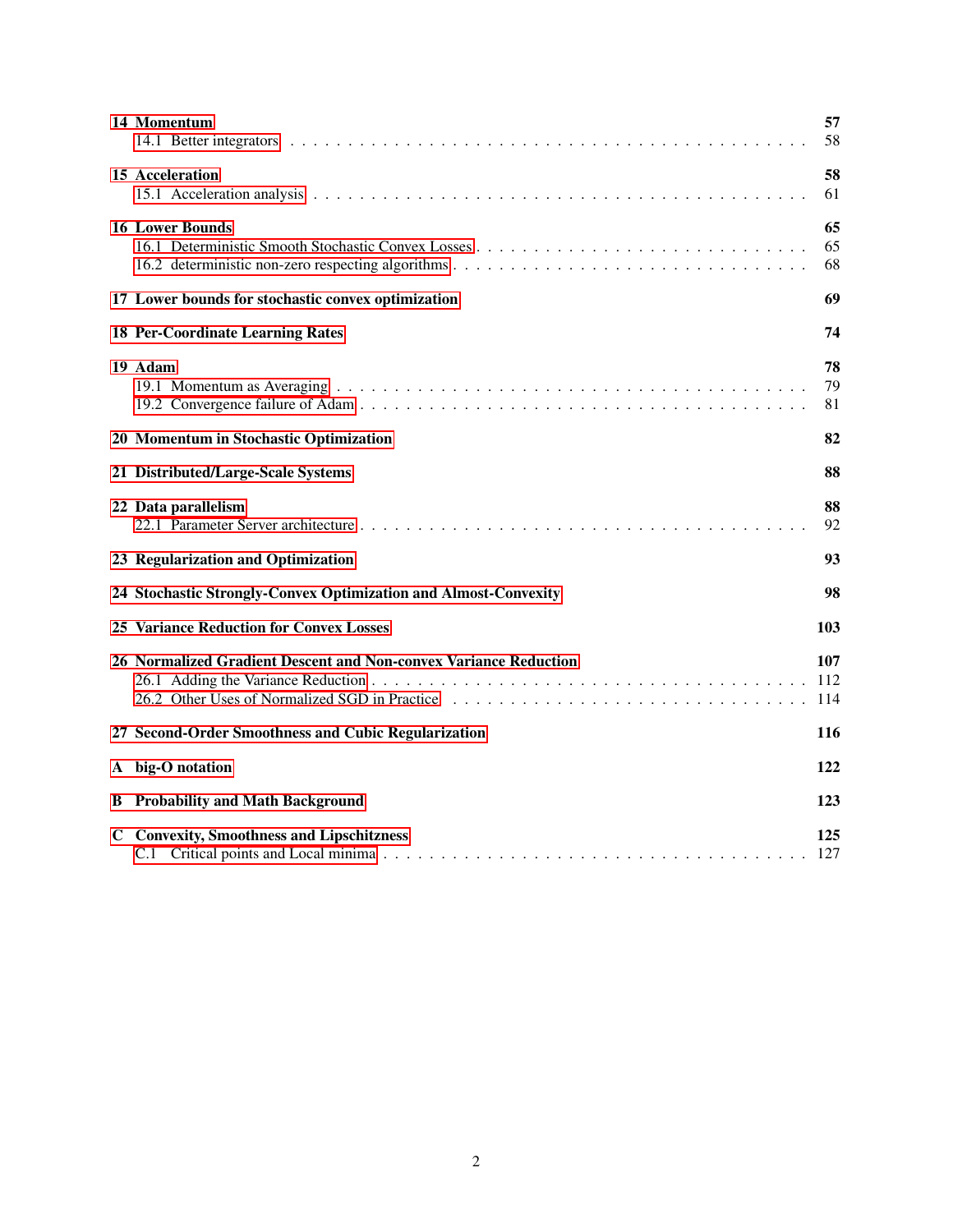## <span id="page-2-0"></span>1 Machine Learning Basics

Machine learning is all about identifying some pattern in data and applying those patterns to new data. Formally, let us suppose that you have bunch of datapoints or observations  $z_1, \ldots, z_N$ . For example, each  $z_i$  could be a tuple  $(x_i, y_i)$ where  $x_i$  is some object like a picture or the state of a board game or information about a medical patient, and  $y_i$  is some label like an object in the picture, the best move in the board game, or the diagnosis of the patient. The typical machine learning workflow consists of two main choices:

- 1. Choose some kind of *model* to explain the data. In supervised learning in which  $z = (x, y)$ , typically we pick some function f and use the model  $y \approx f(x, w)$  where w is the *parameter* of the model. We will let W be the set of acceptable values for w.
- 2. Fit the model to the data. That is, using our dataset  $z_1$ ,  $z_N$ , choose some value  $\hat{w}$ . This is often called *training* the model.

For most of this course, will consider the case that  $W = \mathbb{R}^d$  for some d so that we are attempting to minimize a real-valued function of a real vector.

For example, in a binary classification task if  $z = (x, y)$  where  $x \in \mathbb{R}^d$  and  $y \in \{-1, 1\}$ , we might choose the simple linear classifier model

$$
\mathbf{y} \approx \text{sign}(\langle \mathbf{x}, \mathbf{w} \rangle)
$$

After completing step 2, we will need some way to measure how good our choice of  $\hat{w}$  is. This is accomplished through a *loss function*  $\mathcal{L}(\mathbf{w})$ . Typically, the loss function takes the form of some kind of expectation:

$$
\mathcal{L}(\mathbf{w}) = \mathop{\mathbb{E}}_{\mathbf{z}}[\ell(\mathbf{w}, \mathbf{z})]
$$

where the expectation is over some unknown distribution of observations  $z \sim P_z$ . In this course, we will consider solely losses of this form. For example, in the binary classification task, we might write:

$$
\ell(\mathbf{w}, \mathbf{z}) = \mathbb{1}[\mathbf{y} \neq \text{sign}(\langle \mathbf{x}, \mathbf{w} \rangle)]
$$

This loss is 1 if we misclassify the example  $z = (x, y)$  and zero otherwise. The full loss  $\mathcal{L}(w) = \mathbb{E}[\ell(w, z)]$  is simply the probability of misclassifying a random example. In general, when  $z = (x, y)$  and we have some model  $y \approx f(\mathbf{w}, \mathbf{z})$ , it is common for the loss to take the form:

$$
\ell(\mathbf{w}, \mathbf{z}) = l(f(\mathbf{w}, \mathbf{z}), \mathbf{y})
$$

However, in order to allow for greater generality we will not use this notion of  $l$  and  $f$  and consider just the composition  $\ell$ .

With this idea, we can formally characterize the task of step 2: we are trying to find a  $\hat{w}$  that minimizes the loss  $\mathcal{L}(\mathbf{w})$ . Thus, step two is trying to identify:

$$
\mathbf{w}_{\star} = \operatorname*{argmin}_{\mathbf{w} \in W} \mathcal{L}(\mathbf{w})
$$

We can measure our ability to find the argmin by the *suboptimality gap*:

$$
\mathcal{L}(\hat{\mathbf{w}}) - \mathcal{L}(\mathbf{w}_\star)
$$

If we have a small suboptimality gap, then we have done a good job of training the model. Note that this does not mean that the model is actually good: it might be that  $\mathcal{L}(\mathbf{w}_*)$  is actually quite high because we made a poor choice of model in the first place.

This problem is difficult for two main reasons. The first of these is a *computational* barrier. It turns out that minimizing arbitrary functions  $\mathcal L$  is computationally intractable (in fact, even the example just provided for linear classification is NP-hard to minimize). This issue is usually addressed by choosing some *surrogate* loss  $\ell^S$  with  $\mathcal{L}^{S}(w) = \mathbb{E}_{z}[\ell^{S}(w, z)]$ . Then, we need to instead solve the problem:

$$
\mathop{\mathrm{argmin}}_{w \in W} \mathcal{L}^S(w)
$$

The surrogate should be chosen such that: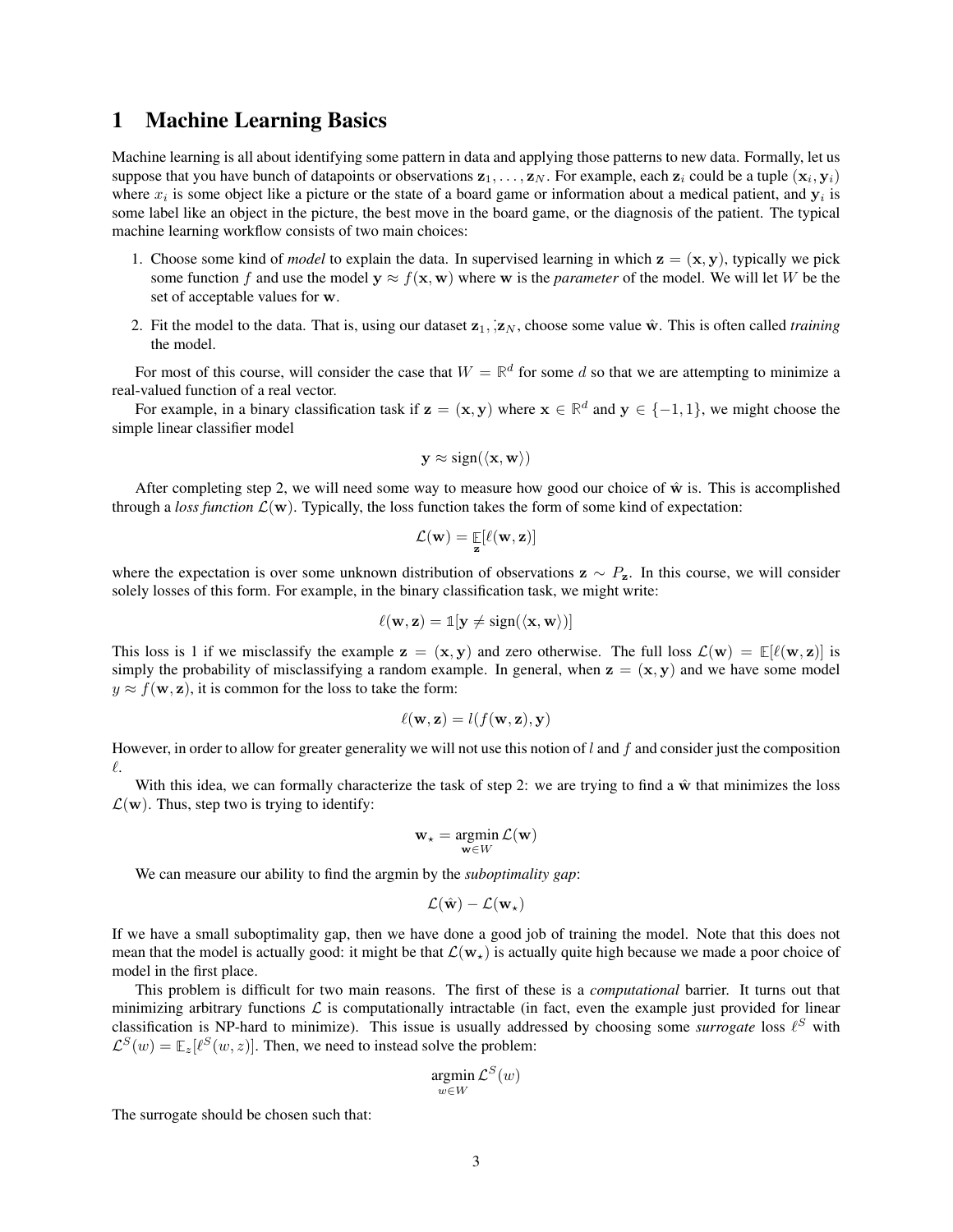- 1.  $\mathcal{L}^{S}(w) \approx \mathcal{L}(w)$ .
- 2. It is computationally feasible to minimize  $\mathcal{L}^{S}$ .

There is some natural tension here: surrogates that more accurately capture the original loss  $\mathcal L$  may be harder to minimize.

The second reason the problem is difficult is that usually we do not even know how to evaluate the function  $\mathcal{L}!$ . In particular, we do not know the distribution over  $z$  in  $\mathcal{L}(w) = \mathbb{E}_z[\ell(w, z)]$ . This makes the problem of minimizing  $\mathcal{L}(w)$  not just an optimization problem but also a *stochastic* optimization problem ("stochastic" is really just a fancy word for "involving randomness").

The classical way to deal with this is through *empirical risk minimization*. Here, we make use of a dataset  $z_1, \ldots, z_N$  to define:

$$
\hat{\mathcal{L}}^S(\mathbf{w}) = \frac{1}{N} \sum_{i=1}^N \ell^S(\mathbf{w}, \mathbf{z}_i)
$$

We make a critical assumption: suppose that each  $z_i$  is drawn independently from the distribution  $P_z$ . Intuitively, we should expect  $\hat{L}^S \approx \hat{L}^S$  since averages typically approach their mean. Then, instead of trying to minimize  $\hat{L}^S$ , which we do not know, we can minimize  $\hat{\mathcal{L}}^S$ . The function  $\hat{\mathcal{L}}^S(\mathbf{w})$  is the empirical loss. This leads to the overall suboptimality gap:

$$
\mathcal{L}(\hat{\mathbf{w}}) - \mathcal{L}(\mathbf{w}_{\star}) = \underbrace{\mathcal{L}(\hat{\mathbf{w}}) - \mathcal{L}^{S}(\hat{\mathbf{w}})}_{\text{surrogate quality}} + \underbrace{\mathcal{L}^{S}(\hat{\mathbf{w}}) - \hat{\mathcal{L}}^{S}(\hat{\mathbf{w}})}_{\text{empirical approximation}} + \underbrace{\hat{\mathcal{L}}^{S}(\hat{\mathbf{w}}) - \hat{\mathcal{L}}^{S}(\mathbf{w}_{\star})}_{\text{suboptimality from algorithm}} + \hat{\mathcal{L}}^{S}(\mathbf{w}_{\star}) - \mathcal{L}(\mathbf{w}_{\star})
$$

This idea is called empirical risk minimization because in statistics the loss function is often called the "risk", and so  $\mathcal{\hat{L}}$  is the "empirical risk".

Empirical risk minimization comes with the important caveat that the point  $\hat{\mathbf{w}}_{\star} = \arg\min \hat{\mathcal{L}}^S(\mathbf{w})$  may not be very close to the actual minimizer  $w_{\star}$ . As a result, we can end up with a situation in which

$$
\hat{\mathcal{L}}^S(\hat{\mathbf{w}}) < \mathcal{L}^S(\mathbf{w}_\star)
$$

This is known as *overfitting*. There is an entire field of statistical learning theory dedicated to understand which properties of  $\ell^S$  lead to overfitting and which do not, and there are still many open problems in this area. A similar amount of work has gone into identifying conditions under which there are reasonable surrogate losses  $\ell^S$  that are computationally tractable while also providing sufficiently good approximations to the true loss  $\ell$ . However, for our purposes whenever we perform empirical risk minimization we will simply assume that the surrogate  $\ell^S$  is such that the overfitting issue is not as important as actually solving the optimization problem. Also, we will generally assume that the surrogate  $\ell^S$  is a good enough approximation to the loss we care about  $\ell$ .

We will usually analyze exclusively the surrogate loss  $\mathcal{L}^S(w) = \mathbb{E}_z[\ell^S(w, z)]$ . In order to keep notation simpler, we will drop the S and simply refer to this as the loss  $\mathcal L$  and  $\ell$ . If we ever actually need the true losses, it will be made clear on a case-by-case basis.

There is second way of dealing with the problem of unknown  $\mathcal{L}^S$  that becomes viable when the size N of the dataset is extremely large, as may happen in some modern language modeling tasks for which data is scraped en masse off of the internet. In this case, N might be so large that it is computationally infeasible to look at any one datapoint  $z_i$  more than once. In this case we will be able to design algorithms that provably cannot overfit.

Assuming the overfitting problem is negligible, we are left with the managing the quality of the surrogate loss. Remember that we want to choose the surrogate loss  $\ell^S$  such that  $\mathcal{L}(\mathbf{w}) = \mathbb{E}_{\mathbf{z}}[\ell(\mathbf{w}, \mathbf{z})] \approx \mathbb{E}_{\mathbf{z}}[\ell^S(\mathbf{w}, \mathbf{z})] = \mathcal{L}^S(\mathbf{w})$ and also such that we are able to design algorithms that minimize  $\mathcal{L}^S$  effectively. A common strategy to ensure that  $\mathcal{L}^S$  is minimizable easily is to make  $\ell(\mathbf{w}, \mathbf{z})$  a *convex* function of w for all z. A convex function is one for which the *epigraph*:

$$
\{(\mathbf{w},k) \in \mathbb{R}^{d+1} : k \ge \ell(\mathbf{w},\mathbf{z})\}
$$

is a convex set. Algebraically, when  $\ell$  is differentiable, this implies the inequality for all w, w'

$$
\ell(\mathbf{w}',\mathbf{z}) \leq \ell(\mathbf{w},\mathbf{z}) + \langle \nabla \ell(\mathbf{w},\mathbf{z}), \mathbf{w}' - \mathbf{w} \rangle
$$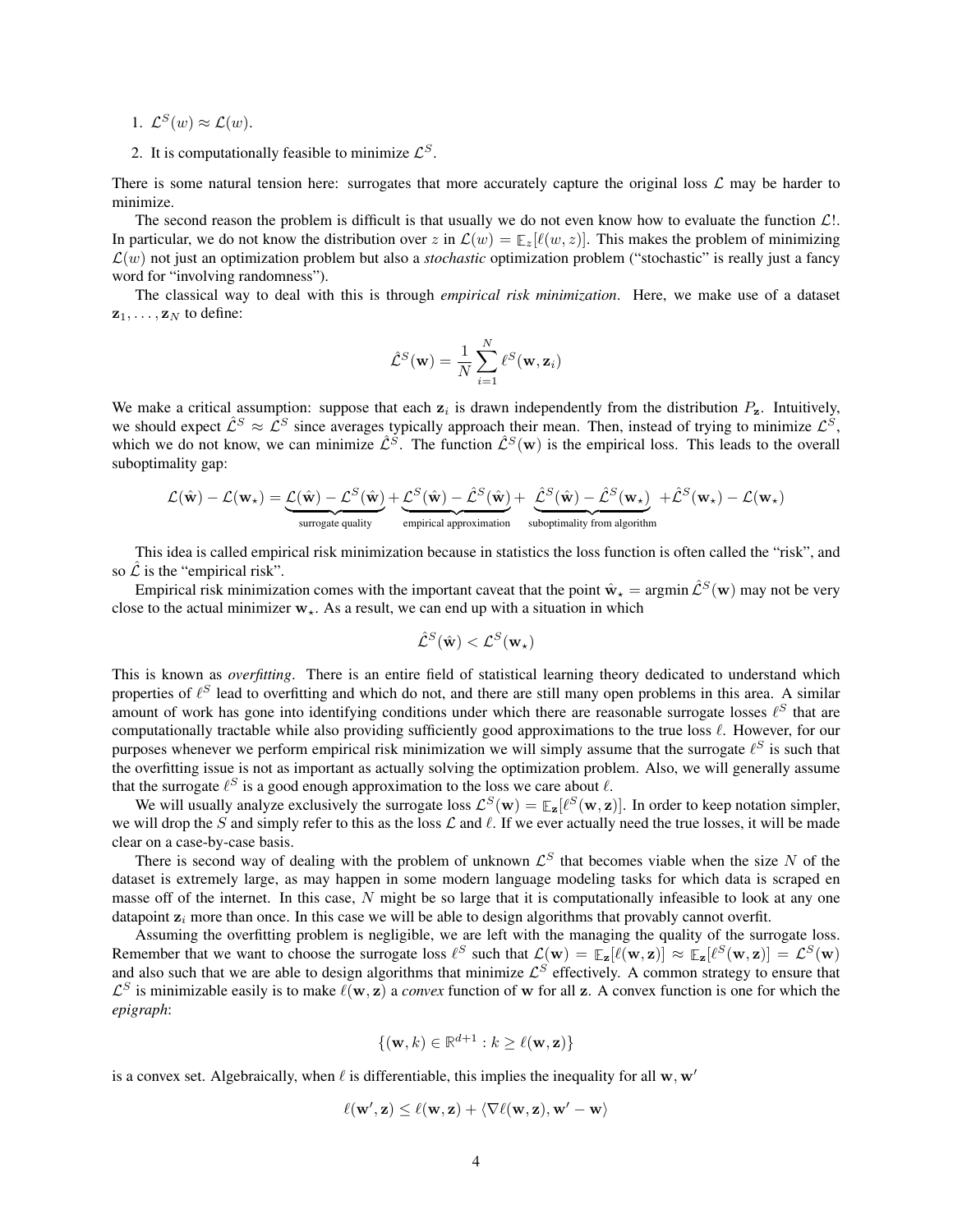In words, the value of the first-order Taylor approximation to  $\ell$  at any point w is smaller than the true function value at all other points. This means that *local* information at a point w in terms of the gradient ∇`(w, z) actually provides a *global* bound on the value of  $\ell(w, z)$  at every other point. This property has engendered a vast body of literature on algorithms for optimizing such losses.

Unfortunately, essentially all of the popular deep learning models used to obtain impressive results today do not appear to allow for surrogates  $\ell^S$  that are both good approximations of the true loss  $\ell$  and also convex. Thus, we will focus much of our study on what can be done without using convexity.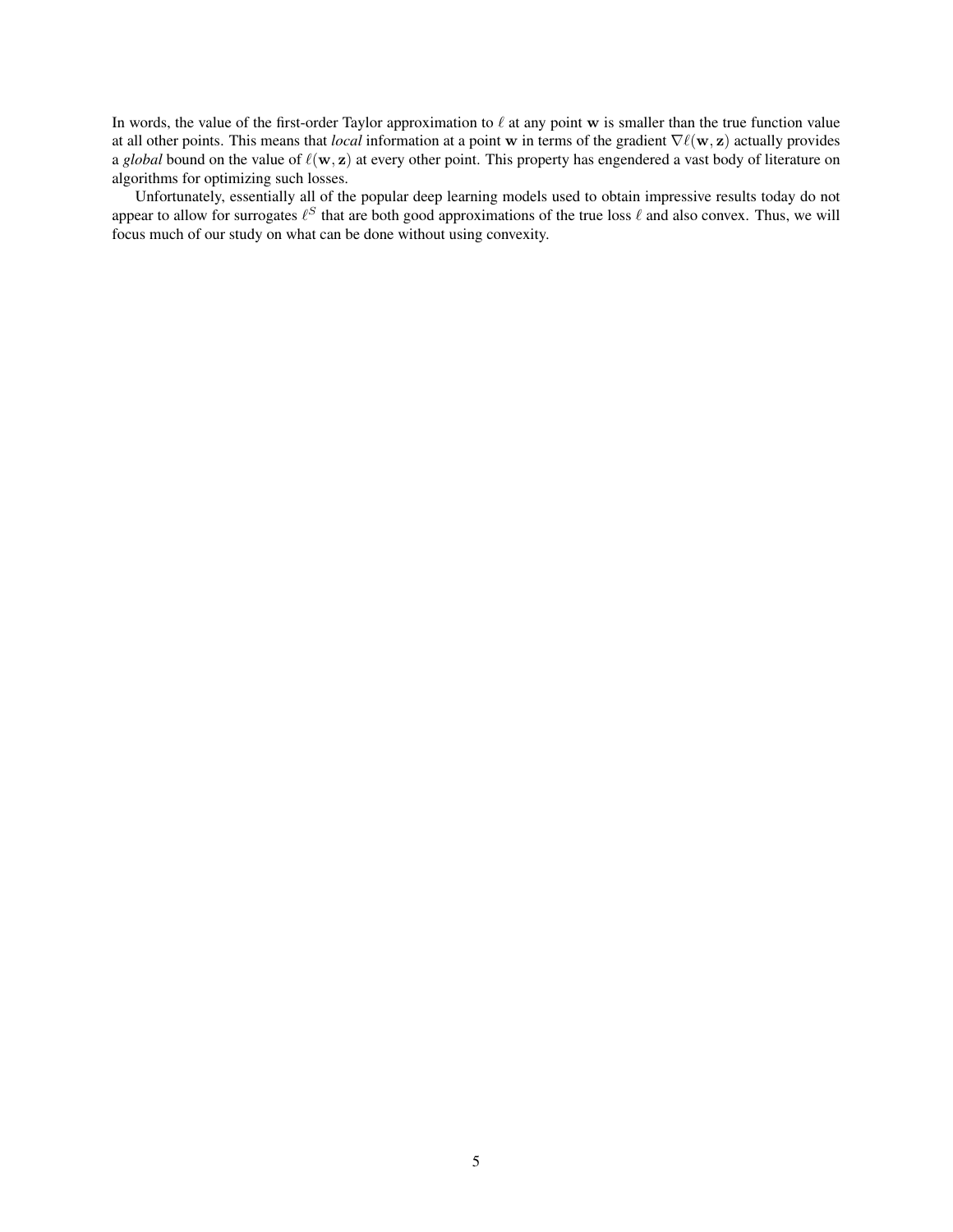## <span id="page-5-0"></span>2 Gradient Descent for Convex Losses

The most commonly used algorithm in machine learning today is (stochastic) gradient descent. Let's consider this algorithm first in the *deterministic* setting to gain some idea for how it works.

| <b>Algorithm 1 Gradient Descent</b>                                        |  |  |  |  |  |
|----------------------------------------------------------------------------|--|--|--|--|--|
| <b>Input:</b> Initial Point $w_1$ , learning rate $\eta$ , time horizon T: |  |  |  |  |  |
| for $t=1T$ do                                                              |  |  |  |  |  |
| Set $\mathbf{g}_t = \nabla \mathcal{L}(\mathbf{w}_t)$ .                    |  |  |  |  |  |
| Set $\mathbf{w}_{t+1} = \mathbf{w}_t - \eta \mathbf{g}_t$ .                |  |  |  |  |  |
| end for                                                                    |  |  |  |  |  |

<span id="page-5-1"></span>Recall the definition of a convex function:

**Definition 2.1.** A function  $\mathcal L$  is convex *if for all x, there exists some*  $g_x$  *such that for all y:* 

 $\mathcal{L}(y) \geq \mathcal{L}(x) + \langle q_x, y - x \rangle$ 

*When*  $\mathcal L$  *is differentiable,*  $g_x = \nabla \mathcal L(x)$ *.* 

The definition of convexity has an interesting consequence: if  $w_* = \argmin \mathcal{L}(w)$ , then we have:

$$
\mathcal{L}(\mathbf{w}) - \mathcal{L}(\mathbf{w}_\star) \leq \langle \nabla \mathcal{L}(\mathbf{w}), \mathbf{w} - \mathbf{w}_\star \rangle
$$

So, if we can understand the *linear* functions  $\langle \nabla \mathcal{L}(\mathbf{w}), \mathbf{w} - \mathbf{w}_{\star} \rangle$ , then we will be able to bound the non-linear suboptimality gap  $\mathcal{L}(\mathbf{w}) - \mathcal{L}(\mathbf{w}_*)$ . In order to do this, we'll need to assume that our loss is *Lipschitz*:

**Definition 2.2.** A function  $\mathcal{L}: \mathbb{R}^d \to \mathbb{R}$  is G-Lipschitz if for all  $x, y \in \mathbb{R}^d$ ,

$$
|\mathcal{L}(x) - \mathcal{L}(y)| \le G||x - y||
$$

This definition may be a little strange looking, but it's actually fairly likely to hold. The intuition here is that the G in G-Lipschitzness is actually measuring the degree to which  $\mathcal L$  is continuous. In fact, if W is a compact set, then any continuous  $\mathcal L$  must be G-Lipschitz for some G. When  $\mathcal L$  is differentiable, we can phrase G-Lipschitzness in the following way:

**Proposition 2.3.** *If*  $\mathcal L$  *is differentiable, then*  $\mathcal L$  *is G-Lipschitz if and only if*  $\|\nabla \mathcal L(x)\| \leq G$  *for all* x.

*Proof.* First, suppose  $\|\nabla \mathcal{L}(x)\| \geq G$  for some  $x \in \mathbb{R}^d$ . By definition of gradient for any vector v, we have:

$$
\lim_{\delta \to 0} \frac{\mathcal{L}(x + \delta v) - \mathcal{L}(x) - \delta \langle v, \nabla \mathcal{L}(x) \rangle}{\delta} = 0
$$

Let  $v = \frac{\nabla \mathcal{L}(x)}{\|\nabla \mathcal{L}(x)\|}$  $\frac{\nabla L(x)}{\|\nabla L(x)\|}$ . Then this implies:

$$
\lim_{\delta \to 0} \frac{\mathcal{L}(x + \delta v) - \mathcal{L}(x)}{\delta} = \|\nabla \mathcal{L}(x)\|
$$

Thus, if  $\|\nabla \mathcal{L}(x)\| \geq G$ , there must be some  $\delta$  such that

$$
|\mathcal{L}(x+\delta v) - \mathcal{L}(x)| \ge G\delta
$$

and so L is no G-Lipschitz. Therefore G-Lipschitzness implies  $\|\nabla \mathcal{L}(x)\| \leq G$ . Now suppose  $\|\nabla \mathcal{L}(x)\| \leq G$  for all  $x$ . Then by the fundamental theorem of calculus,

$$
\mathcal{L}(x) - \mathcal{L}(y) = \int_0^1 \frac{d}{dt} \mathcal{L}(y + t(x - y)) dt
$$
  
= 
$$
\int_0^1 \langle \nabla \mathcal{L}(y + t(x - y)), x - y \rangle dt
$$
  

$$
\leq \int_0^1 \|\nabla \mathcal{L}(y + t(x - y))\| \|x - y\| dt
$$
  

$$
\leq G \|x - y\|
$$

so that  ${\mathcal L}$  is  $G\text{-Lipschitz}.$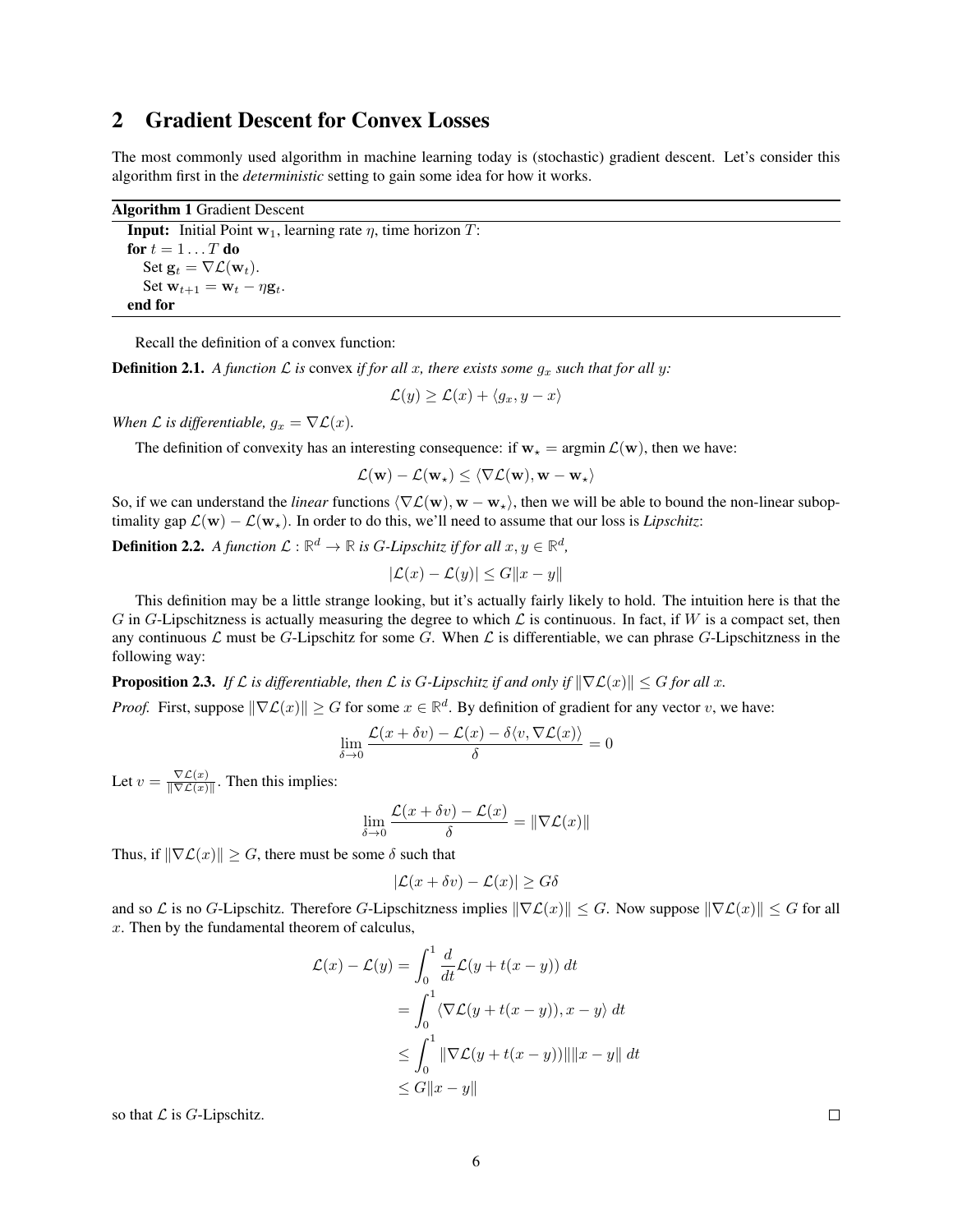Here is the standard convergence result for gradient descent:

<span id="page-6-0"></span>**Theorem 2.4.** *Suppose*  $\mathcal L$  *is* G-Lipschitz and convex. Suppose  $\|\mathbf{w}_\star - \mathbf{w}_1\| \leq D$ . Set  $\eta = \frac{D}{C}$  $\frac{D}{G\sqrt{T}}$ *.* Then

$$
\sum_{t=1}^{T} \mathcal{L}(\mathbf{w}_t) - \mathcal{L}(\mathbf{w}_\star) \le GD\sqrt{T}
$$

*In particular, if*  $\hat{\mathbf{w}}$  *is selected uniformly at random from*  $\mathbf{w}_1, \ldots, \mathbf{w}_T$ *,* 

$$
\mathop{\mathbb{E}}[\mathcal{L}(\hat{\mathbf{w}}) - \mathcal{L}(\mathbf{w}_t)] \leq \frac{GD}{\sqrt{T}}
$$

*Proof.* The proof is quite short, although the technique may seem a bit magical:

$$
\|\mathbf{w}_{t+1} - \mathbf{w}_{\star}\|^2 = \|\mathbf{w}_t - \eta \nabla \mathcal{L}(\mathbf{w}_t) - \mathbf{w}_{\star}\|^2
$$
  
= 
$$
\|\mathbf{w}_t - \mathbf{w}_{\star}\|^2 - 2\eta \langle \nabla \mathcal{L}(\mathbf{w}_t), \mathbf{w}_t - \mathbf{w}_{\star} \rangle + \eta^2 \|\nabla \mathcal{L}(\mathbf{w}_t)\|^2
$$

rearranging terms:

$$
\langle \nabla \mathcal{L}(\mathbf{w}_t), \mathbf{w}_t - \mathbf{w}_\star \rangle \leq \frac{\|\mathbf{w}_t - \mathbf{w}_\star\|^2 - \|\mathbf{w}_{t+1} - \mathbf{w}_\star\|^2}{2\eta} + \frac{\eta\|\nabla \mathcal{L}(\mathbf{w}_t)\|^2}{2}
$$

using convexity:

$$
\mathcal{L}(\mathbf{w}_t) - \mathcal{L}(\mathbf{w}_\star) \le \frac{\|\mathbf{w}_t - \mathbf{w}_\star\|^2 - \|\mathbf{w}_{t+1} - \mathbf{w}_\star\|^2}{2\eta} + \frac{\eta\|\nabla\mathcal{L}(\mathbf{w}_t)\|^2}{2}
$$

Use G-Lipschitzness:

$$
\frac{\|\mathbf{w}_t - \mathbf{w}_\star\|^2 - \|\mathbf{w}_{t+1} - \mathbf{w}_\star\|^2}{2\eta} + \frac{\eta G^2}{2}
$$

now, sum over all t:

$$
\sum_{t=1}^{T} \mathcal{L}(\mathbf{w}_t) - \mathcal{L}(\mathbf{w}_\star) \le \sum_{t=1}^{T} \frac{\|\mathbf{w}_t - \mathbf{w}_\star\|^2 - \|\mathbf{w}_{t+1} - \mathbf{w}_\star\|^2}{2\eta} + \frac{\eta G^2}{2}
$$

The sum telescopes:

$$
= \frac{\|\mathbf{w}_1 - \mathbf{w}_\star\|^2 - \|\mathbf{w}_{T+1} - \mathbf{w}_\star\|^2}{2\eta} + \frac{\eta T G^2}{2}
$$

$$
\leq \frac{D^2}{2\eta} + \frac{\eta T G^2}{2}
$$

Now, use our setting for  $\eta$ :

$$
DG\sqrt{T}
$$

Now, if  $\hat{\mathbf{w}}$  is chosen uniformly at random from  $\mathbf{w}_1, \dots, \mathbf{w}_T$ , then by definition:

$$
\mathbb{E}[\mathcal{L}(\hat{\mathbf{w}}) - \mathcal{L}(\mathbf{w}_{\star})] = \frac{1}{T} \sum_{t=1}^{T} \mathcal{L}(\mathbf{w}_t) - \mathcal{L}(\mathbf{w}_{\star}) \le \frac{GD}{\sqrt{T}}
$$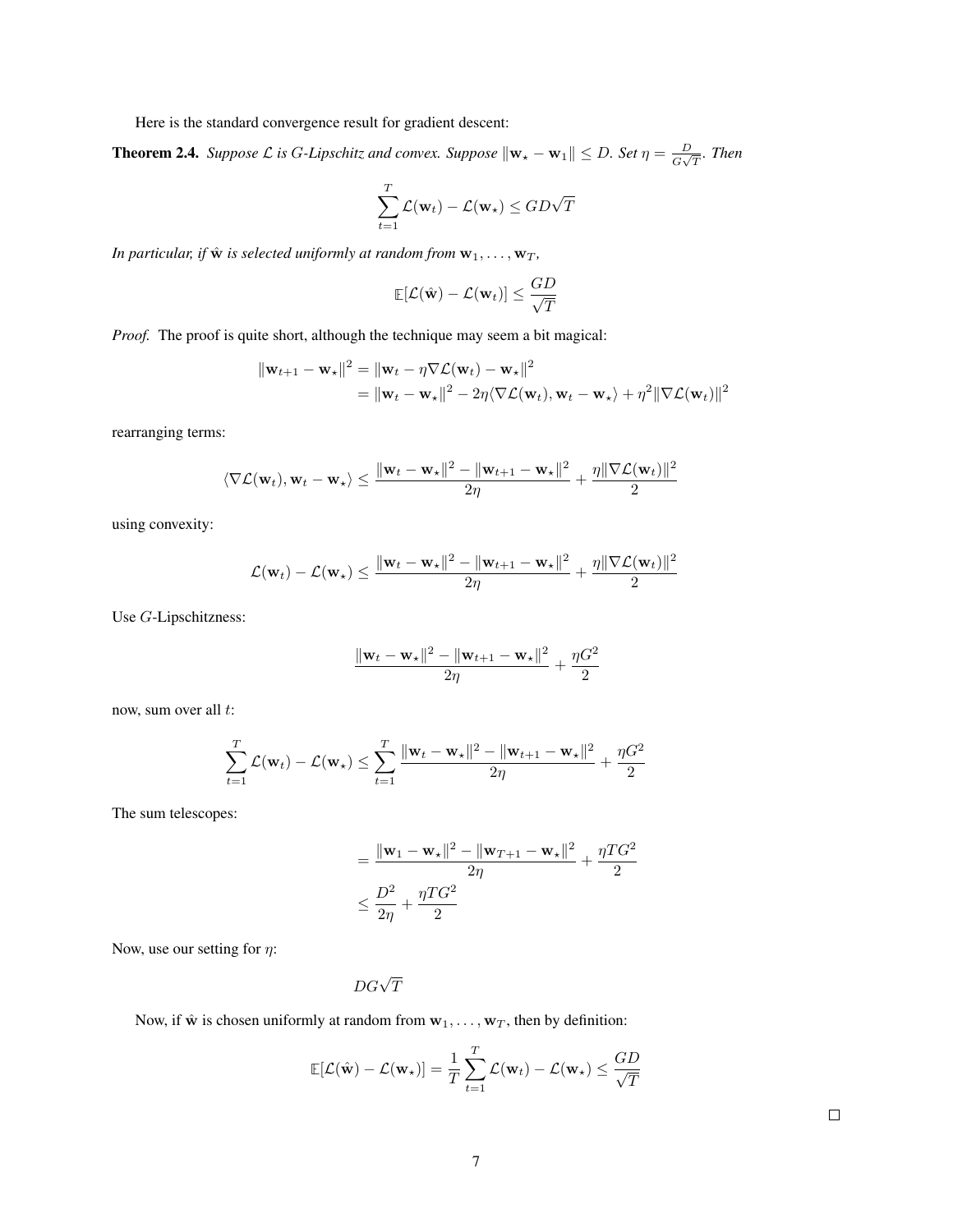This result has a few lessons for us:

- 1. This is an *upper bound*. This means that the actual performance of the algorithm might be much better than we have shown here. In practice, this is often true.
- 2. We only make a statement about a randomly chosen iterate, rather than the last iterate. This is very common in analysis of optimization methods (at least in the stochastic case). In practice however, it is common to simply take  $\hat{\mathbf{w}} = \mathbf{w}_T$ .
- 3. Most of the analysis is done without using the value of  $\eta$  instead it is only substituted at the end. You can see from the analysis that we chose  $\eta = \frac{D}{C}$  $\frac{D}{G\sqrt{T}}$  specifically to minimize the final expression. Other choices would still converge.
- 4. The learning rate is  $O(1)$ √  $T$ ). This will show up in the non-convex case as well.

## <span id="page-7-0"></span>3 Stochastic Convex Losses

Now that we've seen how to analyze gradient descent for deterministic convex losses, let's consider the more practical *stochastic* case. Remember in the stochastic setting we assume:

$$
\mathcal{L}(\mathbf{w}) = \mathop{\mathbb{E}}_{z \sim P_z} [\ell(\mathbf{w}, z)]
$$

Let's assume that  $\ell(\mathbf{w}, z)$  is differentiable as a function of w for all z. Then, we have the following:

**Proposition 3.1.** If  $\mathcal{L}(\mathbf{w}) : \mathbb{R}^d \to \mathbb{R}$  is given by  $\mathcal{L}(\mathbf{w}) = \mathbb{E}_{z \sim P_z}[\ell(\mathbf{w}, z)]$  and  $\ell(\mathbf{w}, z)$  is differentiable as a function of w *for all* z*, then:*

$$
\nabla \mathcal{L}(\mathbf{w}) = \mathop{\mathbb{E}}_{z}[\nabla \ell(\mathbf{w}, z)]
$$

*Proof.* Define  $p(z)$  to be the probability density function of z. Then we have:

$$
\nabla \mathcal{L}(\mathbf{w}) = \nabla \mathbb{E}[\ell(\mathbf{w}, z)]
$$

$$
= \nabla \int \ell(\mathbf{w}, z) p(z) dz
$$

interchanging integration and differentation:

$$
= \int \nabla \ell(\mathbf{w}, z) p(z) dz
$$

$$
= \mathbb{E}[\nabla \ell(\mathbf{w}, z)]
$$

For the very technical minded reader, this proof has a couple holes: we assumed z has a density  $p(z)$ , and we assumed that it is indeed possible to exchange integration and differentiation. Both of these are not fatal issues: instead of  $p(z)dz$ , we may integrate with respect to the probability measure  $d\mu(z)$  if there is not density. For the interchange of integration and differentiation, we can overcome this by adding the assumption that for any  $\mathbf{w} \nabla \ell(\mathbf{w}, z)$  is bounded on some closed ball centered at w. This assumption is true for all functions you are likely to ever encounter in practice.  $\Box$ 

This Lemma gives us a way to provide an *unbiased estimate* of the gradient ∇L(w) at any point w: simply sample some  $z \sim P_z$  and return  $\nabla \ell(\mathbf{w}, z)$ . An *unbaised estimator* for a quantity X is a random variable Y such that  $\mathbb{E}[Y] = X$ . Unbiased estimators are useful because if you can generate many independent unbiased estimates  $Y_1, \ldots, Y_N$ , then their average  $\frac{1}{N} \sum_{i=1}^N Y_i$  will converge to X as N grows.

So, our stochastic gradient descent algorithm will be essentially the same as regular gradient descent, but we will substitute an unbiased gradient estimate instead of the true gradient (Algorithm [2\)](#page-8-0).

Let's analyze the convergence of this algorithm under the assumption that  $\mathcal L$  is convex: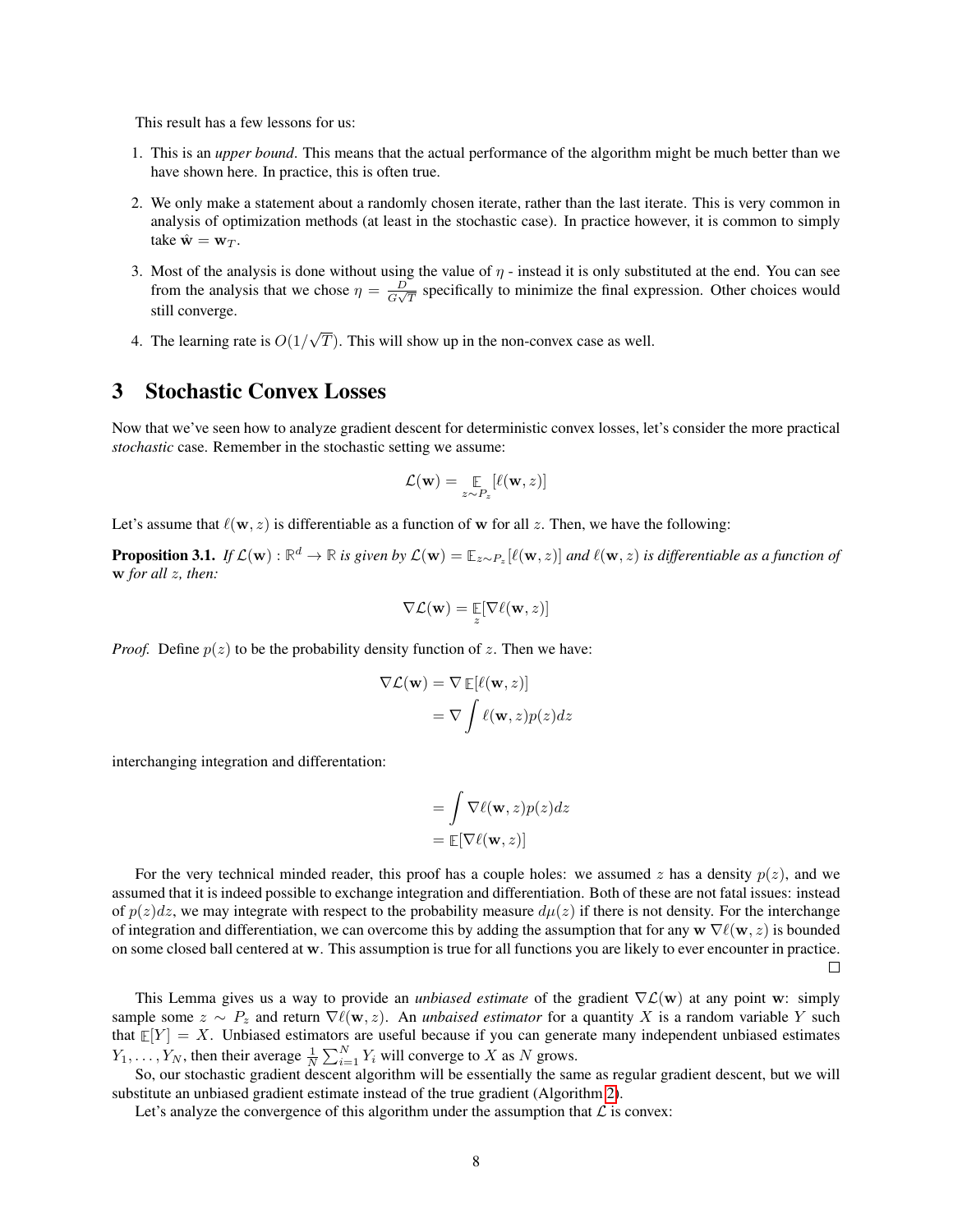#### Algorithm 2 Stochastic Gradient Descent

**Input:** Initial Point  $w_1$ , learning rate  $\eta$ , time horizon  $T$ : for  $t = 1 \dots T$  do Sample  $z_t \sim P_z$ Set  $\mathbf{g}_t = \nabla \ell(\mathbf{w}_t, z_t)$ . Set  $\mathbf{w}_{t+1} = \mathbf{w}_t - \eta \mathbf{g}_t$ . end for

<span id="page-8-1"></span><span id="page-8-0"></span>**Theorem 3.2.** *Suppose that*  $\mathcal L$  *is convex and that*  $\ell(\mathbf w, z)$  *is* G-Lipschitz. Suppose  $\|\mathbf w_1 - \mathbf w_*\|$  ≤ D. Then with  $\eta = \frac{D}{C}$  $\frac{D}{G\sqrt{T}},$ 

$$
\mathbb{E}\left[\sum_{t=1}^T \mathcal{L}(\mathbf{w}_t) - \mathcal{L}(\mathbf{w}_\star)\right] \le DG\sqrt{T}
$$

*If*  $\hat{\mathbf{w}}$  *is selected uniformly at random from*  $\mathbf{w}_1, \dots, \mathbf{w}_T$ *,* 

$$
\mathop{\mathbb{E}}[\mathcal{L}(\hat{\mathbf{w}}) - \mathcal{L}(\mathbf{w}_\star)] \leq \frac{DG}{\sqrt{T}}
$$

*Proof.* The proof is actually very similar to the proof for the deterministic case, but we put expectations around many quantities and use the unbiasedness property  $\mathbb{E}[\nabla \ell(\mathbf{w}_t, z)|\mathbf{w}_t] = \nabla \mathcal{L}(\mathbf{w}_t)$ . All expectations presented here are over the randomness of the algorithms (i.e. over the choices  $z_1, \ldots, z_T$ ) unless otherwise specified:

$$
\mathbb{E}[\|\mathbf{w}_{t+1} - \mathbf{w}_{\star}\|^2] = \mathbb{E}[\|\mathbf{w}_t - \eta \mathbf{g}_t - \mathbf{w}_{\star}\|^2]
$$
  
= 
$$
\mathbb{E}[\|\mathbf{w}_t - \mathbf{w}_{\star}\|^2 - 2\eta \langle \mathbf{g}_t, \mathbf{w}_t - \mathbf{w}_{\star} \rangle + \eta^2 \|\mathbf{g}_t\|^2]
$$

rearranging:

$$
\mathbb{E}[\langle \mathbf{g}_t, \mathbf{w}_t - \mathbf{w}_\star \rangle] = \frac{\mathbb{E}[\|\mathbf{w}_t - \mathbf{w}_\star\|^2 - \|\mathbf{w}_{t+1} - \mathbf{w}_\star\|^2]}{2\eta} + \frac{\eta \mathbb{E}[\|\mathbf{g}_t\|^2]}{2}
$$

Now, from unbiasedness and convexity, we have:

$$
\mathbb{E}[\langle \mathbf{g}_t, \mathbf{w}_t - \mathbf{w}_\star \rangle] = \mathop{\mathbb{E}}_{z_t, ..., z_{t-1}}[\mathbb{E}[\langle \mathbf{g}_t, \mathbf{w}_t - \mathbf{w}_\star \rangle | z_1, ..., z_{t-1}]]
$$

now, observe that  $w_t$  is a deterministic function of  $z_1, \ldots, z_{t-1}$ , and that  $\mathbf{g}_t$  is independent of  $z_1, \ldots, z_{t-1}$  given  $w_t$ :

$$
= \underset{z_1,\ldots,z_{t-1}}{\mathbb{E}} [\mathbb{E}[\langle \mathbf{g}_t, \mathbf{w}_t - \mathbf{w}_\star \rangle | w_t]]
$$

$$
= \underset{z_1,\ldots,z_{t-1}}{\mathbb{E}} [\langle \nabla \mathcal{L}(\mathbf{w}_t), \mathbf{w}_t - \mathbf{w}_\star \rangle]
$$

Further,  $\nabla \mathcal{L}(w_t)$  and  $w_t$  are independent of  $z_t, \ldots, z_T$ :

$$
= \mathbb{E}[\langle \nabla \mathcal{L}(\mathbf{w}_t), \mathbf{w}_t - \mathbf{w}_\star \rangle] \geq \mathbb{E}[\mathcal{L}(\mathbf{w}_t) - \mathcal{L}(\mathbf{w}_\star)]
$$

So, plugging this in:

$$
\mathbb{E}[\mathcal{L}(\mathbf{w}_t) - \mathcal{L}(\mathbf{w}_\star)] \le \frac{\mathbb{E}[\|\mathbf{w}_t - \mathbf{w}_\star\|^2 - \|\mathbf{w}_{t+1} - \mathbf{w}_\star\|^2]}{2\eta} + \frac{\eta \mathbb{E}[\|\mathbf{g}_t\|^2]}{2}
$$

$$
\mathbb{E}\left[\sum_{t=1}^T \mathcal{L}(\mathbf{w}_t) - \mathcal{L}(\mathbf{w}_\star)\right] \le \sum_{t=1}^T \frac{\mathbb{E}[\|\mathbf{w}_t - \mathbf{w}_\star\|^2 - \|\mathbf{w}_{t+1} - \mathbf{w}_\star\|^2]}{2\eta} + \frac{\eta \mathbb{E}[\|\mathbf{g}_t\|^2]}{2}
$$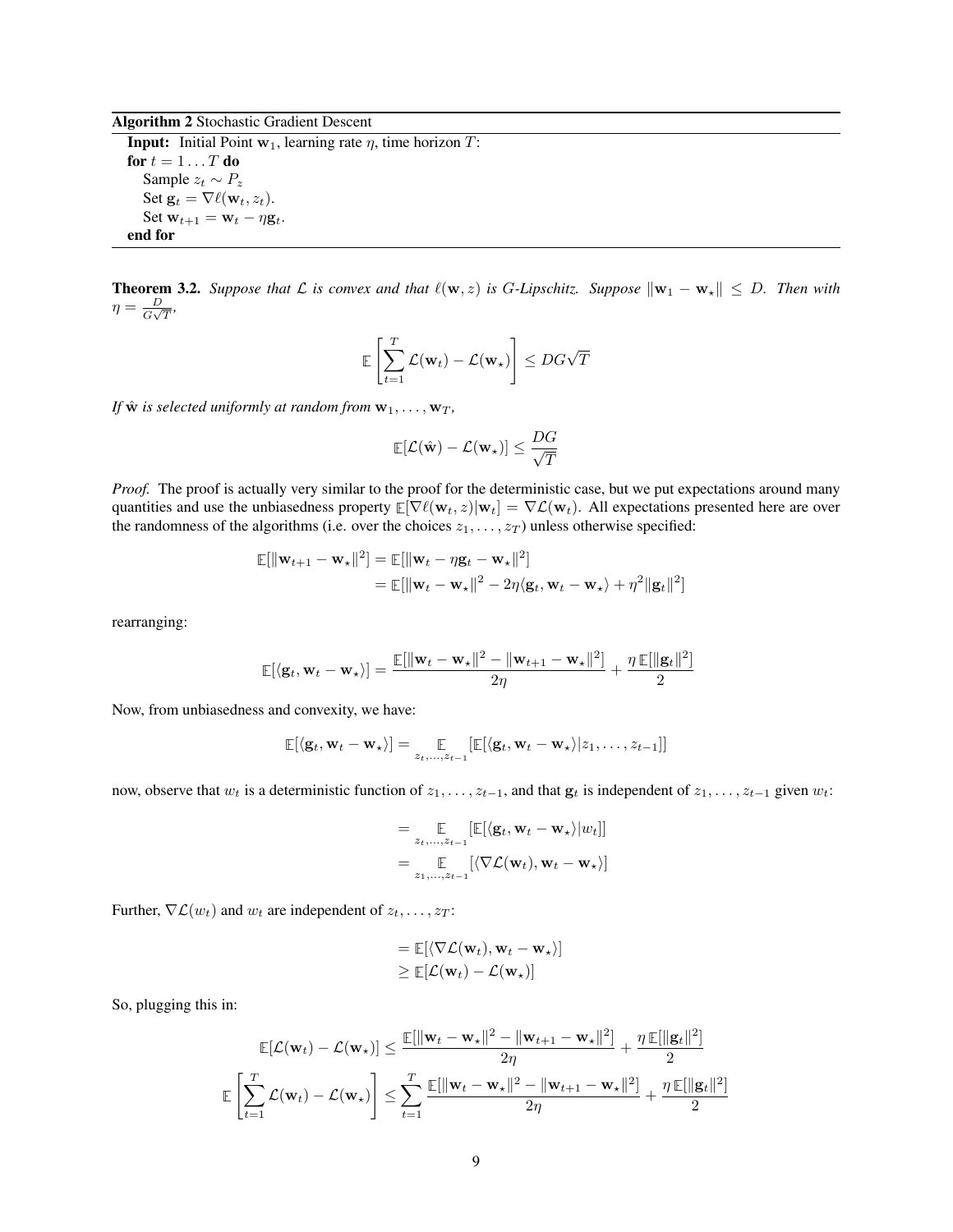Telescoping the first sum, and using  $||\mathbf{g}_t|| \leq G$ :

$$
\leq \frac{\mathbb{E}[\|\mathbf{w}_1 - \mathbf{w}_\star\|^2}{2\eta} + \frac{\eta T G^2}{2}
$$

$$
\leq DG\sqrt{T}
$$

Now, for the last statement in the Theorem, again use the fact that

$$
\mathbb{E}[\mathcal{L}(\hat{\mathbf{w}}) - \mathcal{L}(\mathbf{w}_*)] = \mathbb{E}\left[\frac{1}{T}\sum_{t=1}^T \mathcal{L}(\mathbf{w}_t) - \mathcal{L}(\mathbf{w}_*)\right]
$$

There are a couple interesting points about this proof:

- 1. The result appears essentially the same as in the deterministic case.
- 2. The expectation in the final statement is now over both the randomness in the choice of  $\hat{w}$  and also the randomness in the  $z_+$ s.
- 3. The G here is a bound on  $\|\nabla \ell(w, z)\|$ , which could be much larger than the G in Theorem [2.4,](#page-6-0) which is only a bound on  $\|\nabla \mathcal{L}(\mathbf{w})\|$ .

Let's compare the *total computation* required by the deterministic and the stochastic versions of gradient descent. Suppose we are performing empirical risk minimization, so that the objective is

$$
\mathcal{L} = \frac{1}{N} \sum_{i=1}^{N} \ell(\mathbf{w}, z_i)
$$

Then, to compute  $\nabla \mathcal{L}(\mathbf{w}) = \frac{1}{N} \sum_{i=1}^{N} \nabla \ell(\mathbf{w}, z_i)$  takes N total gradient computations, so  $O(N)$  time. On the other hand, we can re-write  $\mathcal L$  as:

$$
\mathcal{L} = \mathop{\mathbb{E}}_z[\ell(\mathbf{w},z)]
$$

where  $P_z$  is the uniform distribution over  $z_1, \ldots, z_N$ . Then, to the gradient estimate  $g_t$ , we choose some z uniformly at random from  $z_1, \ldots, z_N$  and compute  $\mathbf{g}_t = \nabla \ell(\mathbf{w}, z)$ . This takes only one gradient evaluation, so  $O(1)$  time.

As a result, after T iterations of gradient descent, we have spent  $O(NT)$  gradient computations, but with stochastic gradient descent, we have spent only  $O(T)$  gradient computations. Since in both cases the converge rate is only a function of  $T$  and not  $N$ , This makes it seem like stochastic gradient descent is significantly better than deterministic gradient descent.

However, there is a caveat: the G in Theorem [2.4](#page-6-0) is potentially much smaller than the G in Theorem [3.2,](#page-8-1) so that it is possible that one would be better off with gradient descent. However, in general this is unlikely: G would have to is possible that one would be better off with gradient descent. However, in general this is unlikely:<br>be  $\sqrt{N}$  times larger and as we collect more data (so N grows), this becomes less and less plausible.

#### <span id="page-9-0"></span>3.1 Generalization of SGD

Remember that one issue that can come up when using ERM to solve machine learning problems is *overfitting*, in which performance on the empirical risk  $\frac{1}{N} \sum_{i=1}^{N} \ell(\hat{\mathbf{w}}, z_i)$  is much better than the true loss  $\mathcal{L}(\hat{\mathbf{w}}) = \mathbb{E}[\ell(\hat{\mathbf{w}}, z)].$ 

One of the magical properties of SGD is that it can in some sense provably avoid overfitting. The procedure is the following: given an i.i.d. dataset  $z_1, \ldots, z_N$ , run SGD for N iterations (and no more!) using each datapoint one after the other with no repeating (sample without replacement). Then a random selected iterate will satisfy:

$$
\mathop{\mathbb{E}}[\mathcal{L}(\hat{\mathbf{w}}) - \mathcal{L}(\mathbf{w}_\star)] \leq \frac{DG}{\sqrt{N}}
$$

Notice that this is a statement about the *true* loss  $\mathcal{L}$ , not the empirical risk! Not only that, the dependency on N is actually statistically optimal up to constant factors in many cases although this is not so easy to see.

 $\Box$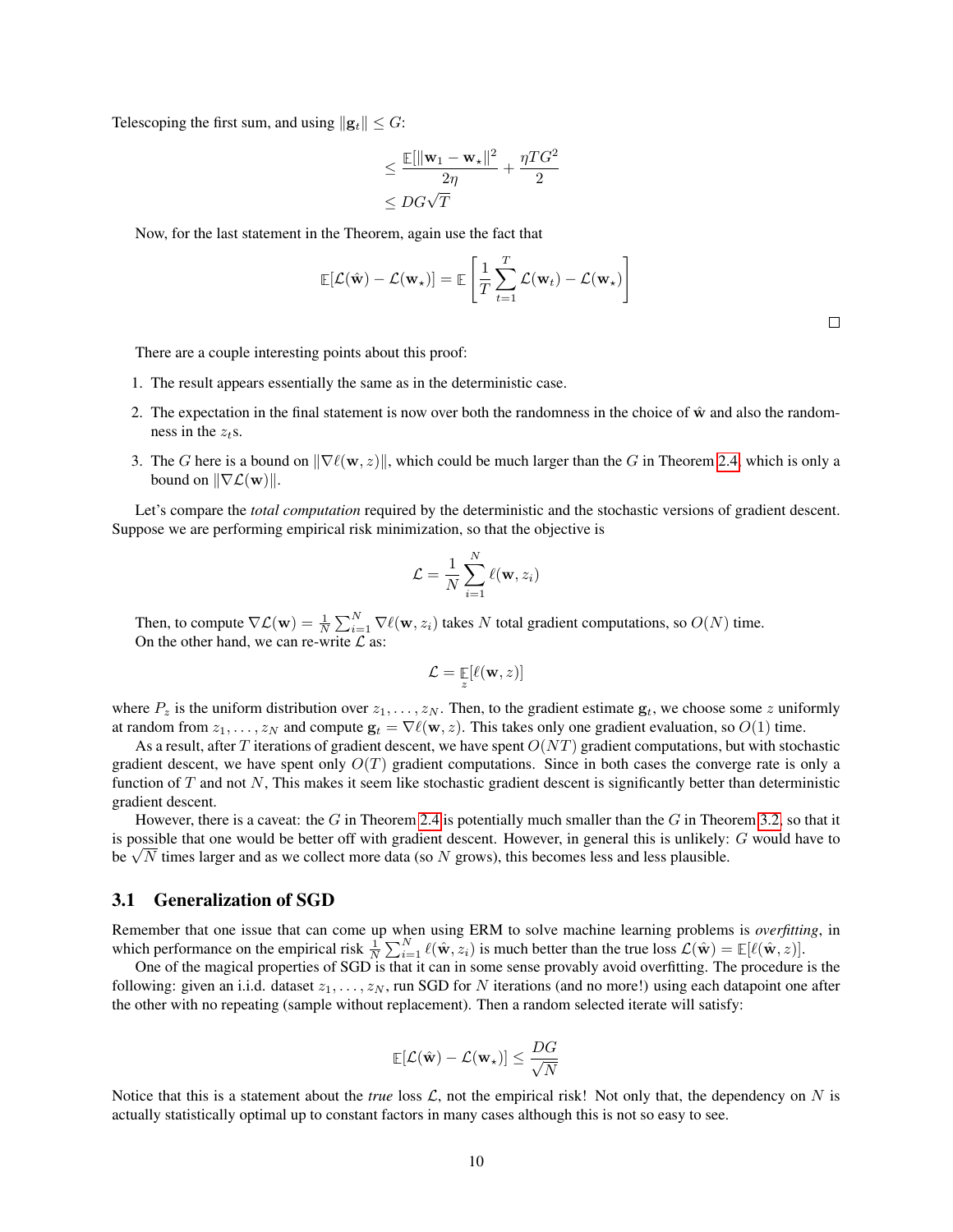#### <span id="page-10-0"></span>3.2 SGD for ERM

However, in practice it seems that minimizing the empirical risk frequently is superior to a single-pass over the dataset. So how can we use SGD to minimize the empirical risk? We have already discussed how if  $\hat{\mathcal{L}}$  is the ERM-loss,  $\hat{\mathcal{L}}(\mathbf{w}) = \mathbb{E}_{z \sim \hat{P}}[\ell(\mathbf{w}, z)]$ , where  $\hat{P}$  is the uniform distribution over  $z_1, \ldots, z_N$ . So you could just run SGD using this distribution.

In practice, however, it is more common to run the following procedure:

Algorithm 3 Stochastic Gradient Descent for ERM with shuffling

**Input:** Initial Point  $w_1$ , learning rate  $\eta$ , time horizon T, dataset  $z_1, \ldots, z_N$ : Initialize  $t = 1$ . for  $e = 1 \ldots T/N$  do for  $i = 1 \ldots N$  do Set  $\mathbf{g}_t = \nabla \ell(\mathbf{w}_t, z_i)$ . Set  $\mathbf{w}_{t+1} = \mathbf{w}_t - \eta \mathbf{g}_t$ .  $t \leftarrow t + 1.$ end for Optionally shuffle the dataset into a new random order. end for

This algorithm is typically much better in practice than using with-replacement sampling, but the reasons are still somewhat mysterious. Sampling at random for every iteration is much simpler to analyze, and analyses of the in-order scheme are only recently showing improvements. For recent references, see Nguyen et al. [2020;](#page-120-0) Mishchenko, Khaled, and Richtárik [2020.](#page-120-1)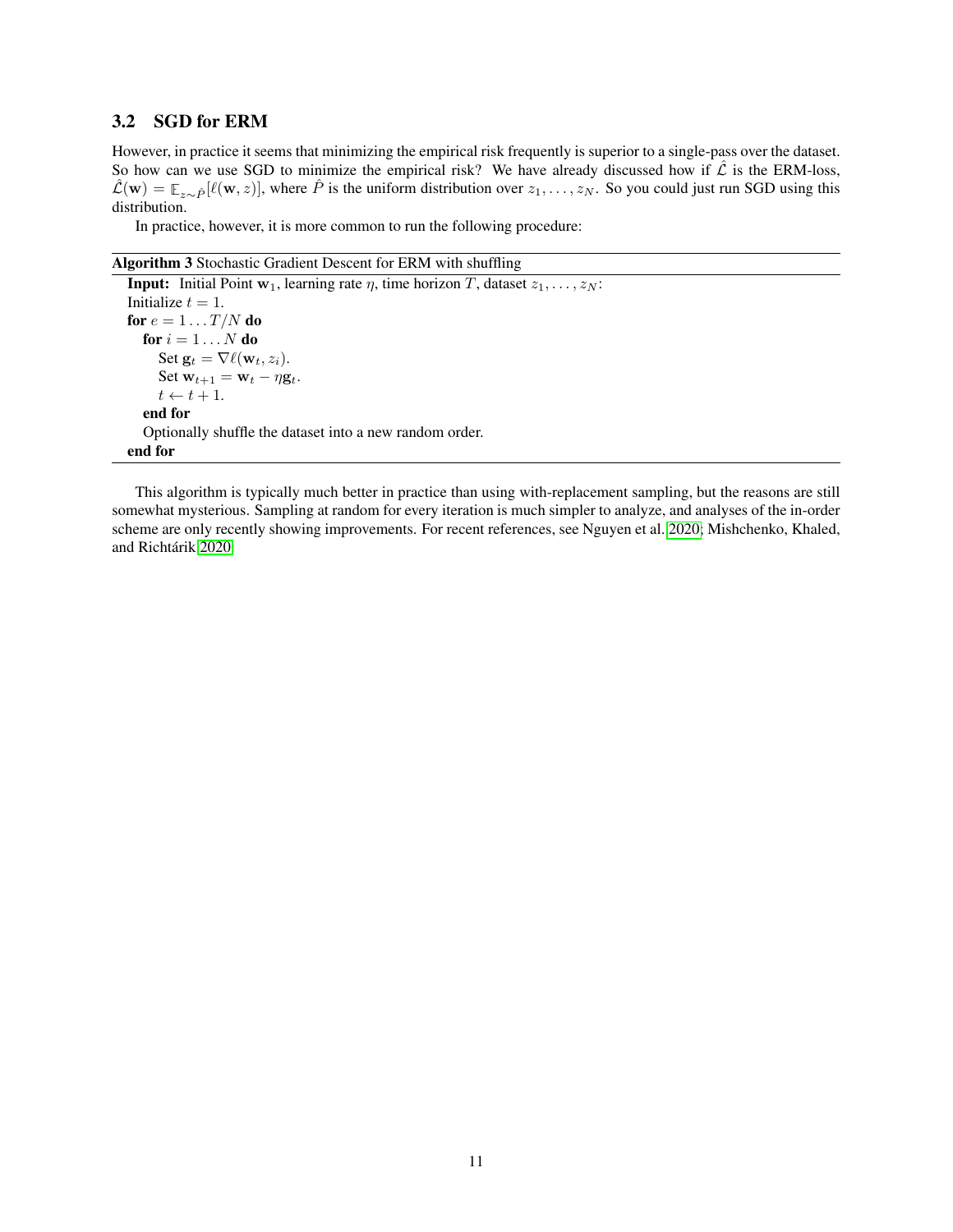## <span id="page-11-0"></span>4 Non-Convex Gradient Descent on Smooth Losses

Starting in this section, and for much of this course, we will consider exclusively losses  $\mathcal L$  that are *smooth*:

**Definition 4.1.** A function  $\mathcal{L} : \mathbb{R}^d \to \mathbb{R}$  is H-smooth if  $\mathcal{L}$  is differentiable at all  $x \in \mathbb{R}^d$ , and for all  $x, y \in W$ ,

$$
\|\nabla \mathcal{L}(x) - \nabla \mathcal{L}(y)\| \le H\|x - y\|
$$

Let's be clear: there are plenty of losses out there that are not smooth, or are only smooth with a very large value of H. However, without *some* kind of assumption about the loss it is very difficult to prove anything about how an algorithm will operate. Similarly to the way that  $G$ -Lipschitzness is the same as the gradient being bounded by  $G$  when  $\mathcal L$  is differentiable, H-smoothness is the same as the Hessian being bounded by H when  $\mathcal L$  is twice-differentiable:

**Proposition 4.2.** *Suppose*  $\mathcal L$  *is twice differentiable. Then*  $\mathcal L$  *is* H-smooth *if and only if*  $\|\nabla^2 \mathcal L(\mathbf w)\|_{op} \leq H$  *for all* w.

*Proof.* The proof is essentially the same as in the Lipschitz case. Suppose  $\mathcal L$  is H-smooth. Let x be some arbitrary point and let v be an arbitary unit vector. Define  $f : \mathbb{R} \to \mathbb{R}$  by  $f(t) = \mathcal{L}(x + tv)$ . Then by definition of directional derivatives,  $f'(0) = \langle \nabla \mathcal{L}(x + tv), v \rangle$  and  $f''(0) = \nabla^2 \mathcal{L}(x + tv)v$ . Now we have:

$$
\|\nabla^2 \mathcal{L}(x)v\| = |f''(0)|
$$
  
=  $\left| \lim_{\delta \to 0} \frac{f'(\delta) - f'(0)}{\delta} \right|$   
=  $\left| \lim_{\delta \to 0} \frac{\langle \nabla \mathcal{L}(x + \delta v) - \nabla \mathcal{L}(x), v \rangle}{\delta} \right|$   
 $\leq \lim_{\delta \to 0} \frac{\|\nabla \mathcal{L}(x + \delta v) - \nabla \mathcal{L}(x)\| \|v\|}{\delta}$   
 $\leq H$ 

Now since x and v were arbitrary,  $\|\mathcal{L}(\mathbf{w})\|_{op} \leq H$  for all w.

On the other hand, suppose  $\|\mathcal{L}(\mathbf{w})\|_{op} \leq H$  for all w. Then by mean-value theorem, for any x and y:

$$
\nabla \mathcal{L}(x) = \nabla \mathcal{L}(y) + \nabla^2 \mathcal{L}(z)(x - y)
$$

for some z on the line segment connecting x and y. Then, since  $\|\nabla^2 \mathcal{L}(z)\| \leq H$ , we have  $\|\nabla \mathcal{L}(x) - \nabla \mathcal{L}(y)\| \leq$  $H||x - y||$ .

Smoothness is at least approximately satisfied by essentially any continuous function, in the sense that any continuous function can be replaced with a approximation that is smooth. The quality of the approximation can be traded off for the amount of smoothness. Formally, the following theorem holds:

**Theorem 4.3.** Let  $\mathcal{L} : \mathbb{R}^d \to \mathbb{R}$  be a G-Lipschitz function. Then for any H, consider

$$
\hat{\mathcal{L}}(x) = \inf_{y} \mathcal{L}(y) + \frac{H}{2} ||x - y||^2
$$

*Then*  $\hat{\mathcal{L}}$  *is H*-smooth and *G*-Lipschitz, and for all  $x \in W$ ,

$$
|\hat{\mathcal{L}}(x) - \mathcal{L}(x)| \le \frac{G^2}{H}
$$

Because we will not be assuming that  $\mathcal L$  is convex, in general we will not be able to actually show that our algorithms in fact minimizes  $\mathcal{L}$ . Instead, we will often simply try to approach a *critical point*:

**Definition 4.4.** *A* critical point, *or* first-order stationary point *of*  $\mathcal L$  *is a point* x *such that*  $\nabla \mathcal L(x) = 0$ *.* 

The search for critical points is motivated by the observation that any minimizer of  $\mathcal L$  must also be a critical point, so that finding a critical point is a necessary but not sufficient condition for actually minimizing  $\mathcal{L}$ . There is some active research investigating the degree to which this condition may actually be sufficient. In fact, one of the key desirable properties of convex functions is that any critical point must also minimize L.

Since finding a point where the gradient is *exactly* zero may be difficult, we will instead relax the goal slightly to find an *approximate* critical point: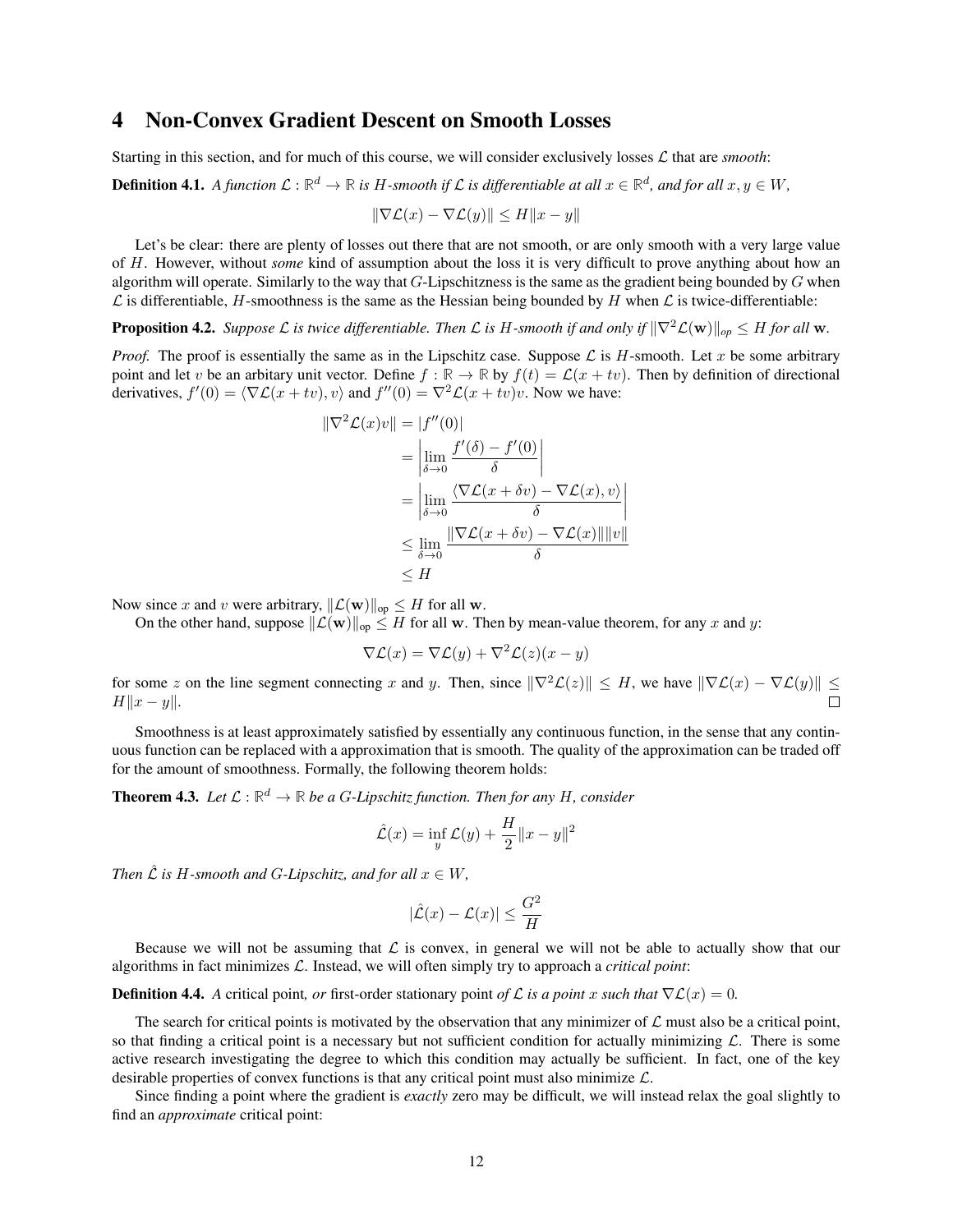Algorithm 2 Gradient Descent **Input:** Initial Point  $w_1$ , learning rate  $\eta$ , time horizon  $T$ : for  $t = 1 \dots T$  do Set  $\mathbf{g}_t = \nabla \mathcal{L}(\mathbf{w}_t)$ . Set  $\mathbf{w}_{t+1} = \mathbf{w}_t - \eta \mathbf{g}_t$ . end for

**Definition 4.5.** *A*  $\epsilon$ -approximate critical point of  $\mathcal{L}$  is a point x such that  $\|\nabla \mathcal{L}(x)\| \leq \epsilon$ 

Now let's re-analyze gradient descent assuming smoothness, but not convexity. We recall the algorithm here: In order to analyze gradient descent this time, we need the following critical Lemma about how the gradient influences the local behavior of a smooth function:

<span id="page-12-0"></span>**Lemma 4.6.** *Suppose*  $\mathcal{L}$  *is*  $H$ -smooth. Then for any  $w$  and  $v$ ,

$$
\mathcal{L}(\mathbf{w}+\mathbf{v}) \leq \mathcal{L}(\mathbf{w}) + \langle \nabla \mathcal{L}(\mathbf{w}), \mathbf{v} \rangle + \frac{H}{2} ||\mathbf{v}||^2
$$

*Proof.* Since  $\mathcal{L}$  is differentiable (since all smooth functions are differentiable), we can apply the fundamental theorem of calculus to get:

$$
\mathcal{L}(\mathbf{w} + \mathbf{v}) = \mathcal{L}(\mathbf{w}) + \int_0^1 \frac{d}{dt} \mathcal{L}(\mathbf{w} + t\mathbf{v}) dt
$$
  
\n
$$
= \mathcal{L}(\mathbf{w}) + \int_0^1 \langle \nabla \mathcal{L}(\mathbf{w} + t\mathbf{v}), \mathbf{v} \rangle dt
$$
  
\n
$$
= \mathcal{L}(\mathbf{w}) + \int_0^1 \langle \nabla \mathcal{L}(\mathbf{w}), \mathbf{v} \rangle dt + \langle \nabla \mathcal{L}(\mathbf{w} + t\mathbf{v}) - \nabla \mathcal{L}(\mathbf{w}), \mathbf{v} \rangle dt
$$
  
\n
$$
= \mathcal{L}(\mathbf{w}) + \langle \nabla \mathcal{L}(\mathbf{w}), \mathbf{v} \rangle + \int_0^1 \langle \nabla \mathcal{L}(\mathbf{w} + t\mathbf{v}) - \nabla \mathcal{L}(\mathbf{w}), \mathbf{v} \rangle dt
$$
  
\n
$$
\leq \mathcal{L}(\mathbf{w}) + \langle \nabla \mathcal{L}(\mathbf{w}), \mathbf{v} \rangle + \int_0^1 \|\nabla \mathcal{L}(\mathbf{w} + t\mathbf{v}) - \nabla \mathcal{L}(\mathbf{w})\| \|\mathbf{v}\| dt
$$

Now use the fact that  $\mathcal L$  is  $H$ -smooth:

$$
\leq \mathcal{L}(\mathbf{w}) + \langle \nabla \mathcal{L}(\mathbf{w}), \mathbf{v} \rangle + \int_0^1 H \| \mathbf{t} \mathbf{v} \| \| \mathbf{v} \| dt
$$
  
\n
$$
\leq \mathcal{L}(\mathbf{w}) + \langle \nabla \mathcal{L}(\mathbf{w}), \mathbf{v} \rangle + H \| \mathbf{v} \|^2 \int_0^1 t dt
$$
  
\n
$$
\leq \mathcal{L}(\mathbf{w}) + \langle \nabla \mathcal{L}(\mathbf{w}), \mathbf{v} \rangle + \frac{H}{2} \| \mathbf{v} \|^2
$$

 $\Box$ 

This Lemma is a foundational result that enables almost all analysis of gradient-descent based algorithms today. Let us see it in action by using it to understand what happens in one step of gradient descent:

<span id="page-12-1"></span>Lemma 4.7. *Suppose* L *is* H*-smooth. Then every step of gradient descent (Algorithm [1\)](#page-5-1) satisfies:*

$$
\mathcal{L}(\mathbf{w}_{t+1}) \leq \mathcal{L}(\mathbf{w}_t) - \left(1 - \frac{H\eta}{2}\right)\eta \|\nabla \mathcal{L}(\mathbf{x}_t)\|^2
$$

*Moreover, if*  $0 \leq \eta \leq \frac{1}{H}$ ,

$$
\mathcal{L}(\mathbf{w}_{t+1}) \leq \mathcal{L}(\mathbf{w}_t) - \frac{\eta}{2} \|\nabla \mathcal{L}(\mathbf{w}_t)\|^2
$$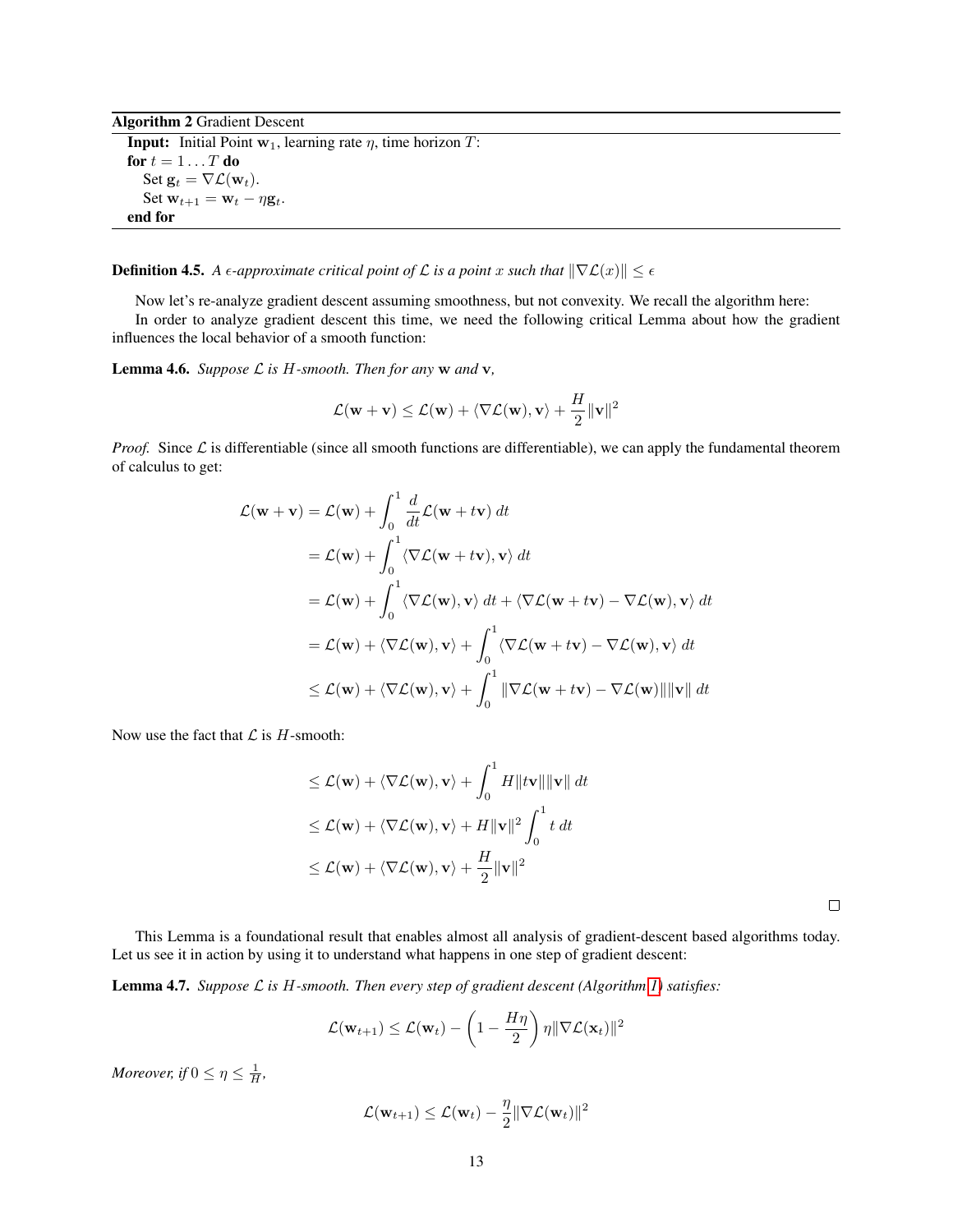*Proof.* The second statement of the Lemma follows immediately from the first statement, so let's just prove the first statement. This turns out to be a nearly immediate consequence of the key Lemma [4.6:](#page-12-0)

$$
\mathcal{L}(\mathbf{w}_{t+1}) \leq \mathcal{L}(\mathbf{w}_t) + \langle \nabla \mathcal{L}(\mathbf{w}_t), \mathbf{w}_{t+1} - \mathbf{w}_t \rangle + \frac{H}{2} ||\mathbf{w}_{t+1} - \mathbf{w}_t||^2
$$

now use the fact that  $\mathbf{w}_{t+1} - \mathbf{w}_t = -\eta \nabla \mathcal{L}(\mathbf{w}_t)$ :

$$
= \mathcal{L}(\mathbf{w}_t) - \eta \|\nabla \mathcal{L}(\mathbf{w}_t)\|^2 + \frac{H}{2} \eta^2 \|\nabla \mathcal{L}(\mathbf{w}_t)\|^2
$$

$$
= \mathcal{L}(\mathbf{w}_t) - \left(1 - \frac{H\eta}{2}\right) \eta \|\nabla \mathcal{L}(\mathbf{x}_t)\|^2
$$

 $\Box$ 

This Lemma tells us that the *function progress* of gradient descent is related to the *gradient magnitude*. Instead of being directly proportional, it is proportional to the *square* of the gradient magnitude. This is because there are two compounding effects that make function progress slow down when the gradient is small: first, a small gradient means that  $w_{t+1}$  is closer to  $w_t$ . Second, a small gradient means that the change in function value produced by a change in input w is small.

So, let's use this knowledge to show that gradient descent will find an approximate critical point, and quantify the number of gradient computations required to do so:

**Theorem 4.8.** Suppose  $\mathcal L$  is H-smooth, and  $\eta \leq \frac{1}{H}$ . Define  $\Delta = \mathcal L(\mathbf w_1) - \inf_{\mathbf w} \mathcal L(\mathbf w)$ . Then gradient descent *guarantees:*

$$
\sum_{t=1}^T \|\nabla \mathcal{L}(\mathbf{w}_t)\|^2 \leq \frac{2\Delta}{\eta}
$$

*In particular, if*  $\eta = \frac{1}{H}$  *and*  $\hat{\mathbf{w}}$  *is selected from*  $\mathbf{w}_1, \ldots, \mathbf{w}_T$  *uniformly at random, we have:* 

$$
\mathbb{E}[\|\nabla \mathcal{L}(\hat{\mathbf{w}})\|] \leq \frac{\sqrt{2H\Delta}}{\sqrt{T}}
$$

*Proof.* By Lemma [4.7,](#page-12-1) we have:

$$
\mathcal{L}(\mathbf{w}_{t+1}) \leq \mathcal{L}(\mathbf{w}_{t}) - \frac{\eta}{2} \|\nabla \mathcal{L}(\mathbf{w}_{t})\|^2
$$
  

$$
\mathcal{L}(\mathbf{w}_{t+1}) - \mathcal{L}(\mathbf{w}_{t}) \leq -\frac{\eta}{2} \|\nabla \mathcal{L}(\mathbf{w}_{t})\|^2
$$

now, sum over t from 1 to T. Notice that we never compute  $w_{T+1}$ , but it still exists for analysis:

$$
\sum_{t=1}^{T} \mathcal{L}(\mathbf{w}_{t+1}) - \mathcal{L}(\mathbf{w}_{t}) \leq -\sum_{t=1}^{T} \frac{\eta}{2} \|\nabla \mathcal{L}(\mathbf{w}_{t})\|^{2}
$$

The right hand side is a telescoping sum:

$$
\mathcal{L}(\mathbf{w}_{T+1}) - \mathcal{L}(\mathbf{w}_1) \leq -\sum_{t=1}^T \frac{\eta}{2} \|\nabla \mathcal{L}(\mathbf{w}_t)\|^2
$$

$$
\sum_{t=1}^T \|\nabla \mathcal{L}(\mathbf{w}_t)\|^2 \leq \frac{2}{\eta} \left(\mathcal{L}(\mathbf{w}_t) - \mathcal{L}(\mathbf{w}_{T+1})\right)
$$

$$
\sum_{t=1}^T \|\nabla \mathcal{L}(\mathbf{w}_t)\|^2 \leq \frac{2\Delta}{\eta}
$$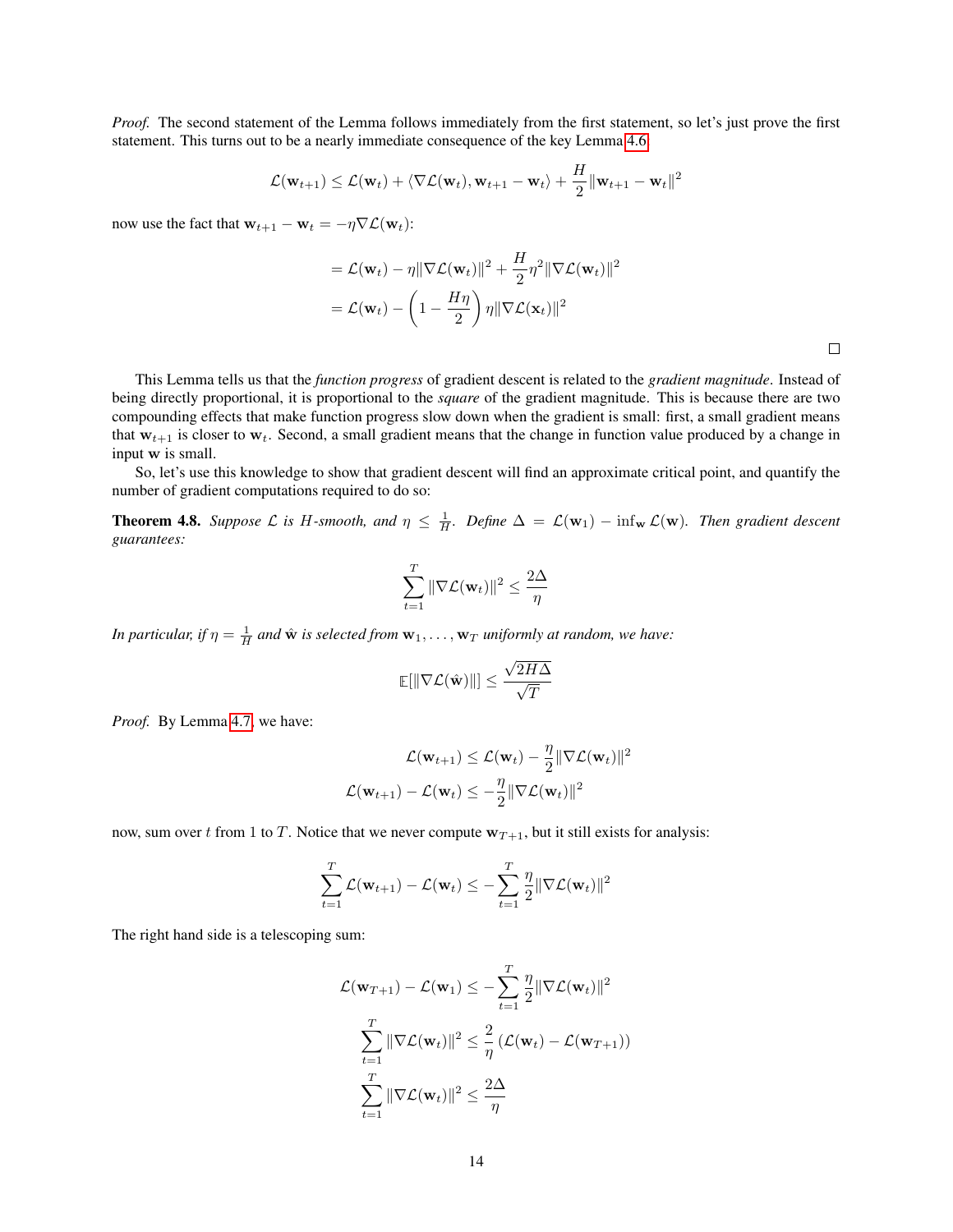Now for the second part of the Theorem, notice that  $\hat{\mathbf{w}}$  is chosen at randomfrom  $\mathbf{w}_1, \dots, \mathbf{w}_T$ , then:

$$
\mathbb{E}[\|\nabla \mathcal{L}(\hat{\mathbf{w}})\|^2] = \frac{1}{T} \sum_{t=1}^T \|\nabla \mathcal{L}(\mathbf{w}_t)\|^2 \le \frac{2\Delta}{\eta T}
$$

Next, by Jensen inequality,

$$
\mathop{\mathbb{E}}[\|\nabla \mathcal{L}(\hat{\mathbf{w}})\|] \leq \sqrt{\mathop{\mathbb{E}}[\|\nabla \mathcal{L}(\hat{\mathbf{w}})\|^2]}
$$

so that plugging in the value  $\eta = \frac{1}{H}$  finishes the proof.

#### <span id="page-14-0"></span>4.1 How to Invent Gradient Descent

Although the preceeding analysis shows that gradient descent has some favorable properties, one might wonder why we consider this algorithm at all. Is it just based on some weird physical intuition? There isn't actually any physics happening here, so there's no particular reason to believe that physical intuition is actually useful - maybe we can actually make algorithms that perform better than gradient descent! It turns out that often one *can* indeed do better than gradient descent, and we will look a bit at such algorithms later, but regardless there is a little more reason in the design of the gradient descent algorithm than simply pulling it out of a hat.

Let's try to design an iterative algorithm for optimizing  $\mathcal L$  from first principles. One desirable property might be that we want the function to continuously decrease as the algorithm progresses. That is,  $\mathcal{L}(\mathbf{w}_{t+1}) \leq \mathcal{L}(\mathbf{w}_t)$ . Further, we want the decrease to happen as fast as possible, so that  $\mathcal{L}(\mathbf{w}_t) - \mathcal{L}(\mathbf{w}_{t+1})$  is as large as possible.

To do this, we'll consider a *local upper bound* on L. That is, given  $w_t$ , we will define a new function  $U_{w_t}$  such that:

- 1.  $U_{\mathbf{w}_t}(\mathbf{w}_t) = \mathcal{L}(\mathbf{w}_t)$ .
- 2.  $U_{\mathbf{w}_t}(\mathbf{w}) \geq \mathcal{L}(\mathbf{w})$  for all  $\mathbf{w}$ .
- 3.  $U_{w_t}$  is "simple" in the sense that we can easily compute the minimizer argmin<sub>w</sub>  $U_{w_t}(w)$  in closed form.

The idea is that  $U_{w_t}$  should somehow encapsulate the information available to the algorithm about  $\mathcal L$  near the point  $\mathbf{w}_t$ .

Given such an upper bound, our algorithm will be:

- 1. Form  $U_{\mathbf{w}_t}$ .
- 2. Set  $\mathbf{w}_{t+1} = \operatorname{argmin} U_{\mathbf{w}_t}(\mathbf{w})$ .

This algorithm is guaranteed to have  $\mathcal{L}(\mathbf{w}_{t+1}) \leq \mathcal{L}(\mathbf{w}_t)$  because:

$$
\mathcal{L}(\mathring{w}_{t+1}) \leq U_{\mathbf{w}_t}(\mathbf{w}_{t+1}) \leq U_{\mathbf{w}_t}(\mathbf{w}_t) = \mathcal{L}(\mathbf{w}_t)
$$

Furthermore, the "gap" between  $\mathcal{L}(\mathbf{w}_{t+1})$  and  $\mathcal{L}(\mathbf{w}_t)$  can be lower bounded by  $U_{\mathbf{w}_t}(\mathbf{w}_t) - U_{\mathbf{w}_t}(\mathbf{w}_{t+1})$ . Thus, by setting  $w_{t+1} = \text{argmin} U_{w_t}$ , we are maximizing this gap. It only remains to find a reasonable candidate for  $U_{w_t}$ . To this end, we again apply the key Lemma [4.6:](#page-12-0)

**Proposition 4.9.** Suppose L is H-smooth. For any **w**, define  $U_x(y) = \mathcal{L}(x) + \langle \nabla \mathcal{L}(x), y - x \rangle + \frac{H}{2} ||x - y||^2$ . Then *for all* x *and* y*:*

$$
\mathcal{L}(\mathbf{x}) = U_{\mathbf{x}}(\mathbf{x})
$$
  

$$
\mathcal{L}(\mathbf{y}) \le U_{\mathbf{x}}(\mathbf{y})
$$

*Furthermore,*

$$
\underset{\mathbf{y}}{argmin} U_{\mathbf{x}}(\mathbf{y}) = \mathbf{x} - \frac{\nabla \mathcal{L}(\mathbf{x})}{H}
$$

 $\Box$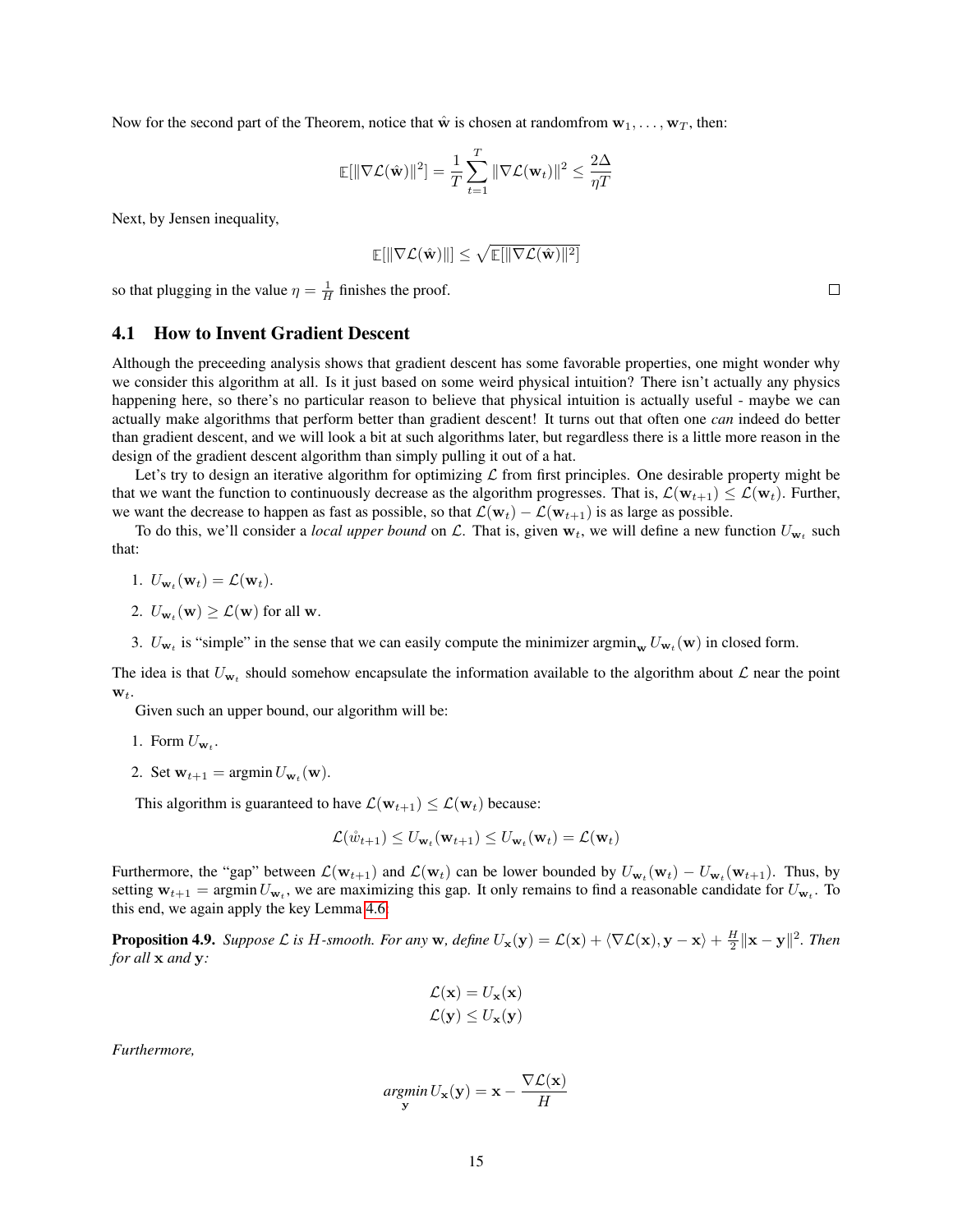*Proof.* First, it is clear from the definition that  $\mathcal{L}(\mathbf{x}) = U_{\mathbf{x}}(\mathbf{x})$ . Next, the statement  $\mathcal{L}(\mathbf{y}) \leq U_{\mathbf{x}}(\mathbf{y})$  follows directly from Lemma [4.6.](#page-12-0) Finally, differentiating with respect to y shows that to compute the argmin we need:

$$
0 = \nabla \mathcal{L}(\mathbf{x}) - H(\mathbf{x} - \mathbf{y})
$$

so solving for y yields the last part of the result.

Notice that this Proposition actually recovers the gradient descent algorithm, and automatically is using the best learning rate! This strategy of defining a bounding function  $U$  is a common theme in optimization of which gradient descent is simply the first example. This should immediately suggest a way to perhaps improve the algorithm: if we could come up with a better bound  $U$ , maybe we could make a better algorithm.

 $\Box$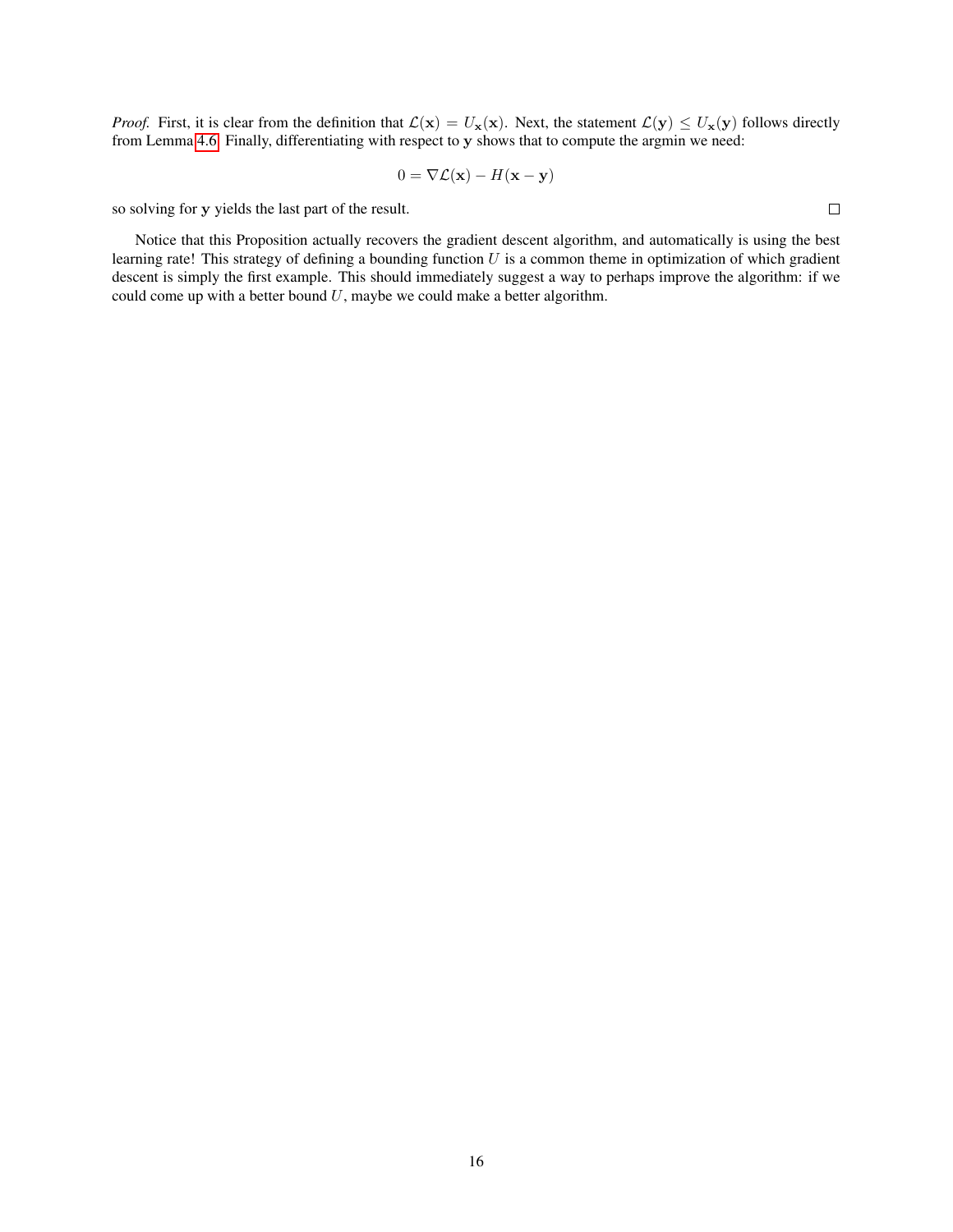## <span id="page-16-0"></span>5 Non-Convex Stochastic Gradient Descent and Decreasing Learning Rates

Previously, we showed that gradient descent can find critical points of smooth functions in the deterministic setting. Now, we'll consider the stochastic setting. Let's recall the SGD procedure.

Algorithm 3 Stochastic Gradient Descent **Input:** Initial Point  $w_1$ , learning rate  $\eta$ , time horizon  $T$ : for  $t = 1 \ldots T$  do Sample  $z_t \sim P_z$ Set  $\mathbf{g}_t = \nabla \ell(\mathbf{w}_t, z_t)$ . Set  $\mathbf{w}_{t+1} = \mathbf{w}_t - \eta \mathbf{g}_t$ . end for

The classic analysis of stochastic gradient descent is as follows:

**Theorem 5.1.** *Suppose*  $\mathcal{L}$  *is* H-smooth, and  $\nabla \ell(\mathbf{w}, z)$  *is* G-Lipschitz. Let us consider SGD with a fixed learning rate  $\eta_t = \eta$  for all t. Then Algorithm [2](#page-8-0) guarantees:

$$
\sum_{t=1}^T \mathop{\mathbb{E}}[\|\nabla \mathcal{L}(\mathbf{w}_t)\|^2] \leq \frac{\Delta}{\eta} + \frac{HT\eta G^2}{2}
$$

*Further, if we set*  $\eta = \frac{\sqrt{2\Delta}}{C\sqrt{W}}$  $\frac{\sqrt{2\Delta}}{G\sqrt{HT}}$ , then:

$$
\sum_{t=1}^{T} \mathbb{E}[\|\nabla \mathcal{L}(\mathbf{w}_t)\|^2] \leq G\sqrt{2\Delta HT}
$$

*, then if*  $\hat{\mathbf{w}}$  *is selected uniformly at random from*  $\mathbf{w}_1, \ldots, \mathbf{w}_T$ *,* 

$$
\mathbb{E}[\|\nabla \mathcal{L}(\hat{\mathbf{w}})\|] \leq \frac{\sqrt{G\sqrt{2\Delta H}}}{T^{1/4}}
$$

In comparison to the rate for *deterministic* problems, we have moved from O(1/  $\sqrt{T}$ ) to  $O(1/T^{1/4})$ , so that in the non-convex setting there is a significant price to be paid for stochasticity.

*Proof.* From the main lemma on smooth losses:

$$
\mathcal{L}(\mathbf{w}_{t+1}) \leq \mathcal{L}(\mathbf{w}_{t}) + \langle \nabla \mathcal{L}(\mathbf{w}_{t}), \mathbf{w}_{t+1} - \mathbf{w}_{t} \rangle + \frac{H}{2} ||\mathbf{w}_{t+1} - \mathbf{w}_{t}||^{2}
$$
  
\n
$$
= \mathcal{L}(\mathbf{w}_{t}) - \eta \langle \nabla \mathcal{L}(\mathbf{w}_{t}), \mathbf{g}_{t} \rangle + \frac{H\eta^{2} ||\mathbf{g}_{t}||^{2}}{2}
$$
  
\n
$$
\leq \mathcal{L}(\mathbf{w}_{t}) - \eta \langle \nabla \mathcal{L}(\mathbf{w}_{t}), \mathbf{g}_{t} \rangle + \frac{H\eta^{2} G^{2}}{2}
$$
  
\n
$$
\mathbb{E}[\mathcal{L}(\mathbf{w}_{t+1})] \leq \mathbb{E}[\mathcal{L}(\mathbf{w}_{t}) - \eta ||\nabla \mathcal{L}(\mathbf{w}_{t})||^{2} + \frac{H\eta^{2} G^{2}}{2}]
$$

sum over  $t$  and rearrange:

$$
\sum_{t=1}^{T} \mathbb{E}[\|\nabla \mathcal{L}(\mathbf{w}_t)\|^2] \leq \frac{\Delta}{\eta} + \frac{H\eta G^2}{2}
$$

This shows the first part of the theorem. The second parts follow from plugging in the given value for  $\eta$  and Jensen inequality.  $\Box$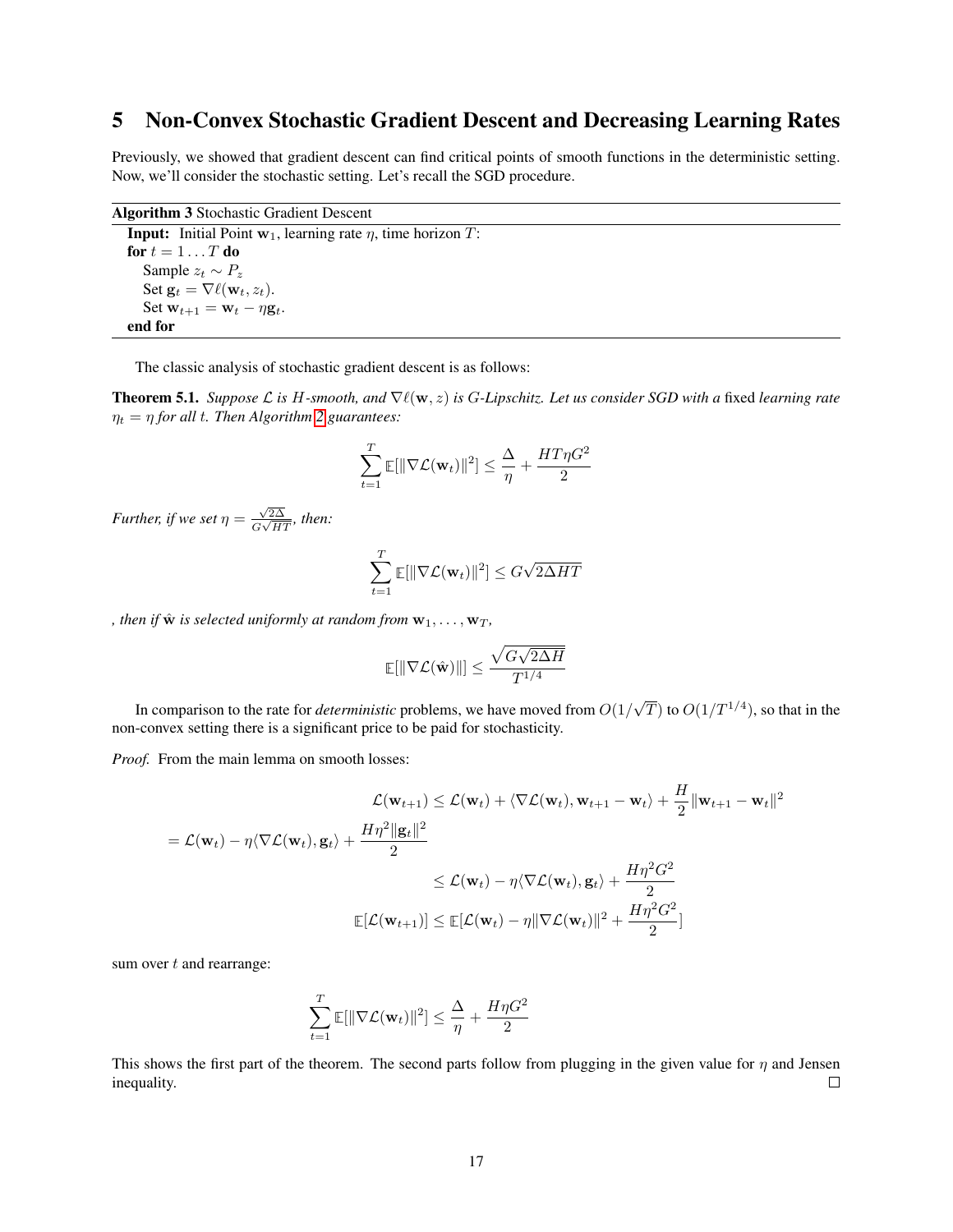<span id="page-17-0"></span>**Theorem 5.2.** Suppose L is H-smooth, and  $\nabla\ell(w,z)$  has variance at most  $\sigma^2$  for all  $w$  (that is for all  $w$ ,  $\mathbb{E}_z[\|\nabla\ell(w,z) \nabla L(w)||^2] \leq \sigma^2$ ). Let us consider SGD with a fixed learning rate  $\eta_t = \eta$  for all t. Then so long as  $\eta \leq \frac{1}{H}$ , Algorithm *[2](#page-8-0) guarantees:*

$$
\sum_{t=1}^{T} \mathbb{E}[\|\nabla \mathcal{L}(\mathbf{w}_t)\|^2] \le \frac{2\Delta}{\eta} + HT\eta\sigma^2
$$

*Further, if we set*  $\eta = \min\left(\frac{1}{H}, \frac{\sqrt{\Delta}}{\sigma\sqrt{H}}\right)$  $\frac{\sqrt{\Delta}}{\sigma\sqrt{HT}}\Big)$ , then:

$$
\sum_{t=1}^{T} \mathbb{E}[\|\nabla \mathcal{L}(\mathbf{w}_t)\|^2] \le 2\Delta H + 3\sigma \sqrt{\Delta HT}
$$

*, then if*  $\hat{\mathbf{w}}$  *is selected uniformly at random from*  $\mathbf{w}_1, \ldots, \mathbf{w}_T$ *,* 

$$
\mathbb{E}[\|\nabla \mathcal{L}(\hat{\mathbf{w}})\|] \le \frac{\sqrt{2\Delta H}}{\sqrt{T}} + \frac{\sqrt{3\sigma\sqrt{\Delta H}}}{T^{1/4}}
$$

Notice that the second statement of the Theorem bounds the expected gradient norm by a sum of two terms. The first term is identical to the bound for non-stochastic gradient descent, while the second term depends on the variance  $\sigma$  and has a slower  $O(1/T^{1/4})$  rate of dependence on the time T.

*Proof.* Again, let's use our understanding of smooth losses to bound the progress made in one step of stochastic gradient descent:

$$
\mathcal{L}(\mathbf{w}_{t+1}) \leq \mathcal{L}(\mathbf{w}_t) + \langle \nabla \mathcal{L}(\mathbf{w}_t), \mathbf{w}_{t+1} - \mathbf{w}_t \rangle + \frac{L}{2} ||\mathbf{w}_{t+1} - \mathbf{w}_t||^2
$$
  
=  $\mathcal{L}(\mathbf{w}_t) - \eta \langle \nabla \mathcal{L}(\mathbf{w}_t), \mathbf{g}_t \rangle + \frac{H\eta^2}{2} ||\mathbf{g}_t||^2$ 

Now, in deference to the randomness of our situation, we take the expected value of both sides:

$$
\mathbb{E}[\mathcal{L}(\mathbf{w}_{t+1})] \leq \mathbb{E}[\mathcal{L}(\mathbf{w}_t)] - \eta \mathbb{E}[\nabla \mathcal{L}(\mathbf{w}_t), \mathbf{g}_t]\ + \frac{L\eta^2}{2} \mathbb{E}[\|\mathbf{g}_t\|^2]
$$

Now, use the fact that  $\mathbb{E}[\mathbf{g}_t|\mathbf{w}_t] = \nabla \mathcal{L}(\mathbf{w}_t)$ , so that:

$$
= \mathbb{E}[\mathcal{L}(\mathbf{w}_t)] - \eta \mathbb{E}[\|\nabla \mathcal{L}(\mathbf{w}_t)\|^2] + \frac{H\eta^2}{2} \mathbb{E}[\|\mathbf{g}_t\|^2]
$$

From bias variance decomposition:

$$
\leq \mathbb{E}[\mathcal{L}(\mathbf{w}_t)] - \eta \mathbb{E}[\|\nabla \mathcal{L}(\mathbf{w}_t)\|^2] + \frac{H\eta^2}{2} \mathbb{E}[\|\nabla \mathcal{L}(\mathbf{w}_t)\|^2 + \sigma^2]
$$

$$
= \mathbb{E}[\mathcal{L}(\mathbf{w}_t)] - \eta(1 - \eta L/2) \mathbb{E}[\|\nabla \mathcal{L}(\mathbf{w}_t)\|^2] + \frac{H\eta^2 \sigma^2}{2}
$$

Since  $\eta \leq \frac{1}{L}$ :

$$
\leq \mathop{\mathbb{E}}[\mathcal{L}(\mathbf{w}_t)] - \frac{\eta}{2} \mathop{\mathbb{E}}[\|\nabla \mathcal{L}(\mathbf{w}_t)\|^2] + \frac{H\eta^2 \sigma^2}{2}
$$

Summing over  $t$  and telescoping:

$$
\mathbb{E}[\mathcal{L}(\mathbf{w}_{T+1}) - \mathcal{L}(\mathbf{w}_1)] \le -\sum_{t=1}^T \frac{\eta}{2} \mathbb{E}[\|\nabla \mathcal{L}(\mathbf{w}_t)\|^2] + \frac{H\eta^2 \sigma^2}{2}
$$

$$
\sum_{t=1}^T \mathbb{E}[\|\nabla \mathcal{L}(\mathbf{w}_t)\|^2] \le \frac{2\Delta}{\eta} + HT\eta \sigma^2
$$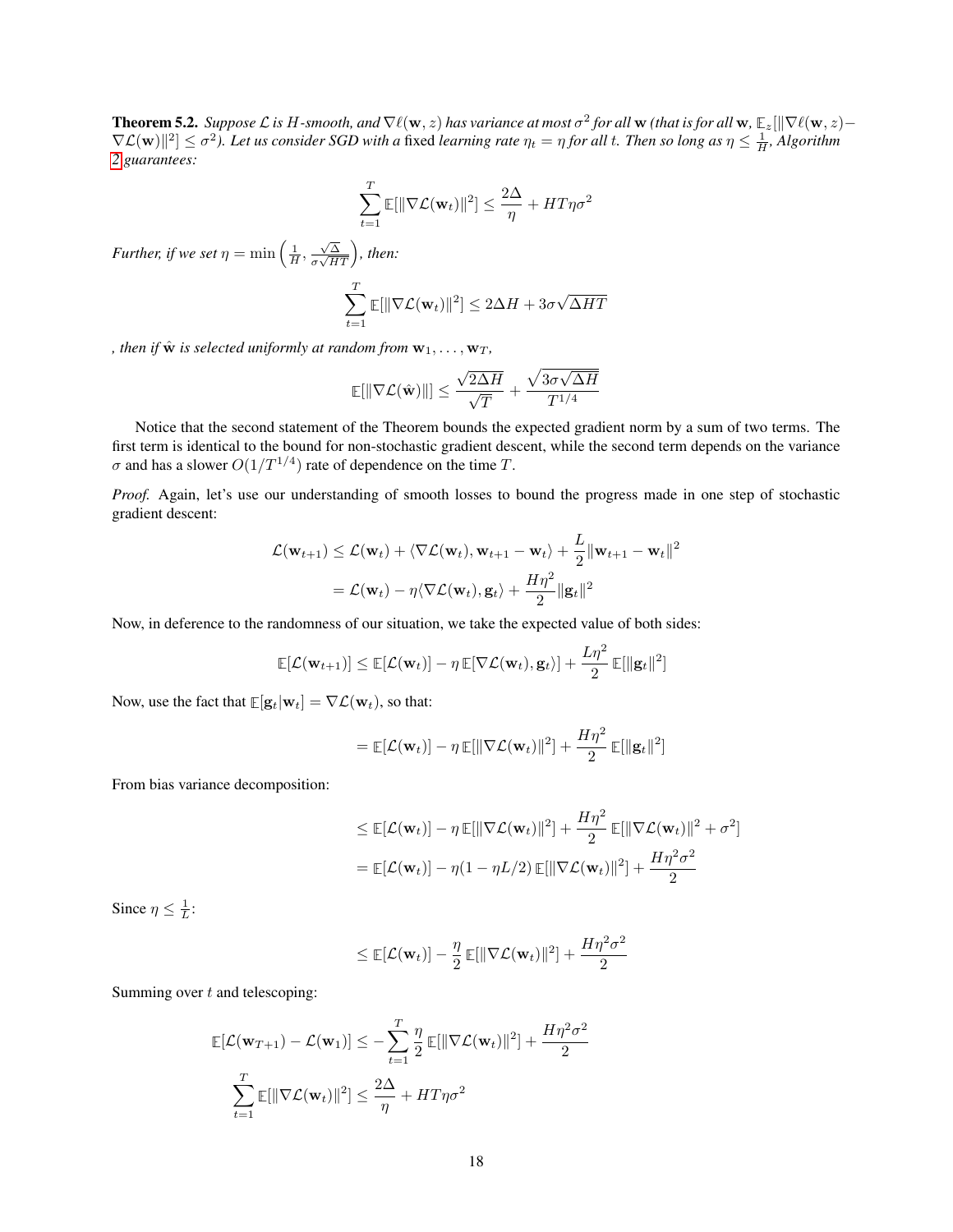This proves the first part of the Theorem. Now, for the second part we consider the provided setting for  $\eta$ . There are two cases, either  $\eta = \frac{1}{H} \leq \frac{\sqrt{\Delta}}{\sigma \sqrt{H}}$  $\frac{\sqrt{\Delta}}{\sigma\sqrt{HT}}$  or not. If  $\eta = \frac{1}{H}$ , then:

$$
\sum_{t=1}^{T} \mathbb{E}[\|\nabla \mathcal{L}(\mathbf{w}_t)\|^2] \le \frac{2\Delta}{\eta} + HT\eta\sigma^2
$$

$$
= 2\Delta H + HT\eta\sigma^2
$$

Further, since  $\eta \leq \frac{\sqrt{\Delta}}{\sqrt{U}}$  $\frac{\sqrt{\Delta}}{\sigma\sqrt{HT}},$ 

$$
HT\eta\sigma^2 \leq \sigma\sqrt{\Delta HT}
$$

so altogether:

$$
\sum_{t=1}^{T} \mathbb{E}[\|\nabla \mathcal{L}(\mathbf{w}_t)\|^2] \le 2\Delta H + \sigma \sqrt{\Delta HT}
$$

Next, consider the case  $\eta = \frac{\sqrt{\Delta}}{\pi \sqrt{\mu}}$  $\frac{\sqrt{\Delta}}{\sigma\sqrt{HT}}$ . Then, by plugging in  $\eta$ , we have:

$$
\sum_{t=1}^{T} \mathbb{E}[\|\nabla \mathcal{L}(\mathbf{w}_t)\|^2] \le \frac{2\Delta}{\eta} + HT\eta\sigma^2
$$

$$
= 3\sigma\sqrt{\Delta HT}
$$

so overall, we have that  $\sum_{t=1}^{T} \mathbb{E}[\|\nabla \mathcal{L}(\mathbf{w}_t)\|^2]$  is bounded by the maximum of these quantities, which is

$$
\sum_{t=1}^{T} \mathbb{E}[\|\nabla \mathcal{L}(\mathbf{w}_t)\|^2] \le 2\Delta H + 3\sigma \sqrt{\Delta HT}
$$

Now, for the final statement of the theorem, divide by  $T$  and apply Jensen's inequality:

$$
\mathbb{E}[\|\nabla \mathcal{L}(\hat{\mathbf{w}})\|] \leq \sqrt{\frac{1}{T} \sum_{t=1}^{T} \mathbb{E}[\|\nabla \mathcal{L}(\mathbf{w}_t)\|^2]}
$$
  

$$
\leq \sqrt{\frac{2\Delta H}{T} + \frac{3\sigma\sqrt{\Delta H}}{\sqrt{T}}}
$$
  

$$
\leq \frac{\sqrt{2\Delta H}}{\sqrt{T}} + \frac{\sqrt{3\sigma\sqrt{\Delta H}}}{T^{1/4}}
$$

 $\Box$ 

Theorem [5.2](#page-17-0) has the problem that the learning rate  $\eta$  is set based on various parameters like H,  $\sigma$  and T, which are presumably not actually known. In practice, the common strategy is to simply guess the learning rate. That is:

- 1. Try several learning rates out.
- 2. Choose the one that resulted in best performance on a validation set.

However, it *is* possible to make some guarantees without requiring detailed settings for η. The standard approach is to set  $\eta_t \propto \frac{1}{\sqrt{2}}$  $\frac{1}{\tau}$ , and to rely on some kind of Lipschitz assumption. For example, one could assume that  $\|\nabla\ell(\mathbf{w},z)\|\leq\tau$ G always. This would be implied it  $\ell(w, Z)$  is G-Lipschitz as a function of w. In fact, we can make do with a slightly weaker assumption that  $\mathbb{E}[\|\nabla \ell(w, z)\|^2] \leq G^2$ . Note that we do not need to *know* G in order to guarantee convergence, although knowing it might allow us to set the c coefficient in  $\eta_t$  more optimally.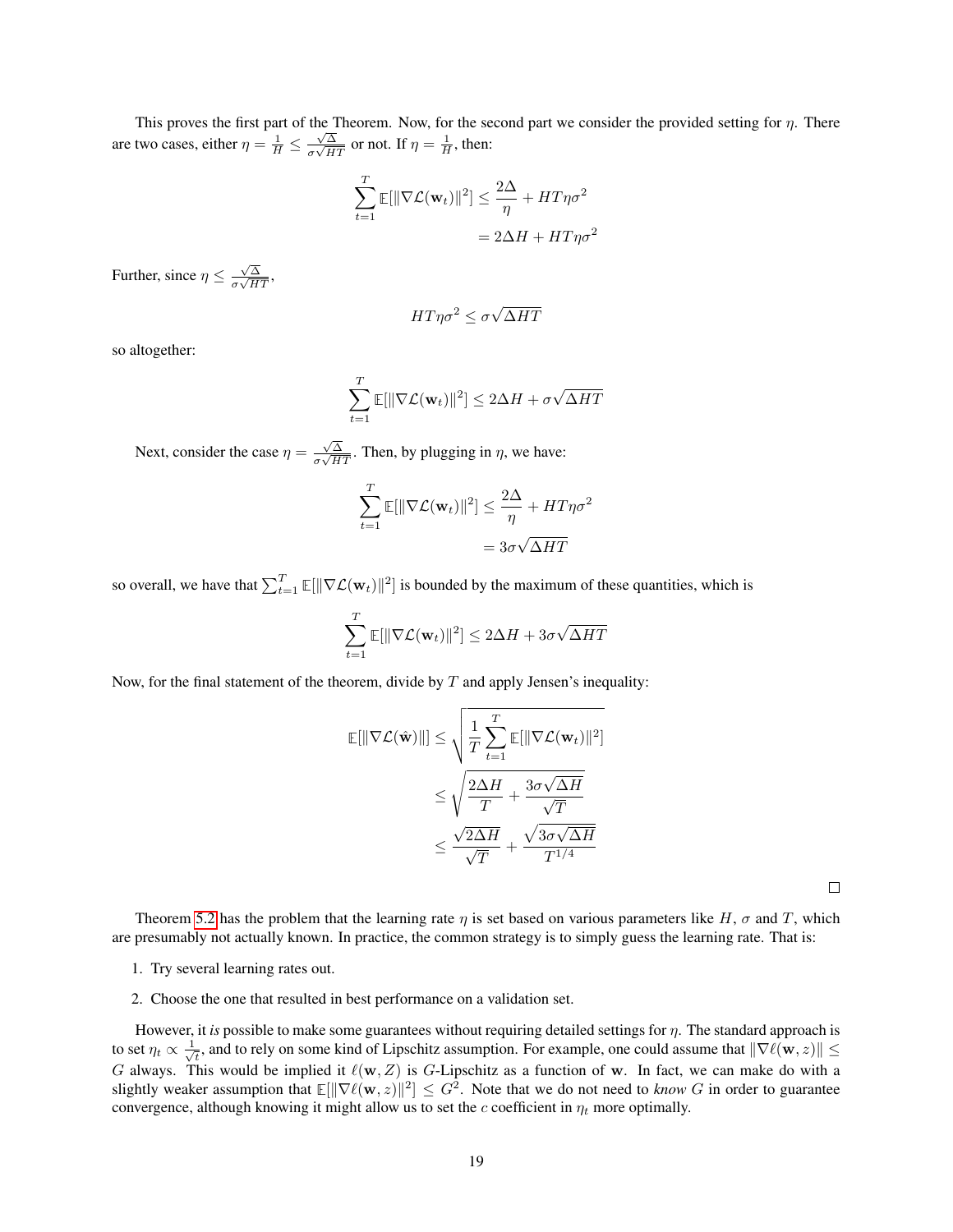**Theorem 5.3.** Suppose L is H-smooth, and  $\nabla \ell(\mathbf{w}, z)$  satisfies  $\mathbb{E}_z[\|\nabla \ell(\mathbf{w}, z)\|] \leq G^2$  for all  $\mathbf{w}$ . Let  $\eta_1 \geq \cdots \geq \eta_T$ *be an arbitrary* deterministic *and decreasing learning rate schedule. Then:*

$$
\frac{1}{T} \sum_{t=1}^{T} \mathbb{E} \left[ \left\| \nabla \mathcal{L}(\mathbf{w}_t) \right\|^2 \right] \le \frac{\Delta}{T \eta_T} + \frac{HG^2}{2T \eta_T} \sum_{t=1}^{T} \eta_t^2
$$

*Next, set*  $\eta_t = \frac{c}{\sqrt{t}}$  for some *c*. Then:

$$
\frac{1}{T} \sum_{t=1}^{T} \mathbb{E}\left[\left\|\nabla \mathcal{L}(\mathbf{w}_t)\right\|^2\right] \le \frac{\Delta}{c\sqrt{T}} + \frac{HG^2c(1+\log(T))}{2\sqrt{T}}
$$

*In particular, if*  $\hat{\mathbf{w}}$  *is randomly selected from*  $\mathbf{w}_1, \ldots, \mathbf{w}_T$ *, then* 

$$
\mathbb{E}[\|\nabla \mathcal{L}(\hat{\mathbf{w}})\|] \le \frac{\sqrt{\Delta/c + G^2 c H (1 + \log(T)/2)}}{T^{1/4}}
$$

*Proof.* Again we have

$$
\mathcal{L}(\mathbf{w}_{t+1}) \leq \mathcal{L}(\mathbf{w}_t) + \langle \nabla \mathcal{L}(\mathbf{w}_t), \mathbf{w}_{t+1} - \mathbf{w}_t \rangle + \frac{H}{2} ||\mathbf{w}_{t+1} - \mathbf{w}_t||^2
$$
  
=  $\mathcal{L}(\mathbf{w}_t) - \eta_t \langle \mathcal{L}(\mathbf{w}_t), \mathbf{g}_t \rangle + \frac{H\eta_t^2}{2} ||\mathbf{g}_t||^2$   

$$
\mathbb{E}[\mathcal{L}(\mathbf{w}_{t+1})] \leq \mathbb{E}[\mathcal{L}(\mathbf{w}_t)] - \eta_t \mathbb{E}[\|\nabla \mathcal{L}(\mathbf{w}_t)\|^2] + \frac{H\eta_t^2 G^2}{2}
$$

Again we sum over  $t$  and telescope:

$$
\mathbb{E}[\mathcal{L}(\mathbf{w}_{T+1})] \leq \mathbb{E}[\mathcal{L}(\mathbf{w}_1)] - \sum_{t=1}^T \eta_t \mathbb{E}[\|\nabla \mathcal{L}(\mathbf{w}_t)\|^2] + \frac{H\eta_t^2 G^2}{2}
$$

Use the fact that  $\eta_T \leq \eta_t$  for all t:

$$
\leq \mathop{\mathbb{E}}[\mathcal{L}(\mathbf{w}_1)] - \eta_T \sum_{t=1}^T \mathop{\mathbb{E}}[\|\nabla \mathcal{L}(\mathbf{w}_t)\|^2 + \frac{HG^2}{2} \sum_{t=1}^T \eta_t^2]
$$

rearrange terms:

$$
\frac{1}{T}\sum_{t=1}^T \mathbb{E}[\|\nabla \mathcal{L}(\mathbf{w}_t)\|^2] \le \frac{\mathbb{E}[\mathcal{L}(\mathbf{w}_1) - \mathcal{L}(\mathbf{w}_{T+1})]}{T\eta_T} + \frac{HG^2}{2T\eta_T}\sum_{t=1}^T \eta_t^2
$$

so that we have shown the first part of the Theorem. Now, we get to use an identity that will become useful time and time again:

$$
\sum_{t=1}^{T} \frac{1}{t} = 1 + \sum_{t=2}^{T} \frac{1}{t}
$$

$$
\leq 1 + \int_{1}^{T} \frac{dt}{t}
$$

$$
= 1 + \log(T)
$$

Therefore, we have:

$$
\frac{1}{T} \sum_{t=1}^{T} \mathbb{E}[\|\nabla \mathcal{L}(\mathbf{w}_t)\|^2] \le \frac{\mathbb{E}[\mathcal{L}(\mathbf{w}_1) - \mathcal{L}(\mathbf{w}_{T+1})]}{T\eta_T} + \frac{HG^2}{2T\eta_T} \sum_{t=1}^{T} \eta_t^2
$$
\n
$$
= \frac{\Delta}{c\sqrt{T}} + \frac{cHG^2}{2\sqrt{T}} \sum_{t=1}^{T} \frac{1}{\sqrt{t}}
$$
\n
$$
\le \frac{\Delta}{c\sqrt{T}} + \frac{cHG^2(1 + \log(T))}{2\sqrt{T}}
$$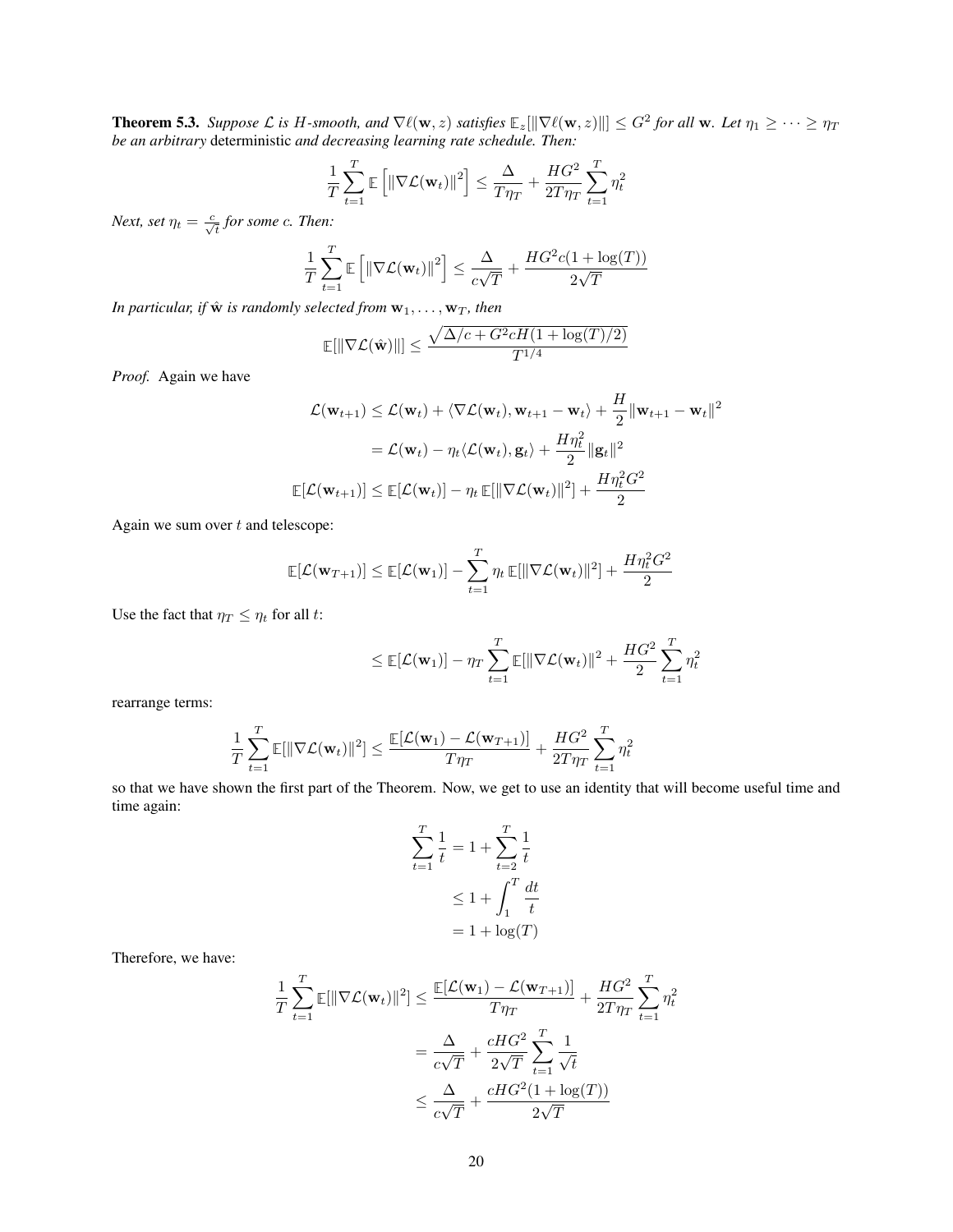The final statement follows from taking square roots and using Jensen inequality.

## <span id="page-20-0"></span>6 Minibatch SGD

While SGD is the basis for almost all the popular algorithms in use for training neural networks today, most of the time a number of different modifications are put in place. By far the most common change is the use of *minibatches* (in fact, minibatches are almost never *not* used). Minibatching is a way to leverage parallelism to speed up the total amount of time taken to train a model. The entire training set is called the "batch", and a random small subset of the training set is called a "minibatch". Using a minibatch is straightforward: any time you wish to call the stochastic gradient oracle, instead call it  $B$  times and return the average of those  $B$  vectors.  $B$  is called the minibatch size. The code for the most basic version of minibatch SGD is below:

Algorithm 4 Minibatch Stochastic Gradient Descent

<span id="page-20-1"></span>**Input:** Initial Point  $w_1$ , learning rates  $\eta_1, \ldots, \eta_T$ , time horizon T, batch size B. for  $t = 1 \ldots T$  do for  $i = 1 \dots B$  do  $\mathbf{g}_{t,i} = \nabla \ell(\mathbf{w}_t, z_{(t-1)B+i})$ end for Set  $\mathbf{g}_t = \frac{1}{B}\sum_{i=1}^B \mathbf{g}_{t,i}.$ Set  $\mathbf{w}_{t+1} = \mathbf{w}_t - \eta_t \mathbf{g}_t$ . end for

Let's analyze this algorithm. In order to do so, we are going to re-use the analysis of Theorem [5.2](#page-17-0) by considering  $\mathbf{g}_t$  as the output of a stochastic gradient oracle with variance  $\frac{\sigma^2}{B}$  $\frac{\sigma^2}{B}$ . Specifically:

 $\bf{Proposition 6.1.}$  In Algorithm [4,](#page-20-1) suppose  $\mathbb{E}_{{\bf z}}[\|\nabla \ell({\bf w},{\bf z}) - \nabla \mathcal{L}({\bf w})\|^2] \leq \sigma^2$  for all  ${\bf w}.$  Then  $\mathbb{E}[\|{\bf g}_t - \nabla \mathcal{L}({\bf w}_t)\|^2] \leq \frac{\sigma^2}{B}$  $\frac{\sigma^2}{B}$ .

*Proof.* This is a standard property of averages: they decrease the variance by the number of averaged items.

$$
\mathbb{E}[\|\mathbf{g}_t - \nabla \mathcal{L}(\mathbf{w}_t)\|^2] = \mathbb{E}\left[\left\|\frac{1}{B}\left(\sum_{i=1}^B \mathbf{g}_{t,i} - \nabla \mathcal{L}(\mathbf{w}_t)\right)\right\|^2\right]
$$
  

$$
= \frac{1}{B^2}\left(\mathbb{E}\left[\sum_{i=1}^B \|\mathbf{g}_{t,i} - \nabla \mathcal{L}(\mathbf{w}_t)\|^2\right] + \mathbb{E}\left[\sum_{i \neq j} \langle \mathbf{g}_{t,i} - \nabla \mathcal{L}(\mathbf{w}_t), \mathbf{g}_{t,j} - \nabla \mathcal{L}(\mathbf{w}_t)\rangle\right]\right)
$$

Using  $\mathbb{E}[\|\mathbf{g}_{t,i} - \nabla \mathcal{L}(\mathbf{w}_t)\|^2] \leq \sigma^2$  and  $\mathbb{E}[\mathbf{g}_{t,i} - \nabla \mathcal{L}(\mathbf{w}_t)] = 0$ ,

$$
\leq \frac{B \sigma^2}{B^2} = \frac{\sigma^2}{B}
$$

 $\Box$ 

Now, we notice that Algorithm [4](#page-20-1) is actually the same as Algorithm [2,](#page-8-0) with the difference that the gradient estimates  $\mathbf{g}_t$  have variance decreased to  $\sigma^2/B$ . Therefore by Theorem [5.2:](#page-17-0)

**Theorem 6.2.** Suppose L is H-smooth, and  $\hat{\nabla} \ell(w)$  has variance at most  $\sigma^2$  for all w (that is for all w,  $\mathbb{E}[\|\hat{\nabla}\ell(w) \nabla \mathcal{L}(\mathbf{w})^2 \leq \sigma^2$ ). Let us consider a fixed *learning rate*  $\eta_t = \eta$  for all t. Then so long as  $\eta \leq \frac{1}{H}$ , Algorithm [4](#page-20-1) *guarantees:*

$$
\sum_{t=1}^{T} \mathbb{E}[\|\nabla \mathcal{L}(\mathbf{w}_t)\|^2] \le \frac{2\Delta}{\eta} + \frac{HT\eta\sigma^2}{B}
$$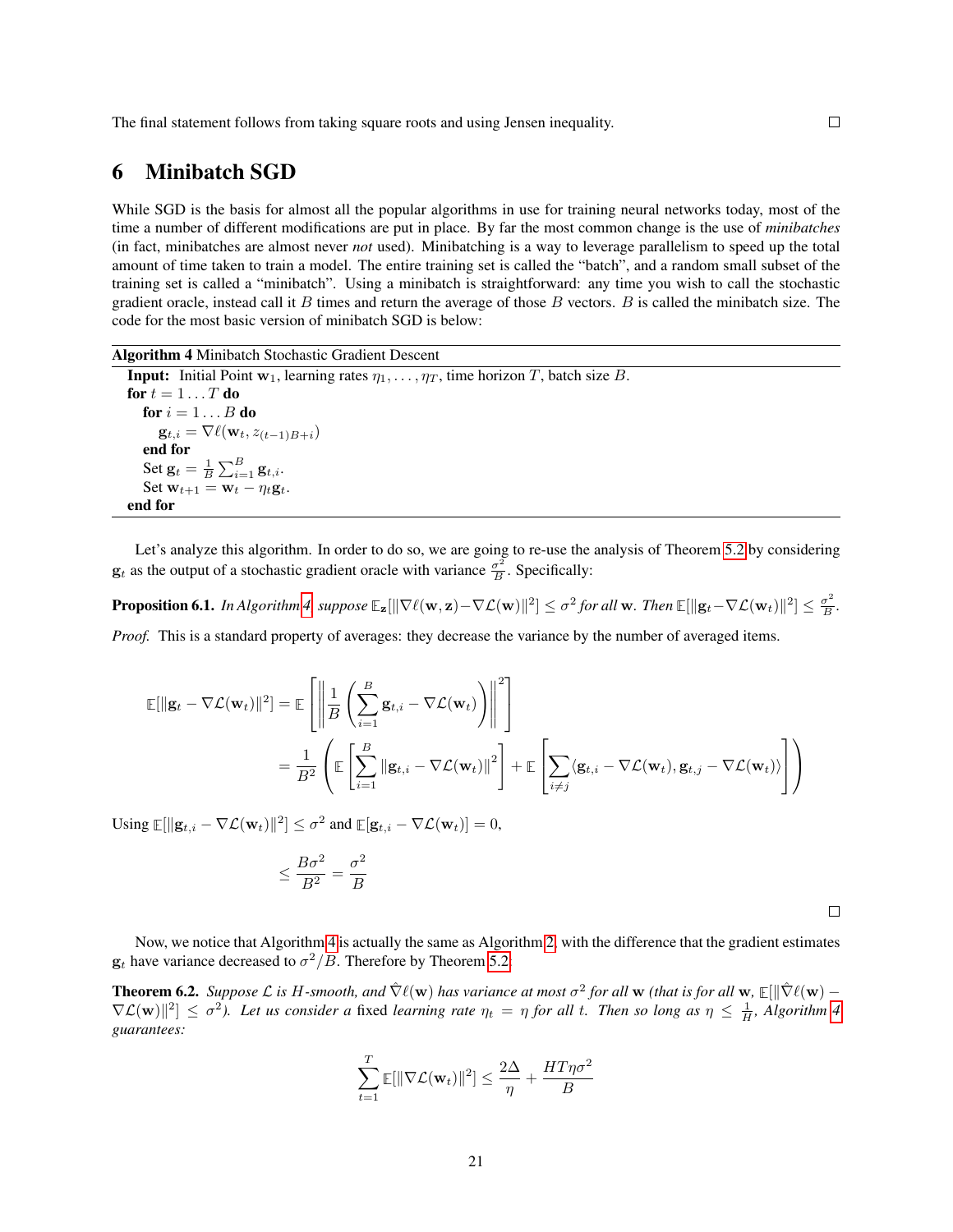*Further, if we set*  $\eta = \frac{1}{\max(H, \sigma \sqrt{LT/B})}$ , then if  $\hat{w}$  is selected uniformly at random from  $w_1, \ldots, w_T$ ,

$$
\mathbb{E}[\|\nabla \mathcal{L}(\hat{\mathbf{w}})\|] \le \frac{\sqrt{2\Delta H}}{\sqrt{T}} + \frac{\sqrt{\sigma(1+2\Delta)}H^{1/4}}{(BT)^{1/4}}
$$

Let's take a moment to appreciate how the learning rates changed when we incorporated the minibatch. For large enough  $T$ , the learning rate suggested by the theory is:

$$
\eta \propto \frac{\sqrt{B}}{\sqrt{T}}
$$

and the gradient size identified is:

$$
\mathbb{E}[\|\nabla \mathcal{L}(\hat{\mathbf{w}})\|] \leq O(\frac{1}{(BT)^{1/4}})
$$

When considering the *total computational cost*, we notice that when using a minibatch of size B, each iteration takes B times more compute since we need to compute B gradients. Thus the cost is  $C = TB$ . This is also the *oracle complexity* - the number of calls to the stochastic gradient oracle. Re-writing these results:

$$
\eta \propto \frac{B}{\sqrt{C}}
$$

$$
\mathbb{E}[\|\nabla \mathcal{L}(\hat{\mathbf{w}})\|] \le O(\frac{1}{C^{1/4}})
$$

The first lesson here is that *the gradient size is independent of the batch size*. In fact, if we are more careful we would see that the best thing to optimize the constants hiding in this analysis is to set  $B = 1$ .

In one point of view, this is a bad thing: we increased the batch size, but the performance may not get any better! Fortunately, although we may not save on total compute cost, we might actually save in terms of *total time*. Specifically, the B computations  $\mathbf{g}_{t,i} = \nabla \ell(\mathbf{w}_t, z_{(t-1)B+i})$  in Algorithm [4](#page-20-1) can all be done in parallel. So, in theory if we had access to M machines and ignore a plethora of issues involving communication overheads, we might be able to have the total time spent by the algorithm equal to  $\tau = \frac{C}{M}$ . Thus, in time  $\tau$  we have:

$$
\mathbb{E}[\|\nabla \mathcal{L}(\hat{\mathbf{w}})\|] \leq O(\frac{1}{(M\tau)^{1/4}})
$$

and so there is a clear advantage to increasing the batch size. However, there is a caveat here: all of this analysis only holds for sufficiently large T. If we have  $B \geq T$ , then we hit a point of diminishing returns:

**Exercise 6.3.** *Show that for*  $B \geq T$ *, the optimal value for*  $\eta$  *obtains only:* 

$$
\mathbb{E}[\|\nabla \mathcal{L}(\hat{\mathbf{w}})\|] \leq O(\frac{1}{\sqrt{T}}) = O(\frac{\sqrt{B}}{\sqrt{C}})
$$

*so that increasing* B *may be actively harmful. Can you think of an intuitive reason why this should be expected?*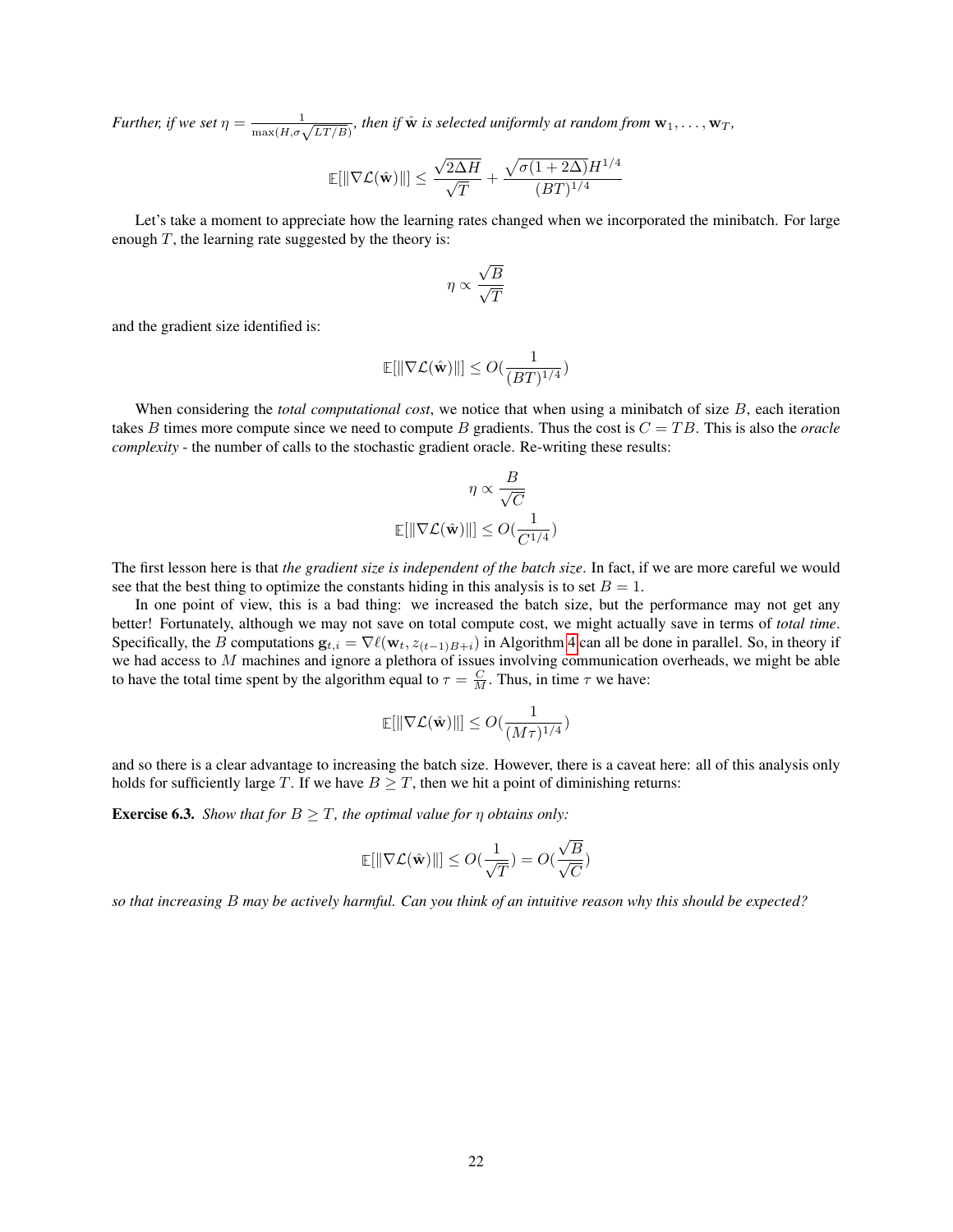## <span id="page-22-0"></span>7 Automatic Differentiation

Note: throughout this section, we will usually use the notation  $x[a]$  to indicate the ath component of a vector x,  $M[a, b]$  to indicate the a, bth entry of a matrix M and so on in order to make correspondence between formulas and code as close as possible.

One of the most important advances in machine learning engineering of recent years is actually based on very old classical ideas: automatic differentiation. The development of robust automatic differentiation packages over the last decade (e.g. Tensorflow, Pytorch), has significantly simplified and accelerated the development of machine learning models and training algorithms. Since almost all optimization algorithms in use today are based on derivatives, the ability to easily compute derivatives is critical. Prior to the widespread adoption of automatic differentiation, one needed to manually code up derivative formulas, which was not only tedious but also very error-prone and increasingly difficult as models become more complex. Automatic differentiation significantly simplifies this process.

Some of the techniques in automatic differentiation go back to Leibniz, and have been refined (and rediscovered) several times in recent decades, most famously in the "backpropogation" algorithm Rumelhart, Hinton, and Williams [1986.](#page-120-2) In this section we will cover the most common form of automatic differentiation used in machine learning, which is called "reverse-mode differentiation". It can be viewed as a generalization of the backpropogation algorithm that you may be familiar with, and is the underlying method implemented in popular packages like Tensorflow and Pytorch. Please also see Baydin et al. [2018](#page-120-3) for an excellent survey of this topic, including a description of the "forward-mode differentiation" that we will not cover here.

#### What AD does

In order to understand how automatic differentiation works, we need to first understand what it will accomplish. Automatic differentiation will allow us to write some code describing a function  $f : \mathbb{R} \to \mathbb{R}$ , and then given an input x, we will be able to compute the derivative  $f'(x)$ . Now, for one-dimensional functions like this there is already an intuitively obvious way to compute an approximate derivative: simply take some small h and set  $f'(x) \approx \frac{f(x+h)-f(x)}{h}$  $\frac{a_{j-1}(x)}{h}$ . This method, which we will call *numerical differentiation*, has three main issues:

- 1. Numerical differentiation is less exact as  $h$  gets bigger.
- 2. Numerical differentiation suffers larger and larger floating point round-off error as  $h$  gets smaller.
- 3. Numerical differentiation requires  $O(d)$  evaluations of f to compute a gradient when  $f : \mathbb{R}^d \to \mathbb{R}$  (need to compute each component of of  $\nabla f(x)$  individually by  $\nabla f(x)_i \approx \frac{f(x+h \cdot e_i) - f(x)}{h}$ .

The first two issues mean that numerical differentiation is fundamentally a little bit inaccurate. This is not necessarily a fatal flaw - small errors in the gradient computation may be tolerable in our optimization algorithm. The last issue is much more important as in machine learning we typically consider models with a very large number of parameters (high d), and so computing the gradient would be very slow. Automatic differentiation fixes the first two issues, and usually allows us to compute a gradient in roughly twice the amount of time it takes to compute  $f$ , which is a huge saving at high dimensions.

### AD is NOT symbolic differentiation

You may have experience with symbolic algebra packages (e.g. mathematica, or sufficiently advanced graphing calculators). These systems can "symbolically" differentiate: given a function  $f(x) = x^2 + 3x$ , they will describe the derivative as a symbolic expression  $f'(x) = 2x + 3$ . Thus, these systems actually mimic the way we as humans would compute derivatives. However, this is more work than really we need: no optimization algorithm we will consider actually needs the full expression for the derivative, we just need to be able to evaluate  $f'(x)$  for *specific values of* x. Automatic differentiation provides this capacity without actually computing the symbolic expression for the derivative. In fact, computing the symbolic derivative is *also* slow just like numerical differentiation.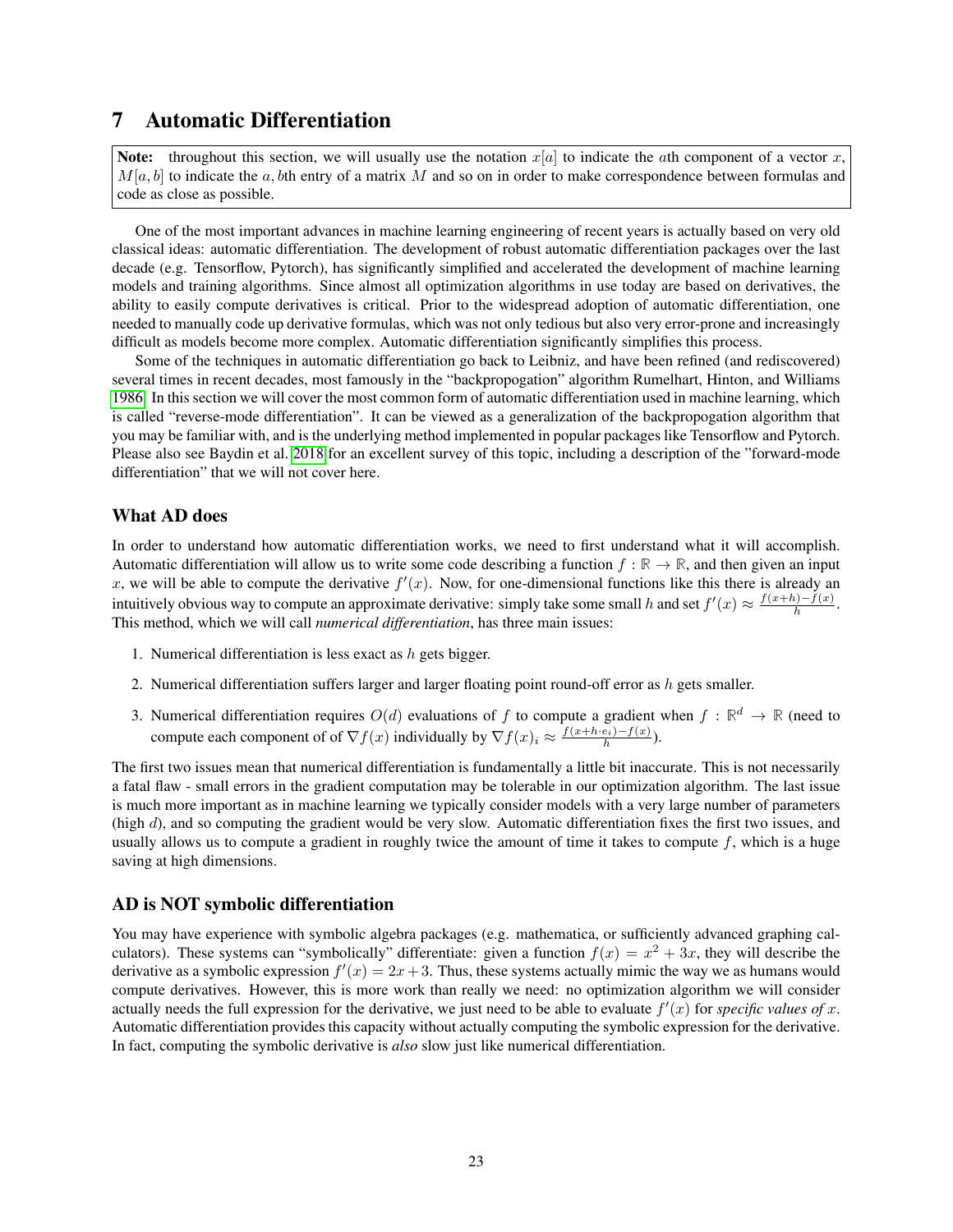#### <span id="page-23-0"></span>7.1 Derivatives

Now that we know a bit about what our goal will be, we need to take another step back and understand exactly what a derivative is. In these notes, when we speak of the derivative, we mean the "total derivative", which is defined as follows:

**Definition 7.1.** A function  $f:\mathbb{R}^n\to\mathbb{R}^m$  is differentiable at a point  $x\in\mathbb{R}^n$  if there exists a linear map  $D_{f,x}:\mathbb{R}^n\to$ **R** <sup>m</sup> *such that:*

$$
\lim_{h \to 0} \frac{f(x+h) - f(x) - D_{f,x}(h)}{\|h\|} = 0
$$

*The linear map*  $D_{f,x}$  *is called the Total Derivative (or just derivative) of f at x.* 

In words, the derivative is the linear approximation to the function  $f$  that is valid near  $x$ . As an exercise, take a moment to see why the above definition agrees with the standard definition you may have learned in a basic calculus class, where we would write the linear map  $D_{f,x}$  as  $D[f,x](h) = f'(x) \cdot h$ . Further, note that the *domain* and *range* of f and the derivative  $D_{f,x}$  are identical. For a more formal treatment, when f is a function of smooth manifolds rather than vector spaces, technically the domain and range of  $D_{f,x}$  should be the *tangent spaces* to the domain and range of f at x and  $f(x)$  respectively, but in our scenario for which the domain and range of f are both vector spaces this distinction is not relevant. For a nice introduction to the formalism of functions and derivatives on manifolds see Tu [2011.](#page-120-4)

**Remark on Notation:** We use the particular notation  $D_{f,x}$  rather than the potentially more familiar notation  $\frac{df}{dx}$  since the relevant expression is a linear map and even less related to a fraction than the standard scalar derivative is (which was anyway already not that related to a fraction). Later, we will discuss partial derivatives using a similar notation instead of the more familiar  $\frac{\partial f}{\partial x_i}$ . While our notation allows for a little more precision, once you become comfortable with the ideas it is fine to use the fraction-style notation to keep things a little more compact with fewer subscripts.

This definition may seem a little abstract. How can we actually compute the derivative? Notice that  $D_{f,x}$  is a linear map, and so can be represented by a matrix in  $\mathbb{R}^{m \times n}$ . It turns out that so long as all partial derivatives of f exist and are continuous, we can write the i, jth component of  $D_{f,x}$  as:

$$
D_{f,x}[i,j] = \frac{\partial f(x)[i]}{\partial x[j]}
$$

where we use  $f(x)[i]$  to indicate the *i*th component of  $f(x) \in \mathbb{R}^m$ . This matrix is called the *Jacobian*. For essentially all practical purposes, you may assume that the Jacobian is equal to the total derivative: we will never consider any situation in which this is not the case.

Finally, notice that in the special case that  $f : \mathbb{R}^n \to \mathbb{R}$ , the total derivative is a linear map  $\mathbb{R}^n \to \mathbb{R}$ , which can be represented as a  $1 \times n$  matrix, or a transposed vector. Inspecting the formula for the total derivative, one sees that this is exactly the same as the familiar *gradient*. Thus, after we develop machinery to compute general derivatives, we can easily apply the techniques to compute gradients, which are of particular interest in the algorithms used in machine learning.

The total derivative defined this way satisfies familiar properties from scalar calculus:

- 1. The derivative is linear: for functions f and g and a scalar c,  $D_{cf,x} = cD_{f,x}$  and  $D_{f+g,x} = D_{f,x} + D_{g,x}$ .
- 2. The derivative satisfies the following generalization of the chain rule: If  $f : \mathbb{R}^n \to \mathbb{R}^m$  and  $g : \mathbb{R}^m \to \mathbb{R}^k$ , then  $D_{q\circ f,x} = D_{q,f(x)} \circ D_{f,x}.$

The chain rule is particularly important for automatic differentiation. Let's take a moment to appreciate what's happening here, since the composition notation can be a bit confusing. Suppose  $f : \mathbb{R}^n \to \mathbb{R}^m$  and  $g : \mathbb{R}^m \to \mathbb{R}^k$  are two different functions, then we can draw the following diagram<sup>[1](#page-23-1)</sup>:

<span id="page-23-1"></span><sup>&</sup>lt;sup>1</sup>this sort of diagram, in which nodes are labeled by sets and arrow functions and any two paths between nodes represent the same function is called *commutative diagram* in mathematics.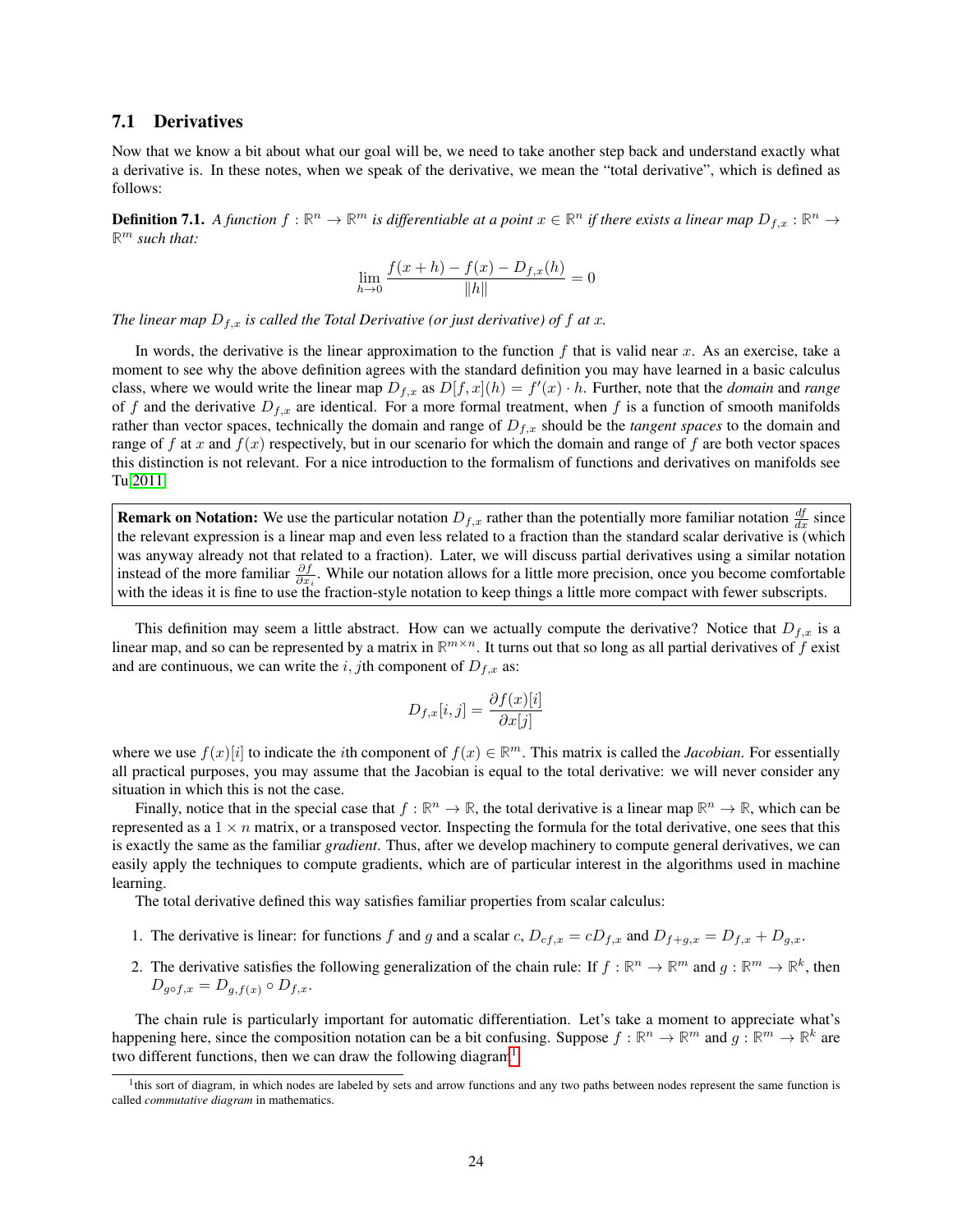

Thus,  $g \circ f$  is a function  $\mathbb{R}^n \to \mathbb{R}^k$ , so the derivative  $D_{g \circ f,x}$  should be a *linear* function  $\mathbb{R}^n \to \mathbb{R}^k$ . The chain rule then says that the linear function obtained by first moving from  $\mathbb{R}^n$  to  $\mathbb{R}^m$  via the linear map  $D_{f,x}$  and then moving to  $\mathbb{R}^k$  via the linear map  $D_{g,f(x)}$  is equal to the derivative  $D_{g \circ f,x}$ .

Finally, to make this more concrete, remember that for all practical settings, the derivative is given by the Jacobian matrix of partial derivatives. Further, composition of linear functions is the same as multiplication of the corresponding matrices. Let's consider a particular example: suppose  $n = 2, m = 2, k = 3$ . Define f and g as:

$$
f(x) = (x[1], 1 + x[0])
$$
  

$$
g(z) = (z[0]z[1], z[0], z[1])
$$

This example is simple enough that we can compute by hand:

$$
(g \circ f)(x) = (x[0]x[1] + x[1], x[1], 1 + x[0])
$$

$$
D_{g \circ f, x} = \begin{pmatrix} x[1] & x[0] + 1 \\ 0 & 1 \\ 1 & 0 \end{pmatrix}
$$

Let's verify this via the chain rule:

$$
D_{f,x} = \begin{pmatrix} 0 & 1 \\ 1 & 0 \end{pmatrix}
$$

$$
D_{g,z} = \begin{pmatrix} z[1] & z[0] \\ 1 & 0 \\ 0 & 1 \end{pmatrix}
$$

$$
D_{g,f(x)} = \begin{pmatrix} 1 + x[0] & x[1] \\ 1 & 0 \\ 0 & 1 \end{pmatrix}
$$

 $\setminus$  $\overline{1}$ 

Now, we multiply the matrices:

$$
D_{g,f(x)}D_{f,x} = \left(\begin{array}{cc} x[1] & x[0]+1 \\ 0 & 1 \\ 1 & 0 \end{array}\right)
$$

Now that we've seen this simpler example, let's think about what would happen if we composed *three* functions:  $h \circ g \circ f$ . Using the chain rule (twice), we can draw a very similar diagram: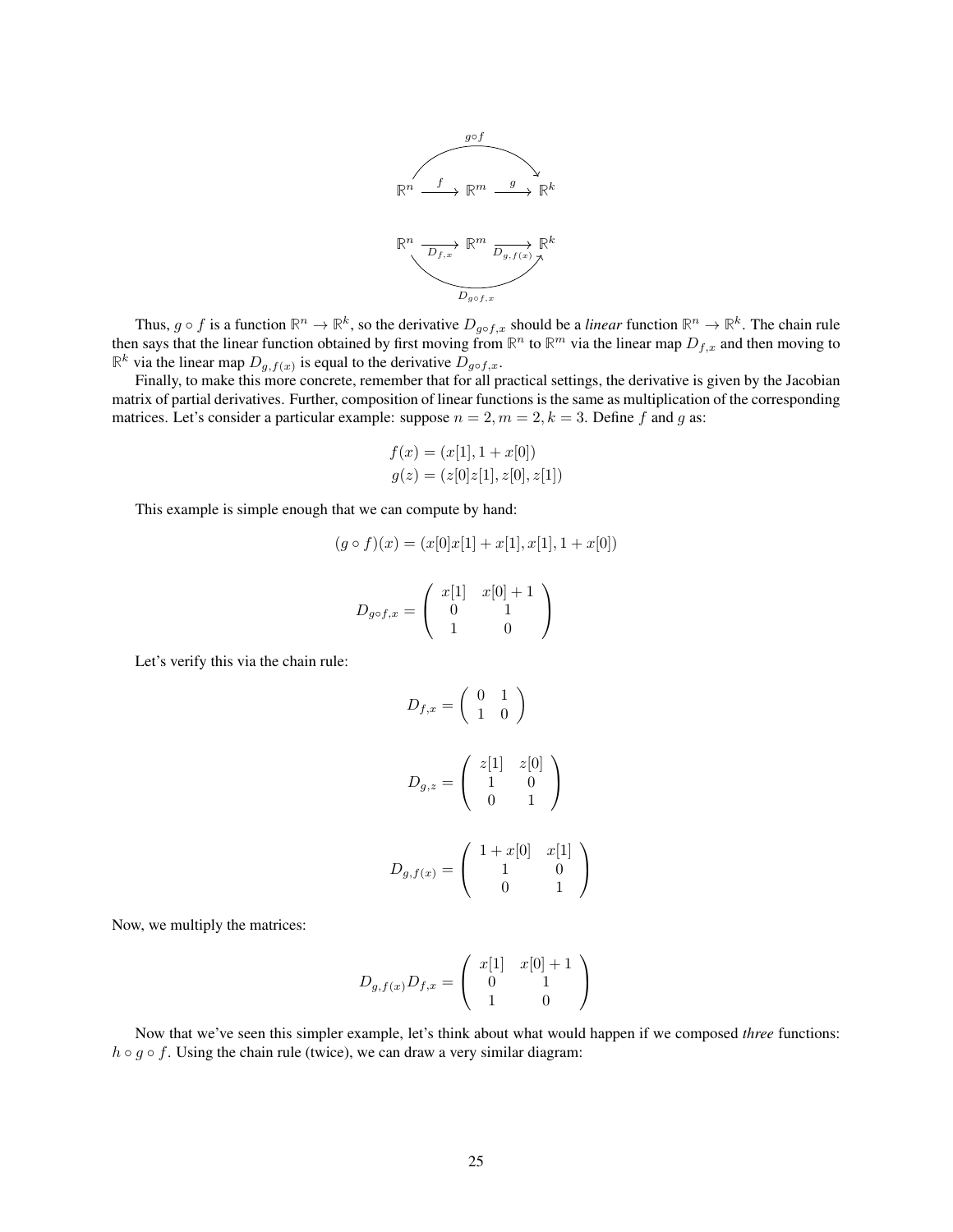

#### <span id="page-25-0"></span>7.2 Partial derivatives

Note: Much of the material in this section is essentially a re-stating of familiar partial-derivative facts in our language of total derivatives. There should be no surprises as everything is completely analogous to the standard facts one learns in multivariable calculus. The key result that is useful for automatic differentiation is that when computing the derivative of a function with multiple outputs, we need to add up all the partials. This is encapsulated in the standard multivariable calculus chain-rule formula:

$$
\frac{d}{dt}f(x_0(t),\ldots,x_{k-t}(t)) = \sum_{i=0}^{k-1} \frac{\partial f}{x_i} \frac{dx_i}{dt}
$$

This section simply provides the generalization of this rule, which has essentially the same form.

Now that we have defined the total derivative, let us turn to an analog of partial differentiation that will be useful in describing automatic differentiation. Let  $f : \mathbb{R}^{d_0} \times \mathbb{R}^{d_2} \times \cdots \times \mathbb{R}^{d_{k-1}} \to \mathbb{R}^n$  be a function taking k arguments, of which the *i*th argument is in  $\mathbb{R}^{d_i}$ :

$$
x_i \in \mathbb{R}^{d_i}
$$

$$
f(x_0, \dots, x_{k-1}) \in \mathbb{R}^n
$$

Then we define the partial derivative of f with respect to the *i*th argument  $x_i$  at a point  $x = (x_0, \ldots, x_{k-1})$  as the total derivative of the function  $f^{i,x}: \mathbb{R}^{d_i} \to \mathbb{R}^n$  given by  $f^{i,x}(z) = f(x_1, \ldots, x_{i-1}, z, x_{i+1}, x_k)$ :

$$
\partial_{f,i,x}=D_{f^{i,x},x_i}
$$

Thus,  $\partial_{f,i,x}$  is a linear map from  $\mathbb{R}^{d_i}$  to  $\mathbb{R}^n$ , and in matrix form the a, bth entry is:

$$
\partial_{f,i,x}[a,b] = \frac{\partial f[a]}{\partial x_i[b]}
$$

Let's make this concrete: Consider a function  $f : \mathbb{R}^2 \to \mathbb{R}^1$  given by  $f(x) = x[0]x[1], g : \mathbb{R}^1 \to \mathbb{R}^1$  given by  $g(x) = x^2$  and  $h : \mathbb{R}^1 \to \mathbb{R}^1$  given by  $h(x) = 3x$ . Putting these functions together, we might have the composition  $p(x) = f(g(x), h(x)) = 3x^4$ . Then the partial derivative  $\partial_{f,0,x}$  is a linear map from  $\mathbb{R} \to \mathbb{R}$  (i.e. a scalar), that is equal to the ordinary partial derivative  $\frac{\partial f}{\partial x_0} = x[1]$ .

Note: We use the notation  $\partial_{f,i,x}$  to indicate that x is a variable with a value (where the partial derivative is evaluated), while  $i$  is the index of the argument to differentiate with respect to (an integer). However, the more familiar calculus notation is  $\frac{\partial f}{\partial x_i}$ , which combines the index and the variable value into one. There are tradeoffs here: our notation is more precise as it explicitly separates these two concerns, but occasionally we may wish to refer to an argument of f not by a name rather than an integer index: for example, for a two-input function  $f(x, y)$  we will occasionally also use the notation  $\partial_{f,x,(x,y)}$  rather than  $\partial_{f,0,(x,y)}$ . The meaning should always be clear from context.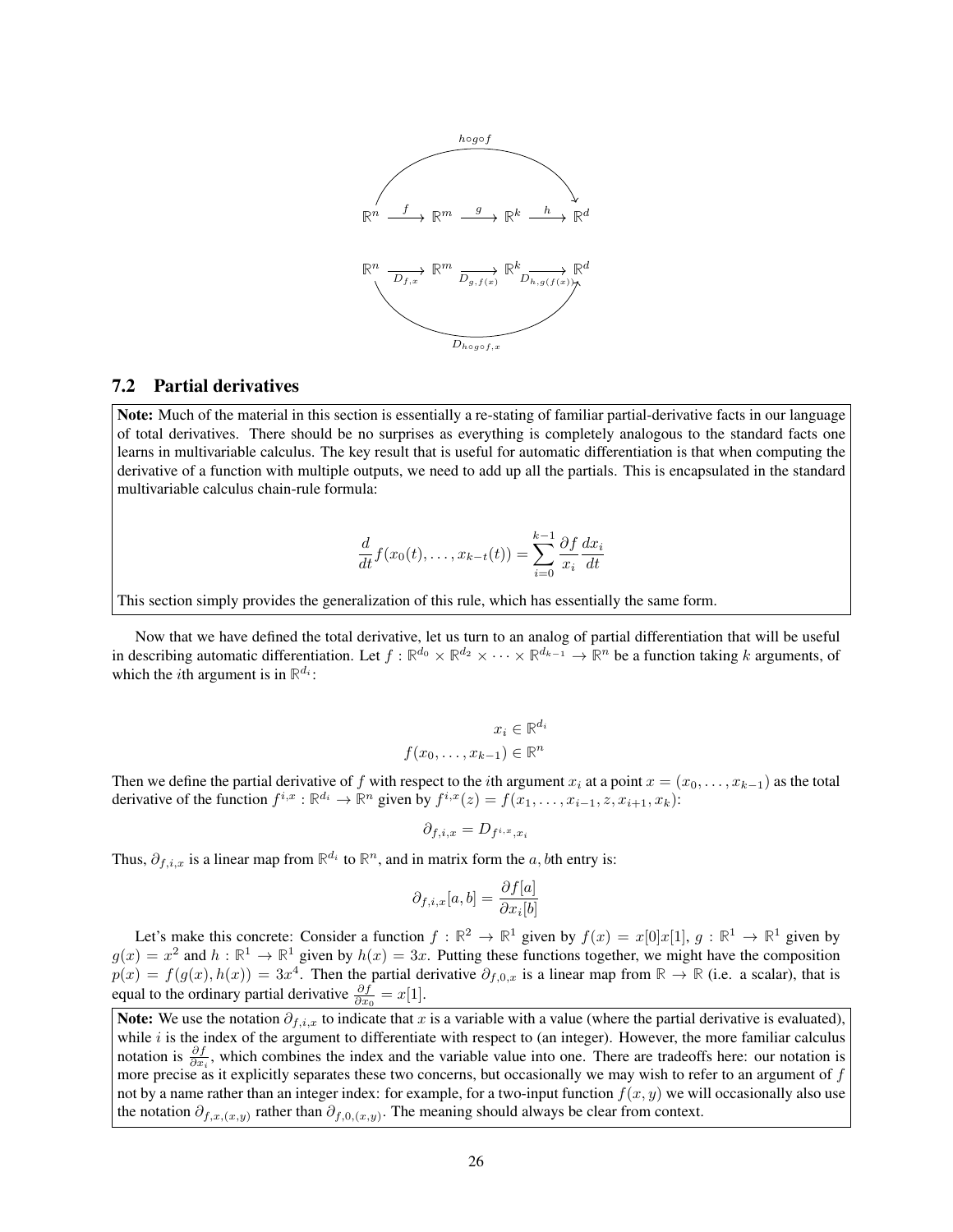This notion of partial differentiation has an important "associativity" property: if  $f : \mathbb{R}^{d_0} \times \mathbb{R}^{d_1} \times \mathbb{R}^{d_2} \to \mathbb{R}^n$ is a 3-argument function, we could "combine" the last two arguments to consider instead a 2-argument function  $\overline{f}$ :  $\mathbb{R}^{d_0} \times \mathbb{R}^{d_1 \cdot d_2} \to \mathbb{R}^n$ . Now, we have the identities:

$$
\partial_{\bar{f},0,x} = \partial_{f,0,x} \tag{1}
$$

$$
\partial_{\bar{f},1,x} = (\partial_{f,1,x}, \partial_{f,2,x}) \tag{2}
$$

where the last notation  $(\partial_{f,1,x}, \partial_{f,2,x})$  indicates concatenation of the a  $n \times d_1$  matrix with an  $n \times d_2$  matrix. In other words, the "partial derivative" is essentially just chopping up the total derivative matrix. In particular, observe that the matrix form of the total derivative of a  $k$ -argument function can be written as:

$$
D_{f,x} = (\partial_{f,0,x}, \, \partial_{f,1,x}, \, \ldots, \, \partial_{f,k-1,x})
$$

The partial differentiation satisfies the following chain rule : Consider k functions  $g_i : \mathbb{R}^{m_i} \to \mathbb{R}^{d_i}$  for  $i =$ 0, ..., k − 1, and a k-argument function  $f : \mathbb{R}^{d_0} \times \mathbb{R}^{d_2} \times \cdots \times \mathbb{R}^{d_{k-1}} \to \mathbb{R}^n$ . We will write  $g(x)$  to indicate  $(g_0(x_0), \ldots, g_{k-1}(x_{k-1}))$ . Let  $h : \mathbb{R}^{m_0} \times \cdots \times \mathbb{R}^{m_{k-1}} \to \mathbb{R}^n$  be the composition given by

$$
h(x_0, \ldots, x_{k-1}) = f(g(x)) = f(g_0(x_0), \ldots, g_{k-1}(x_{k-1}))
$$

Then

$$
\partial_{h,i,x} = \partial_{f,i,g(x)} \circ D_{g_i,x_i}
$$

A diagram for the  $k = 2$  case might be the following, where we use curved arrows sharing the same label "f" to indicate that the function  $f$  takes both starting points of the arrows as input.



#### <span id="page-26-0"></span>7.3 Multiple Outputs

The previous section discussed how to deal with multiple inputs using partial derivatives. We saw that the partial derivative is just a way to organize the total derivative by dividing it into groups of columns. Next, we will consider how to deal with multiple *outputs* using an entirely analogous idea that divides the total derivative into groups of *rows*.

Consider a k-input, p-output function  $f(x_0, \ldots, x_{k-1}) = (f^0(x), \ldots, f^{p-1}(x))$ , where  $f^i(x) \in \mathbb{R}^{s_i}$  and  $x_i \in$  $\mathbb{R}^{d_i}$ . Then we can form the partial derivative of  $f^a$  with respect to  $x_b$ ,  $\partial_{f^a,b,x}$  by simply considering the function  $f^a: \mathbb{R}^{d_0} \times \cdots \times \mathbb{R}^{d_{k-1}} \to \mathbb{R}^{s_a}$  in isolation. Using this terminology, we can write the total derivative of the function  $f: \mathbb{R}^{d_0 \cdots d_{k-1}} \to \mathbb{R}^{s_0 \cdots s_{p-1}}$  as a block-matrix in the following way:

$$
D_{f,x} = \left(\begin{array}{cccc} \partial_{f_0,0,x} & \cdots & \partial_{f_0,k-1,x} \\ \vdots & \ddots & \vdots \\ \partial_{f_{p-1},0,x} & \cdots & \partial_{f_{p-1},k-1,x} \end{array}\right)
$$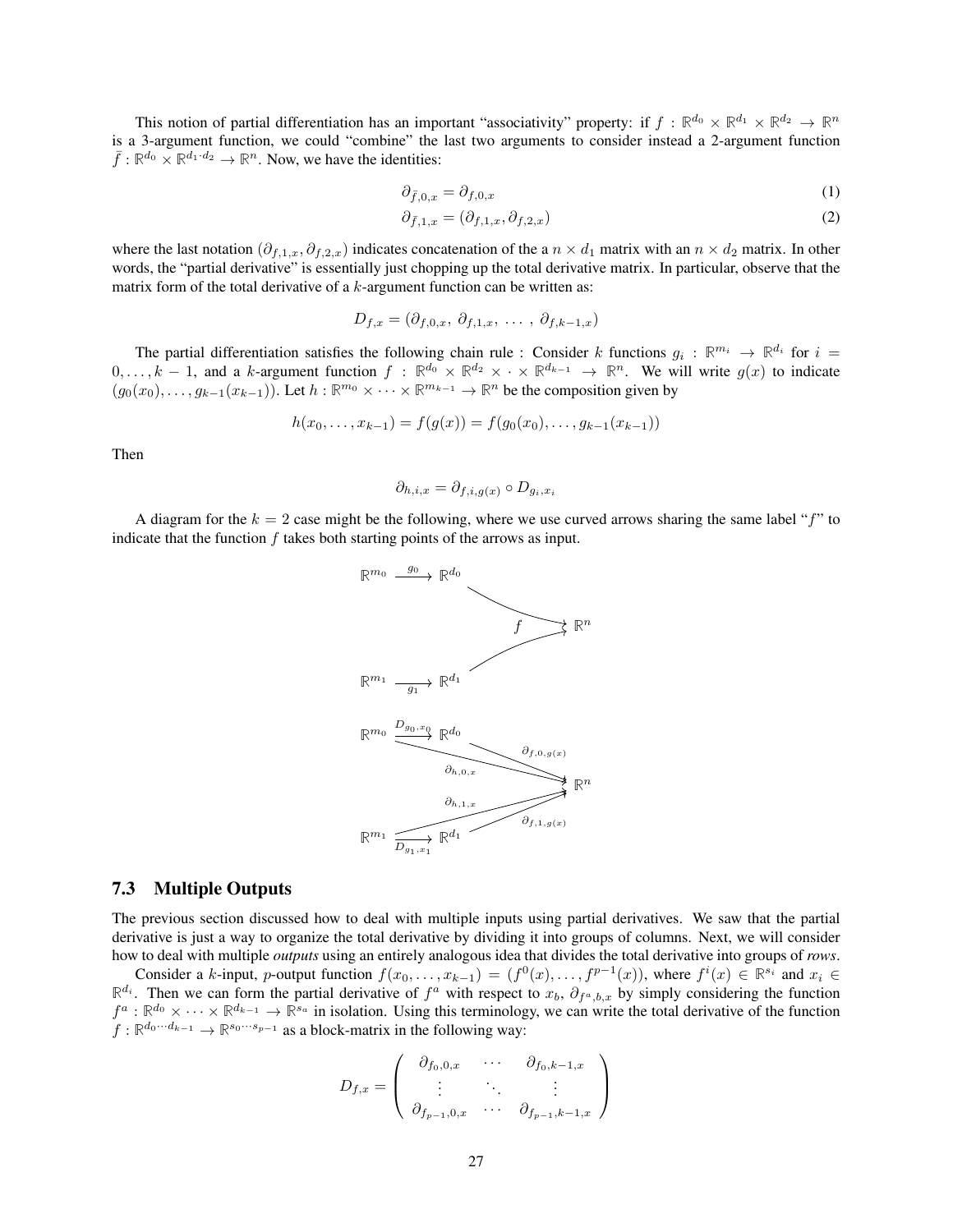Thus, we can see that this notion of partial differentiation, taken to the extreme in which  $d_i = s_i = 1$ , is completely consistent with our identification of the derivative matrix with the Jacobian of f.

The chain rule for partial derivatives including both multi-output and multi-input is the following: Consider a  $p$ input and k-output function  $g: \mathbb{R}^{t_0,\dots,t_{p-1}} \to \mathbb{R}^{d_0} \times \cdots \times \mathbb{R}^{d_{k-1}}$  and a k-input function  $f: \mathbb{R}^{d_0} \times \cdots \times \mathbb{R}^{d_{k-1}} \to \mathbb{R}^n$ . Then

$$
\partial_{f\circ g,i,x}=\sum_{j=0}^{k-1}\partial_{f,j,g(x)}\circ\partial_{g^j,i,x}
$$

Now, finally, we can add one more twist to the diagram: what if one of the domains in the diagram is used *twice*? For example, suppose  $f : \mathbb{R} \times \mathbb{R} \to \mathbb{R}$  is given by  $f(x_0, x_1) = x_0 x_1$ , but we actually call f on x and  $x + 1$ , where we are *reusing* the 1-dimensional quantity x - that is,  $f(x, x + 1) = x^2 + x$ . Formally, we could model this using a function  $g : \mathbb{R} \to \mathbb{R} \times \mathbb{R}$  given by  $g(x) = (x, x + 1)$  and then  $h(x) = f(g(x))$ . However, diagrammatically the picture is perhaps more intuitive:



To use the chain rule here, we can re-write this calculation in terms of a 2-output function  $\bar{g}(x) = (x, x + 1)$ :



Using this diagram, we can compute the derivative using the chain rule:

$$
\frac{dh}{dx} = \partial_{f,0,\bar{g}(x)} \partial_{\bar{g}^0,0,x} + \partial_{f,1,\bar{g}(x)} \partial_{\bar{g}^1,0,x} \n= \bar{g}^1(x) \cdot 1 + \bar{g}^0(x) \cdot 1 \n= 2x + 1
$$

which we can easily see is equal to the derivative of  $h(x) = x^2 + x$  as desired. Note that we can write a partial derivative diagram in the following way:



Then, the derivative of the final output with respect to the input can be computed by first *multiplying partial derivatives along all paths* and then *adding up* these products for all paths from the input to the output.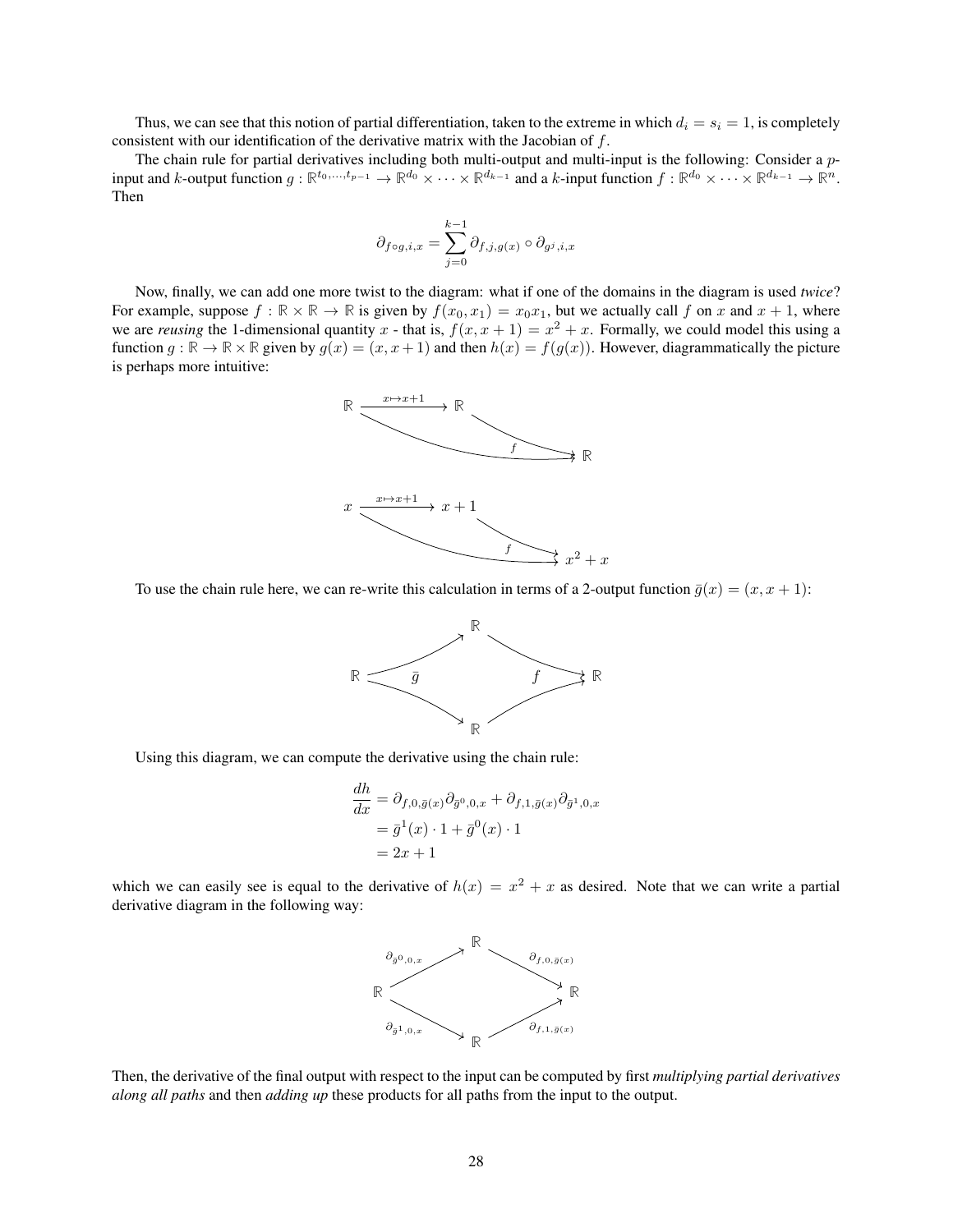#### <span id="page-28-0"></span>7.4 Forming a Computation Graph

Now, let's put all this chain rule formalism together into a concrete algorithm. For this, we will lean heavily into the notion of a *computation graph*, which is basically a computerized representation of the diagrams in the previous section. Our computation graphs will have the following properties (not all of these are strictly required, but will make our algorithm simpler - feel free to try to see how to generalize the method to remove restrictions).:

- All computation graphs are *directed acyclic graphs*.
- Since the graph is directed, for any node a we say b is a *child* of a if there is an edge  $a \rightarrow b$ . Similarly, we say b is a parent of a if there is an edge  $b \to a$ . If there is a sequence of edges  $a \to \cdots \to b$ , we say that a is an ancestor of b, or that b is *downstream* of a. Note that since the graph is acyclic, it cannot be that both a is downstream of  $b$  and  $b$  is downstream of  $a$  simultaneously.
- All nodes in the computation graph are either labeled as *variable* nodes, or *operation* nodes.
- The graph is bi-partite: all neighbors of operation nodes are variable nodes and vice-versa.
- All operation nodes have exactly one child node.
- All variable nodes have at most one parent node.
- All source nodes (i.e. nodes that have no parents) and all sink nodes (nodes that have no children) are variable nodes. In particular, all operation nodes have at least one parent.
- There is only one sink node.

A computation graph is intended to describe how one could compute a particular function. The *source* nodes represent *inputs* to the function, while the *sink* node represents the function's output. For example, consider the function  $h(x) = f(g(x))$  where  $f(x) = x^2$  and  $g(x) = x + 1$ . When written as a computation graph, we have two *operation* nodes, labeled f and g, and three variable nodes which we will label x, y and z as follows (we will put boxes around operation nodes to distinguish them from variable nodes):

$$
x \longrightarrow g \longrightarrow y \longrightarrow f \longrightarrow z
$$

In order to make the use of the computation graph clearer, we can also label the operation nodes with the actual calculations that they perform, although we may sometimes omit this information in order to save space:

$$
x \longrightarrow \boxed{g: x \mapsto x+1} \longrightarrow y \longrightarrow \boxed{f: x \mapsto x^2} \longrightarrow z
$$

Thus, the *parents* of an operation node indicate the *arguments* that should be provided to that operation, while the *child* of an operation node indicates the output of that function. To compute the overall function (or "run" the computation graph), we first provide an initial value to the source variable nodes. This provides enough information to compute the output of some of the operation nodes, which are then passed on as the values of their children, which are then used to compute downstream operations and so on. For example, we could first provide the value of 1 to the source node  $x$ , which would be stored as some extra value in the same data structure that is holding the node  $x$ , diagrammed as follows;

$$
x: 1 \longrightarrow \boxed{g: x \mapsto x+1} \longrightarrow y \longrightarrow \boxed{f: x \mapsto x^2} \longrightarrow z
$$

Now, all of the parents of the operation node q have values attached to them, so we can compute the output value of 2 and attach that value to the child node:

$$
x: 1 \longrightarrow \boxed{g: x \mapsto x+1} \longrightarrow y: 2 \longrightarrow \boxed{f: x \mapsto x^2} \longrightarrow z
$$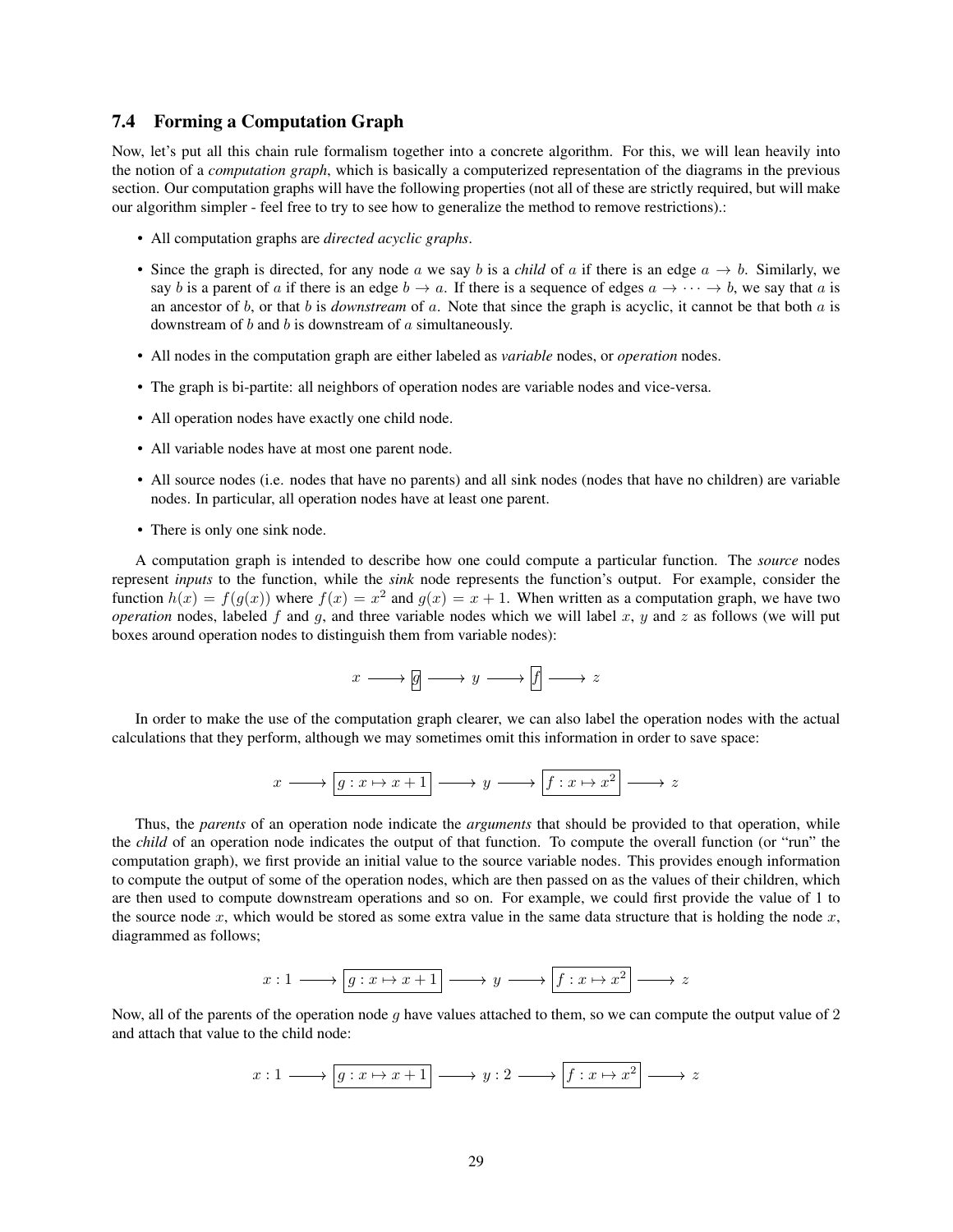Continuing in the same way:

$$
x: 1 \longrightarrow \boxed{g: x \mapsto x+1} \longrightarrow y: 2 \longrightarrow \boxed{f: x \mapsto x^2} \longrightarrow z: 4
$$

The point of splitting nodes into variable and operation nodes is to avoid the clunky curved arrow diagrams in the previous section for functions that take multiple inputs. For example, considering again the diagram:



we would write this as a computation graph in the following way:



Now, we are ready to walk through the two phases of reverse-mode differentiation on this computation graph.

#### Phase 1: Forward Pass

In the forward pass phase, we actually compute the values associated with the variable node x, y and z. We *also* will store some extra information that will be useful eventually in the second phase.

To perform this phase, we need to provide input values for all source nodes in the graph, which in this case is just the  $x$  node. Say the value is 2. Then we start by labeling the source node with its value:



Then we step through all operation nodes for which all the parent variable nodes have been provided a value (in this case just q), and label the corresponding child nodes with the ouputs of the operations (in this case,  $y$ ):



At the same time, we need to record some extra information. Let us label all of the *edges* from parent variable nodes to child operation nodes with the *partial derivatives* of the operation's output with respect to the parent variable input:



Now we repeat the process. Since we have labeled the value for  $y$ , we can now perform the operation  $f$ :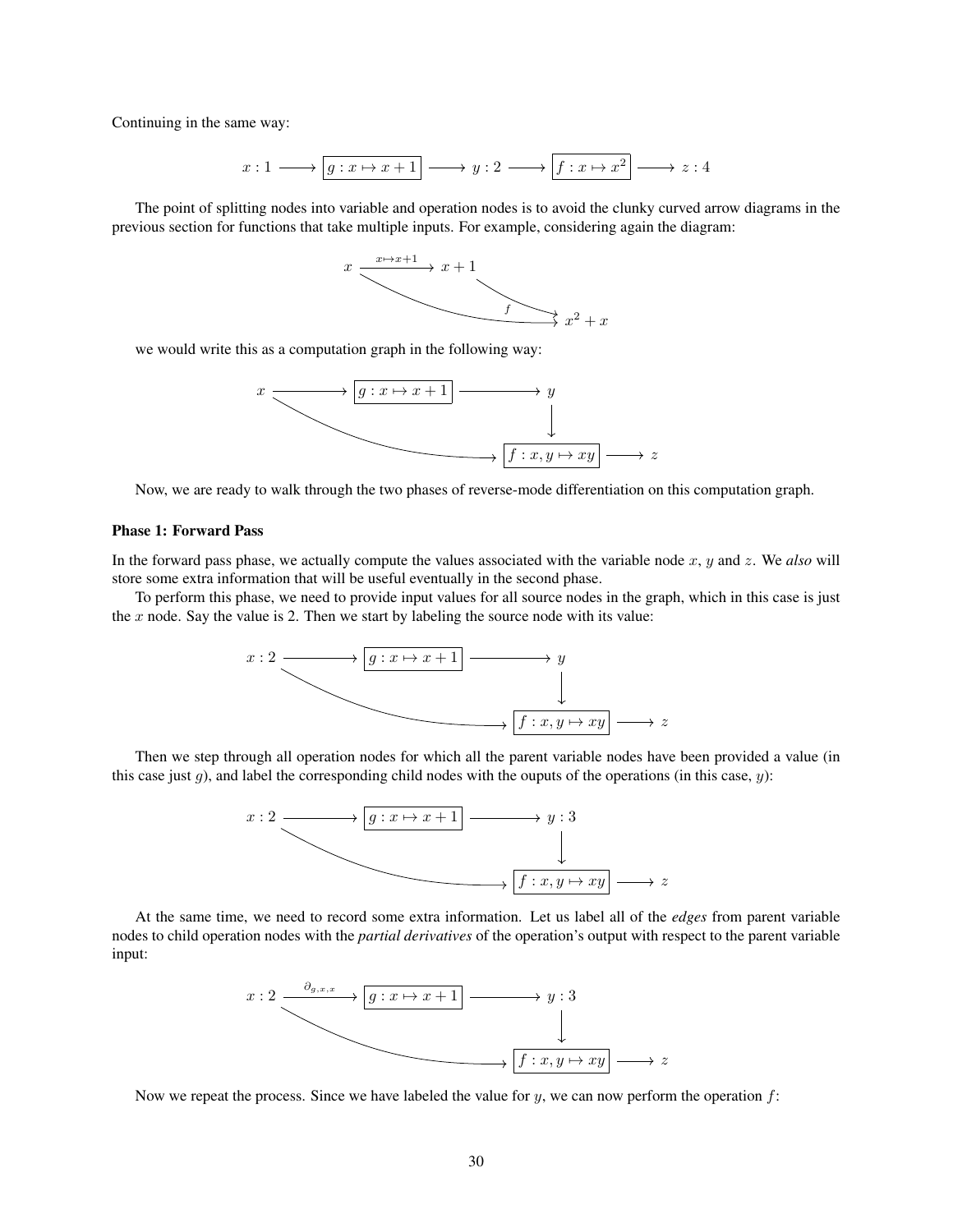

and we label the edges with appropriate partial derivative computations:



Now the forward pass is complete. Notice that the sink node  $(z)$  is labeled with the final output of the computation (6). It's time to move on to the second phase.

#### Phase 2: backward pass

In the backward pass, we use the information in the forward pass to compute derivatives. In this phase, we start at the *sink* node  $(z)$ , and follow the arrows backward towards the source nodes (in this case just one, x). While doing so, we will *multiply* the partial derivatives we encounter and accumulate running products in the variable nodes as derivatives.

In the end, the graph will be labeled as follows  $(I$  indicates the identity matrix):

$$
x: 2: \partial_{f,x,(x,y)} + \partial_{f,y,(x,y)} \partial_{g,x,x} \xrightarrow{\partial_{g,x,x}} \boxed{g: x \mapsto x+1} \longrightarrow y: 3: \partial_{f,y,(x,y)} \xrightarrow{\partial_{f,y,(x,y)}} \Box
$$

By the chain rule, the label for each source node represents the partial derivative of the final output  $z$  with respect to that variable.

To accomplish this algorithmically, we perform a *backwards depth-first search* of the graph starting at the sink node  $z$  and moving towards the source node  $z$ . First, we label each variable node with an accumulator set to 0:



Let us call the value of the accumulator for a node V as  $V.derivative$ . Then, the backward pass is described by Algorithm [5](#page-30-0) and Algorithm [6](#page-31-0) below.

Algorithm 5 VariableNodeBackward **Input:** Variable Node  $V$ , Downstream partial derivative product  $D$ Add D to V.derivative: V.derivative  $\leftarrow$  V.derivative  $+$  D. Let  $O$  be the parent operation node of  $V$  (if there is one). Call OperationNodeBackward $(O, D)$ .

<span id="page-30-0"></span>Then, to start the backward pass, we call VariableNodeBackward $(z, I)$ , where I is the identity matrix.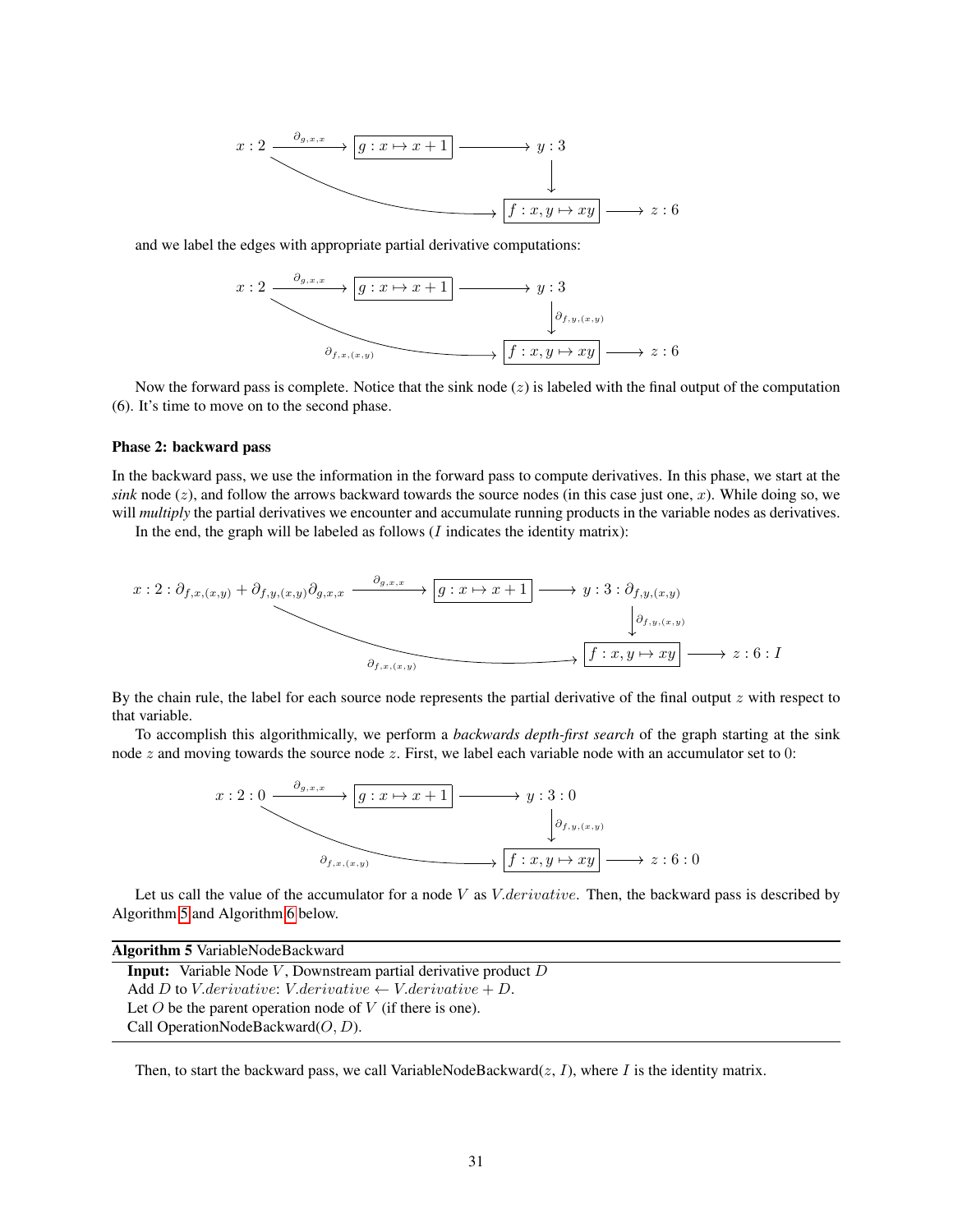#### Algorithm 6 OperationNodeBackward

Input: Operation Node O, Downstream partial derivative product D Let  $P$  be the set of parent variable nodes of  $O$ : for  $V$  in  $P$  do Let  $\partial$  be the partial derivative labeling on the edge  $V \to O$ . Call VariableNodeBackward(V,  $D\partial$ ) (the product indicates matrix product). end for

<span id="page-31-0"></span>Formally, this will cause each variable node  $V$  to satisfy:

$$
V. derivative = \sum_{\text{paths } V = V_0 \to O_1 \to V_1 \to O_2 \dots O_N \to V_N = Z \text{ from } V \text{ to output node } Z} \partial_{O_N, V_{N-1}} \partial_{O_{N-1}, V_{N-2}} \cdots \partial_{O_1, V_0}
$$

Where here we have use  $\partial_{O_i,V_{i-1}}$  to indicate the partial derivative labeling on the edge  $V_{i-1} \to O_i$ .

#### More complicated example

Let's work through a more complicated example. Here is the computation graph before the forward pass:



Now, after the forward pass:



#### Finally, after the backward pass we have:

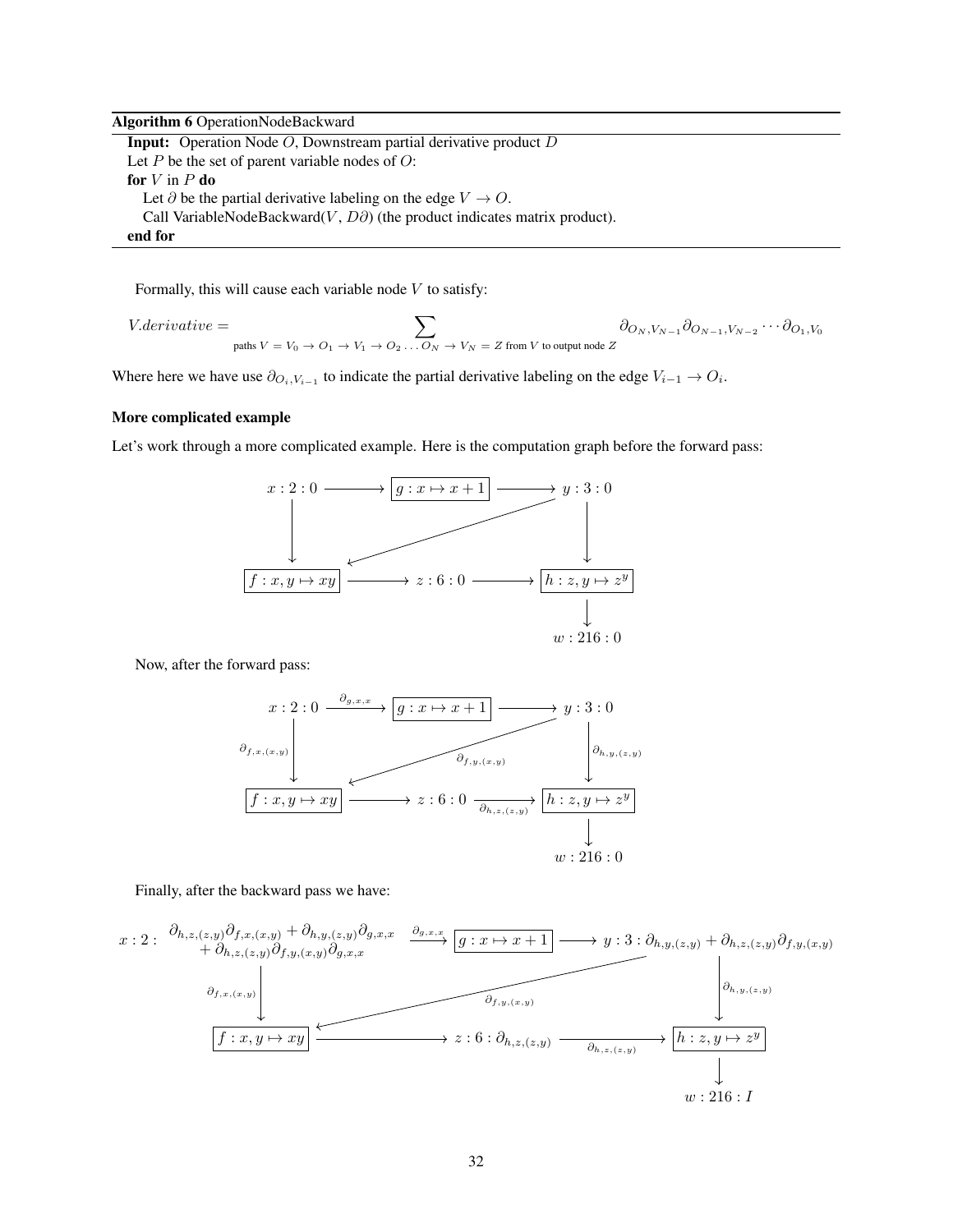#### <span id="page-32-0"></span>7.5 Dynamic Graphs: Simultaneous Forward-pass and Graph Definition

The procedure as described above is known as the "static graph" method of automatic differentiation: we first define the computation graph, and then compute the forward pass and then the backward pass. This method is roughly what was employed in initial versions of Tensorflow.

Nowadays, many frameworks by default utilize a slightly different system called "dynamic graph" creation. This was arguably popularized by Pytorch, and results in significantly easier debugging (it is called "eager mode" in Tensorflow, and has been the default mode since Tensorflow 2.0). One of the problems with the static graph method is that if you make an error in defining the graph (i.e. you try to multiply matrices of the wrong shape), the error may only be detected during the forward pass, rather than at the time that the actual operation node is defined by the program. This makes it harder to trace which lines of code is causing a problem.

To fix this, the dynamic graph approach is to define the computation graph while performing the forward pass. To do this, we provide the programmer with two kinds of objects corresponding to variable nodes and operation nodes. The programmer is allowed to define a new variable node initialized with a value, which will be a source node in the graph. Then, the programmer may define an operation node and call a "forwardpass" function on the operation node, which takes as input the operation node and some variable nodes to use as parents. This immediately performs the forward pass, computing and saving the relevant partial derivatives, and then providing as output a new variable node that already has its value set to be the result of the operation.

As an example, consider constructing the  $x^2 + x$  graph we have been using as an example:

1. Initialize a variable node  $Vx = Variable$  (value=2). At the moment Vx has no parents and no children and its derivative accumulator Vx. derivative is 0. It is the only node in the graph:

 $x: 2: 0$ 

- 2. Initialize a new operation node corresponding to the "add a constant" operation with the constant set to 1:  $Og = PlusConstantOperation (constant=1).$
- 3. Tell this new operation node that its parent is Vx using the forward function:  $Vy = Og$  forward(Vx). This will produce a new variable node Vy and run the forward pass, so that the graph now looks like:

$$
x: 2: 0 \xrightarrow{\partial_{g,x,x}} \boxed{g: x \mapsto x+1} \longrightarrow y: 3: 0
$$

4. Next, we initialize a new operation node corresponding to the multiply operation: Of = MultiplyOperation (), and call forward on it:  $Vz = Of.$  forward $(Vx, Vy)$  so that the graph now looks like the completed forward pass:



Notice that if we had tried some forbidden operation (e.g. maybe  $g$  was a square root operation and  $x$  was negative), the error would have been detected immediately rather than waiting for a separate forward call later on.

One further advantage of the dynamic graph formulation is slightly simpler coding: if we were to first construct the graph and then perform the forward pass separately, we would need to build the graph using both forward and backward pointers for the edges so that we could find the children of a node during the forward pass and also find the parents of a node during the backward pass. In the dynamic graph formulation, we don't really need to store the children of a node since the forward pass is performed at the same time as graph construction. We do still need to store pointers to the parents of each node for the backward pass however.

#### <span id="page-32-1"></span>7.6 Efficient implementations: no need to store entire partial derivatives

We make one final note here: for mathematical simplicity we have labeled edges with the full partial derivatives of the operations. However, in practice it is frequently unnecessary to actually compute this value. Notice that in the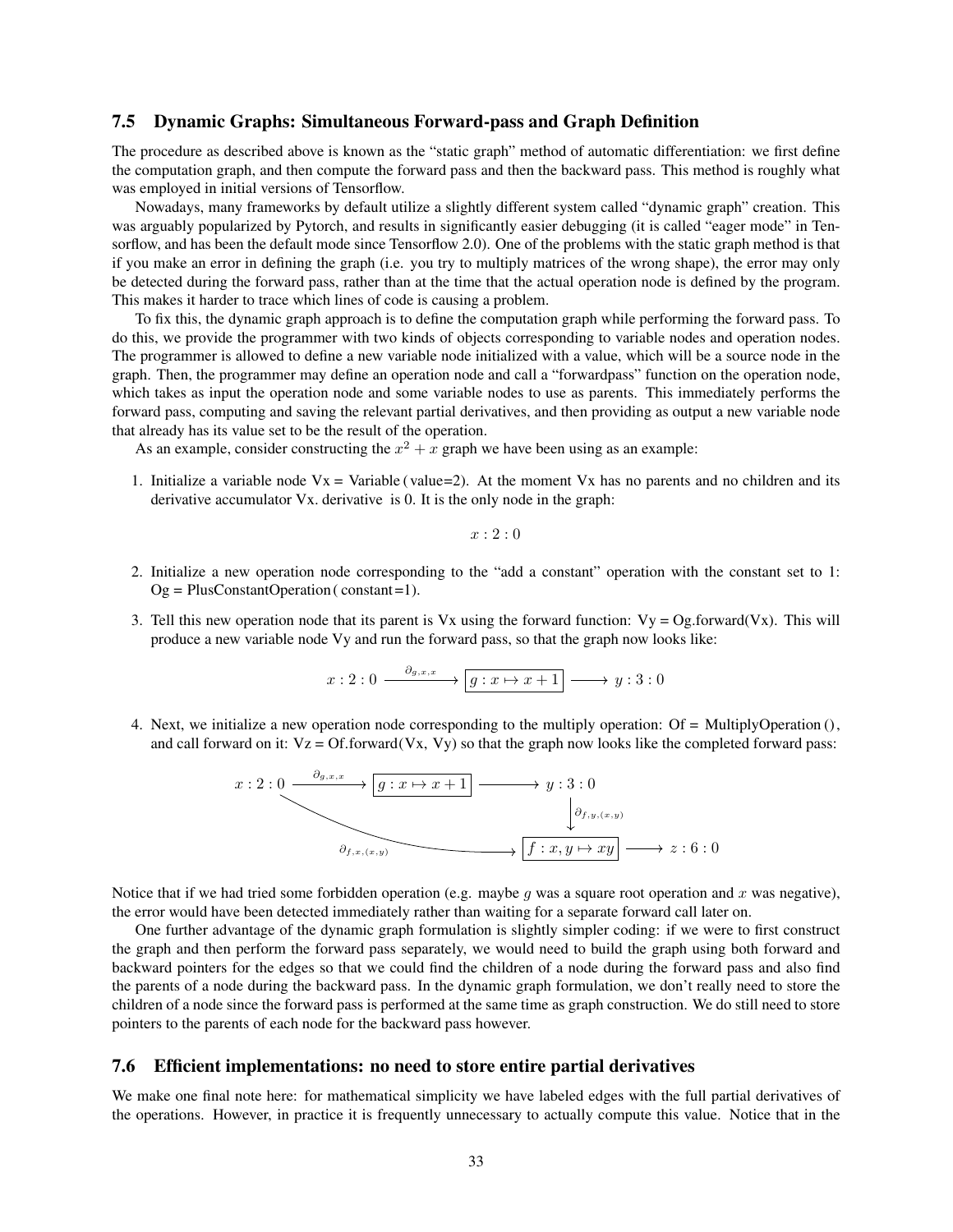backward pass for a operation node (Algorithm [6\)](#page-31-0), we never actually need the real partial derivative  $\partial$ . Instead, we just need to be able to compute the *product* D∂, where D is the downstream derivative. Frequently, it is possible to make this computation much much faster than by actually forming the matrix ∂ and computing the matrix product.

As an example, consider the operation  $x \mapsto x + 1$ . The partial derivative for this operation is simply the identity matrix I. This is an  $d \times d$  matrix if  $x \in \mathbb{R}^d$ . Let's suppose the final computation output is 1-dimensional, so that the downstream derivative is a 1  $\times$  d matrix. Naively to compute the produce  $D\partial$ , we would need  $d \times d$  space to store the identity matrix I, and then  $O(d)$  time to compute the matrix product D $\partial$ . However, obviously the product of any matrix with the identity is just itself. Thus, we do not actually need to store anything at all, and we also don't even need to do any computation: we can just immediately pass on D as the product  $D\partial$ . This is a significant saving since in machine learning we frequently work with very large dimensions d.

Of course, in practice the partial derivative is rarely the identity. Nevertheless, typically there *is* some structure in the partial derivative that makes it especially easy to compute the product  $D\partial$  without having to store a very large matrix or make a full matrix-product calculation. Sometimes one might also be able to leverage some structure in D as well: for example, a simple version of the reverse-mode differentiation might assume that the final computational output of the graph is always 1-dimensional, in which case we know that D is  $1 \times d$  matrix, and this could also be useful for saving computation time.

#### <span id="page-33-0"></span>7.7 Beyond matrices: higher order tensors

It is frequently convenient to organize data into "higher-dimensional" matrices - for example a 4-dimensional array M with dimensions  $1000\times32\times32\times3$  might represent  $1000\,32\times32$  color images, where  $M[b, x, y, 0], M[b, x, y, 1], M[b, x, y, 2]$ indicates the red, green and blue color intensities respectively of the pixel at coordinates  $(x, y)$  in the bth image. When working with functions of such data, we might be tempted to "flatten" the array into a  $1000 \cdot 32 \cdot 32 \cdot 3$ -dimensional vector so as to be able to store it in a "variable" node and apply all the automatic differentiation machinery above. While this is certainly a potential solution, it can become very onerous to manage all this flattening and unflattening. Instead, it is frequently possible to maintain objects in their native shape through the use of *tensor* notation and *tensor contraction*.

Although tensors have a rich mathematical interpretation, for our purposes we will simply consider a tensor to be an n-dimensional array of real numbers. We will say that the *shape* of a tensor is a an n-tuple of numbers describing the dimensions of the array. So, our image dataset is represented by a 4-dimensional tensor with shape (1000, 32, 32, 3). We will also frequently write the shape in a Cartesian product notation  $1000 \times 32 \times 32 \times 3$ . Thus, the total number of entries in a tensor  $T$  is the product of its dimensions.

Examples: A d-dimensional *vector* is usually represented as a 1-dimensional tensor of shape (d), or as a 2 dimensional tensor of shape  $d \times 1$ . The *transpose* of a vector is usually the 2-dimensional tensor of shape  $1 \times d$ . A  $n \times m$  matrix is just a 2-dimensional tensor of shape  $n \times m$ .

#### Tensor Contraction

In the same way that a  $n \times m$  matrix represents a linear map from  $\mathbb{R}^m$  to  $\mathbb{R}^n$ , tensors also represent linear maps between different shapes of tensors. Formally, a tensor T of shape  $(X, Y, Z, W)$  can be considered a linear function taking tensors of shape  $(Z, W, A)$  to tensors of shape  $(X, Y, A)$ . The formula is purely analogous to matrix product. If V is a  $(Z, W, A)$ -shape tensor, then:

$$
(TV)[x, y, a] = \sum_{z=1}^{Z} \sum_{w=1}^{W} T[x, y, z, w] V[z, w, a]
$$

This generalizes the familiar matrix product notation. Notice that T has multiple interpretations: it could *also* represent a linear map from tensors of shape  $(W, A)$  to tensors of shape  $(X, Y, Z, A)$  for example, or as a linear map from tensor of shape (W) to tensors of shape  $(X, Y, Z)$ . This is analogous to the way that a  $n \times m$  matrix can map vectors in  $\mathbb{R}^m$  to  $\mathbb{R}^n$ , but also could be viewed as a way to map matrices in  $\mathbb{R}^{m \times k}$  to matrices in  $\mathbb{R}^{n \times k}$  via matrix products. This procedure of combining tensors to produce new tensors is called *tensor contraction*.

All of the preceding discussion of derivatives generalizes completely seamlessly to the tensor case. For example, if  $f : \mathbb{R}^{Z \times W \times A} \to \mathbb{R}^{B \times C}$  is a function taking tensors as both input and output, then the derivative needs to be a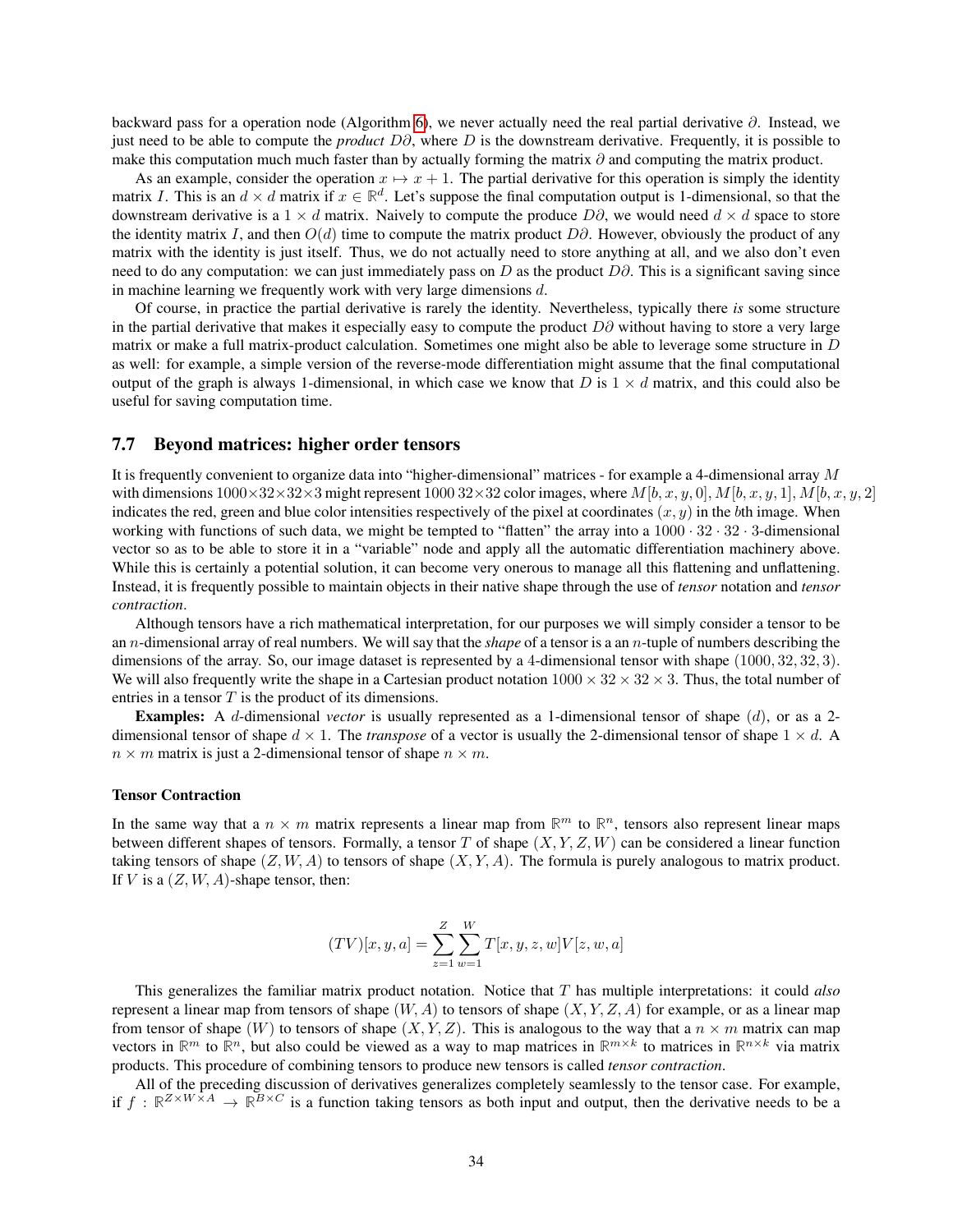*linear* function from  $\mathbb{R}^{Z \times W \times A} \to \mathbb{R}^{B \times C}$ . Such a linear function can always be represented by a tensor of shape  $B \times C \times Z \times W \times A$ , and has the formula<sup>[2](#page-34-0)</sup>:

$$
D_{f,x}[b,c,z,w,a] = \frac{\partial f(x)[b,c]}{\partial x[z,w,a]}
$$

The chain rule holds exactly as before, only now the matrix-multiply is replaced with tensor contraction. Thus, the entire automatic differentiation procedure is completely identical: all partial derivatives simply are now tensors instead of matrices, and all matrix multiplies are tensor contractions.

<span id="page-34-0"></span><sup>&</sup>lt;sup>2</sup>In fact, *any* linear function taking tensors to tensors can be represented by a tensor of appropriate shape, just as any linear map of vector spaces can be represented by a matrix.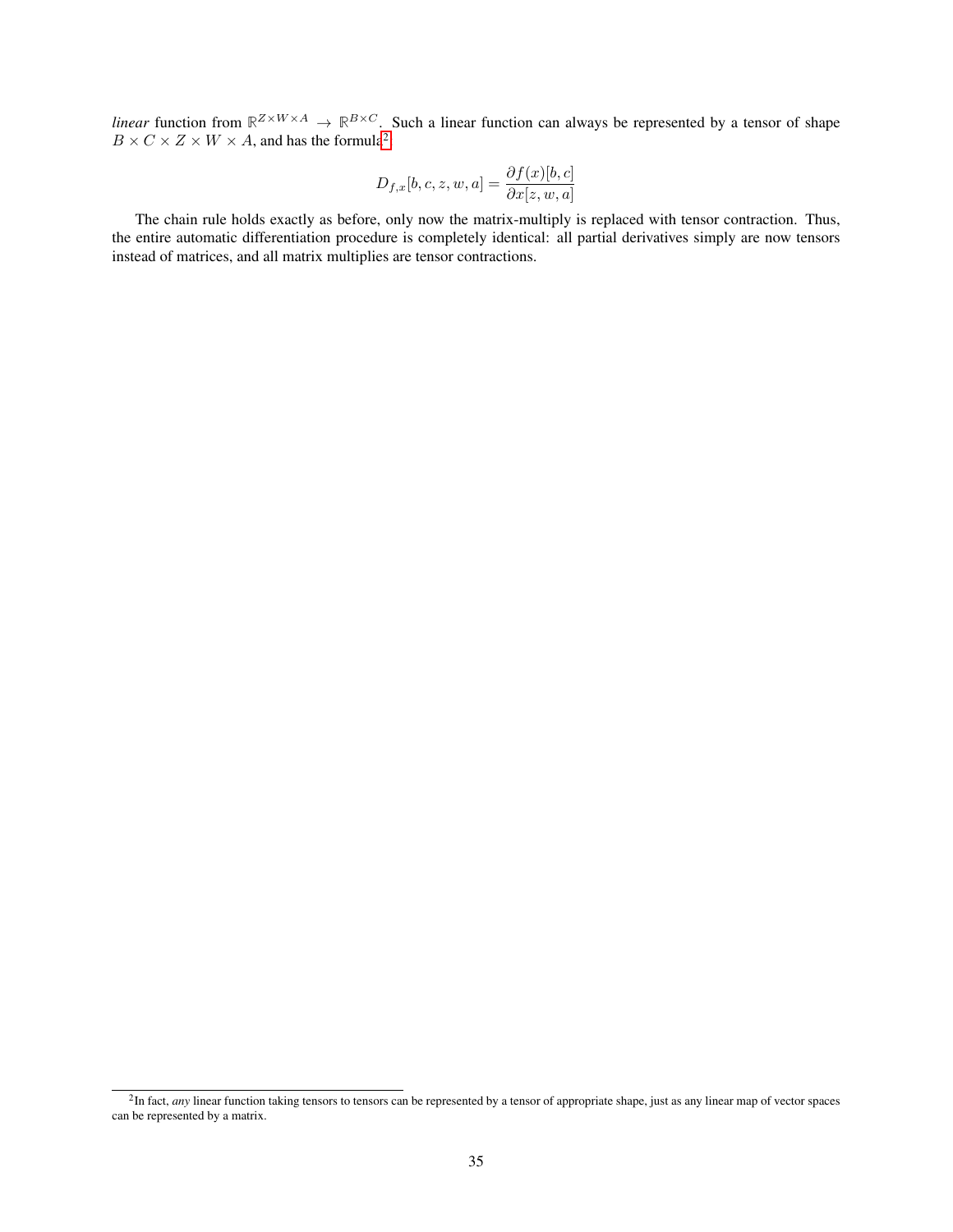## <span id="page-35-0"></span>8 Tuning Learning Rates

So far, we have discussed setting the learning rate  $\eta$  using what is sometimes called "oracle tuning". That is, the tuning is in some way magical: we do not actually know the various parameters  $\Delta$ , H, G,  $\sigma$  or T that are required to set the learning rate, so in reality we probably cannot use these theoretically motivated learning rates. In practice, one usually simply guesses the learning rate. That is, you try out a few learning rates and see how well the resulting outputs behave on some test set. Then, you just hope that you tried a learning rate that is good.

- When tuning learning rates (or regularization constants or usually any real-valued parameter), it is practically effective to tune on a *logarithmic scale*. That is, you might test the learning rates 10, 1.0, 0.1, 0.01, 0.001.
- It is a good idea to make sure that the "best" learning rate is not on the extreme edge of the range you tuned over.
- If you are tuning more than just the learning rate (e.g. also tuning a regularization constant), you might want to tune via *random search*. That is, choose some values  $x_1, x_2, \ldots$  at random from  $[-3, 1]$  and test learning rate of  $10^{x_i}$ . This is helpful for avoiding issue in which the learning rate and the regularization parameter have correlated effects (e.g, increasing regularization may be similar to decreasing learning rates).

#### <span id="page-35-1"></span>8.1 Learning Rate Schedules

We have discussed setting the learning rate for SGD as  $\propto \frac{1}{\sqrt{2}}$  $\overline{t}$  for optimal theoretical bounds. However, in practice there are a wide range of options used. We'll just discuss a few prominent ones.

Many of these schedules are set based on the number of *epochs* that have elapsed, where an epoch is one whole pass over the training set. However, this is not always the case, as some datasets are so large that the total number of epochs may be very small (GPT3 was trained for less than a single epoch). In these cases, one might consider setting the schedule as a function of the number of iterations instead.

• Exponential Decay: In this schedule, after a certain number of epochs, we decrease the learning rate by a constant factor. For example, when training models on the ImageNet dataset for object recognition, it is common to employ SGD with a constant learning rate, and decrease the learning rate by a factor of 10 every 30 epochs for 90 total epochs.

Intuitively, the idea is that after 30 epochs the optimization has converged roughly to the limit of how well it can converge using the given learning rate. By decreasing the learning rate, it is possible for the optimizer to explore higher-resolution features of the loss surface. Typically, one observes a rapid decrease in loss in the first iterations after decreasing the learning rate.

• Cosine Annealing. This schedule was introduced by [Loshchilov and Hutter 2016](https://arxiv.org/pdf/1608.03983v5.pdf) and uses the cosine function to set the learning rate:

$$
\eta_t = \eta_{\min} + \frac{1}{2} \left( \eta_{\max} - \eta_{\min} \right) \left( 1 + \cos \left( \frac{t}{T} \pi \right) \right)
$$

where  $\eta_{\text{min}}$  and  $\eta_{\text{max}}$  are some chosen minimum and maximum learning rates. It is also possible to combine cosine annealing with exponential decay. In this setup, one would divide the training into  $N$  phases. Let  $T_1, \ldots, T_N$  be the lengths of the phases. Then in phase i, we re-index the step-counter t so that phase i starts with  $t = 1$ , and use the learning rate:

$$
\eta_t = \eta_{\min,i} + \frac{1}{2} \left( \eta_{\max,i} - \eta_{\min} \right) \left( 1 + \cos \left( \frac{t}{T_i} \pi \right) \right)
$$

where  $\eta_{\min,i}$  and  $\eta_{\max,i}$  are potentially decaying learning rate ranges for each phase. This approach means that the learning rate will actually *increase* at the start of each phase, leading to a kind of oscillatory behavior in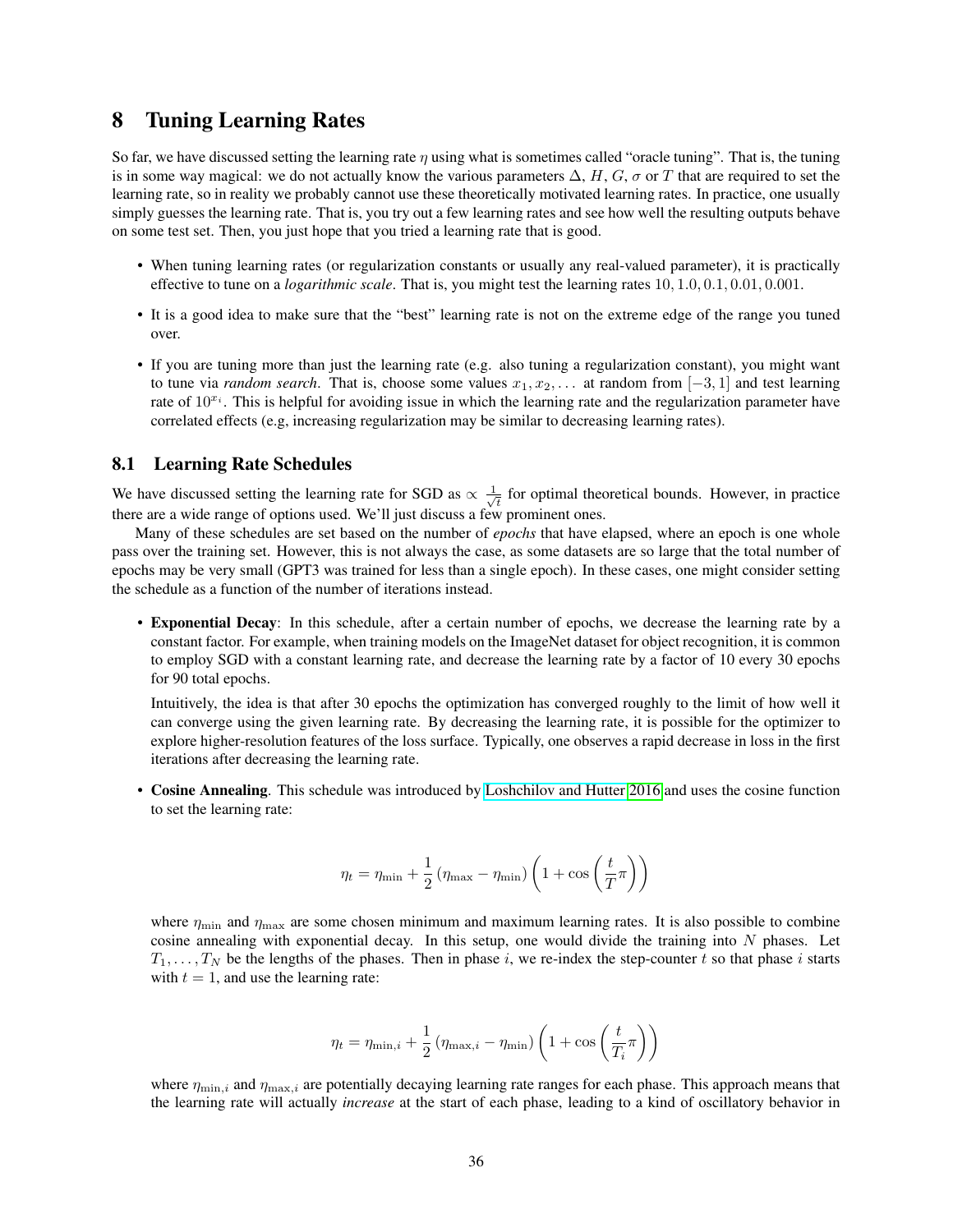the loss. Thus, one should take care to only return the parameters  $\hat{w}$  that occur at the end of the last completed phase.

The cosine annealing schedule is quite effective empirically, but unfortunately there is essentially no good mathematical justification for it. While it is in some sense inspired by a notion of "restarting" that is useful in convex optimization, there is no formal connection, and indeed the use of the cosine function is essentially unheard of in convex optimization. It's also not clear if the cosine function itself is particularly important here.

• Scaling learning rate when increasing batch size. This rule is fairly simple: if you scale the batch-size by a factor B, but keep the same number of total gradient computations (i.e. *epochs*), then you should scale the learning rate also by a factor B.

One of the main points of increasing the batch size is to train "faster" in the sense of spending less time by parallelizing the computation of the batch gradients. This is only useful if we keep the total computation constant, so if we keep the number of passes over the training set constant (each pass is called one "epoch"), then increasing the batch size from 1 to B is accompanied by a corresponsing *decrease* in the total number of SGD update from T to  $T/B$ . Thus, looking back at the previous lecture notes, we see that if the optimal learning rate with batch size 1 and T iterations is  $O(1/\sqrt{T})$ , then with batch size B and  $T/B$  iterations, the optimal learning with batch size 1 and T iterations is  $O(1/\sqrt{T})$ , then with batch size B and  $T/B$  iterations, the optimal let are is  $O(\sqrt{B}/\sqrt{T/B}) = O(B/\sqrt{T})$  because the variance of the gradients goes down by a factor of B.

• Warm-up. See [Goyal et al. 2017.](https://arxiv.org/pdf/1706.02677.pdf) This schedule is empirically motivated in the large batch-size regime. In this idea, when training with a very large batch size, one should actually start with a very small learning rate and slowly increase the learning rate during the earlier iterations. Once a certain small number of epochs has elapsed, then the learning rate is allowed to remain constant or decrease following some other more typical schedule. For example, it is common to apply *linear warm-up:*

$$
\eta_t = \left\{ \begin{array}{ll} \frac{t\eta_0}{T_{\text{warm-up}}} & t \leq T_{\text{warm-up}}\\ \text{some other schedule (e.g.} \propto 1/\sqrt{t}) & t > T_{\text{warm-up}} \end{array} \right.
$$

Here  $\eta_0$  is some base or "target" learning rate, that we are slowly increasing  $\eta_t$  until this rate is reached. Afterwards, we follow some arbitrary other schedule, typically such that the first learning rate of the other schedule is  $\eta_0$ .

### 8.2 Some more technical intuition for warm-up

Let's try to gain some intuition behind why this might be a good idea. The essential claim is that this procedure roughly causes the iterates produced by SGD using a large batch of size  $B$  to be close to the iterates produced via SGD using a batch size of 1 but a B-times smaller learning rate. In the following, we'll flesh out this argument more formally. Note that we will *not* show a strong theorem here, instead we'll just try to provide a little intuition about what might be going on. So far as I am aware, a truly complete formal understanding of warm-up is not yet known.

We have already discussed how increasing the batch size should be generally accompanied by an increase in the learning rate, so that it seems reasonable that these two learning rate/batch size schemes should have similar guarantees about convergence to critical points.

Intuitively, however, there is an alternative way to justify scaling the learning rate when the batch size is increased. Instead of trying to reason about the function value  $\mathcal{L}(\mathbf{w}_t)$ , we could try to understand the actual iterates  $w_t$  themselves. Specifically, consider two scenarios, a batch-size of 1 and a learning rate of  $\eta$ , and a batch size of B and a learning rate  $\eta^{(B)}$ . Let  $w_t^{(1)}$  be the tth iterate with batch size 1 and  $w_t^{(B)}$  be the tth iterate with batch size B. Suppose both batch sizes start at the same initial point  $w_1$ . Then after B steps with batch-size 1, we have:

$$
\mathbf{w}_{B+1}^{(1)} = \mathbf{w}_1 - \eta \sum_{t=1}^{B} \nabla \ell(\mathbf{w}_t^{(1)}, z_t)
$$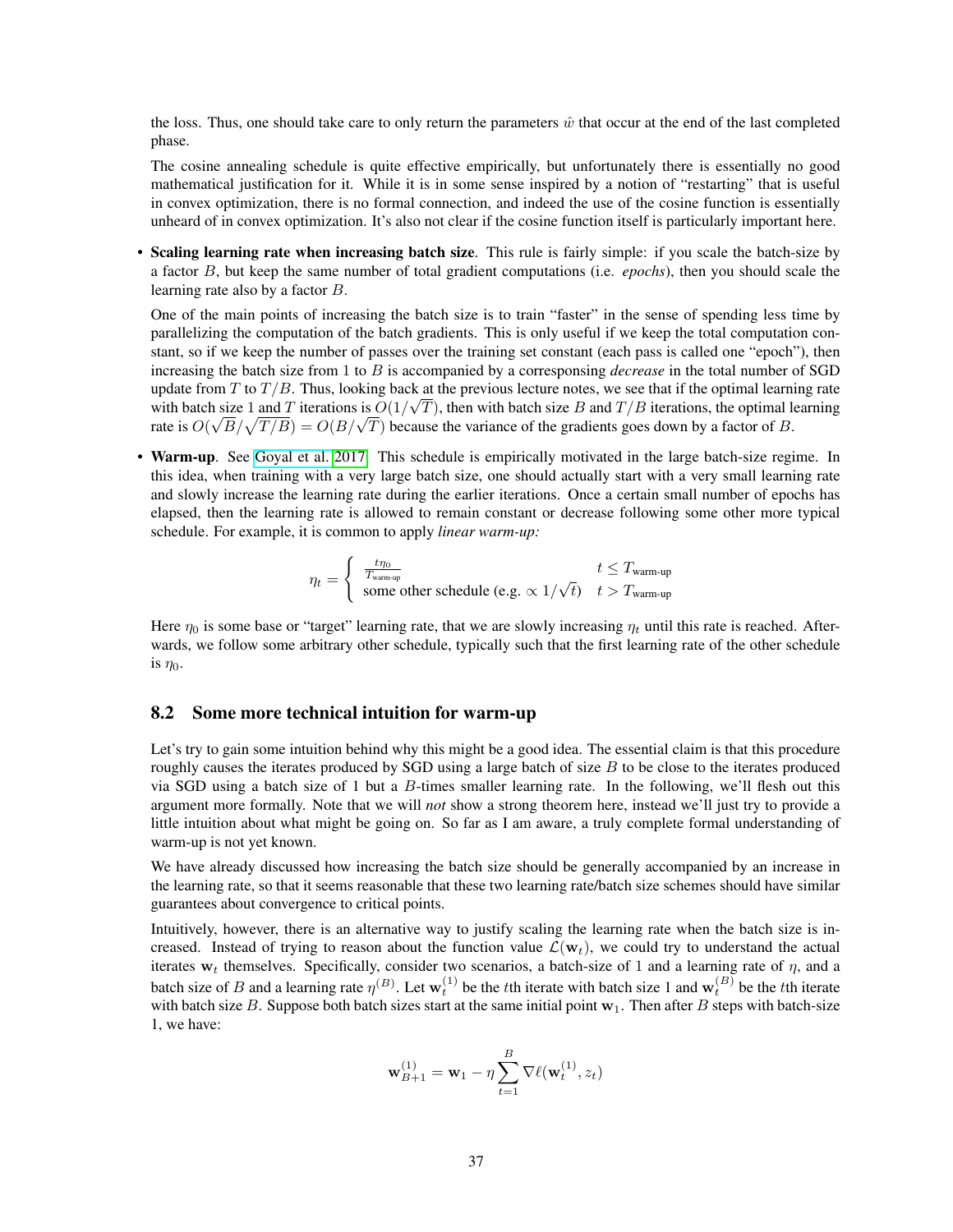while after 1 step of batch-size  $B$ ,

$$
\mathbf{w}_{2}^{(B)} = \mathbf{w}_{1} - \eta^{(B)} \frac{1}{B} \sum_{t=1}^{B} \nabla \ell(\mathbf{w}_{1}, z_{t})
$$

Now, if it happened to be true that  $\nabla \ell(\mathbf{w}_1, z_t) \approx \nabla \ell(\mathbf{w}_t^{(1)}, z_t)$ , and  $\eta^{(B)} = B\eta$ , then we would have  $\mathbf{w}_{B+1}^{(1)} \approx \eta$  $\mathbf{w}_2^{(B)}$ , so that after B gradient evaluations, the two procedures have reached nearly the same point.

Let's try to characterize when this happens more formally. We already should suspect that the learning rate should never exceed  $\frac{1}{H}$  when  $\mathcal L$  is an  $H$ -smooth function. Let's assume a slightly stronger statement:  $\eta^{(B)} \le \frac{1}{2H}$ so that  $\eta^{(1)} \leq \frac{1}{2BH}$ . Further, define  $r_t^{(1)} = \nabla \ell(\mathbf{w}_t^{(1)}, z_t) - \nabla \mathcal{L}(\mathbf{w}_t^{(1)})$ . Notice that  $\mathbb{E}[r_t^{(1)}] = 0$ . Let's also suppose  $\mathbb{E}[\|r_t^{(1)}\|^2] \leq \sigma^2$  for some  $\sigma$ . Similarly, define  $r_t^{(B)} = \nabla \ell(\mathbf{w}_1, z_t) - \nabla \mathcal{L}(\mathbf{w}_1)$ , and assume  $\mathbb{E}[\Vert r_t^{(B)} \Vert^2] \leq \sigma^2$ . Now we can write:

$$
\mathbf{w}_{B+1}^{(1)} - \mathbf{w}_1 = -\eta \sum_{t=1}^{B} \nabla \ell(\mathbf{w}_t^{(1)}, z_t)
$$
  
=  $-\eta \sum_{t=1}^{B} (\nabla \ell(\mathbf{w}_t^{(1)}, z_t) - \nabla \mathcal{L}(\mathbf{w}_t^{(1)})) + (\nabla \mathcal{L}(\mathbf{w}_t^{(1)}) - \nabla \mathcal{L}(\mathbf{w}_1)) + \nabla \mathcal{L}(\mathbf{w}_1)$   
=  $-\eta B \nabla \mathcal{L}(\mathbf{w}_1) - \eta \sum_{t=1}^{B} r_t^{(1)} - \eta \sum_{t=1}^{B} (\nabla \mathcal{L}(\mathbf{w}_t^{(1)}) - \nabla \mathcal{L}(\mathbf{w}_1))$ 

Also, we have:

$$
\mathbf{w}_2^{(B)} - \mathbf{w}_1 = -\eta^{(B)} \frac{1}{B} \sum_{t=1}^B \nabla \ell(\mathbf{w}_1, z_t)
$$

$$
= -\eta \sum_{t=1}^B \nabla \mathcal{L}(\mathbf{w}_1) + r_t^{(B)}
$$

$$
= e - \eta B \nabla \mathcal{L}(\mathbf{w}_1) - \eta \sum_{t=1}^B r_t^{(B)}
$$

Thus, we subtract to find the distance between  $\mathbf{w}_{B+1}^{(1)}$  and  $\mathbf{w}_2^{(B)}$ :

$$
\mathbf{w}_{B+1}^{(1)} - \mathbf{w}_2^{(B)} = -\eta \sum_{t=1}^{B} (r_t^{(1)} - r_t^{(B)}) - \eta \sum_{t=1}^{B} (\nabla \mathcal{L}(\mathbf{w}_t^{(1)}) - \nabla \mathcal{L}(\mathbf{w}_1))
$$

Now, let us define  $p_t = r_t^{(1)} - r_t^{(B)}$ . Notice that  $\mathbb{E}[p_t] = 0$  and  $\mathbb{E}[\|p_t\|^2] \le \mathbb{E}[2\|r_t^{(1)}\|^2 + 2\|r_t^{(B)}\|^2] \le 4\sigma^2$ . Then, we have shown:

$$
\mathbf{w}_{B+1}^{(1)} - \mathbf{w}_2^{(B)} = -\eta \left[ \sum_{t=1}^B p_t + \sum_{t=1}^B (\nabla \mathcal{L}(\mathbf{w}_t^{(1)}) - \nabla \mathcal{L}(\mathbf{w}_1)) \right]
$$
  

$$
\|\mathbf{w}_{B+1}^{(1)} - \mathbf{w}_2^{(B)}\| \le \eta \left[ \left\| \sum_{t=1}^B p_t \right\| + \sum_{t=1}^B \|\nabla \mathcal{L}(\mathbf{w}_t^{(1)}) - \nabla \mathcal{L}(\mathbf{w}_1)\| \right]
$$
  

$$
\le \eta \left[ \left\| \sum_{t=1}^B p_t \right\| + H \sum_{t=1}^B \|\mathbf{w}_t^{(1)} - \mathbf{w}_1\| \right]
$$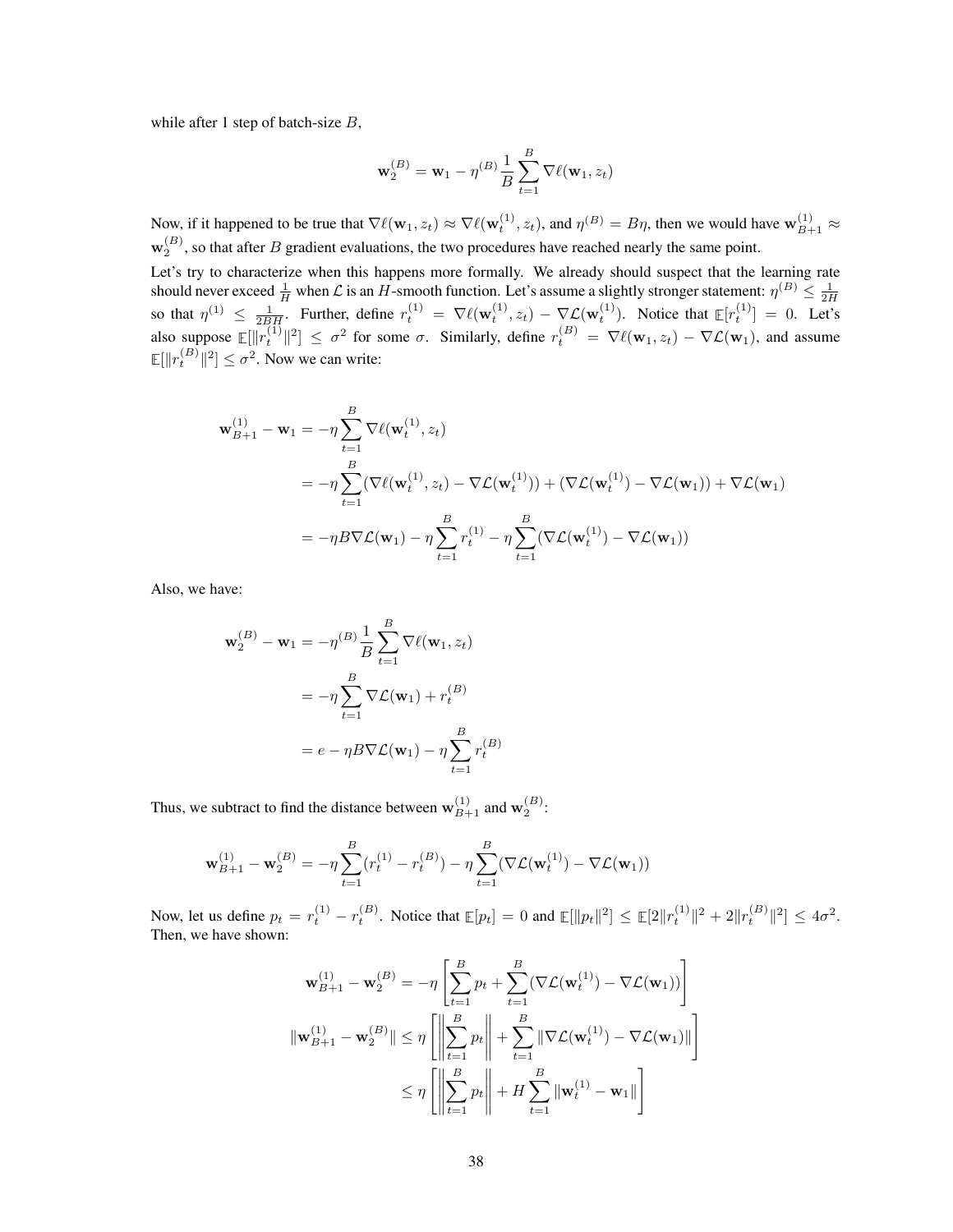Now, observe that we have  $p_t$  are mean zero, variance at most  $4\sigma^2$  and also  $p_t$  and  $p_{t'}$  are uncorrelated for any  $t \neq t'$ . Therefore:

$$
\mathbb{E}\left[\left\|\sum_{t=1}^{B} p_t\right\|\right] \le \sqrt{\mathbb{E}\left[\left\|\sum_{t=1}^{B} p_t\right\|^2\right]} \le 2\sigma\sqrt{B}
$$

Thus:

$$
\mathbb{E}[\|\mathbf{w}_{B+1}^{(1)} - \mathbf{w}_2^{(B)}\|] \le 2\sigma\eta\sqrt{B} + \eta H \mathbb{E}\left[\sum_{t=1}^B \|\mathbf{w}_t^{(1)} - \mathbf{w}_1\|\right]
$$

Now, let's turn to bounding  $\mathbb{E}\left[\sum_{t=1}^B \|\mathbf{w}_t^{(1)} - \mathbf{w}_1\|\right]$ . By previous arguments, we have:

$$
\mathbf{w}_{t}^{(1)} - \mathbf{w}_{1} = -\eta(t-1)\nabla\mathcal{L}(\mathbf{w}_{1}) - \eta \sum_{t'=1}^{t-1} r_{t'}^{(1)} - \eta \sum_{t'=1}^{t-1} (\nabla\mathcal{L}(\mathbf{w}_{t'}^{(1)}) - \nabla\mathcal{L}(\mathbf{w}_{1}))
$$

$$
\|\mathbf{w}_{t}^{(1)} - \mathbf{w}_{1}\| \leq \eta(t-1) \|\nabla\mathcal{L}(\mathbf{w}_{1})\| + \eta \left\|\sum_{t'=1}^{t-1} r_{t'}^{(1)}\right\| + \eta \sum_{t'=1}^{t-1} H \|\mathbf{w}_{t'}^{(1)} - \mathbf{w}_{1}\|
$$

summing over  $t$ :

$$
\sum_{t=1}^B \|\mathbf{w}_t^{(1)} - \mathbf{w}_1\| \le \frac{\eta B(B-1)}{2} \|\nabla \mathcal{L}(\mathbf{w}_1)\| + \eta \sum_{t=1}^B \left\|\sum_{t'=1}^{t-1} r_{t'}^{(1)}\right\| + \eta HB \left(\sum_{t=1}^B \|\mathbf{w}_t^{(1)} - \mathbf{w}_1\|\right)
$$

Using  $\eta \leq \frac{1}{2BH}$ :

$$
\leq \frac{\eta B(B-1)}{2} \|\nabla \mathcal{L}(\mathbf{w}_1)\| + \eta \sum_{t=1}^{B} \left\| \sum_{t'=1}^{t-1} r_{t'}^{(1)} \right\| + \frac{1}{2} \sum_{t=1}^{B} \|\mathbf{w}_t^{(1)} - \mathbf{w}_1\|
$$
  

$$
\sum_{t=1}^{B} \|\mathbf{w}_t^{(1)} - \mathbf{w}_1\| \leq \eta B(B-1) \|\nabla \mathcal{L}(\mathbf{w}_1)\| + 2\eta \sum_{t=1}^{B} \left\| \sum_{t'=1}^{t-1} r_{t'}^{(1)} \right\|
$$
  

$$
\mathbb{E} \left[ \sum_{t=1}^{B} \|\mathbf{w}_t^{(1)} - \mathbf{w}_1\| \right] \leq \eta B^2 \|\nabla \mathcal{L}(\mathbf{w}_1)\| + 4\eta \sigma B^{3/2}
$$

where in the last line, we have use  $\mathbb{E}\left[\left\|\sum_{t'=1}^{t-1} r_t^{(1)}\right\| \right]$  $\begin{bmatrix} 1 \\ t' \end{bmatrix}$  $\Big] \leq 2\sigma$  $\sqrt{t}$  and  $\sum_{t=1}^B$ where in the last line, we have use  $\mathbb{E}\left[\left\|\sum_{t'=1}^{t-1} r_{t'}^{(1)}\right\|\right] \leq 2\sigma\sqrt{t}$  and  $\sum_{t=1}^{B} \sqrt{t} \leq 2B^{3/2}$ . To see the latter identity, notice that since  $\sqrt{x}$  is an increasing function:

$$
\int_{t}^{t+1} \sqrt{x} \, dx \ge \sqrt{t}
$$

So that

$$
\sum_{t=1}^{B} \sqrt{t} \le \int_{1}^{B+1} \sqrt{x} \, dx = \frac{2}{3} (B+1)^{3/2} - \frac{2}{3}
$$

$$
\le 2B^{3/2}
$$

Therefore:

$$
\mathbb{E}[\|\mathbf{w}_{B+1}^{(1)} - \mathbf{w}_2^{(B)}\|] \le 2\sigma\eta\sqrt{B} + \eta H \mathbb{E}\left[\sum_{t=1}^B \|\mathbf{w}_t^{(1)} - \mathbf{w}_1\|\right] \le 2\sigma\eta\sqrt{B} + \eta^2 H B^2 \|\nabla\mathcal{L}(\mathbf{w}_1)\| + 4\eta^2 H \sigma B^{3/2}
$$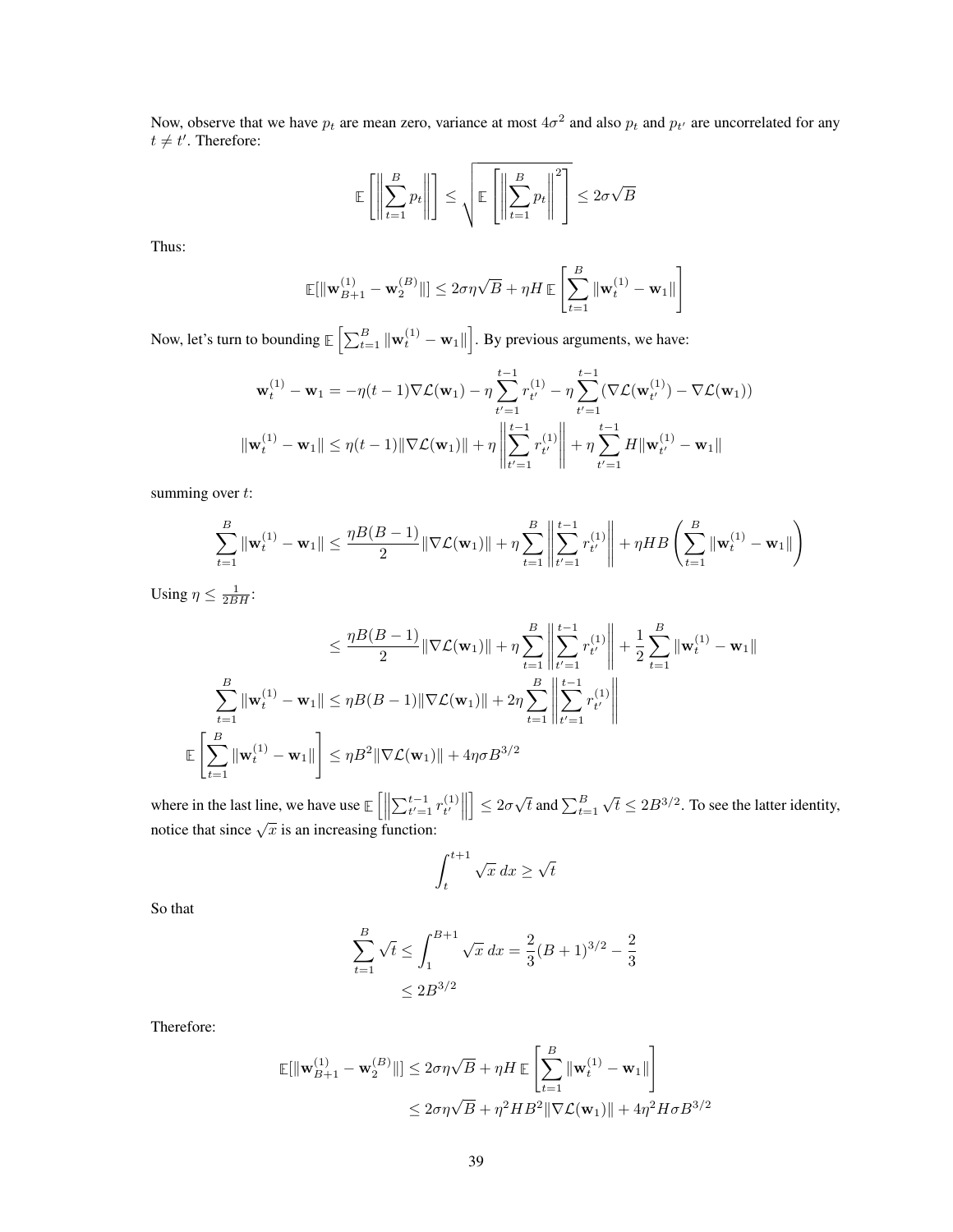Using  $\eta \leq \frac{1}{2HB}$ :

$$
\leq 4\sigma\eta\sqrt{B} + \frac{\eta B}{2} \|\nabla \mathcal{L}(\mathbf{w}_1)\|
$$
  

$$
\leq \frac{2\sigma}{H\sqrt{B}} + \frac{\eta B}{2} \|\nabla \mathcal{L}(\mathbf{w}_1)\|
$$

Now, the first term above is  $O(1)$ √  $B$ ), and so is actually small as  $B$  increases. However, the second term may be as large as  $O(||\nabla \mathcal{L}(\mathbf{w}_1)||)$  and so could actually be quite large, *unless*  $||\nabla \mathcal{L}(\mathbf{w}_1)||$  *is somewhat small*.

This provides some alternative view of linearly scaling the learning rate: if the gradient is already somewhat small, then we should expect that B steps of batch-size 1 is approximately *equal* to 1 step of batch size B. If the gradient is *not* small, this will only be true if we set the learning rate much smaller than the  $\frac{1}{H}$  limit suggested by simply looking at the function decrease calculations we performed previously.

As a result, in the earlier iterations, when we might intuitively expect  $\nabla \mathcal{L}(\mathbf{w})$  to be large, we might try using an artificially small learning rate instead of  $\eta^{(B)} = \frac{1}{2H}$ , and slowly increase as  $\nabla \mathcal{L}(\mathbf{w})$  (hopefully) decreases, until we reach a point when  $\nabla \mathcal{L}(\mathbf{w})$  is small enough that we can use our original target learning rate of  $\frac{1}{2H}$ .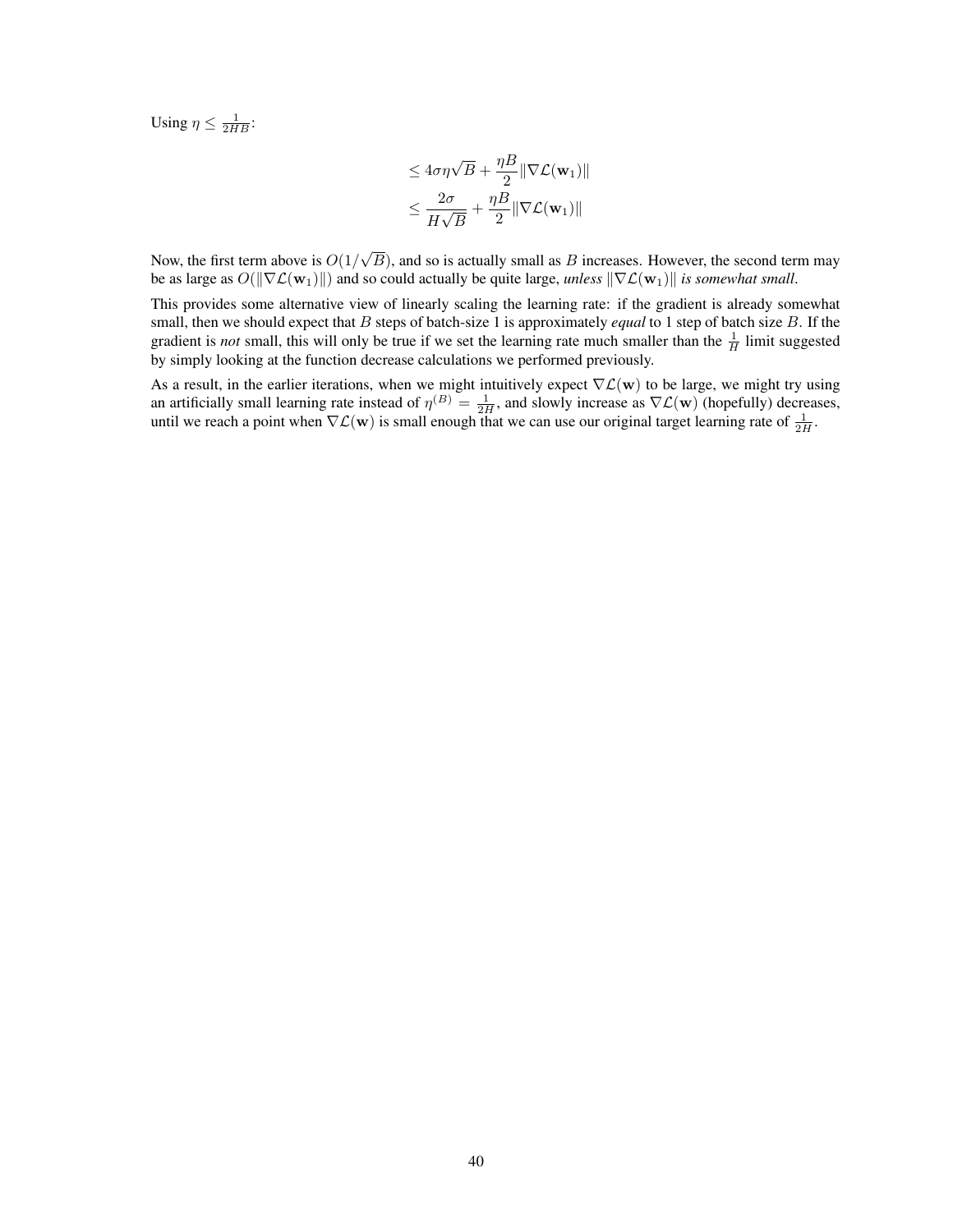# 9 Adaptive Learning Rate

Recall that we adopt the notation:

$$
\mathbf{g}_t = \nabla \ell(\mathbf{w}_t, z_t)
$$

to make the equations look a little simpler.

Previously, we saw that the "optimal" learning rate for SGD is roughly  $\min\left(\frac{1}{H}, \frac{\sqrt{\Delta}}{\sigma\sqrt{T}}\right)$  $\left(\frac{\sqrt{\Delta}}{\sigma\sqrt{TH}}\right)$ . This is nice in theory, but in reality you probably don't actually know the values for H or  $\Delta$  or  $\sigma$  or even T. We saw that it's possible to avoid needing to know T via a varying learning rate of  $\eta_t = O(1/\sqrt{t})$  at the cost of a logarithmic factor, but how would we be able to deal with the other unknown values?

This is objective of *adaptive* algorithms. Adaptive algorithms "adapt" to the problem at hand, achieving faster convergence on "easier" problems while gracefully degrading on harder problems. Concretely, we can think of adaptive algorithms as figuring out some parameters of the problem (such as  $\sigma$  of H) "on-the-fly".

In the *convex* setting, this area has been heavily studied, and there are very sophisticated adaptive algorithms available that can adapt to all sorts of different types of "easy" problems. See Elad Hazan, Rakhlin, and Bartlett [2008;](#page-120-1) J. Duchi, E. Hazan, and Singer [2010;](#page-120-2) Erven and Koolen [2016;](#page-120-3) Cutkosky and Orabona [2018](#page-120-4) for some examples of such algorithms. In the non-convex setting, however, things are a little less developed. Today we will discuss a way to adapt well to  $\sigma$ , and to some extent H. There is still no good way to adapt to  $\Delta$ .

### 9.1 Intuition for Adaptive Learning Rates

Let's take a look at the learning rate setting we saw previously:

$$
\eta = \min\left(\frac{1}{H}, \frac{\sqrt{\Delta}}{\sigma\sqrt{TH}}\right)
$$

A simple way to try to design an adaptive algorithm is to "guess" this value of  $\eta$  on the fly. To start, let's make a simplification: for large enough T, we should always expect the  $1/\sqrt{T}$  part to be dominant, so let's focus on estimating  $\sigma \sqrt{T}.$ 

Ignoring the other constants for now, we want to make a learning rate like

$$
\eta_t = \frac{c}{\sigma \sqrt{t}}
$$

So now we need only estimate  $\sigma$ . How can we estimate the variance? The simplest method might be to try some form of empirical estimate. Since the variance of a random quantity Z is  $\mathbb{E}[\|Z\|^2 - \|\mathbb{E}[Z]\|^2]$ , we could try to estimate  $\sigma^2$  by:

$$
\sigma^{2} \approx \frac{1}{t} \sum_{i=1}^{t} \|\mathbf{g}_{i}\|^{2} - \left\| \frac{1}{t} \sum_{i=1}^{t} \mathbf{g}_{i} \right\|^{2}
$$

Or, we could use the slightly more advance *unbiased* estimate:

$$
\overline{\mathbf{g}} = \frac{1}{t} \sum_{i=1}^{t} \mathbf{g}_i \sigma^2 \approx \frac{1}{t-1} \sum_{i=1}^{t} ||\mathbf{g}_i - \overline{\mathbf{g}}||^2
$$

where here  $\mathbf{g}_i = \nabla \ell(\mathbf{w}_i, z_i)$ , the *i*th output of the stochastic gradient oracle.

However, it turns out that it will be much simpler algebraically to analyze instead the following estimate:

$$
\sigma^2 \approx \frac{1}{t}\sum_{i=1}^t \|\mathbf{g}_i\|^2
$$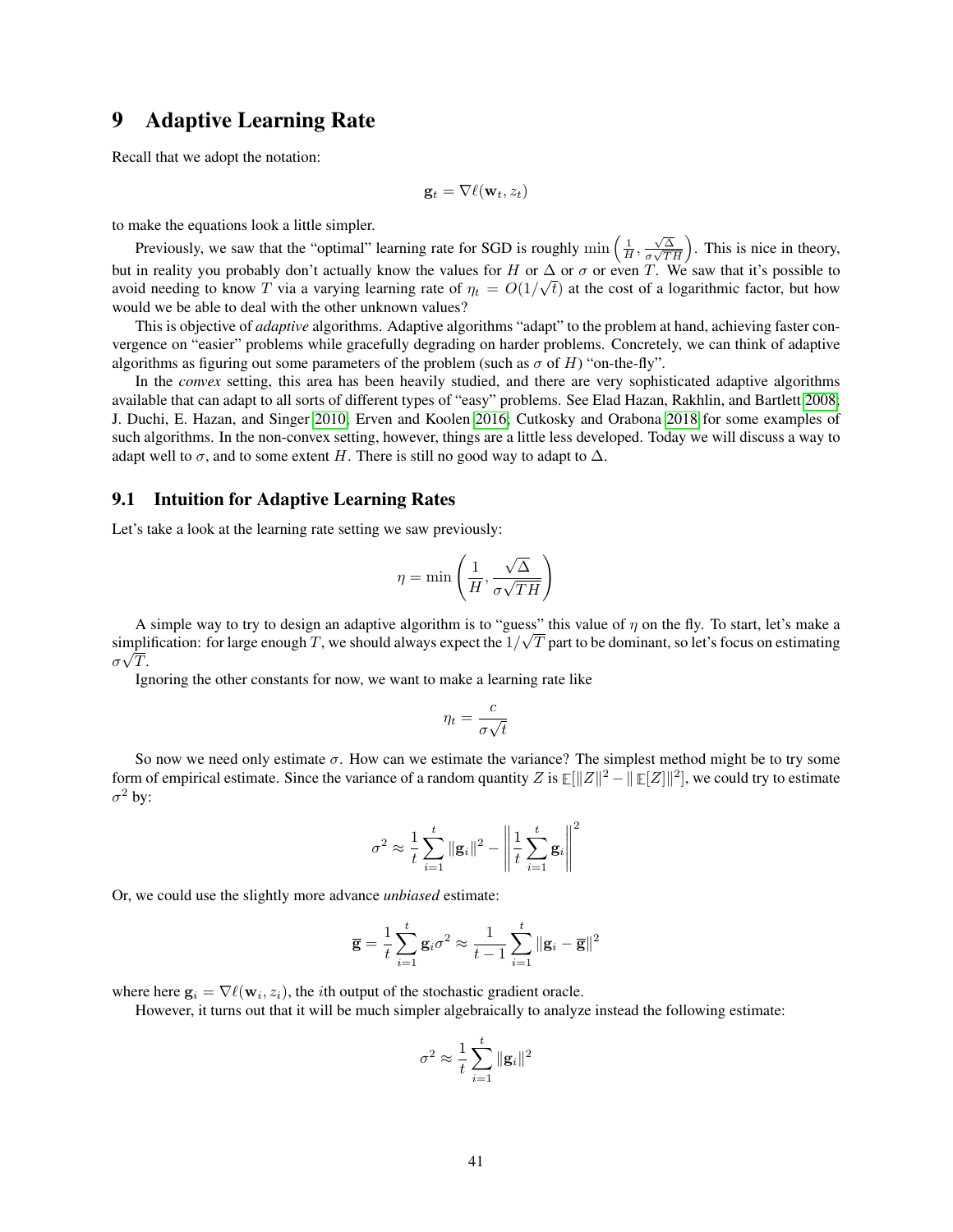This is a kind of "optimistic" guess for  $\sigma^2$ : if the gradients  $\nabla \mathcal{L}(\mathbf{w}_t)$  are getting smaller, we might expect  $\frac{1}{t} \sum_{i=1}^t \mathbf{g}_i$ to also be small, and so these two estimates are nearly the same. This leaves us with the learning rate:

$$
\eta_t = \frac{c}{\sqrt{\sum_{i=1}^t ||\mathbf{g}_i||^2}}
$$

This is almost identical to the popular AdaGrad learning rate J. Duchi, E. Hazan, and Singer [2010](#page-120-2) that we will discuss more later.

Strangely, while the above learning rate can analyzed without too much struggle in the *convex* setting, in the nonconvex setting there is a technical issue in the algebra that makes it surprisingly difficult to work with. In order to appreciate this technical issue, let us start our performing the analysis and see what might go wrong.

We might think to start with our standard bounds on smooth losses (e.g Theorem [4.6\)](#page-12-0), which tell us that:

$$
\mathbb{E}[\mathcal{L}(\mathbf{w}_{t+1})] \leq \mathbb{E}[\mathcal{L}(\mathbf{w}_t) - \langle \nabla \mathcal{L}(\mathbf{w}_t), \eta_t \mathbf{g}_t \rangle + \frac{H\eta_t^2 \|\mathbf{g}_t\|^2}{2}]
$$
  
= 
$$
\mathbb{E}[\mathcal{L}(\mathbf{w}_t)] - \mathbb{E}[\eta_t \langle \nabla \mathcal{L}(\mathbf{w}_t), \mathbf{g}_t \rangle] + \mathbb{E}[\frac{H\eta_t^2 \|\mathbf{g}_t\|^2}{2}]
$$

Now, in the past we have simplified the term  $-\mathbb{E}[\eta_t \langle \nabla \mathcal{L}(\mathbf{w}_t), \mathbf{g}_t \rangle]$  as  $-\eta_t \mathbb{E}[\langle \nabla \mathcal{L}(\mathbf{w}_t), \mathbf{g}_t \rangle] = -\eta_t \mathbb{E}[\|\nabla \mathcal{L}(\mathbf{w}_t)\|^2]$ . However, this was only possible because  $\eta_t$  was a deterministic quantity. In our current setting,  $\eta_t$  actually depends on  $g_t$ , and so we cannot simply pull it out of the expectation. In fact, X. Li and Orabona [2019](#page-120-5) shows that is might actually be that  $-\mathbb{E}[\eta_t\langle \nabla \mathcal{L}(\mathbf{w}_t), \mathbf{g}_t \rangle] > 0$ , which suggests that the gradient step might actually make *negative* progress!

There are roughly two ways to deal with this. Probably the simplest way, as suggested in X. Li and Orabona [2019,](#page-120-5) is to simply change the learning rate to:

$$
\eta_t = \frac{c}{\sqrt{\epsilon^2 + \sum_{i=1}^{t-1} ||\mathbf{g}_i||^2}}
$$

Note the two major differences here: the presence of  $\epsilon$ , and the fact that the sum now only goes up to  $t - 1$ . The  $\epsilon$  is a *small* constant that is now necessary because otherwise  $\eta_1 = \infty$ . The sum going only up to  $t - 1$  fixes the problem with expectations, because now  $\eta_t$  is independent of  $z_t$ . As a result, we would have:

$$
\mathbb{E}[\langle \nabla \mathcal{L}(\mathbf{w}_t), \eta_t \nabla \ell(\mathbf{w}_t, z_t) \rangle] = \mathbb{E}[\eta_t \mathbb{E}[\langle \nabla \mathcal{L}(\mathbf{w}_t), \nabla \ell(\mathbf{w}_t, z_t) \rangle | z_t]]
$$
  
= 
$$
\mathbb{E}[\eta_t || \nabla \mathcal{L}(\mathbf{w}_t) ||^2]
$$

However, this is not the learning rate used in practice, so we will instead consider the following rate:

$$
\eta_t = \frac{c}{\sqrt{\epsilon^2 + \sum_{i=1}^t ||\mathbf{g}_i||^2}}
$$

Notice that while the  $\epsilon$  is still there, the sum now again goes up to t, so that the above argument with expectations is *invalid*. In the convex setting, the  $\epsilon$  is not needed, but we will see that it actually plays a role in our analysis to get around the expectation issues. In practice, the  $\epsilon$  is usually added to avoid numerical instability issues: when computing  $\eta_t$ , it might be that the first gradient is zero or very small simply by chance. As a result, we would have  $\eta_t = \infty$ . Now, technically, we always have:

$$
\|\eta_t \mathbf{g}_t\| \leq c
$$

so that it should not matter if  $g_1 = 0$ , but when actually implementing this we will run into numerical issues (in the worst case, you will get a divide by zero error), so the small  $\epsilon$  is added to the denominator to avoid this. It just happens as a happy coincidence to help in the theory as well.

# 10 Adaptive SGD Algorithm

So, to summarize, we are considering the following Algorithm:

We are able to prove the following general Theorem. Notice that this result applies to *any* sequence of learning rates, not just the ones in Algorithm [7:](#page-42-0)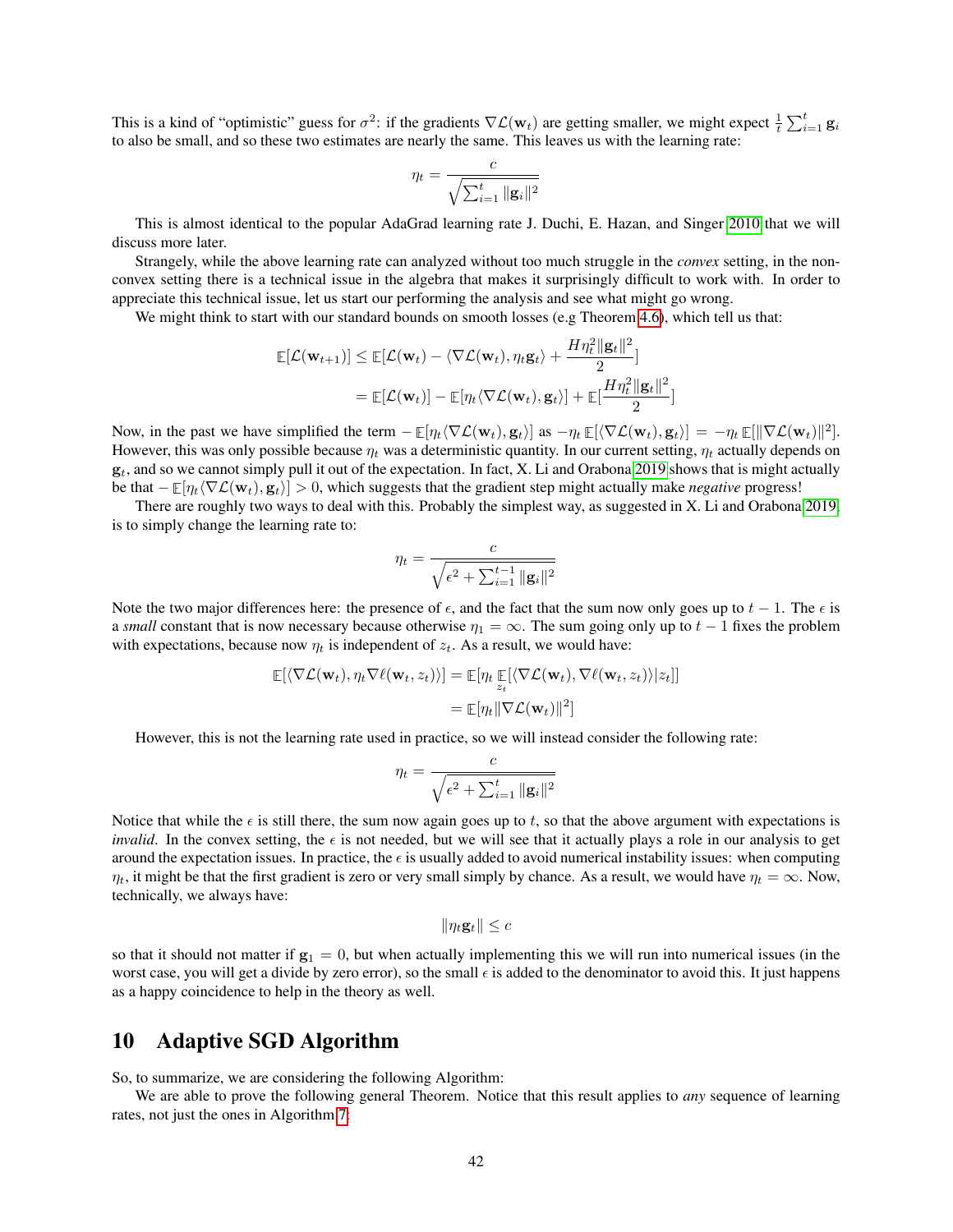Algorithm 7 Adaptive Stochastic Gradient Descent

<span id="page-42-0"></span>**Input:** Initial Point  $w_1$ , learning rates scaling c, small constant  $\epsilon$  (e.g. 1e-4). for  $t = 1 \dots T$  do Sample  $z_t \sim P_z$ . Set  $\mathbf{g}_t = \nabla \ell(\mathbf{w}_t, z_t)$ . Set  $\eta_t = \frac{c}{\sqrt{\epsilon^2 + \sum_{i=1}^t \| \mathbf{g}_i \|^2}}$ Set  $\mathbf{w}_{t+1} = \mathbf{w}_t - \eta_t \mathbf{g}_t$ . end for

<span id="page-42-1"></span>**Theorem 10.1.** *Suppose*  $\mathcal L$  *is an* H-smooth function. Defining  $\mathbf{g}_t = \nabla \ell(\mathbf{w}_t, z_t)$ , suppose that  $\mathbb E[\max_{t \le T} ||\mathbf{g}_t||] \le G_\ell$ (note this is true if  $\|\nabla \ell(\mathbf{w}_t, z_t)\| \leq G_\ell$  with probability 1, but would be also implied by more technical conditions *such as subgaussianity). Further, suppose that*  $\mathcal L$  *is*  $G_{\mathcal L}$ -Lipschitz. Finally, let  $\eta_1, \ldots, \eta_T$  be any sequence of learning *rates such that (1)*  $\eta_t \geq 0$  *for all t, (2)*  $\eta_1 \geq \eta_2 \geq \cdots \geq \eta_T$  *and also (3) the sequence is "causal" in the sense that*  $\eta_t$  is not allowed to depend on  $\mathbf{g}_{t+1}, \mathbf{g}_{t+2}, \ldots, \mathbf{g}_T$ . Let  $\eta_0$  be a deterministic quantity such that  $\eta_0 \geq \eta_1$ . Consider the *SGD update:*

$$
\mathbf{w}_{t+1} = \mathbf{w}_t - \eta_t \mathbf{g}_t
$$

*Then we have:*

$$
\mathbb{E}[\mathcal{L}(\mathbf{w}_{T+1})] \leq \mathbb{E}\left[\mathcal{L}(\mathbf{w}_1) - \sum_{t=1}^T \eta_{t-1} \|\nabla \mathcal{L}(\mathbf{w}_t)\|^2 + \frac{H}{2} \sum_{t=1}^T \eta_t^2 \|\mathbf{g}_t\|^2\right] + \eta_0 G_{\mathcal{L}} G_{\ell}
$$

This Theorem is a somewhat technical-looking result, so before we prove it, let's see what it implies about the adaptive learning rate scheme we are using in Algorithm [7.](#page-42-0) To start with, notice that this learning rate scheme satisfies the conditions of Theorem [10.1:](#page-42-1) the learning rates are monotonically decreasing, and  $\eta_t$  does not depend on  $\mathbf{g}_{t+1}$  or later values of  $g_t$ . Further, we can set  $\eta_0 = \frac{c}{\epsilon}$ . For simplicity, let us suppose that  $||g_t|| \le G$  with probability 1 and just take  $G_{\mathcal{L}} = G_{\ell} = G$ . Thus, Theorem [10.1](#page-42-1) tells us that:

$$
\mathbb{E}[\mathcal{L}(\mathbf{w}_{T+1})] \leq \mathbb{E}\left[\mathcal{L}(\mathbf{w}_1) - \sum_{t=1}^T \eta_t \|\nabla \mathcal{L}(\mathbf{w}_t)\|^2 + \frac{H}{2} \sum_{t=1}^T \eta_t^2 \|\mathbf{g}_t\|^2\right] + \frac{cG^2}{\epsilon}
$$

Now, let us do some back-of-the-envelope calculations to gain intuition for what this means. Note that these are *NOT CORRECT*, but will be "nearly correct", and we will make the arguments rigorous later.

First, let's do some rearrangement and use the fact  $\eta_T \leq \eta_t$  for all t:

$$
\mathbb{E}\left[\sum_{t=1}^T \eta_T \|\nabla \mathcal{L}(\mathbf{w}_t)\|^2\right] \le \mathbb{E}\left[\Delta + \frac{H}{2}\sum_{t=1}^T \eta_t^2 \|\mathbf{g}_t\|^2\right] + \frac{cG^2}{\epsilon}
$$

Next, let's consider the sum

$$
\sum_{t=1}^{T} \eta_t^2 \|\mathbf{g}_t\|^2 = c^2 \sum_{t=1}^{T} \frac{\|\mathbf{g}_t\|^2}{\epsilon^2 + \sum_{i=1}^{t} \|\mathbf{g}_t\|^2}
$$

We will soon see that for roughly the same reasons that  $\sum_{t=1}^{T} \frac{1}{t} \leq O(\log(T))$ , this sum is  $O(c^2 \log(T/\epsilon^2))$ . Let's just pretend it is actually bounded by  $c^2 \log(T/\epsilon^2)$  for now. Then, we perform another technically-illegal operation: let's divide by  $\eta_T$  inside the expectations:

$$
\mathbb{E}\left[\sum_{t=1}^{T} \|\nabla \mathcal{L}(\mathbf{w}_{t})\|^{2}\right] \leq \mathbb{E}\left[\frac{\Delta}{\eta_{T}} + \frac{c^{2}\log(T/\epsilon^{2})}{\eta_{T}} + \frac{cG^{2}}{\epsilon\eta_{T}}\right]
$$

$$
= \mathbb{E}\left[\left(\frac{\Delta}{c} + c\log(T/\epsilon^{2}) + \frac{G^{2}}{\epsilon}\right)\sqrt{\epsilon^{2} + \sum_{t=1}^{T} \|\mathbf{g}_{t}\|^{2}}\right]
$$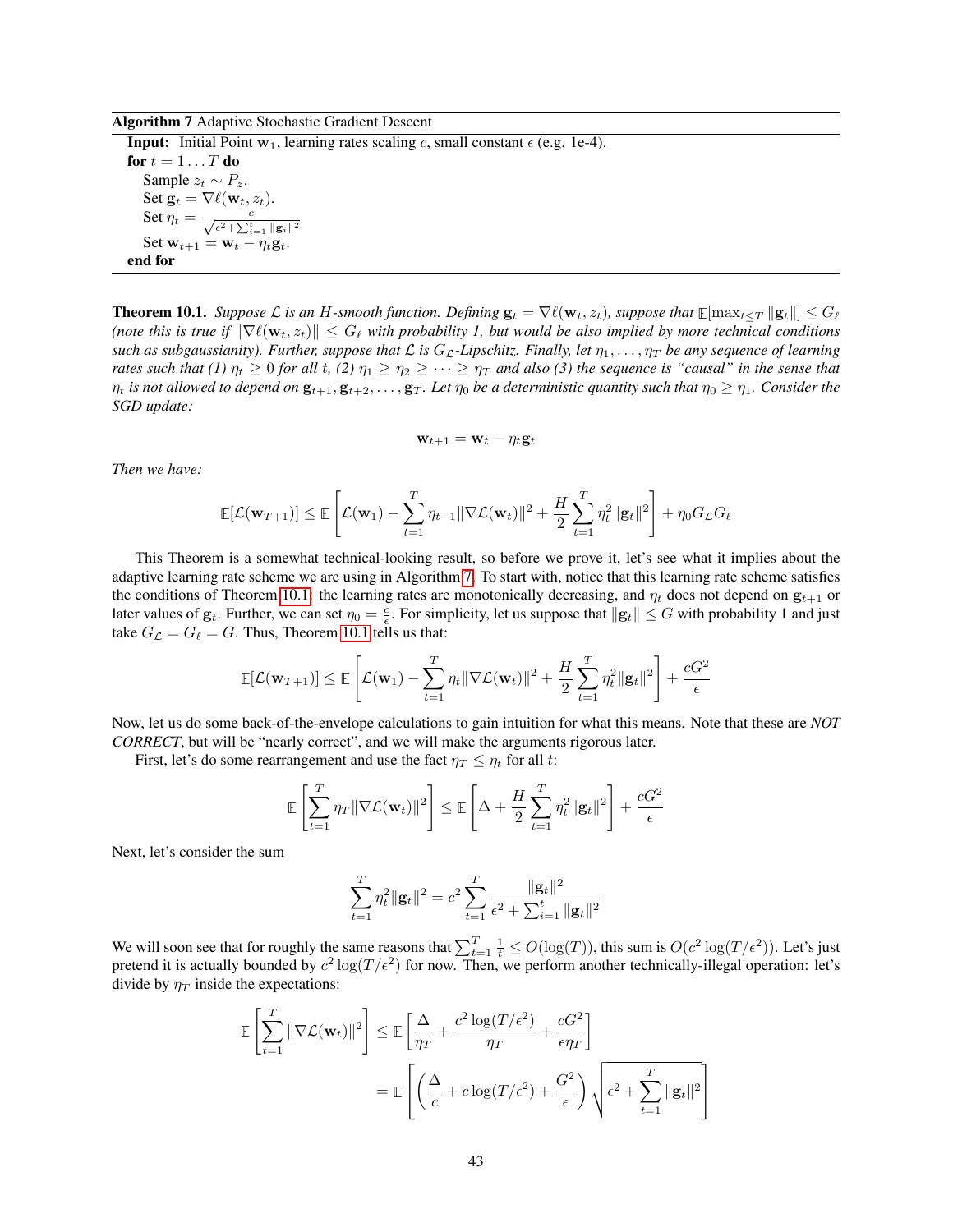Now, let's again make a leap of faith and assume that it will actually hold that

$$
\mathbb{E}\left[\sum_{t=1}^T \|\nabla \mathcal{L}(\mathbf{w}_t)\|^2\right] = O(\sigma \log(T)\sqrt{T})
$$

where  $\sigma^2 \geq \mathbb{E}[\|\mathbf{g}_t - \nabla \mathcal{L}(\mathbf{w}_t)\|^2]$  for all t. Note that this is definitely not logically okay - we would need to prove this. But just to get some intuition, let's make this assumption and at least see that we don't hit a contradiction. Now, we have (using the bias-variance decomposition Proposition [10.4\)](#page-48-0):

$$
\mathbb{E}\left[\sum_{t=1}^T \|\mathbf{g}_t\|^2\right] = \sum_{t=1}^T \mathbb{E}[\|\nabla \mathcal{L}(\mathbf{w}_t)\|^2] + \mathbb{E}[\|\mathbf{g}_t - \nabla \mathcal{L}(\mathbf{w}_t)\|^2]
$$

$$
= O(\sigma \log(T)\sqrt{T} + \sigma^2 T) = O(\sigma^2 T)
$$

where we've assume T is sufficiently large that  $\sigma \log(T)$ √  $\overline{T} \leq \sigma^2 T$ . Further, by Jensen inequality:

$$
\mathbb{E}\left[\sqrt{\epsilon^2 + \sum_{t=1}^T \|\mathbf{g}_t\|^2}\right] \leq \sqrt{\epsilon^2 + \mathbb{E}\left[\sum_{t=1}^T \|\mathbf{g}_t\|^2\right]}
$$

$$
\leq \epsilon + O\left(\sigma\sqrt{T}\right)
$$

from which we are able to recover our assumption  $\mathbb{E}\left[\sum_{t=1}^T \|\nabla \mathcal{L}(\mathbf{w}_t)\|^2\right] = O(\sigma \log(T))$ √ T) by absorbing  $\Delta$ , G and  $\epsilon$  into the big-Oh notation.

Now that we have this sketch for how to use the Theorem, let's proceed to prove Theorem [10.1.](#page-42-1)

*Proof of Theorem [10.1.](#page-42-1)* As usual, be we begin by using our key result about smooth functions:

$$
\mathcal{L}(\mathbf{w}_{t+1}) \leq \mathcal{L}(\mathbf{w}_t) - \eta_t \langle \nabla \mathcal{L}(\mathbf{w}_t), \mathbf{g}_t \rangle + \frac{H}{2} \eta_t^2 ||\mathbf{g}_t||^2
$$

now, when we take expectations, the  $\eta_t \langle \nabla \mathcal{L}(\mathbf{w}_t), \mathbf{g}_t \rangle$  will cause trouble since  $\eta_t$  depends on  $\mathbf{g}_t$ . So let's instead write in terms of  $\eta_{t-1}\langle\nabla\mathcal{L}(\mathbf{w}_t), \mathbf{g}_t\rangle$ :

$$
= \mathcal{L}(\mathbf{w}_t) - \eta_{t-1} \langle \nabla \mathcal{L}(\mathbf{w}_t), \mathbf{g}_t \rangle + (\eta_{t-1} - \eta_t) \langle \nabla \mathcal{L}(\mathbf{w}_t), \mathbf{g}_t \rangle + \frac{H}{2} \eta_t^2 ||\mathbf{g}_t||^2
$$

Iterating for all  $t$ :

$$
\mathcal{L}(\mathbf{w}_{T+1}) \leq \mathcal{L}(\mathbf{w}_1) - \sum_{t=1}^T \eta_{t-1} \langle \nabla \mathcal{L}(\mathbf{w}_t), \mathbf{g}_t \rangle + \sum_{t=1}^T (\eta_{t-1} - \eta_t) \langle \nabla \mathcal{L}(\mathbf{w}_t), \mathbf{g}_t \rangle + \sum_{t=1}^T \frac{H}{2} \eta_t^2 ||\mathbf{g}_t||^2
$$

using the fact that  $\eta_t$  is decreasing:

$$
\leq \mathcal{L}(\mathbf{w}_1) - \sum_{t=1}^T \eta_{t-1} \langle \nabla \mathcal{L}(\mathbf{w}_t), \mathbf{g}_t \rangle + \max_{t \leq T} |\langle \nabla \mathcal{L}(\mathbf{w}_t), \mathbf{g}_t \rangle| \sum_{t=1}^T (\eta_{t-1} - \eta_t) + \sum_{t=1}^T \frac{H}{2} \eta_t^2 ||\mathbf{g}_t||^2
$$

Using Cauchy-Schwarz:

$$
\leq \mathcal{L}(\mathbf{w}_1) - \sum_{t=1}^T \eta_{t-1} \langle \nabla \mathcal{L}(\mathbf{w}_t), \mathbf{g}_t \rangle + \max_{t \leq T} \|\nabla \mathcal{L}(\mathbf{w}_t)\| \max_{t \leq T} \|\mathbf{g}_t\| \sum_{t=1}^T (\eta_{t-1} - \eta_t) + \sum_{t=1}^T \frac{H}{2} \eta_t^2 \|\mathbf{g}_t\|^2
$$
  

$$
\leq \mathcal{L}(\mathbf{w}_1) - \sum_{t=1}^T \eta_{t-1} \langle \nabla \mathcal{L}(\mathbf{w}_t), \mathbf{g}_t \rangle + \max_{t \leq T} \|\nabla \mathcal{L}(\mathbf{w}_t)\| \max_{t \leq T} \|\mathbf{g}_t\| \eta_0 + \sum_{t=1}^T \frac{H}{2} \eta_t^2 \|\mathbf{g}_t\|^2
$$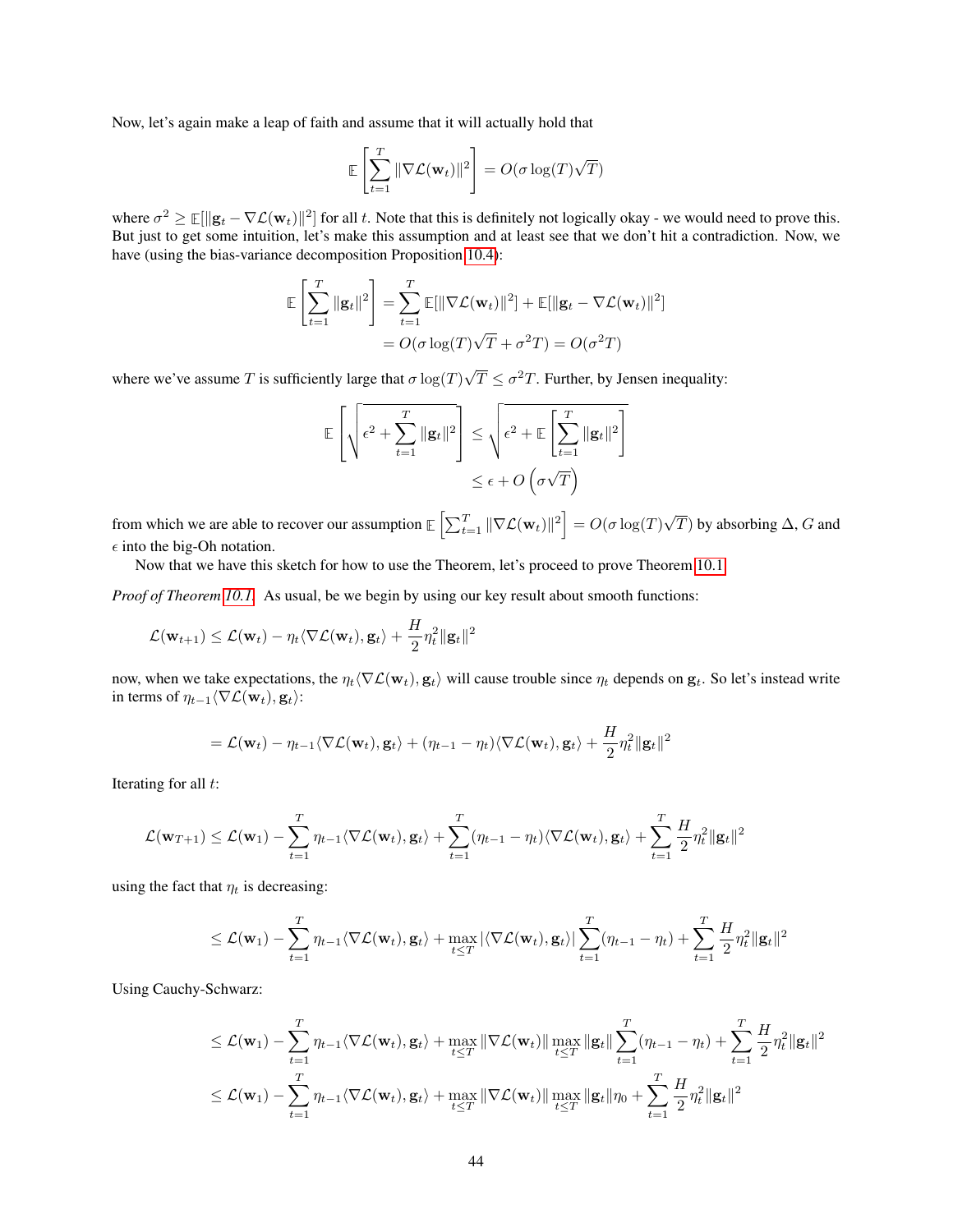Taking expectations:

$$
\mathbb{E}[\mathcal{L}(\mathbf{w}_{T+1})] \leq \mathbb{E}\left[\mathcal{L}(\mathbf{w}_1) - \sum_{t=1}^T \eta_{t-1} \langle \nabla \mathcal{L}(\mathbf{w}_t), \mathbf{g}_t \rangle + G_{\mathcal{L}} G_{\ell} \eta_0 + \sum_{t=1}^T \frac{H}{2} \eta_t^2 \|\mathbf{g}_t\|^2\right]
$$

Finally, we can pull  $G_{\mathcal{L}}G_{\ell}\eta_0$  out of the expectation since this is actually a constant.

### 10.1 Convergence of Algorithm [7](#page-42-0)

Now that we have proven the technical result of Theorem [10.1,](#page-42-1) we can turn to formalizing the intuitive argument for how this implies a convergence result for Algorithm [7.](#page-42-0) In order to do this, we will need the following important technical Lemma:

<span id="page-44-0"></span>**Lemma 10.2.** *Suppose*  $x_0, \ldots, x_T$  *are arbitrary non-negative values. And let*  $f(x): \mathbb{R} \to \mathbb{R}$  *be an arbitary* decreasing *function. Then:*

$$
\sum_{t=1}^{T} x_t f\left(\sum_{i=0}^{t} x_i\right) \le \int_{x_0}^{\sum_{i=0}^{T} x_i} f(x) \, dx
$$

*Proof.* Notice that since f is decreasing, for all intervals  $[a, b]$  we have:

$$
(b-a)f(b) \le \int_a^b f(x) \, dx
$$

In particular:

$$
x_t f\left(\sum_{i=0}^t x_i\right) \le \int_{\sum_{i=0}^{t-1} x_i}^{\sum_{i=0}^t x_i} f(x) \, dx
$$

$$
\sum_{t=1}^T x_t f\left(\sum_{i=0}^t x_i\right) \le \sum_{t=1}^T \int_{\sum_{i=0}^{t-1} x_i}^{\sum_{i=0}^t x_i} f(x) \, dx
$$

$$
= \int_{x_0}^{\sum_{i=0}^T x_i} f(x) \, dx
$$

As an immediate corollary of this Theorem, we have:

$$
\sum_{t=1}^{T} \frac{\|\mathbf{g}_t\|^2}{\epsilon^2 + \sum_{i=1}^t \|\mathbf{g}_t\|^2} \le \int_{\epsilon^2}^{\sum_{t=1}^{T} \|\mathbf{g}_t\|^2} \frac{dx}{x}
$$

$$
= \log \left( \frac{\sum_{t=1}^{T} \|\mathbf{g}_t\|^2}{\epsilon^2} \right)
$$

Now, we are ready to state and prove the following:

<span id="page-44-1"></span>**Theorem 10.3.** *Suppose*  $\mathcal{L}$  *is* H-smooth and  $G_{\mathcal{L}}$  *Lipschitz, and let*  $\Delta = \mathcal{L}(\mathbf{w}_t) - \mathcal{L}(\mathbf{w}_\star)$ *. Suppose*  $\mathbb{E}[\max_{t \leq T} ||\mathbf{g}_t||]$  ≤  $G_{\ell}$  and  $\mathbb{E}[\Vert \mathbf{g}_t - \nabla \mathcal{L}(\mathbf{w}_t) \Vert^2] \le \sigma^2$  for all t. Define

$$
K = \frac{\Delta}{c} + \frac{Hc \log \left( \frac{T(G_c^2 + \sigma^2)}{\epsilon^2} \right)}{2} + \frac{G_{\mathcal{L}}G_{\ell}}{\epsilon} = O(\log(T))
$$

*Then Algorithm [7](#page-42-0) guarantees:*

$$
\frac{1}{T} \mathbb{E}\left[\sum_{t=1}^T \|\nabla \mathcal{L}(\mathbf{w}_t)\|\right] \le \frac{K\sqrt{2} + \sqrt{K\epsilon}}{\sqrt{T}} + \frac{\sqrt{K\sigma}}{T^{1/4}}
$$

 $\Box$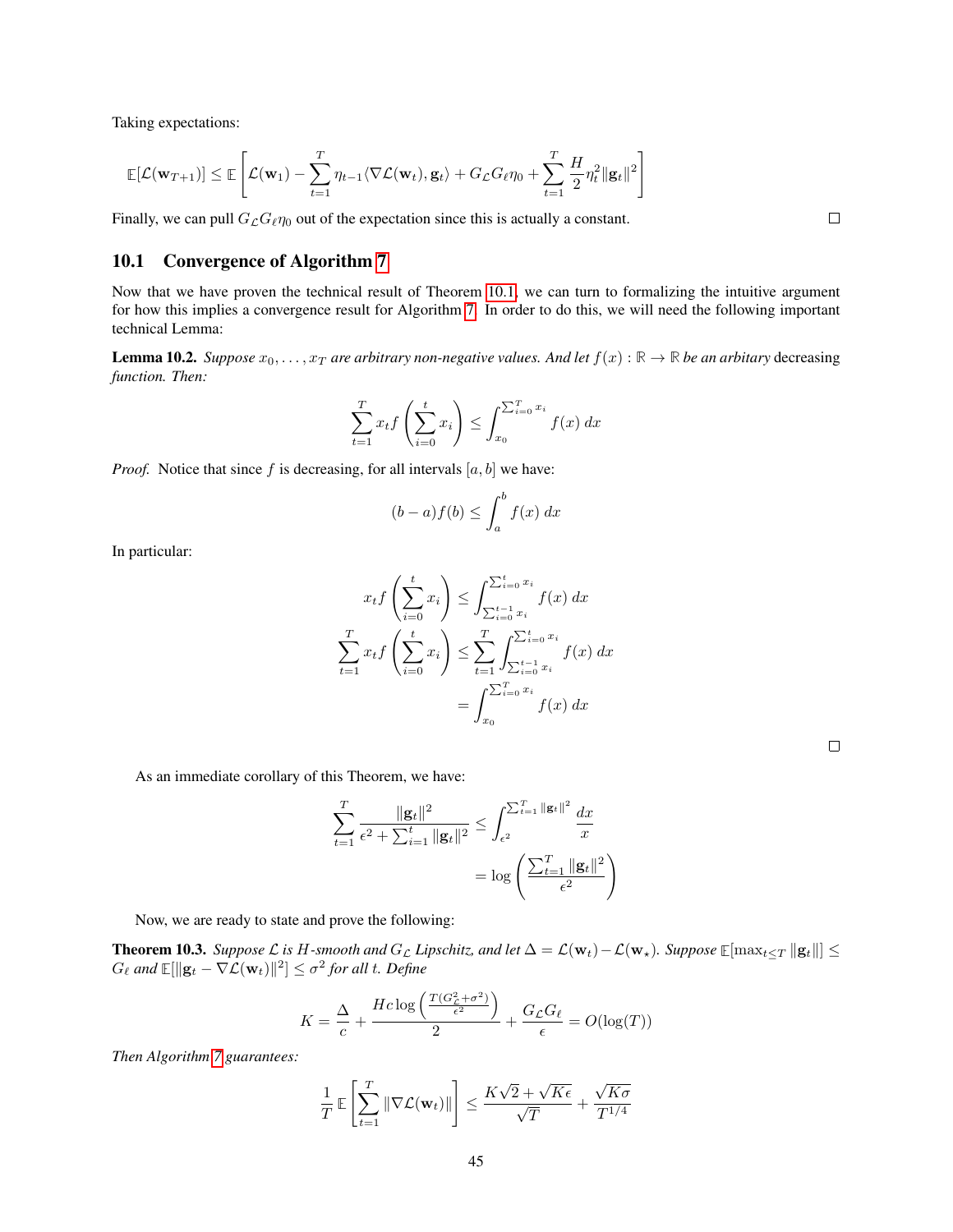*Proof.* First, note that that by the bias-variance decomposition (Proposition [10.4\)](#page-48-0), we have:

$$
\mathbb{E}[\|\mathbf{g}_t\|^2] \le \mathbb{E}[\|\nabla \mathcal{L}(\mathbf{w}_t)\|^2] + \mathbb{E}[\|\mathbf{g}_t - \nabla \mathcal{L}(\mathbf{w}_t)\|^2] \n\le \mathbb{E}[\|\nabla \mathcal{L}(\mathbf{w}_t)\|^2] + \sigma^2 \n\le G_L^2 + \sigma^2
$$
\n(3)

Applying Theorem [10.1,](#page-42-1) with  $\eta_0 = \frac{c}{\epsilon}$ , we have:

$$
\mathbb{E}[\mathcal{L}(\mathbf{w}_{T+1})] \leq \mathbb{E}\left[\mathcal{L}(\mathbf{w}_1) - \sum_{t=1}^T \eta_{t-1} \|\nabla \mathcal{L}(\mathbf{w}_t)\|^2 + \frac{H}{2} \sum_{t=1}^T \eta_t^2 \|\mathbf{g}_t\|^2\right] + \frac{cG_{\mathcal{L}}G_{\ell}}{\epsilon}
$$

Now, applying the definition of  $\eta_t$  and Lemma [10.2,](#page-44-0) we can see that

<span id="page-45-0"></span>
$$
\sum_{t=1}^{T} \eta_t^2 \|\mathbf{g}_t\|^2 = c^2 \sum_{t=1}^{T} \frac{\|\mathbf{g}_t\|^2}{\epsilon^2 + \sum_{i=1}^{t} \|\mathbf{g}_t\|^2}
$$

$$
\leq c^2 \log \left( \frac{\sum_{t=1}^{T} \|\mathbf{g}_t\|^2}{\epsilon^2} \right)
$$

Taking expectations and using Jensen inequality:

$$
\mathbb{E}\left[\sum_{t=1}^T \eta_t^2 \|\mathbf{g}_t\|^2\right] \leq c^2 \log \left(\frac{\mathbb{E}[\sum_{t=1}^T \|\mathbf{g}_t\|^2]}{\epsilon^2}\right)
$$

Using equation [\(3\)](#page-45-0):

$$
\le c^2 \log \left( \frac{T(G_{\mathcal{L}}^2 + \sigma^2)}{\epsilon^2} \right)
$$

Thus, we have:

$$
\mathbb{E}[\mathcal{L}(\mathbf{w}_{T+1})] \leq \mathbb{E}\left[\mathcal{L}(\mathbf{w}_{1}) - \sum_{t=1}^{T} \eta_{t-1} \|\nabla \mathcal{L}(\mathbf{w}_{t})\|^{2}\right] + \frac{Hc^{2}\log\left(\frac{T(G_{\mathcal{L}}^{2} + \sigma^{2})}{\epsilon^{2}}\right)}{2} + \frac{cG_{\mathcal{L}}G_{\ell}}{\epsilon}
$$

rearranging:

$$
\mathbb{E}\left[\sum_{t=1}^T \eta_{t-1} \|\nabla \mathcal{L}(\mathbf{w}_t)\|^2\right] \leq \mathbb{E}[\mathcal{L}(\mathbf{w}_1) - \mathcal{L}(\mathbf{w}_{T+1})] + \frac{Hc^2\log\left(\frac{T(G_{\mathcal{L}}^2 + \sigma^2)}{\epsilon^2}\right)}{2} + \frac{cG_{\mathcal{L}}G_{\ell}}{\epsilon}
$$

using  $\eta_T \leq \eta_t$  for all t:

$$
\mathbb{E}\left[\sum_{t=1}^T \eta_T \|\nabla \mathcal{L}(\mathbf{w}_t)\|^2\right] \leq \Delta + \frac{Hc^2 \log\left(\frac{T(G_{\mathcal{L}}^2 + \sigma^2)}{\epsilon^2}\right)}{2} + \frac{cG_{\mathcal{L}}G_{\ell}}{\epsilon}
$$

Now, we come to a primary difficulty in the proof. In our sketch before, we just divided by  $\eta_T$  at this point. In previous arguments this was fine, because in all our previous algorithms,  $\eta_T$  was just a deterministic constant. Now, however,  $\eta_T$  is unfortunately a *random variable*, and so it is not allowed to divide it out from both sides. We will have to be a bit more tricky. The key idea is to use Cauchy-Schwarz for random variables (see Proposition [10.6\)](#page-48-1). In particular, if we define random variables

$$
A^{2} = \sum_{t=1}^{T} \eta_{T} ||\nabla \mathcal{L}(\mathbf{w}_{t})||^{2}
$$

$$
B^{2} = \frac{1}{\eta_{T}}
$$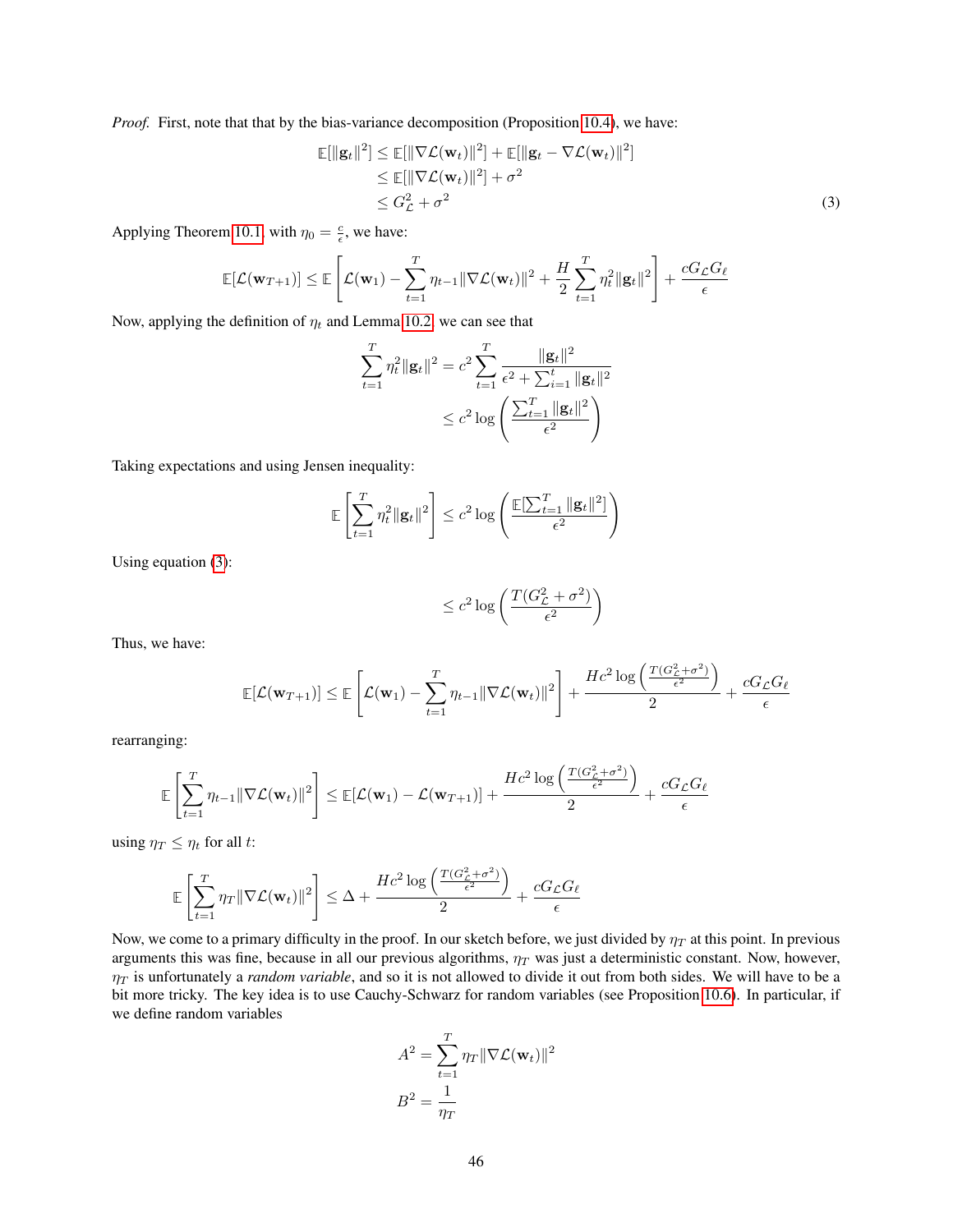Then by Proposition [10.6,](#page-48-1) we have

$$
\mathbb{E}[AB] \leq \sqrt{\mathbb{E}[A^2] \mathbb{E}[B^2]}
$$

$$
\frac{\mathbb{E}[AB]^2}{\mathbb{E}[B^2]} \leq \mathbb{E}[A^2]
$$

$$
\frac{\mathbb{E}\left[\sqrt{\sum_{t=1}^T \|\nabla \mathcal{L}(\mathbf{w}_t)\|^2}\right]^2}{\mathbb{E}[\eta_T^{-1}]} \leq \mathbb{E}\left[\sum_{t=1}^T \eta_T \|\nabla \mathcal{L}(\mathbf{w}_t)\|^2\right]
$$

This is a somewhat magical trick: by doing a little manipulation with Proposition [10.6,](#page-48-1) we are able to get an expression in terms of  $\mathbb{E}\left[\sqrt{\sum_{t=1}^T \|\nabla \mathcal{L}(\mathbf{w}_t)\|^2}\right]$ , which *does not* have the  $\eta_T$  inside the expectation! So, continuing:

$$
\frac{\mathbb{E}\left[\sqrt{\sum_{t=1}^{T}||\nabla\mathcal{L}(\mathbf{w}_{t})||^{2}}\right]^{2}}{\mathbb{E}[\eta_{T}^{-1}]} \leq \Delta + \frac{Hc^{2}\log\left(\frac{T(G_{\mathcal{L}}^{2}+\sigma^{2})}{\epsilon^{2}}\right)}{2} + \frac{cG_{\mathcal{L}}G_{\ell}}{\epsilon}
$$
\n
$$
\mathbb{E}\left[\sqrt{\sum_{t=1}^{T}||\nabla\mathcal{L}(\mathbf{w}_{t})||^{2}}\right]^{2} \leq \left(\Delta + \frac{Hc^{2}\log\left(\frac{T(G_{\mathcal{L}}^{2}+\sigma^{2})}{\epsilon^{2}}\right)}{2} + \frac{cG_{\mathcal{L}}G_{\ell}}{\epsilon}\right)\mathbb{E}[\eta_{T}^{-1}]
$$
\n
$$
= \left(\frac{\Delta}{c} + \frac{Hc\log\left(\frac{T(G_{\mathcal{L}}^{2}+\sigma^{2})}{\epsilon^{2}}\right)}{2} + \frac{G_{\mathcal{L}}G_{\ell}}{\epsilon}\right)\mathbb{E}\left[\sqrt{\epsilon^{2} + \sum_{t=1}^{T}||\mathbf{g}_{t}||^{2}}\right]
$$

Now, to avoid carrying around too much algebra, let's just define  $K = \frac{\Delta}{c} + \frac{\Delta}{c}$  $Hc\log\left(\frac{T(G_{\mathcal{L}}^2+\sigma^2)}{\epsilon^2}\right)$  $\frac{\epsilon^2}{2}$  +  $\frac{G_{\mathcal{L}}G_{\ell}}{\epsilon}$ . Then, we can write this as:

$$
\mathbb{E}\left[\sqrt{\sum_{t=1}^T \|\nabla \mathcal{L}(\mathbf{w}_t)\|^2}\right]^2 \leq K \mathbb{E}\left[\sqrt{\epsilon^2 + \sum_{t=1}^T \|\mathbf{g}_t\|^2}\right]
$$

The next part of the proof is an important trick that frequently arises when analyzing adaptive algorithms: we are going to use a *self-bounding argument*. The idea is that if we define  $X = \mathbb{E} \left[ \sqrt{\sum_{t=1}^T ||\nabla \mathcal{L}(\mathbf{w}_t)||^2} \right]$ , which is the quantity that we are interested in bounding, we will try to obtain an expression of the form:

<span id="page-46-0"></span>
$$
X^2 \le f(X)
$$

for some function f. Then, we will use the shape of the function f to argue that if  $X^2 \le f(X)$ , X cannot be too large. Specifically,  $f(X)$  will eventually be a linear function, so we will have  $X^2 \le aX + b$ , from which we can use the quadratic formula to bound  $X$ . So far, we have obtained:

$$
X^2 \le K \mathbb{E}\left[\sqrt{\epsilon^2 + \sum_{t=1}^T \|\mathbf{g}_t\|^2}\right]
$$
 (4)

So, now we need to find some way to see X in the RHS of this expression. Our starting point is the identity  $\|a+b\|^2 \leq$  $2||a||^2 + 2||b||^2$ . To see this identity, observe  $||a + b||^2 = ||a||^2 + ||b||^2 + 2\langle a, b \rangle$ , and then apply Young inequality (Proposition [10.5\)](#page-48-2) to bound  $2\langle a, b \rangle \le ||a||^2 + ||b||^2$ . From this, we have:

$$
\|\mathbf{g}_t\|^2 = \|\mathbf{g}_t - \nabla \mathcal{L}(\mathbf{w}_t) + \nabla \mathcal{L}(\mathbf{w}_t)\|^2 \le 2\|\nabla \mathcal{L}(\mathbf{w}_t)\|^2 + 2\|\mathbf{g}_t - \nabla \mathcal{L}(\mathbf{w}_t)\|^2
$$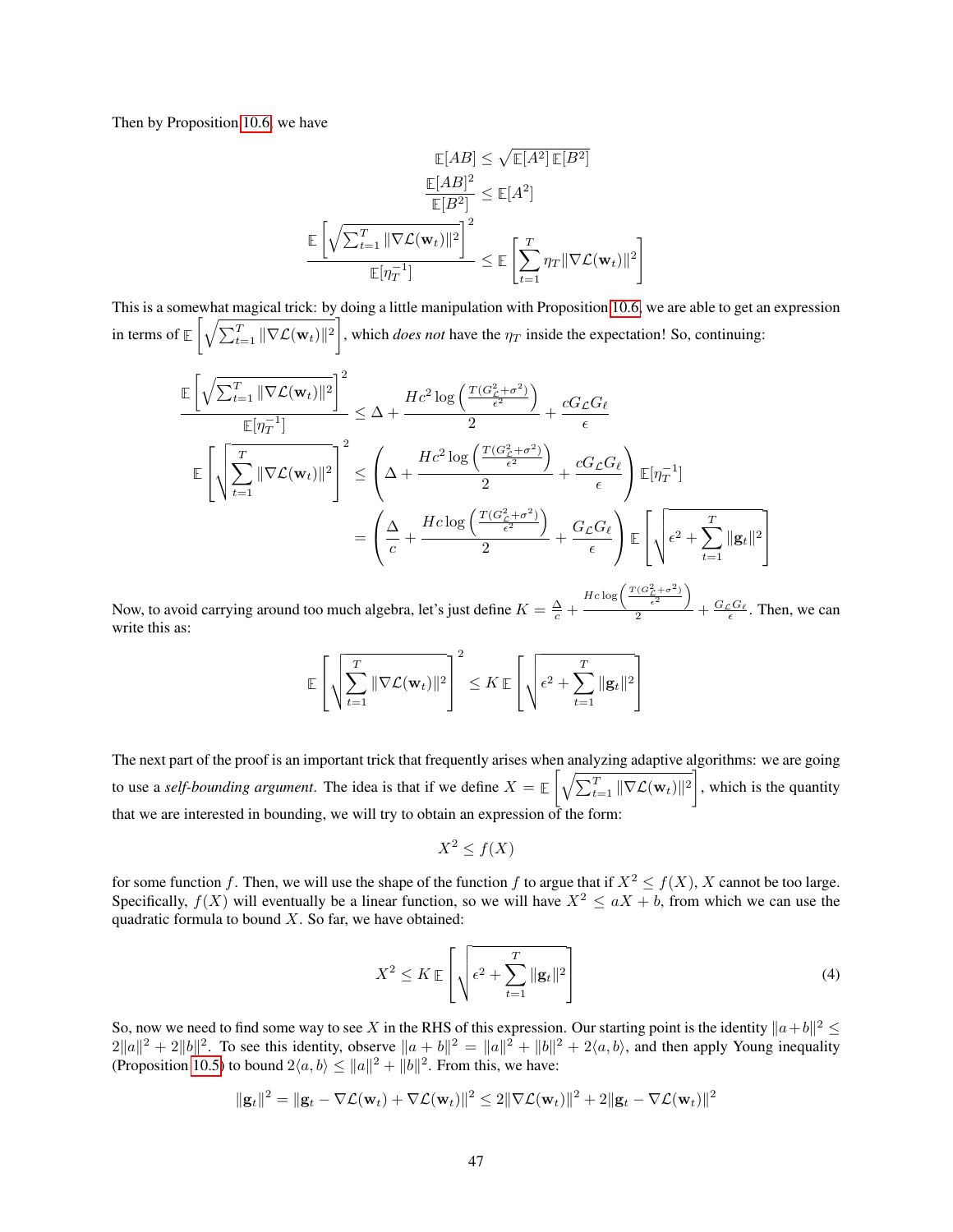Next, we use the identity  $\sqrt{a+b} \leq \sqrt{a}$  + √ b. This can be seen by simply squaring both sides. Thus, we have:

$$
K \mathbb{E}\left[\sqrt{\epsilon^2 + \sum_{t=1}^T \|\mathbf{g}_t\|^2}\right] \leq K \mathbb{E}\left[\sqrt{\epsilon^2 + 2\sum_{t=1}^T \|\mathbf{g}_t - \nabla \mathcal{L}(\mathbf{w}_t)\|^2 + 2\sum_{t=1}^T \|\nabla \mathcal{L}(\mathbf{w}_t)\|^2}\right]
$$
  

$$
\leq K \mathbb{E}\left[\sqrt{\epsilon^2 + 2\sum_{t=1}^T \|\mathbf{g}_t - \nabla \mathcal{L}(\mathbf{w}_t)\|^2}\right] + K\sqrt{2}\mathbb{E}\left[\sqrt{\sum_{t=1}^T \|\nabla \mathcal{L}(\mathbf{w}_t)\|^2}\right]
$$
  

$$
= K \mathbb{E}\left[\sqrt{\epsilon^2 + 2\sum_{t=1}^T \|\mathbf{g}_t - \nabla \mathcal{L}(\mathbf{w}_t)\|^2}\right] + K\sqrt{2}X
$$

using Jensen inequality:

$$
\leq K \sqrt{\epsilon^2 + 2 \mathbb{E} \left[ \sum_{t=1}^T \|\mathbf{g}_t - \nabla \mathcal{L}(\mathbf{w}_t)\|^2 \right]} + K\sqrt{2}X
$$
  

$$
\leq K \sqrt{\epsilon^2 + T\sigma^2} + K\sqrt{2}X
$$

So, now going back to equation [\(4\)](#page-46-0), we have:

$$
X^2 \le K\sqrt{\epsilon^2 + T\sigma^2} + K\sqrt{2}X
$$

Now, by quadratic formula, we have:

$$
X \le \frac{K\sqrt{2} + \sqrt{2K^2 + 4K\sqrt{\epsilon^2 + T\sigma^2}}}{2}
$$
  
\n
$$
\le K\sqrt{2} + \sqrt{K} (\epsilon^2 + T\sigma^2)^{1/4}
$$
  
\n
$$
\le K\sqrt{2} + \sqrt{K\epsilon} + \sqrt{K\sigma}T^{1/4}
$$

Now, finally, recall our definition of  $X$  and use Cauchy-Schwarz to conclude:

$$
X = \mathbb{E}\left[\sqrt{\sum_{t=1}^{T} \|\nabla \mathcal{L}(\mathbf{w}_t)\|^2}\right]
$$

$$
\geq \frac{1}{\sqrt{T}} \mathbb{E}\left[\sum_{t=1}^{T} \|\nabla \mathcal{L}(\mathbf{w}_t)\|\right]
$$

From which we can conclude:

$$
\frac{1}{T} \mathbb{E}\left[\sum_{t=1}^T \|\nabla \mathcal{L}(\mathbf{w}_t)\| \right] \le \frac{K\sqrt{2} + \sqrt{K\epsilon}}{\sqrt{T}} + \frac{\sqrt{K\sigma}}{T^{1/4}}
$$

## 10.2 More refined analysis

The analysis we've presented has a somwhat poor dependence on  $\epsilon$ : it is  $O\left(\frac{\sqrt{\sigma}}{\sqrt{\epsilon}T^{1/4}}\right)$ , which could be quite bad. However, it is possible to obtain a more refined bound that does not have this poor dependence on  $\epsilon$ . See Ward, Wu, and Bottou [2019](#page-121-0) for a proof that achieves this. Note their proof is along a slightly different lines: instead of bounding the  $(\eta_{t-1} - \eta_t)\langle \nabla \mathcal{L}(\mathbf{w}_t), \mathbf{g}_t \rangle$  terms by using decreasing learning rates, as we did in Theorem [10.1,](#page-42-1) instead they carefully bound the gap  $|\eta_{t-1} - \eta_t|$  to show that each term is quite small.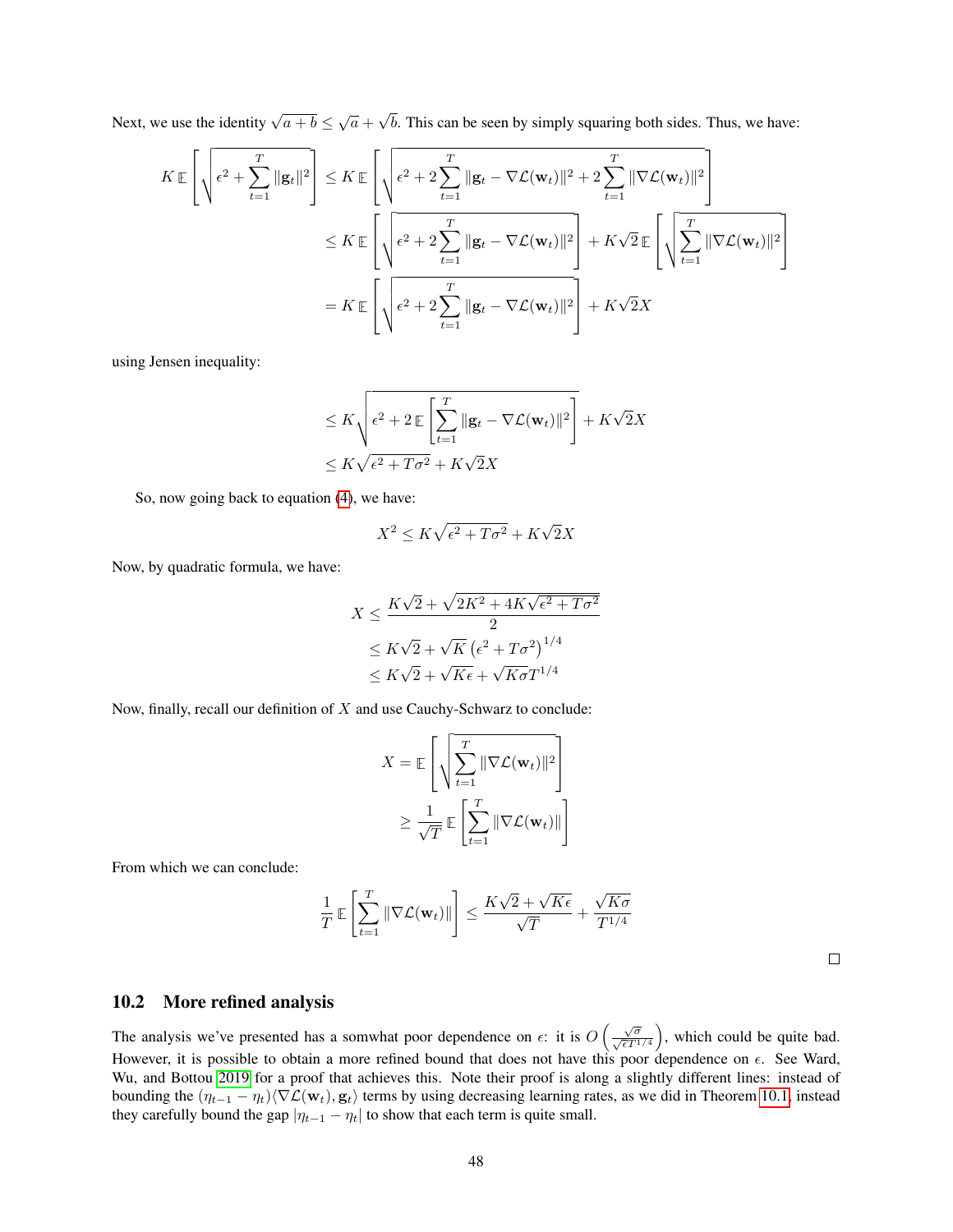### 10.3 Auxiliary technical results (also in appendix)

<span id="page-48-0"></span>**Proposition 10.4.** [Bias-variance Decomposition] Suppose  $X \in \mathbb{R}^d$  is some random variable. Then for any deter*ministic value* Y *:*

$$
\mathbb{E}[\|X - Y\|^2] = \|Y - \mathbb{E}[X]\|^2 + \mathbb{E}[\|X - \mathbb{E}[X]\|^2]
$$

*Proof.* Expanding the square we have:

$$
\mathbb{E}[\|X - Y\|^2] = \mathbb{E}[\|X - \mathbb{E}[X] + \mathbb{E}[X] - Y\|^2]
$$
  
\n
$$
= \mathbb{E}[\|Y - \mathbb{E}[X]\|^2] + \mathbb{E}[\|X - \mathbb{E}[X]\|^2] + 2\mathbb{E}[\langle X - \mathbb{E}[X], \mathbb{E}[X] - Y \rangle]
$$
  
\n
$$
= \|Y - \mathbb{E}[X]\|^2 + \mathbb{E}[\|X - \mathbb{E}[X]\|^2] + 2\langle \mathbb{E}[X - \mathbb{E}[X]], \mathbb{E}[X] - Y \rangle
$$
  
\n
$$
= \|Y - \mathbb{E}[X]\|^2 + \mathbb{E}[\|X - \mathbb{E}[X]\|^2]
$$

where

Another useful inequality is the Young inequality:

<span id="page-48-2"></span>**Proposition 10.5.** *[Young inequality] Suppose X and Y are arbitrary vectors. Then for any*  $\lambda > 0$  *and any nonnegative real numbers*  $p$  *and*  $q$  *satisfying*  $\frac{1}{p} + \frac{1}{q} = 1$ *,* 

$$
\langle X,Y\rangle\leq \frac{\|X\|^p}{p\lambda^p}+\frac{\lambda^q\|Y\|^q}{q}
$$

*Proof.* Notice that we must have both p and q at least 1 (otherwise  $1/p + 1/q > 1$ , which is not allowed). Now, differentiating the RHS with respect to  $\lambda$  yields:

$$
-\frac{\|X\|^p}{\lambda^{p+1}}+\lambda^{q-1}\|Y\|^q
$$

Differentiating again yields:

$$
(p+1)\frac{\|X\|^p}{\lambda^{p+2}} + (q-1)\lambda^{q-2} \|Y\|^q \ge 0
$$

where we have used  $q \ge 1$ . Thus, we can find a minimum value for the RHS by setting the first derivative to 0. Solving  $-\frac{\|X\|^p}{\lambda^{p+1}} + \lambda^{q-1} \|Y\|^q = 0$  for  $\lambda$  then gives  $\lambda = \frac{\|X\|^{p/(p+q)}}{\|Y\|^{q/(p+q)}}$  $\frac{||X||^{r/(n+1)}}{||Y||^{q/(p+q)}}$ , which yields a minimum value of

$$
\frac{\|X\|^{p-\frac{p^2}{p+q}}\|Y\|^{\frac{pq}{p+q}}}{p} + \frac{\|Y\|^{q-\frac{q^2}{p+q}}\|X\|^{\frac{pq}{p+q}}}{q} = \frac{\|X\|^{\frac{pq}{p+q}}\|Y\|^{\frac{pq}{p+q}}}{p} + \frac{\|Y\|^{\frac{pq}{p+q}}\|X\|^{\frac{pq}{p+q}}}{q}
$$

Now, notice that

$$
1 = \frac{1}{p} + \frac{1}{q} = \frac{p+q}{pq}
$$

So that the minimum of the RHS simplifies to:

$$
\frac{\|X\|\|Y\|}{p} + \frac{\|Y\|\|X\|}{q} = \|X\|\|Y\|
$$

Now to conclude observe that  $\langle X, Y \rangle \le ||X|| ||Y||$  by Cauchy-Schwarz.

Finally, we will also often need the following generalization of Cauchy-Schwarz:

<span id="page-48-1"></span>**Proposition 10.6.** *[Cauchy-Schwarz for random variables] Suppose*  $A \in \mathbb{R}$  *and*  $B \in \mathbb{R}$  *are arbitrary random variables. Then:*

$$
\mathop{\mathbb{E}}[AB] \le \sqrt{\mathop{\mathbb{E}}[A^2] \mathop{\mathbb{E}}[B^2]}
$$

*Proof.* By Young inequality (Proposition [10.5\)](#page-48-2), we have

$$
\mathop{\mathbb{E}}[AB] \leq \frac{\mathop{\mathbb{E}}[A^2]}{2\lambda^2} + \frac{\lambda^2\,\mathop{\mathbb{E}}[B^2]}{2}
$$

for any  $\lambda > 0$ . Now, set  $\lambda = \frac{\mathbb{E}[A^2]}{\mathbb{E}[B^2]}$  to conclude the desired result.

 $\Box$ 

 $\Box$ 

 $\Box$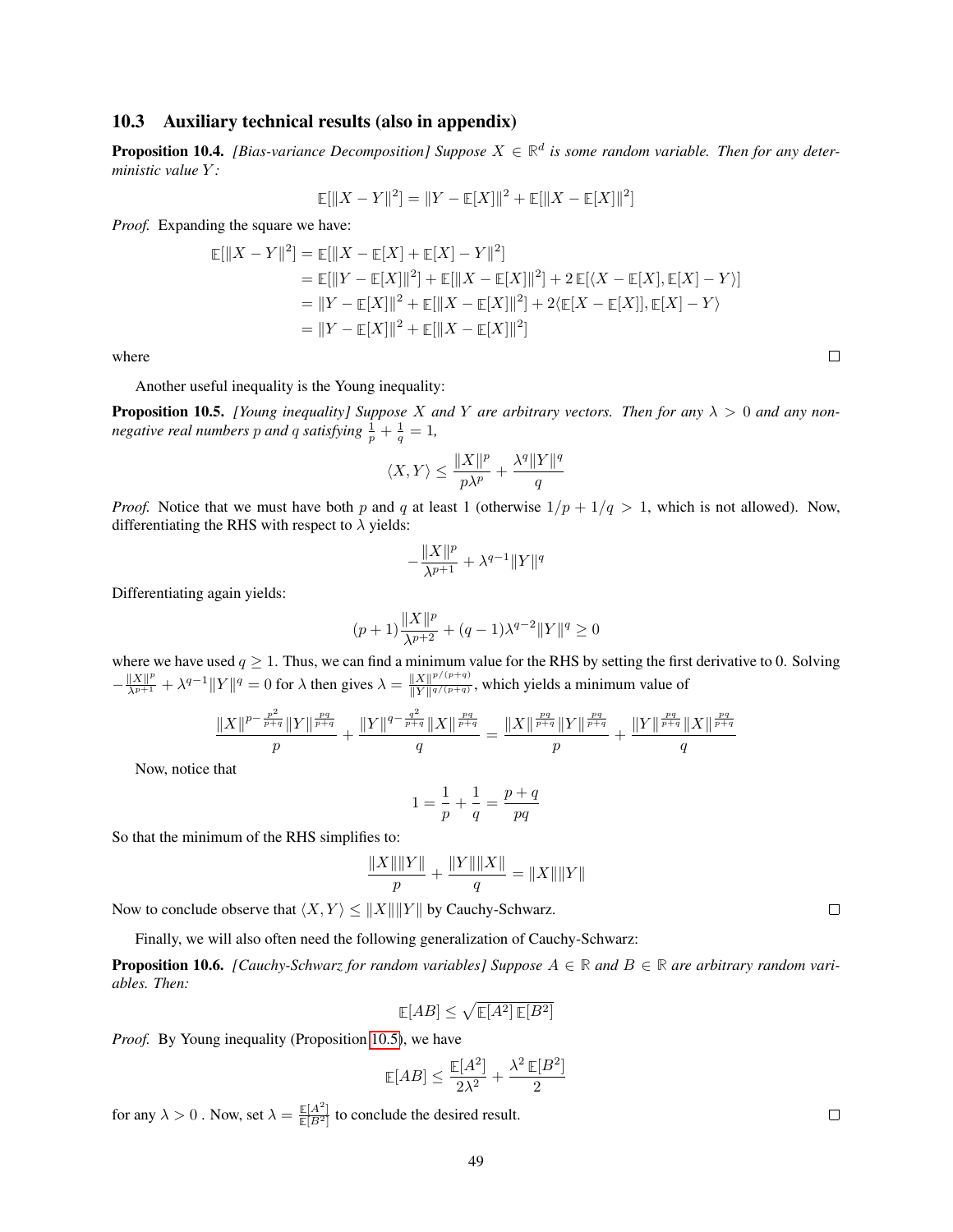# 11 Finer-Grained Adaptive SGD analysis

Previously, we examined the learning rates schedule:

$$
\eta_t = \frac{c}{\sqrt{\epsilon^2 + \sum_{i=1}^t ||\mathbf{g}_i||^2}}
$$

with the corresponding Algorithm [7,](#page-42-0) restated below:

Algorithm 10 Adaptive Stochastic Gradient Descent

**Input:** Initial Point  $w_1$ , learning rates scaling c, small constant  $\epsilon$  (e.g. 1e-4). for  $t = 1 \ldots T$  do Sample  $z_t \sim P_z$ . Set  $\mathbf{g}_t = \nabla \ell(\mathbf{w}_t, z_t)$ . Set  $\eta_t = \frac{c}{\sqrt{\epsilon^2 + \sum_{i=1}^t ||\mathbf{g}_i||^2}}$ Set  $\mathbf{w}_{t+1} = \mathbf{w}_t - \eta_t \mathbf{g}_t$ . end for

And we were able to prove the following result:

**Theorem 10.3.** *Suppose*  $\mathcal{L}$  *is* H-smooth and  $G_{\mathcal{L}}$  *Lipschitz, and let*  $\Delta = \mathcal{L}(\mathbf{w}_t) - \mathcal{L}(\mathbf{w}_s)$ *. Suppose*  $\mathbb{E}[\max_{t \leq T} ||\mathbf{g}_t||]$  ≤  $G_{\ell}$  and  $\mathbb{E}[\Vert \mathbf{g}_t - \nabla \mathcal{L}(\mathbf{w}_t) \Vert^2] \le \sigma^2$  for all t. Define

$$
K = \frac{\Delta}{c} + \frac{Hc \log \left( \frac{T(G_c^2 + \sigma^2)}{\epsilon^2} \right)}{2} + \frac{G_{\mathcal{L}} G_{\ell}}{\epsilon} = O(\log(T))
$$

*Then Algorithm [7](#page-42-0) guarantees:*

$$
\frac{1}{T} \mathbb{E}\left[\sum_{t=1}^T \|\nabla \mathcal{L}(\mathbf{w}_t)\|\right] \le \frac{K\sqrt{2} + \sqrt{K\epsilon}}{\sqrt{T}} + \frac{\sqrt{K\sigma}}{T^{1/4}}
$$

However, it turns out an even more fine-grained result is true:

<span id="page-49-0"></span>**Theorem 11.1.** *Suppose*  $\mathcal L$  *is* H-smooth and  $G_{\mathcal L}$  *Lipschitz, and let*  $\Delta = \mathcal L(\mathbf w_t) - \mathcal L(\mathbf w_\star)$ *. Suppose*  $\mathbb E[\max_{t \leq T} ||\mathbf g_t||] \leq$  $G_{\ell}$  and define  $\sigma_t^2 = \mathbb{E}[\Vert \mathbf{g}_t - \nabla \mathcal{L}(\mathbf{w}_t) \Vert^2]$  for all t. Then

$$
K = \frac{\Delta}{c} + \frac{Hc \log \left( \frac{T(G_{\mathcal{L}}^2 + \sigma^2)}{\epsilon^2} \right)}{2} + \frac{G_{\mathcal{L}}G_{\ell}}{\epsilon} = O(\log(T))
$$

*Then Algorithm [7](#page-42-0) guarantees:*

$$
\frac{1}{T}\mathbb{E}\left[\sum_{t=1}^T\|\nabla \mathcal{L}(\mathbf{w}_t)\|\right] \leq \frac{1}{\sqrt{T}}\mathbb{E}\left[\sqrt{\sum_{t=1}^T\|\nabla \mathcal{L}(\mathbf{w}_t)\|^2}\right] \leq \frac{K\sqrt{2}+\sqrt{K\epsilon}}{\sqrt{T}}+\frac{\sqrt{K\sqrt{\frac{1}{T}\mathbb{E}\left[\sum_{t=1}^T\sigma_t^2\right]}}}{T^{1/4}}
$$

The proof is essentially the same - the only difference is that we have not performed the last Cauchy-Schwarz argument to bound  $\frac{1}{T} \mathbb{E} \left[ \sum_{t=1}^T \|\nabla \mathcal{L}(\mathbf{w}_t)\| \right] \leq \frac{1}{\sqrt{2}}$  $\frac{1}{T} \mathbb{E}\left[\sqrt{\sum_{t=1}^T \|\nabla \mathcal{L}(\mathbf{w}_t)\|^2}\right]$ , and also at a certain point in the proof of Theorem [10.3,](#page-44-1) we used the bound

$$
\sqrt{\mathbb{E}\left[\sum_{t=1}^T \|\mathbf{g}_t - \nabla \mathcal{L}(\mathbf{w}_t)\|^2\right]} \leq \sigma\sqrt{T}
$$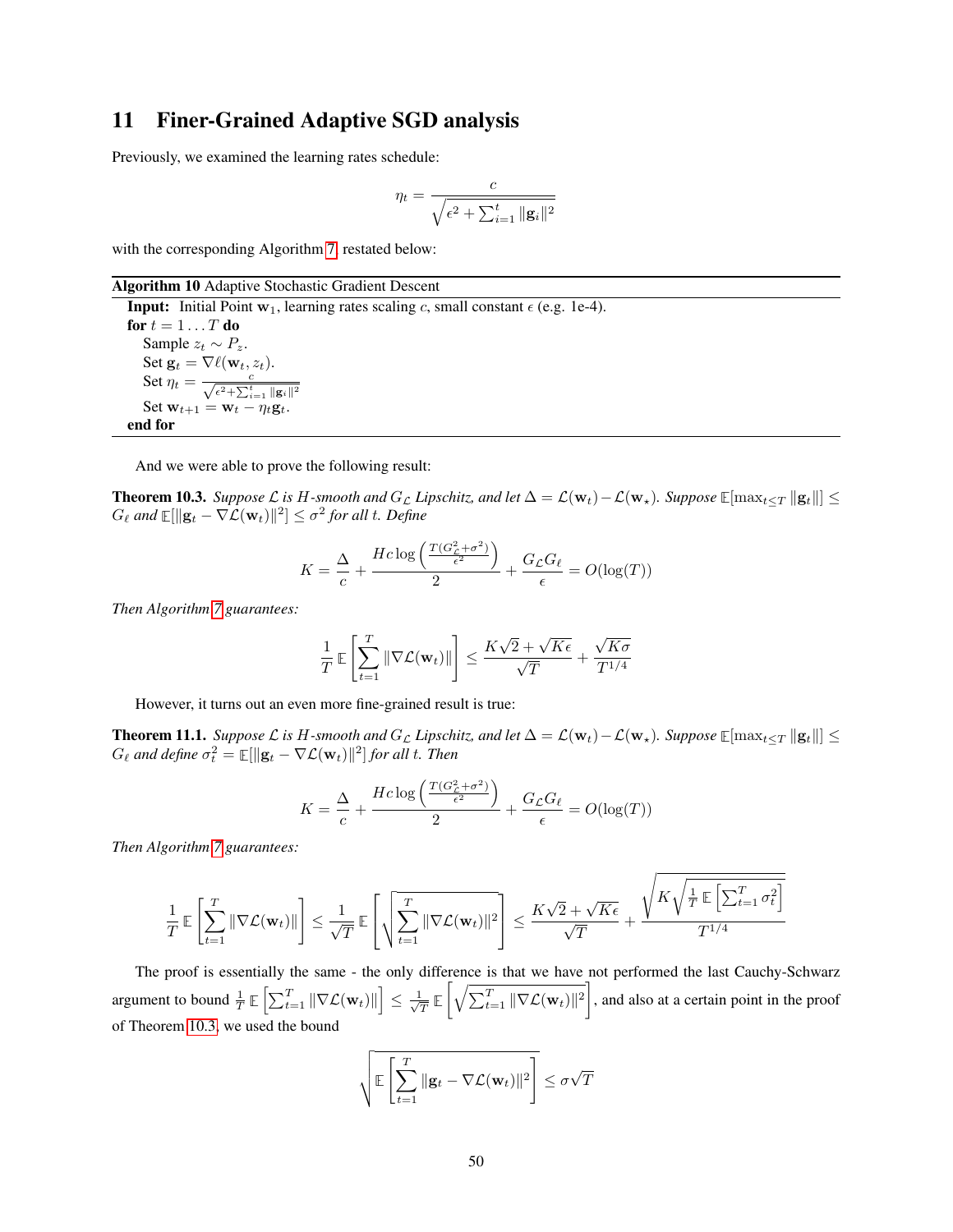and instead we should have used the more fine-grained bound:

$$
\sqrt{\mathbb{E}\left[\sum_{t=1}^T \|\mathbf{g}_t - \nabla \mathcal{L}(\mathbf{w}_t)\|^2\right]} = \sqrt{\frac{1}{T} \mathbb{E}\left[\sum_{t=1}^T \sigma_t^2\right]} \sqrt{T}
$$

The result of Theorem [11.1](#page-49-0) is much more appealing than that of Theorem [10.3](#page-44-1) because it is written in terms of the varying variances  $\sigma_t$ . How might this be helpful? Consider a situation in which  $\mathbb{E}[\|\nabla \ell(\mathbf{w}, z) - \nabla \mathcal{L}(\mathbf{w})\|^2] \leq$  $D\|\nabla \mathcal{L}(\mathbf{w})\|^2$  for all w for some d. That is, points with small gradients also have small variance. This is not entirely unlikely: in the case that it is possible to obtain  $\mathcal{L}(\mathbf{w}_*) = 0$  and  $\ell(\mathbf{w}, z) \geq 0$  for all w and z, we would have  $\mathbb{E}[\|\nabla \ell(\mathbf{w}_\star, z) - \nabla \mathcal{L}(\mathbf{w}_\star)\|^2] = 0.$  If in addition we have that  $\ell(\mathbf{w}, z)$  is H-smooth in w for all z, This would also imply that  $\mathbb{E}[\|\nabla \ell(\mathbf{w}, z) - \nabla \mathcal{L}(\mathbf{w})\|^2] \leq H^2 \|\mathbf{w} - \mathbf{w}_\star\|^2$ . Thus, if it happened to be that  $\|\nabla \mathcal{L}(\mathbf{w})\| \geq \|\mathbf{w} - \mathbf{w}_\star\|$  (this would be implied by strong-convexity for example), then indeed it would hold that  $\mathbb{E}[\|\nabla\ell(\mathbf{w},z)-\nabla\mathcal{L}(\mathbf{w})\|^2]\leq K\|\nabla\mathcal{L}(\mathbf{w})\|^2$ for all w for some D.

Regardless, under this assumption, we have:

$$
\frac{1}{\sqrt{T}} \mathbb{E}\left[\sqrt{\sum_{t=1}^{T} \|\nabla \mathcal{L}(\mathbf{w}_{t})\|^2}\right] \leq \frac{K\sqrt{2} + \sqrt{K\epsilon}}{\sqrt{T}} + \frac{\sqrt{K\sqrt{\frac{1}{T}} \mathbb{E}\left[\sum_{t=1}^{T} \sigma_t^2\right]}}{T^{1/4}}
$$

$$
\leq \frac{K\sqrt{2} + \sqrt{K\epsilon}}{\sqrt{T}} + \frac{\sqrt{K}D\sqrt{\frac{1}{T} \mathbb{E}\left[\sum_{t=1}^{T} \|\nabla \mathcal{L}(\mathbf{w}_{t})\|^2\right]}}{T^{1/4}}
$$

Now, we can do another self-bounding style argument. Let  $X = \sqrt{\frac{1}{T} \mathbb{E} \left[ \sum_{t=1}^T ||\nabla \mathcal{L}(\mathbf{w}_t)||^2 \right]}$ . Then, we have:

$$
X \le \frac{K\sqrt{2} + \sqrt{K\epsilon}}{\sqrt{T}} + \frac{\sqrt{KDX}}{T^{1/4}}
$$

Now, we can use the quadratic formula again to obtain:

$$
\sqrt{X} \leq \frac{\sqrt{KD}/T^{1/4} + \sqrt{\frac{KD}{\sqrt{T}} + 4\frac{K\sqrt{2} + \sqrt{K\epsilon}}{\sqrt{T}}}}{2}
$$

using  $\sqrt{a+b} \leq \sqrt{a}$  + √  $b:$ 

$$
\leq \frac{\sqrt{KD}}{T^{1/4}} + \frac{\sqrt{K\sqrt{2}+\sqrt{K\epsilon}}}{T^{1/4}}
$$

Using  $(a + b)^2 \le 2a^2 + 2b^2$ :

$$
X \le \frac{2KD + 2K\sqrt{2} + 2\sqrt{K\epsilon}}{\sqrt{T}}
$$

using  $\frac{1}{T} \mathbb{E} \left[ \sum_{t=1}^T \|\nabla \mathcal{L}(\mathbf{w}_t)\| \right] \leq X$ : T 1

$$
\frac{1}{T} \mathbb{E}\left[\sum_{t=1}^{T} \|\nabla \mathcal{L}(\mathbf{w}_t)\| \right] \le \frac{2KD + 2K\sqrt{2} + 2\sqrt{K\epsilon}}{\sqrt{T}}
$$

So that we actually converge at an  $O(1)$  $\sqrt{T}$ ) rate rather than an  $O(1/T^{1/4})$  rate - there is a kind of "virtuous cycle" in which making progress makes the variance smaller, which allows for faster progress.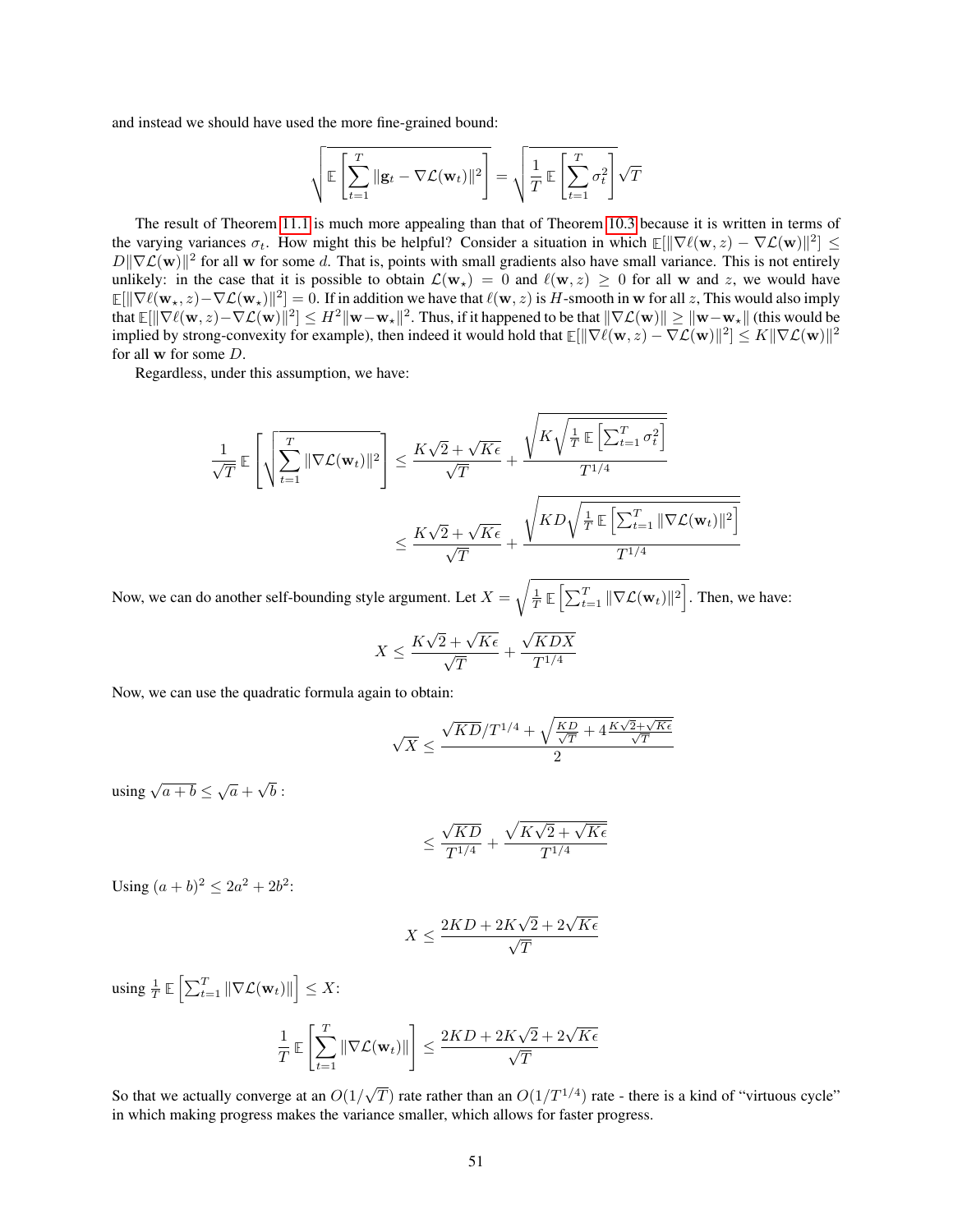# 12 Tracking the variance

Let's take a look at one step of stochastic gradient descent:

$$
\mathbb{E}[\mathcal{L}(\mathbf{w}_{t+1})] \leq \mathbb{E}\left[\mathcal{L}(\mathbf{w}_t) - \eta \langle \mathbf{g}_t, \nabla \mathcal{L}(\mathbf{w}_t) \rangle + \frac{H\eta^2}{2} ||\mathbf{g}_t||^2\right]
$$

Using bias-variance decomposition, and assuming  $\eta$  is independent of  $\mathbf{g}_t$ :

$$
\leq \mathbb{E}\left[\mathcal{L}(\mathbf{w}_t) - \left(\eta - \frac{H\eta^2}{2}\right) \|\nabla \mathcal{L}(\mathbf{w}_t)\|^2 + \frac{H\eta^2}{2} \|\mathbf{g}_t - \nabla \mathcal{L}(\mathbf{w}_t)\|^2\right]
$$

assuming  $\eta \leq \frac{1}{H}$ , and writing  $\sigma_t^2 = \mathbb{E}[\|\mathbf{g}_t - \nabla \mathcal{L}(\mathbf{w}_t)\|^2]$ :

$$
\leq \mathbb{E}\left[\mathcal{L}(\mathbf{w}_t) - \frac{\eta}{2} \|\nabla \mathcal{L}(\mathbf{w}_t)\|^2 + \frac{H\eta^2 \sigma_t^2}{2}\right]
$$

Now, from this we should expect that the right learning rate *at this iterate* is something like  $\eta = \min \left( \frac{1}{H}, \frac{\|\nabla \mathcal{L}(\mathbf{w}_t)\|^2}{2H\sigma_\tau^2} \right)$  $\overline{2H\sigma_t^2}$  $\setminus$ (to see this, differentiate the above with respect. to  $\eta$ ). After a little case-work, this yields:

$$
\mathbb{E}[\mathcal{L}(\mathbf{w}_{t+1})] \leq \mathbb{E}\left[\mathcal{L}(\mathbf{w}_t) - \min\left(\frac{\|\nabla \mathcal{L}(\mathbf{w}_t)\|^2}{4H}, \frac{\|\nabla \mathcal{L}(\mathbf{w}_t)\|^4}{8H\sigma_t^2}\right)\right]
$$

Following now the usual train logic, we end up with:

$$
\mathbb{E}\left[\frac{1}{T}\sum_{t=1}^T \min\left(\frac{\|\nabla \mathcal{L}(\mathbf{w}_t)\|^2}{4H}, \ \frac{\|\nabla \mathcal{L}(\mathbf{w}_t)\|^4}{8H\sigma_t^2}\right)\right] \le \frac{\Delta}{T}
$$

Therefore, if  $\hat{w}$  is a randomly selected iterate, we have

$$
\mathbb{E}\left[\min\left(\frac{\|\nabla \mathcal{L}(\hat{\mathbf{w}})\|^2}{4H}, \frac{\|\nabla \mathcal{L}(\hat{\mathbf{w}})\|^4}{8H \mathbb{E}_z[\|\nabla \ell(\hat{\mathbf{w}}, z) - \nabla \mathcal{L}(\hat{\mathbf{w}})\|^2}\right)\right] \le \frac{\Delta}{T}
$$

This suggests that the point  $\hat{\mathbf{w}}$  has  $\|\nabla \mathcal{L}(\hat{\mathbf{w}})\| = O(1/T^{1/4})$ , but also that the proportionality constant is now related to the variance *at the same point*  $\hat{w}$  rather than a sum of variance terms over all iterates. This might enable us to obtain similar "virtuous cycles" as found in the previous section with much weaker conditions on the losses.

The key problem here of course is that we do not actually know the "instantaneous" variance  $\sigma_t$ , nor the true gradient norm  $\|\nabla \mathcal{L}(\mathbf{w}_t)\|$ . The latter sounds very difficult to obtain, but what if we were able to estimate the former? Could we still obtain an improved bound?

Let's consider learning rates:

$$
\eta_t = \min\left(\frac{1}{H}, \ \frac{\sqrt{\Delta}}{\sigma_t \sqrt{TH}}\right)
$$

Then, following the same logic as usual, we obtain:

$$
\mathbb{E}\left[\mathcal{L}(\mathbf{w}_{t+1})\right] \leq \mathbb{E}\left[\mathcal{L}(\mathbf{w}_{t}) - \frac{\eta_t}{2} \|\nabla \mathcal{L}(\mathbf{w}_{t})\|^2 + \frac{\Delta}{2T}\right]
$$

$$
\mathbb{E}\left[\sum_{t=1}^T \eta_t \|\nabla \mathcal{L}(\mathbf{w}_t)\|^2\right] \leq 3\Delta
$$

From which a randomly selected  $\hat{w}$  obtains:

$$
\mathbb{E}\left[\min\left(\frac{1}{H},\frac{\sqrt{\Delta}}{\sqrt{\mathbb{E}_z[\|\nabla\ell(\hat{\mathbf{w}},z)-\nabla\mathcal{L}(\hat{\mathbf{w}})\|^2]TH}}\right)\|\nabla\mathcal{L}(\hat{\mathbf{w}})\|^2\right] \leq \frac{3\Delta}{T}
$$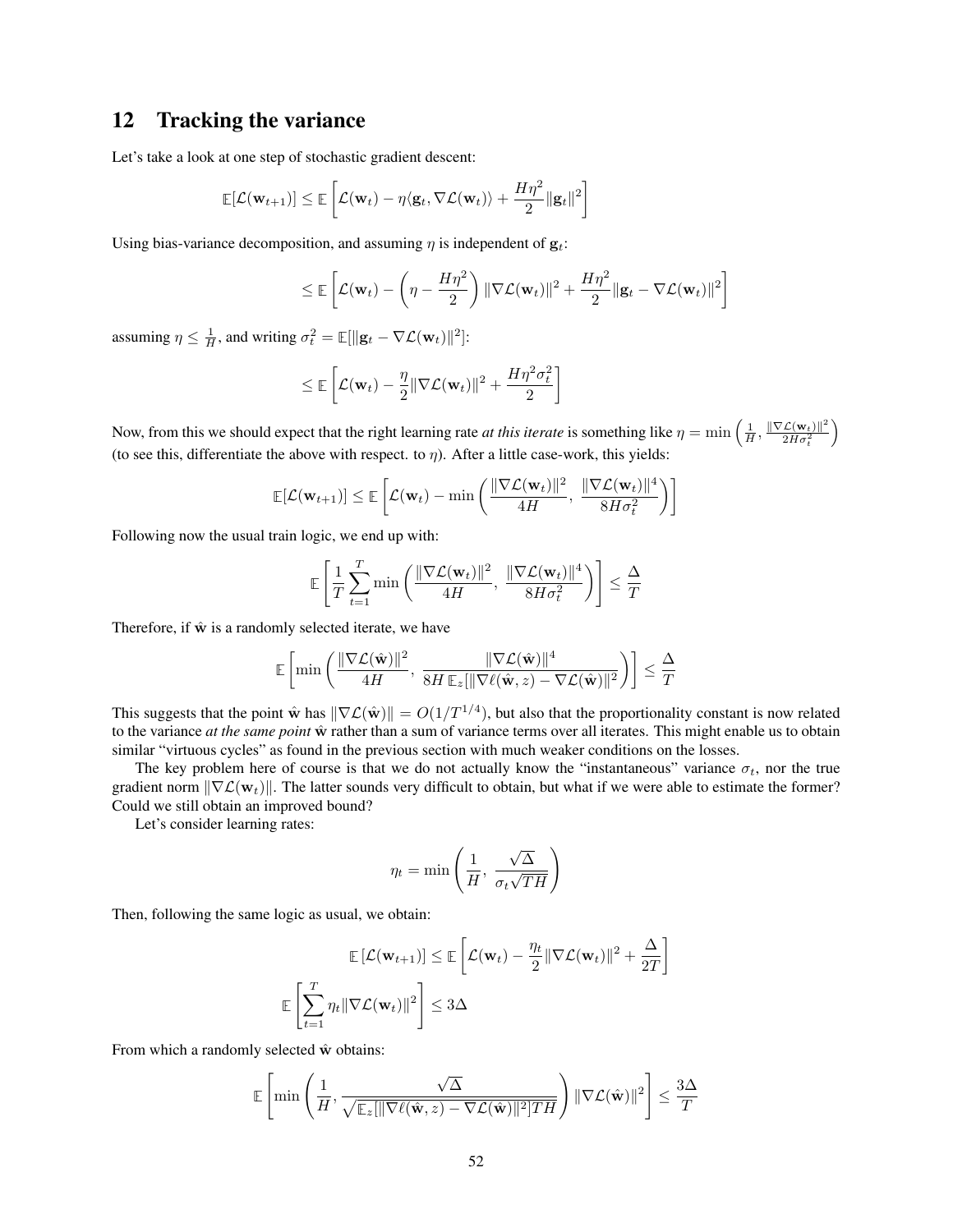Thus, for large  $T$  we should expect

$$
\mathbb{E}\left[\frac{\|\nabla \mathcal{L}(\hat{\mathbf{w}})\|^2}{\mathbb{E}_z[\|\nabla \ell(\hat{\mathbf{w}},z)-\nabla \mathcal{L}(\hat{\mathbf{w}})\|^2}\right] \leq O\left(\frac{1}{\sqrt{T}}\right)
$$

This is a similar result, but we still have an issue: how did we know the instantaneous variance  $\sigma_t$ ? A standard heuristic used in practice that might achieve this goal is the *exponentially weighted moving average*. In this scheme, we choose some parameter  $\beta \in (0,1)$  and then set

$$
\eta_t = \frac{c}{\sqrt{\epsilon^2 + \sum_{i=1}^t \beta^{t-1} ||\mathbf{g}_i||^2}}
$$

This can be computed efficiently, as demonstrated in the following pseudocode:

#### Algorithm 8 Adaptive Stochastic Gradient Descent with EMA

**Input:** Initial Point  $w_1$ , learning rates scaling c, small constant  $\epsilon$  (e.g. 1e-4), averaging factor  $\beta$ : Set  $A_0 = 0$ . for  $t = 1 \ldots T$  do Sample  $z_t \sim P_z$ . Set  $\mathbf{g}_t = \nabla \ell(\mathbf{w}_t, z_t)$ . Set  $A_t = \beta A_{t-1} + ||\mathbf{g}_t||^2$ . Set  $\eta_t = \frac{c}{\sqrt{\epsilon^2 + A_t}}$ Set  $\mathbf{w}_{t+1} = \mathbf{w}_t - \eta_t \mathbf{g}_t$ . end for

Intuitively, this setting of  $\eta_t$  is allowed to "forget" about previous gradients, so that if  $\sigma_t$  happens to be large in the first iterates, this will not have as big an effect on later iterates.

Unfortunately, the algorithm as described here does not actually converge. The problem is that the learning rates  $\eta_t$  may increase quite rapidly during the training. Instead, as suggested by Reddi, Kale, and Kumar [2018,](#page-121-1) we could try the following:

#### Algorithm 9 Corrected Adaptive Stochastic Gradient Descent with EMA

<span id="page-52-0"></span>**Input:** Initial Point  $w_1$ , learning rates scaling c, small constant  $\epsilon$  (e.g. 1e-4), averaging factor  $\beta$ : Set  $A_0 = 0$ . Set  $B_0 = \epsilon^2$ . for  $t = 1 \ldots T$  do Sample  $z_t \sim P_z$ . Set  $\mathbf{g}_t = \nabla \ell(\mathbf{w}_t, z_t)$ . Set  $A_t = \beta A_{t-1} + ||\mathbf{g}_t||^2$ . Set  $B_t = \max(B_{t-1}, tA_t)$ Set  $\eta_t = \frac{c}{\sqrt{B_t}}$ Set  $\mathbf{w}_{t+1} = \mathbf{w}_t - \eta_t \mathbf{g}_t$ . end for

This algorithm has the following convergence guarantee:

**Theorem 12.1.** *Suppose*  $\mathcal{L}$  *is* H-smooth and  $G_{\mathcal{L}}$  *Lipschitz, and let*  $\Delta = \mathcal{L}(\mathbf{w}_t) - \mathcal{L}(\mathbf{w}_\star)$ *. Suppose*  $\mathbb{E}[\max_{t \leq T} ||\mathbf{g}_t||]$  ≤ G` *for all* t*. Then Algorithm [9](#page-52-0) guarantees:*

$$
\mathbb{E}[\mathcal{L}(\mathbf{w}_{T+1})] \leq \mathbb{E}\left[\mathcal{L}(\mathbf{w}_1) - \sum_{t=1}^T \eta_{t-1} \|\nabla \mathcal{L}(\mathbf{w}_t)\|^2\right] + \frac{H}{2}(1 + \log(T)) + \eta_0 G_{\mathcal{L}} G_{\ell}
$$

*Moreover, it is also guaranteed that:*

$$
\mathbb{E}\left[\sum_{t=1}^T \|\nabla \mathcal{L}(\mathbf{w}_t)\|^2\right] \le \left(\Delta + \frac{H}{2}(1 + \log(T)) + \eta_0 G_{\mathcal{L}} G_{\ell}\right) \frac{\epsilon + G\sqrt{T}}{\sqrt{1 - \beta}}
$$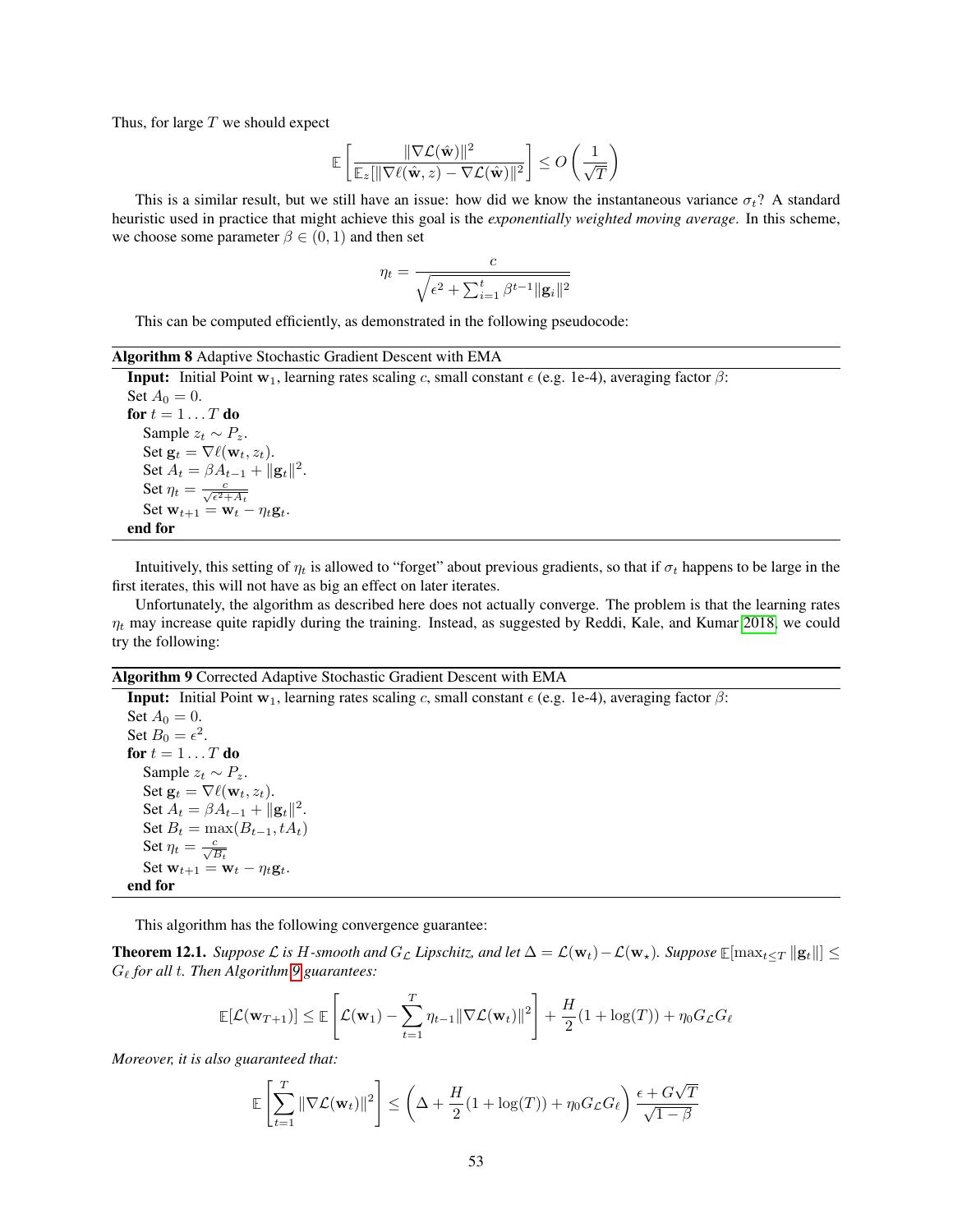Note that this result actually doesn't imply any obvious gain over the previous results for adaptive gradient descent. While intuitively it seems reasonable that the algorithm will perform better (and in practice it frequently does), the analysis is sufficiently complicated that there is no solid result characterizing when Algorithm [9](#page-52-0) is actually better than [7.](#page-42-0)

*Proof.* Recall from Theorem 1 of the previous notes 6 (which applies since  $\eta_t$  is now guaranteed to be decreasing), that we can write:

$$
\mathbb{E}[\mathcal{L}(\mathbf{w}_{T+1})] \leq \mathbb{E}\left[\mathcal{L}(\mathbf{w}_1) - \sum_{t=1}^T \eta_{t-1} \|\nabla \mathcal{L}(\mathbf{w}_t)\|^2 + \frac{H}{2} \sum_{t=1}^T \eta_t^2 \|\mathbf{g}_t\|^2 \right] + \eta_0 G_{\mathcal{L}} G_{\ell}
$$

Now, to bound  $\sum_{t=1}^{T} \eta_t^2 ||\mathbf{g}_t||^2$ , we have:

$$
\sum_{t=1}^{T} \eta_t^2 \|\mathbf{g}_t\|^2 \le \sum_{t=1}^{T} \frac{\|\mathbf{g}_t\|^2}{tA_t} \\
\le \frac{\|\mathbf{g}_t\|^2}{t\|\mathbf{g}_t\|^2} \\
\le \frac{1}{t}
$$

Therefore

$$
\mathbb{E}[\mathcal{L}(\mathbf{w}_{T+1})] \leq \mathbb{E}\left[\mathcal{L}(\mathbf{w}_{1}) - \sum_{t=1}^{T} \eta_{t-1} \|\nabla \mathcal{L}(\mathbf{w}_{t})\|^{2}\right] + \frac{H}{2}(1 + \log(T)) + \eta_{0}G_{\mathcal{L}}G_{\ell}
$$

$$
\mathbb{E}\left[\sum_{t=1}^{T} \eta_{t-1} \|\nabla \mathcal{L}(\mathbf{w}_{t})\|^{2}\right] \leq \Delta + \frac{H}{2}(1 + \log(T)) + \eta_{0}G_{\mathcal{L}}G_{\ell}
$$

$$
\mathbb{E}\left[(\min_{t} \eta_{t}) \sum_{t=1}^{T} \|\nabla \mathcal{L}(\mathbf{w}_{t})\|^{2}\right] \leq \Delta + \frac{H}{2}(1 + \log(T)) + \eta_{0}G_{\mathcal{L}}G_{\ell}
$$

Now, observe that

$$
A_t \le G^2 \sum_{i=0}^{t-1} \beta^i \le \frac{G^2}{1-\beta}
$$

Therefore,  $\min_t \eta_t \geq \frac{1}{\epsilon + \sqrt{Tr}}$  $\frac{1}{\epsilon + \sqrt{T \max A_t}} \geq \frac{\sqrt{1-\beta}}{\epsilon + G\sqrt{2}}$  $\frac{\sqrt{1-\beta}}{\epsilon+G\sqrt{T}}$ . This implies

$$
\mathbb{E}\left[\sum_{t=1}^T \|\nabla \mathcal{L}(\mathbf{w}_t)\|^2\right] \le \left(\Delta + \frac{H}{2}(1 + \log(T)) + \eta_0 G_{\mathcal{L}} G_{\ell}\right) \frac{\epsilon + G\sqrt{T}}{\sqrt{1 - \beta}}
$$

 $\Box$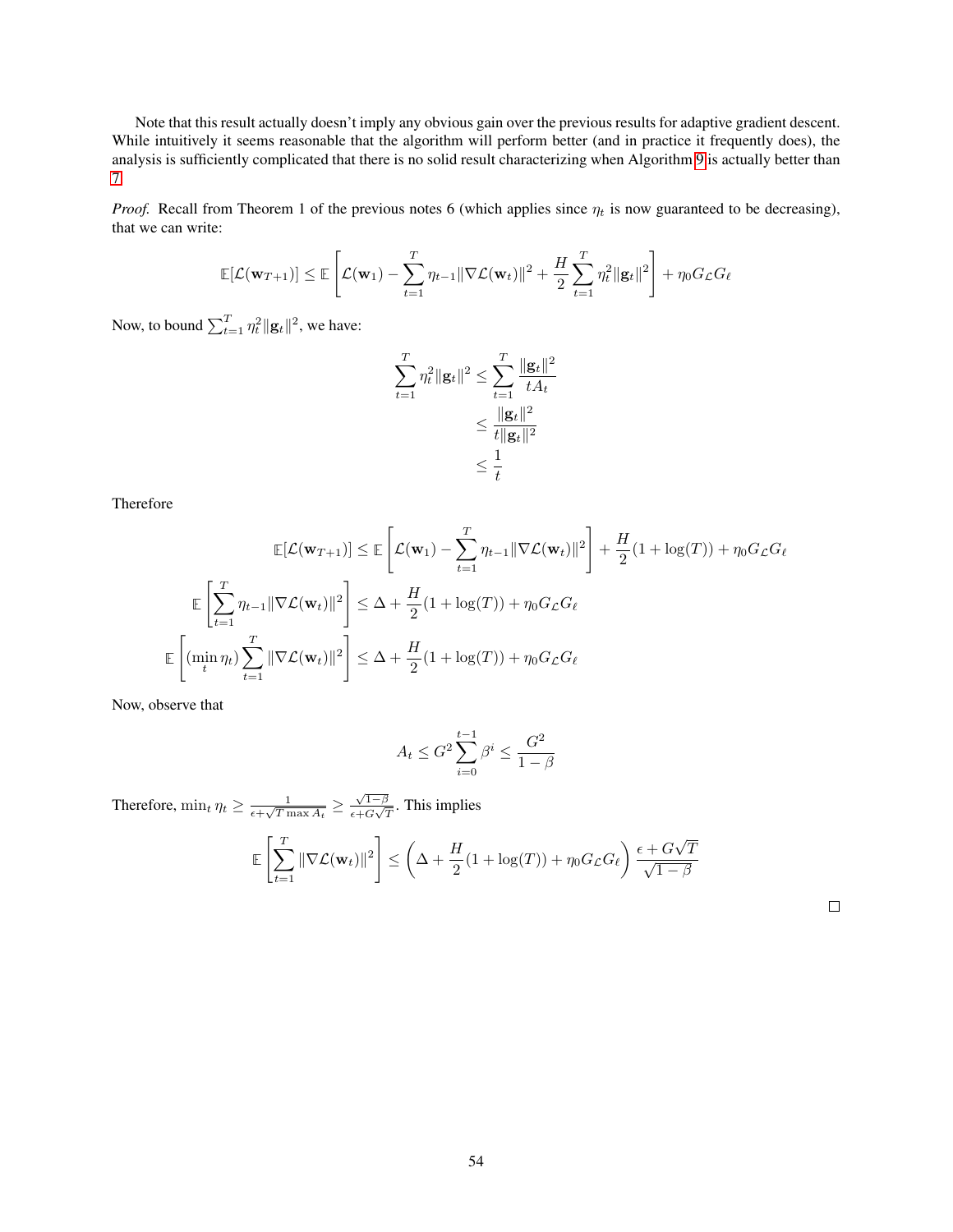# 13 Smooth Convex Losses and Acceleration

Let's consider again the case of convex losses. Previously, we studied losses  $\mathcal L$  that are convex and Lipschitz. Now, we will consider  $\mathcal L$  that are convex, Lipschitz, and *smooth*. We'll see that significantly better results are sometimes possible in this setting. The key idea is smoothness provides an *upper bound* on the function value via our standard smoothness lemma:

$$
\mathcal{L}(\mathbf{w} + \delta) \le \mathcal{L}(\mathbf{w}) + \langle \nabla \mathcal{L}(\mathbf{w}), \delta \rangle + \frac{H}{2} ||\delta||^2
$$

On the other hand, convexity provides an *lower bound* on the function value:

$$
\mathcal{L}(\mathbf{w} + \delta) \ge \mathcal{L}(\mathbf{w}) + \langle \nabla \mathcal{L}(\mathbf{w}), \delta \rangle
$$

By carefully combining these operations, we can provide improved convergence rates on convex losses. Let's start by revisiting our analysis of (non-stochastic) gradient descent for convex losses. Suppose that we start at the origin, so that  $w_1 = 0$ . Then, with a constant learning rate  $\eta$  so that  $w_{t+1} = w_t - \eta \nabla \mathcal{L}(w_t)$ , we previously proved:

**Theorem 2.4.** *Suppose*  $\mathcal L$  *is G-Lipschitz and convex. Suppose*  $\|\mathbf{w}_\star - \mathbf{w}_1\| \leq D$ *. Set*  $\eta = \frac{D}{C}$  $\frac{D}{G\sqrt{T}}$ *.* Then

$$
\sum_{t=1}^{T} \mathcal{L}(\mathbf{w}_t) - \mathcal{L}(\mathbf{w}_\star) \leq GD\sqrt{T}
$$

*In particular, if*  $\hat{\mathbf{w}}$  *is selected uniformly at random from*  $\mathbf{w}_1, \ldots, \mathbf{w}_T$ *,* 

$$
\mathop{\mathbb{E}}[\mathcal{L}(\hat{\mathbf{w}}) - \mathcal{L}(\mathbf{w}_t)] \leq \frac{GD}{\sqrt{T}}
$$

In fact, the proof of this theorem involved a more general inequality, which we generalized even further on the homework. Specifically, we have:

<span id="page-54-0"></span>Theorem 13.1. *Suppose* L *is* any *differentiable function. Then gradient descent with learning rate* η *guarantees:*

$$
\sum_{t=1}^T \langle \nabla \mathcal{L}(\mathbf{w}_t), \mathbf{w}_t - \mathbf{w}_\star \rangle \le \frac{\|\mathbf{w}_\star - \mathbf{w}_1\|^2}{2\eta} + \frac{\eta}{2} \sum_{t=1}^T \|\nabla \mathcal{L}(\mathbf{w}_t)\|^2
$$

*If* L *is also convex:*

$$
\sum_{t=1}^T \mathcal{L}(\mathbf{w}_t) - \mathcal{L}(\mathbf{w}_\star) \le \frac{\|\mathbf{w}_\star - \mathbf{w}_1\|^2}{2\eta} + \frac{\eta}{2} \sum_{t=1}^T \|\nabla \mathcal{L}(\mathbf{w}_t)\|^2
$$

Note that the first part of this theorem does not actually rely on convexity!

*Proof.* Let's again bound the change in  $\|\mathbf{w}_t - \mathbf{w}_*\|^2$ :

$$
\|\mathbf{w}_{t+1} - \mathbf{w}_{\star}\|^2 = \|\mathbf{w}_t - \eta \nabla \mathcal{L}(\mathbf{w}_t) - \mathbf{w}_{\star}\|^2
$$
  
= 
$$
\|\mathbf{w}_t - \mathbf{w}_{\star}\|^2 - 2\eta \langle \nabla \mathcal{L}(\mathbf{w}_t), \mathbf{w}_t - \mathbf{w}_{\star} \rangle + \eta^2 \|\nabla \mathcal{L}(\mathbf{w}_t)\|^2
$$

rearranging:

$$
\langle \nabla \mathcal{L}(\mathbf{w}_t), \mathbf{w}_t - \mathbf{w}_\star \rangle \le \frac{\|\mathbf{w}_t - \mathbf{w}_\star\|^2}{2\eta} - \frac{\|\mathbf{w}_{t+1} - \mathbf{w}_\star\|^2}{2\eta} + \frac{\eta}{2} \|\nabla \mathcal{L}(\mathbf{w}_t)\|^2
$$

sum over  $t$ , and telescope the RHS:

$$
\sum_{t=1}^{T} \langle \nabla \mathcal{L}(\mathbf{w}_t), \mathbf{w}_t - \mathbf{w}_\star \rangle \le \frac{\|\mathbf{w}_1 - \mathbf{w}_\star\|^2}{2\eta} - \frac{\|\mathbf{w}_{T+1} - \mathbf{w}_\star\|^2}{2\eta} + \frac{\eta}{2} \sum_{t=1}^{T} \|\nabla \mathcal{L}(\mathbf{w}_t)\|^2
$$
  

$$
\le \frac{\|\mathbf{w}_\star - \mathbf{w}_1\|^2}{2\eta} + \frac{\eta}{2} \sum_{t=1}^{T} \|\nabla \mathcal{L}(\mathbf{w}_t)\|^2
$$

And now the final result follows by convexity, since  $\mathcal{L}(\mathbf{w}_t) - \mathcal{L}(\mathbf{w}_\star) \leq \langle \nabla \mathcal{L}(\mathbf{w}_t), \mathbf{w}_t - \mathbf{w}_\star \rangle$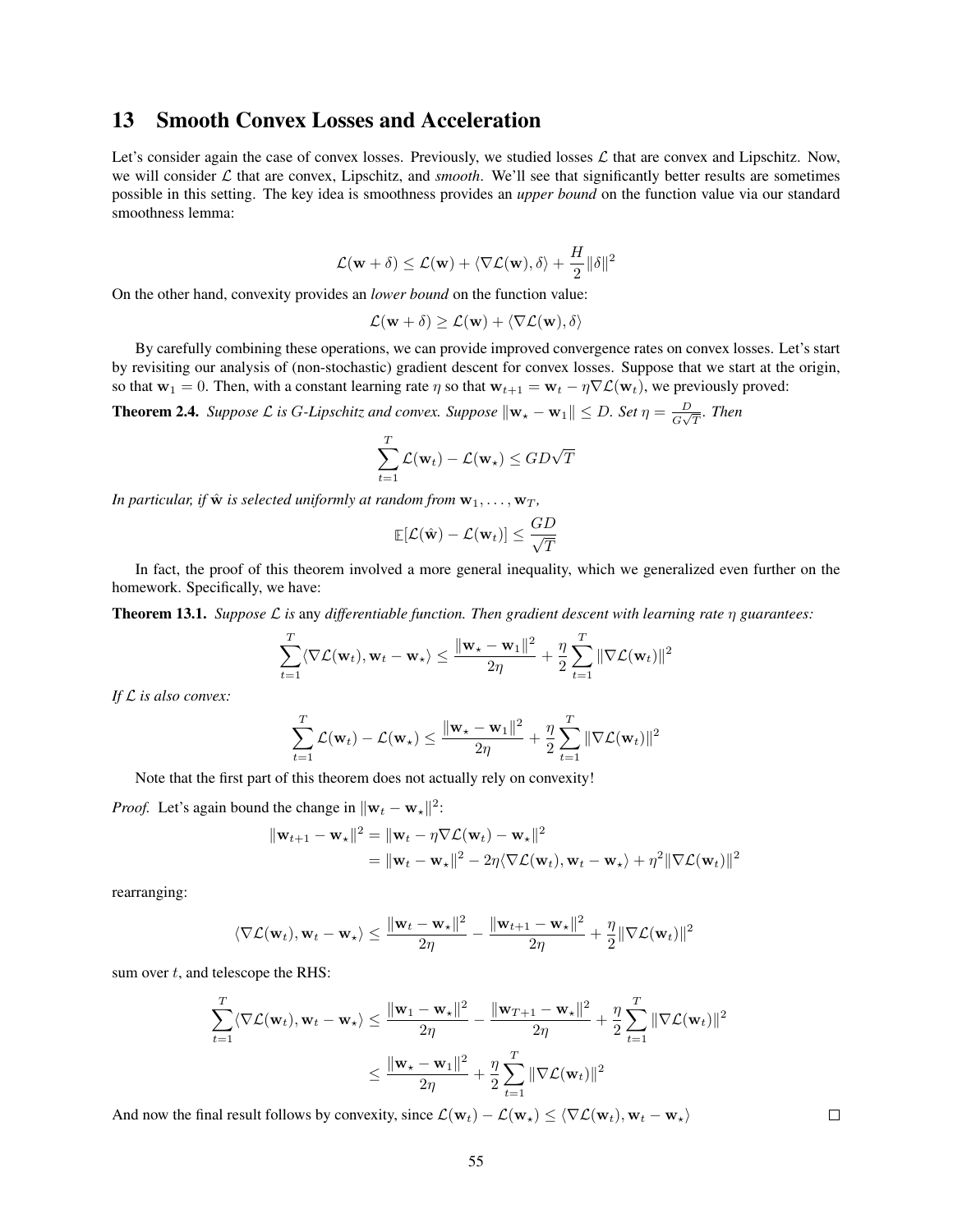Now, previously, we assumed that  $\mathcal L$  was G-Lipschitz, and used this to bound the  $\|\nabla\mathcal L(\mathbf w_t)\|^2$  terms in the RHS of Theorem [13.1.](#page-54-0) This time, we'll use smoothness to make a more refined statement. Smoothness implies:

<span id="page-55-0"></span>**Lemma 13.2.** *Suppose*  $\mathcal{L} : \mathbb{R}^d \to \mathbb{R}$  *is an H-smooth function. Then for any* **w**:

$$
\frac{\|\nabla \mathcal{L}(\mathbf{w})\|^2}{2H} \leq \mathcal{L}(\mathbf{w}) - \mathcal{L}(\mathbf{w}_\star)
$$

*Warning: the proof of this theorem may not work if* L *is only defined on a bounded subset of* **R** d *- see if you can spot what would go wrong.*

*Proof.* From smoothness, we have for any  $\delta$ :

$$
\mathcal{L}(\mathbf{w} + \delta) \le \mathcal{L}(\mathbf{w}) + \langle \nabla \mathcal{L}(\mathbf{w}), \delta \rangle + \frac{H}{2} ||\delta||^2
$$

Set  $\delta = -\frac{\nabla \mathcal{L}(\mathbf{w})}{H}$  $\frac{\Sigma(W)}{H}$  to obtain:

$$
\mathcal{L}(\mathbf{w} - \nabla \mathcal{L}(\mathbf{w})/H) \leq \mathcal{L}(\mathbf{w}) - \frac{\|\nabla \mathcal{L}(\mathbf{w})\|^2}{2H}
$$

$$
\mathcal{L}(\mathbf{w}_\star) \leq \mathcal{L}(\mathbf{w}) - \frac{\|\nabla \mathcal{L}(\mathbf{w})\|^2}{2H}
$$

In words, this tells us that when  $\mathcal L$  is smooth, then small function values imply small gradient values. This will help us prove faster convergence rates for convex functions because in Theorem [13.1,](#page-54-0) we notice that the error becomes smaller when  $\nabla \mathcal{L}(\mathbf{w}_t)$  gets smaller. This will set up a nice feedback cycle: as GD converges,  $\nabla \mathcal{L}(\mathbf{w}_t)$  will get smaller, which will cause GD to converge even faster, which will let  $\nabla \mathcal{L}(\mathbf{w}_t)$  get even smaller, which again causes faster convergence and so on.

Let's see how we can use this Lemma [13.2](#page-55-0) in concert with Theorem [13.1:](#page-54-0)

**Theorem 13.3.** *Suppose*  $\mathcal L$  *is an H-smooth convex function. Set*  $\eta = \frac{1}{2H}$ *. Then gradient descent guarantees:* 

$$
\sum_{t=1}^{T} \mathcal{L}(\mathbf{w}_t) - \mathcal{L}(\mathbf{w}_\star) \leq 2H \|\mathbf{w}_\star - \mathbf{w}_1\|^2
$$

In particular, if  $\hat{{\bf w}} = \frac{1}{T}\sum_{t=1}^T{\bf w}_t$ , then

$$
\mathcal{L}(\hat{\mathbf{w}}) - \mathcal{L}(\mathbf{w}_{\star}) \le \frac{2H \|\mathbf{w}_{\star} - \mathbf{w}_1\|^2}{T}
$$

*Proof.* From Theorem [13.1,](#page-54-0) we have

$$
\sum_{t=1}^{T} \mathcal{L}(\mathbf{w}_t) - \mathcal{L}(\mathbf{w}_\star) \le \frac{\|\mathbf{w}_\star - \mathbf{w}_1\|^2}{2\eta} + \frac{\eta}{2} \sum_{t=1}^{T} \|\nabla \mathcal{L}(\mathbf{w}_t)\|^2
$$

now, from Lemma [13.2:](#page-55-0)

$$
\leq \frac{\|\mathbf{w}_\star - \mathbf{w}_1\|^2}{2\eta} + \frac{\eta}{2} \sum_{t=1}^T 2H(\mathcal{L}(\mathbf{w}_t) - \mathcal{L}(\mathbf{w}_\star))
$$

Using our definition of  $\eta$ :

$$
= H \|\mathbf{w}_{\star} - \mathbf{w}_1\|^2 + \frac{1}{2} \sum_{t=1}^T \mathcal{L}(\mathbf{w}_t) - \mathcal{L}(\mathbf{w}_{\star})
$$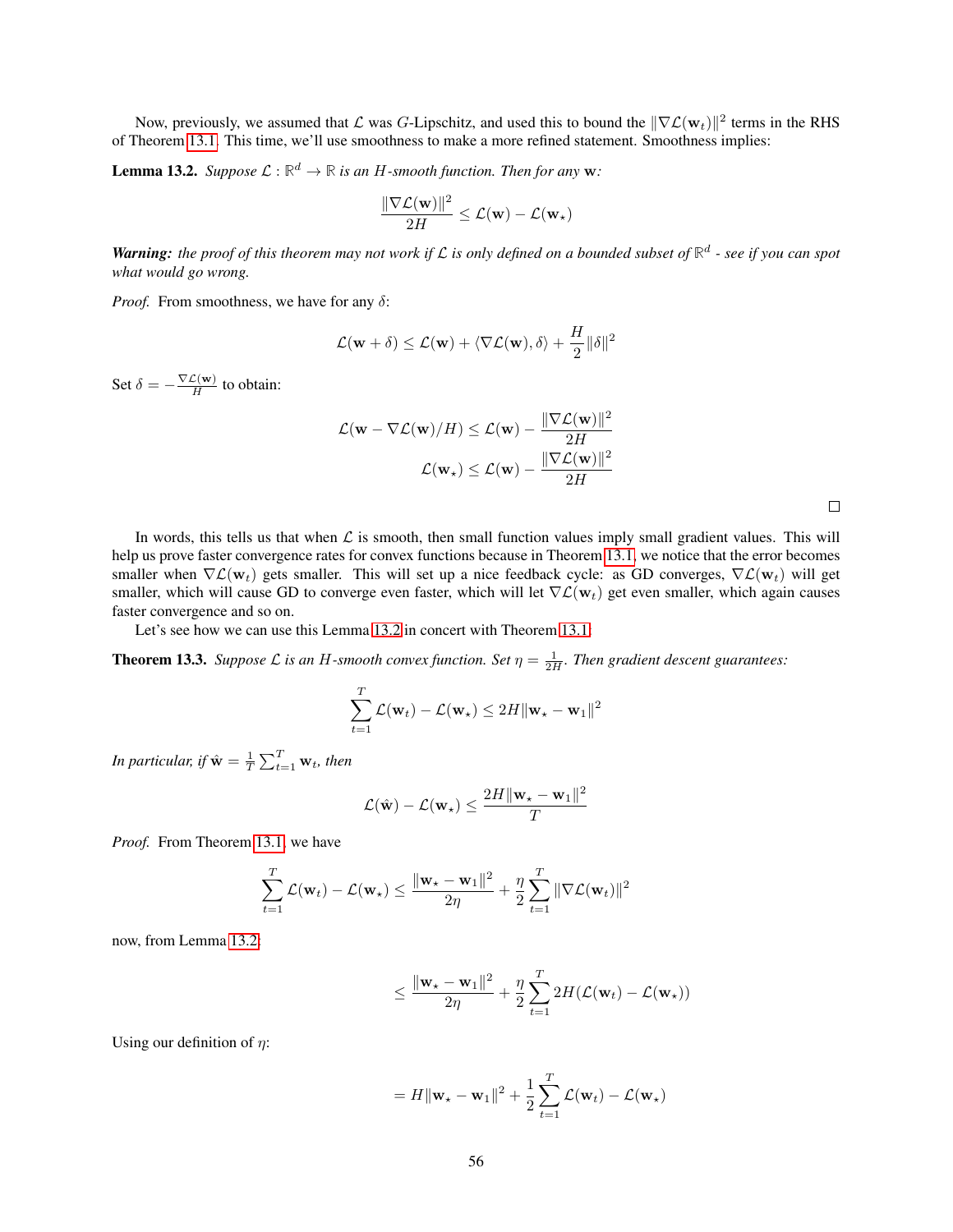rearranging:

$$
\sum_{t=1}^T \mathcal{L}(\mathbf{w}_t) - \mathcal{L}(\mathbf{w}_\star) \le 2H \|\mathbf{w}_\star - \mathbf{w}_1\|^2
$$

Now, we need to show the last part of the Theorem. For this, note that if  $X$  is a random variable that takes on each values  $w_t$  with probability  $1/T$ , then  $E[X] = \hat{w}$ . Therefore, by Jensen:

$$
\mathcal{L}(\hat{\mathbf{w}}) = \mathcal{L}(\mathbb{E}[X]) \leq \mathbb{E}[\mathcal{L}(X)] = \frac{1}{T} \sum_{t=1}^{T} \mathcal{L}(\mathbf{w}_t)
$$

Thus,

$$
\mathcal{L}(\hat{\mathbf{w}}) - \mathcal{L}(\mathbf{w}_{\star}) \leq \frac{1}{T} \sum_{t=1}^{T} \mathcal{L}(\mathbf{w}_{t}) - \mathcal{L}(\mathbf{w}_{\star})
$$

and so comparing the RHS to the bound we have already obtained, the result follows.

This result is *significantly* better than the previous results we had for convex optimization: here we obtained  $O(1/T)$  suboptimality, while previously it was only  $O(1/\sqrt{T})$ . The difference in assumptions is that this time we assumed H-smoothness, while last time we assumed G-Lipschitzness. It turns out that the  $O(1/\sqrt{T})$  rate is *tight* for G-Lipschitz losses. That is, given any algorithm, there exists a G-Lipschitz convex function such that after  $T$ iterations, the algorithm cannot do better than  $O(1/\sqrt{T})$  (see Bubeck et al. [2015\)](#page-121-2).

However, in the smooth case we can actually do even better than  $O(1/T)$ , it is possible to obtain  $O(1/T^2)$ ! Algorithms that achieve this rate (which is optimal) are called *accelerated* optimization algorithms. This was famously first achieved in 1983 by Yuri Nesterov in a much-studied algorithm. The original paper is in Russian, but there are texts that cover it in various levels of detail Bubeck et al. [2015;](#page-121-2) Nesterov [n.d.](#page-121-3)

# 14 Momentum

Before getting into the technical details of acceleration, let's discuss a possibly more intuitive algorithm. This is the idea of *momentum*. Momentum is probably the single most ubiquitous modification added to SGD/GD in machine learning. The basic idea can be viewed via a kind of "physical intuition". If we consider the objective function  $\mathcal{L}(\mathbf{w})$  as a kind of "contour map" in which  $\mathcal{L}(\mathbf{w})$  indicates the height of the landscape at some "d-dimensional" GPS coordinates w, then we might view gradient descent as an algorithm that finds a local minimum of  $\mathcal L$  by repeatedly taking a step in the direction of steepest incline of the landscape.

However, if you were to drop a spherical bowling ball at some point on the landscape, it actually would not always take the direction of steepest incline: as it rolls it would pick up some *momentum* that would keep it going uphill occasionally. Although going uphill seems bad, overall we might feel this is a good thing because the momentum will allow the ball to speed up while rolling down a hill. An important point here is the idea of *friction* - without some friction to decrease the kinetic energy of the bowling ball, it will happily roll uphill exactly as far as it has rolled downhill and make zero progress. By adding an appropriate amount of friction, we could hope to limit the uphill motion while still getting the gains for the downhill motion. Intuitively, the regular gradient descent is like a bowling ball that has a near-infinite amount of friction associated with its motion so that it cannot pick up any momentum.

This idea is captured by defining an auxiliary variable v, which represents the "velocity" of the parameter w. v is updated using the gradient of  $\mathcal{L}$ , so that  $\mathcal{L}$  is playing the role of a "potential energy":

<span id="page-56-1"></span><span id="page-56-0"></span>
$$
\mathbf{v}_t = \beta \mathbf{v}_{t-1} - \eta \nabla \mathcal{L}(\mathbf{w}_t)
$$
 (5)

$$
\mathbf{w}_{t+1} = \mathbf{w}_t - \mathbf{v}_t \tag{6}
$$

Here the coefficient  $\beta \in [0,1]$  plays the role of "friction".  $\beta = 0$  corresponds to "infinite friction" - all of the kinetic energy is immediately removed and so no velocity gets to carry over to the next iterate. Inspecting the equations shows that with  $\beta = 0$ , the update is identical to regular gradient descent.  $\beta = 1$  corresponds to zero friction. Typically  $\beta$  is set to some large value like 0.9 or 0.99.

 $\Box$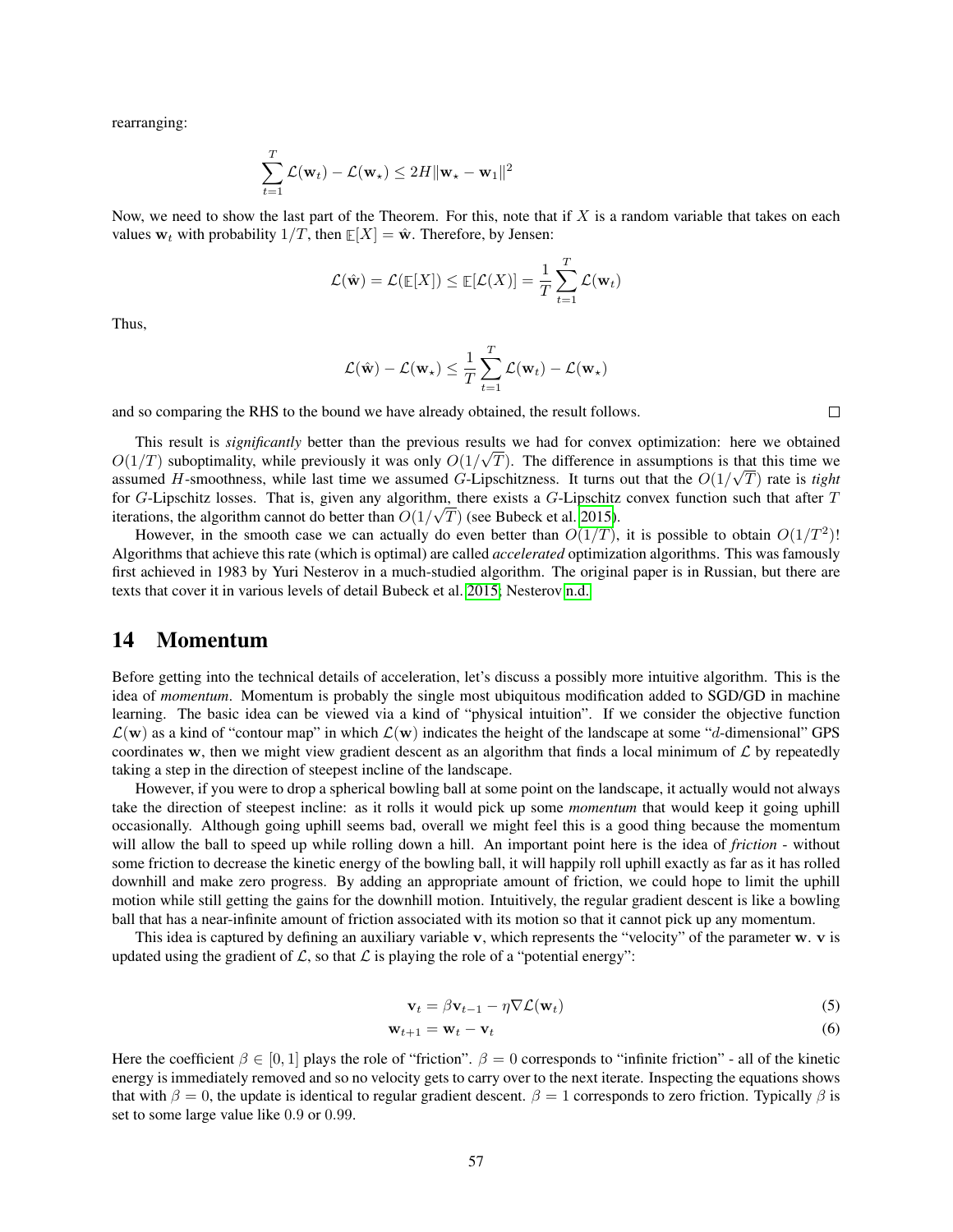### 14.1 Better integrators

Algorithm 10 Gradient Descent with Momentum

**Input:** Initial Point  $w_1$ , learning rates  $\eta_1, \ldots, \eta_T$ , momentum parameters  $\beta_1, \ldots, \beta_T$ : Set  $\mathbf{v}_0 = 0$ . for  $t = 1 \ldots T$  do if Using two-step integrator then Set  $\mathbf{v}_{t-\frac{1}{2}} = \beta_t \mathbf{v}_{t-1}$ . Set  $\mathbf{w}_{t+\frac{1}{2}}^2 = \mathbf{w}_t - \mathbf{v}_{t-\frac{1}{2}}$ Set  $\mathbf{g}_t = \nabla \mathcal{L}(\mathbf{w}_{t+\frac{1}{2}}).$ else Set  $\mathbf{g}_t = \nabla \mathcal{L}(\mathbf{w}_t)$ end if Set  $\mathbf{v}_t = \beta_t \mathbf{v}_{t-1} - \eta_t \mathbf{g}_t$ . Set  $\mathbf{w}_{t+1} = \mathbf{w}_t - \mathbf{v}_t$ . end for

<span id="page-57-0"></span>We can view the momentum update as numerically integrating the following physical "equations of motion":

$$
\mathbf{v} = \frac{d\mathbf{w}}{dt}
$$

$$
\frac{d\mathbf{v}}{dt} = -(1 - \beta)\mathbf{v} + \eta \nabla \mathcal{L}(\mathbf{w})
$$

The momentum update described in equations [\(5\)](#page-56-0) and [\(6\)](#page-56-1) correspond to the most basic Euler integration step. However, there are more accurate ways to simulate this differential equation. Specifically, consider the following "two-step" integrator:

$$
\mathbf{v}_{t-\frac{1}{2}} = \beta \mathbf{v}_{t-1}
$$
  
\n
$$
\mathbf{w}_{t+\frac{1}{2}} = \mathbf{w}_t + \mathbf{v}_{t-\frac{1}{2}}
$$
  
\n
$$
\mathbf{v}_t = \beta \mathbf{v}_{t-1} - \eta \nabla \mathcal{L}(\mathbf{w}_{t+\frac{1}{2}})
$$
  
\n
$$
\mathbf{w}_{t+1} = \mathbf{w}_t + \mathbf{v}_t
$$

The intuition here is that the equation  $\frac{d\mathbf{v}}{dt} = -(1-\beta)\mathbf{v} + \eta \nabla \mathcal{L}(\mathbf{w})$  containts two terms,  $a - (1-\beta)\mathbf{v}$  and a  $\eta \nabla \mathcal{L}(\mathbf{w})$ . If we naively evaluate  $\nabla \mathcal{L}(\mathbf{w})$  at  $\mathbf{w}_t$ , we might miss some behavior in which the ball starts rolling up the hill during this step. By instead evaluating at the "lookahead" point  $w_t + \beta v_t$ , we can help to counteract this by detecting if just the momentum on its own would cause the ball to start rolling uphill.

This leads to Algorithm [10](#page-57-0) in which we generalize the setting to allow for time-varying  $\beta$  and  $\eta$ .

Unfortunately, in order to rigorously analyze this algorithm in the convex setting and show acceleration, we will completely abandon this intuition and make an argument that follows a mess of algebra. Further, we will need to set a very delicate schedule for  $\beta_t$ , and re-write the algorithm into very different looking (but totally equivalent) form. This is a big issue with accelerated algorithms: although there are reasonable intuitive explanations in terms of physics like the above, the analyses are typically very strange-looking.

# 15 Acceleration

Now, let us forget for a momentum about momentum and just think about some equations we've seen so far at a very high level and how we might be able to use them to get a faster convergence. Our approa ch is a streamlined presentation of *linear coupling* Allen-Zhu and Orecchia [2017,](#page-121-4) which is a more recent technique for designing accelerated algorithms.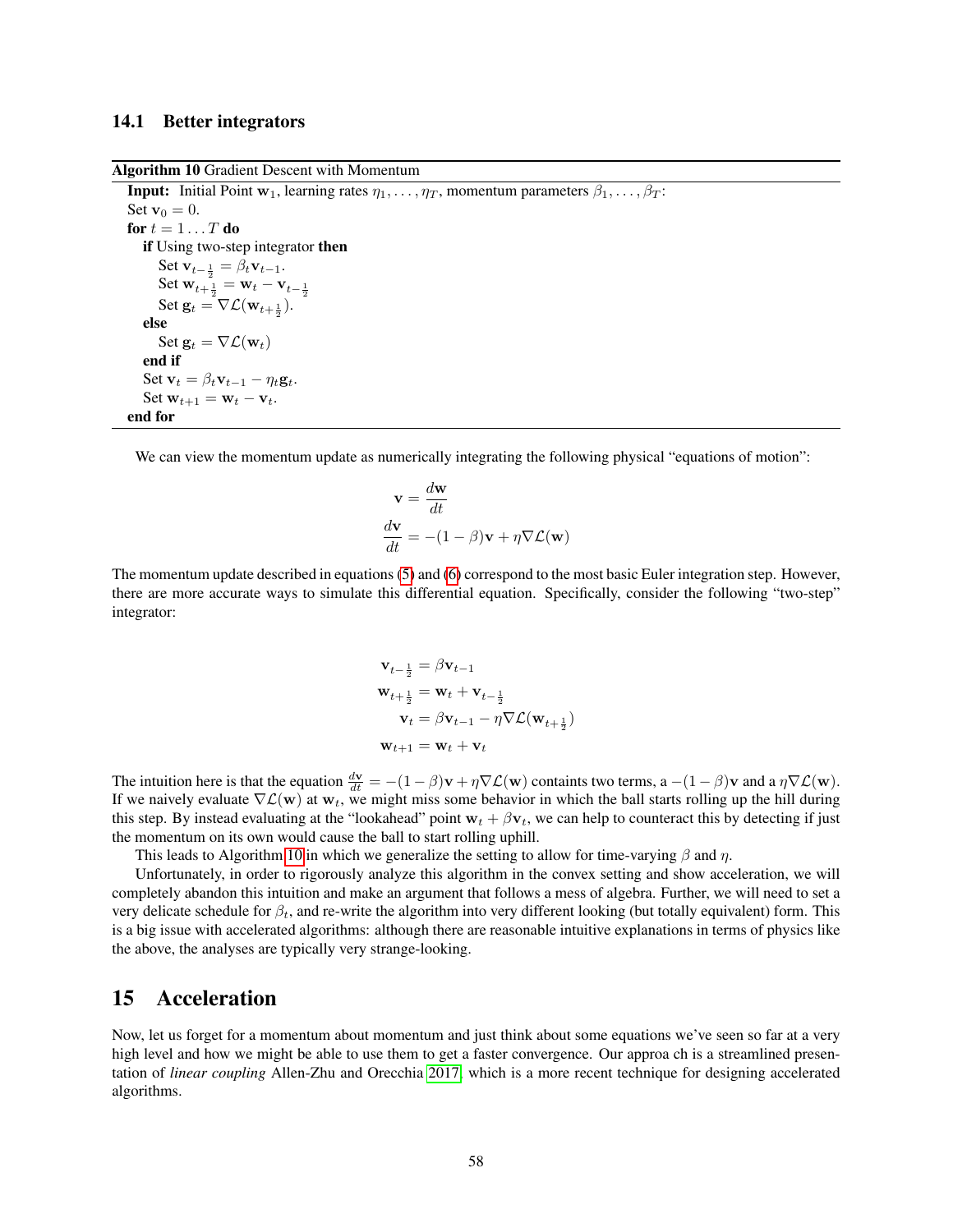To get some intuition behind linear coupling, observe that our ordinary analysis of gradient descent without using convexity shows that as long as  $\eta \leq \frac{1}{H}$ :

$$
\mathcal{L}(\mathbf{w}_{t+1}) \leq \mathcal{L}(\mathbf{w}_t) - \frac{\eta}{2} \|\nabla \mathcal{L}(\mathbf{w}_t)\|^2
$$

That is, *we make faster progress when*  $\|\nabla \mathcal{L}(\mathbf{w}_t)\|$  *is large*. In contrast, Theorem [13.1](#page-54-0) showed:

$$
\sum_{t=1}^T \mathcal{L}(\mathbf{w}_t) - \mathcal{L}(\mathbf{w}_\star) \le \frac{\|\mathbf{w}_\star - \mathbf{w}_1\|^2}{2\eta} + \frac{\eta}{2} \sum_{t=1}^T \|\nabla \mathcal{L}(\mathbf{w}_t)\|^2
$$

so that if  $\hat{\mathbf{w}} = \frac{1}{T} \sum_{t=1}^{T} \mathbf{w}_t$ ,

$$
\mathcal{L}(\hat{\mathbf{w}}) - \mathcal{L}(\mathbf{w}_{\star}) \leq \frac{\|\mathbf{w}_{\star} - \mathbf{w}_{1}\|^2}{2\eta t} + \frac{\eta}{2T} \sum_{t=1}^{T} \|\nabla \mathcal{L}(\mathbf{w}_{t})\|^2
$$

That is, *we make faster progress when*  $\|\nabla \mathcal{L}(\mathbf{w}_t)\|$  *is small*. Further, the analysis of gradient descent relating  $\mathcal{L}(\mathbf{w}_{t+1})$ directly to  $\mathcal{L}(\mathbf{w}_t)$  does not involve any averaging, but the analysis using convexity in Theorem [13.1](#page-54-0) does involve averaging.

Intuitively, we might then expect to obtain a kind of "best of both worlds" result by combining these analysis styles: if the gradients are big, then the first style of analysis will give us some fast progress, but if the gradients are small, then the second style might be more helpful. In particular, we'll be able to show that the "function progress" proportional to  $\|\nabla \mathcal{L}(\mathbf{w}_t)\|^2$  achieved by the first style of analysis can be used with clever algebra to "cancel out" the growing sum proportional to  $\|\nabla \mathcal{L}(\mathbf{w}_t)\|^2$  in the second analysis.

In order to put this together properly, it will be helpful to note an even more general version of Theorem [13.1.](#page-54-0) This next result is the starting point of the field of *online learning*, although we will not need to go any further in this direction here.

<span id="page-58-0"></span>**Theorem 15.1.** *Suppose*  $g_1, \ldots, g_T$  *is a* completely arbitrary *sequence of vectors. Define*  $w_t$  *by*  $w_{t+1} = w_t - \eta g_t$ . *Then for any*  $w_*$ *:* 

$$
\sum_{t=1}^T \langle \mathbf{g}_t, \mathbf{w}_t - \mathbf{w}_\star \rangle \le \frac{\|\mathbf{w}_\star - \mathbf{w}_1\|^2}{2\eta} + \frac{\eta}{2} \sum_{t=1}^T \|\mathbf{g}_t\|^2
$$

This result is remarkable general: it allows  $g_t$  to really be anything at all (even something generated by some evil adversary intent on messing you up in some way), and also allows  $w<sub>*</sub>$  to be anything at all. Note that while we are kind of doing gradient descent here, it's not really clear that the  $g<sub>t</sub>$ s actually represent gradients of anything. The proof of this result is actually identical to the proof of Theorem [13.1.](#page-54-0) Let's just spell it out below to make sure:

*Proof.* Again, we consider  $\|\mathbf{w}_{t+1} - \mathbf{w}_*\|^2$ . Note that this is only done "in analysis", at no point does the algorithm actually compute this quantity. That's a good thing, because  $w<sub>+</sub>$  could be anything!

$$
\|\mathbf{w}_{t+1} - \mathbf{w}_{\star}\|^2 = \|\mathbf{w}_t - \eta \mathbf{g}_t - \mathbf{w}_{\star}\|^2
$$
  
= 
$$
\|\mathbf{w}_t - \mathbf{w}_{\star}\|^2 - 2\eta \langle \mathbf{g}_t, \mathbf{w}_t - \mathbf{w}_{\star} \rangle + \eta^2 \|\mathbf{g}_t\|^2
$$

rearrange:

$$
\langle \mathbf{g}_t, \mathbf{w}_t - \mathbf{w}_\star \rangle \leq \frac{\|\mathbf{w}_t - \mathbf{w}_\star\|^2 - \|\mathbf{w}_{t+1} - \mathbf{w}_\star\|^2}{2\eta} + \frac{\eta}{2} \|\mathbf{g}_t\|^2
$$

sum over  $t$ , and telescope:

$$
\sum_{t=1}^T \langle \mathbf{g}_t, \mathbf{w}_t - \mathbf{w}_\star \rangle \le \frac{\|\mathbf{w}_1 - \mathbf{w}_\star\|^2 - \|\mathbf{w}_{T+1} - \mathbf{w}_\star\|^2}{2\eta} + \frac{\eta}{2} \sum_{t=1}^T \|\mathbf{g}_t\|^2
$$

and finally drop the negative term to conclude the desired result.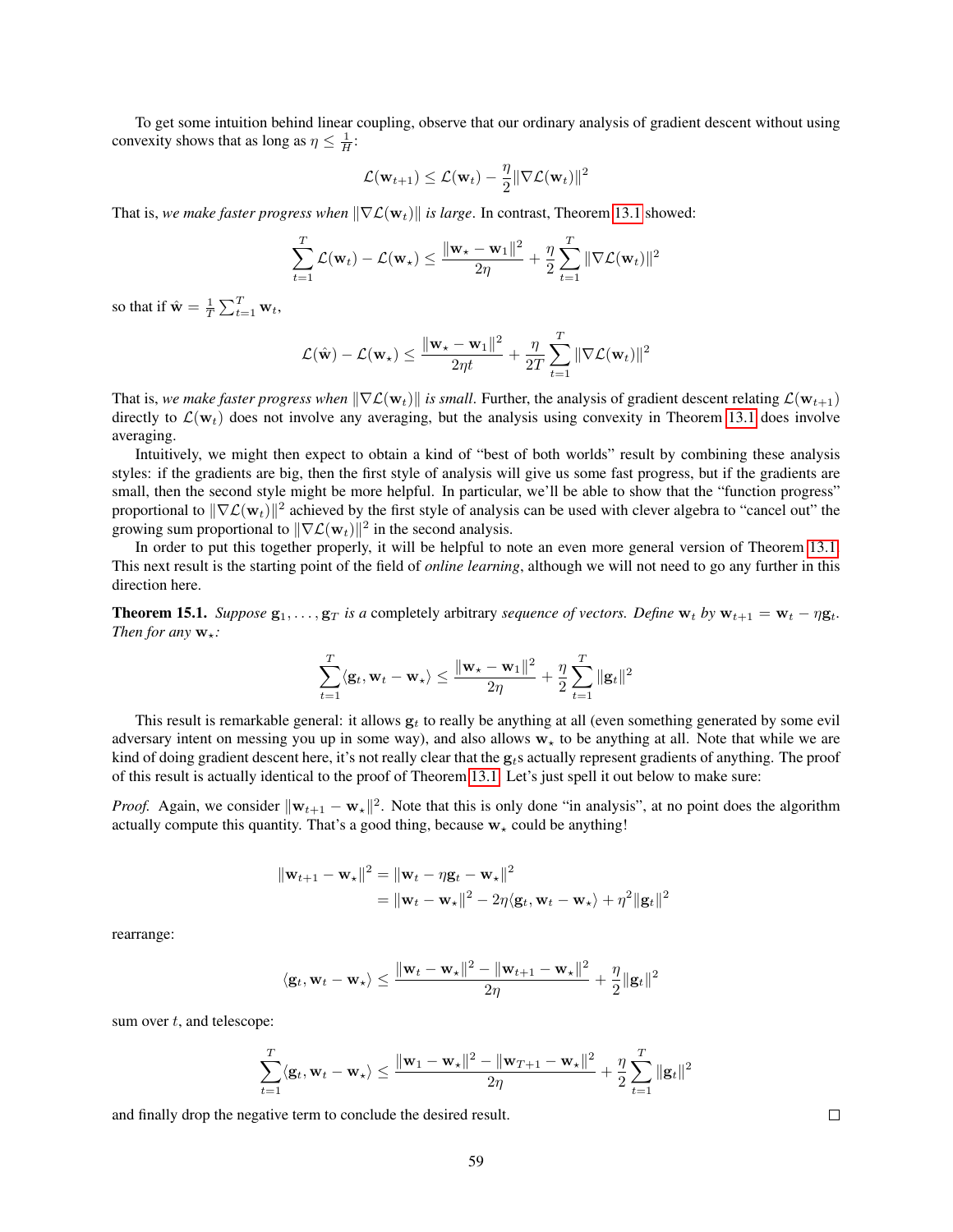This theorem will in some sense "free" us to do a lot of useful algebraic manipulations without worrying about the relationship between various vectors we produce and actual gradients of  $\nabla \mathcal{L}(\mathbf{w}_t)$ . Without further ado, let us describe our accelerated gradient descent algorithm:

Algorithm 11 Accelerated Gradient Descent via Momentum

**Input:** Initial Point  $w_1$ , smoothness constant H, time horizon T, learning rate  $\eta$ Set  $y_1 = w_1$ Set  $\alpha_0 = 0$ ,  $\alpha_1 = 1$ . for  $t=1 \dots T$  do Set  $\tau_t = \frac{\alpha_t}{\sum_{i=1}^t \alpha_t}$ Set  $\mathbf{x}_t = (1 - \tau_t)\mathbf{w}_t + \tau_t \mathbf{y}_t$ Set  $\mathbf{g}_t = \alpha_t \nabla \mathcal{L}(\mathbf{x}_t)$ . Set  $y_{t+1} = y_t - \eta g_t$ . Set  $\mathbf{w}_{t+1} = \mathbf{x}_t - \eta \nabla \mathcal{L}(\mathbf{x}_t)$ Set  $\alpha_{t+1}$  to satisfy  $\alpha_{t+1}^2 - \alpha_{t+1} = \sum_{i=1}^t \alpha_i$  (use quadratic formula). end for

<span id="page-59-0"></span>Now, this algorithm looks extremely weird, but with a little work we can massage it to look like the momentum algorithm. Specifically, set

$$
\mathbf{v}_t = \frac{1}{\alpha_t} (\mathbf{y}_t - \mathbf{w}_t) - \eta \nabla \mathcal{L}(\mathbf{x}_t)
$$

Observe that we have:

$$
\mathbf{w}_{t+1} = \mathbf{x}_t - \eta \nabla \mathcal{L}(\mathbf{x}_t)
$$
  
=  $(1 - \tau_t)\mathbf{w}_t + \tau_t \mathbf{y}_t - \eta \nabla \mathcal{L}(\mathbf{x}_t)$   
=  $\mathbf{w}_t + \tau_t (\mathbf{y}_t - \mathbf{w}_t) - \eta \nabla \mathcal{L}(\mathbf{x}_t)$ 

using the fact that  $\alpha_t = \sum_{i=1}^t \alpha_i$ , so that  $\tau_t = \frac{1}{\alpha_t}$ :

$$
= \mathbf{w}_t + \frac{1}{\alpha_t} (\mathbf{y}_t - \mathbf{w}_t) - \eta \nabla \mathcal{L}(\mathbf{x}_t)
$$

$$
= \mathbf{w}_t + \mathbf{v}_t
$$

Further, we have the important relationship:

$$
\mathbf{y}_{t+1} - \mathbf{w}_{t+1} = \mathbf{y}_t - \eta \alpha_t \nabla \mathcal{L}(\mathbf{x}_t) - \mathbf{w}_{t+1}
$$
  
=  $\mathbf{y}_t - \eta \alpha_t \nabla \mathcal{L}(\mathbf{x}_t) - \mathbf{x}_t + \eta \nabla \mathcal{L}(\mathbf{x}_t)$   
=  $\mathbf{y}_t - (1 - \tau_t) \mathbf{w}_t + \tau_t \mathbf{y}_t - \eta (\alpha_t - 1) \nabla \mathcal{L}(\mathbf{x}_t)$   
=  $(1 - \tau_t) (\mathbf{y}_t - \mathbf{w}_t) - \eta (\alpha_t - 1) \nabla \mathcal{L}(\mathbf{x}_t)$ 

Now, observe two more magical properties of our definition for  $\alpha_t$ :

$$
\alpha_t - 1 = \frac{\alpha_t^2 - \alpha_t}{\alpha_t} = \frac{\sum_{i=1}^{t-1} \alpha_i}{\alpha_t} = \frac{\alpha_{t-1}^2}{\alpha_t}
$$

$$
1 - \tau_t = \frac{\sum_{i=1}^{t-1} \alpha_i}{\sum_{i=1}^t \alpha_i} = \frac{\alpha_{t-1}^2}{\alpha_t^2}
$$

Combining this with the above implies:

$$
\mathbf{y}_{t+1} - \mathbf{w}_{t+1} = \frac{\alpha_{t-1}^2}{\alpha_t} \mathbf{v}_t
$$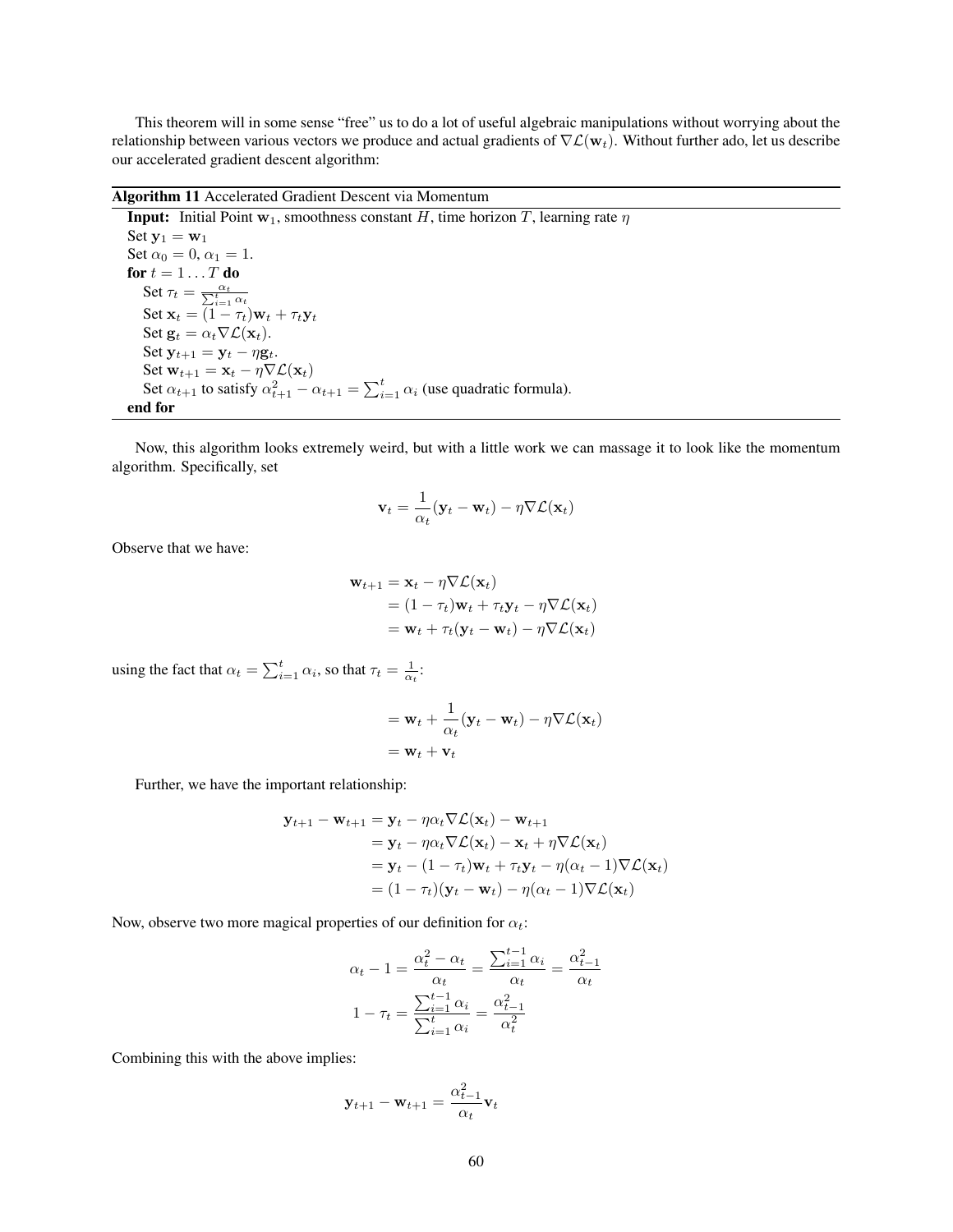or, with t instead of  $t + 1$  for all  $t \geq 2$ :

$$
\mathbf{y}_t - \mathbf{w}_t = \frac{\alpha_{t-2}^2}{\alpha_{t-1}} \mathbf{v}_{t-1}
$$
  

$$
\mathbf{v}_t = \frac{\alpha_{t-2}^2}{\alpha_t \alpha_{t-1}} \mathbf{v}_{t-1} - \eta \nabla \mathcal{L}(\mathbf{x}_t)
$$
 (7)

Finally, observe that

<span id="page-60-0"></span>
$$
\mathbf{x}_t = \mathbf{w}_t + \tau_t (\mathbf{y}_t - \mathbf{w}_t)
$$

$$
= \mathbf{w}_t + \frac{1}{\alpha_t} (\mathbf{y}_t - \mathbf{w}_t)
$$

using equation [\(7\)](#page-60-0):

$$
= \mathbf{w}_t + \frac{\alpha_{t-2}^2}{\alpha_{t-1}\alpha_t}\mathbf{v}_{t-1}
$$

Thus, defining  $\beta_1 = 0$  and  $\beta_t = \frac{\alpha_{t-2}^2}{\alpha_t \alpha_{t-1}}$  for all  $t \ge 2$  yields the updates for all  $t \ge 1$ :

$$
\mathbf{x}_{t} = \mathbf{w}_{t} + \beta_{t} \mathbf{v}_{t-1}
$$

$$
\mathbf{v}_{t} = \beta_{t} \mathbf{v}_{t-1} - \eta \nabla \mathcal{L}(\mathbf{x}_{t})
$$

$$
\mathbf{w}_{t+1} = \mathbf{w}_{t} + \mathbf{v}_{t}
$$

which is exactly the form of the two-step momentum integrator used in Algorithm [10.](#page-57-0)

## 15.1 Acceleration analysis

<span id="page-60-1"></span>**Theorem 15.2.** Suppose L is an H-smooth convex function. Let  $\eta \leq \frac{1}{H}$ . Then if  $w_\star = argmin \mathcal{L}(w)$ , Algorithm [11](#page-59-0) *guarantees:*

$$
\mathcal{L}(\mathbf{w}_{T+1}) - \mathcal{L}(\mathbf{w}_\star) \le \frac{9\|\mathbf{w}_\star - \mathbf{w}_0\|^2}{2T^2\eta}
$$

*In particular, with*  $\eta = \frac{1}{H}$ *, we have:* 

$$
\mathcal{L}(\mathbf{w}_{T+1}) - \mathcal{L}(\mathbf{w}_{\star}) \leq O\left(\frac{H \|\mathbf{w}_{\star} - \mathbf{w}_0\|^2}{T^2}\right)
$$

Before proving the Theorem, let's show a small proposition to gain some intuition for how the  $\alpha_t$  behave:

<span id="page-60-2"></span>**Proposition 15.3.** *For all*  $t \geq 1$ *,* 

$$
\frac{t^2}{9} \le \sum_{i=1}^t \alpha_i \le t^2
$$

*Further,*  $\alpha_t = \sum_{i=1}^t \alpha_i$ .

*Proof.* The second part of the Proposition is immediate from the definition of  $\alpha_t$ . The tricky part is proving the first statement. For this, we proceed by induction. The base case for  $t = 1$  is clear from definition of  $\alpha_1$ . Let us assume the statement holds for some t. By definition of  $\alpha_{t+1}$ , we have:

$$
\alpha_{t+1} = \frac{1 + \sqrt{1 + 4\sum_{i=1}^{t} \alpha_i}}{2}
$$

$$
\leq 1 + \sqrt{\sum_{i=1}^{t} \alpha_i}
$$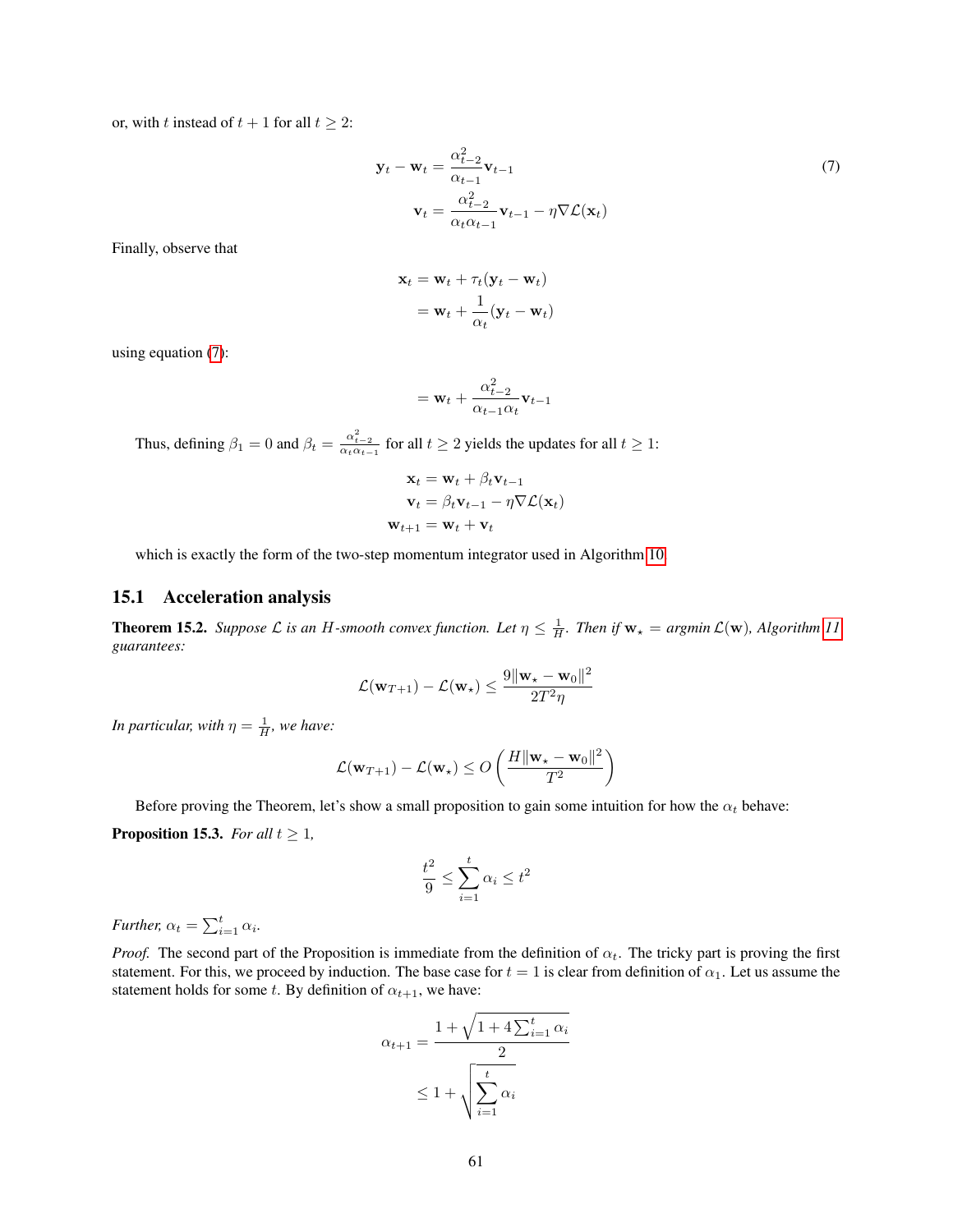So therefore:

$$
\sum_{i=1}^{t+1} \alpha_i \le \sum_{i=1}^t \alpha_i + 1 + \sqrt{\sum_{i=1}^t \alpha_i}
$$

using the induction assumption:

$$
\leq t^2 + 1 + t
$$
  

$$
\leq (t+1)^2
$$

For the lower bound, we have

$$
\alpha_{t+1} \ge \sqrt{\sum_{i=1}^{t} \alpha_i}
$$

so that:

$$
\sum_{i=1}^{t+1} \alpha_i \ge \sum_{i=1}^t \alpha_i + \sqrt{\sum_{i=1}^t \alpha_i}
$$

$$
\ge \frac{t^2}{9} + \frac{t}{3}
$$

using  $t \geq 1$ :

$$
\geq \frac{t^2}{9} + \frac{2t}{9} + \frac{1}{9}
$$

$$
= \frac{(t+1)^2}{9}
$$

This shows that  $\sum_{i=1}^{t} \alpha_i$  grows quadratically in t. Now, we are ready to prove Theorem [15.2:](#page-60-1)

*Proof of Theorem [15.2.](#page-60-1)* Let's start by examining the quantity  $\sum_{t=1}^{T} \alpha_t(\mathcal{L}(\mathbf{x}_t) - \mathcal{L}(\mathbf{w}_t))$ . By convexity, we have  $\mathcal{L}(\mathbf{x}_t) - \mathcal{L}(\mathbf{w}_\star) \leq \langle \nabla \mathcal{L}(\mathbf{x}_t), \mathbf{x}_t - \mathbf{w}_\star \rangle$ , so

$$
\sum_{t=1}^{T} \alpha_t (\mathcal{L}(\mathbf{x}_t) - \mathcal{L}(\mathbf{w}_\star)) \leq \sum_{t=1}^{T} \alpha_t \langle \nabla \mathcal{L}(\mathbf{x}_t), \mathbf{x}_t - \mathbf{w}_\star \rangle
$$
\n
$$
= \sum_{t=1}^{T} \alpha_t \langle \nabla \mathcal{L}(\mathbf{x}_t), \mathbf{x}_t - \mathbf{y}_t \rangle + \sum_{t=1}^{T} \alpha_t \langle \nabla \mathcal{L}(\mathbf{x}_t), \mathbf{y}_t - \mathbf{w}_\star \rangle
$$
\n
$$
= \sum_{t=1}^{T} \langle \nabla \mathcal{L}(\mathbf{x}_t), \alpha_t (\mathbf{x}_t - \mathbf{y}_t) \rangle + \sum_{t=1}^{T} \langle \mathbf{g}_t, \mathbf{y}_t - \mathbf{w}_\star \rangle
$$

Now, notice that the second sum  $\sum_{t=1}^{T} \langle \mathbf{g}_t, \mathbf{y}_t - \mathbf{w}_\star \rangle$  can be bounded by Theorem [15.1:](#page-58-0)

$$
\sum_{t=1}^{T} \langle \mathbf{g}_t, \mathbf{y}_t - \mathbf{w}_\star \rangle \le \frac{\|\mathbf{w}_\star - \mathbf{y}_1\|^2}{2\eta} + \frac{\eta}{2} \sum_{t=1}^{T} \|\mathbf{g}_t\|^2
$$

Note that even though the relationship between  $g_t$  and  $y_t$  is somewhat complicated, *this is totally irrelevant* because Theorem [15.1](#page-58-0) works for *any* sequence of  $g_t$ .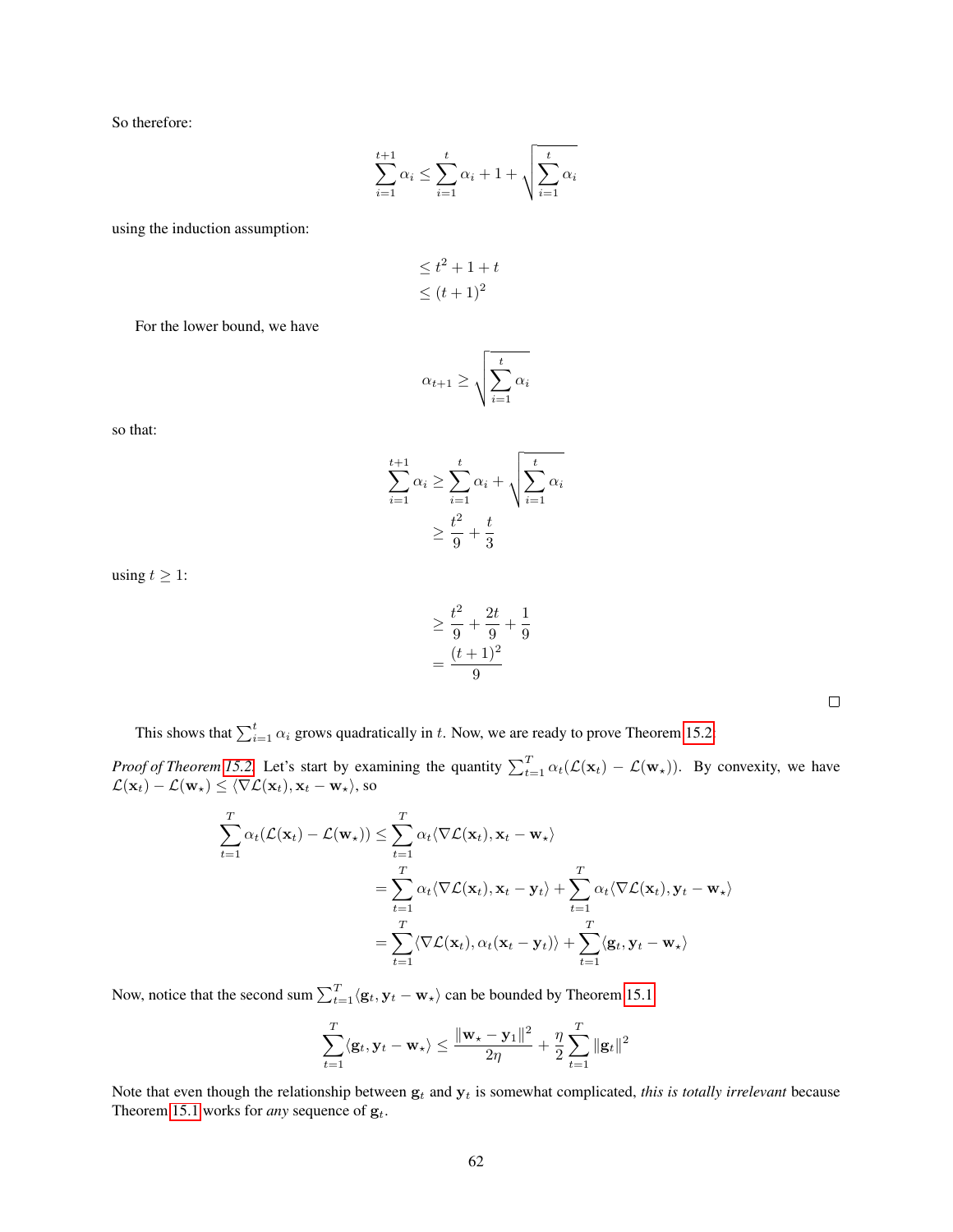Next, look at the term  $\alpha_t(\mathbf{x}_t - \mathbf{y}_t)$ . Let's do some tricky algebra using the definition of  $\mathbf{x}_t$ :

$$
\mathbf{x}_t = (1 - \tau_t)\mathbf{w}_t + \tau_t \mathbf{y}_t = \left(1 - \frac{\alpha_t}{\sum_{i=1}^t \alpha_i}\right) \mathbf{w}_t + \frac{\alpha_t}{\sum_{i=1}^t \alpha_i} \mathbf{y}_t
$$

$$
\left(\sum_{i=1}^t \alpha_i\right) \mathbf{x}_t = \left(\left(\sum_{i=1}^t \alpha_i\right) - \alpha_t\right) \mathbf{w}_t + \alpha_t \mathbf{y}_t
$$

subtract  $\left(\sum_{i=1}^{t-1} \alpha_i\right) \mathbf{x}_t$  and  $\alpha_t \mathbf{y}_t$  from both sides:

$$
\alpha_t \mathbf{x}_t - \alpha_t \mathbf{y}_t = \left( \left( \sum_{i=1}^t \alpha_i \right) - \alpha_t \right) \mathbf{w}_t - \left( \sum_{i=1}^{t-1} \alpha_i \right) \mathbf{x}_t
$$

$$
= \left( \sum_{i=1}^{t-1} \alpha_i \right) (\mathbf{w}_t - \mathbf{x}_t)
$$

Therefore, we have:

$$
\langle \nabla \mathcal{L}(\mathbf{x}_t), \alpha_t(\mathbf{x}_t - \mathbf{y}_t) \rangle = \left( \sum_{i=1}^{t-1} \alpha_i \right) \langle \nabla \mathcal{L}(\mathbf{x}_t), \mathbf{w}_t - \mathbf{x}_t \rangle
$$

Now, let's use convexity again: we have  $\mathcal{L}(\mathbf{w}_t) \geq \mathcal{L}(\mathbf{x}_t) + \langle \nabla \mathcal{L}(\mathbf{x}_t), \mathbf{w}_t - \mathbf{x}_t \rangle$ , so:

$$
\langle \nabla \mathcal{L}(\mathbf{x}_t), t(\mathbf{x}_t - \mathbf{y}_t) \rangle \leq \left( \sum_{i=1}^{t-1} \alpha_i \right) (\mathcal{L}(\mathbf{w}_t) - \mathcal{L}(\mathbf{x}_t))
$$

Going back and putting this all together, we have shown:

$$
\sum_{t=1}^T \alpha_t(\mathcal{L}(\mathbf{x}_t) - \mathcal{L}(\mathbf{w}_\star)) \le \frac{\|\mathbf{w}_\star - \mathbf{y}_1\|^2}{2\eta} + \frac{\eta}{2} \sum_{t=1}^T \|\mathbf{g}_t\|^2 + \sum_{t=1}^T \left(\sum_{i=1}^{t-1} \alpha_i\right) (\mathcal{L}(\mathbf{w}_t) - \mathcal{L}(\mathbf{x}_t))
$$

Now, eventually we are going to want the last sum to telescope. So far there are two obstacles. First, there is a w instead of a x, and second the coefficients on the  $\mathcal{L}(\mathbf{w}_t)$  and  $\mathcal{L}(\mathbf{x}_t)$  are the same. Let's fix the second problem first: subtract  $\sum_{t=1}^{T} \alpha_t \mathcal{L}(\mathbf{x}_t)$  from both sides to get,

$$
-\sum_{t=1}^T \alpha_t \mathcal{L}(\mathbf{w}_\star) \le \frac{\|\mathbf{w}_\star - \mathbf{y}_1\|^2}{2\eta} + \frac{\eta}{2} \sum_{t=1}^T \|\mathbf{g}_t\|^2 + \sum_{t=1}^T \left(\sum_{i=1}^{t-1} \alpha_i\right) \mathcal{L}(\mathbf{w}_t) - \left(\sum_{i=1}^t \alpha_i\right) \mathcal{L}(\mathbf{x}_t)
$$

Now, we can see that if it weren't for the x vs w mismatch, the last sum would indeed telescope. Let's use smoothness to relate  $\mathcal{L}(\mathbf{x}_t)$  to  $\mathcal{L}(\mathbf{w}_{t+1})$ . So long as  $\eta \leq \frac{1}{H}$ , we have:

$$
\mathcal{L}(\mathbf{w}_{t+1}) \leq \mathcal{L}(\mathbf{x}_t) - \frac{\eta}{2} \|\nabla \mathcal{L}(\mathbf{x}_t)\|^2
$$

$$
-\mathcal{L}(\mathbf{x}_t) \leq -\mathcal{L}(\mathbf{w}_{t+1}) - \frac{\eta}{2} \|\nabla \mathcal{L}(\mathbf{x}_t)\|^2
$$

Thus, we have:

$$
-\sum_{t=1}^T \alpha_t \mathcal{L}(\mathbf{w}_\star) \le \frac{\|\mathbf{w}_\star - \mathbf{y}_1\|^2}{2\eta} + \frac{\eta}{2} \sum_{t=1}^T \|\mathbf{g}_t\|^2 + \sum_{t=1}^T \left[ \left( \sum_{i=1}^{t-1} \alpha_i \right) \mathcal{L}(\mathbf{w}_t) - \left( \sum_{i=1}^t \alpha_i \right) \mathcal{L}(\mathbf{w}_{t+1}) - \left( \sum_{i=1}^t \alpha_i \right) \frac{\eta}{2} \|\nabla \mathcal{L}(\mathbf{x}_t)\|^2 \right]
$$

Finally, the sum  $\sum_{t=1}^{T} \left[ \left( \sum_{i=1}^{t-1} \alpha_i \right) \mathcal{L}(\mathbf{w}_t) - \left( \sum_{i=1}^{t} \alpha_i \right) \mathcal{L}(\mathbf{w}_{t+1}) \right]$  telescopes, yielding: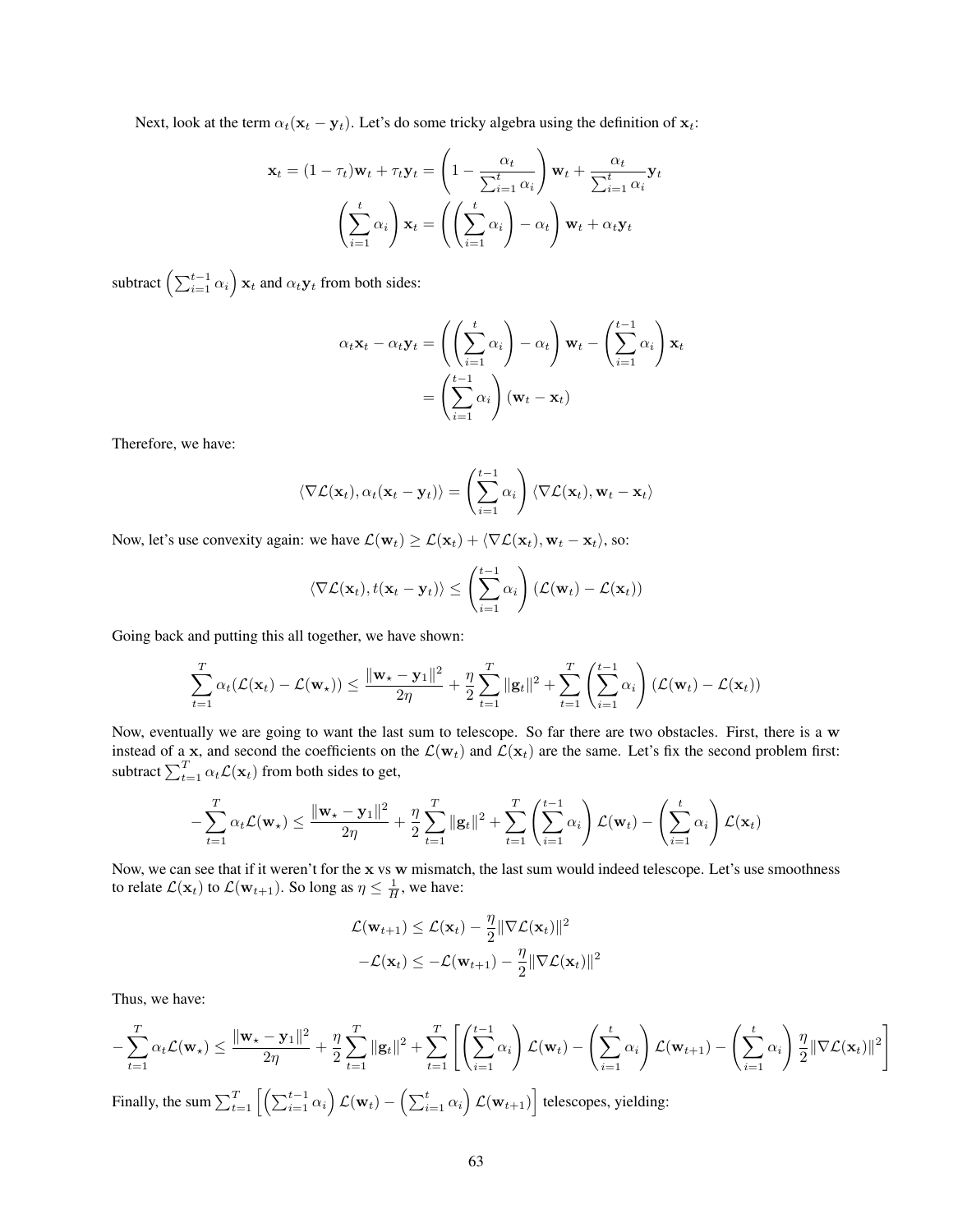$$
-\sum_{t=1}^T \alpha_t \mathcal{L}(\mathbf{w}_\star) \le \frac{\|\mathbf{w}_\star - \mathbf{y}_1\|^2}{2\eta} + \frac{\eta}{2} \sum_{t=1}^T \|\mathbf{g}_t\|^2 - \sum_{t=1}^T \alpha_t \mathcal{L}(\mathbf{w}_{T+1}) - \sum_{t=1}^T \left(\sum_{i=1}^t \alpha_i\right) \frac{\eta}{2} \|\nabla \mathcal{L}(\mathbf{x}_t)\|^2
$$

rearrange:

$$
\left(\sum_{t=1}^T \alpha_t\right) \left(\mathcal{L}(\mathbf{w}_{T+1}) - \mathcal{L}(\mathbf{w}_\star)\right) \le \frac{\|\mathbf{w}_\star - \mathbf{y}_1\|^2}{2\eta} + \frac{\eta}{2} \sum_{t=1}^T \|\mathbf{g}_t\|^2 - \sum_{t=1}^T \left(\sum_{i=1}^t \alpha_i\right) \frac{\eta}{2} \|\nabla \mathcal{L}(\mathbf{x}_t)\|^2
$$

Now, let's finally start to use the definition of  $\alpha_t$ . Note that we have  $\alpha_t^2 = \sum_{i=1}^t \alpha_i$ . Thus:

$$
\left(\sum_{t=1}^T \alpha_t\right) \left(\mathcal{L}(\mathbf{w}_{T+1}) - \mathcal{L}(\mathbf{w}_*)\right) \le \frac{\|\mathbf{w}_\star - \mathbf{y}_1\|^2}{2\eta} + \frac{\eta}{2} \sum_{t=1}^T \|\mathbf{g}_t\|^2 - \sum_{t=1}^T \alpha_t^2 \frac{\eta}{2} \|\nabla \mathcal{L}(\mathbf{x}_t)\|^2
$$

insert the definition of  $\mathbf{g}_t$  :

$$
= \frac{\|\mathbf{w}_\star - \mathbf{y}_1\|^2}{2\eta} + \frac{\eta}{2} \sum_{t=1}^T \alpha_t^2 \|\nabla \mathcal{L}(\mathbf{x}_t)\|^2 - \sum_{t=1}^T \alpha_t^2 \frac{\eta}{2} \|\nabla \mathcal{L}(\mathbf{x}_t)\|^2
$$

$$
= \frac{\|\mathbf{w}_\star - \mathbf{y}_1\|^2}{2\eta}
$$

using Proposition [15.3:](#page-60-2)

$$
\frac{T^2}{9}(\mathcal{L}(\mathbf{w}_{T+1}) - \mathcal{L}(\mathbf{w}_*)) \le \frac{\|\mathbf{w}_\star - \mathbf{y}_1\|^2}{2\eta}
$$

from which the result follows by observing that  $y_1 = w_1$ .

 $\Box$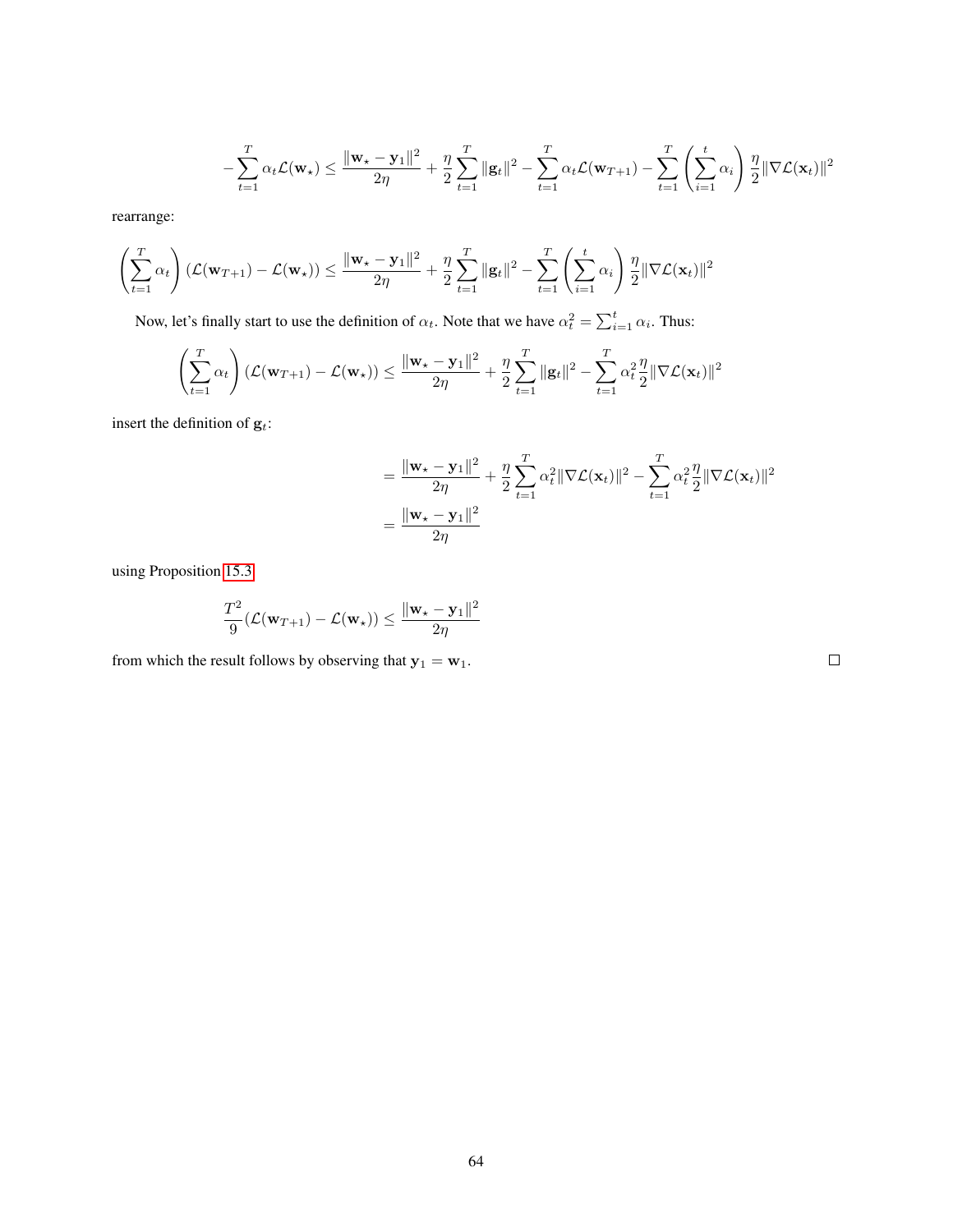## 16 Lower Bounds

In the previous section we have concentrated on algorithms that achieve provable convergence guarantees. Some of these algorithms were "better" than others: for example, in the case of deterministic smooth convex optimization, we saw that accelerated gradient descent appears to be strictly superior to ordinary gradient descent. This suggests a natural question: is there something better out there? All of our work so far has been on variants of gradient descent. Maybe if we were a little more creative, it would be possible to design a significantly better algorithm!

It turns out that in broad strokes the answer is "no": when considering the types of optimization problems we have looked at so far, it is impossible to design an algorithm that is *uniformly better* than gradient descent. Here, we consider an algorithm A to be *uniformly better* than algorithm B if *for all* optimization problems in some class of interest (e.g. smooth convex losses),  $A$  performs much better than  $B$ . Of course, this still allows for algorithms that are *non-uniform* improvements. That is, it might be that A performs about the same as B on *some* optimization problems, but on others it is able to perform much better. Since we will show that the algorithms we have seen so far are already optimal, much of the recent progress in optimization algorithm is focused on designing methods that have such non-uniform improvement, with the hope that problems that appear in reality lie in the set of problems that the new algorithm has an advantage on.

Let us take a minute to appreciate what it means to prove that an optimization algorithm cannot be improved. Our convergence guarantees all look like *upper bounds* of the following form: for all distributions over functions  $\ell$ satisfying some conditions C, our algorithm A is outputs a point  $\hat{w}$  such that satisfies some convergence property  $F(\hat{w}) \leq B$ . For example, in the case of stochastic convex optimization, C is the condition that  $\ell$  must be G-Lipschitz, convex and satisfy  $|w_*| \le R$ ,  $F(\hat{w}) = \mathbb{E}[\mathcal{L}(\hat{w}) - \mathcal{L}(w_*)]$  and  $B = \frac{GR}{\sqrt{T}}$  $\frac{R}{T}$ . In the case of non-stochastic non-convex smooth optimization, C is the set of deterministic distributions (i.e.  $\ell = \mathcal{L}$ ) such that  $\mathcal{L}$  is H-smooth and satisfies  $\mathcal{L}(w_1) - \mathcal{L}(w_\star) \leq \Delta$ ,  $F(\hat{w}) = \mathbb{E}[\|\nabla \mathcal{L}(\hat{w})\|]$ , and  $B = \frac{\Delta}{\Delta}$ √ ∆H  $\frac{\Delta H}{T}$ .

Thus, in order to prove the optimality of our optimization algorithms we need a *lower bound* of the form: *for all* algorithms A, *there exists* a distribution over functions  $\ell$  satisfying condition C such that A's output  $\hat{w}$  satisfies  $F(\hat{w}) \geq B$ .

We will tackle this goal first for *deterministic smooth convex losses*, and then for *stochastic smooth convex losses*. On the homework you will extend the first result to deterministic non-smooth convex losses.

Similar optimality results also hold for the non-convex case, but bounds were only discovered a few years ago (see Arjevani, Carmon, J. C. Duchi, Foster, Srebro, et al. [2019;](#page-121-5) Carmon et al. [2019;](#page-121-6) Carmon et al. [2021\)](#page-121-7). The high-level ideas of these proofs are very similar to the convex case, but the technical details are significantly more involved.

### 16.1 Deterministic Smooth Stochastic Convex Losses

In order to prove a lower bound for the deterministic case, we need to formalize some assumptions about how our algorithm is able to access the loss function  $\mathcal{L}$ . Otherwise, it is difficult to be precise about how the algorithm can or cannot proceed. That is, we need to specify what the optimization algorithm can take as input. Can it see a lookup table of pairs  $(x, \mathcal{L}(x))$ ? Does it get as input some C-source code describing how to compute the function  $\mathcal{L}$ ? The way in which  $\mathcal L$  is provided to the algorithm can have drastic impact on how easy it is to optimize. For example, if  $\mathcal L$ is provided as some source for computing  $\mathcal{L}$ , then it is conceivable that a very complicated algorithm could quickly perform some analysis on this code to compute the minimizer very fast.

We formalize our access to  $\mathcal L$  via the *oracle model*. That is, our algorithm has access to an *oracle* function  $\mathcal O$ such that  $\mathcal{O}(w) = (\mathcal{L}(w), \nabla \mathcal{L}(w))$ . O is sometimes also called a *first order oracle*, in contrast to a *second order oracle* which might return  $(\mathcal{L}(w), \nabla \mathcal{L}(w), \nabla^2 \mathcal{L}(w))$ . To measure the performance of our algorithm, we will count the *number of oracle calls* required to find a  $\hat{w}$  with small  $\mathcal{L}(\hat{w})$ . We say that an algorithm A that accesses  $\mathcal{L}$  only through a first order oracle is a *first order algorithm*. Clearly, every algorithm we have discussed so far in class is a first order algorithm.

With this formalism, it makes sense to define the *iterates* of a first-order algorithm A as:

Definition 16.1. *Let* A *be a first-order algorithm and let* O *be a first-order oracle. Then the* iterates *of* A *are the sequence of inputs*  $w_1, \ldots, w_T$  *that* A *provides to*  $\mathcal{O}$ *.* 

We will further make another restriction on algorithms A: we will assume that A is *zero respecting*, defined formally below: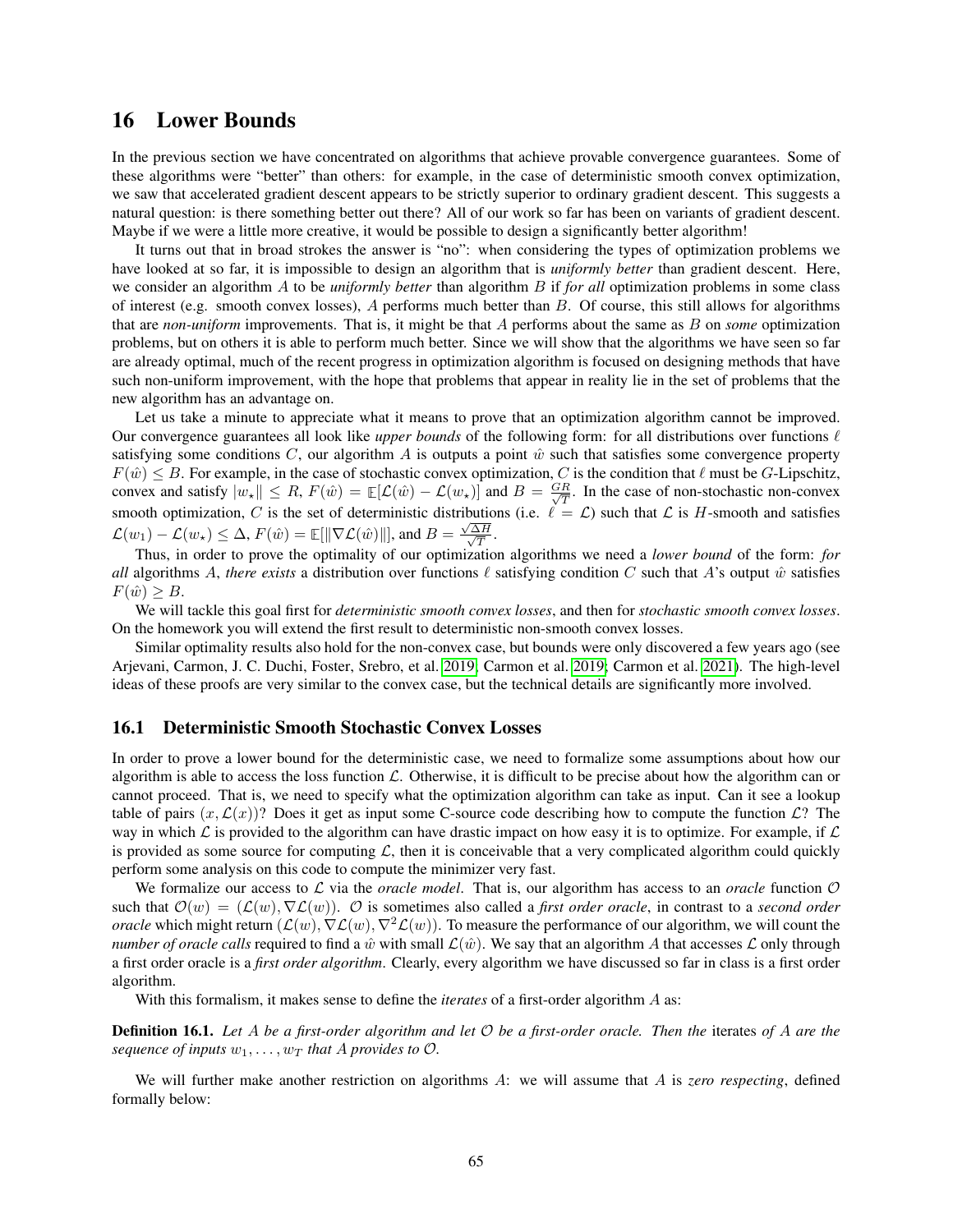**Definition 16.2.** Let A be a first-order algorithm. Given a first-order oracle  $\mathcal{O}$ , let  $w_1, \ldots, w_T$  be the iterates of A and let the outputs be  $\mathcal{O}(w_t) = (\mathcal{L}_t, g_t)$ . We say that A is zero-respecting if for all  $\mathcal{O}, w_t[i] = 0$  for all i such that  $g_{\tau}[i] = 0$  for all  $\tau < t$ .

More informally, an algorithm is zero-respecting if it starts at the origin  $w_1 = 0$ , and from then on only changes an ith coordinate of  $w_t$  to be non-zero if it has encountered a gradient  $g_\tau$  whose ith coordiante is non-zero. Intuitively, the algorithm is not allowed to randomly "guess" values of  $w - i$  can only make a coordinate non-zero if there is some "evidence" that it should be non-zero. While this may seem restrictive, notice that every single algorithm we have considered so far (and in fact every algorithm we are going to consider later in the course) is a zero-respecting algorithm. Nevertheless, it is possible without too much trouble to extend proofs that only hold for zero-respecting algorithms to arbitrary deterministic algorithms: because such algorithms are still not allowed to "guess", one can cleverly rotate coordinate systems to view any such algorithms as essentially zero-respecting. With somewhat more trouble, it is also possible to extend the techniques to randomized algorithms.

Formalizing a component of the previous definition, we define the *iterates* of an algorithm A as the sequence of inputs  $w_1, \ldots, w_T$  to the first-order

Our lower bound now takes the following form:

<span id="page-65-0"></span>**Theorem 16.3.** Let T, H and R be given. Then there is a convex function  $\mathcal{L}: \mathbb{R}^T \to \mathbb{R}$  that is H-smooth and *satisfies*  $\|w_{\star}\| \leq R$  *for*  $w_{\star} = \arg\min \mathcal{L}$  *such that for any first-order zero-respecting algorithm A, the first* T *iterates*  $w_1, \ldots, w_T$  *all satisfy:* 

$$
\mathcal{L}(w_t) - \mathcal{L}(w_\star) \ge \frac{HR^2}{8T^2}
$$

Before proving this theorem, notice that it is actually stronger than we really require for a lower bound: the function  $\mathcal L$  is *universal* in the sense that it *does not depend on*  $\mathcal A$ . That is, this function is in some sense so "difficult" that any first-order zero-respecting algorithm will have trouble optimizing it. However, if we were to drop the zero-respecting condition, we would need to retreat to the easier task of defining a function that is tailored to the specific operation of A.

Notice also one peculiarity of THeorem [16.3:](#page-65-0) the "hard" function  $\mathcal L$  is a T-dimensional function. If we force  $\mathcal L$  to be a d-dimensional function for some bounded  $d \leq T$ , it turns out that the Theorem is false and that in fact there *is* an algorithm that outperforms gradient descent.

Without further ado, let's see the proof.

*Proof.* Define the function  $\mathcal{L}: \mathbb{R}^d \to \mathbb{R}$  to be the following quadratic:

$$
\mathcal{L}(w) = \frac{H}{8}(w[1] - \frac{R}{\sqrt{d}})^2 + \frac{H}{8}(w[2] - w[1])^2 + \frac{H}{8}(w[3] - w[2])^2 + \dots + \frac{H}{8}(w[d] - w[d-1])^2
$$

We will later set  $d = T$ , but for now let us just consider arbitrary d to get a handle on how the function behaves.

Let us verify that L is convex, H-smooth and satisfies  $||w_{\star}|| \leq R$ . To this end, the gradient of L is:

$$
\nabla \mathcal{L}(w) = \frac{H}{4} (2w[1] - \frac{R}{\sqrt{d}} - w[2], 2w[2] - w[1] - w[3], \dots, 2w[d-1] - w[d] - w[d-2], w[d] - w[d-1])
$$

Clearly, the gradient is zero when  $w[1] = w[2] = \cdots = w[d] = \frac{R}{\sqrt{2}}$  $\frac{d}{dt}$ . Thus  $w_{\star} = (R/\sqrt{d}, R/\sqrt{d}, \dots)$  and so  $||w_{\star}|| \leq \sqrt{dR^2/d} = R$ . Further, clearly we have  $\mathcal{L}(w_{\star}) = 0$ .

Next, the Hessian of  $\mathcal L$  is:

$$
\nabla^2 \mathcal{L}(w) = \frac{H}{2} \begin{pmatrix} 1 & -\frac{1}{2} & 0 & 0 & 0 & \dots \\ -\frac{1}{2} & 1 & -\frac{1}{2} & 0 & 0 & \dots \\ 0 & -\frac{1}{2} & 1 & -\frac{1}{2} & 0 & \dots \\ \vdots & \vdots & \ddots & \ddots & \vdots & \vdots \\ \dots & 0 & 0 & -\frac{1}{2} & 1 & -\frac{1}{2} \\ \dots & 0 & 0 & 0 & -\frac{1}{2} & 1 \end{pmatrix}
$$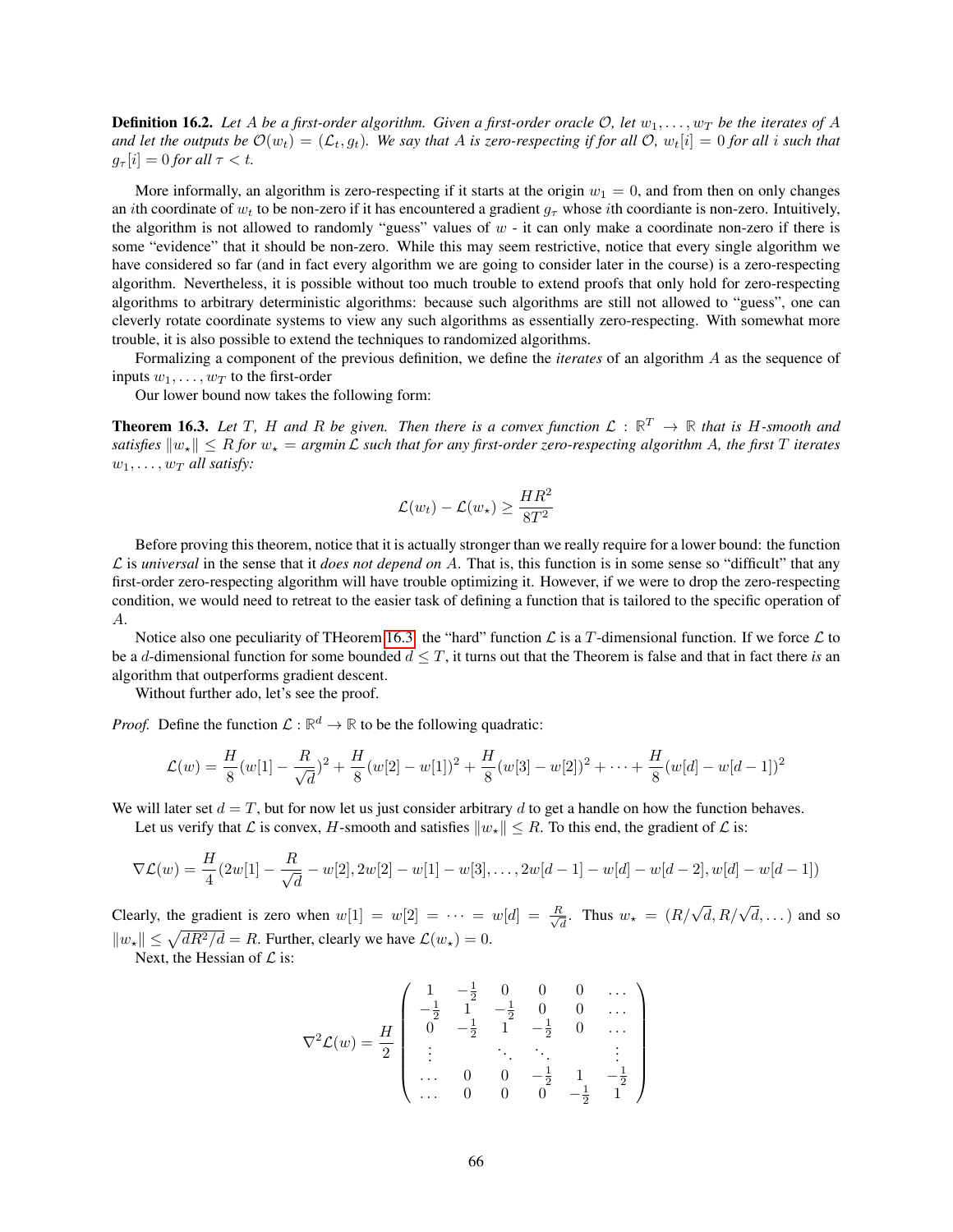Let's consider an arbitrary vector v and compute  $v^{\top} \nabla^2 \mathcal{L}(w) v$ :

$$
v^{\top} \nabla^2 \mathcal{L}(w) v = \frac{H}{2} (v[1]^2 - v[1]v[2] + v[2]^2 - v[2]v[3] + \cdots - v[d-1]v[d] + v[d]^2)
$$
  
= 
$$
\frac{H}{2} (v[1]^2 + (v[2] - v[1])^2 + (v[2] - v[3])^2 + \cdots + (v[d] - v[d-1])^2)
$$

This clearly implies  $v^{\top} \nabla^2 \mathcal{L}(w) v \geq 0$  so that  $\mathcal L$  is convex.

Furthermore by Young inequality,  $-v[i]v[i+1] \le \frac{v[i]^2}{2} + \frac{v[i+1]^2}{2}$  $\frac{+1}{2}$  so that:

$$
v^{\top} \nabla^2 \mathcal{L}(w) v = \frac{H}{2} (v[1]^2 - v[1]v[2] + v[2]^2 - v[2]v[3] + \cdots - v[d-1]v[d] + v[d]^2)
$$
  
\n
$$
\leq \frac{H}{2} (v[1]^2 + \frac{v[1]^2}{2} + \frac{v[2]^2}{2} + v[2]^2 + \frac{v[2]^2}{2} + \frac{v[3]^2}{2} + \cdots + \frac{v[d]^2}{2} + v[d]^2)
$$
  
\n
$$
\leq \frac{H}{2} \sum_{i=1}^d 2v[i]^2
$$
  
\n
$$
\leq H ||v||^2
$$

so that  $\mathcal L$  is  $H$ -smooth.

Now, need a final important property of  $\mathcal{L}$ : for any w such that  $w[d] = 0$ :

$$
\mathcal{L}(w) - \mathcal{L}(w_{\star}) \ge \frac{H}{8d^2}
$$

Let us prove this property. If w satisfies  $w[d] = 0$ , then we can write  $\mathcal{L}(w)$  as:

$$
\mathcal{L}(w) = \frac{H}{8}(w[1] - \frac{R}{\sqrt{d}})^2 + \frac{H}{8}(w[2] - w[1])^2 + \frac{H}{8}(w[3] - w[2])^2 + \dots + \frac{H}{8}(w[d-1] - w[d-2])^2 + \frac{H}{8}w[d-1]^2
$$

The gradient subject to  $w[d] = 0$  is:

$$
\nabla \mathcal{L}(w) = \frac{H}{4}(2w[1] - \frac{R}{\sqrt{d}} - w[2], 2w[2] - w[1] - w[3], \dots, 2w[d-2] - w[d-1] - w[d-3], 2w[d-1] - w[d-2])
$$

This is zero when  $w[d - i] = \frac{iR}{d\sqrt{d}}$ : this can be checked by observing that for  $i \in [2, d - 2]$ ,

$$
2w[d-i] - w[i-1] - w[i+1] = 2\frac{iR}{d\sqrt{d}} - \frac{(i-1)R}{d\sqrt{d}} - \frac{(i+1)R}{d\sqrt{d}} = 0
$$

and

$$
2w[d-1] - w[d-2] = 2\frac{iR}{d\sqrt{d}} - \frac{2iR}{d\sqrt{d}} = 0
$$

and

$$
2w[1] - \frac{R}{\sqrt{d}} - w[2] = 2\frac{(d-1)R}{d\sqrt{d}} - \frac{dR}{d\sqrt{d}} - \frac{(d-2)R}{d\sqrt{d}}
$$

$$
\frac{(2d-2-d-d+2)R}{d\sqrt{d}}
$$

$$
= 0
$$

For this value of  $w$ , we have

$$
\mathcal{L}(w) = \frac{HR^2}{8d^3}(((d-1)-d)^2 + ((d-3)-(d-2))^2 + \dots + (1-2)^2 + 1^2)
$$
  
= 
$$
\frac{HR^2}{8d^2}
$$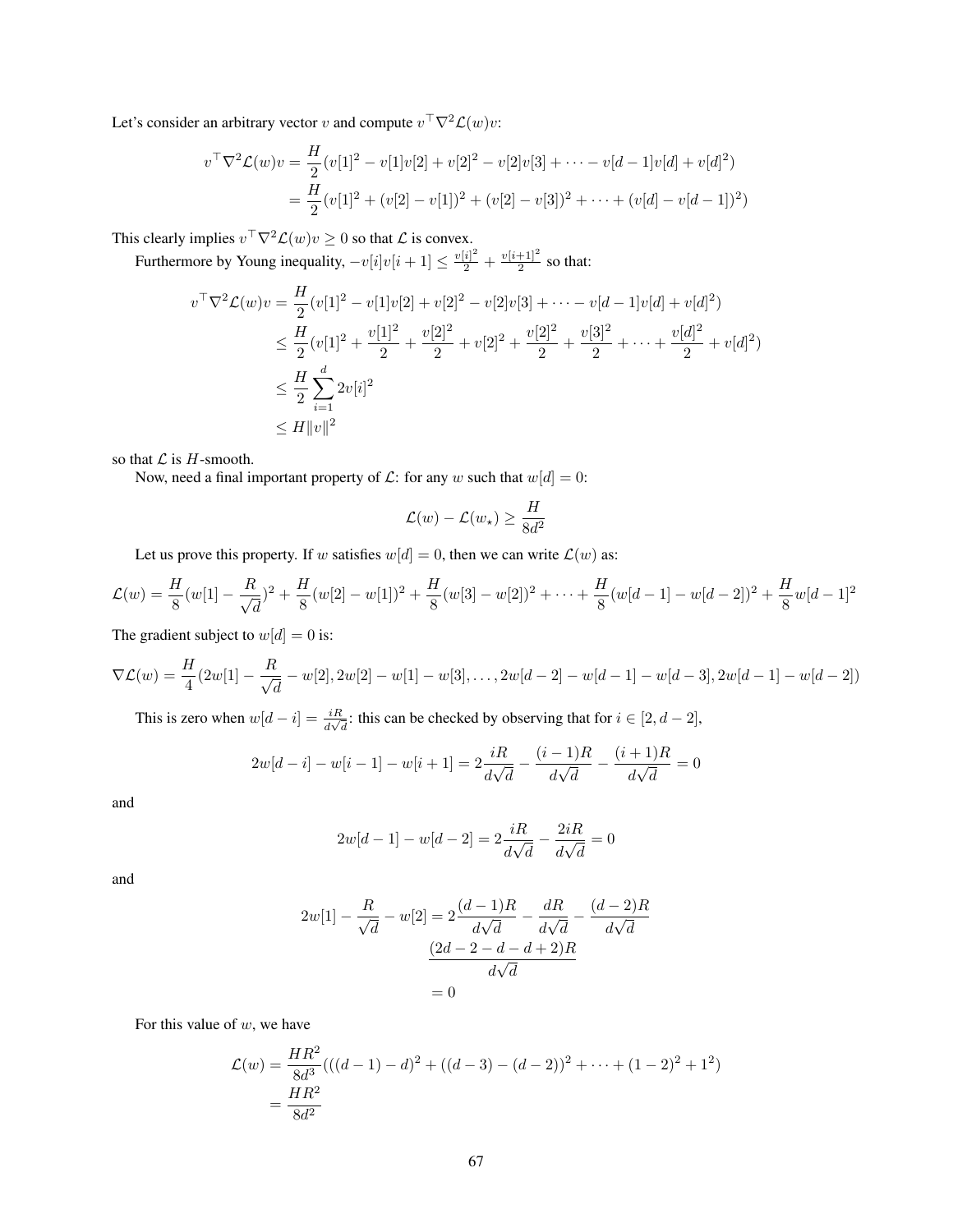The bound on  $\mathcal{L}(w) - \mathcal{L}(w_*)$  now follows from observing that  $\mathcal{L}(w_*) = 0$ .

With these properties out of the way, we can proceed to show the lower bound. The strategy will be to show that for any  $t \leq d$ , we must have  $w_t[i] = 0$  for all  $i \geq t$  as a consequence of the zero-respecting property. Therefore, if  $T \le d$ , we have  $w_t[d] = 0$  for all  $t \le d$  and as a result  $\mathcal{L}(w) - \mathcal{L}(w_\star) \ge \frac{H}{8d^2}$ . Thus, by setting  $d = T$ , we conclude the desired result.

To show this, we now leverage the peculiar structure of L. Notice that by assumption  $w_1 = 0$ . Next, for purposes of induction, suppose that for some t,  $w_{\tau}[i] = 0$  for all  $i \geq \tau$  for all  $\tau$  let  $\lt d$ . Then observe that if  $t + 1 \leq i \leq d - 1$ , we have  $w_{\tau}[i] = w_{\tau}[i+1] = w_{\tau}[i-1] = 0$  since  $i - 1 \geq t$ . Thus:

$$
\nabla \mathcal{L}(w_{\tau})[i] = 2w_{\tau}[i] - w_{\tau}[i-1] - w_{\tau}[i+1] = 0
$$

Further, if  $t + 1 = d$ , we still have  $w_{\tau}[t + 1] = w_{\tau}[t] = 0$  so that:

$$
\nabla \mathcal{L}(w_{\tau})[t+1] = w_{\tau}[t+1] - w_{\tau}[t] = 0
$$

So no matter what,  $\nabla \mathcal{L}(w_\tau)[i] = 0$  for all  $t + 1 \leq i \leq d$  for all  $\tau \leq t$ . Thus, by the zero-respecting property,  $w_{t+1}[i] = 0$  for all  $i \ge t+1$  as desired.  $\Box$ 

#### 16.2 deterministic non-zero respecting algorithms

In this section, we briefly sketch how to extend the above techniques to any deterministic algorithm regardless of whether it is zero-respecting or not. Here by deterministic we mean that the algorithm has no *internal* randomness. That is, the first t outputs of the oracle  $(l_1, g_1), \ldots, (l_t, g_t)$  uniquely determine the  $t = 1$ st iterate  $w_{t+1}$ . In contrast, a randomized algorithm might choose  $w_{t+1}$  from e.g. a Gaussian centered at some particular mean  $\mu_{t+1}$ .

For such an algorithm, we consider a *family* of possible loss functions in a 2T dimensional space:

$$
\mathcal{L}_{v}(w) = \frac{H}{8} \left( \langle w, v_1 \rangle - \frac{R}{\sqrt{T}} \right)^2 + \frac{H}{8} \sum_{i=1}^{T-1} (\langle w, v_{i+1} - v_i \rangle)^2
$$

where  $v_1, \ldots, v_T$  are a sequence of orthogonal unit vectors. By essentially the same arguments as in Theorem [16.3,](#page-65-0) we have that  $w^v_* = \text{argmin} \mathcal{L}_v$  satisfies  $||w^v_*|| \leq R$  for all v, and  $\mathcal{L}_v$  is convex and H-smooth.

We claim that for any deterministic first-order algorithm A, there is a  $v_1, \ldots, v_T$  such that when A is provided a first-order oracle for  $\mathcal{L}_v$ , the first T iterates of A satisfy:

$$
\mathcal{L}_v(w_t) - \mathcal{L}_v(w_\star^v) \ge \frac{HR^2}{8T^2}
$$

Notice now that the loss  $\mathcal{L}_v$  depends on A, while previously it was a universal loss that stymied any zero-respecting algorithm.

We may without loss of generality assume  $w_1 = 0$  by potentially translating coordinate systems. Then, to construct  $v_1, \ldots, v_T$ , first set  $v_1 = (1, 0, 0, \ldots)$ . Next, notice that since  $w_1 = 0$ ,  $\nabla \mathcal{L}_v(w_1)$  and  $\mathcal{L}_v(w_1)$  do not depend on the choices  $v_2, \ldots, v_T$ . Thus,  $w_2$  is purely a function of  $v_1$ . In particular, if  $v_j$  is orthogonal to  $w_t$  for all  $t \leq j$ , then  $\langle w_t, v_j \rangle = 0$  for all  $t \leq j$  and so

$$
\langle \nabla \mathcal{L}_v(w_t), v_j \rangle = \frac{H}{4} \left( \langle w, v_1 \rangle - \frac{R}{\sqrt{T}} \right) \langle v_1, v_j \rangle + \frac{H}{4} \sum_{i=1}^{T-1} (\langle w, v_{i+1} - v_i \rangle) \langle v_{i+1} - v_i, v_j \rangle
$$
  

$$
= \frac{H}{4} \left( \langle w, v_1 \rangle - \frac{R}{\sqrt{T}} \right) \langle v_1, v_j \rangle + \frac{H}{4} \sum_{i=1}^{T-1} (\langle w, v_{i+1} - v_i \rangle) \langle v_{i+1} - v_i, v_j \rangle
$$

In particular  $\langle \nabla \mathcal{L}_v(w_t), v_i \rangle = 0$  for all  $j > t$ . Thus, in general  $w_t$  cannot depend on  $v_t, \ldots, v_T$ .

Thus suggests a simple way to choose  $v_t$ : set  $v_t$  to be an arbitrary unit vector orthogonal to both  $v_1, v_{t-1}$  and  $w_1, \ldots, w_t$ . Since the space is 2T dimensional there is always such a vector, and  $w_{t+1}$  will then be a function only of  $v_1, \ldots, v_t$  so that the process is well-defined. We then maintain the property  $\langle w_t, v_T \rangle = 0$  for all T and  $\mathcal{L}_v(w) \geq \frac{HR^2}{8T^2}$ for any w with  $\langle w, v_T \rangle = 0$  so that the lower-bound argument proceeds nearly identically.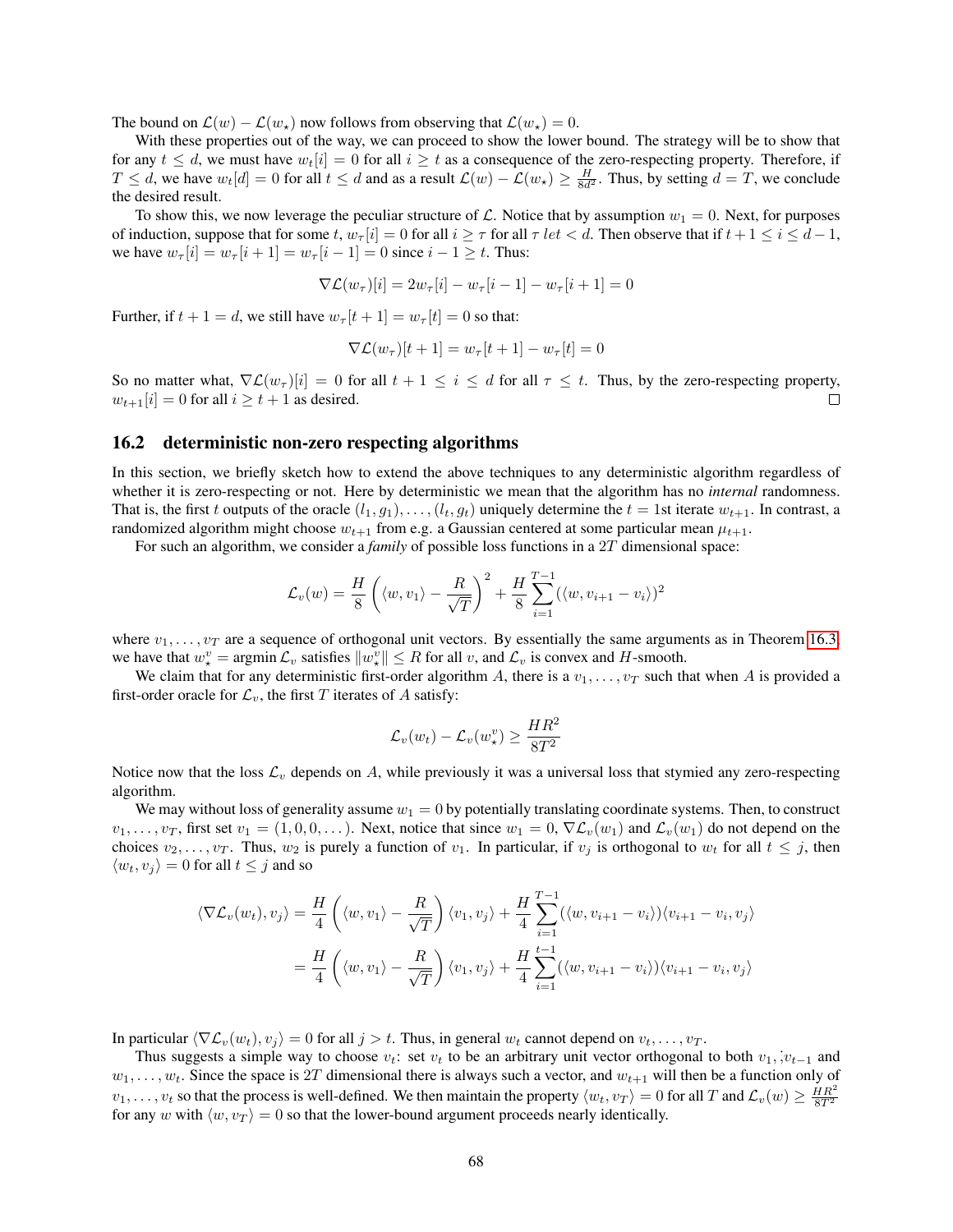## 17 Lower bounds for stochastic convex optimization

With the deterministic setting out of the way, let's now consider the *stochastic* setting. Here, we will adopt a rather different proof strategy. Instead of exhibiting a fixed hard function  $\mathcal{L}$ , we will actually consider a relatively "easy" looking function  $\mathcal{L}$ , but have the *distribution* of the  $\ell$ s have so much noise that it is difficult to identify  $\mathcal{L}$  accurately. As a result, we will actually be able to be much much less restrictive on the types of algorithms we allow. Rather than restricting ourselves to the oracle model of access and zero-respecting algorithms, we consider an algorithm to be *any* function that takes as input a dataset of T samples  $z_1, \ldots, z_T$  and a convex, Lipschitz and smooth loss function  $\ell(w, z)$ and outputs a point  $\hat{w}$ . As a result, our lower bound is actually significantly more powerful than simply a bound on optimization algorithms: it can be viewed as a bound on how much data is required for learning in general.

The key idea behind the lower bound is construct two different distributions, D<sup>+</sup> and D<sup>−</sup> that are *almost the same* in the sense that an i.i.d. sample  $(z_1, \ldots, z_T) \sim D^+$  is very difficult to distinguish from an i.i.d. sample  $(z_1, \ldots, z_T) \sim D^-$ , and yet the expected losses  $\mathcal{L}^+(w) = \mathbb{E}_{z \sim D^+}[\ell(w, z)]$  and  $\mathcal{L}^- = \mathbb{E}_{z \sim D^-}[\ell(w, z)]$  are very different in the sense that their respective minima are very far apart. If we could build two such distributions, then intuitively no algorithm would be able to tell based on the data which distribution was the "true" one. Thus the algorithm is in some sense forced to "guess" whether the true loss  $\mathcal L$  is equal to  $\mathcal L^+$  or  $\mathcal L^-$ , and so it must output an poorly performing  $\hat{w}$  on at least one of  $\mathcal{L}^+$  or  $\mathcal{L}^-$ .

In order to pursue this strategy, we need some formal descriptions of "closeness" of distributions. The most relevant metric is the *total variation distance*:

Definition 17.1. *Suppose* P *and* Q *are two probability distributions on a common set of events* E*. Then the* total variation distance *between* P *and* Q *is:*

$$
TV(P,Q) = \sup_{A \in E}|P(A) - Q(A)|
$$

In the case that we are considering distributions with densities, the following is a more typical characterization of total variation distance:

**Proposition 17.2.** *If* P and Q are probability distributions with densities  $p(x)$  and  $q(x)$ , then

$$
TV(P,Q) = \frac{1}{2} \int_X |p(x) - q(x)| dx
$$

*If instead* P *and* Q *are distributions over a countable set with probability mass functions* p *and* q*, then:*

$$
TV(P,Q) = \frac{1}{2} \sum_{X} |p(x) - q(x)|
$$

The value of the total variation distance is that it provides a way to quantify how "different" any function can be when provided data from two similar distributions. In particular, consider random variables  $X_P \sim P$  and  $X_Q \sim Q$ and an arbitrary function  $F(X)$  such that  $F(X) \in [-1, 1]$ . Then:

$$
|\mathbb{E}[F(X_P)] - \mathbb{E}[F(X_Q)]| = \left| \int (F(x)p(x) - F(x)q(x))dx \right| \le \int |F(x)p(x) - F(x)q(x)|dx \le \int |p(x) - q(x)|dx \le 2TV(P,Q)
$$

p(x)

Thus, if we let F represent the output of our algorithm, we will be able to show that if the distributions  $D^+$  and  $D^-$  have small total variation distance, the the algorithm must output similar points.

In order to bound the total variation distance, we introduce another "distance like" function of probability measures that is sometimes easier to compute: the Kullback–Leibler divergence (KL divergence):

Definition 17.3. *Suppose* P *and* Q *are distributions over a countable set* X *with probability mass functions* p *and* q*. Then the KL-divergence is defined as:*

$$
KL(P, Q) = \sum_{X} p(x) \log \left( \frac{p(x)}{q(x)} \right)
$$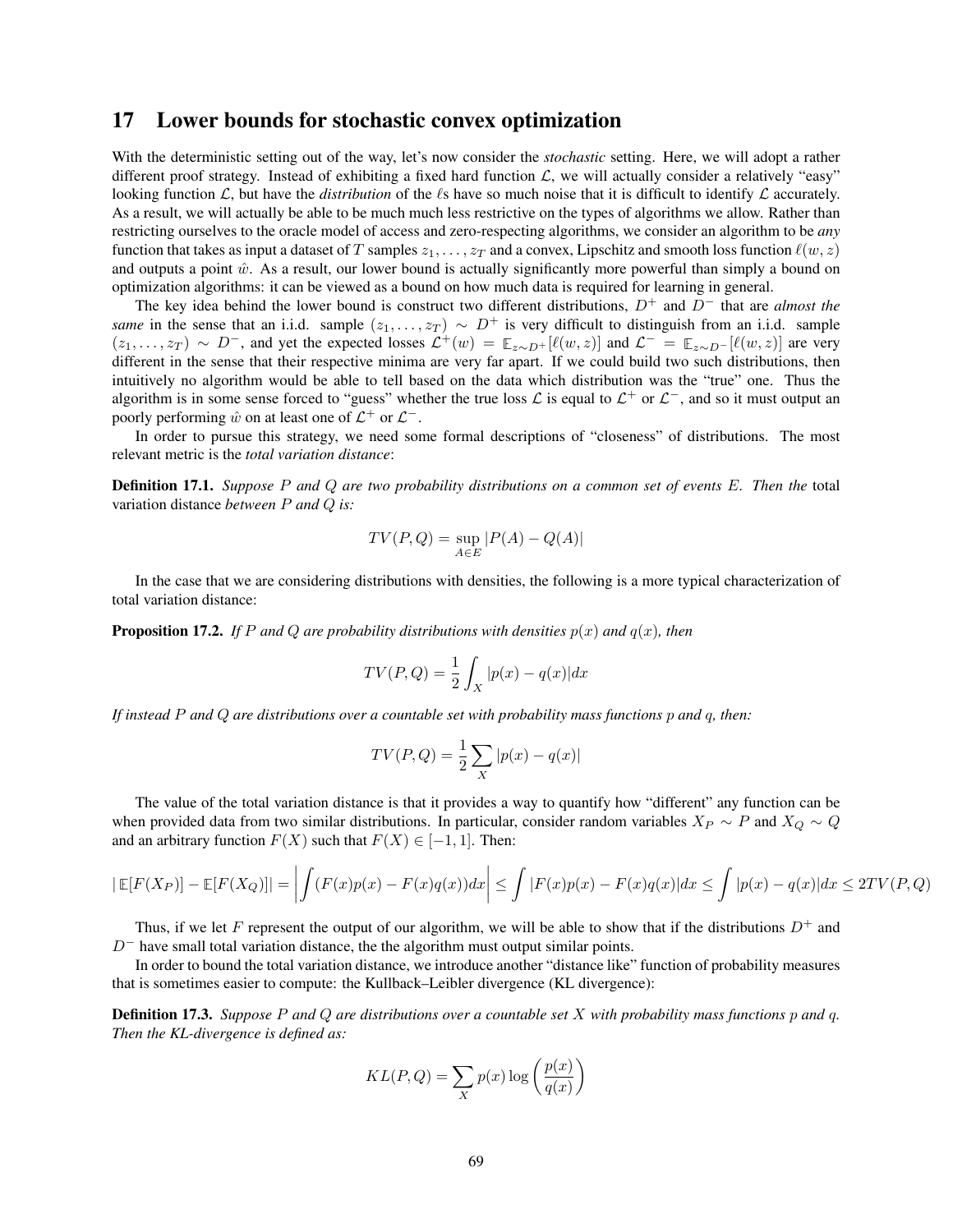The KL divergence, unlike the total variation distance, is not a "metric" in a formal sense because it is not symmetric:  $KL(P,Q) \neq KL(Q,P)$ . However, it is "distance-like" in the intuitive sense that  $KL(P,Q) > 0$  for  $P \neq Q$ and  $KL(P, P) = 0$ . More importantly for our purposes, the KL divergence satisfies the following useful property, which is a special case of what is more generally called the "chain rule" for KL divergence:

**Proposition 17.4.** Suppose  $P_1$ , and  $Q_1$  be distributions over a countable set X and suppose  $P_2$  and  $Q_2$  are distri*butions over a countable set* Y *with probability mass functions*  $p_1, p_2, q_1, q_2$ *. Let*  $P_1 \times P_2$  *be the product distribution over the sample*  $(z_1, z_2) \in X \times Y$  *with*  $z_1 \sim P_1$  *and*  $z_2 \sim P_2$  *and*  $z_1$  *independent of*  $z_2$ *, and similarly for*  $Q_1 \times Q_2$ *. Then:*

$$
KL(P_1 \times P_2, Q_1 \times Q_2) = KL(P_1, Q_1) + KL(P_2, Q_2)
$$

*Proof.* The probability mass function for  $P_1 \times P_2$  is  $p(x, y) = p_1(x)p_2(y)$ . Similarly, the probability mass function for  $Q_1 \times Q_2$  is  $q(x, y) = q_1(x)q_2(y)$ . Thus:

$$
KL(P_1 \times P_2, Q_2 \times Q_2) = \sum_{X} \sum_{Y} p(x, y) \log \left( \frac{p(x, y)}{q(x, y)} \right)
$$
  
= 
$$
\sum_{X} \sum_{Y} p_1(x) p_2(y) \log \left( \frac{p_1(x) p_2(y)}{q_1(x) q_2(y)} \right)
$$
  
= 
$$
\sum_{X} \sum_{Y} p_1(x) p_2(y) \left( \log \left( \frac{p_1(x)}{q_1(x)} \right) + \log \left( \frac{p_2(x)}{q_2(y)} \right) \right)
$$
  
= 
$$
\sum_{Y} p_2(y) \sum_{X} p_1(x) \log \left( \frac{p_1(x)}{q_1(x)} \right) + \sum_{X} p_1(x) \sum_{Y} p_2(y) \log \left( \frac{p_2(x)}{q_2(y)} \right)
$$
  
= 
$$
KL(P_1, Q_1) + KL(P_2, Q_2)
$$

This proposition makes it much easier to compute the KL divergence between the distributions of samples of size n. Specifically, it implies that if  $P^n$  and  $Q^n$  are the product distributions for i.i.d. samples  $(z_1, \ldots, z_n)$ , we have:

$$
KL(P^n, Q^n) = n \cdot KL(P, Q)
$$

The KL divergence is also connected to the total variation distance via the *Pinsker's inequality*:

Proposition 17.5 (Pinsker's inequality).

$$
TV(P,Q) \le \sqrt{\frac{1}{2}KL(P,Q)}
$$

*Proof.* Let us consider  $KL(P, Q)$  as a function P for a fixed Q:

$$
F(p) = \sum_{X} p(x) \log \left( \frac{p(x)}{q(x)} \right)
$$

Now, for any  $t \in [0, 1]$ , consider the interpolating distribution  $R_t = Q(1 - t) + tP$  with mass function  $r_t(x) =$  $(1-t)q(x) + tp(x)$  and the corresponding function  $f : [0,1] \to \mathbb{R}$ :

$$
f(t) = F(r_t) = \sum_{x} r_t(x) \log \left( \frac{r_t(x)}{q(x)} \right)
$$

Notice that  $f(0) = KL(Q, Q) = \sum_{x} q(x) \log(1) = 0$ . The derivative is:

$$
f'(t) = \sum_{x} \frac{dr_t(x)}{dt} (\log(r_t(x)) + 1 - \log(q(x))) = \sum_{x} (p(x) - q(x))(\log(r_t(x)) + 1 - \log(q(x)))
$$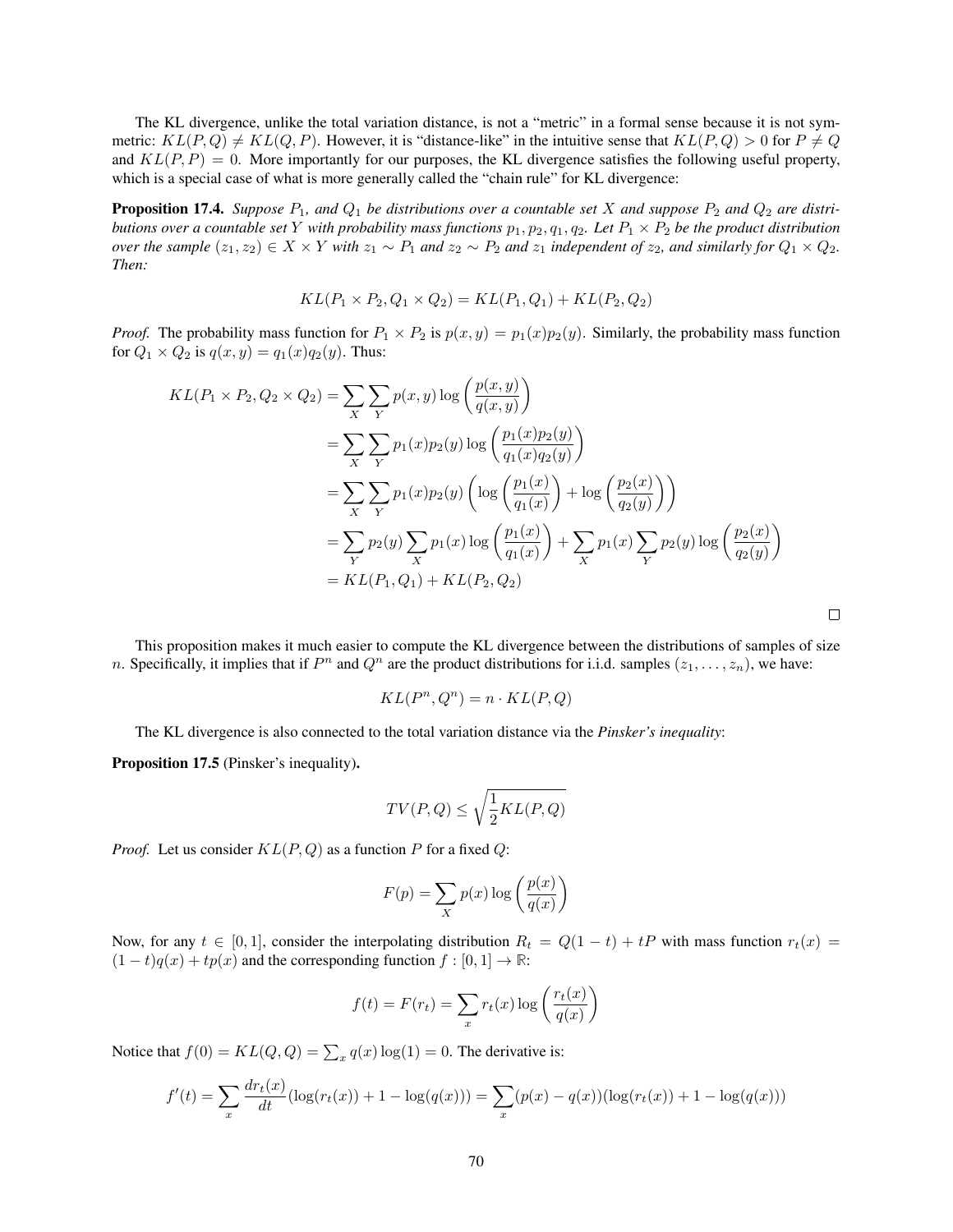Notice that  $f'(0) = \sum_{x} p(x) - q(x) = 0$ . The second derivative is:

$$
f''(t) = \sum_{x} \frac{(p(x) - q(x)^2)}{r_t(x)} = \sum_{x} \frac{(p(x) - q(x)^2)}{(1 - t)q(x) + tp(x)}
$$

Now, we have by Cauchy-Schwarz for any t:

$$
\sum_{x} |p(x) - q(x)| = \sum_{x} \frac{|p(x) - q(x)|}{\sqrt{(1 - t)q(x) + tp(x)}} \sqrt{(1 - t)q(x) + tp(x)}
$$

$$
\leq \sqrt{\sum_{x} \frac{(p(x) - q(x)^2)}{(1 - t)q(x) + tp(x)}} \sqrt{\sum_{x} (1 - t)q(x) + tp(x)}
$$

$$
= \sqrt{f''(t)}
$$

Therefore, by the mean value theorem there is some  $t \in [0, 1]$  such that:

$$
KL(P, Q) = f(1) = f(0) + f'(0) + \frac{f''(t)}{2} = \frac{f''(t)}{2}
$$

$$
\geq \frac{\left(\sum_x |p(x) - q(x)|\right)^2}{2}
$$

$$
= 2(TV(P, Q))^2
$$

Putting these facts together, we have the following Corollary:

**Corollary 17.6.** Suppose P and Q are arbitrary distributions and  $P<sup>n</sup>$  and  $Q<sup>n</sup>$  are the associated product distributions. *Then:*

$$
TV(P^n, Q^n) \le \sqrt{\frac{n}{2}KL(P, Q)}
$$

That is, the total variation distance between datasets of size *n* sampled from distributions *P* and *Q* only grows as  $O(\sqrt{n})$ , rather than say  $O(n)$ . At first this might seem surprising as it seems to suggest that large samples from different distributions are less different looking than one might have expected. However, if you are familiar with the Central Limit Theorem, this may make a bit more sense. The CLT says that the average of a large sample from two distributions tends to look like a Gaussian, and so it may be more reasonable to think that the large samples are not as far apart in total variation distance as one might expect naively.

Now that we have these preliminary results out of the way, we can begin to prove our main lower bound:

**Theorem 17.7.** Given R, H and G, there exists a function  $\ell : \mathbb{R} \times \{1, -1\} \to \mathbb{R}$  such that  $\ell(w, z)$  is G-Lipschitz, H-smooth and convex for all z and two distributions  $D^+$  and  $D^-$  over  $\{\pm 1\}$  such that if we define  $\mathcal{L}^+(w)$  =  $\mathbb{E}_{z\sim D^+}[\ell(w,z)]$  and  $\mathcal{L}^- = \mathbb{E}_{z\sim D^-}[\ell(w,z)]$  with  $w^+_* = \text{argmin}\,\mathcal{L}^+$  and  $w^-_* = \text{argmin}\,\mathcal{L}^-$ , then  $\|w^{\pm}_*\| \leq R$  and *any function*  $F : (z_1, \ldots, z_T) \rightarrow \mathbb{R}$  *satisfies either* 

$$
\underset{(z_i)\sim D^+}{\mathbb{E}}[\mathcal{L}^+(F(z_1,\ldots,z_T))-\mathcal{L}^+(w_\star^+)] \geq \frac{G(R-G/H)^2}{2R\sqrt{6T}}
$$

*or*

$$
\underset{(z_i)\sim D^-}{\mathbb{E}}[\mathcal{L}^-(F(z_1,\ldots,z_T))-\mathcal{L}^-(w_\star^+)]\geq \frac{G(R-G/H)^2}{2R\sqrt{6T}}
$$

*Further, if*  $H \geq 2G/R$ *, then*  $\frac{G(R-G/H)^2}{2R\sqrt{GT}}$  $\frac{R-G/H)^2}{2R\sqrt{6T}}\geq \frac{GR}{8\sqrt{6T}}$  $\frac{GR}{8\sqrt{6T}}$ .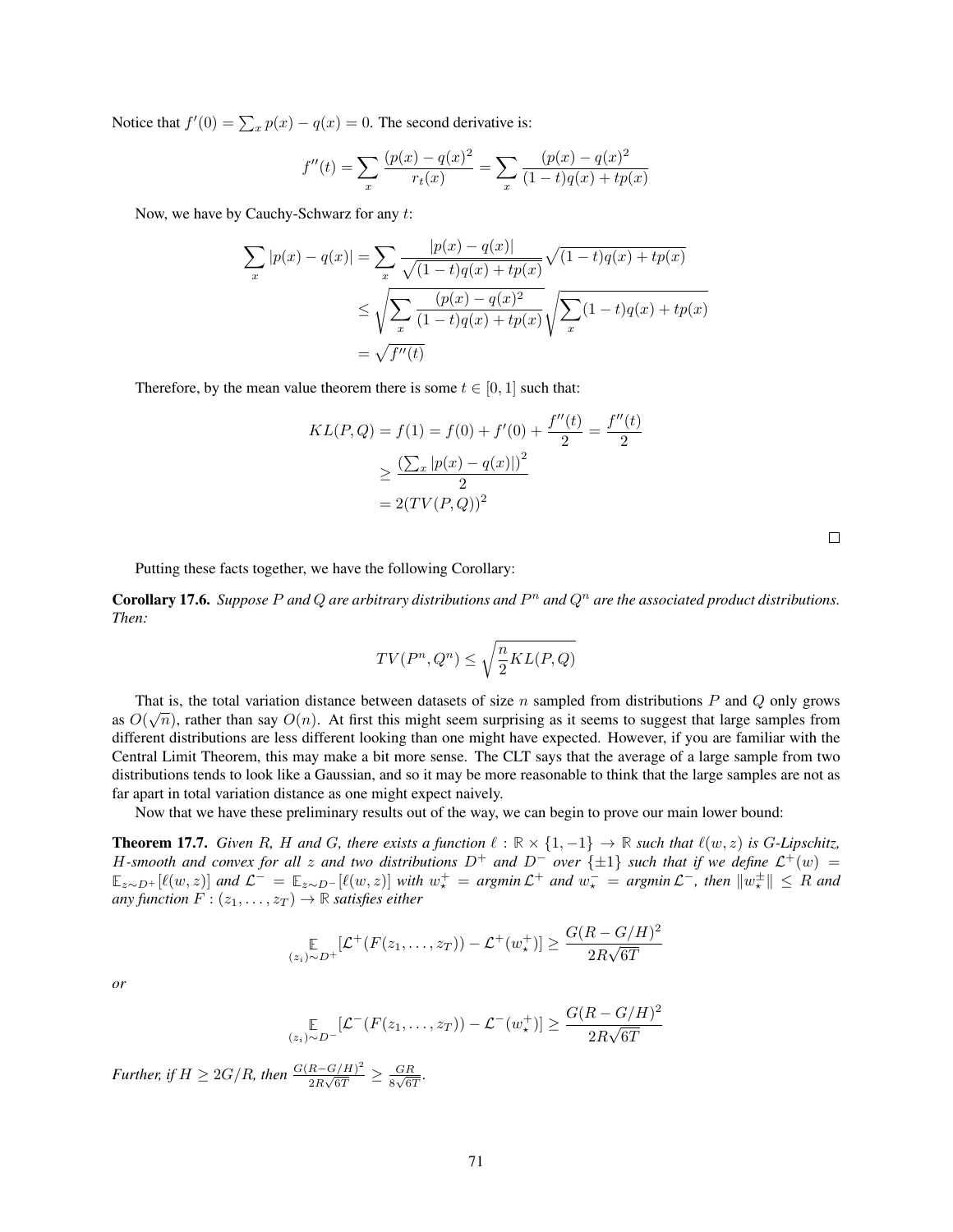*Proof.* Let us start by defining the function  $\ell$ . To do so, we define:

$$
f(x) = \begin{cases} 0 & \text{if } x \ge R \\ \frac{H}{2}(x - R)^2 & \text{if } x \in [R - G/H, R] \\ -G(x - R) - \frac{G^2}{2H} & \text{if } x \le R - G/H \end{cases}
$$

Observe that f is H-smooth, convex and G-Lipschitz. We then define  $\ell(w, z) = f(wz)$  for  $z \in \{1, -1\}$  and  $w \in \mathbb{R}$ .

Next, we specify the distributions  $D^+$  and  $D^-$ . Let  $D^+$  be such that  $P[z = 1] = \frac{1+L}{2}$  and  $P[z = -1] = \frac{1-C}{2}$  for some constant  $C \in [0, 1/2]$  that we will specify later in the proof. Similarly, let  $D^-$  set  $P[z = 1] = \$  $P[z = -2] = \frac{1+C}{2}$  for the same constant L.

Now, for ease of notation let's define  $Z^+ = (z_1^+, \ldots, z_T^+) \sim (D^+)^T$  and similarly for  $Z^-$ . We also define  $\hat{w}^+ = F(Z^+)$  and  $\hat{w}^- = F(Z^-)$ 

Let us define  $\mathcal{L}^+(w) = \mathbb{E}_{z \sim D^+}[\ell(w, z)]$  and  $\mathcal{L}^-(w) = \mathbb{E}_{z \sim D^-}[\ell(w, z)]$ . Then we have for any  $w > R$ :

$$
(\mathcal{L}^+)'(w) = G \frac{1 - C}{2}
$$

and for any  $w < R - \frac{G}{H}$ :

$$
(\mathcal{L}^+)'(w) = -G\frac{1+C}{2} + \frac{1-C}{2}f'(-w) < -GC < 0
$$

where we have used G-Lipschitzness of f. Therefore,  $w^+_{\star} \in [R - G/H, R]$ . Similarly, we have  $w^-_{\star}$  in  $[-R, -R +$  $G/H$ . Thus,  $|w^{\pm}_{\star}| \leq R$ . Further, for any  $w \in [-R, R]$ , since  $(\mathcal{L}^+)'(w) < -GC$  for  $w < R - G/H$  and  $(\mathcal{L}^-)'(w) >$  $GC$  for  $w > -R + G/H$ , we have:

$$
\mathcal{L}^+(w) - \mathcal{L}^+(w_\star^+) \ge GC(R - w - G/H)
$$
  

$$
\mathcal{L}^-(w) - \mathcal{L}^-(w_\star^-) \ge GC(w + R - G/H)
$$

This establishes the important properties of  $\mathcal{L}^{\pm}$  characterizing how they are sufficiently different from each other: their minimizers are roughly  $2R$  apart, and choosing an incorrect point makes either loss grow linearly.

Now, let us characterize the difference between the distributions  $D^+$  and  $D^-$ . First we calculute the KL divergence:

$$
KL(D^+, D^-) = \frac{1+C}{2} \log \left( \frac{1+C}{1-L} \right) + \frac{1-C}{2} \log \left( \frac{1-C}{1+C} \right) = C \log(1+C) - C \log(1-C)
$$

Now, since  $0 \leq C \leq 1/2$ , we have

$$
\frac{1}{1-C} \leq 1+2C
$$

(to verify this, notice that it is equivalent to  $1 \leq 1 + C - 2C^2$ ). Therefore:

$$
KL(D^+, D^-) \le C \log(1 + C) + C \log(1 + 2C) \le 3C^2
$$

where in the last line we have used  $\log(1 + x) \leq x$  for all  $x \geq 0$ .

Therefore, if we define  $(D^{\pm})^T$  to be the product distributions over the i.i.d. sample  $(z_1, \ldots, z_T)$ , we have:

$$
\frac{1}{2}\sum_{Z}|P[Z^+=Z]-P[Z^-=Z]|=TV((D^+)^T,(D^-)^T) \le \sqrt{\frac{T}{2}KL(D^+,D^-)} \le C\sqrt{\frac{3}{2}T}
$$

Now, we make a simplification: define

$$
\bar{F}(z_1,\ldots,z_T)=\Pi_{[-R,R]}F(z_1,\ldots,z_T)
$$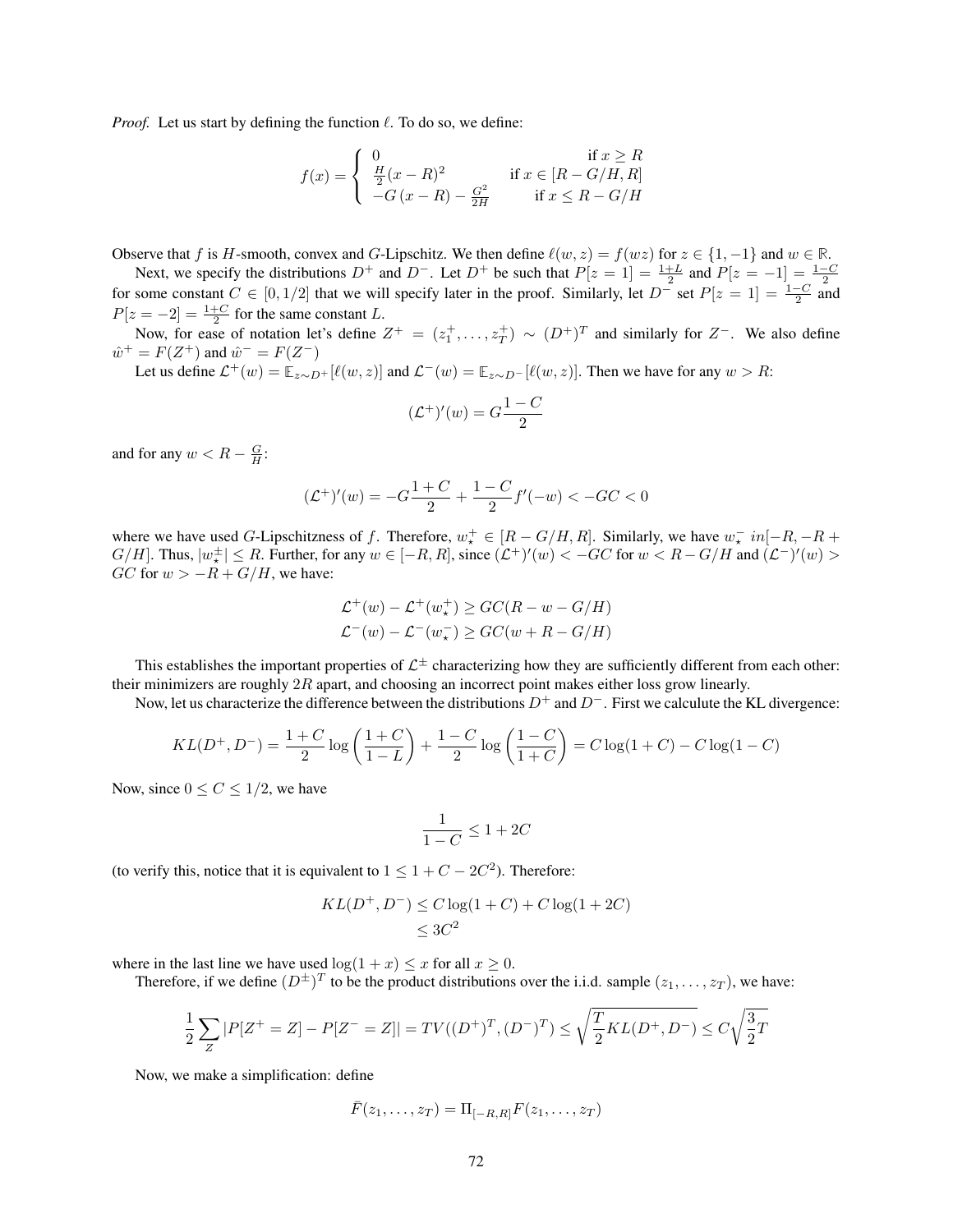notice that since  $|w_\star^\pm| \leq R$ ,  $\bar{F}$  will satisfy

$$
\mathop{\mathbb{E}}_{Z^+}[\mathcal{L}^+(\bar{F}(Z^+)) - \mathcal{L}^+(w^+\star)] \leq \mathop{\mathbb{E}}_{Z^+}[\mathcal{L}^+(F(Z^+)) - \mathcal{L}^+(w^+_\star)]
$$

and similarly for  $Z^-$  and  $\mathcal{L}^-$ . Thus without loss of generality we may prove the theorem for  $\bar{F}$  instead of F. This allows us to assume that  $\bar{F}$  has a *bounded* output value. Thus, for the remainder of the proof, we assume  $|F(Z)| \leq R$ for all Z.

Therefore

$$
\mathbb{E}[\hat{w}^+] - \mathbb{E}[\hat{w}^-] = \sum_{Z} P[Z^+ = Z]F(Z) - P[Z^- = Z]F(Z)
$$
  
\n
$$
\leq R \sum_{Z} |P[Z^+ = Z] - P[Z^- = Z]|
$$
  
\n
$$
\leq 2R \cdot TV((D^+)^T, (D^-)^T)
$$
  
\n
$$
\leq RC\sqrt{6T}
$$

Now, we have:

$$
\mathbb{E}[\mathcal{L}^+(\hat{w}^+) - \mathcal{L}^+(w^+_{\star})] + \mathbb{E}[\mathcal{L}^-(\hat{w}^-) - \mathcal{L}^-(w^-_{\star})] \ge GC \left( \mathbb{E}[R - \hat{w}^+ - G/H] + \mathbb{E}[\hat{w}^- + R - G/H] \right)
$$
  
=  $GC(2R - 2G/H - (\mathbb{E}[\hat{w}^+] - \mathbb{E}[\hat{w}^-]))$   
 $\ge G \left( 2(R - G/H)C - RC^2\sqrt{6T} \right)$ 

Now, we can optimize for C: set  $C = \frac{R - G/H}{R \sqrt{gT}}$  $\frac{\sqrt{G}}{R\sqrt{6T}}$  to obtain:

$$
\mathbb{E}[\mathcal{L}^+(\hat{w}^+) - \mathcal{L}^+(w_\star^+)] + \mathbb{E}[\mathcal{L}^-(\hat{w}^-) - \mathcal{L}^-(w_\star^-)] \ge \frac{G(R - G/H)^2}{R\sqrt{6T}}
$$

Now, since for any positive a and b,  $2 \max(a, b) \ge a + b$ , we must have

$$
\max(\mathbb{E}[\mathcal{L}^+(\hat{w}^+) - \mathcal{L}^+(w_\star^+)], + \mathbb{E}[\mathcal{L}^-(\hat{w}^-) - \mathcal{L}^-(w_\star^-)]) \ge \frac{G(R - G/H)^2}{2R\sqrt{6T}}
$$

Now, if  $H \geq 2G/R$ , we have  $R - G/H \geq R/2$ , so that  $\frac{G(R - G/H)^2}{2R\sqrt{GT}}$  $\frac{R-G/H)^2}{2R\sqrt{6T}} \geq \frac{GR}{8\sqrt{6T}}$  $rac{G}{8\sqrt{67}}$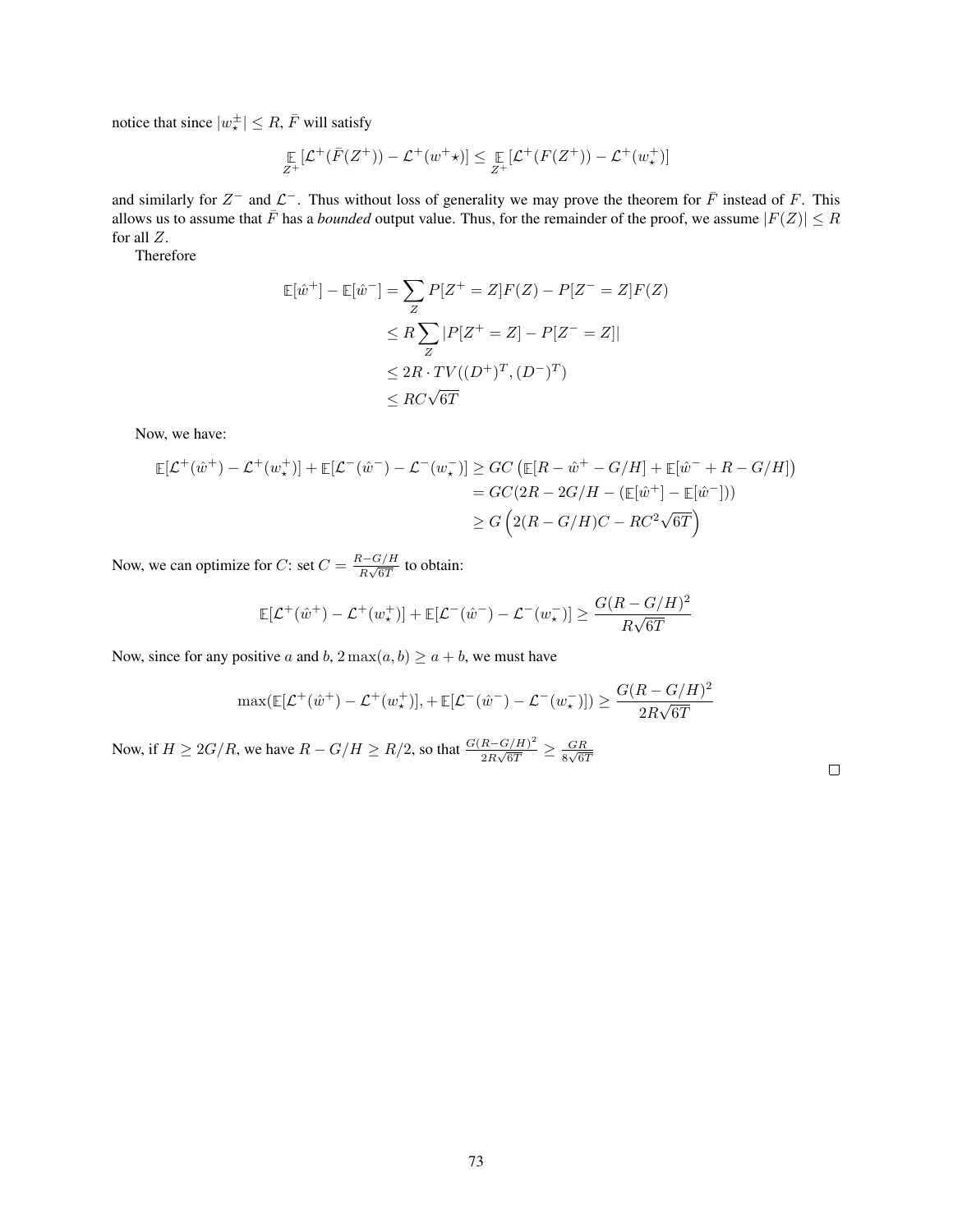# 18 Per-Coordinate Learning Rates

Let's consider a simple linear regression problem:

$$
\hat{y} = \langle w, x \rangle
$$

Suppose for example that we are trying to predict the identity of a speaker from two options given what they said. We'll say that positive  $\hat{y}$  indicates that the speaker is person A and negative  $\hat{y}$  indicates that the speaker is person B. Suppose that x is be a bag-of-words feature vector. This means that x is a vector with one coordinate for every possible english word, and the value of  $x$  at coordinate  $i$  is the number of times word  $i$  appears in whatever sentence or paragraph  $x$  is representing.

In this setting, the *i*th coordinate of  $w$  represents a kind of "score" for how much we believe the *i*th word is associated with either speaker. Large positive values indicate that the *i*th word is more likely to be said by speaker  $A$ , and large negative values indicate it is more likely to be said by speaker  $B$ , while near-zero values indicatres that this is in some sense a "neutral" word.

Now, we may try to learn  $w$  using the logistic loss:

$$
\ell(w,(x,y)) = \log(1 + \exp(-y\langle w,x\rangle))
$$

This loss is 2-smooth, and the gradient is:

$$
\nabla \ell(w,(x,y)) = \frac{-yx \exp(-y\langle w,x \rangle)}{1 + \exp(-y\langle w,x \rangle)}
$$

From this, if the feature vectors x satisfy  $||x|| \leq r$ , we might expect the variance to be bounded by  $r^2$ , so we should look for a learning rate of the form

$$
\eta_t \propto \frac{r}{\sqrt{t}}
$$

However, we might be able to do better. Specifically, language has a long tail of rare words. That is, there are so many different words that any given paragraph is likely to have a few words that do not appear again for a very long time. As a result, in our data many of the coordinates of  $x$  will only rarely be non-zero. However, some of these coordinates may be very discriminative. For example, a biologist might use the word "polymerase" occasionally, while a physicist uses the word "quark" occasionally, and it is extremely rare for either person to use the other person's word.

Thus, when we see an example x that encodes a paragraph using the word "polymerase", we would ideally take a large step of gradient descent in order to quickly learn the fact that "polymerase" is a biologist-indicative word.

We will accomplish this via *per-coordinate learning rates*. That is, instead of the standard gradient descent update:

$$
\mathbf{w}_{t+1} = \mathbf{w}_t - \eta_t \nabla \ell(\mathbf{w}_t, z_t)
$$

we will instead update each coordinate using it's own specific learning rate:

$$
\mathbf{w}_{t+1}[i] = \mathbf{w}_t[i] - \eta_t[i] \nabla \ell(\mathbf{w}_t, z_t)[i]
$$

where we use  $v[i]$  to indicate the *i*th coordinate of a vector v. Thus,  $\eta_t$  is no longer a scalar but in fact a *vector* of learning rates. Then, we will try to set  $\eta_t$  in such a way that  $\eta_t[i]$  is larger for coordinates for which the *i*th word is rarer. This way we can quickly adapt to the uncommon words like polymerase by taking a large step when they appear.

However, there is still a problem: how can we know ahead of time which coordinates are going to be rare? The solution is to just count them. We could set:

$$
\eta_t[i] \propto \frac{1}{\sqrt{n_t[i]}}
$$

where  $n_t[i]$  is the number of times the *i*th word has appeared after t iterations.

However, we will be even fancier. Taking inspiration from our adaptive methods, we set:

$$
\mathbf{g}_t = \nabla \ell(\mathbf{w}_t, z_t)
$$

$$
\eta_t[i] = \frac{c}{\sqrt{\epsilon^2 + \sum_{\tau=1}^t \mathbf{g}_\tau[i]^2}}
$$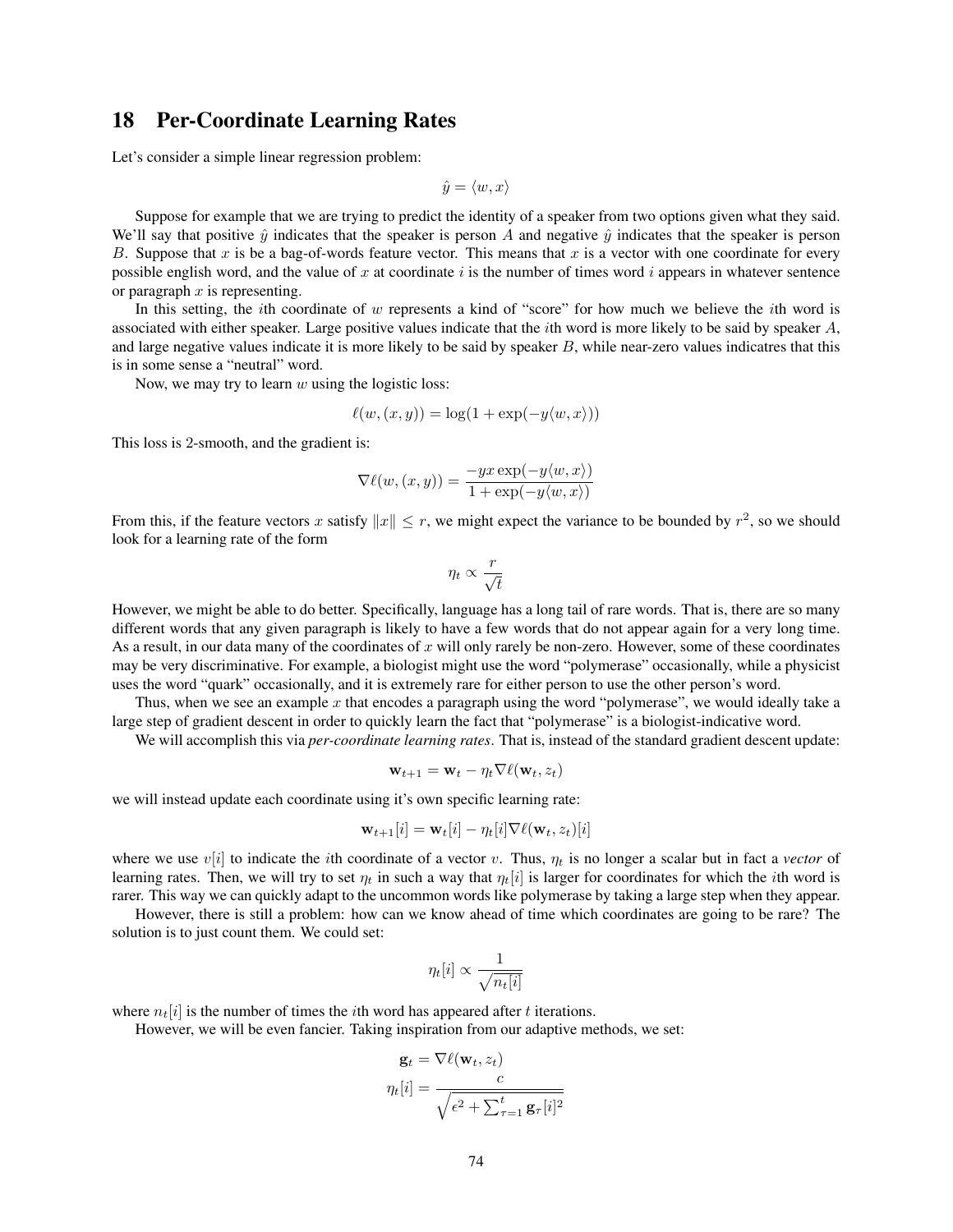Note that

$$
\mathbf{g}_t[i] = \left[\frac{-y_t \exp(-y_t \langle \mathbf{w}_t, \mathbf{x}_t \rangle)}{1 + \exp(-y \langle \mathbf{w}_t, \mathbf{x}_t \rangle)}\right] \mathbf{x}_t[i]
$$

so that roughly speaking,  $\sum_{\tau=1}^t \mathbf{g}_{\tau}[i]^2$  is a count of the number of times  $\mathbf{x}_t[i]$  is non-zero. However, it is a little better than that - this sum is really more like an estimate of the *per-coordinate variance*:

$$
\sigma^2[i] = \mathop{\mathbb{E}}[(\nabla \ell(\mathbf{w}_t, z_t)[i] - \nabla \mathcal{L}(\mathbf{w}_t)[i])^2
$$

In much the same way that our previous adaptive learning rate  $\eta_t \propto \frac{1}{\sqrt{\pi t}}$  $\frac{1}{\sum_{\tau=1}^t ||\mathbf{g}_t||^2}$  is an estimate of  $\frac{1}{\sigma\sqrt{t}}$ , this new learning rate is approximately:

$$
\eta_t[i] \approx \frac{c}{\sigma[i]\sqrt{t}}
$$

That is, the vector of learning rates is measuring how much we should "trust" each individual coordinate of the gradient. This is the famous AdaGrad algorithm J. Duchi, E. Hazan, and Singer [2010](#page-120-0) (which was essentially simultaneously described by McMahan and Streeter [2010\)](#page-121-0). As this algorithm was first proposed in the convex setting, we will analyze it there first.

Also, in order to make the algebra look a little cleaner, we will introduce the following notation:

**Definition 18.1.** Given vectors  $x_1, \ldots, x_t$ , we use the notation  $x_{a:b}$  to indicate the sum  $\sum_{t=a}^{b} x_t$ . Similarly, we use  $x^2_{a:b}[i]$  *to indicate the sum*  $\sum_{t=a}^{b} x_t^2[i]$  *and*  $||x||^2_{a:b}$  *for the sum*  $\sum_{t=a}^{b} ||x_t||^2$ .

Using this notation, our learning rates can be re-written as:

$$
\eta_t[i] = \frac{c}{\sqrt{\epsilon^2 + g_{1:t}^2[i]}}
$$

To start with a good baseline, remember that while doing the previous homework, you proved the following result:

**Theorem 18.2** (Adaptive Gradient Descent). Suppose that  $\mathcal L$  is a convex function satisfying  $\|\mathbf w_\star\|_2 \leq D_2$ . Then with  $c = \sqrt{2D_2}$ , the algorithm:

$$
\mathbf{g}_t = \nabla \ell(\mathbf{w}_t, z_t)
$$

$$
\mathbf{w}_{t+1} = \Pi_{\|\mathbf{w}\|_2 \le D_2} \mathbf{w}_t - \frac{c \mathbf{g}_t}{\sqrt{\|\mathbf{g}\|_{1:t}^2}}
$$

*satisfies:*

$$
\mathbb{E}\left[\sum_{t=1}^T \mathcal{L}(\mathbf{w}_t) - \mathcal{L}(\mathbf{w}_*)\right] \le 2\sqrt{2}D_2 \mathbb{E}\left[\sqrt{\sum_{t=1}^T \|\mathbf{g}_t\|^2}\right]
$$

Note that in this theorem, we have emphasized the fact that we are measuring the norm of  $w<sub>*</sub>$  using the standard Euclidean 2-norm  $\|\mathbf{w}_\star\|_2 = \sqrt{\sum_{i=1}^d \mathbf{w}_\star[i]^2}.$ 

In contrast, we will be able to prove the following result about AdaGrad:

<span id="page-74-0"></span>**Theorem 18.3** (AdaGrad Convergence). Suppose that  $\mathcal L$  is a convex function satisfying  $\|\mathbf w_\star\|_\infty \leq D_\infty$ . Then with  $c = \sqrt{2D_{\infty}}$ , the algorithm:

$$
\mathbf{g}_t = \nabla \ell(\mathbf{w}_t, z_t)
$$

$$
\mathbf{w}_{t+1}[i] = \Pi_{|\mathbf{w}[i]| \le D_\infty} \mathbf{w}_t[i] - \frac{c \mathbf{g}_t[i]}{\sqrt{\mathbf{g}_{1:t}^2[i]}}
$$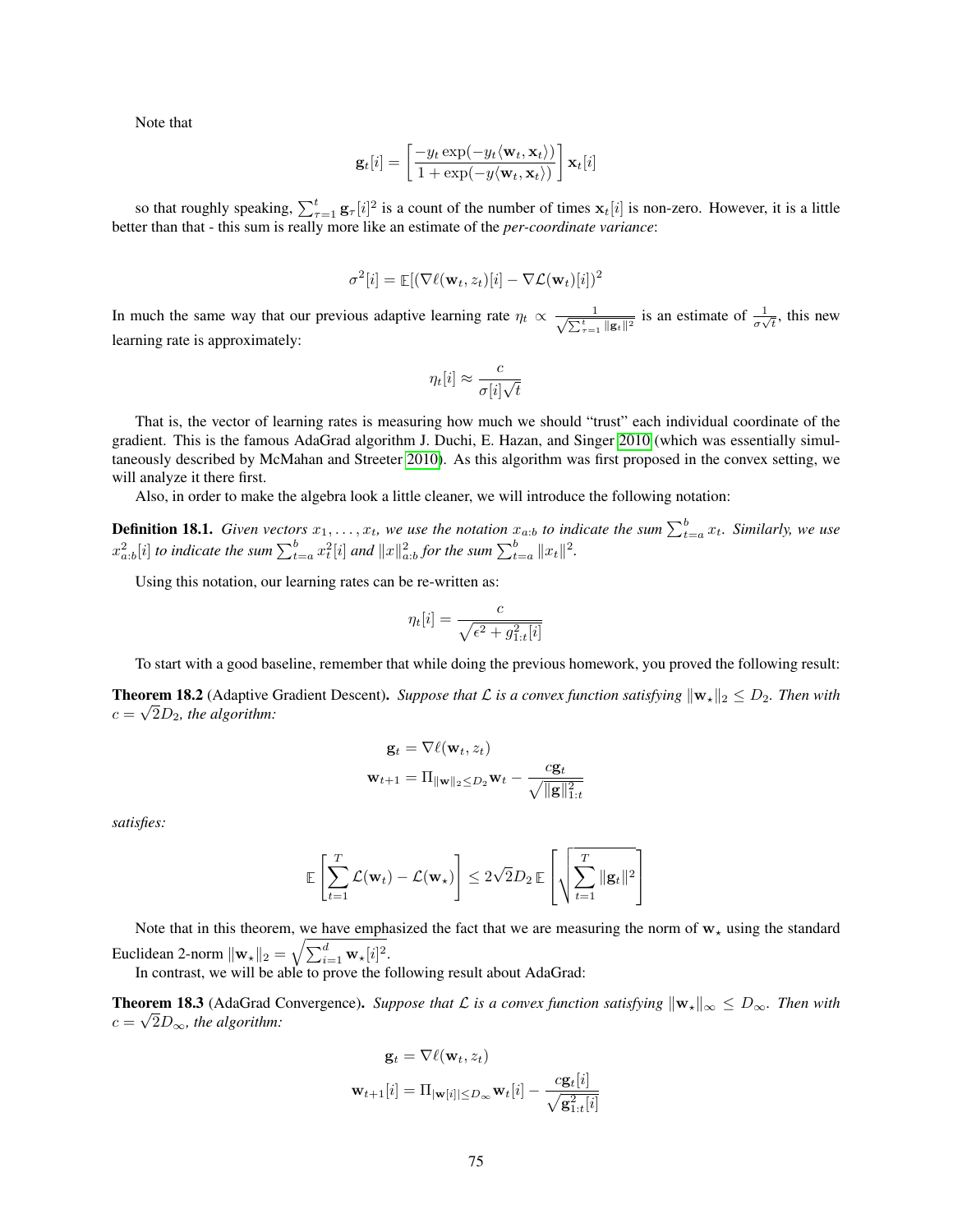*satisfies:*

$$
\mathbb{E}\left[\sum_{t=1}^T \mathcal{L}(\mathbf{w}_t) - \mathcal{L}(\mathbf{w}_\star)\right] \le 2\sqrt{2}D_\infty \mathbb{E}\left[\sum_{i=1}^d \sqrt{\sum_{t=1}^T \mathbf{g}_t[i]^2}\right]
$$

*This algorithm is called* AdaGrad *(or sometimes* diagonal AdaGrad*).*

Before proving this theorem, let's take a minute to discuss some of the implications.

Note the differences here: now we are measuring  $w_*$  using the infinity norm rather than the 2-norm:  $\|w_*\|_{\infty} =$  $\max_i |\mathbf{w}_\star[i]|$ . The infinity norm is always smaller than the 2-norm, so at first this seems like a purely good thing. However, we may pay for this improvement by having

$$
\sum_{i=1}^{d} \sqrt{\sum_{t=1}^{T} \mathbf{g}_t[i]^2}
$$
 (8)

in the bound rather than

<span id="page-75-1"></span><span id="page-75-0"></span>
$$
\sqrt{\sum_{t=1}^{T} \|\mathbf{g}_t\|^2}
$$
\n(9)

It is possible for [\(8\)](#page-75-0) to be bigger than [\(9\)](#page-75-1). But how much bigger? Let use Cauchy-Schwarz:

$$
\sum_{i=1}^{d} \sqrt{\sum_{t=1}^{T} \mathbf{g}_{t}[i]^{2}} \leq \sqrt{d} \sqrt{\sum_{i=1}^{d} \sum_{t=1}^{T} \mathbf{g}_{t}[i]^{2}}
$$

$$
= \sqrt{d} \sqrt{\sum_{t=1}^{T} \sum_{i=1}^{d} \mathbf{g}_{t}[i]^{2}}
$$

$$
= \sqrt{d \sum_{t=1}^{T} ||\mathbf{g}_{t}||^{2}}
$$

So that [\(8\)](#page-75-0) is at most  $\sqrt{d}$  times bigger than [\(9\)](#page-75-1).

On the other hand, consider the case that  $\mathbf{w}_* = (\pm w, \pm w, \dots, \pm w)$  for some constant w. In this case we have:

$$
\|\mathbf{w}_\star\|_2 = w\sqrt{d} = \|\mathbf{w}_\star\|_\infty \sqrt{d}
$$

Thus, when  $w_* = (\pm w, \pm w, \dots, \pm w)$  we would have (assuming the c constants are set to their best values):

$$
D_{\infty} \sum_{i=1}^{d} \sqrt{\sum_{t=1}^{T} \mathbf{g}_{t}[i]^{2}} \leq D_{2} \sqrt{\sum_{t=1}^{T} \|\mathbf{g}_{t}\|^{2}}
$$

Of course, this is a strong restriction on  $w_{\star}$ , but it does still allow for  $2^d$  possible different values so some nontrivial optimization must happen to learn  $w_{\star}$ .

Finally, let us consider a setting in which some of the coordinate  $g_t[i]$  are very rare, similar to our original moti-vating example. This setting is adapted from J. Duchi, E. Hazan, and Singer [2010.](#page-120-0) Suppose that  $g_t$  is always a 1-hot vector (i.e. has one non-zero coordinate) such that the *i*th coordinate  $g_t[i]$  is  $\pm 1$  with probability proportional to  $1/i^2$ and 0 otherwise. Then we have:

$$
\mathbb{E}[D_{\infty}\sum_{i=1}^{d} \sqrt{\mathbf{g}_{1:t}^{2}[i]}] \leq D_{\infty} \sum_{i=1}^{d} \sqrt{T/i^{2}}
$$

$$
= D_{\infty} \sqrt{T} \sum_{i=1}^{d} \frac{1}{i} = O(D_{\infty} \log(d)\sqrt{T})
$$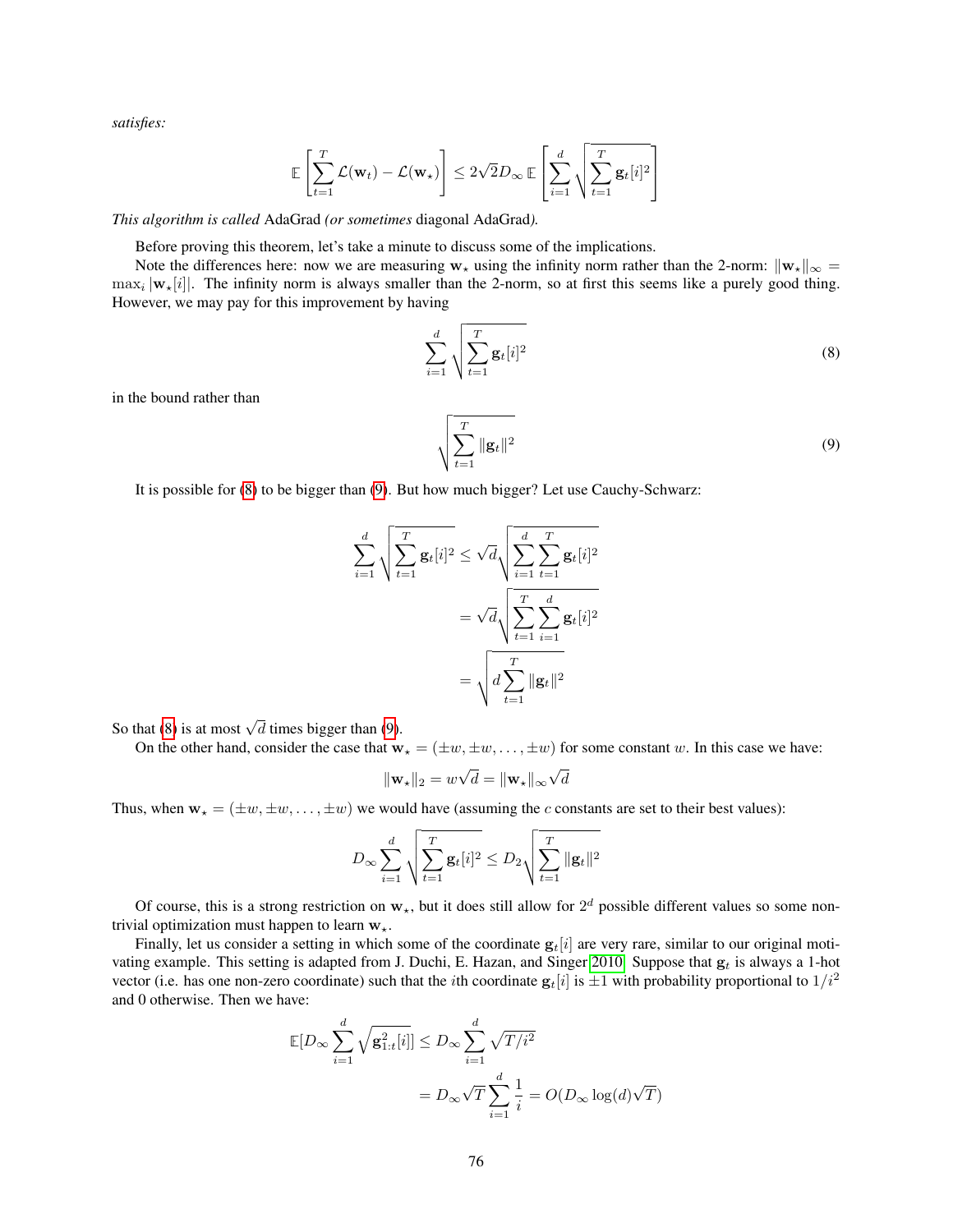In contrast:

$$
\mathop{\mathbb{E}}[D_2 \sqrt{\|\mathbf{g}\|_{1:T}^2}] = D_2 \sqrt{T}
$$

Thus, so long as  $D_{\infty}$  is significantly less than  $D_2$ , the bound will be significantly better using AdaGrad.

In general, it is not obvious apriori which bound is better: the algorithm you use should depend on some empirical observations/specific knowledge about the data.

Now, let's try proving Theorem [18.3.](#page-74-0)

*Proof of Theorem [18.3.](#page-74-0)* Remember that our previous proofs for gradient descent on convex functions made a lot of use of the inequality:

$$
\mathop{\mathbb{E}}[\mathcal{L}(\mathbf{w}_t) - \mathcal{L}(\mathbf{w}_\star)] \leq \mathop{\mathbb{E}}[\langle \nabla \mathcal{L}(\mathbf{w}_t), \mathbf{w}_t - \mathbf{w}_\star \rangle] = \mathop{\mathbb{E}}[\langle \mathbf{g}_t, \mathbf{w}_t - \mathbf{w}_\star \rangle]
$$

In fact, as we say in our analysis of acceleration (Notes 8, Theorem 5), this was the only part of the analysis that actually used the fact that  $g_t$  was at all related to  $\mathcal{L}$ : the rest of the analysis was purely algebraic manipulation and held for any  $g_t$  and and  $w_\star$ . The key idea behind the analysis of AdaGrad is to break the analysis of  $\langle g_t, w_t - w_\star \rangle$ using the following simple but surprisingly useful observation:

$$
\langle \mathbf{g}_t, \mathbf{w}_t - \mathbf{w}_\star \rangle = \sum_{i=1}^d g_t[i] (\mathbf{w}_t[i] - \mathbf{w}_\star[i])
$$

This means that we can write:

$$
\mathbb{E}\left[\sum_{t=1}^{T} \mathcal{L}(\mathbf{w}_{t}) - \mathcal{L}(\mathbf{w}_{\star})\right] \leq \sum_{t=1}^{T} \mathbb{E}[\langle \mathbf{g}_{t}, \mathbf{w}_{t} - \mathbf{w}_{\star}\rangle]
$$
  
\n
$$
= \sum_{t=1}^{T} \sum_{i=1}^{d} \mathbb{E}[\mathbf{g}_{t}[i](\mathbf{w}_{t}[i] - \mathbf{w}_{\star}[i])]
$$
  
\n
$$
= \sum_{i=1}^{d} \mathbb{E}\left[\sum_{t=1}^{T} \mathbf{g}_{t}[i](\mathbf{w}_{t}[i] - \mathbf{w}_{\star}[i])\right]
$$

So now, it suffices to just bound each sum  $\sum_{t=1}^{T} g_t[i](\mathbf{w}_t[i] - \mathbf{w}_\star[i])$  *individually*. These are just d 1-d versions of the same adaptive analysis you did on the homework. We'll do it again here for completeness. First, using the fact that  $|\mathbf{w}_{\star}[i]| \leq D_{\infty}$ :

$$
(\mathbf{w}_{t+1}[i] - \mathbf{w}_{\star}[i])^2 \leq (\mathbf{w}_t[i] - \eta_t[i]\mathbf{g}_t[i] - \mathbf{w}_{\star}[i])^2
$$
  
=  $(\mathbf{w}_t[i] - \mathbf{w}_{\star}[i])^2 - 2\eta_t[i]\mathbf{g}_t[i](\mathbf{w}_t[i] - \mathbf{w}_{\star}[i]) + \eta_t[i]^2 \mathbf{g}_t[i]^2$   
 $\mathbf{g}_t[i](\mathbf{w}_t[i] - \mathbf{w}_{\star}[i]) \leq \frac{(\mathbf{w}_t[i] - \mathbf{w}_{\star}[i])^2 - (\mathbf{w}_{t+1}[i] - \mathbf{w}_{\star}[i])^2}{2\eta_t[i]} + \frac{\eta_t[i]\mathbf{g}_t[i]^2}{2}$ 

summing over  $t$  and reordering:

$$
\sum_{t=1}^{T} \mathbf{g}_{t}[i](\mathbf{w}_{t}[i] - \mathbf{w}_{\star}[i]) \leq \frac{(\mathbf{w}_{1}[i] - \mathbf{w}_{\star}[i])^{2}}{2\eta_{1}[i]} - \frac{(\mathbf{w}_{T+1}[i] - \mathbf{w}_{\star}[i])^{2}}{2\eta_{T}[i]}
$$
  
+ 
$$
\sum_{t=2}^{T} (\mathbf{w}_{t}[i] - \mathbf{w}_{\star}[i])^{2} \left(\frac{1}{2\eta_{t}[i]} - \frac{1}{2\eta_{t-1}[i]}\right) + \sum_{t=1}^{T} \frac{\eta_{t}[i] \mathbf{g}_{t}[i]^{2}}{2}
$$
  

$$
\leq \frac{D_{\infty}^{2}}{2\eta_{1}[i]} + \sum_{t=2}^{T} D_{\infty}^{2} \left(\frac{1}{2\eta_{t}[i]} - \frac{1}{2\eta_{t-1}[i]}\right) + \sum_{t=1}^{T} \frac{\eta_{t}[i] \mathbf{g}_{t}[i]^{2}}{2}
$$
  

$$
\leq \frac{D_{\infty}^{2}}{2\eta_{T}[i]} + \sum_{t=1}^{T} \frac{\eta_{t}[i] \mathbf{g}_{t}[i]^{2}}{2}
$$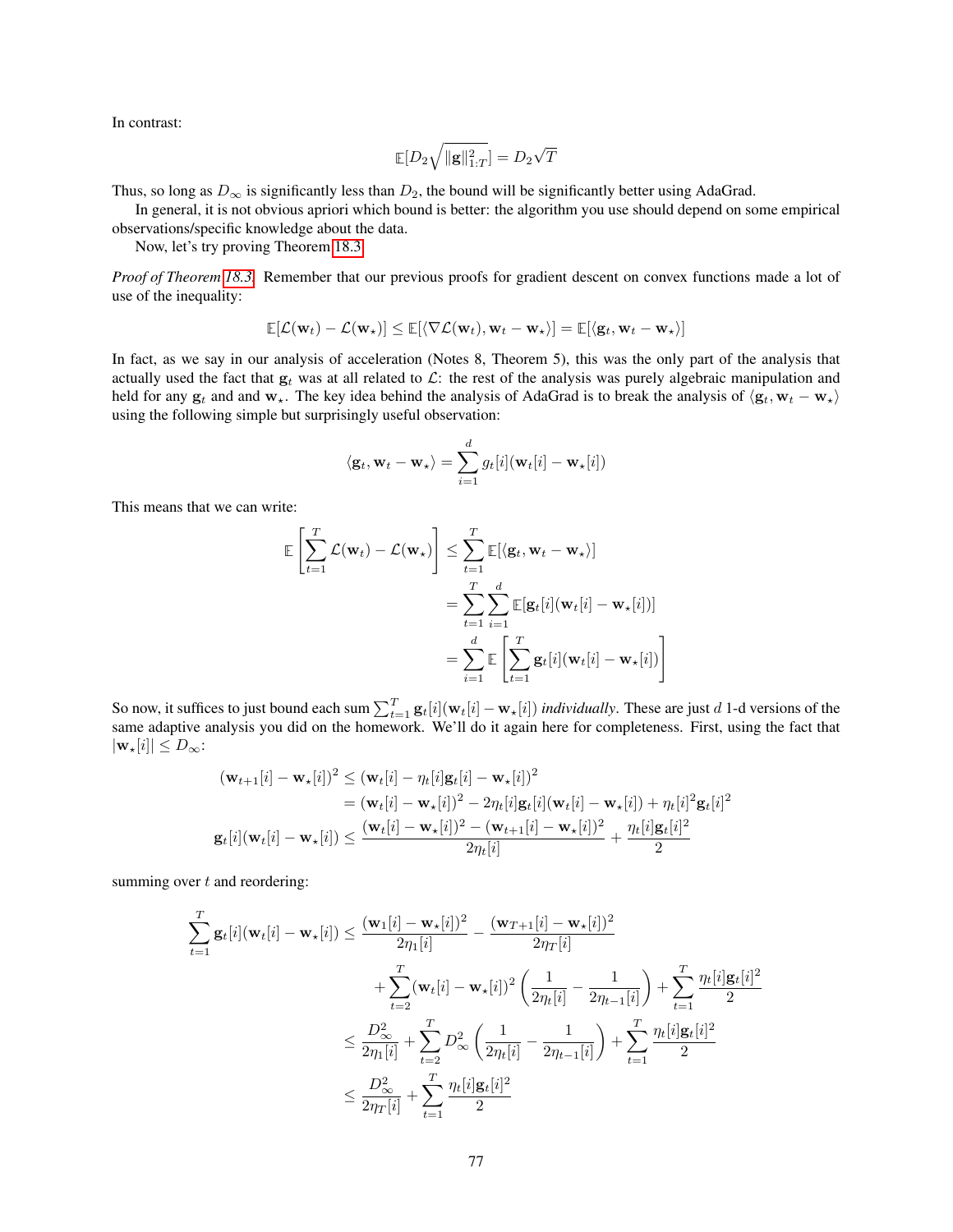Now, we observe that from our sum-to-integration lemma (Notes 6 Lemma 2), we have

$$
\sum_{t=1}^T \eta_t[i] \mathbf{g}_t[i]^2 = \sum_{t=1}^T \frac{\mathbf{g}_t[i]^2}{\sqrt{\sum_{\tau=1}^t \mathbf{g}_{\tau}[i]^2}} \leq \int_0^{\sum_{t=1}^T \mathbf{g}_t[i]^2} \frac{dx}{\sqrt{x}} = \sqrt{2 \sum_{t=1}^T \mathbf{g}_t[i]^2}
$$

Thus, plugging in the definition of c and  $\eta_t$  now shows:

$$
\sum_{t=1}^{T} \mathbf{g}_t[i](\mathbf{w}_t[i] - \mathbf{w}_\star[i]) \leq 2\sqrt{2}D_\infty \sqrt{\sum_{t=1}^{T} \mathbf{g}_t[i]^2}
$$

now using the fact that

$$
\mathbb{E}\left[\sum_{t=1}^T \mathcal{L}(\mathbf{w}_t) - \mathcal{L}(\mathbf{w}_\star)\right] \leq \sum_{i=1}^d \mathbb{E}\left[\sum_{t=1}^T \mathbf{g}_t[i](\mathbf{w}_t[i] - \mathbf{w}_\star[i])\right] \leq 2\sqrt{2}D_\infty \sum_{i=1}^d \sqrt{\sum_{t=1}^T \mathbf{g}_t[i]^2}
$$

as desired.

## 19 Adam

At this point, we have seen 3 (maybe 4) distinct components of stochastic optimization algorithms based on gradient descent:

- 1. Adaptive learning rates: these are lsearning rate schedules that depend on the observed statistics of the gradients. These make the optimizer robust to various unknown parameters, like the variance and sometimes the smoothness constant.
- 1.5. Related to adaptive learning rates, we had the notion of *exponentially weighted moving averages* for collecting the statistics of the gradients. Intuitively, this modifies the adaptive learning rates to "track" the relevant statistics of the losses over time.
- 2. Momentum: we saw two forms of momentum, both of which can be motivated as integrating some physical equations of motion. The first form of momentum simply does an Euler integration, while the second evaluates the gradient at an kind of "auxiliary point" in order to improve the integration. We saw that for deterministic smooth convex losses, appropriate settings for momentum result in *accelerated* convergence rates.
- 3. Per-coordinate updates: we have just seen that by essentially running a independent parallel copy of an adaptive algorithm on each coordinate, we can adapt to varying scales of the different coordinates and sometimes achieve improved guarantees.

The *Adam* algorithm Kingma and Ba [2014](#page-121-1) simple combines all of these ideas together into one big pot:

Note that in this algorithm we use m to refer to the momentum and v to refer to the denominator. Don't be confused by this! Previously, we used v (for velocity) to refer to the momentum. We are presenting Adam in this way now to be consistent with the literature for this algorithm. the  $v$  in  $v$  is supposed to stand for "variance".

In addition to incorporating the above ideas, Adam adds one more wrinkle: dividing by  $1 - \beta^t$ . This is meant to *de-bias* some of the estimates. To see why, let us expand out the expression for  $v_t[i]$ . Since we focus on just one coordinate, we'll drop the  $[i]$ 's for simpler equations:

$$
\mathbf{v}_{t} = \beta_{2} \mathbf{v}_{t-1} + (1 - \beta_{2}) g_{t}^{2}
$$
  
=  $\beta_{2}^{2} \mathbf{v}_{t-2} + \beta_{2} (1 - \beta_{2}) g_{t-1}^{2} + (1 - \beta_{2}) g_{t}^{2}$ 

| I |                   |
|---|-------------------|
|   | I<br>٦<br>×<br>۰, |
|   |                   |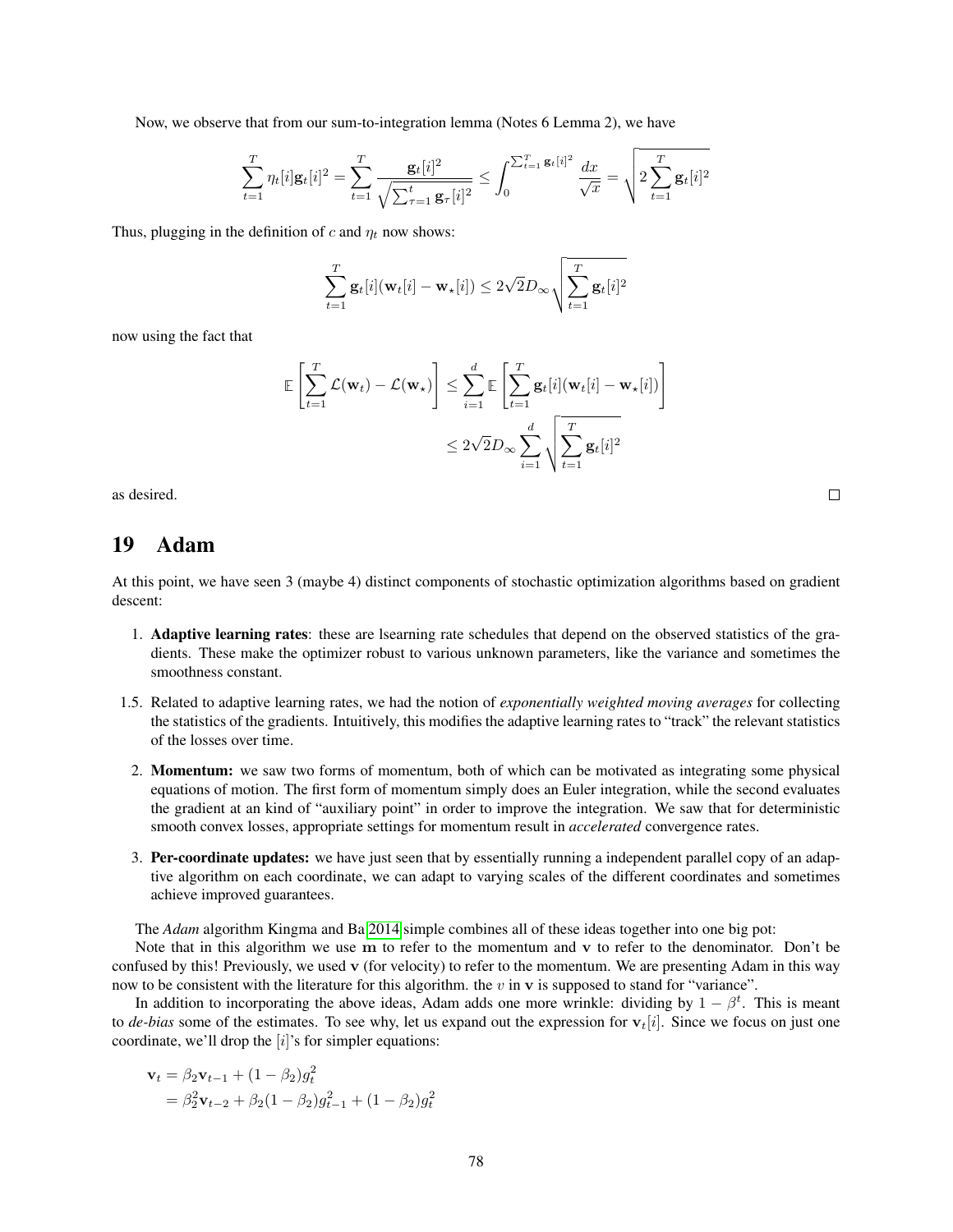#### Algorithm 12 Adam

**Input:** Initial Point  $w_1$ , learning rates  $\eta_t$ , momentum parameters  $\beta_1$ ,  $\beta_2$  (defaults typically 0.9 and 0.999). Set  $\mathbf{v}_0 = 0$ . Set  $A_0[i] = \epsilon^2$ for  $t = 1 \ldots T$  do Set  $\mathbf{g}_t = \nabla \ell(\mathbf{w}_t, z_t)$ Set  $\mathbf{m}_t = \beta_1 \mathbf{m}_{t-1} - (1 - \beta_1) \mathbf{g}_t$ . Set  $\hat{\mathbf{m}}_t = \frac{\mathbf{m}_t}{1 - \beta_1^t}$ . Set  $\mathbf{v}_t[i] = \beta_2 \mathbf{v}_{t-1} + (1 - \beta_2) \mathbf{g}_t[i]^2$ . Set  $\hat{\mathbf{v}}_t[i] = \frac{\mathbf{v}_t[i]}{1 - \beta_2^t}$  $\text{Set } \mathbf{w}_{t+1}[i] = \mathbf{w}_t[i] - \eta_t \frac{\hat{\mathbf{m}}_t[i]}{\sqrt{\hat{\mathbf{v}}_t[i]}}.$ end for

expanding for  $t$  steps:

$$
= \beta_2^t \mathbf{v}_0 + \beta_2^{t-1} (1 - \beta_2) g_1^2 + \dots + \beta_2 (1 - \beta_2) g_{t-1}^2 + (1 - \beta_2) g_t^2 = \beta_2^t \epsilon^2 + (1 - \beta_2) \sum_{\tau=0}^{t-1} \beta_2^{\tau} g_{t-\tau}^2
$$

Now, let us assume  $\beta_2^t \epsilon^2 \approx 0$ . This is reasonable:  $\beta_2^t$  already decreases exponentially fast, and  $\epsilon^2$  was already very small to begin with. Further, let us assume that each  $g_t$  satisfies  $\mathbb{E}[g_t^2] = g^2$  for some *fixed*  $g^2$ . This is not true - is only somehow approximately true in the sense that the we have  $\mathbb{E}[g_t^2] = \nabla \mathcal{L}(\mathbf{w}_t)^2 + \sigma_t^2$ , and we might expect both  $\nabla \mathcal{L}(\mathbf{w}_t)$  and  $\sigma_t$  to be a slowly varying function of t. However, under this assumption:

$$
\mathbb{E}[\mathbf{v}_t] = (1 - \beta_2) \sum_{\tau=0}^{t-1} \beta_2^{\tau} g^2
$$

$$
= (1 - \beta_2) \frac{1 - \beta_2^t}{1 - \beta_2^t} g^2
$$

$$
= (1 - \beta_2^t) g^2
$$

Therefore, by dividing by  $1 - \beta_2^t$ , we obtain an "unbiased" estimate of g. Of course, for any reasonably large  $t$ ,  $1 - \beta_2^t$ is nearly 1, so it is unclear how and whether this is actually important in theory (or even in practice for that matter, as you will see on the homework).

In the case of the momentum parameter  $m_t$ , dividing by  $1 - \beta_1^t$  has a similar de-biasing effect. This also motivates a second way to think about momentum beyond the physical intuition we discussed earlier.

#### 19.1 Momentum as Averaging

The momentum parameter in Adam can be interpreted as artificially increasing the batch size, To see this, let's follow the same "unraveling" of the recursive formula for  $m_t$  as we did for  $v_t$ :

$$
m_t = \beta_1^t \epsilon^2 + (1 - \beta_1) \sum_{\tau=0}^{t-1} \beta_1^{\tau} g_{t-\tau}
$$

$$
= (1 - \beta_1) \sum_{\tau=0}^{t-1} \beta_1^{\tau} g_{t-\tau}
$$

Now, writing  $\frac{1-\beta_1^t}{1-\beta_1} = 1 + \beta_1 + \beta_1^2 + \dots + \beta_t^{t-1}$ , we have:

$$
\hat{m}_t = \frac{\sum_{\tau=0}^{t-1} \beta_1^{\tau} g_{t-\tau}}{\sum_{\tau=0}^{t-1} \beta_1^{\tau}}
$$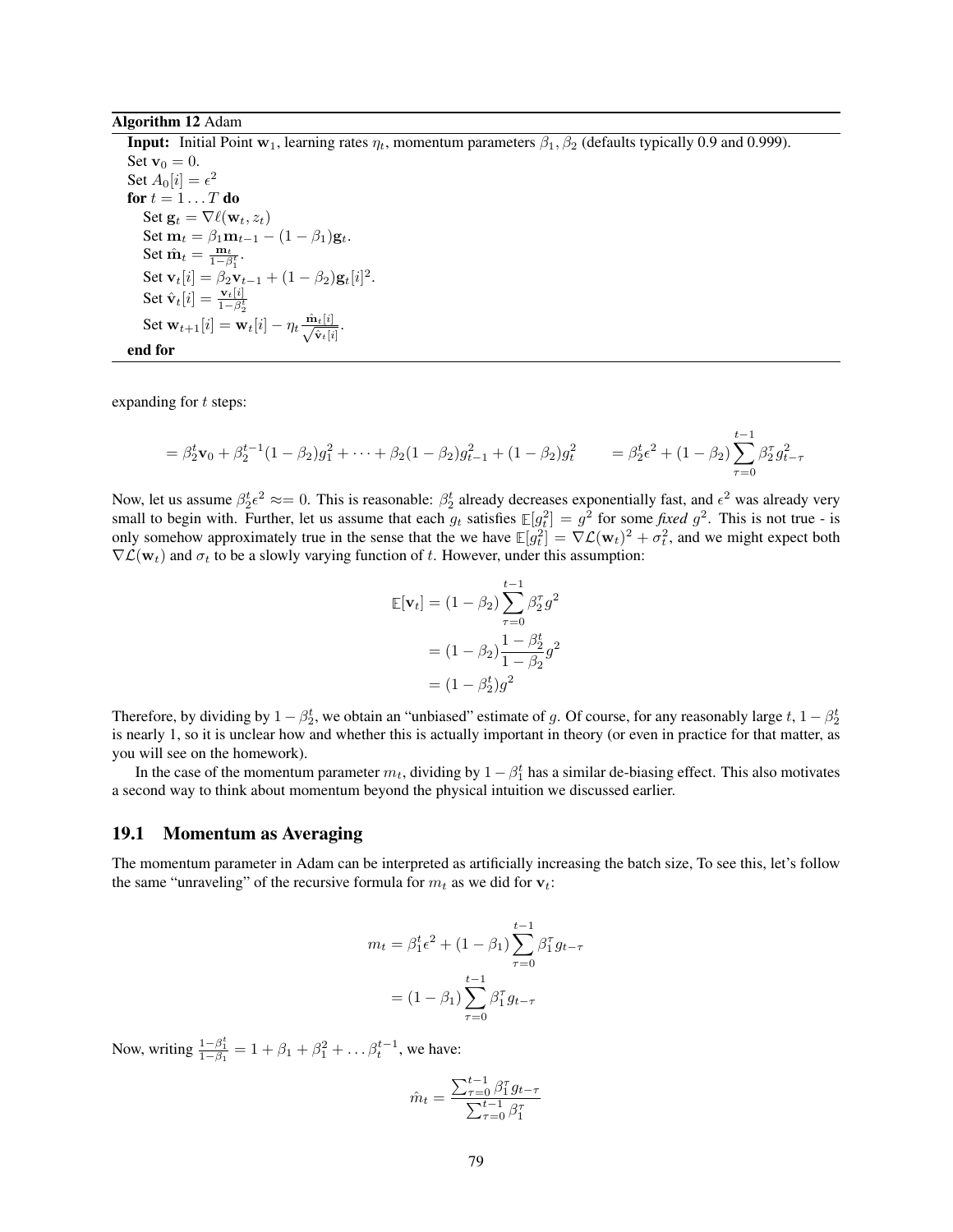That is, just like  $v_t$ ,  $m_t$  is a weighted average of the gradient values  $q_t$ . Let us write:

$$
g_t = \nabla \mathcal{L}(\mathbf{w}_t) + r_t
$$

where  $r_t$  is some mean-zero random value. Further, let's assume that  $w_t$  is varying slowly enough that we can approximate  $\mathcal{L}(\mathbf{w}_{t'}) = \mathcal{L}(\mathbf{w}_t)$  for  $t \leq t'$ . Then we have:

$$
\hat{m}_t = \nabla \mathcal{L}(\mathbf{w}_t) + \frac{\sum_{\tau=0}^{t-1} \beta_1^{\tau} r_{t-\tau}}{\sum_{\tau=0}^{t-1} \beta_1^{\tau}}
$$

$$
\mathbb{E}[\hat{m}_t] = \nabla \mathcal{L}(\mathbf{w}_t)
$$

What about the variance of  $\hat{m}_t$ ? Supposing each  $g_t$  has variance at most  $\sigma^2$  we have  $\mathbb{E}[r_t^2] \leq \sigma^2$  and so:

$$
\begin{aligned} \text{Var}(\hat{m}_t) &= \frac{\sum_{\tau=0}^{t-1} \beta_1^{2\tau} \mathbb{E}[r_{t-\tau}^2]}{(\sum_{\tau=0}^{t-1} \beta_1^{\tau})^2} \\ &= \sigma^2 \frac{(1-\beta_1)(1-\beta_1^{2t-1})}{(1-\beta_1^2)(1-\beta_1^t)^2} \end{aligned}
$$

Now, before analyzing this, let's try to gain some quick back-of-the-envelope intuition for what will happen. For large t, we can hopefully ignore the  $\beta_1^t$  and  $\beta_t^{2t-1}$  terms, so that we are left with:

$$
\sigma^2 \frac{(1-\beta_1)^2}{1-\beta_1^2} = \sigma^2 \frac{1-\beta_1}{1+\beta_1}
$$

Now, by first-order taylor expansion we might expect that this is approximately:

$$
\sigma^2(1-\beta_1)
$$

So that if  $\beta_1 = \frac{N-1}{N}$ , we would have variance of about  $\frac{\sigma^2}{N}$  $\frac{\sigma^2}{N}$ , which corresponds to what would happen we we had a batch-size of N. Note that this should seem intuitively reasonable from the initial formula:

$$
m_t = \beta_1 m_{t-1} + (1 - \beta_1) g_t
$$
  
= 
$$
\frac{N-1}{N} m_{t-1} + \frac{1}{N} g_t
$$

If  $m_{t-1}$  happened to be the average of  $N-1$  elements, then this formula would set  $m_t$  to be the average of those  $N-1$  elements and  $g_t$ , a total of N elements.

Let's try to see this without the taylor approximations. We need to control  $\frac{(1-\beta_1)^2(1-\beta_1^{2t-1})}{(1-\beta_1^2)(1-\beta_1^2)^2}$  $\frac{(-p_1)(1-p_1)}{(1-\beta_1^2)(1-\beta_1^t)^2}$ . We'll start by looking at just one part,  $\frac{(1-\beta_1)^2}{1-\beta_1^2}$  $\frac{(-\beta_1)^2}{1-\beta_1^2}$ . Let's write  $\beta_1 = 1 - \alpha$ . Then we have:

$$
\frac{(1-\beta_1)^2}{1-\beta_1^2} = \frac{\alpha^2}{2\alpha - \alpha^2} = \frac{\alpha}{2-\alpha} \le \alpha
$$

Further, so long as  $t \geq \log(1/2)/\log(\beta_1)$ , we will have  $\beta_1^t \leq 1/2$  so that:

$$
\frac{(1 - \beta_1)^2 (1 - \beta_1^{2t-1})}{(1 - \beta_1^2)(1 - \beta_1^t)^2} \le 4\alpha = 4(1 - \beta)
$$

which (up to the factor 4), is the same result we had with the taylor series.

On the surface, this seems really good - we decreased the variance by a large amount! Unfortunately, this decrease in variance is actually accompanied by a corresponding increase in *bias*. The issue is with our assumption that  $w_t$ is constant. In order to deal with the variation of  $w_t$  properly, it turns out that  $m_t$  becomes a *biased* estimate of the gradient. This extra bias will almost exactly cancel out the decreased variance so that in the end it is hard to show that we gain anything. Indeed, *no current analysis of Adam or similar algorithms shows any advantage over adagrad in smooth losses*. Nevertheless, in practice these algorithms perform much better, so clearly this is a interesting hole in our understanding of the properties of the loss functions and how the algorithms work.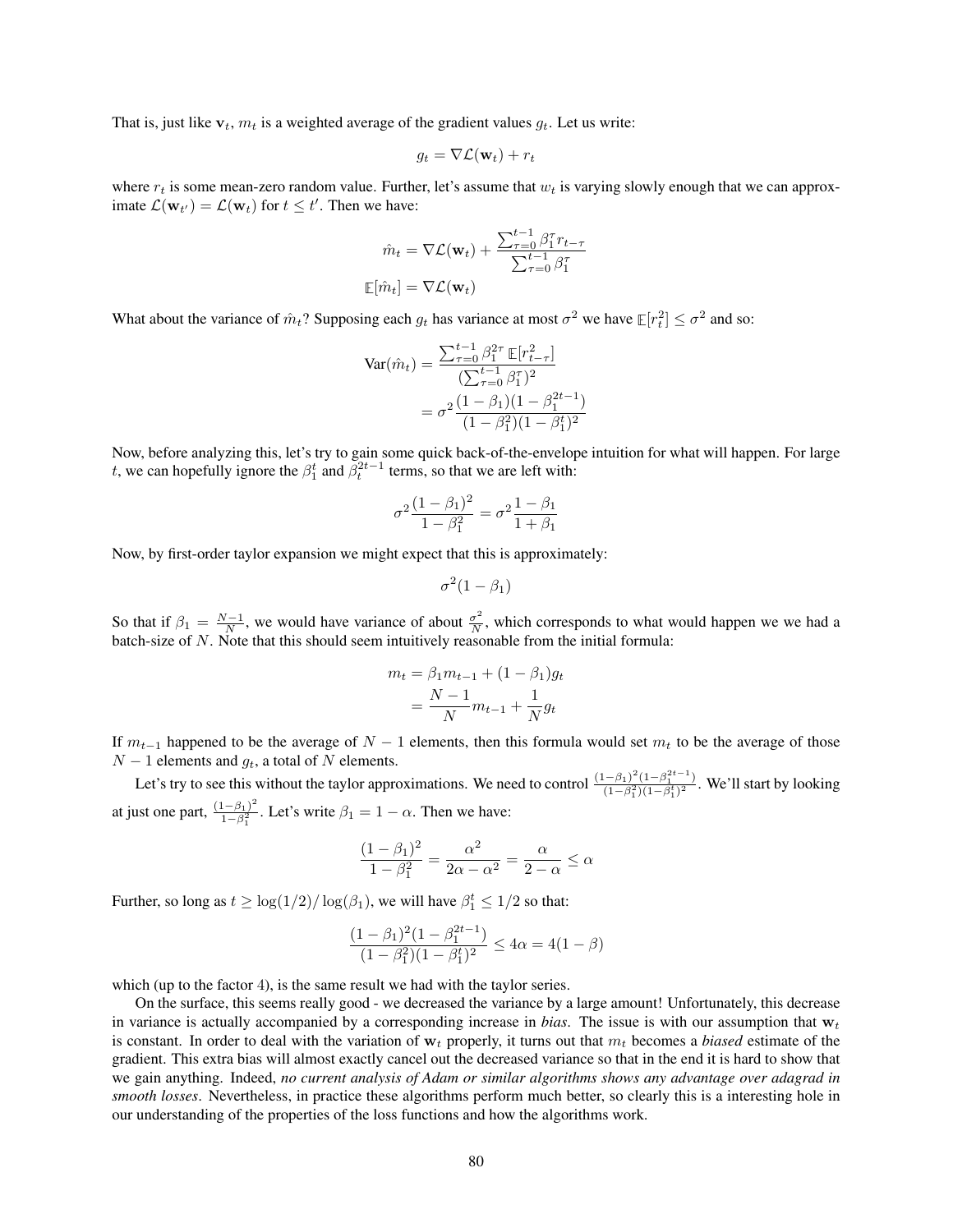### 19.2 Convergence failure of Adam

It turns out that the Adam algorithm actually can fail to converge. To get some idea of what could go wrong, notice that the definition of  $v_t$  is essentially an average of previous gradients. Therefore, if there is some constant variance so that previous gradients always have  $|g_t| = 1$  for example, regardless of the true value of  $\nabla \mathcal{L}(\mathbf{w}_t)$ , then  $\hat{\mathbf{v}}_t$  will always be 1. Thus, we can see that it must be important for  $\eta_t$  to decrease or be very small in order to guarantee convergence (unlikely with adagrad). However, even when  $\eta_t$  decreases like  $1/\sqrt{t}$ , there can still be a problem, as observed by Reddi, Kale, and Kumar [2018,](#page-121-2) in which an example is provided for which Adam makes consistent progress *in the wrong direction*.

To see why this might be, consider an extreme case in which  $\beta_2 = \beta_1 = 0$ . This corresponds to the update:

$$
\mathbf{w}_{t+1}[i] = \mathbf{w}_t[i] - \eta_t \frac{\mathbf{g}_t[i]}{|\mathbf{g}_t[i]|}
$$

That is, we update update using the *sign* of the gradient rather than the actual gradient. In a previous homework problem, you already provided a distribution for  $g_t$  such that the sign of  $g_t$ , on average, is different than the sign of  $\mathbb{E}[\mathbf{g}_t]$ , so that the above update will actually make negative progress in expectation.

On the other hand, it might be that with more realistic values for  $\beta_2$  and  $\beta_1$  (which are usually very close to 1), it is possible to show some convergence guarantee. So far as I know, this is still open.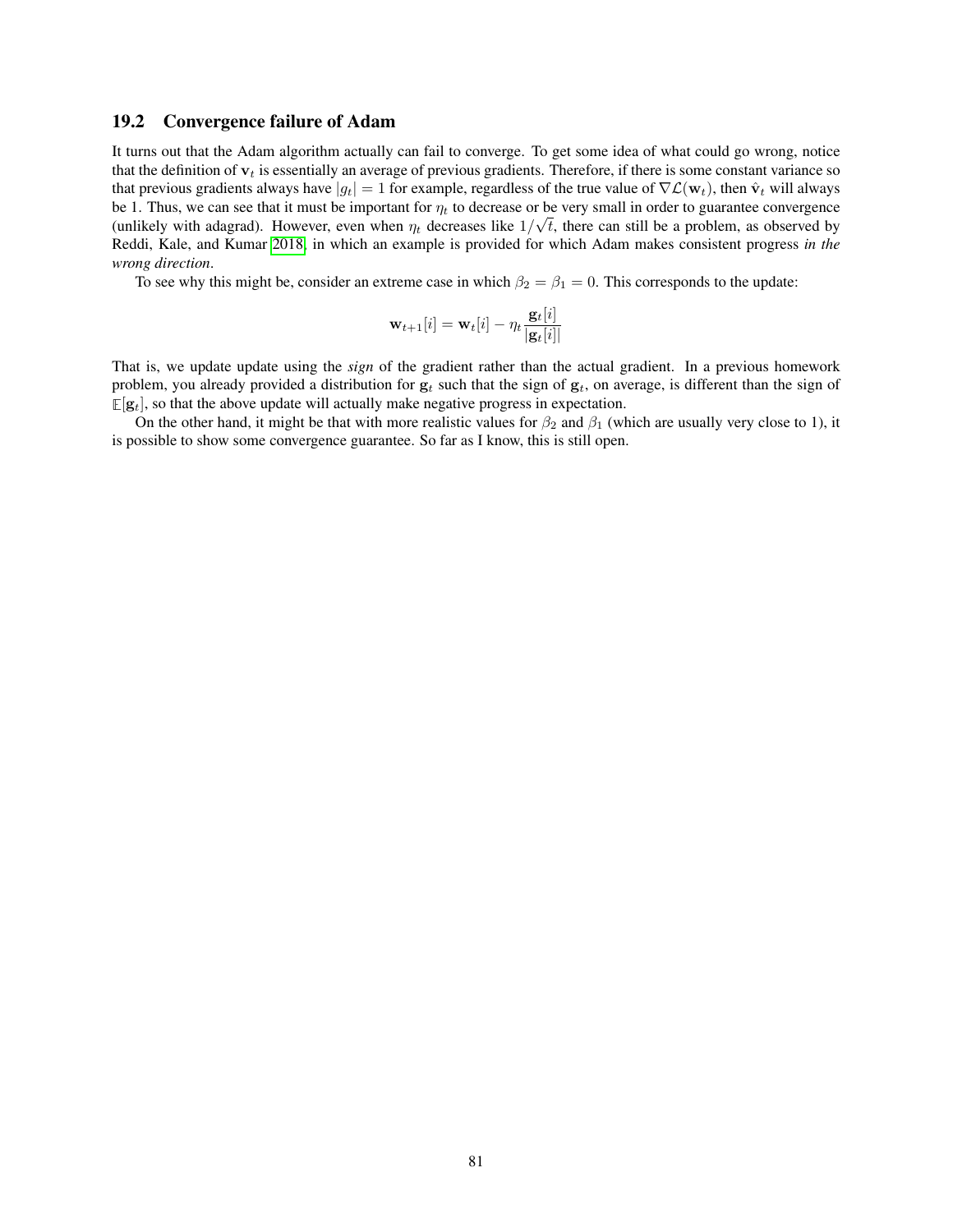## 20 Momentum in Stochastic Optimization

When discussing Adam, we briefly motivated the idea of momentum as related to artificially increasing the batch size rather than as a method connected to physical simulation. Now, let's try to make this connection more formal. We will consider a simple SGD with momentum algorithm:

### Algorithm 13 SGD with Momentum

<span id="page-81-1"></span>**Input:** Initial Point  $w_1$ , learning rate  $\eta$ , momentum parameters  $\alpha$ , time horizon T: Sample  $z_1$ . Set  $\mathbf{m}_1 = \nabla \ell(\mathbf{w}_1, z_1)$ . Set  $w_2 = w_1 - m_1$ for  $t = 2 \dots T$  do Sample  $z_t$ . Set  $\mathbf{m}_t = (1 - \alpha)\mathbf{m}_{t-1} + \alpha \nabla \ell(\mathbf{w}_t, z_t).$ Set  $\mathbf{w}_{t+1} = \mathbf{w}_t - \eta \mathbf{m}_t$ . end for

The difficulty in analyzing SGD with momentum is that it is not the case that

$$
\mathop{\mathbb{E}}[\mathbf{m}_t] = \nabla \mathcal{L}(\mathbf{w}_t)
$$

Thus, our standard strategy of writing:

$$
\mathbb{E}[\mathcal{L}(\mathbf{w}_{t+1})] \leq \mathbb{E}[\mathcal{L}(\mathbf{w}_t)] - \eta \mathbb{E}[\langle \nabla \mathcal{L}(\mathbf{w}_t), \mathbf{m}_t \rangle] + \frac{\eta^2 H}{2} \mathbb{E}[\|\mathbf{m}_t\|^2]
$$
  
\n
$$
= \mathbb{E}[\mathcal{L}(\mathbf{w}_t)] - \eta \mathbb{E}[\|\nabla \mathcal{L}(\mathbf{w}_t)\|^2] + \frac{\eta^2 H}{2} \mathbb{E}[\|\mathbf{m}_t\|^2]
$$
  
\n
$$
\leq \mathbb{E}[\mathcal{L}(\mathbf{w}_t)] - \eta(1 - H\eta/2) \mathbb{E}[\|\nabla \mathcal{L}(\mathbf{w}_t)\|^2] + \frac{\eta^2 H \sigma^2}{2}
$$

is not valid because  $\mathbb{E}[\langle \nabla \mathcal{L}(\mathbf{w}_t), \mathbf{m}_t \rangle] \neq \mathbb{E}[\|\nabla \mathcal{L}(\mathbf{w}_t)\|^2]$ . Instead, we will need to do something a little more subtle. In order to facilitate this analysis, we'll define the quantity:

$$
\epsilon_t = \mathbf{m}_t - \nabla \mathcal{L}(\mathbf{w}_t)
$$

Then,  $\epsilon_t$  is measuring the amount of "error" in the estimate  $\mathbf{g}_t$ . Notice that  $\mathbb{E}[\epsilon_t] \neq 0$ .

Also, let's define:

$$
r_t = \nabla \ell(\mathbf{w}_t, z_t) - \nabla \mathcal{L}(\mathbf{w}_t)
$$

Thus,  $r_t$  is the error in the ordinary non-momentum gradient estimates, and has  $\mathbb{E}[r_t] = 0$ . We'll also assume as usual that  $\mathbb{E}[\Vert r_t^2 \Vert] \leq \sigma^2$ .

With this notation, we can produce an analog of our one-step progress lemma for SGD, now incorporating momentum:

<span id="page-81-0"></span>**Lemma 20.1.** *Suppose that*  $\mathcal{L}$  *is*  $H$ -*smooth. Then so long as*  $\eta_t \leq \frac{1}{4H}$ *,* 

$$
\mathbb{E}[\mathcal{L}(\mathbf{w}_{t+1}) - L(\mathbf{w}_t)] \leq -\frac{\eta}{4} \mathbb{E}[\|\nabla L(\mathbf{w}_t)\|^2] + \frac{3\eta}{4} \mathbb{E}[\|\epsilon_t\|^2]
$$

*Proof.* From the standard smoothness lemma:

$$
H(\mathbf{w}_{t+1}) \leq \mathcal{L}(\mathbf{w}_t) + \langle \nabla \mathcal{L}(\mathbf{w}_t), \mathbf{w}_{t+1} - \mathbf{w}_t \rangle + \frac{H}{2} ||\mathbf{w}_{t+1} - \mathbf{w}_t||^2
$$
  
=  $\mathcal{L}(\mathbf{w}_t) - \eta \langle \nabla \mathcal{L}(\mathbf{w}_t), \mathbf{m}_t \rangle + \frac{\eta^2 H ||\mathbf{m}_t||^2}{2}$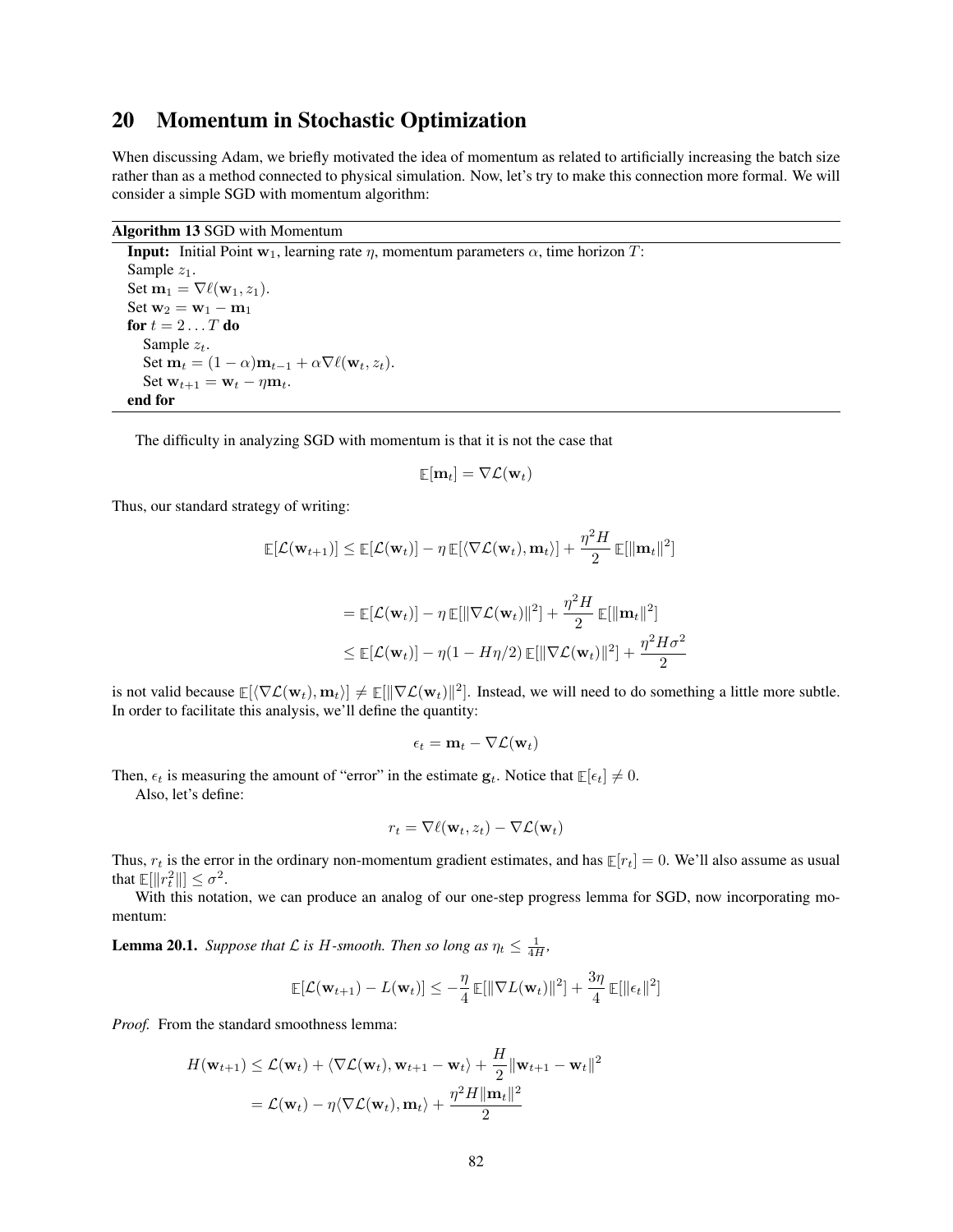taking expectation of both sides:

$$
\mathbb{E}[\mathcal{L}(\mathbf{w}_{t+1})] \leq \mathbb{E}[\mathcal{L}(\mathbf{w}_t)] - \eta \mathbb{E}[\langle \nabla \mathcal{L}(\mathbf{w}_t), \mathbf{m}_t \rangle] + \frac{\eta^2 H \mathbb{E}[\|\mathbf{m}_t\|^2]}{2}
$$
  

$$
\leq \mathbb{E}[\mathcal{L}(\mathbf{w}_t)] - \eta \mathbb{E}[\|\nabla \mathcal{L}(\mathbf{w}_t)\|^2] - \eta \mathbb{E}[\langle \nabla \mathcal{L}(\mathbf{w}_t), \epsilon_t \rangle] + \frac{\eta^2 H \mathbb{E}[\|\mathbf{m}_t\|^2]}{2}
$$

Using Young inequality  $\langle x, y \rangle \leq \frac{\|x\|^2}{2\lambda} + \frac{\lambda \|y\|^2}{2}$  with  $\lambda = 1$ :

$$
\leq \mathbb{E}[\mathcal{L}(\mathbf{w}_t)] - \eta \mathbb{E}[\|\nabla \mathcal{L}(\mathbf{w}_t)\|^2] + \frac{\eta}{2} \mathbb{E}[\|\nabla \mathcal{L}(\mathbf{w}_t)\|^2] + \frac{\eta}{2} \mathbb{E}[\|\epsilon_t\|^2] + \frac{\eta^2 H \mathbb{E}[\|\mathbf{m}_t\|^2]}{2}
$$
  

$$
\leq \mathbb{E}[\mathcal{L}(\mathbf{w}_t)] - \frac{\eta_t}{2} \mathbb{E}[\|\nabla \mathcal{L}(\mathbf{w}_t)\|^2] + \frac{\eta}{2} \mathbb{E}[\|\epsilon_t\|^2] + \frac{\eta^2 H \mathbb{E}[\|\nabla \mathcal{L}(\mathbf{w}_t) + \epsilon_t\|^2]}{2}
$$

Using  $||a + b||^2 \le 2||a||^2 + 2||b||^2$ :

$$
\leq \mathop{\mathbb{E}}[\mathcal{L}(\mathbf{w}_t)] - \frac{\eta_t}{2} \mathop{\mathbb{E}}[\|\nabla \mathcal{L}(\mathbf{w}_t)\|^2] + \frac{\eta_t}{2} \mathop{\mathbb{E}}[\|\epsilon_t\|^2] + \frac{\eta_t^2 H \mathop{\mathbb{E}}[2\|\nabla \mathcal{L}(\mathbf{w}_t)\| + 2\|\epsilon_t\|^2]}{2}
$$

Using  $\eta_t \leq \frac{1}{4H}$ :

$$
\leq \mathbb{E}[\mathcal{L}(\mathbf{w}_t)] - \frac{\eta_t}{2} \mathbb{E}[\|\nabla \mathcal{L}(\mathbf{w}_t)\|^2] + \frac{\eta_t}{2} \mathbb{E}[\|\epsilon_t\|^2] + \frac{\eta_t \mathbb{E}[\|\nabla \mathcal{L}(\mathbf{w}_t)\| + \|\epsilon_t\|^2]}{4}
$$
  
= 
$$
\mathbb{E}[\mathcal{L}(\mathbf{w}_t)] - \frac{\eta_t}{4} \mathbb{E}[\|\nabla \mathcal{L}(\mathbf{w}_t)\|^2] + \frac{3\eta_t}{4} \mathbb{E}[\|\epsilon_t\|^2]
$$

 $\Box$ 

Let's compare this result to our standard gradient descent result when  $\mathbb{E}[\mathbf{m}_t] = \nabla \mathcal{L}(\mathbf{w}_t)$ . This required only  $\eta \leq 1/H$  and achieved:

$$
\mathbb{E}[\mathcal{L}(\mathbf{w}_{t+1}) - \mathcal{L}(\mathbf{w}_t)] \leq -\frac{\eta}{2} \mathbb{E}[\|\nabla \mathcal{L}(\mathbf{w}_t)\|^2] + \frac{\eta^2 H}{2} \mathbb{E}[\|\epsilon\|^2]
$$

The dependency on  $\mathbb{E}[\|\nabla \mathcal{L}(\mathbf{w}_t)\|^2]$  is similar - just the constants have changed. However, the dependency on  $\|\epsilon\|^2$  has changed quite a bit: the power of η has decreased. As a result, *this lemma is not sufficient to guarantee convergence unless becomes small.*

How small does  $\epsilon$  need to be? Notice that if  $\|\epsilon_t\|^2 \geq \frac{1}{3} \|\nabla \mathcal{L}(\mathbf{w}_t)\|^2$ , then Lemma [20.1](#page-81-0) does not actually imply that  $\mathcal{L}(\mathbf{w}_{t+1}) \leq \mathcal{L}(\mathbf{w}_t)$  anymore. Therefore, we should expect to make progress on the function value only when  $\|\epsilon_t\|^2 \leq \frac{1}{3} \|\nabla \mathcal{L}(\mathbf{w}_t)\|^2$ . Further, if our goal is to at least match the performance of regular non-momentum SGD, then we'd hope to make progress so long as  $\|\nabla \mathcal{L}(\mathbf{w}_t)\|^2 > \Omega(1/\sqrt{T})$ . This suggests that we need to get  $\|\epsilon_t\|^2$  down to  $O(1/\sqrt{T}).$ 

This is the crux of the momentum idea: if we view  $m_t$  as running average of gradient estimates, it is reasonable to believe that  $m_t$  would be a very close estimate of  $\nabla \mathcal{L}(\mathbf{w}_t)$ , and so the value of  $\epsilon_t$  would indeed be small. Let's try to gain some intuition behind how this should happen.

Instead of considering the exponentially weighted moving average, let's just consider a simple *windowed* average:

$$
\mathbf{m}_t = \frac{1}{K} \sum_{i=0}^{K-1} \nabla \ell(\mathbf{w}_{t-i}, z_{t-i})
$$

What is  $\epsilon_t$  in this setting?

$$
\epsilon_t = \frac{1}{K} \sum_{i=0}^{K-1} (\nabla \ell(\mathbf{w}_{t-i}, z_{t-i}) - \nabla \mathcal{L}(\mathbf{w}_t))
$$
  
= 
$$
\frac{1}{K} \sum_{i=0}^{K-1} (\nabla \ell(\mathbf{w}_{t-i}, z_{t-i}) - \nabla \mathcal{L}(\mathbf{w}_{t-i})) + \frac{1}{K} \sum_{i=0}^{K-1} (\nabla \mathcal{L}(\mathbf{w}_{t-i}) - \nabla \mathcal{L}(\mathbf{w}_t))
$$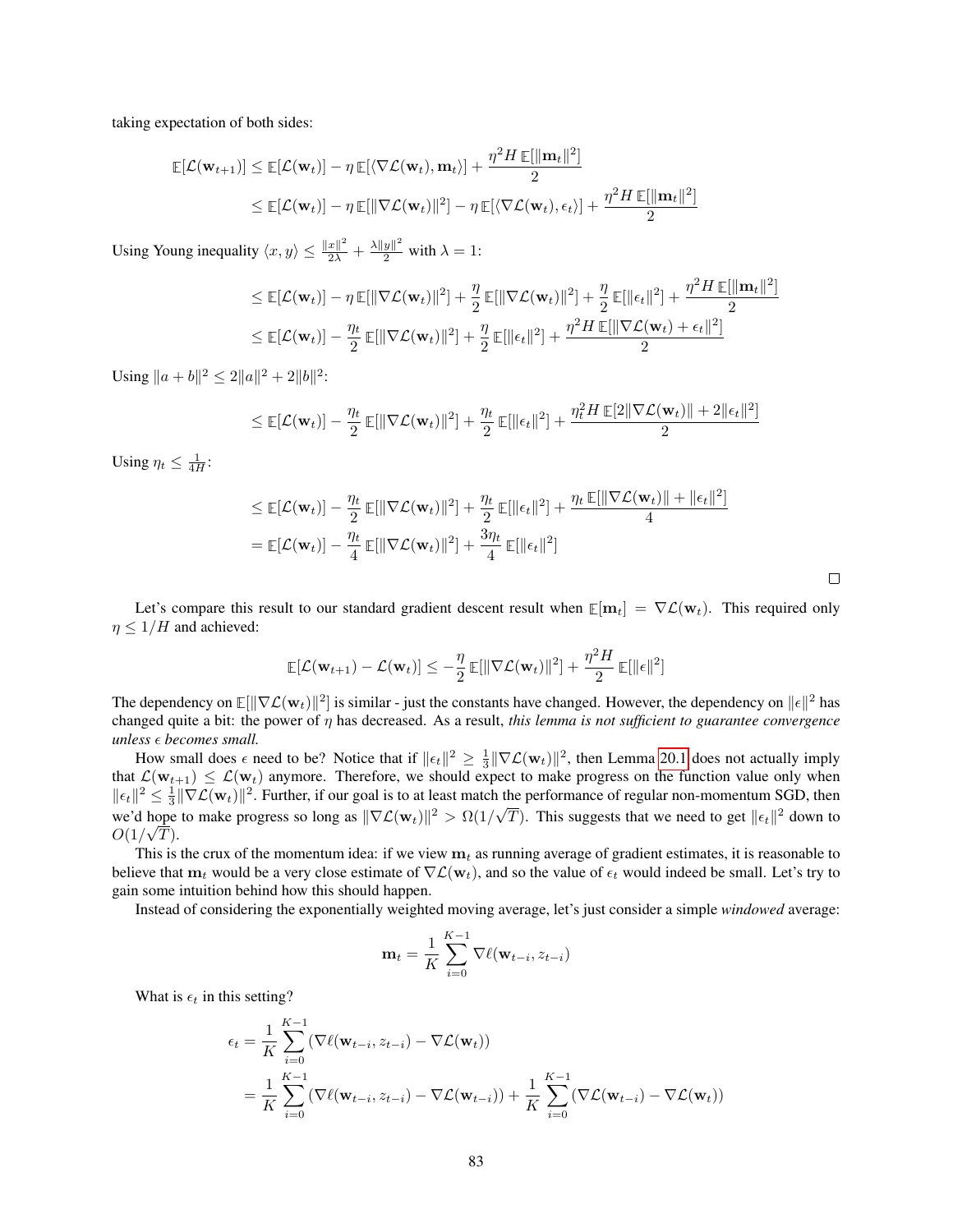Now, the first term above,  $\frac{1}{K} \sum_{i=0}^{K-1} (\nabla \ell(\mathbf{w}_{t-i}, z_{t-i}) - \nabla \mathcal{L}(\mathbf{w}_{t-i}))$ , is an average of K mean-zero values, and so will be on average  $O(1/\sqrt{K})$ . The next term, on the other hand is a kind of "bias" that is harder to control. To gain some rough idea of how we could make it small, notice that by smoothness,  $\|\nabla \mathcal{L}(\mathbf{w}_{t-i}) - \nabla \mathcal{L}(\mathbf{w}_t)\| \le H \|\mathbf{w}_{t-i} - \mathbf{w}_t\|$ . Further, if we expect  $\|\mathbf{w}_{t-1} - \mathbf{w}_t\| = O(\eta)$  since the learning rate is  $\eta$ , we can argue:

$$
\left\| \frac{1}{K} \sum_{i=0}^{K-1} (\nabla \mathcal{L}(\mathbf{w}_{t-i}) - \nabla \mathcal{L}(\mathbf{w}_t)) \right\| \le O\left(\frac{1}{K} \sum_{i=0}^{K-1} \eta H\right)
$$
  
= O(K\eta H)

So overall, we have:

$$
\|\epsilon_t\| = O(\frac{1}{\sqrt{K}} + \eta K)
$$

Setting  $K$  optimally yields:

$$
\|\epsilon_t\| = O(\eta^{1/3})
$$

Now, let's try to apply Lemma [20.1:](#page-81-0)

$$
\mathbb{E}[\mathcal{L}(\mathbf{w}_{t+1}) - \mathcal{L}(\mathbf{w}_t)] \le O(-\eta \mathbb{E}[\|\nabla \mathcal{L}(\mathbf{w}_t)\|^2] + \eta^{5/3})
$$
  

$$
\sum_{t=1}^T \mathbb{E}[\|\nabla \mathcal{L}(\mathbf{w}_t)\|^2] \le O\left(\frac{\Delta}{\eta} + T\eta^{2/3}\right)
$$

So, optimizing  $\eta$  yields:

$$
\sum_{t=1}^T \mathbb{E}[\|\nabla \mathcal{L}(\mathbf{w}_t)\|^2] \le O\left(T^{3/5}\right)
$$

In contrast, with regular SGD we obtained  $\sum_{t=1}^{T} \mathbb{E}[\|\nabla \mathcal{L}(\mathbf{w}_t)\|^2] \leq O(T^{1/2})$ , so it seems like things have actually gotten worse!

The issue here was that our bound  $||\epsilon_t|| = O(\eta^{1/3})$  was actually a bit loose. If we are more careful, we will be able to obtain  $\|\epsilon_t\| = O(\eta^{1/2})$  instead. The key observation is that the bound  $\|\mathbf{w}_{t-1} - \mathbf{w}_t\| = O(\eta)$  was also a bit loose: really, we have  $\|\mathbf{w}_{t-1} - \mathbf{w}_t\| = O(\eta \|\mathbf{w}_{t-1}\| + \eta \|\nabla \mathcal{L}(\mathbf{w}_{t-1})\|)$ . Thus, if  $\epsilon_t$  and  $\nabla \mathcal{L}(\mathbf{w}_t)$  are both getting smaller, we should expect  $\|\mathbf{w}_{t-1} - \mathbf{w}_t\|$  to also be getting smaller, which in turn makes  $\epsilon$  even smaller. This positive feedback cycle is what will eventually yield our improved bounds.

Next, we have the following fact about the error in the momentum estimates. This is the Lemma that will inform our choices for  $\alpha$  and  $\eta$ , and will need to be modified for alternative momentum schemes.

<span id="page-83-0"></span>**Lemma 20.2.** *For any*  $\alpha \leq 1/2$ *, setting*  $\eta = \frac{\alpha}{\sqrt{48}H}$  *guarantees:* 

$$
\frac{\sqrt{3}}{8H}\mathbb{E}[\|\epsilon_{t+1}\|^2 - \|\epsilon_t\|^2] \le -\frac{3\eta}{4}\mathbb{E}[\|\epsilon_t\|^2] + \frac{\eta}{8}\mathbb{E}[\|\nabla \mathcal{L}(\mathbf{w}_t)\|^2] + 3\sqrt{3}H\eta^2\sigma^2
$$

*Proof.* Recall our notation:

$$
r_t = \nabla \ell(\mathbf{w}_t, z_t) - \nabla \mathcal{L}(\mathbf{w}_t)
$$

Note that we have the important property:

 $\mathbb{E}[r_t] = 0$ 

Note however that  $\mathbb{E}[\epsilon_t] \neq 0$ .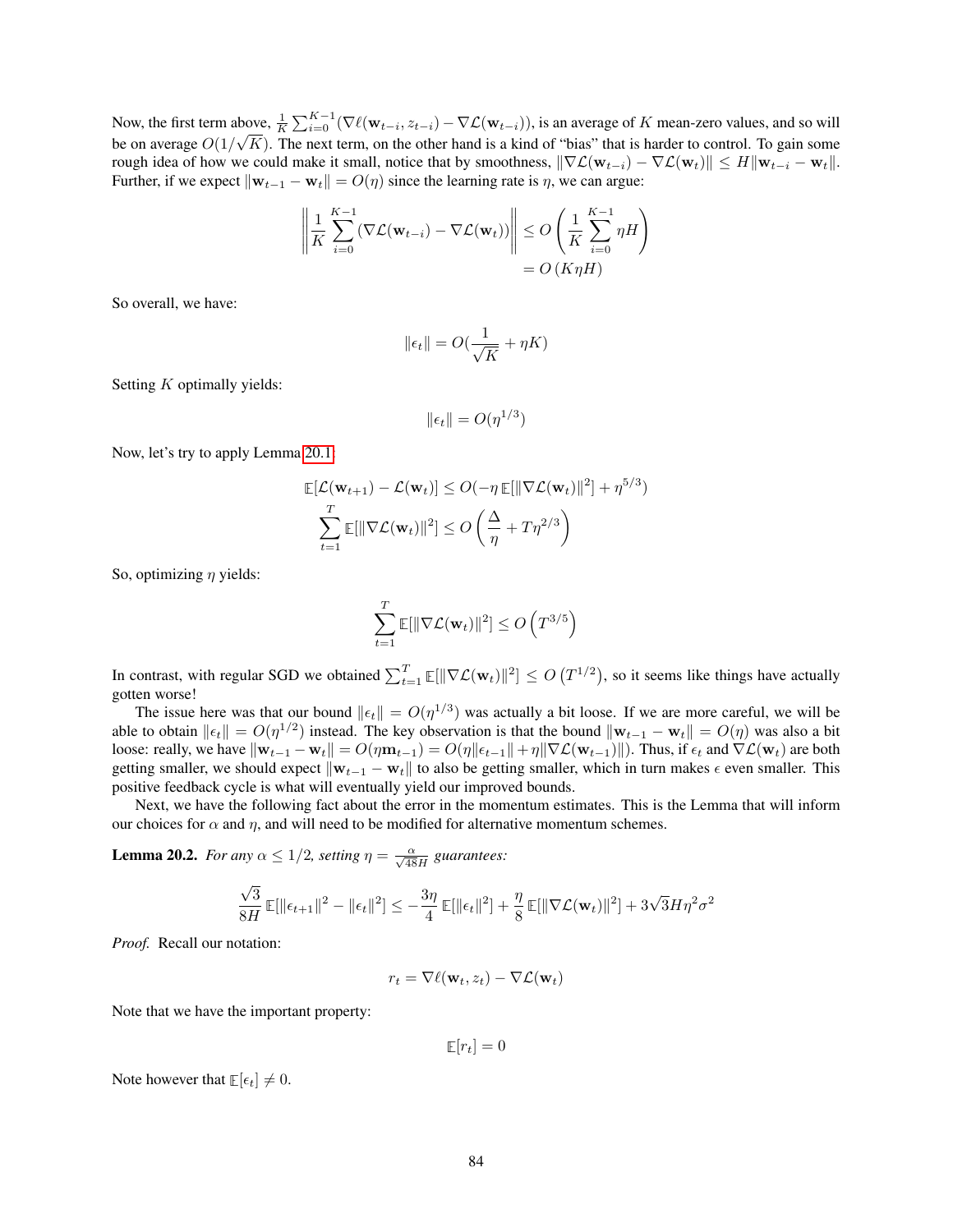Now, we derive a recursive formula for  $\epsilon_{t+1}$  in terms of  $\epsilon_t$ :

$$
\epsilon_{t+1} = \mathbf{m}_{t+1} - \nabla \mathcal{L}(\mathbf{w}_{t+1})
$$
  
=  $(1 - \alpha)\mathbf{m}_t + \alpha_t \nabla \ell(\mathbf{w}_{t+1}, z_{t+1}) - \nabla \mathcal{L}(\mathbf{w}_{t+1})$   
=  $(1 - \alpha)(\mathbf{m}_t - \nabla \mathcal{L}(\mathbf{w}_{t+1})) + \alpha(\nabla \ell(\mathbf{w}_{t+1}, z_{t+1}) - \nabla \mathcal{L}(\mathbf{w}_{t+1}))$   
=  $(1 - \alpha)(\mathbf{m}_t - \nabla \mathcal{L}(\mathbf{w}_t)) + (1 - \alpha)(\nabla \mathcal{L}(\mathbf{w}_t) - \nabla \mathcal{L}(\mathbf{w}_{t+1})) + \alpha r_{t+1}$   
=  $(1 - \alpha)\epsilon_t + (1 - \alpha)(\nabla \mathcal{L}(\mathbf{w}_t) - \nabla \mathcal{L}(\mathbf{w}_{t+1})) + \alpha r_{t+1}$ 

Now, remember that we are actually interested in  $\mathbb{E}[\|\epsilon_t\|^2]$ , so let us take the norm-squared of both sides in the above, and use the fact that  $\mathbb{E}[r_t] = 0$ :

$$
\mathbb{E}[\|\epsilon_{t+1}\|^2] = (1-\alpha)^2 \mathbb{E}[\|\epsilon_t\|^2] + 2(1-\alpha)^2 \mathbb{E}[\langle\epsilon_t, \nabla \mathcal{L}(\mathbf{w}_t) - \nabla \mathcal{L}(\mathbf{w}_{t+1})\rangle] + (1-\alpha)^2 \mathbb{E}[\|\nabla \mathcal{L}(\mathbf{w}_t) - \nabla \mathcal{L}(\mathbf{w}_{t+1})\|^2]
$$
  
+  $\alpha^2 \mathbb{E}[\|r_{t+1}\|^2]$   

$$
\leq (1-\alpha)^2 \mathbb{E}[\|\epsilon_t\|^2] + 2(1-\alpha)^2 \mathbb{E}[\langle\epsilon_t, \nabla \mathcal{L}(\mathbf{w}_t) - \nabla \mathcal{L}(\mathbf{w}_{t+1})\rangle] + (1-\alpha)^2 \mathbb{E}[\|\nabla \mathcal{L}(\mathbf{w}_t) - \nabla \mathcal{L}(\mathbf{w}_{t+1})\|^2]
$$
  
+  $\alpha^2 \sigma^2$ 

Notice that by  $H$ -smoothness,

$$
\|\nabla \mathcal{L}(\mathbf{w}_{t}) - \nabla \mathcal{L}(\mathbf{w}_{t+1})\| \le H \|\mathbf{w}_{t} - \mathbf{w}_{t+1}\|
$$
  
\n
$$
\le H \eta \|\mathbf{m}_{t}\|
$$
  
\n
$$
\le H \eta (\|\nabla \mathcal{L}(\mathbf{w}_{t})\| + \|\epsilon_{t}\|)
$$

Further, by Young inequality again, for any  $\lambda$  we have:

$$
\langle \epsilon_t, \nabla \mathcal{L}(\mathbf{w}_t) - \nabla \mathcal{L}(\mathbf{w}_{t+1}) \rangle \le \frac{\|\epsilon_t\|^2}{2\lambda} + \lambda H^2 \eta^2 (\|\nabla \mathcal{L}(\mathbf{w}_t)\|^2 + \|\epsilon_t\|^2)
$$

Thus, putting this together with  $(1 - \alpha)^2 \le 1$ , we have:

$$
\mathbb{E}[\|\epsilon_{t+1}\|^2] \le \left[ (1-\alpha)^2 + \frac{1}{\lambda} + 2\lambda H^2 \eta^2 + 2H^2 \eta^2 \right] \mathbb{E}[\|\epsilon_t\|^2] + \left[ 2\lambda H^2 \eta^2 + H^2 \eta^2 \right] \mathbb{E}[\|\nabla \mathcal{L}(\mathbf{w}_t)\|^2] + \alpha^2 \sigma^2
$$

Let's take a step back and see where we are going with this. Notice that  $(1 - \alpha)^2 = 1 - 2\alpha + \alpha^2$ . Therefore, by setting  $\lambda \approx 1/\alpha$ , and then setting  $\eta$  in some clever way we might be able to guarantee something like  $(1-\alpha)^2 + \frac{1}{\lambda}$  +  $2\lambda L^2\eta^2 + 2L^2\eta^2 \approx 1-\alpha$ . Discarding many constants, and observing that  $\lambda\eta^2 \approx \eta^2/\alpha$  is bigger  $\eta^2$ , this would yield something like:

$$
\mathbb{E}[\|\epsilon_{t+1}\|^2] \le (1-\alpha)\mathbb{E}[\|\epsilon_t\|^2] + O(\eta^2/\alpha \mathbb{E}[\|\nabla \mathcal{L}(\mathbf{w}_t)\|^2] + \alpha^2 \sigma^2)
$$

This suggests that  $\|\epsilon_t\|^2$  will decrease until it reaches some "equilibrium" value when the above recurrence has  $\|\epsilon_{t+1}\| = \|\epsilon_t\|$ . Solving for this, we obtain:

$$
\mathbb{E}[\eta || \epsilon_t ||^2] \le O\left(\frac{\eta^3}{\alpha^2} \mathbb{E}[||\nabla \mathcal{L}(\mathbf{w}_t)||^2] + \alpha \eta \sigma^2\right)
$$

So in order to keep the  $\eta \| \epsilon_t \|^2$  terms in Lemma [20.1](#page-81-0) from dominating the  $-\eta \|\nabla \mathcal{L}(\mathbf{w}_t)\|^2$  terms, we should try to set  $\eta = \alpha$ 

Let's see if this is possible. We will try to obtain  $(1 - \alpha)^2 + \frac{1}{\lambda} + 2\lambda H^2 \eta^2 + 2H^2 \eta^2 \leq 1 - \frac{1}{2} \alpha$ . We can expand the  $(1 - \alpha)^2$  to  $1 - 2\alpha + \alpha^2$ . Thus, we have an "extra"  $-\frac{3}{2}\alpha$  term of slack, and three positive terms  $\alpha^2$ ,  $\frac{1}{\lambda}$  and  $2H^2(\lambda+1)\eta^2$ . We will try to get all three positive terms at most  $\frac{1}{2}\alpha$  to obtain the entire expression is at most  $1-\frac{1}{2}\alpha$ . To accomplish this, we need:

$$
\alpha \le \frac{1}{2}
$$

$$
\lambda = \frac{2}{\alpha}
$$

$$
\eta \le \frac{\alpha}{4H}
$$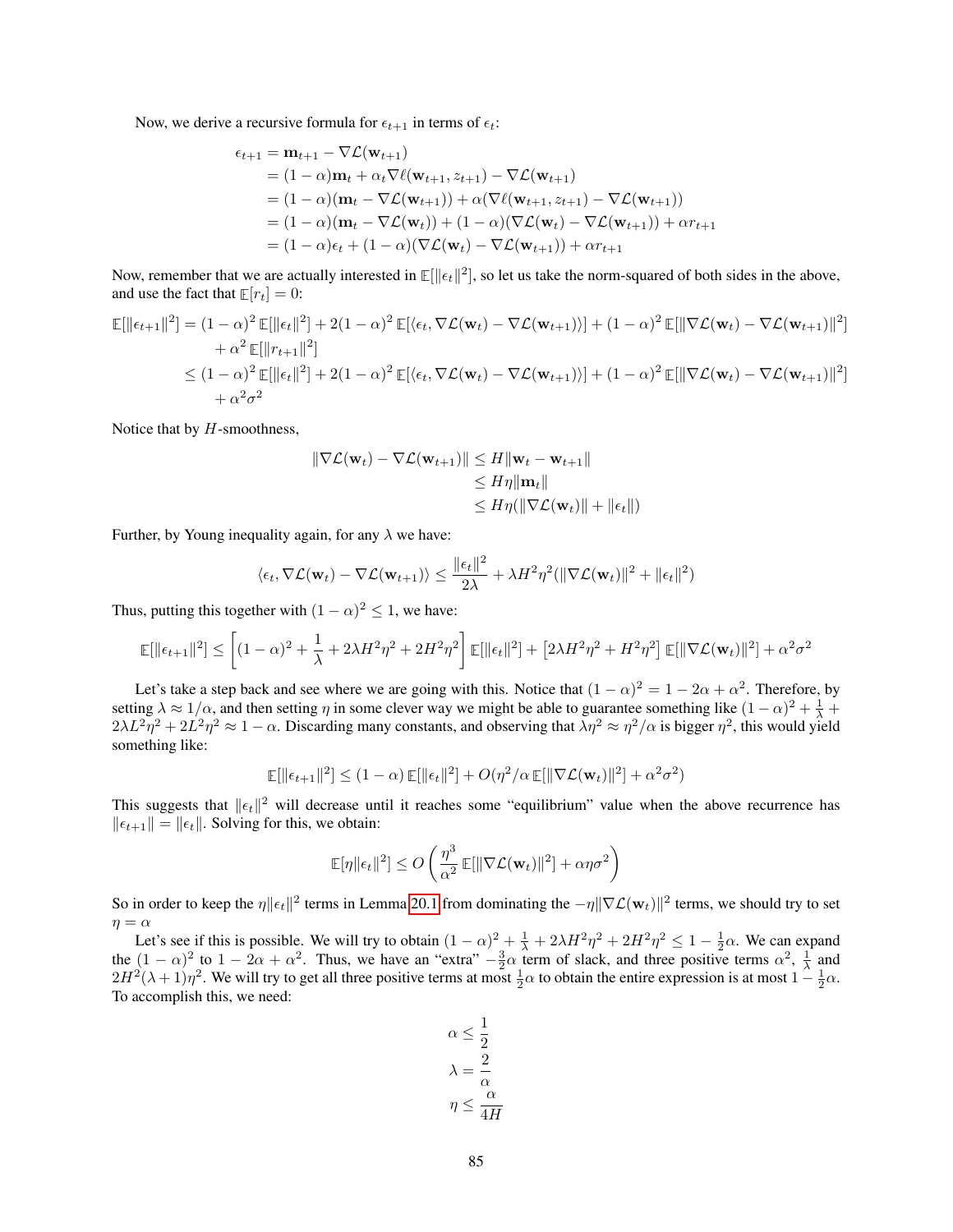The first two equations deal with  $\alpha^2$  and  $\frac{1}{\lambda}$ . For the final term, notice that  $\lambda > 1$ , so that  $2H^2(\lambda + 1)\eta^2 \le 4H^2\lambda\eta^2 =$  $8H^2\eta^2$  $\frac{q^2\eta^2}{\alpha}$ . So if we set  $\eta \le \frac{\alpha}{4H}$ , we will have  $(1-\alpha)^2 + \frac{1}{\lambda} + 2\lambda H^2 \eta^2 + 2H^2 \eta^2 = 1 - \frac{1}{2}\alpha \le 1 - \frac{1}{2}\alpha$ .

Thus overall we have obtained:

 $3\eta$ 

$$
\mathbb{E}[\|\epsilon_{t+1}\|^2] \leq (1 - \frac{\alpha}{2}) \mathbb{E}[\|\epsilon_t\|^2] + [2\lambda H^2 \eta^2 + H^2 \eta^2] \mathbb{E}[\|\nabla \mathcal{L}(\mathbf{w}_t)\|^2] + \alpha^2 \sigma^2
$$
  
\n
$$
\leq (1 - \frac{\alpha}{2}) \mathbb{E}[\|\epsilon_t\|^2] + 4\lambda H^2 \eta^2 \mathbb{E}[\|\nabla \mathcal{L}(\mathbf{w}_t)\|^2] + \alpha^2 \sigma^2
$$
  
\n
$$
\leq (1 - \frac{\alpha}{2}) \mathbb{E}[\|\epsilon_t\|^2] + \frac{8H^2 \eta^2}{\alpha} \mathbb{E}[\|\nabla \mathcal{L}(\mathbf{w}_t)\|^2] + \alpha^2 \sigma^2
$$
  
\n
$$
\frac{3\eta}{2\alpha} \mathbb{E}[\|\epsilon_{t+1}\|^2 - \|\epsilon_t\|^2] \leq -\frac{3\eta}{4} \mathbb{E}[\|\epsilon_t\|^2] + \frac{6H^2 \eta^3}{\alpha^2} \mathbb{E}[\|\nabla \mathcal{L}(\mathbf{w}_t)\|^2] + \frac{3\eta \alpha}{4} \sigma^2
$$

Now, if we set  $\eta = \frac{\alpha}{\sqrt{48}H}$  (which satisfies  $\eta \leq \frac{\alpha}{4H}$ ), this simplifies to:

$$
\frac{3\eta}{2\alpha}\,\mathbb{E}[\|\epsilon_{t+1}\|^2-\|\epsilon_t\|^2]\leq -\frac{3\eta}{4}\,\mathbb{E}[\|\epsilon_t\|^2]+\frac{\eta}{8}\,\mathbb{E}[\|\nabla\mathcal{L}(\mathbf{w}_t)\|^2]+3\sqrt{3}H\eta^2\sigma^2
$$

And the Lemma follows by observing  $\frac{3\eta}{2\alpha} = \frac{\sqrt{3}}{8H}$ 

**Theorem 20.3.** Algorithm 13 with 
$$
\eta = \frac{\alpha}{\sqrt{48}H}
$$
 and  $\alpha = \min\left(\frac{1}{2}, \frac{\sqrt{32\sqrt{3}H\Delta + 12\sigma^2}}{\sigma\sqrt{T}}\right)$  guarantees\n
$$
\frac{1}{T} \sum_{t=1}^{T} \mathbb{E}[\|\nabla \mathcal{L}(\mathbf{w}_t)\|^2] \le O\left(\frac{H\Delta}{T} + \frac{\sigma\sqrt{H\Delta} + \sigma^2}{\sqrt{T}}\right)
$$

*Proof.* The proof works using the so-called *potential* method. We define the value

$$
\Phi_t = \mathcal{L}(\mathbf{w}_t) + \frac{\sqrt{3}}{8H} \|\epsilon_t\|^2
$$

We will then show that  $\Phi_t$  roughly decreases with t at rate that depends on  $\|\nabla \mathcal{L}(\mathbf{w}_t)\|^2$ . Specifically:

$$
\mathbb{E}[\Phi_{t+1} - \Phi_t] = \mathbb{E}[\mathcal{L}(\mathbf{w}_{t+1}) - \mathcal{L}(\mathbf{w}_t) + \frac{\sqrt{3}}{8H} \|\epsilon_{t+1}\|^2 - \frac{\sqrt{3}}{8H} \|\epsilon_t\|^2]
$$

applying Lemmas [20.1](#page-81-0) and [20.2:](#page-83-0)

$$
\leq -\frac{\eta}{4} \mathbb{E}[\|\nabla \mathcal{L}(\mathbf{w}_t)\|^2] + \frac{3\eta}{4} \mathbb{E}[\|\epsilon_t\|^2] -\frac{3\eta}{4} \mathbb{E}[\|\epsilon_t\|^2] + \frac{\eta}{8} \mathbb{E}[\|\nabla \mathcal{L}(\mathbf{w}_t)\|^2] + 3\sqrt{3}H\eta^2\sigma^2
$$

(Notice that the  $||\epsilon_t||^2$  terms will magically cancel in the above: this was the point of including this weird-seeming  $\frac{\sqrt{3}}{8H}$   $\|\epsilon_t\|^2$  in the potential:

$$
= -\frac{\eta}{8} \mathbb{E}[\|\nabla \mathcal{L}(\mathbf{w}_t)\|^2] + 3\sqrt{3}\eta^2 \sigma^2
$$

Now sum over  $t$ :

$$
\mathbb{E}[\Phi_{T+1} - \Phi_1] \le -\frac{\eta}{8} \sum_{t=1}^T \mathbb{E}[\|\nabla \mathcal{L}(\mathbf{w}_t)\|^2] + 3\sqrt{3}\sigma T H \eta^2
$$

rearranging...

$$
\sum_{t=1}^{T} \mathbb{E}[\|\nabla \mathcal{L}(\mathbf{w}_t)\|^2] \le \frac{8}{\eta} \mathbb{E}[\Phi_1 - \Phi_{T+1}] + 24\sqrt{3}T\eta H\sigma^2
$$

86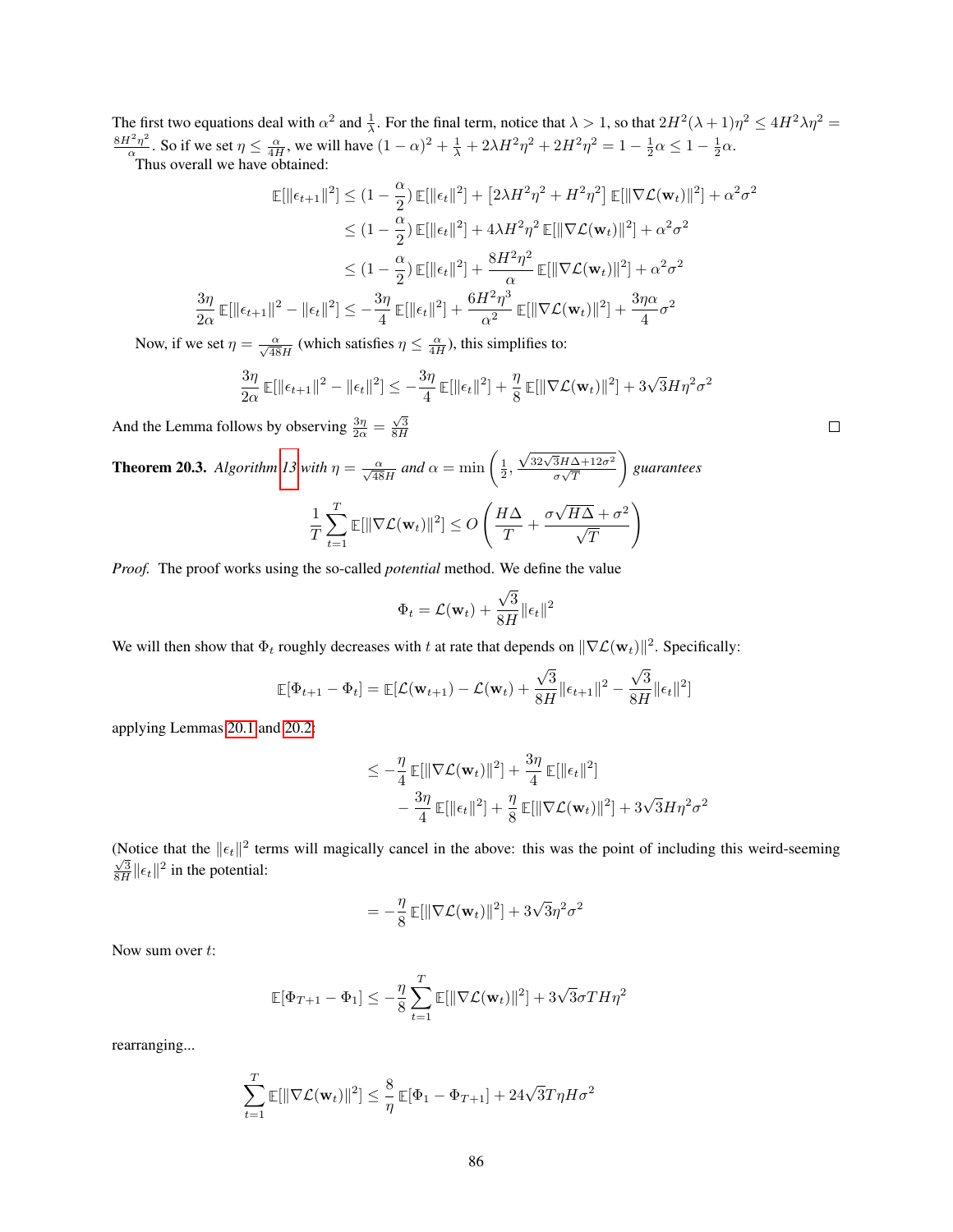Now, observe that

$$
\mathbb{E}[\Phi_1 - \Phi_{T+1}] = \mathbb{E}[\mathcal{L}(\mathbf{w}_1) - \mathcal{L}(\mathbf{w}_{T+1}) + \frac{\sqrt{3}}{8H} \|\epsilon_1\|^2 - \frac{\sqrt{3}}{8H} \|\epsilon_{T+1}\|^2]
$$
  

$$
\leq \Delta + \frac{\sqrt{3}\sigma^2}{8H}
$$

where in the second line we used  $\mathbb{E}[\|\epsilon_1\|^2] = \mathbb{E}[\|r_1\|^2] \leq \sigma^2$ . Putting all this together with  $\eta = \frac{\alpha}{H\sqrt{\sigma^2}}$  $\frac{\alpha}{H\sqrt{48}\alpha}$  yields:

$$
\frac{1}{T} \sum_{t=1}^{T} \mathbb{E}[\|\nabla \mathcal{L}(\mathbf{w}_t)\|^2] \le \frac{8}{T\eta} \mathbb{E}[\Phi_1 - \Phi_{T+1}] + 24\sqrt{3}\sigma^2 H\eta
$$

$$
\le \frac{32\sqrt{3}H\Delta + 12\sigma^2}{T\alpha} + 6\sigma^2 \alpha
$$

Now, we would like to balance these terms and set:

$$
\alpha = \frac{\sqrt{32\sqrt{3}H\Delta + 12\sigma^2}}{\sigma\sqrt{T}}
$$

but we also need to satisfy  $\alpha \leq 1/2$ . So, this motivates the setting:

$$
\alpha = \min\left(\frac{1}{2}, \frac{\sqrt{32\sqrt{3}H\Delta + 12\sigma^2}}{\sigma\sqrt{T}}\right)
$$

Now, if  $\alpha \neq 1/2$ , we have:

$$
\frac{1}{T} \sum_{t=1}^{T} \mathbb{E}[\|\nabla \mathcal{L}(\mathbf{w}_t)\|^2] \le \frac{2\sqrt{32\sqrt{3}H\Delta + 12\sigma^2}\sigma\sqrt{6}}{\sqrt{T}} = O\left(\frac{\sigma\sqrt{H\Delta} + \sigma^2}{\sqrt{T}}\right)
$$

On the other hand, if  $\alpha = 1/2$ , this implies

$$
\frac{\sqrt{32\sqrt{3}H\Delta+12\sigma^2}}{\sigma\sqrt{T}}\geq 1/2
$$

so that:

$$
\frac{\sigma^2}{4} \leq \frac{32\sqrt{3}H\Delta+12\sigma^2}{T}
$$

so that overall:

$$
\frac{1}{T} \sum_{t=1}^{T} \mathbb{E}[\|\nabla \mathcal{L}(\mathbf{w}_t)\|^2] \le \frac{64\sqrt{3}H\Delta + 24\sigma^2}{T\alpha} + 3\sigma^2
$$

$$
\le O\left(\frac{H\Delta + \sigma^2}{T}\right)
$$

so that adding the two bounds for the two cases yields the desired result.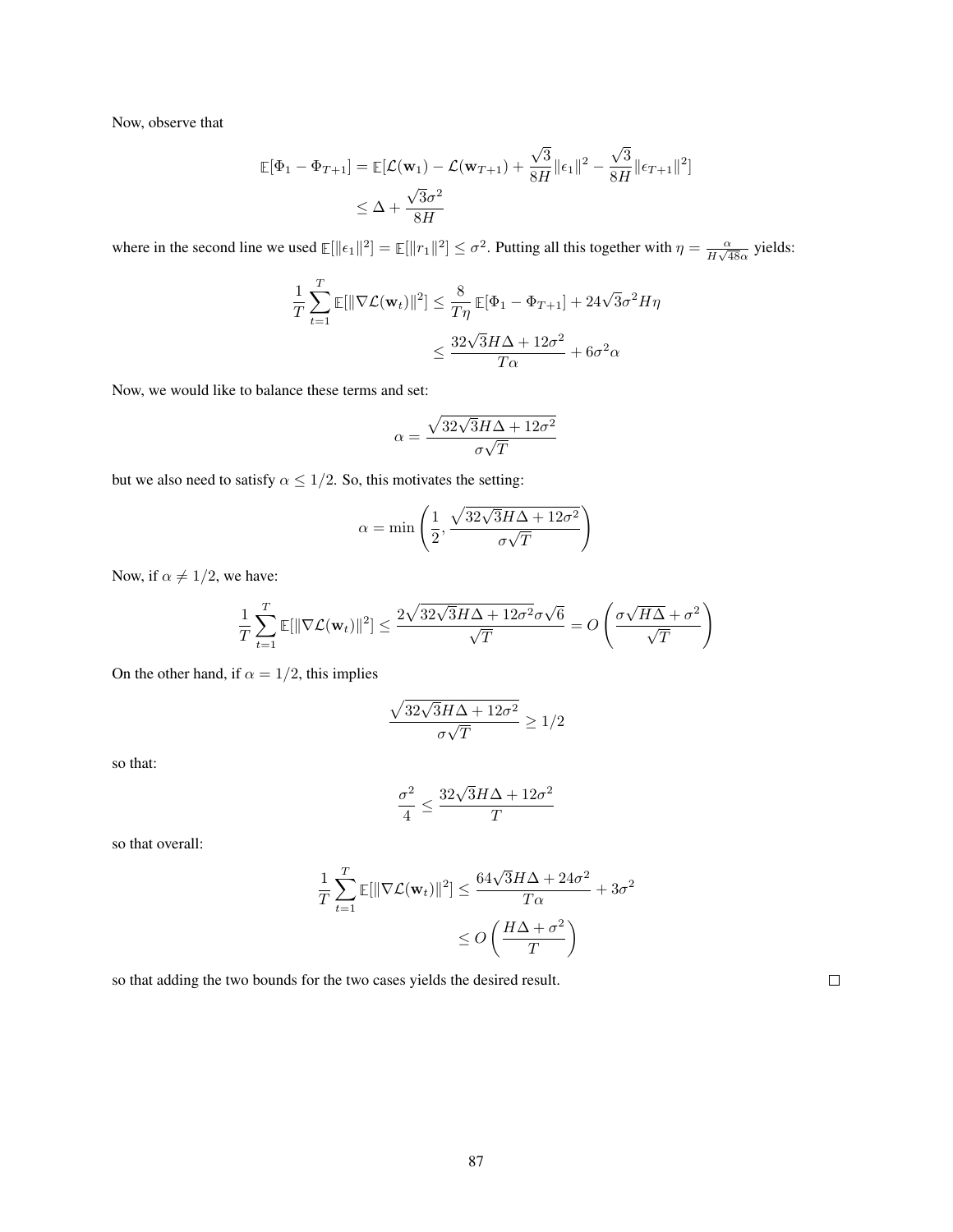### 21 Distributed/Large-Scale Systems

Today there are many problems for which we are fortunate to have a huge abundance of training data. This in turn has helped fuel the rise of extremely large models with millions or billions of parameters. This brings a new computational and systems dimension to designing training algorithms.

- 1. In order to process the data in a reasonable amount of time, we really need to process it in parallel.
- 2. In some cases, the model may be so large that even evaluating a single loss  $\ell(w, z)$  is slow, so that we would like to evaluate this in parallel as well.

These two considerations lead to what are called *data parallel* and *model parallel* paradigms for parallel or distributed machine learning. Model parallelism typically refers to the case in which the computation of  $\ell(\mathbf{w}, z)$  is distributed over multiple *different computers* that communicate over some network rather than the case of speeding up matrix multiplies in a neural network by using parallel computation on a GPU. Model parallelism is far less common that data parallelism, so we will spend much more time talking about the latter.

## 22 Data parallelism

Data parallelism is essentially a fancy name for minibatching. At the most basic, we simply want to calculate a large minibatch gradient:

$$
\mathbf{g}_t = \frac{1}{B} \sum_{i=1}^B \nabla \ell(\mathbf{w}_t, z_{t,i})
$$

and then take a gradient descent step:

$$
\mathbf{w}_{t+1} = \mathbf{w}_t - \eta \mathbf{g}_t
$$

The issue is that B is extremely large so we would like to compute  $g_t$  in parallel. The standard algorithm for this is the following:

Algorithm 14 Parallel Minibatch SGD

for  $t = 1 \ldots T$  do for  $i = 0 \dots M - 1$  do (Asynchronously) ask processor *i* to compute  $\mathbf{g}_{t,i} = \sum_{j=i}^{(i+1)B/M-1} \nabla \ell(\mathbf{w}_t, z_{t,j}).$ end for Wait for all processors to finish their tasks. Set  $\mathbf{g}_t = \frac{1}{B} \sum_{i=0}^{M} \mathbf{g}_{t,i}$ .  $\mathbf{w}_{t+1} = \mathbf{w}_t - \eta \mathbf{g}_t.$ end for

In an ideal world, each iteration of this algorithm would take  $O(B/M)$  time, as each processor takes  $O(B/M)$ time to compute its individual sum. In reality, however, things are somewhat more complicated. One issue is the step "wait for all processors to finish their tasks". This synchronization step can significantly slow down the computation in practice. Further, just launching the different jobs on the different processors can carry some significant overhead in terms of setting up or scheduling tasks on a thread. As a result, typically there is a limit beyond which making  $M$ bigger will actually result in slower computation.

In order to mitigate this problem Niu et al. [2011](#page-121-3) introduced a simple idea, which they call Hogwild!: what if you just don't wait for all the processors to finish. That is, each processor performs the following procedure:

In this algorithm, we've carefully written out the update  $w_{t+1} = w_t - \eta g_t$  into the individual operations over the coordinates in order to make clearer what can happen. Specifially, if  $i_1$  and  $i_2$  are two different threads, and  $w \in \mathbb{R}^2$ , it is possible for the following order of operations to take place:

1.  $i_1$  performs update  ${\bf w}[0] = {\bf w}[0] - \eta {\bf g}_{t,i_1}[0]$ .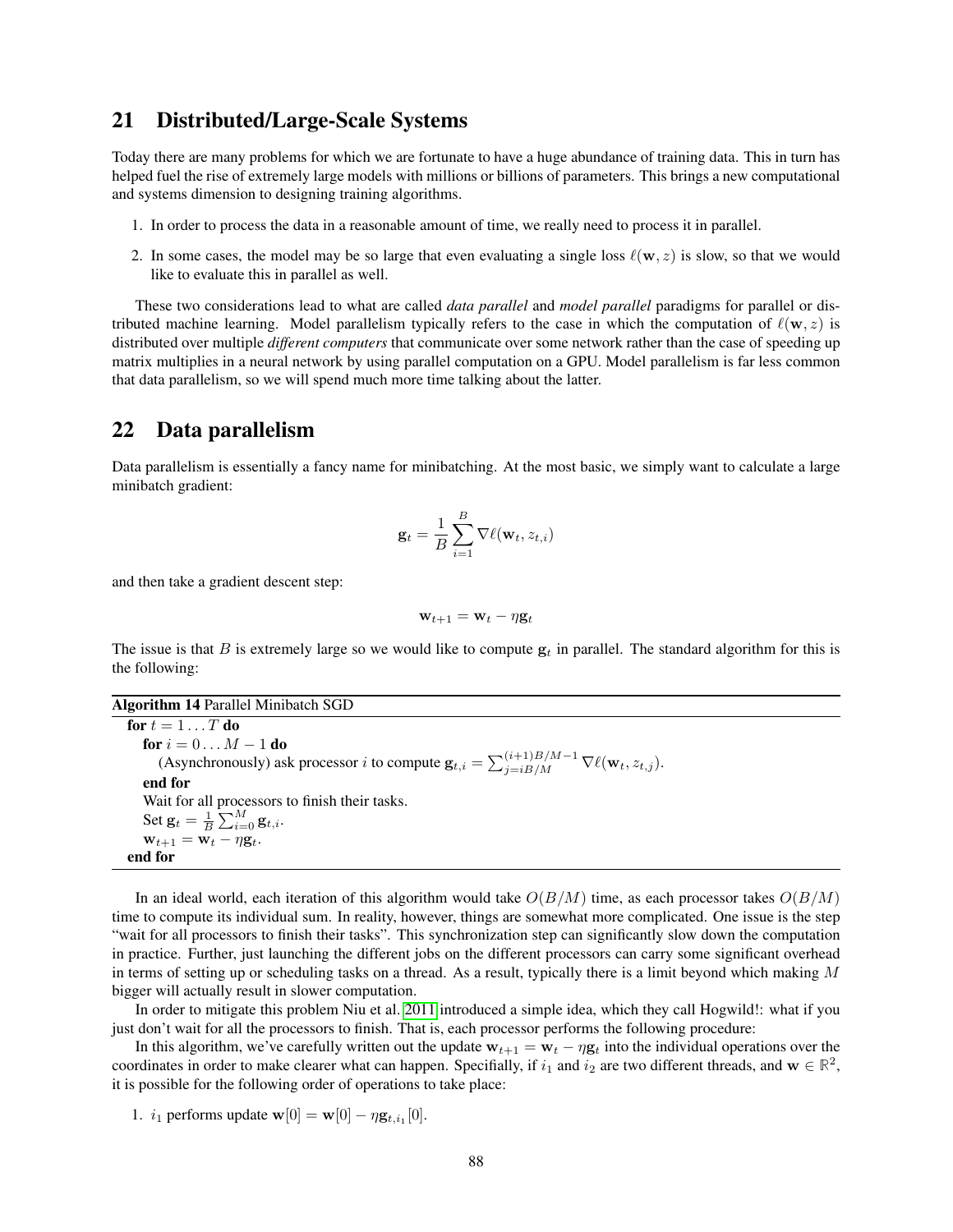Algorithm 15 Hogwild! SGD worker algorithm

 $i$  is the worker id. w is stored in a *shared memory location* across all workers. for  $t = 1 \ldots T$  do Sample  $z_{t,i}$ . Compute  $\mathbf{g}_{t,i} = \nabla \ell(\mathbf{w}, z_{t,i}).$ for  $j = 0 \dots d - 1$  do  $\mathbf{w}[j] = \mathbf{w}[j] - \eta \mathbf{g}_{t,i}[j].$ end for end for

- 2.  $i_2$  computes gradient  $\mathbf{g}_{t,i_2} = \nabla \ell(\mathbf{w}, z_{t,i_2})$ .
- 3.  $i_2$  finishes its gradient descent update with  $\mathbf{w}[1] = \mathbf{w}[1] \eta \mathbf{g}_{t,i_2}$ .

In this setting, the gradient  $g_{t,i_2}$  is computed at a *partially udpated* w, so it is really the gradient at the wrong point! This is what the "wait for all processors to finish their tasks" was supposed to prevent. The basic idea of Hogwild! is to just totally ignore this issue and hope that it does not cause any significant problems. This style of updating is called *lock-free* because we are not "locking" the gradient update in order to let one worker completely finish before allowing another worker to operate on the gradient.

That said, we can show that under some reasonable assumptions, this lock-free update actually isn't so bad. Instead of actual Hogwild!, we'll analyze the following easier-to-analyze algorithm:

| <b>Algorithm 16 Simpler Hogwild! SGD worker algorithm</b>                      |
|--------------------------------------------------------------------------------|
| $i$ is the worker id.                                                          |
| w is stored in a <i>shared memory location</i> across all workers.             |
| for $t = 1 \dots T$ do                                                         |
| Sample $z_{t,i}$ .                                                             |
| Compute $\mathbf{g}_{t,i} = \nabla \ell(\mathbf{w}, z_{t,i}).$                 |
| Choose an index $j_{t,i}$ uniformly at random from $0, \ldots, d-1$ :          |
| $\mathbf{w}[j_{t,i}] = \mathbf{w}[j_{t,i}] - d\eta \mathbf{g}_{t,i}[j_{t,i}].$ |
| end for                                                                        |
|                                                                                |

<span id="page-88-0"></span>We also need the following terminologies:

- Define  $w_t$  to be the value of w after t different updates have been performed, regardless of which worker performs the update (if updates occur at the same time, break ties arbitrarily). Note that this index  $t$  is different from the worker's internal index t.
- Define  $k(t)$  to be the index such that the tth update to w uses a gradient evaluated at  $w_{k(t)}$ .
- Define  $p(t)$  to be the thread index from 0 to  $M-1$  such that  $w_{t+1}$  generated by thread  $p(t)$ .
- Define  $j(t)$  to be the coordinate that was updated to produce  $w_{t+1}$ .

The definition of  $k(t)$  implicitly assumes that the computation of  $\nabla \ell(w, z_{t,i})$  really does take place at a single value of  $w_t$ . That is, if w is updated in the middle of computing  $\nabla \ell(w, z_{t,i})$ , this should either not effect the computation, or result in the gradient being the gradient at the updated value. An example of a loss  $\ell$  that would have such a property is if  $\ell$  depends on w only through some inner-product, as in a linear regression problem:

$$
\ell(\mathbf{w}, z_{t,i}) = f(\langle \mathbf{x}_{t,i}, \mathbf{x} \rangle, \mathbf{y}_{t,i})
$$

for some function f. In this case, when we compute the inner product  $\langle x_{t,i}, x \rangle$ , we look at each coordinate of w only once. This issues is basically the only reason we are making the "random coordinate" modification to the optimizer, as it makes the analysis much simpler.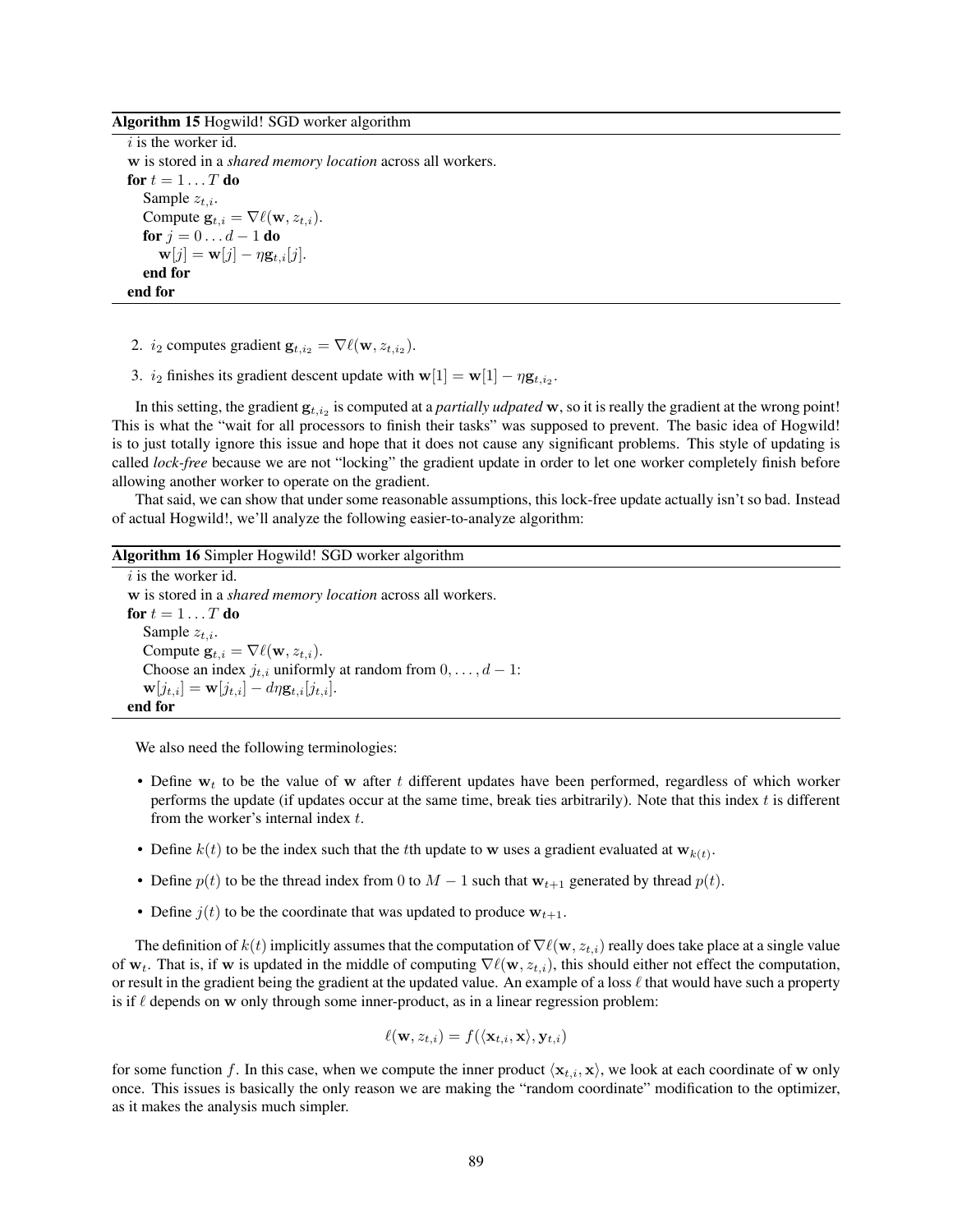Note that in this section we are completely ignoring the issues of *data races*, which could potentially be a serious problem. To mitigate this, all of the operations on the coordinates of w need to be carefully wrapped in atomic primitives.

**Theorem 22.1.** *Suppose that*  $\ell$  *is*  $H$ -*smooth and that*  $\|\nabla \ell(\mathbf{w}, z)\| \le G$  *for all* w *and*  $z$ *. Suppose further*  $t - k(t) \le \tau$ *for all t for some*  $\tau$  *and define*  $\Delta = \mathcal{L}(\mathbf{w}_1) - \mathcal{L}(\mathbf{w}_\star)$ *. Then:* 

$$
\sum_{t=1}^T \mathbb{E}[\|\mathcal{L}(\mathbf{w}_t)\|^2] \le \frac{\Delta}{\eta} + \eta T \frac{2dGH\tau + HG^2}{2}
$$

*In particular, with*  $\eta = \frac{\sqrt{2\Delta}}{\sqrt{2(2\Delta)^2}}$  $\frac{\sqrt{2}\Delta}{T(2GH\tau+HG^2)}$ , we have:

$$
\frac{1}{T} \sum_{t=1}^{T} \mathbb{E}[\|\mathcal{L}(\mathbf{w}_t)\|^2] \le 2 \frac{\sqrt{\Delta(dGH\tau + HG^2/2)}}{\sqrt{T}}
$$

Note that this scales in a reasonable way with  $\tau$ :  $\tau$  is measuring the degree to which not synchronizing the workers results in a different operation than doing the correct synchronization. Thus, it makes sense that the performance degrades as  $\tau$  increases. Further, if  $\tau = O(T)$ , then we should expect essentially no guarantee, which is exactly what the result shows.

*Proof.* Since *L* is *H*-smooth and  $\|\nabla \ell(\mathbf{w}, z)\|_{\infty} \leq G$ , we have that after for any t, t':

$$
\|\mathbf{w}_t - \mathbf{w}_{t'}\| \le \eta dG|t - t'|
$$
  

$$
\|\nabla \mathcal{L}(\mathbf{w}_t) - \nabla \mathcal{L}(\mathbf{w}_{t'})\| \le \eta dG H|t - t'|
$$

Further, we have:

$$
\mathbf{w}_{t+1}[j(t)] = \mathbf{w}_t[j(t)] - \eta d\nabla \ell(\mathbf{w}_{k(t)}, z_{k(t),p(t)})[j(t)]
$$

Therefore:

$$
\mathbf{w}_{t+1} - \mathbf{w}_t = -\eta d \nabla \ell(\mathbf{w}_{k(t)}, z_{k(t), p(t)})[j(t)] \n= -\eta (d \nabla \ell(\mathbf{w}_{k(t)}, z_{k(t), p(t)})[j(t)] - \nabla \mathcal{L}(\mathbf{w}_{k(t)})) + \eta (\nabla \mathcal{L}(\mathbf{w}_t) - \nabla \mathcal{L}(\mathbf{w}_{k(t)})) - \eta \nabla \mathcal{L}(\mathbf{w}_t)
$$

Now, notice that  $\mathbb{E}[d\nabla \ell(\mathbf{w}_t, z_{k(t),p(t)})[j(t)] - \nabla \mathcal{L}(\mathbf{w}_t)] = 0$  and  $\|\nabla \ell(\mathbf{w}_t, z_{k(t),p(t)}) - \nabla \ell(\mathbf{w}_{k(t)}, z_{k(t),p(t)})\| \leq$  $\eta dGH|t - k(t)| \leq \eta dGH\tau$ . Therefore:

$$
\mathcal{L}(\mathbf{w}_{t+1}) \leq \mathcal{L}(\mathbf{w}_t) + \langle \nabla \mathcal{L}(\mathbf{w}_t), \mathbf{w}_{t+1} - \mathbf{w}_t \rangle + \frac{H}{2} ||\mathbf{w}_{t+1} - \mathbf{w}_t||^2
$$
  

$$
\mathbb{E}[\mathcal{L}(\mathbf{w}_{t+1})] \leq \mathbb{E}[\mathcal{L}(\mathbf{w}_t)] - \eta \mathbb{E}[\|\mathcal{L}(\mathbf{w}_t)\|^2] + \eta^2 dGH\tau + \frac{H\eta^2 G^2}{2}
$$
  

$$
\sum_{t=1}^T \mathbb{E}[\|\mathcal{L}(\mathbf{w}_t)\|^2] \leq \frac{\Delta}{\eta} + \eta T \frac{2dGH\tau + HG^2}{2}
$$

We can make a similar analysis for convex losses:

**Theorem 22.2.** *Suppose*  $\mathcal L$  *is convex and*  $\ell$  *is G-Lipschitz. Also suppose that*  $t - k(t) \leq \tau$  *for all*  $t$  *and*  $w_1 = 0$ *. Suppose also that*  $w_* = argmin \mathcal{L}$  *satisfies*  $\|w_*\|_{\infty} \leq R$  *Consider the modified version of Algorithm [16](#page-88-0) that makes the update:*

$$
\mathbf{w}[j_{t,i}] = \Pi_{-R,R} \left[ \mathbf{w}[j_{t,i}] - d\eta \mathbf{g}_{t,i}[j_{t,i}] \right]
$$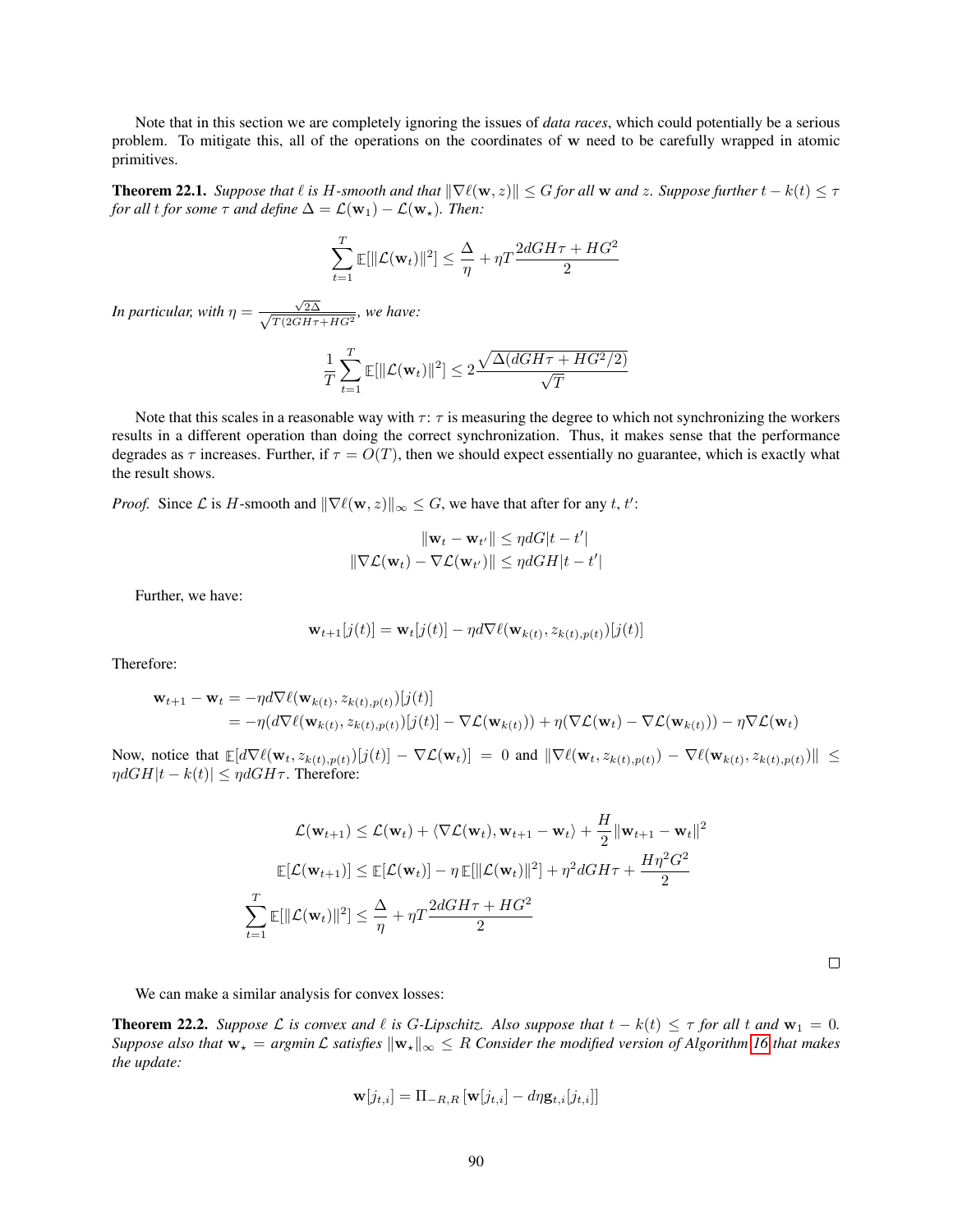*Then:*

$$
\frac{1}{T}\sum_{t=1}^T \mathbb{E}[\mathcal{L}(\mathbf{w}_t) - \mathcal{L}(\mathbf{w}_\star)] \le \frac{dR^2}{2\eta T} + \frac{\eta d^2 G^2}{2} + 2Rd^{3/2}GH\eta\tau
$$

*So, setting*  $\eta = \frac{R}{\sqrt{R}}$  $\frac{R}{T(dG^2 + R\sqrt{d}GH\tau)}$  we obtain:

$$
\frac{1}{T} \sum_{t=1}^{T} \mathbb{E}[\mathcal{L}(\mathbf{w}_t) - \mathcal{L}(\mathbf{w}_\star)] \le O\left(\frac{R d \sqrt{dG^2 + R \sqrt{d} G H \tau}}{\sqrt{T}}\right)
$$

*Proof.* Again, since  $\mathcal L$  is  $H$ -smooth and  $\ell$  is G-Lipschitz,

$$
\|\mathbf{w}_t - \mathbf{w}_{t'}\| \le \eta dG|t - t'|
$$
  

$$
\|\nabla \mathcal{L}(\mathbf{w}_t) - \nabla \mathcal{L}(\mathbf{w}_{t'})\| \le \eta dG H|t - t'|
$$

Further, notice that  $\|\mathbf{w}_t - \mathbf{w}_\star\|_{\infty} \leq 2R$  for all t. Next

$$
\sum_{t=1}^{T} \mathbb{E}[\mathcal{L}(\mathbf{w}_{t}) - \mathcal{L}(\mathbf{w}_{\star})] \leq \sum_{t=1}^{T} \mathbb{E}[\langle \nabla \mathcal{L}(\mathbf{w}_{t}), \mathbf{w}_{t} - \mathbf{w}_{\star} \rangle] \n\leq \sum_{t=1}^{T} \mathbb{E}[\langle \nabla \mathcal{L}(\mathbf{w}_{k(t)}), \mathbf{w}_{t} - \mathbf{w}_{\star} \rangle] + \langle \nabla \mathcal{L}(\mathbf{w}_{t}) - \nabla \mathcal{L}(\mathbf{w}_{k(t)}), \mathbf{w}_{t} - \mathbf{w}_{\star} \rangle] \n\leq \sum_{t=1}^{T} \mathbb{E}[\langle \nabla \mathcal{L}(\mathbf{w}_{k(t)}), \mathbf{w}_{t} - \mathbf{w}_{\star} \rangle] + 2R \sum_{t=1}^{T} \sum_{i=0}^{d-1} |(\nabla \mathcal{L}(\mathbf{w}_{t}) - \nabla \mathcal{L}(\mathbf{w}_{k(t)}))[i]| \n\leq \sum_{t=1}^{T} \mathbb{E}[\langle \nabla \mathcal{L}(\mathbf{w}_{k(t)}), \mathbf{w}_{t} - \mathbf{w}_{\star} \rangle] + 2R d^{3/2} GH \eta \tau T \n= \sum_{i=0}^{d-1} \sum_{t=1}^{T} \mathbb{E}[\nabla \mathcal{L}(\mathbf{w}_{k(t)})[i](\mathbf{w}_{t}[i] - \mathbf{w}_{\star}[i])] + 2R d^{3/2} GH \eta \tau T
$$

So, we now need to understand  $\sum_{t=1}^{T} \mathbb{E}[\nabla \mathcal{L}(\mathbf{w}_{k(t)})_i(\mathbf{w}_{t,i} - \mathbf{w}_{\star,i})]$ . For this, the analysis looks similar to the convex SGD argument for per-coordinate learning rates. First, define  $s_t$  to be a vector that is all zeros except for:

$$
\mathbf{s}_t[j(t)] = d\nabla \ell(\mathbf{w}_{k(t)}, z_{k(t), p(t)})[j(t)]
$$

Notice that since  $j$  is sampled uniformly at random, we have:

$$
\mathbb{E}[\mathbf{s}_t] = \nabla \mathcal{L}(\mathbf{w}_{k(t)})
$$

$$
\mathbb{E}[\mathbf{s}_t[i]^2] \leq dG^2
$$

$$
\mathbb{E}[s_t[i](\mathbf{w}_t[i] - \mathbf{w}_\star[i])] = \mathbb{E}[\nabla \mathcal{L}(\mathbf{w}_{k(t)})[i](\mathbf{w}_t[i] - \mathbf{w}_\star[i])]
$$

Further, we have:

$$
\mathbf{w}_{t+1}[i] = \Pi_{[-R,R]} \mathbf{w}_t[i] - \eta \mathbf{s}_t[i]
$$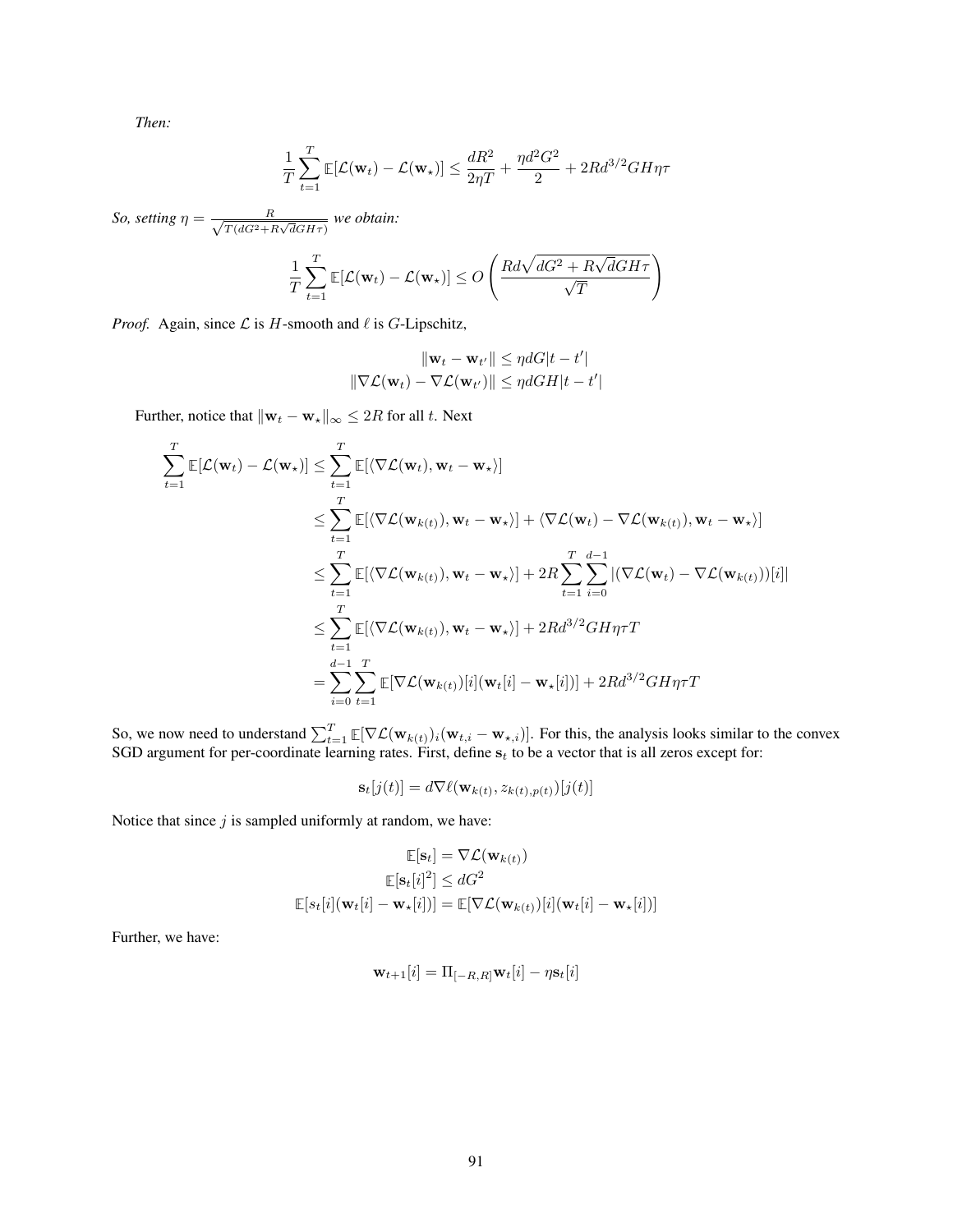So now we proceed:

$$
(\mathbf{w}_{t+1}[i] - \mathbf{w}_{\star}[i]) = (\mathbf{w}_{t}[i] - \eta \mathbf{s}_{t}[i] - \mathbf{w}_{\star}[i])^{2}
$$
  
\n
$$
= (\mathbf{w}_{t}[i] - \mathbf{w}_{\star}[i])^{2} - 2\eta \mathbf{s}_{t}[i](\mathbf{w}_{t}[i] - \mathbf{w}_{\star}[i]) + \eta^{2} \mathbf{s}_{t}[i]^{2}
$$
  
\n
$$
\sum_{t=1}^{T} \mathbf{s}_{t}[i](\mathbf{w}_{t}[i] - \mathbf{w}_{\star}[i]) \leq \frac{\mathbf{w}_{\star}[i]^{2}}{2\eta} + \frac{\eta}{2} \sum_{t=1}^{T} \mathbf{s}_{t}[i]^{2}
$$
  
\n
$$
\sum_{t=1}^{T} \mathbb{E}[\mathbf{s}_{t}[i](\mathbf{w}_{t}[i] - \mathbf{w}_{\star}[i])] \leq \frac{R^{2}}{2\eta} + \frac{\eta T d G^{2}}{2}
$$
  
\n
$$
\sum_{t=1}^{T} \mathbb{E}[\nabla \mathcal{L}(\mathbf{w}_{k(t)})[i](\mathbf{w}_{t}[i] - \mathbf{w}_{\star}[i])] \leq \frac{\mathbf{w}_{\star}[i]^{2}}{2\eta} + \frac{\eta}{2} \sum_{t=1}^{T} \mathbf{s}_{t}[i]^{2}
$$
  
\n
$$
\sum_{t=1}^{T} \mathbb{E}[\mathbf{s}_{t}[i](\mathbf{w}_{t}[i] - \mathbf{w}_{\star}[i])] \leq \frac{R^{2}}{2\eta} + \frac{\eta T d G^{2}}{2}
$$

Putting this all together, we have:

$$
\mathbb{E}\left[\sum_{t=1}^T \mathcal{L}(\mathbf{w}_t) - \mathcal{L}(\mathbf{w}_\star)\right] \le \frac{dR^2}{2\eta} + \frac{\eta T d^2 G^2}{2} + 2R d^{3/2} G H \eta \tau T
$$

| I |  |  |
|---|--|--|
|   |  |  |
|   |  |  |
|   |  |  |

### 22.1 Parameter Server architecture

The Hogwild! paradigm is designed for a single computer running multiple threads in parallel using a shared memory. However, this is unlikely to scale to a huge number of threads - typically even a very high-quality computer may only have around  $O(100)$  cores. To go further, we need to network together multiple computers. In principle, this allows us to increase the parallelism arbitrarily highly, but there is a significant hurdle: now the different machines must communicate over a network rather than simply using a shared RAM. As a result, the communication overhead can quickly become extremely onerous. This leads to significant new implementation challenges. The standard method to deal with this is the *parameter server* architecture. Please see the following excellent source (which is co-written by some of the original proposers of the parameter server) for details on how this would work [https://d2l.ai/](https://d2l.ai/chapter_computational-performance/parameterserver.html) [chapter\\_computational-performance/parameterserver.html](https://d2l.ai/chapter_computational-performance/parameterserver.html)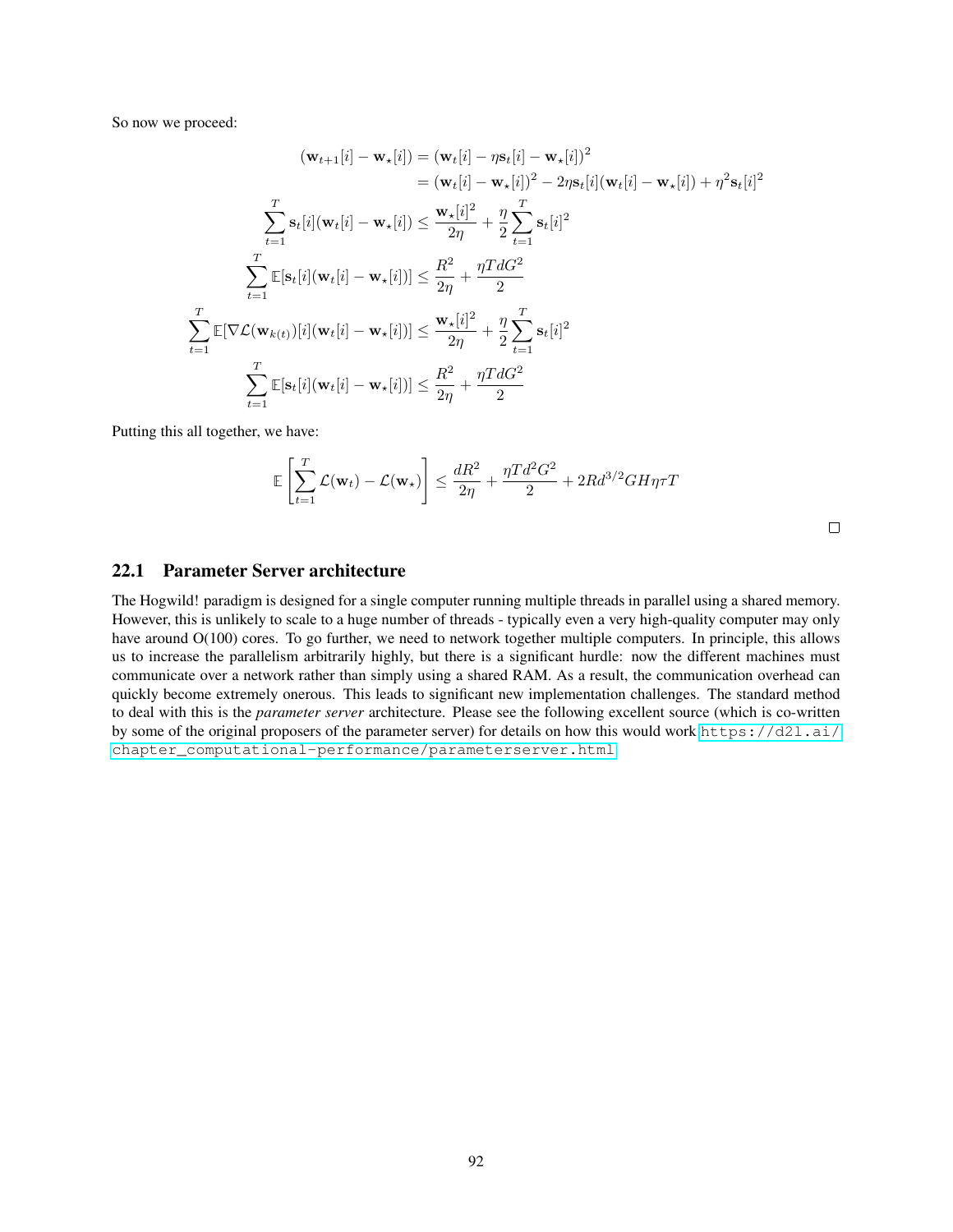## 23 Regularization and Optimization

One of the most common strategies in building machine learning systems is *regularization*. For example, it is typical to encourage model parameter w to be small by augmenting the loss with a penalty for large w as in the following:

$$
\mathcal{L}(\mathbf{w}) + \frac{\lambda}{2}\|\mathbf{w}\|^2
$$

where the  $\lambda$  value is sometimes called the weight-decay parameter, or the 12-regularization constant. Typically, this is justified in machine learning courses by claiming that small w values are in some sense "simpler" and so avoid overfitting. Making this idea concrete is deceptively difficult, involving a foray into statistical learning theory. However, it turns out that we can also justify regularization from an optimization point of view: adding regularization makes the function *easier to optimize*. This type of justification is in many ways simpler than the statistical learning theory viewpoint - the standard SLT approach would not really suggest why one should use a penalty proportional to  $\|\mathbf{w}\|^2$ rather than, say  $\|w\|$  or  $\|w\|^4$  or  $\sqrt{\|w\|}$ , all of which still encourage w to be small and so therefore "simpler".

Let's try to get some intuition behind why adding  $\|w\|^2$  to the objective might make it easier to optimize. First, let us define

$$
\mathbf{w}_{\star} = \operatorname{argmin} \mathcal{L}(\mathbf{w})
$$

$$
\mathbf{w}_{\star}^{\lambda} = \operatorname{argmin} \mathcal{L}(\mathbf{w}) + \frac{\lambda}{2} ||\mathbf{w}||^2
$$

Intuitively, we might expect that  $\|\mathbf{w}_\star\| \leq \|\mathbf{w}_\star\|$ . This is indeed the case:

**Lemma 23.1.** *Suppose*  $\lambda_1 \geq \lambda_2$ *. Then*  $\|\mathbf{w}_{\star}^{\lambda_1}\| \leq \|\mathbf{w}_{\star}^{\lambda_2}\|$ *. Proof.*

$$
\begin{aligned} \mathcal{L}(\mathbf{w}_\star^{\lambda_1})+\frac{\lambda_1}{2}\|\mathbf{w}_\star^{\lambda_1}\|^2 &\leq \mathcal{L}(\mathbf{w}_\star^{\lambda_2})+\frac{\lambda_1}{2}\|\mathbf{w}_\star^{\lambda_2}\|^2\\ &\leq \mathcal{L}(\mathbf{w}_\star^{\lambda_2})+\frac{\lambda_2}{2}\|\mathbf{w}_\star^{\lambda_2}\|^2+\frac{\lambda_1-\lambda_2}{2}\|\mathbf{w}_\star^{\lambda_2}\|^2\\ &\leq \mathcal{L}(\mathbf{w}_\star^{\lambda_1})+\frac{\lambda_2}{2}\|\mathbf{w}_\star^{\lambda_1}\|^2+\frac{\lambda_1-\lambda_2}{2}\|\mathbf{w}_\star^{\lambda_2}\|^2\\ &\frac{\lambda_1-\lambda_2}{2}\|\mathbf{w}_\star^{\lambda_1}\|^2 &\leq \frac{\lambda_1-\lambda_2}{2}\|\mathbf{w}_\star^{\lambda_2}\|^2 \end{aligned}
$$

now divide by  $\frac{\lambda_1 - \lambda_2}{2} \geq 0$  to conclude the result.

Further, we have the following:

Lemma 23.2. *Suppose that* L *is* G*-Lipschitz and differentiable. Then*

$$
\|\mathbf{w}_\star^\lambda\| \leq \frac{G}{\lambda}
$$

*Proof.* Since  $\mathcal{L}$  is differentiable, so is  $\mathcal{L}(\mathbf{w}) + \frac{\lambda}{2} ||\mathbf{w}||^2$ , and the derivative at  $\mathbf{w}_\star^{\lambda}$  should be zero. Thus:

 $\nabla$ 

$$
\mathcal{L}(\mathbf{w}_{\star}^{\lambda}) + \lambda \mathbf{w}_{\star}^{\lambda} = 0
$$

$$
\|\mathbf{w}_{\star}^{\lambda}\| = \frac{\|\nabla \mathcal{L}(\mathbf{w}_{\star}^{\lambda})\|}{\lambda}
$$

$$
\leq \frac{G}{\lambda}
$$

This Lemma tells us that as  $\lambda$  increases, there is ball of radius  $G/\lambda$  for which we can certify that the solution lies in the ball. Therefore in some sense the "search space" is decreasing as  $\lambda$  increases, thus making the task of finding  $\mathbf{w}_{\star}^{\lambda}$  easier.

However, this is far from a rigorous proof. To make things rigorous, we will introduce the notion of *strong convexity*.

 $\Box$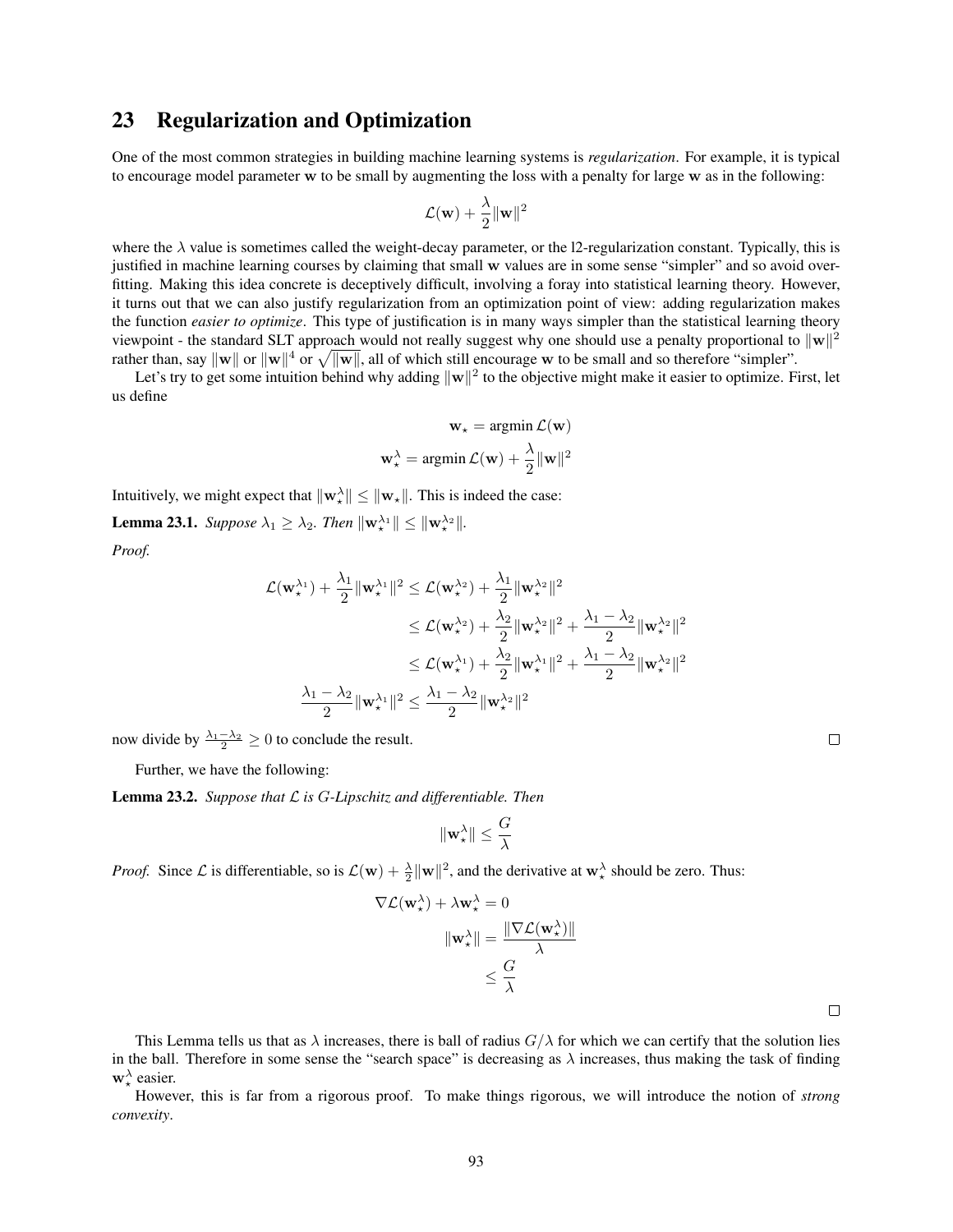**Definition 23.3.** A twice-differentiable function L is  $\mu$ -strongly convex if  $\nabla^2 L(x) \succeq \mu I$  (recall that  $A \succeq B$  if  $v\top Av \geq v^{\top} Bv$  for all v).

Strong convexity can also be characterized by the following:

<span id="page-93-0"></span>**Lemma 23.4.** A twice differentiable convex function  $\mathcal{L}$  is  $\mu$ -strongly convex if and only if for all x and y,

$$
\mathcal{L}(y) \geq \mathcal{L}(x) + \rangle \nabla \mathcal{L}(x), y - x \rangle + \frac{\mu}{2} \|y - x\|^2
$$

*Proof.* First, suppose that  $\mathcal L$  is strongly-convex. Then we proceed in a manner very analogous to the smoothness lemma. Apply the fundamental theorem of calculus twice to obtain:

$$
\mathcal{L}(y) = \mathcal{L}(x) + \int_0^1 \langle \nabla \mathcal{L}(x + t(y - x)), (y - x) \rangle dt
$$
  
\n
$$
= \mathcal{L}(x) + \langle \nabla \mathcal{L}(x), (y - x) \rangle + \int_0^1 \int_0^1 t(y - x)^\top \nabla^2 \mathcal{L}(x + kt(y - x))(y - x) \rangle dk dt
$$
  
\n
$$
\geq \mathcal{L}(x) + \langle \nabla \mathcal{L}(x), (y - x) \rangle + \mu ||x - y||^2 \int_0^1 \int_0^1 t dk dt
$$
  
\n
$$
= \mathcal{L}(x) + \langle \nabla \mathcal{L}(x), (y - x) \rangle + \frac{\mu ||x - y||^2}{2}
$$

For the other direction, suppose  $\mathcal{L}(y) \ge \mathcal{L}(x) + \sqrt{\nabla \mathcal{L}(x)}$ ,  $y - x + \frac{\mu}{2} ||y - x||^2$  for all x and y. Then consider the function  $f(t) = \mathcal{L}(x + t\delta)$  for some arbitrary x and vector  $\delta$ . We have:

$$
f'(t) = \langle \nabla \mathcal{L}(x + t\delta), \delta \rangle
$$

$$
f''(t) = \delta^\top \nabla^2 \mathcal{L}(x + t\delta)\delta
$$

Further, the condition  $\mathcal{L}(y) \ge \mathcal{L}(x) + \sum \mathcal{L}(x), y - x + \frac{\mu}{2} \|y - x\|^2$  applied to both the pair  $x, x + t\delta$  and  $x + t\delta$ , x implies:

$$
f(h) \ge f(0) + f'(0)h + \frac{\mu}{2}h^2 \|\delta\|^2
$$

$$
f(0) \ge f(h) - f'(h)h + \frac{\mu}{2}h^2 \|\delta\|^2
$$

$$
\frac{f'(h) - f(0)}{h} \ge \mu \|\delta\|^2
$$

Now, be definition of derivative:

$$
\delta^{\top} \nabla^2 \mathcal{L}(x) \delta = f''(0)
$$
  
= 
$$
\lim_{h \to 0} \frac{f'(h) - f'(0)}{h}
$$
  

$$
\geq \mu \|\delta\|^2
$$

 $\Box$ 

This lemma provides a kind of opposite to the standard smoothness lemma: now the inequality is in the other direction. This will enable faster convergence by having the gradient norm be an *upper bound* for the suptimality  $\mathcal{L}(\mathbf{w}) - \mathcal{L}(\mathbf{w})_{\star}$ . Specifically, we have the following result:

<span id="page-93-1"></span>**Lemma 23.5.** *Suppose that*  $\mathcal L$  *is*  $\mu$ *-strongly convex. Then for all* w,

$$
\mathcal{L}(\mathbf{w}) - \mathcal{L}(\mathbf{w}_\star) \leq \frac{\|\nabla \mathcal{L}(\mathbf{w})\|^2}{2\mu}
$$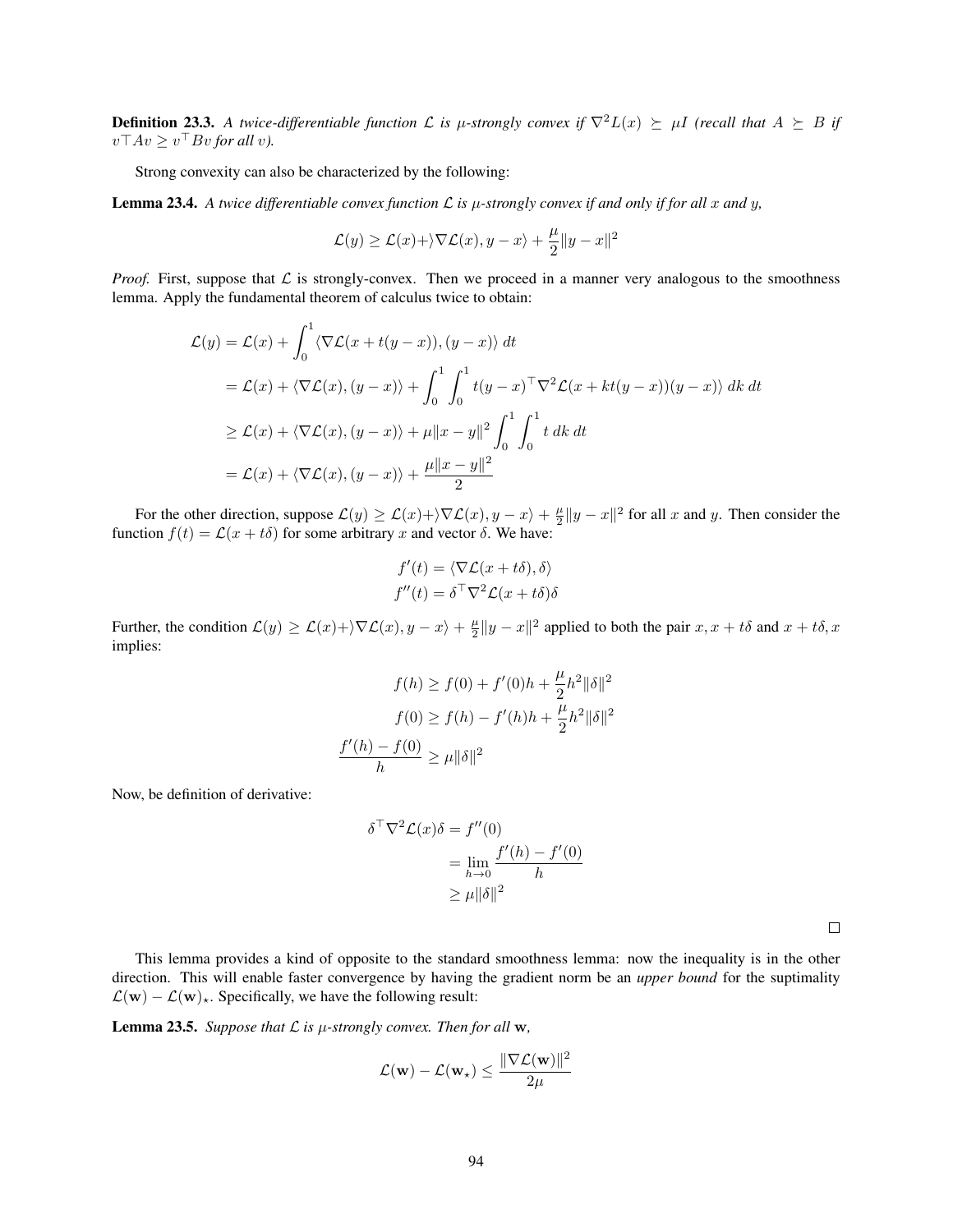*Proof.* By Lemma [23.4,](#page-93-0) we have:

$$
\mathcal{L}(\mathbf{w}_{\star}) \geq \mathcal{L}(\mathbf{w}) + \langle \nabla \mathcal{L}(\mathbf{w}), \mathbf{w}_{\star} - \mathbf{w} \rangle + \frac{\mu}{2} ||\mathbf{w}_{\star} - \mathbf{w}||^2
$$
  
\n
$$
\geq \inf_{\delta} \mathcal{L}(\mathbf{w}) + \langle \nabla \mathcal{L}(\mathbf{w}), \delta \rangle + \frac{\mu}{2} ||\delta||^2
$$
  
\n
$$
= \mathcal{L}(\mathbf{w}) - \frac{||\nabla \mathcal{L}(\mathbf{w})||^2}{2\mu}
$$

rearranging proves the result

Thus, using our standard smoothness result we have the gradient descent with learning rate  $\eta = \frac{1}{H}$  on an H-smooth loss satisfies:

$$
\mathcal{L}(\mathbf{w}_{t+1}) \leq \mathcal{L}(\mathbf{w}_t) - \frac{\|\nabla \mathcal{L}(\mathbf{w}_t)\|^2}{2H}
$$

Plugging in the result of Lemma [23.5](#page-93-1) yields:

$$
\mathcal{L}(\mathbf{w}_{t+1}) - \mathcal{L}(\mathbf{w}_{\star}) \leq \mathcal{L}(\mathbf{w}_{t}) - \mathcal{L}(\mathbf{w}_{\star}) - \frac{\|\nabla \mathcal{L}(\mathbf{w}_{t})\|^2}{2H}
$$
  
\n
$$
\leq \mathcal{L}(\mathbf{w}_{t}) - \mathcal{L}(\mathbf{w}_{\star}) - \frac{\mu}{H}(\mathcal{L}(\mathbf{w}_{t}) - \mathcal{L}(\mathbf{w}_{\star}))
$$
  
\n
$$
\leq (1 - \frac{\mu}{H})(\mathcal{L}(\mathbf{w}_{t}) - \mathcal{L}(\mathbf{w}_{\star}))
$$

unrolling this for  $t$  iterations:

$$
\leq \left(1 - \frac{\mu}{H}\right)^t (\mathcal{L}(\mathbf{w}_1) - \mathcal{L}(\mathbf{w}_\star))
$$
  
=  $\exp(t \log\left(1 - \frac{\mu}{H}\right) (\mathcal{L}(\mathbf{w}_1) - \mathcal{L}(\mathbf{w}_\star))$   
 $\leq \exp\left(-\frac{\mu}{H}t\right) (\mathcal{L}(\mathbf{w}_1) - \mathcal{L}(\mathbf{w}_\star))$ 

Thus, we have shown:

<span id="page-94-0"></span>**Theorem 23.6.** Suppose L is  $\mu$ -strongly convex and H-smooth. Then gradient descent with learning rate  $\eta = \frac{1}{H}$ *guarantees:*

$$
\mathcal{L}(\mathbf{w}_{t+1}) - \mathcal{L}(\mathbf{w}_{\star}) \le \exp\left(-\frac{\mu}{H}t\right) (\mathcal{L}(\mathbf{w}_1) - \mathcal{L}(\mathbf{w}_{\star}))
$$

This is somewhat remarkable: the error is decreasing *exponentially fast*! All of our previous rates have only had a polynomial dependence on  $t$ , so this is truly much much faster than was previously possible. Of course, there is a catch: the exponent depends on the ratio  $\frac{\mu}{H}$ . This quantity is often called the *condition number* of the problem, and in practice on machine learning problems it can be very very small. In fact, on a dataset of size  $N$  it is not unusual to have  $\mu \propto \frac{1}{\sqrt{2}}$  $\frac{1}{N}$ , so that the condition number is also  $\propto 1/2$ √  $N$ . This is so small that in fact the exponential rate may look only polynomial!

### Strong convexity and Regularization

The study of strongly-convex functions is linked to regularization via the following important result:

**Lemma 23.7.** *Suppose that*  $\mathcal L$  *is a convex function. Then*  $\mathcal L(\mathbf w) + \frac{\lambda}{2} ||\mathbf w||^2$  *is*  $\lambda$ -strongly convex.

*Proof.* Let  $F(\mathbf{w}) = \mathcal{L}(\mathbf{w}) + \frac{\lambda}{2} ||\mathbf{w}||^2$ . Then  $\nabla^2 F(\mathbf{w}) = \nabla^2 \mathcal{L}(\mathbf{w}) + \lambda I$ . Thus for all  $v, v^\top \nabla^2 F(\mathbf{w})v = v^\top \nabla^2 \mathcal{L}(\mathbf{w})v +$  $\lambda \|v\|^2 \ge \lambda \|v\|^2$ , where the final inequality follows since  $\mathcal L$  is convex.  $\Box$ 

This means that we can *force a convex loss to be strongly-convex by adding regularization*. However, there is an inherent tradeoff in doing so: by adding regularization, we bias the objective away from the true optimum. Thus, we want to add as little regularization as possible while still allowing for fast optimization. This is what results in very small condition numbers - the condition number will be  $\frac{\lambda}{H}$ , and we want to make  $\lambda$  as small as is feasible.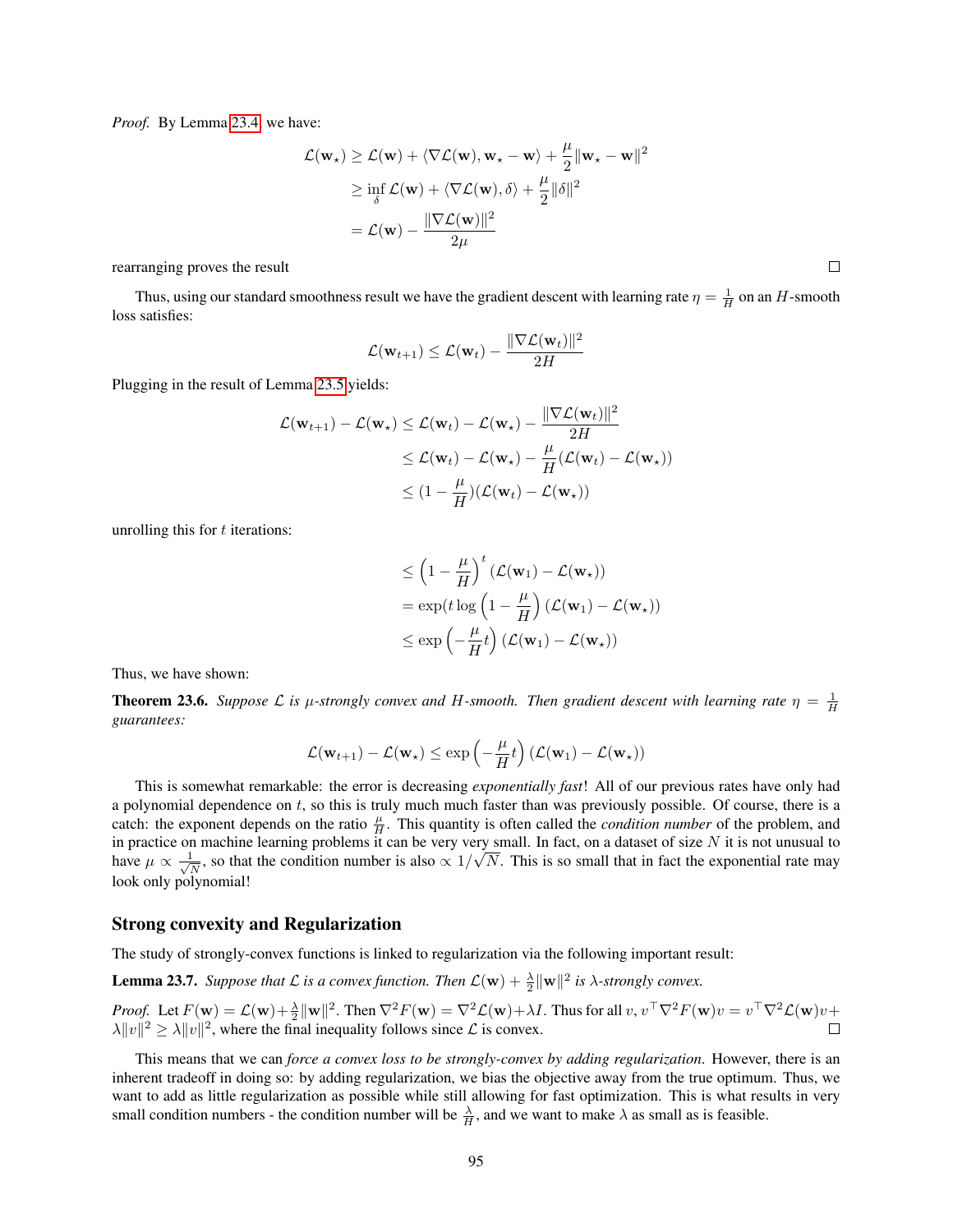#### Strong-convexity and distance from optimum

Strong convexity also implies another important property:

**Lemma 23.8.** *Suppose*  $\mathcal{L}$  *is*  $\mu$ *-strongly convex. Then for all* **w**:

$$
\mathcal{L}(\mathbf{w}) - \mathcal{L}(\mathbf{w}_{\star}) \geq \frac{\mu}{2} ||\mathbf{w} - \mathbf{w}_{\star}||^2
$$

*Proof.* From Lemma [23.4:](#page-93-0)

$$
\mathcal{L}(\mathbf{w}) \geq \mathcal{L}(\mathbf{w}_\star) + \langle \nabla \mathcal{L}(\mathbf{w}_\star), \mathbf{w} - \mathbf{w}_\star \rangle + \frac{\mu}{2} ||\mathbf{w} - \mathbf{w}_\star||^2
$$

Now note that  $\nabla \mathcal{L}(\mathbf{w}_*) = 0$  and rearrange to see the result.

This is a very powerful statement: it allows us show not only convergence in objective value  $\mathcal{L}(\mathbf{w}) \to \mathcal{L}(\mathbf{w}_*)$ , but also convergence in parameter value  $w \rightarrow w_*$ .

### How much regularization should we add?

Adding regularization makes the objective strongly convex, which makes the optimization process faster, but it also makes our solutions subtly incorrect. Thus there is a natural question of what the "right" amount of regularization is that would optimally tradeoff between having an accurate solution and obtaining the solution quickly.

In particular, we can ask the following question: Given that we are allowed to perform  $T$  gradient computations, how much regularization should we add to obtain the smallest possible error?

To address this question, we need to analyze two different sources of error: error from the optimization algorithm, and error from adding regularization. Specifically, we have:

$$
\mathcal{L}(\mathbf{w}_t) + \frac{\lambda}{2} \|\mathbf{w}_t\|^2 - (\mathcal{L}(\mathbf{w}_\star) + \frac{\lambda}{2} \|\mathbf{w}_\star\|^2) \leq \mathcal{L}(\mathbf{w}_t) + \frac{\lambda}{2} \|\mathbf{w}_t\|^2 - (\mathcal{L}(\mathbf{w}_\star^{\lambda}) + \frac{\lambda}{2} \|\mathbf{w}_\star^{\lambda}\|^2)
$$
  

$$
\mathcal{L}(\mathbf{w}_t) - \mathcal{L}(\mathbf{w}_\star) \leq \mathcal{L}(\mathbf{w}_t) + \frac{\lambda}{2} \|\mathbf{w}_t\|^2 - (\mathcal{L}(\mathbf{w}_\star^{\lambda}) + \frac{\lambda}{2} \|\mathbf{w}_\star\|^2) + \frac{\lambda}{2} \|\mathbf{w}_\star\|^2 - \frac{\lambda}{2} \|\mathbf{w}_t\|^2
$$
  

$$
\leq \mathcal{L}(\mathbf{w}_t) + \frac{\lambda}{2} \|\mathbf{w}_t\|^2 - (\mathcal{L}(\mathbf{w}_\star^{\lambda}) + \frac{\lambda}{2} \|\mathbf{w}_\star^{\lambda}\|^2) + \frac{\lambda}{2} \|\mathbf{w}_\star\|^2
$$

where the first inequality holds since  $\mathbf{w}_\star^\lambda = \operatorname{argmin} \mathcal{L}(w) + \frac{\lambda}{2} ||w||^2$ . Now, let us suppose we start at  $\mathbf{w}_1 = 0$  and use gradient descent on the loss  $\mathcal{L}(\mathbf{w}) + \frac{\lambda}{2} ||\mathbf{w}||^2$ . Then we have:

$$
\mathcal{L}(\mathbf{w}_1) + \frac{\lambda}{2} \|\mathbf{w}_1\|^2 - \left(\mathcal{L}(\mathbf{w}_\star^\lambda) + \frac{\lambda}{2} \|\mathbf{w}_\star^\lambda\|^2\right) \le \mathcal{L}(\mathbf{w}_1) - \mathcal{L}(\mathbf{w}_\star^\lambda) - \frac{\lambda}{2} \|\mathbf{w}_\star^\lambda\|^2
$$
  

$$
\le \mathcal{L}(\mathbf{w}_1) - \mathcal{L}(\mathbf{w}_\star)
$$

Further, observe that  $\mathcal{L}(\mathbf{w}) + \frac{\lambda}{2} ||\mathbf{w}_\star||^2$  is  $\lambda + H$ -smooth if  $\mathcal{L}$  is H smooth. To see this last fact, define  $F(\mathbf{w}) =$  $\mathcal{L}(\mathbf{w}) + \frac{\lambda}{2} \|\mathbf{w}_{\star}\|^2$ . Then we have  $\nabla^2 F(\mathbf{w}) = \nabla^2 \mathcal{L}(\mathbf{w}) + \lambda I$ , and since  $\nabla^2 \mathcal{L}(\mathbf{w}) \preceq H I$  since  $\mathcal{L}$  is H-smooth, this implies  $\nabla^2 F(\mathbf{w}) \le (H + \lambda)I$ . We also have that F is  $\lambda$ -strongly convex. Therefore by Theorem [23.6:](#page-94-0)

$$
F(\mathbf{w}_t) - F(\mathbf{w}_\star^{\lambda}) \le \exp\left(-\frac{\lambda}{H+\lambda}t\right) (F(\mathbf{w}_1) - F(\mathbf{w}_\star^{\lambda}))
$$

$$
\mathcal{L}(\mathbf{w}_t) + \frac{\lambda}{2} \|\mathbf{w}_t\|^2 - \left(\mathcal{L}(\mathbf{w}_\star^{\lambda}) + \frac{\lambda}{2} \|\mathbf{w}_\star^{\lambda}\|^2\right) \le \exp\left(-\frac{\lambda}{H+\lambda}t\right) (\mathcal{L}(\mathbf{w}_1) - \mathcal{L}(\mathbf{w}_\star))
$$

Putting this all together:

$$
\mathcal{L}(\mathbf{w}_t) - \mathcal{L}(\mathbf{w}_\star) \le \exp\left(-\frac{\lambda}{H + \lambda}t\right) (\mathcal{L}(\mathbf{w}_1) - \mathcal{L}(\mathbf{w}_\star)) + \frac{\lambda}{2} ||\mathbf{w}_\star||^2
$$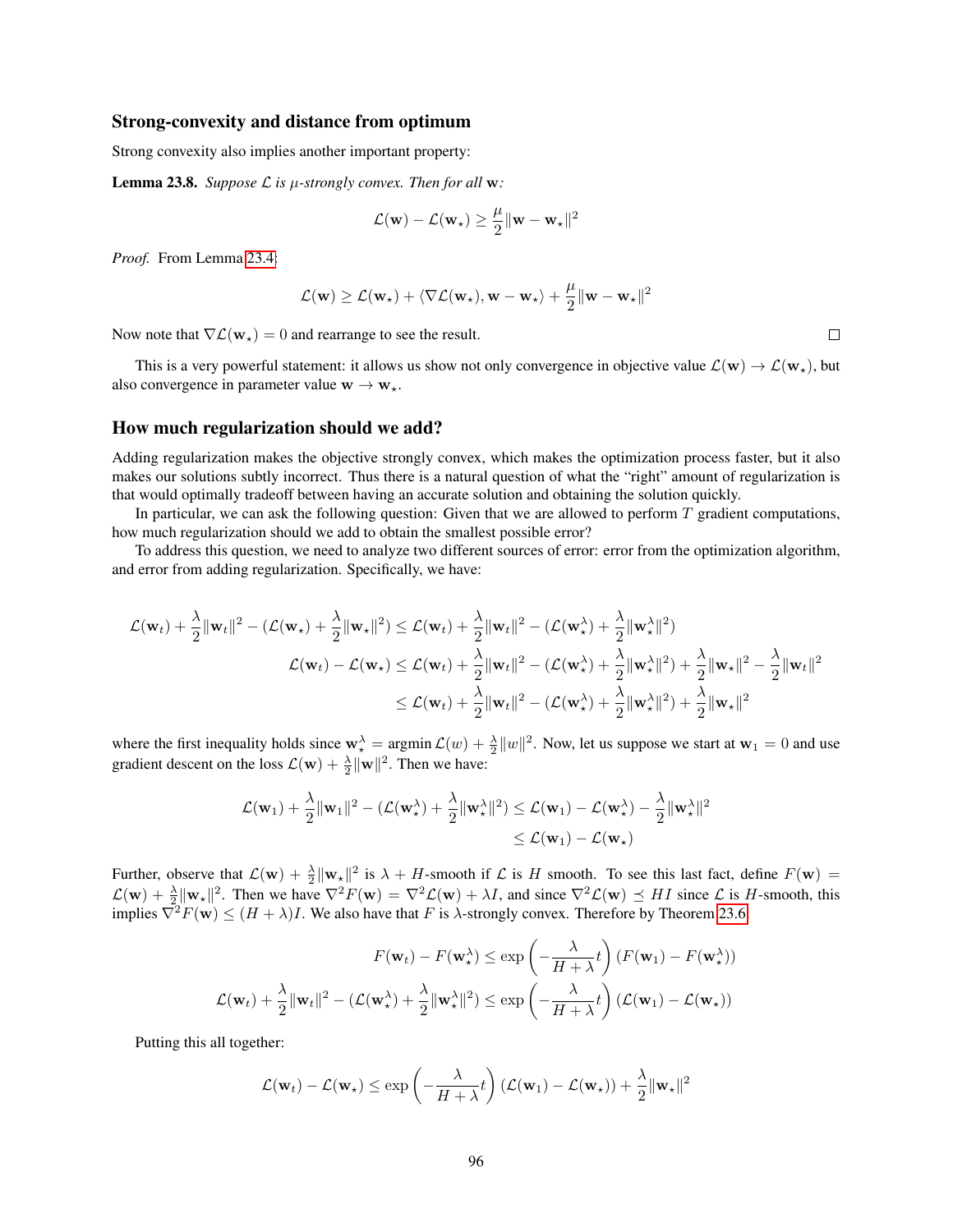Now, notice that:

$$
\mathcal{L}(\mathbf{w}_1) \leq \mathcal{L}(\mathbf{w}_\star) + \langle \nabla \mathcal{L}(\mathbf{w}_\star), \mathbf{w}_1 - \mathbf{w}_\star \rangle + \frac{H}{2} ||\mathbf{w}_1 - \mathbf{w}_\star||^2
$$
  

$$
\leq \mathcal{L}(\mathbf{w}_\star) + \frac{H}{2} ||\mathbf{w}_\star||^2
$$

where we have used  $\nabla \mathcal{L}(\mathbf{w}_*) = 0$  and  $\mathbf{w}_1 = 0$ . Thus our bound becomes:

$$
\mathcal{L}(\mathbf{w}_t) - \mathcal{L}(\mathbf{w}_\star) \le \frac{\|\mathbf{w}_\star\|^2}{2} \left( H \exp\left( -\frac{\lambda}{H + \lambda} t \right) + \lambda \right)
$$

Now to balance the two terms here exactly is somewhat complicated, but we can essentially just guess. To start, notice that  $\lambda \geq H$  is unlikely to be the right answer: in this case just the  $\lambda$  term would already be so big that we would be not convergence. So, let us restrict attention to  $\lambda \leq H$ . In this case, we have

$$
\exp\left(-\frac{\lambda}{H+\lambda}t\right) \le \exp\left(-\frac{\lambda}{2H}t\right)
$$

Next, let us set  $c = \exp(\lambda t/2H)$  so that  $\lambda = \frac{2H}{t} \log(c)$ . Then we have:

$$
H \exp\left(-\frac{\lambda t}{2H}\right) \le \frac{H}{c}
$$

Thus, if we consider  $log(c)$  to be an unimportant log factor, when setting  $\frac{H}{c} = \lambda$  to balance terms, we would get  $c = t/2$ . So, if t is large enough that  $\frac{2H}{t} \log(t/2) \leq H$ , we can set  $\lambda = \frac{2H}{t} \log(t/2)$  to obtain:

$$
\mathcal{L}(\mathbf{w}_t) - \mathcal{L}(\mathbf{w}_\star) \le \frac{\|\mathbf{w}_\star\|^2}{2} \left( H \exp\left( -\frac{\lambda}{H + \lambda} t \right) + \lambda \right)
$$
  

$$
\le \frac{\|\mathbf{w}_\star\|^2}{2} \left( \frac{2H}{t} + \frac{2H \log(t/2)}{t} \right)
$$
  

$$
= O\left( \frac{H \|\mathbf{w}_\star\|^2 \log(t)}{t} \right)
$$

This is almost the same rate we obtained with ordinary gradient descent, but now there is an extra log factor.

So, what was the point of that? It seems that we actually didn't gain anything from adding the regularization. It's actually not so clear: remember that all of our results so far have been *upper bounds*, so it might easily hold that a small amount of regularization (smaller than suggested by this theory), would actually result in a much better output than suggested here. In particular, it might be that  $\mathcal L$  is in some sense "almost" already strongly convex except at a few locations w. By adding a small amount of regularization, we may encourage gradient descent to somehow quickly bypass those locations and result in an overall faster convergence rate. However, it is very difficult to predict when this will occur in practice, so typically the optimal value for  $\lambda$  is tuned manually.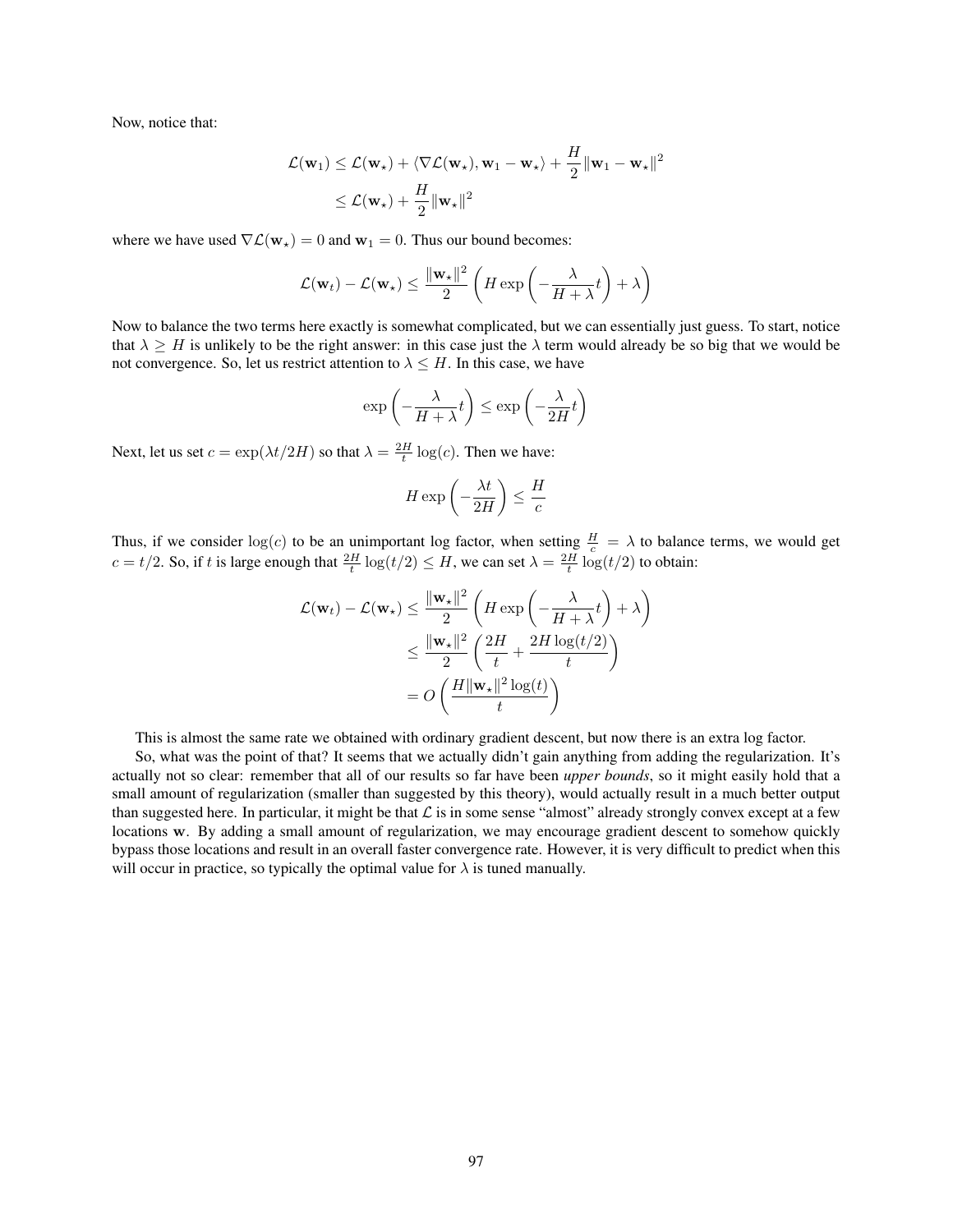## 24 Stochastic Strongly-Convex Optimization and Almost-Convexity

Previously we considered smooth and strongly-convex losses and showed that *deterministic* gradient descent is able to achieve a convergence rate of:

$$
\mathcal{L}(\mathbf{w}_{T+1}) - \mathcal{L}(\mathbf{w}_\star) \le \exp\left(-\frac{\mu}{H}T\right) (\mathcal{L}(\mathbf{w}_1) - \mathcal{L}(\mathbf{w}_\star))
$$

Let's now consider the *stochastic* case in which we cannot trust our gradient evaluations to be completely accurate. Recall that previously we showed that SGD on ordinary convex functions achieves:

$$
\frac{1}{T} \mathbb{E}\left[\sum_{t=1}^T \mathcal{L}(\mathbf{w}_t) - \mathcal{L}(\mathbf{w}_\star)\right] \le O\left(\frac{1}{\sqrt{T}}\right)
$$

Now, we will show that if  $\mathcal L$  is known to be  $\mu$ -strongly convex, then SGD can instead obtain:

$$
\frac{1}{T} \mathbb{E}\left[\sum_{t=1}^T \mathcal{L}(\mathbf{w}_t) - \mathcal{L}(\mathbf{w}_\star)\right] \le O\left(\frac{\log(T)}{\mu T}\right)
$$

Thus, even in the stochastic case, we see a significant improvement stemming from strong-convexity. However, note that the improvement is quite a bit less dramatic than in the case of deterministic losses. The analysis is remarkably similar to the analysis for ordinary convex losses:

**Theorem 24.1.** *Suppose that*  $\mathcal{L}(\mathbf{w}) = \mathbb{E}[\ell(\mathbf{w}, z)]$  *is a µ-strongly convex function satisfiying*  $\|\mathbf{w}_*\| \leq D$  *for some* known D, and  $\mathbb{E}[\|\nabla \ell(\mathbf{w}, z)\|^2] \leq G^2$  for all  $\|\mathbf{w}\| \leq D.$  Consider projected stochastic gradient descent with learning *rate*  $\eta_t = \frac{1}{\mu t}$ *:* 

$$
\mathbf{w}_{t+1} = \prod_{\|\mathbf{w}\| \leq D} [\mathbf{w}_t - \eta_t \nabla \ell(\mathbf{w}_t, z_t)]
$$

*This algorithm satisfies:*

$$
\frac{1}{T} \sum_{t=1}^T \mathbb{E}[\mathcal{L}(\mathbf{w}_t) - \mathcal{L}(\mathbf{w}_\star)] \le \frac{G^2(\log(T) + 1)}{2\mu}
$$

*Proof.* The proof begins in exactly the same way as for previous convex analysis. Since  $\|\mathbf{w}_\star\| \leq D$ , by properties of the projection we have:

$$
\|\mathbf{w}_{t+1} - \mathbf{w}_{\star}\|^2 \leq \|\mathbf{w}_t - \eta_t \nabla \ell(\mathbf{w}_t, z_t) - \mathbf{w}_{\star}\|^2
$$
  
\n
$$
= \|\mathbf{w}_t - \mathbf{w}_{\star}\|^2 - 2\eta_t \langle \nabla \ell(\mathbf{w}_t, z_t), \mathbf{w}_t - \mathbf{w}_{\star} \rangle + \eta_t^2 \|\nabla \ell(\mathbf{w}_t, z_t)\|^2
$$
  
\n
$$
\langle \nabla \ell(\mathbf{w}_t, z_t), \mathbf{w}_t - \mathbf{w}_{\star} \rangle \leq \frac{\|\mathbf{w}_t - \mathbf{w}_{\star}\|^2}{2\eta_t} - \frac{\|\mathbf{w}_{t+1} - \mathbf{w}_{\star}\|^2}{2\eta_t} + \frac{\eta_t \|\nabla \ell(\mathbf{w}_t, z_t)\|^2}{2}
$$

Now, previously we simply argued that by convexity,  $\mathbb{E}[\mathcal{L}(\mathbf{w}_t) - \mathcal{L}(\mathbf{w}_\star)] \leq \mathbb{E}[\langle \nabla \ell(\mathbf{w}_t, z_t), \mathbf{w}_t - \mathbf{w}_\star \rangle]$ . However, now we will instead leverage strong convexity. Recall that an equivalent characterization of strong convexity is the condition:

$$
\mathcal{L}(x) \ge \mathcal{L}(y) + \langle \nabla \mathcal{L}(y), x - y \rangle + \frac{\mu}{2} ||x - y||^2
$$

From this, we can conclude:

$$
\mathcal{L}(\mathbf{w}_t) - \mathcal{L}(\mathbf{w}_\star) \le \langle \nabla \mathcal{L}(\mathbf{w}_t), \mathbf{w}_t - \mathbf{w}_\star \rangle - \frac{\mu}{2} ||\mathbf{w}_t - \mathbf{w}_\star||^2
$$
  

$$
\mathbb{E}[\mathcal{L}(\mathbf{w}_t) - \mathcal{L}(\mathbf{w}_\star)] \le \mathbb{E}\left[\langle \nabla \ell(\mathbf{w}_t, z_t), \mathbf{w}_t - \mathbf{w}_\star \rangle - \frac{\mu}{2} ||\mathbf{w}_t - \mathbf{w}_\star||^2\right]
$$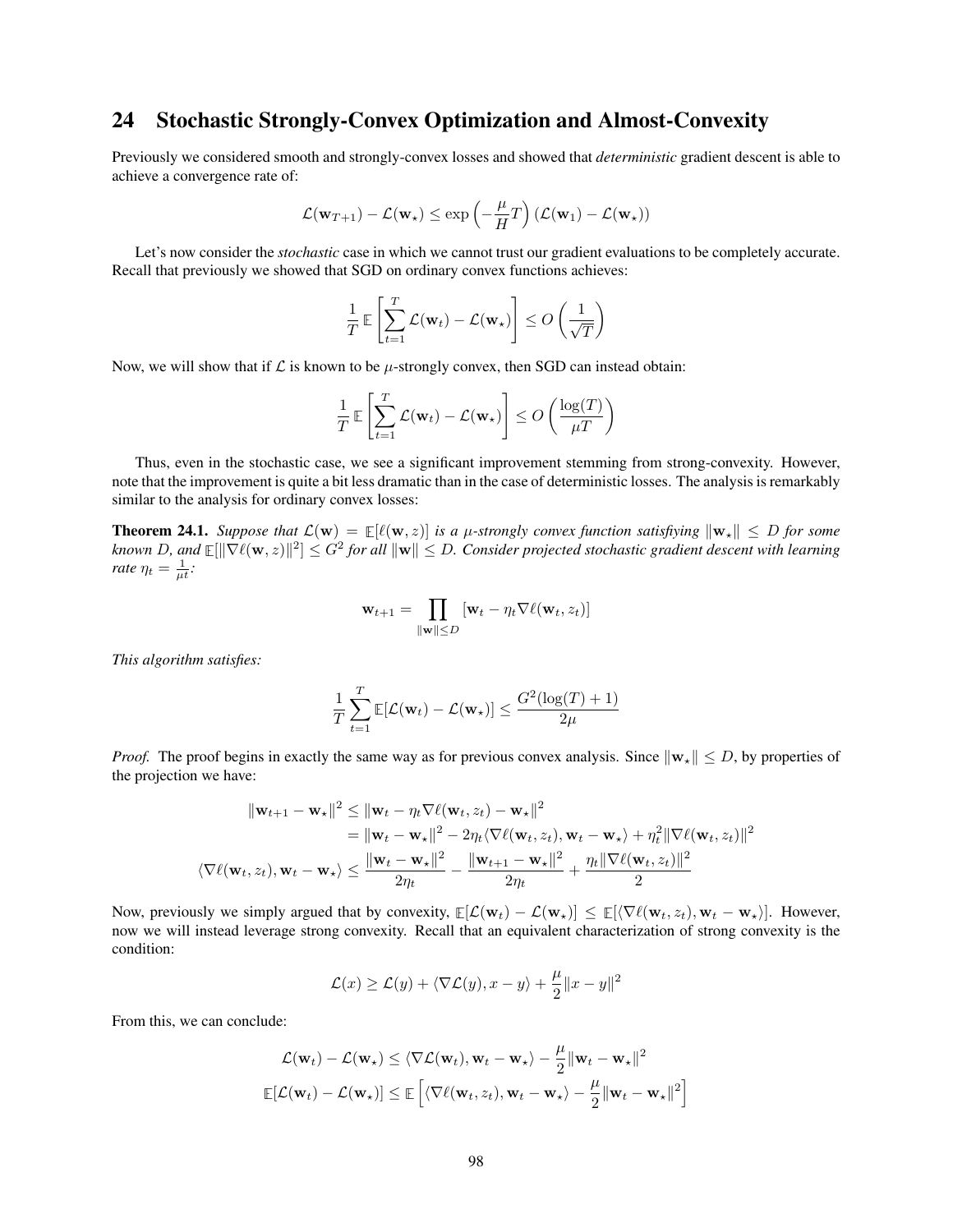Plugging this into our previous equation yields:

$$
\langle \nabla \ell(\mathbf{w}_t, z_t), \mathbf{w}_t - \mathbf{w}_\star \rangle \leq \frac{\|\mathbf{w}_t - \mathbf{w}_\star\|^2}{2\eta_t} - \frac{\|\mathbf{w}_{t+1} - \mathbf{w}_\star\|^2}{2\eta_t} + \frac{\eta_t \|\nabla \ell(\mathbf{w}_t, z_t)\|^2}{2}
$$
  

$$
\mathbb{E}\left[\mathcal{L}(\mathbf{w}_t) - \mathcal{L}(\mathbf{w}_\star) + \frac{\mu}{2} \|\mathbf{w}_t - \mathbf{w}_\star\|^2\right] \leq \mathbb{E}\left[\frac{\|\mathbf{w}_t - \mathbf{w}_\star\|^2}{2\eta_t} - \frac{\|\mathbf{w}_{t+1} - \mathbf{w}_\star\|^2}{2\eta_t} + \frac{\eta_t \|\nabla \ell(\mathbf{w}_t, z_t)\|^2}{2}\right]
$$

$$
\leq \mathbb{E}\left[\frac{\|\mathbf{w}_t - \mathbf{w}_\star\|^2}{2\eta_t} - \frac{\|\mathbf{w}_{t+1} - \mathbf{w}_\star\|^2}{2\eta_t} + \frac{\eta_t G^2}{2}\right]
$$

$$
\mathbb{E}[\mathcal{L}(\mathbf{w}_t) - \mathcal{L}(\mathbf{w}_\star)] \leq \mathbb{E}\left[\frac{\|\mathbf{w}_t - \mathbf{w}_\star\|^2}{2\eta_t} - \frac{\|\mathbf{w}_{t+1} - \mathbf{w}_\star\|^2}{2\eta_t} - \frac{\mu \|\mathbf{w}_t - \mathbf{w}_\star\|^2}{2} + \frac{\eta_t G^2}{2}\right]
$$

Now, it is time to invoke our particular magical choice for  $\eta_t = \frac{1}{\mu t}$ :

$$
\mathbb{E}[\mathcal{L}(\mathbf{w}_{t}) - \mathcal{L}(\mathbf{w}_{\star})] \leq \mathbb{E}\left[\frac{\|\mathbf{w}_{t} - \mathbf{w}_{\star}\|^{2}}{2\eta_{t}} - \frac{\|\mathbf{w}_{t+1} - \mathbf{w}_{\star}\|^{2}}{2\eta_{t}} - \frac{\mu\|\mathbf{w}_{t} - \mathbf{w}_{\star}\|^{2}}{2} + \frac{\eta_{t}G^{2}}{2}\right]
$$

$$
= \mathbb{E}\left[\frac{\mu\|\mathbf{w}_{t} - \mathbf{w}_{\star}\|^{2}}{2t} - \frac{\mu\|\mathbf{w}_{t+1} - \mathbf{w}_{\star}\|^{2}}{2t} - \frac{\mu\|\mathbf{w}_{t} - \mathbf{w}_{\star}\|^{2}}{2} + \frac{G^{2}}{2\mu t}\right]
$$

$$
= \mathbb{E}\left[\frac{(t-1)\mu\|\mathbf{w}_{t} - \mathbf{w}_{\star}\|^{2}}{2} - \frac{t\mu\|\mathbf{w}_{t+1} - \mathbf{w}_{\star}\|^{2}}{2} + \frac{G^{2}}{2\mu t}\right]
$$

now, sum over t and telescope:

$$
\sum_{t=1}^{T} \mathbb{E}[\mathcal{L}(\mathbf{w}_{t}) - \mathcal{L}(\mathbf{w}_{t})] \le \sum_{t=1}^{T} \mathbb{E} \left[ \frac{(t-1)\mu \|\mathbf{w}_{t} - \mathbf{w}_{t}\|^{2}}{2} - \frac{t\mu \|\mathbf{w}_{t+1} - \mathbf{w}_{t}\|^{2}}{2} + \frac{G^{2}}{2\mu t} \right]
$$
\n
$$
= \mathbb{E} \left[ -\frac{T\mu \|\mathbf{w}_{T+1} - \mathbf{w}_{t}\|^{2}}{2} + \sum_{t=1}^{T} \frac{G^{2}}{2\mu t} \right]
$$
\n
$$
\le \mathbb{E} \left[ \sum_{t=1}^{T} \frac{G^{2}}{2\mu t} \right]
$$
\n
$$
\le \frac{G^{2}(\log(T) + 1)}{2\mu}
$$

 $\Box$ 

There is one quite subtle point in the above argument: although we assumed  $\|\mathbf{w}_\star\| \leq D$ , it doesn't seem that it was used anywhere in the analysis! This is because the assumption  $\mathbb{E}[\|\nabla \ell(w,z)\|^2] \leq G^2$  actually *requires* some kind of restriction on w. To see why, recall the following fact about strongly convex functions:

**Lemma 23.5.** Suppose that  $\mathcal L$  is  $\mu$ -strongly convex. Then for all  $w$ ,

$$
\mathcal{L}(\mathbf{w}) - \mathcal{L}(\mathbf{w}_{\star}) \leq \frac{\|\nabla \mathcal{L}(\mathbf{w})\|^2}{2\mu}
$$

This result implies that it is actually impossible to have  $\mathbb{E}[ \| \nabla \ell(w,z) \|^2 ] \leq G^2$  for any fixed constant  $G$  unless we also guarantee that  $\|\mathbf{w} - \mathbf{w}_*\|$  is bounded. Since it's always possible for the noise in the stochastic gradients to push  $w_t$  very far away from  $w_{\star}$ , we needed to assume  $\|w_{\star}\| \leq D$  and use projections to keep the distance bounded, which in turn allows for the bounded gradient assumption to hold.

Note that this result does not rely on smoothness. In fact, as you saw on the homework, adding a smoothness assumption enables us to remove the bounded gradient assumption, at the cost of an extra  $\frac{H}{\mu}$  factor in the error.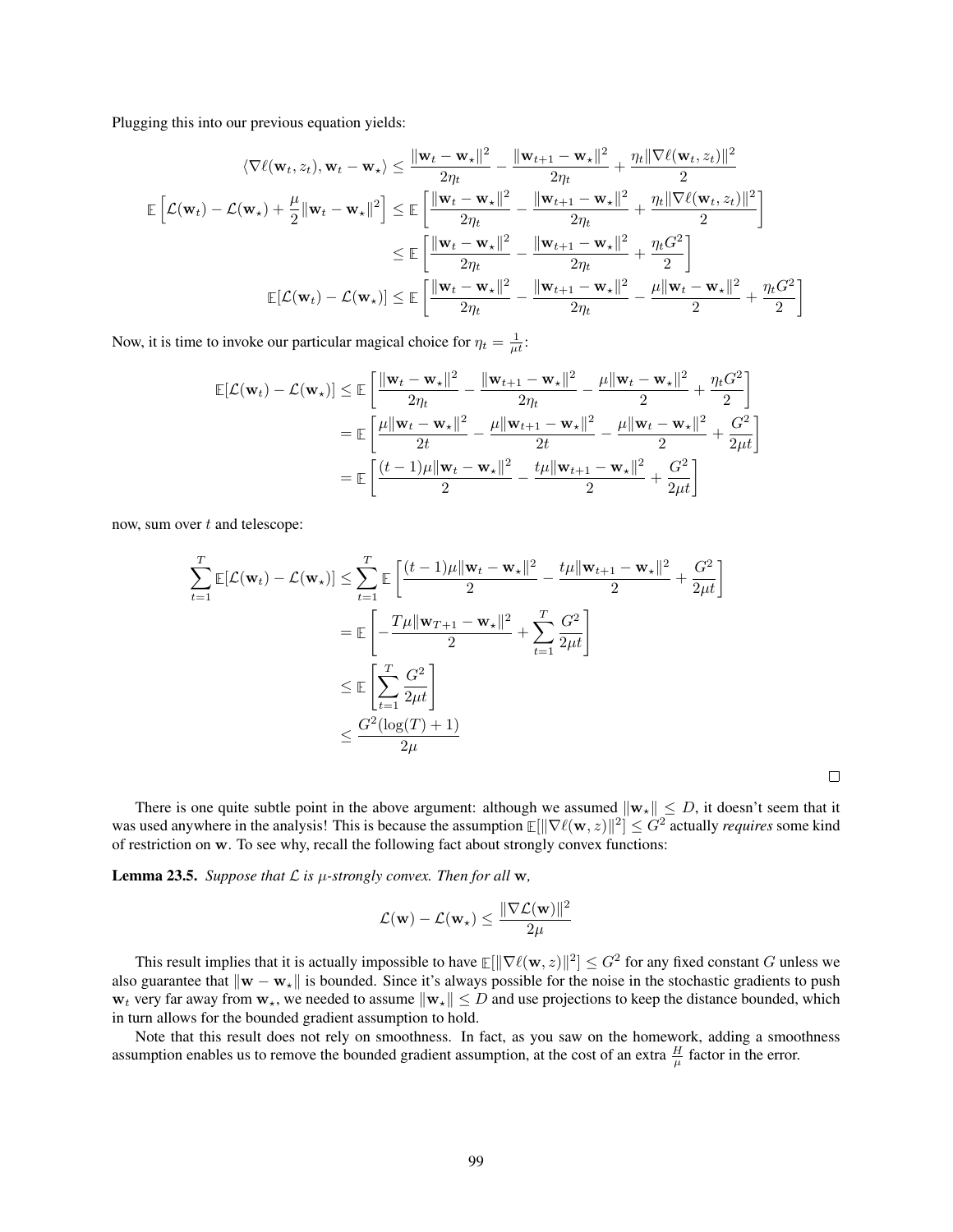### Almost Convexity

At this point, we have considered losses that are H-smooth and non-convex, losses that are convex and H-smooth, and losses that are  $\mu$ =strongly convex and H-smooth. When written in terms of bounds on the Hessian, these conditions correspond to:

- H-smoothness:  $-HI \prec \nabla^2 \mathcal{L}(\mathbf{w}) \prec HI$ .
- Convexity:  $0 \leq \nabla^2 \mathcal{L}(\mathbf{w})$ .
- $\mu$ -strong convexity:  $\mu I \preceq \nabla^2 \mathcal{L}(\mathbf{w})$ .

It seems that something is missing from this categorization of the Hessian: what if  $\nabla^2 \mathcal{L}(\mathbf{w})$  is bounded from below by some negative number between  $-H$  and 0? This condition has a few different names in the literature, but we will call it  $\gamma$ -almost convexity:

**Definition 24.2.** A twice-differentiable function  $\mathcal{L}$  is  $\gamma$ -almost convex if for all w:

$$
-\gamma I \preceq \nabla^2 \mathcal{L}(\mathbf{w})
$$

Thus, all H-smooth functions are automatically H-almost convex, and all convex functions are 0-almost convex. The natural question now is whether we can take advantage of  $\gamma$ -almost convexity to obtain improved bounds.

On the homework, you will design an *accelerated* algorithm for H-smooth and µ-strongly convex objectives such that after  $T$  iterations, such that the algorithm outputs a point  $\hat{w}$  with:

$$
\mathcal{L}(\hat{\mathbf{w}}) - \mathcal{L}(\mathbf{w}_{\star}) \le \exp\left(-C\sqrt{\frac{\mu}{H}}T\right) \frac{H \|\mathbf{w}_{\star} - \mathbf{w}_{1}\|^2}{2}
$$

where C is an absolute constant.

From this, we have the following result:

<span id="page-99-0"></span>**Theorem 24.3.** Run the accelerated gradient descent for strongly-convex functions for  $N = \frac{\log(\frac{H^2 ||\mathbf{w}_*||^2}{\epsilon^2})}{\sigma(\frac{H}{\epsilon})}$  $\frac{\frac{1}{\epsilon^2} - \epsilon^2}{C\sqrt{\frac{\mu}{H}}}$  iterations *starting at the origin. Then the output*  $\hat{w}$  *satisfies:* 

$$
\mathcal{L}(\hat{\mathbf{w}}) - \mathcal{L}(\mathbf{w}_{\star}) \le \frac{\epsilon^2}{2H}
$$

$$
\|\nabla \mathcal{L}(\hat{\mathbf{w}})\| \le \epsilon
$$

*Proof.* Recall that smooth functions satisfy:  $\|\nabla \mathcal{L}(\mathbf{w})\|^2 \le 2H(\mathcal{L}(\mathbf{w}) - \mathcal{L}(\mathbf{w}_*))$ . Thus we have

$$
\|\nabla \mathcal{L}(\hat{\mathbf{w}})\|^2 \le 2H(\mathcal{L}(\mathbf{w}) - \mathcal{L}(\mathbf{w}_*))
$$
  
\$\le 2H \exp\left(-C\sqrt{\frac{\mu}{H}}\frac{\log(\frac{H^2 \|\mathbf{w}\_\star - \mathbf{w}\_1\|^2}{\epsilon^2})}{C\sqrt{\frac{\mu}{H}}}\right) \frac{H \|\mathbf{w}\_\star\|^2}{2}\$  
=  $\epsilon^2$ 

 $\Box$ 

How can we use this fact to optimize a  $\gamma$ -almost convex function? The key idea is regularization. For any given point  $w_t$ , consider the function  $F_t(\delta) = \mathcal{L}(w_t + \delta) + \gamma ||\delta||^2$ . Note that so long as  $\mathcal L$  is  $\gamma$ -almost-convex, the hessian of this function satisfies  $\nabla^2 F_t(\delta) = \nabla^2 \mathcal{L}(\mathbf{w}_t + \delta) + 2\gamma I \succeq \gamma I$ , so that  $F_t$  is  $\gamma$ -strongly convex and  $H + 2\gamma \leq 3H$ smooth. Let us further assume that  $\mathcal{L}(\mathbf{w})$  is G-Lipschitz. Then if  $\delta_{\star} = \operatorname{argmin} F_t(\delta)$ , we have  $\|\delta_{\star}\| \leq \frac{G}{2\gamma}$  because  $0 = \nabla F_t(\delta_\star) = \nabla \mathcal{L}(\delta_\star) + 2\gamma \delta_\star$ , so  $\delta_\star = \frac{-\nabla \mathcal{L}(\delta_\star)}{2\gamma}$ .

Therefore, by Theorem [24.3,](#page-99-0) after  $N =$  $\log(\frac{9H^2G^2}{4\gamma^2\epsilon^2})$  $\frac{\sqrt{3}(\frac{4\sqrt{2}\epsilon^2}{4\sqrt{2}\epsilon^2})}{C\sqrt{\frac{\gamma}{6H}}}$  we obtain a point  $\hat{\delta}$  such that:

$$
F_t(\hat{\delta}) - F_t(\delta_\star) \le \frac{\epsilon^2}{6H}
$$

$$
\|\nabla F_t(\hat{\delta})\| \le \epsilon
$$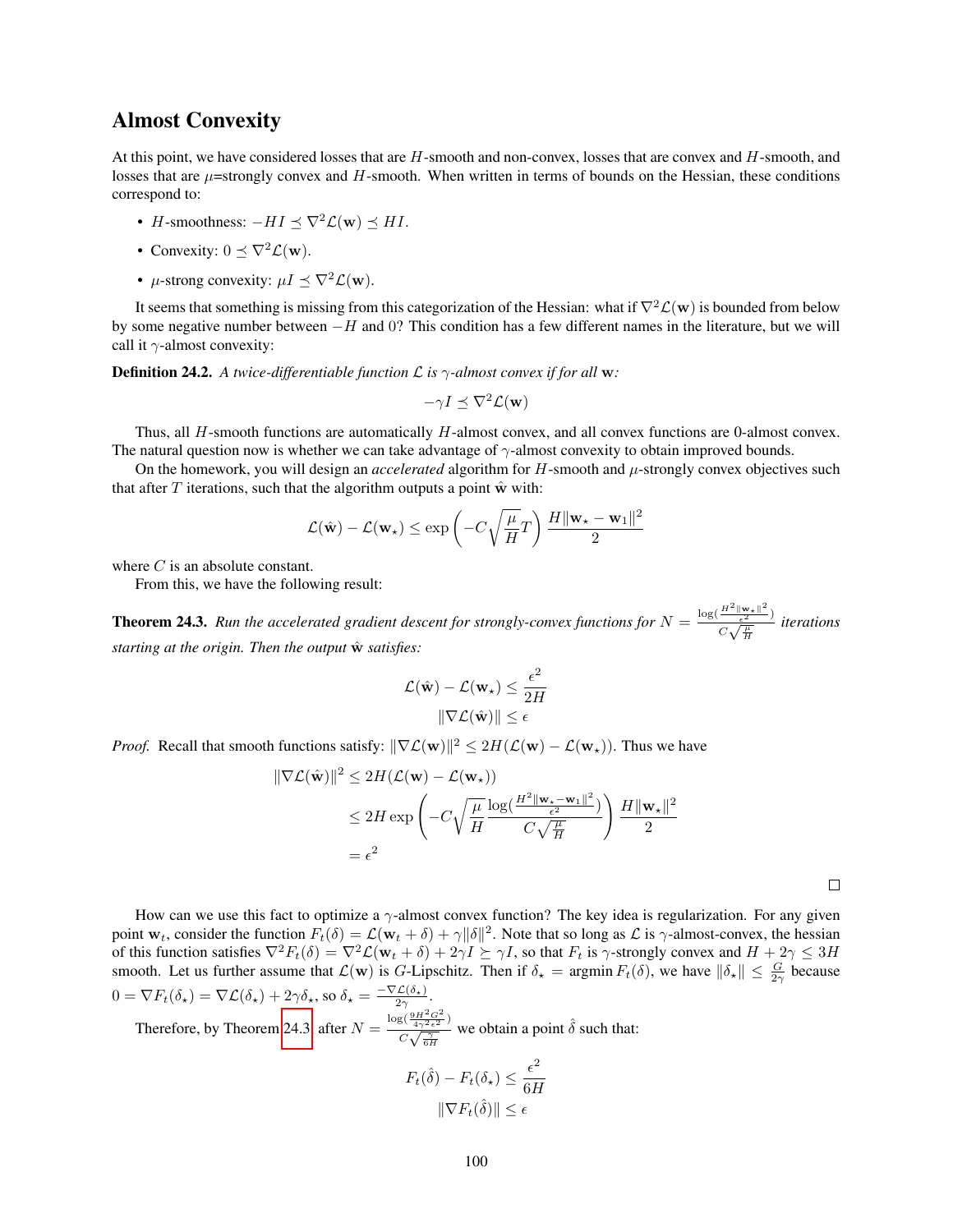Our overall algorithm will be take the following idea: given any iterate  $w_t$ , we will form the function  $F_t$  and optimize it using accelerated gradient descent to get some  $\hat{\delta}_t$ . Then we set  $w_{t+1} = w_t + \hat{\delta}_t$  and repeat the process. Why should this be a good idea? From the definition, we have that that  $F_t(\hat{\delta}_t) \geq \mathcal{L}(\mathbf{w}_{t+1})$ , and we might expect to be able to optimize  $F_t$  quickly because  $F_t$  is  $\gamma$ -strongly convex. Formally, if  $\delta_{t,\star} = \argmin F_t(\delta)$ , we have the following:

$$
\mathcal{L}(\mathbf{w}_{t}) - \mathcal{L}(\mathbf{w}_{t+1}) = \mathcal{L}(\mathbf{w}_{t}) - \mathcal{L}(\mathbf{w}_{t} + \hat{\delta}_{t}) - \gamma ||\hat{\delta}_{t}||^{2} + \gamma ||\hat{\delta}_{t}||^{2}
$$
\n
$$
= F_{t}(0) - F_{t}(\hat{\delta}_{t}) + \gamma ||\hat{\delta}_{t}||^{2}
$$
\n
$$
\geq F_{t}(\delta_{t,\star}) - F_{t}(\hat{\delta}_{t}) + \gamma ||\hat{\delta}_{t}||^{2}
$$
\n
$$
\mathcal{L}(\mathbf{w}_{1}) - \mathcal{L}(\mathbf{w}_{\star}) + \sum_{t=1}^{T} F_{t}(\hat{\delta}_{t}) - F_{t}(\delta_{t,\star}) \geq \gamma \sum_{t=1}^{T} ||\hat{\delta}_{t}||^{2}
$$
\n
$$
\mathcal{L}(\mathbf{w}_{1}) - \mathcal{L}(\mathbf{w}_{\star}) + \frac{T\epsilon^{2}}{6H} \geq \gamma \sum_{t=1}^{T} ||\hat{\delta}_{t}||^{2}
$$

Now, we also have:

$$
\epsilon \geq \|\nabla F_t(\hat{\delta}_t)\|
$$
  
\n
$$
= \|\nabla \mathcal{L}(\mathbf{w}_{t+1}) + 2\gamma \hat{\delta}_t\|
$$
  
\n
$$
\epsilon + 2\gamma \|\hat{\delta}_t\| \geq \|\nabla \mathcal{L}(\mathbf{w}_{t+1})\|
$$
  
\n
$$
2\epsilon^2 + 8\gamma^2 \|\hat{\delta}_t\|^2 \geq \|\nabla \mathcal{L}(\mathbf{w}_{t+1})\|^2
$$
  
\n
$$
\frac{\epsilon^2}{4\gamma} + \gamma \|\hat{\delta}_t\|^2 \geq \frac{\|\nabla \mathcal{L}(\mathbf{w}_{t+1})\|^2}{8\gamma}
$$

Therefore, we have:

$$
\sum_{t=1}^{T} \frac{\|\nabla \mathcal{L}(\mathbf{w}_{t+1})\|^2}{8\gamma} \leq \mathcal{L}(\mathbf{w}_1) - \mathcal{L}(\mathbf{w}_\star) + \frac{T\epsilon^2}{6H} + \frac{T\epsilon^2}{4\gamma}
$$
\n
$$
\sum_{t=1}^{T} \|\nabla \mathcal{L}(\mathbf{w}_{t+1})\|^2 \leq 8\gamma(\mathcal{L}(\mathbf{w}_1) - \mathcal{L}(\mathbf{w}_\star)) + \frac{4T\gamma\epsilon^2}{3H} + 2T\epsilon^2
$$
\n
$$
\frac{1}{T} \sum_{t=1}^{T} \|\nabla \mathcal{L}(\mathbf{w}_{t+1})\|^2 \leq \frac{\gamma(\mathcal{L}(\mathbf{w}_1) - \mathcal{L}(\mathbf{w}_\star))}{T} + \frac{4\gamma\epsilon^2}{3H} + 2\epsilon^2
$$
\n
$$
\leq \frac{\gamma(\mathcal{L}(\mathbf{w}_1) - \mathcal{L}(\mathbf{w}_\star))}{T} + 4\epsilon^2
$$

Therefore, if we set  $\epsilon = \sqrt{\frac{\gamma(\mathcal{L}(\mathbf{w}_1) - \mathcal{L}(\mathbf{w}_*))}{T}}$ , we have

$$
\frac{1}{T} \sum_{t=1}^T \|\nabla \mathcal{L}(\mathbf{w}_{t+1})\|^2 \le \frac{5\gamma(\mathcal{L}(\mathbf{w}_1) - \mathcal{L}(\mathbf{w}_\star))}{T}
$$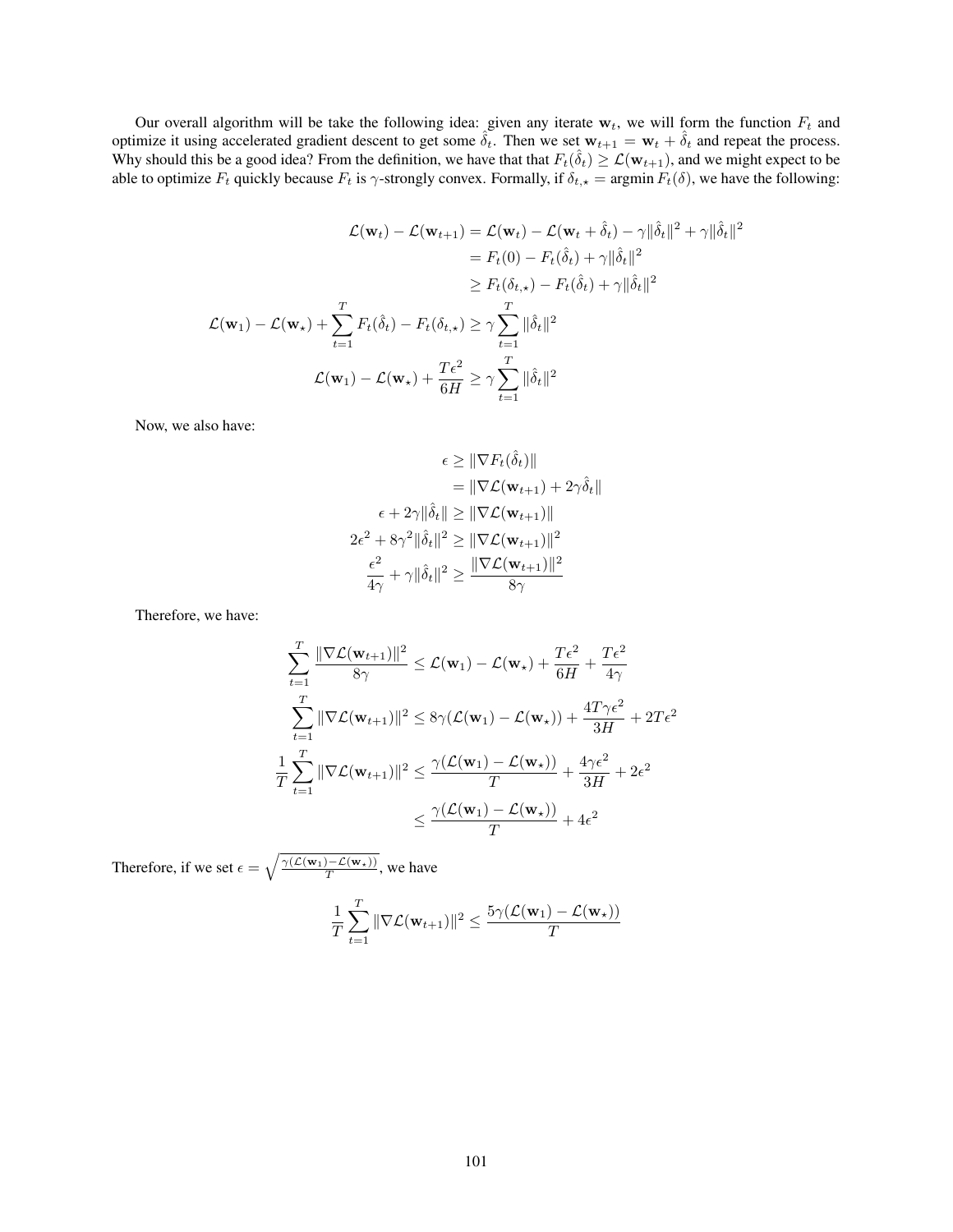However, the total number of iterations here is  $M = NT$ , so:

$$
\frac{1}{T} \sum_{t=1}^{T} \|\nabla \mathcal{L}(\mathbf{w}_{t+1})\|^2 \le \frac{5\gamma (\mathcal{L}(\mathbf{w}_1) - \mathcal{L}(\mathbf{w}_\star))}{M/N} \n\le \frac{5\gamma (\mathcal{L}(\mathbf{w}_1) - \mathcal{L}(\mathbf{w}_\star))}{M} \frac{\log(\frac{H^2 G^2}{\gamma^2 \epsilon^2})}{C\sqrt{\frac{\gamma}{2H}} } \n\le \frac{4\gamma (\mathcal{L}(\mathbf{w}_1) - \mathcal{L}(\mathbf{w}_\star))}{M} \frac{\log(\frac{H^2 G^2 T}{\gamma^3 (\mathcal{L}(\mathbf{w}_1) - \mathcal{L}(\mathbf{w}_\star))})}{C\sqrt{\frac{\gamma}{2H}} } \n= O\left(\frac{\sqrt{\gamma H} \log(HGM/\gamma)}{M}\right)
$$

There is a bit of a subtlety here: what happens if we send  $\gamma \to 0$  (i.e. if the function really is convex)? Since lim<sub> $\gamma \to 0$ </sub> (i.e. if the function really is convex)? Since  $\lim_{\gamma \to 0} \sqrt{\gamma} \log(1/\gamma) = 0$ , this seems to suggest that the algorithm converges infinitely fast! The resolution to this issue is to notice that we have implicitly assumed  $T \ge 1$  so that  $M \ge N$ . This implies that  $M \ge \tilde{O}(1/\sqrt{\gamma})$  so that in fact we cannot use  $\gamma \le 1/M^2$ . Now, if we set  $\gamma = 1/M^2$ , then the convergence rate becomes also  $1/M^2$ , which is in fact consistent with our accelerated gradient descent results.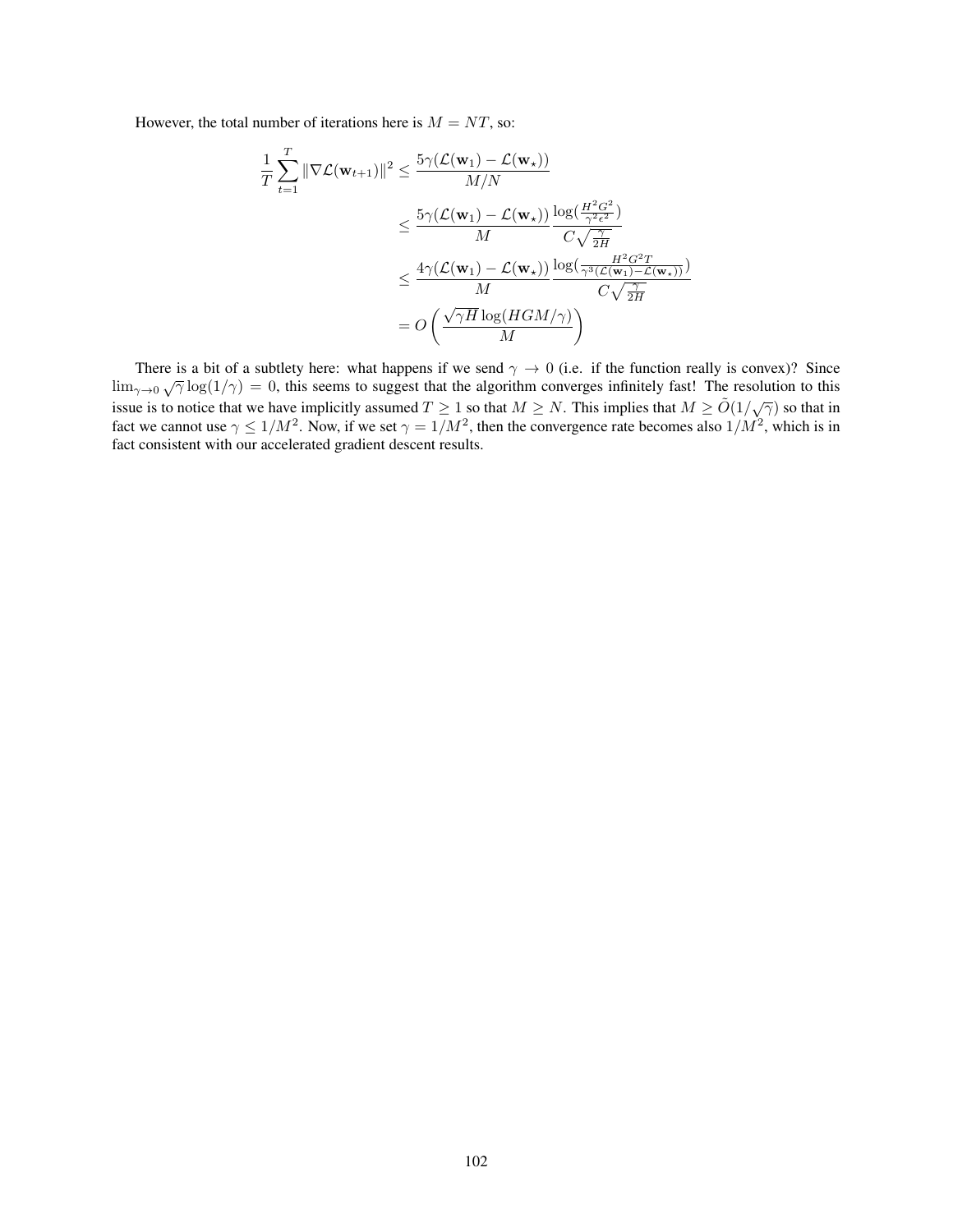### 25 Variance Reduction for Convex Losses

For most of this course we have considered fairly generic stochastic optimization problems. Now, we will consider a particular kind of problem that is of great interest in machine learning: the so-called *finite-sum* objectives:

$$
\mathcal{L}(\mathbf{w}) = \frac{1}{N} \sum_{i=1}^{N} \ell(\mathbf{w}, z_i)
$$

For example, the *training loss* for most standard machine learning problems takes this form, where  $z_1, \ldots, z_N$ represent the training set and  $\ell(\mathbf{w}, z)$  is the loss on a training example. Let's consider the case that  $\mathcal{L}$  is convex and Hsmooth. Without invoking complicated procedures like acceleration, there are roughly two ways one might consider to apply gradient descent in this setting:

1. Use *full gradient* descent: that is, compute a gradient  $\nabla \mathcal{L}(\mathbf{w}_t)$  and take a gradient descent step  $\mathbf{w}_{t+1} = \mathbf{w}_t$  –  $\eta \nabla \mathcal{L}(\mathbf{w}_t)$  for  $\eta = \frac{1}{H}$ . This guarantees:

$$
\mathcal{L}(\mathbf{w}_T) - \mathcal{L}(\mathbf{w}_\star) \le O(1/T)
$$

2. Use *stochastic* gradient descent: sample a training point  $z_t$  at random and take a step  $\mathbf{w}_{t+1} = \mathbf{w}_t - \eta \nabla \ell(\mathbf{w}_t, z_t)$ . Since  $\mathbb{E}[\nabla \ell(\mathbf{w}_t, z_t)] = \nabla \mathcal{L}(\mathbf{w}_t)$ , by setting  $\eta = O(1/\sqrt{T})$ , we can guarantee:

$$
\frac{1}{T}\sum_{t=1}^T \mathbb{E}[\mathcal{L}(\mathbf{w}_t) - \mathcal{L}(\mathbf{w}_\star) \leq O(1/\sqrt{T})
$$

As previously discussed, although the dependence on T is worse for the SGD approach, the total computation scales much better with N: every single iterate of the full gradient approach requires  $O(N)$  computation, but every iterate of the SGD approach requires  $O(1)$  computation. So in terms of total compute C, we are comparing  $O(N/C)$ to  $O(1/\sqrt(C))$ . As long as  $N^2 \geq C$ , we would prefer the stochastic approach. Even if we allow for accelerated gradient descent, it turns out that regular SGD is still better for sufficiently large N.

Now, the natural question is: can we improve at all on stochastic gradient descent? Surprisingly, by leveraging the finite-sum structure of the problem, the answer is *yes*! The key idea is to create a better gradient estimator than simply sampling one element at random. The method we discuss here has been found in various forms at around the same time, but arguable the simplest presentation is Johnson and Zhang [2013.](#page-121-4) Other essentially concurrent methods include Roux, Schmidt, and Bach [2012;](#page-121-5) Shalev-Shwartz and Zhang [2013.](#page-121-6)

We will create a better gradient estimate by *occasionally* computing a full gradient. Intuitively, if we compute one single full-gradient N iterations, we will still on average use only  $O(1)$  computation per iteration. By some clever trickery, we will be able to leverage this perfectly-accurate gradient to improve subsequent gradients.

Let's suppose that we know the true gradient ∇L(v) at some point v which we will call the *checkpoint* value. We wish now to compute an estimate of the gradient at a *nearby* point w. To form the estimate, we randomly sample some z, and compute:

$$
\mathbf{g} = \nabla \ell(\mathbf{w}, z) - \nabla \ell(\mathbf{v} z) + \nabla \mathcal{L}(\mathbf{v})
$$

The first important property of this estimate is that it is *unbiased*:

$$
\mathbb{E}[\mathbf{g}] = \mathbb{E}[\nabla \ell(\mathbf{w}, z) - \nabla \ell(\mathbf{v}z) + \nabla \mathcal{L}(\mathbf{v})] \n= \nabla \mathcal{L}(\mathbf{w}) - \nabla \mathcal{L}(\mathbf{v}) + \nabla \mathcal{L}(\mathbf{v}) \n= \nabla \mathcal{L}(\mathbf{w})
$$

However, we can hope that the *variance* of g is rather small. Why might this be? Notice that the only random part of g is the difference  $\nabla \ell(w, z) - \nabla \ell(v, z)$ . Now, the function  $\ell$  is a smooth function of w for all z, then we have:

$$
\|\nabla \ell(\mathbf{w}, z) - \nabla \ell(\mathbf{v}, z)\| \le H \|\mathbf{w} - \mathbf{v}\|
$$

so that if  $w \approx v$ , the randomness in g is necessarily quite small. Note however that we have subtly changed assumptions here: *assuming that*  $\ell$  *is smooth is a stronger assumption than assuming that*  $\mathcal L$  *is smooth.* 

In fact, by leveraging convexity, we can provide a somewhat more subtle bound on the variance of g. To this end, we have the following Lemma: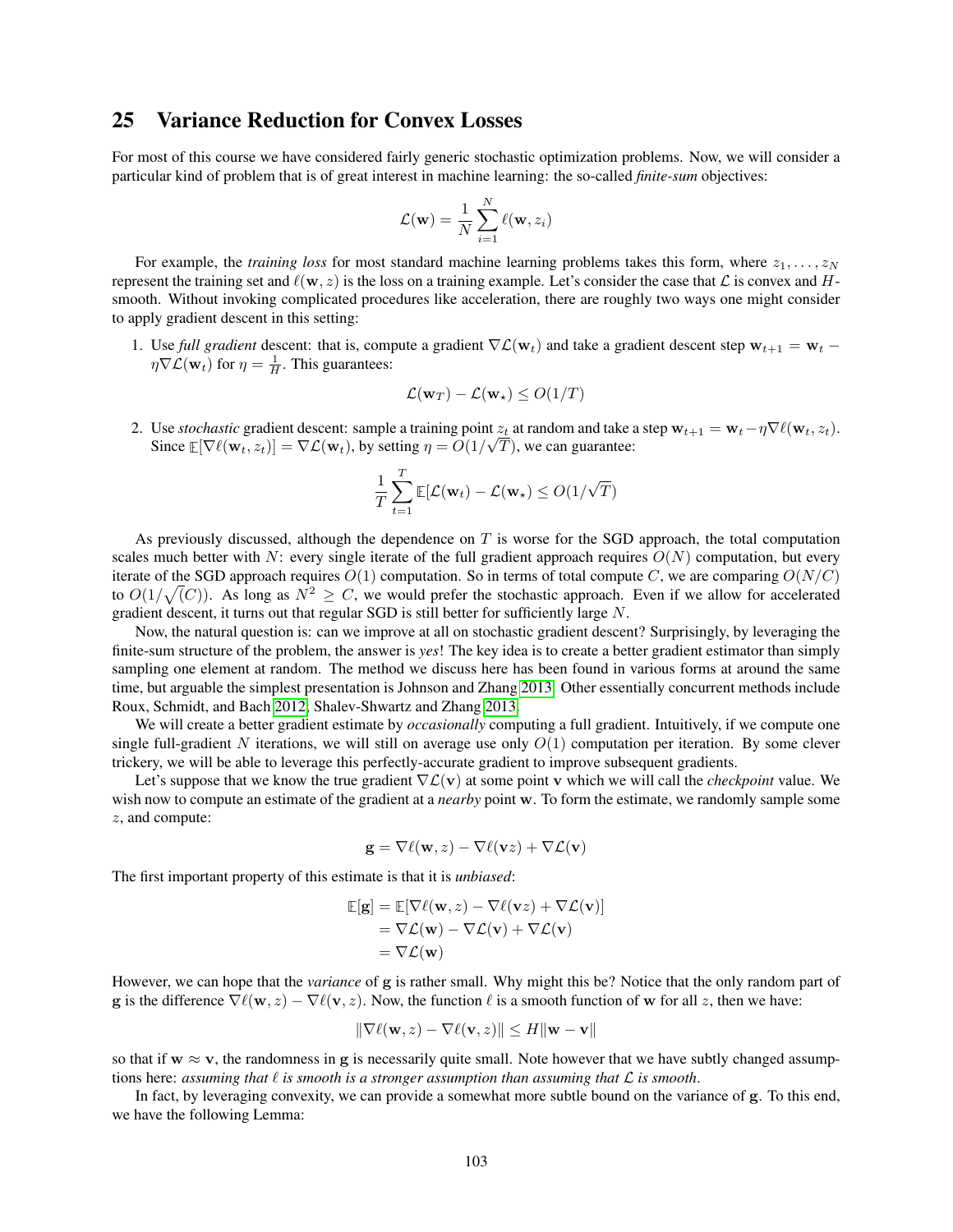<span id="page-103-2"></span>**Lemma 25.1.** *Suppose*  $\ell(\mathbf{w}, z)$  *is an H-smooth convex function of* **w** *for all z*. *Then:* 

$$
\mathbb{E}[\|\nabla \ell(\mathbf{w}, z) - \nabla \ell(\mathbf{v}, z) + \nabla \mathcal{L}(\mathbf{v})\|^2] \leq 8H(\mathcal{L}(\mathbf{w}) - \mathcal{L}(\mathbf{w}_\star)) + 4H(\mathcal{L}(\mathbf{v}) - \mathcal{L}(\mathbf{w}_\star))
$$

*Proof.* Recall from previous lectures the fact that for all x, and all H-smooth functions f with  $x_{\star} = \arg\min f(x)$ :

<span id="page-103-0"></span>
$$
\|\nabla f(x)\|^2 \le 2H(f(x) - f(x_\star))\tag{10}
$$

Let's consider the function  $f(x) = \ell(x, z) - \langle \nabla \ell(\mathbf{w}_\star, z), x - \mathbf{w}_\star \rangle$ . Notice that since  $\ell$  is H-smooth and convex, so is f (because we only added a linear function to  $\ell$ ). However, also we have that  $\nabla f(\mathbf{w}_\star) = \nabla \ell(\mathbf{w}_\star) - \nabla \ell(\mathbf{w}_\star) = 0$ , so that f is actually minimized at  $w_*$  (which is the argmin of  $\mathcal{L}$ , not  $\ell$ ). Therefore:

$$
\begin{aligned} \|\nabla f(x)\|^2 &\le 2H(\nabla f(x)-f(\mathbf{w}_\star))\\ \|\nabla \ell(x,z)-\nabla \ell(\mathbf{w}_\star,z)\|^2 &\le 2H(\ell(x,z)-\ell(\mathbf{w}_\star,z)-\langle \nabla \ell(\mathbf{w}_\star,z),x-\mathbf{w}_\star\rangle) \end{aligned}
$$

Further, by a more direct application of [\(10\)](#page-103-0):

$$
\|\nabla \mathcal{L}(\mathbf{w})\|^2 \leq 2H(\mathcal{L}(\mathbf{w}) - \mathcal{L}(\mathbf{w}_\star))
$$

Now, we can compute:

$$
\mathbb{E}[\|\nabla \ell(\mathbf{w}, z) - \nabla \ell(\mathbf{v}, z) + \nabla \mathcal{L}(\mathbf{v})\|^2] = \mathbb{E}[\|\nabla \ell(\mathbf{w}, z) - \nabla \ell(\mathbf{v}, z) + \nabla \mathcal{L}(\mathbf{v}) - \nabla \mathcal{L}(\mathbf{w}) + \nabla \mathcal{L}(\mathbf{w})\|^2]
$$
  
\n
$$
\leq 2 \mathbb{E}[\|\nabla \ell(\mathbf{w}, z) - \nabla \ell(\mathbf{v}, z) + \nabla \mathcal{L}(\mathbf{v}) - \nabla \mathcal{L}(\mathbf{w})\|^2 + \|\nabla \mathcal{L}(\mathbf{w})\|^2]
$$
  
\n
$$
\leq 2 \mathbb{E}[\|\nabla \ell(\mathbf{w}, z) - \nabla \ell(\mathbf{v}, z) + \nabla \mathcal{L}(\mathbf{v}) - \nabla \mathcal{L}(\mathbf{w})\|^2] + 4H(\mathcal{L}(\mathbf{w}) - \mathcal{L}(\mathbf{w}_{\star})
$$

Now, notice that  $\mathbb{E}[\nabla \ell(\mathbf{w}, z) - \nabla \ell(\mathbf{v}, z)] = \nabla \mathcal{L}(\mathbf{w}) - \nabla \mathcal{L}(\mathbf{v})$ . Further, for any random variable  $X, \mathbb{E}[\|X - \mathbb{E}[X]\|^2] \leq$  $\mathbb{E}[\|X\|^2]$ . Therefore the first term in the above expression can be bounded:

$$
\mathbb{E}[\|\nabla \ell(\mathbf{w}, z) - \nabla \ell(\mathbf{v}, z) + \nabla \mathcal{L}(\mathbf{v}) - \nabla \mathcal{L}(\mathbf{w})\|^2] \leq \mathbb{E}[\|\nabla \ell(\mathbf{w}, z) - \nabla \ell(\mathbf{v}, z)\|^2]
$$
\n
$$
= \mathbb{E}[\|(\nabla \ell(\mathbf{w}, z) - \nabla \ell(\mathbf{w}_\star, z)) - (\nabla \ell(\mathbf{v}, z) - \nabla \ell(\mathbf{w}_\star, z))\|^2]
$$
\n
$$
\leq 2 \mathbb{E}[\|\nabla \ell(\mathbf{w}, z) - \nabla \ell(\mathbf{w}_\star, z)\|^2 + \|\nabla \ell(\mathbf{v}, z) - \nabla \ell(\mathbf{w}_\star, z)\|^2]
$$
\n
$$
\leq 4H \mathbb{E}[\ell(\mathbf{w}, z) - \ell(\mathbf{w}_\star, z) + \ell(\mathbf{v}, z) - \ell(\mathbf{w}_\star, z) - \langle \nabla \ell(\mathbf{w}_\star, z), \mathbf{w} + \mathbf{v} - 2\mathbf{w}_\star\rangle]
$$
\n
$$
= 4H(\mathcal{L}(\mathbf{w}) - \mathcal{L}(\mathbf{w}_\star) + \mathcal{L}(\mathbf{v}) - \mathcal{L}(\mathbf{w}_\star))
$$

 $\Box$ 

This lemma tells us that the estimate g has low variance if both w and v have small function value. We can use this fact to set up a kind of "virtuous cycle": using estimates g, we run  $N$  steps of SGD to obtain iterates with smaller function value. Then, we choose a new checkpoint v from these iterates and recompute the new  $\nabla \mathcal{L}(v)$ , and then run N more iterates of SGD. Now, as SGD converges, w and v will obtain smaller and smaller objective values, which will make the value of  $\mathbb{E}[\|\mathbf{g}\|^2]$  small, which will make SGD convergence even faster, making  $\mathbb{E}[\|\mathbf{g}\|^2]$  even smaller, and so on.

The algorithm is presented in Algorithm [17:](#page-104-0)

<span id="page-103-1"></span>**Theorem 25.2.** Suppose  $\mathcal{L} = \frac{1}{N} \sum_{i=1}^{N} \ell(\mathbf{w}, z_i)$  is such that each  $\ell(\mathbf{w}, z)$  is H-smooth and convex in **w** for all  $z_i$ . *Suppose T* is a multiple of N. Suppose  $\eta = \frac{c}{\sqrt{N}}$  and  $\eta$  satisfies  $\eta \leq \frac{1}{8H}$ . Then Algorithm [17](#page-104-0) guarantees:

$$
\mathbb{E}\left[\frac{1}{T}\sum_{t=1}^T \mathcal{L}(\mathbf{w}_t) - \mathcal{L}(\mathbf{w}_\star)\right] \le \frac{\sqrt{N} [8cH(\mathcal{L}(\mathbf{w}_1) - \mathcal{L}(\mathbf{w}_\star)) + \frac{2}{c}\|\mathbf{w}_1 - \mathbf{w}_\star\|^2]}{T}
$$

Let's take a minute to interpret this result. First, since Algorithm [17](#page-104-0) only performs one  $O(N)$  full-gradient computation every  $N$  iterations, and normally each iteration takes 2 gradient computations, the total computation used by Algorithm [17](#page-104-0) is still  $O(T)$ , same as it would be for SGD. Therefore, if we use C for the total computation, we need to compare the following numbers: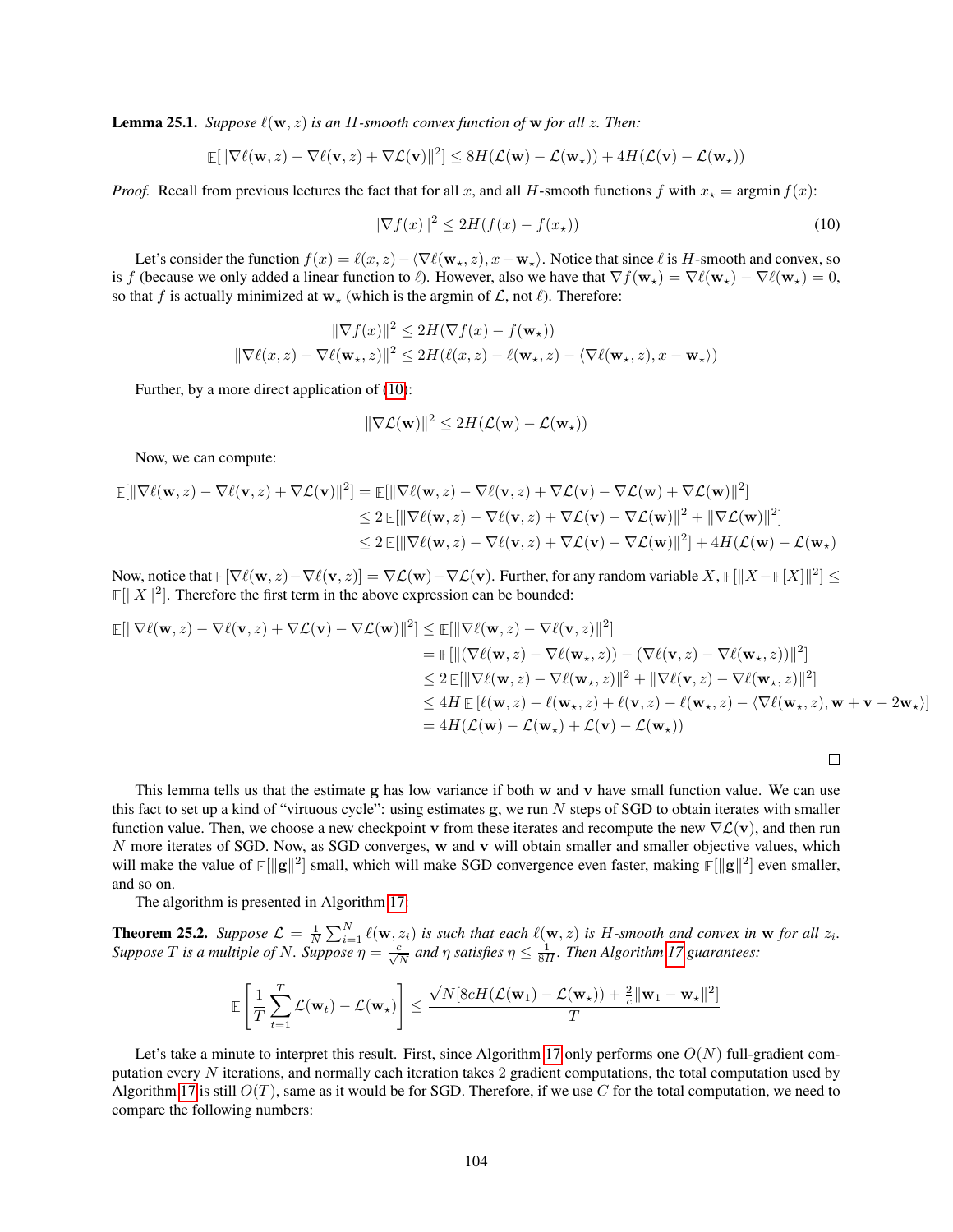Algorithm 17 SVRG

<span id="page-104-0"></span>**Input:** Initial Point  $w_1$ , learning rate  $\eta$ . Set initial checkpoint  $v_1 = w_1$ . Compute  $\nabla \mathcal{L}(\mathbf{v}_1)$  (takes  $O(N)$  time). Set  $e = 1$  //e is an "epoch" counter. for  $t = 1 \ldots T$  do Sample  $z_t$  at random from  $\{z_1, \ldots, z_N\}$ . Form  $\mathbf{g}_t = \nabla \ell(\mathbf{w}_t, z_t) - \nabla \ell(\mathbf{v}_e, z_t) + \nabla \mathcal{L}(\mathbf{v}_e)$ Set  $\mathbf{w}_{t+1} = \mathbf{w}_t - \eta \mathbf{g}_t$ . if  $t \equiv 0 \mod N$  then //If we've finished one epoch, pick a new v.  $e = e + 1.$  $\mathbf{v}_e = \frac{1}{N}\sum_{i=t-N+1}^{t} \mathbf{w}_i$ Compute  $\nabla \mathcal{L}(\mathbf{v}_e)$  (takes  $O(N)$  time). end if end for

- 1.  $O\left(\frac{N}{C}\right)$  for full gradient descent.
- 2.  $O\left(\frac{1}{\sqrt{2}}\right)$  $\frac{L}{\overline{C}}\Big)$  for SGD. 3.  $O\left(\frac{\sqrt{N}}{C}\right)$  for SVRG.

Now, it is clear here that SVRG always beats full gradient descent. But what about SGD? Let's consider the case that C is fairly large compared to N, say  $O(N^{3/2})$ . Then the bounds are  $O(1/N^{3/4})$  for SGD compared with  $O(1/N)$ for SVRG. Thus, SVRG clearly dominates in this case. However, it's also intuitive that SVRG may not do as well when  $N$  is large compared to  $C$ . By inspecting the equations, we can see that SVRG will always beat SGD (up to constants) so long as  $N \leq C$ . This is extremely mild: essentially we are asking that we need to look at every point in the dataset at once. Anything less is essentially throwing out data, so the situation in which SGD is better is a bit of a degenerate case.

Now, let's give the proof of Theorem [25.2](#page-103-1)

*Proof.* The proof is similar to our bound for smooth convex losses (after reading the proof, you might want to take a minute to think about why we don't need projections here unlike some of our other convex analyses).

We will use  $e_t$  to indicate the current value of e at iteration t. So  $e_t = \lceil \frac{t}{N} \rceil$ .

$$
\|\mathbf{w}_{t+1} - \mathbf{w}_{\star}\|^2 = \|\mathbf{w}_t - \eta \mathbf{g}_t - \mathbf{w}_{\star}\|^2
$$
  
\n
$$
= \|\mathbf{w}_t - \mathbf{w}_{\star}\|^2 - 2\eta \langle \mathbf{g}_t, \mathbf{w}_t - \mathbf{w}_{\star} \rangle + \eta^2 \|\mathbf{g}_t\|^2
$$
  
\n
$$
\langle \mathbf{g}_t, \mathbf{w}_t - \mathbf{w}_{\star} \rangle \le \frac{\|\mathbf{w}_t - \mathbf{w}_{\star}\|^2 - \|\mathbf{w}_{t+1} - \mathbf{w}_{\star}\|^2}{2\eta} + \frac{\eta \|\mathbf{g}_t\|^2}{2}
$$
  
\n
$$
\mathbb{E}[\langle \mathbf{g}_t, \mathbf{w}_t - \mathbf{w}_{\star} \rangle] \le \mathbb{E}\left[\frac{\|\mathbf{w}_t - \mathbf{w}_{\star}\|^2 - \|\mathbf{w}_{t+1} - \mathbf{w}_{\star}\|^2}{2\eta} + \frac{\eta \|\mathbf{g}_t\|^2}{2}\right]
$$

Use the fact that  $\mathbb{E}[\mathbf{g}_t] = \nabla \mathcal{L}(\mathbf{w}_t)$ :

$$
\mathbb{E}[\mathcal{L}(\mathbf{w}_t) - \mathcal{L}(\mathbf{w}_\star)] \leq \mathbb{E}\left[\frac{\|\mathbf{w}_t - \mathbf{w}_\star\|^2 - \|\mathbf{w}_{t+1} - \mathbf{w}_\star\|^2}{2\eta} + \frac{\eta\|\mathbf{g}_t\|^2}{2}\right]
$$

$$
\sum_{t=1}^T \mathbb{E}[\mathcal{L}(\mathbf{w}_t) - \mathcal{L}(\mathbf{w}_\star)] \leq \sum_{t=1}^T \mathbb{E}\left[\frac{\|\mathbf{w}_t - \mathbf{w}_\star\|^2 - \|\mathbf{w}_{t+1} - \mathbf{w}_\star\|^2}{2\eta} + \frac{\eta\|\mathbf{g}_t\|^2}{2}\right]
$$

$$
\leq \frac{\|\mathbf{w}_1 - \mathbf{w}_\star\|^2}{2\eta} + \frac{\eta}{2} \sum_{t=1}^T \mathbb{E}[\|\mathbf{g}_t\|^2]
$$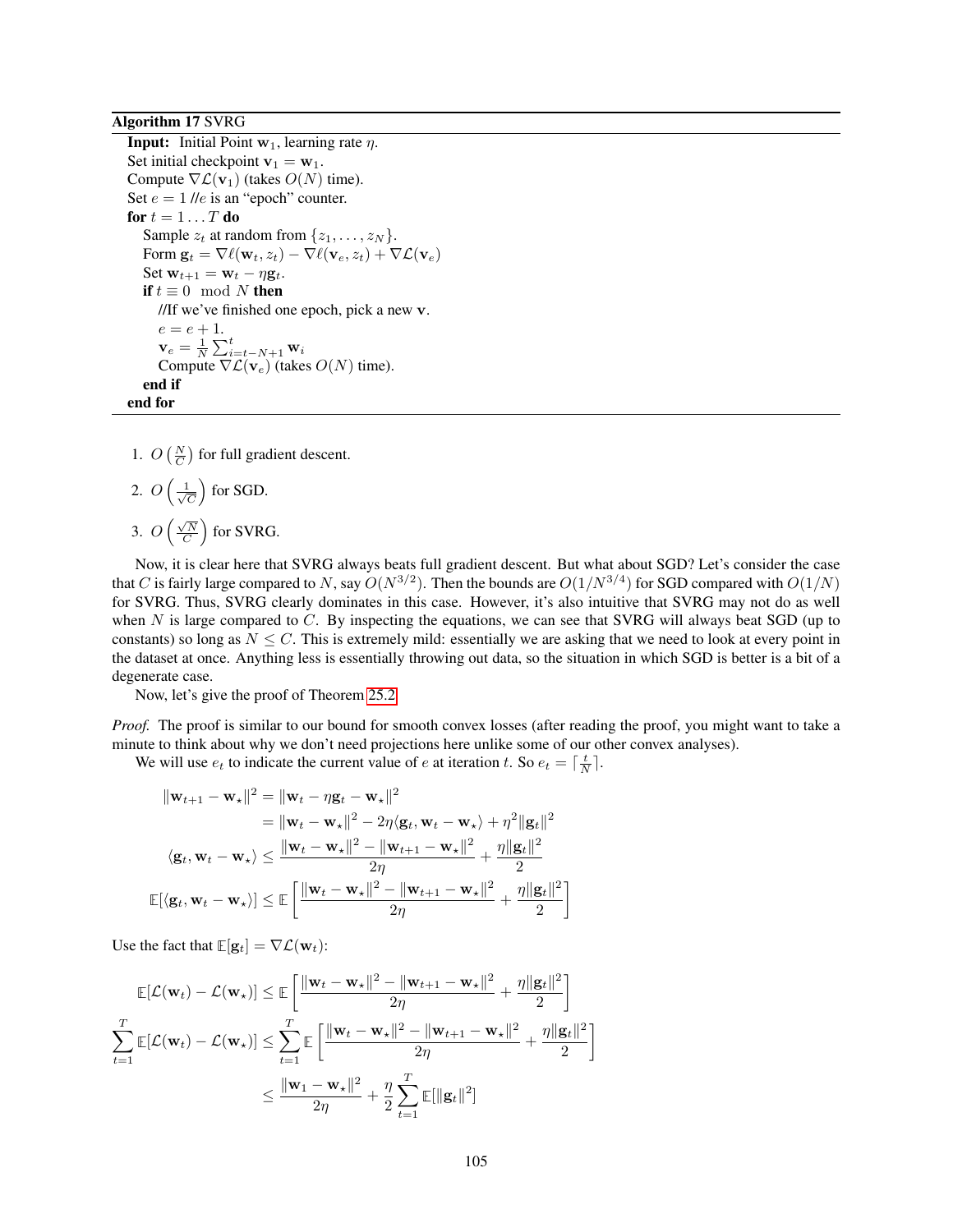now we use Lemma [25.1:](#page-103-2)

$$
\leq \frac{\eta \|\mathbf{w}_1 - \mathbf{w}_\star\|^2}{2\eta} + \frac{\eta}{2} \sum_{t=1}^T \mathbb{E}[8H(\mathcal{L}(\mathbf{w}_t) - \mathcal{L}(\mathbf{w}_\star)) + 4H(\mathcal{L}(\mathbf{v}_{e_t}) - \mathcal{L}(\mathbf{w}_\star))]
$$

Using  $\eta \leq \frac{1}{8H}$ :

$$
\leq \frac{\|\mathbf{w}_1 - \mathbf{w}_\star\|^2}{2\eta} + \frac{1}{2} \sum_{t=1}^T \mathbb{E}[\mathcal{L}(\mathbf{w}_t) - \mathcal{L}(\mathbf{w}_\star)] + \frac{N}{4} \sum_{e=2}^{T/N} \mathbb{E}[\mathcal{L}(\mathbf{v}_e) - \mathcal{L}(\mathbf{w}_\star)] + 2\eta H N \mathbb{E}[\mathcal{L}(\mathbf{v}_1) - \mathcal{L}(\mathbf{w}_\star)]
$$

Now, let's take a minute to understand  $\mathcal{L}(\mathbf{v}_e) - \mathcal{L}(\mathbf{w}_\star)$ . By Jensen inequality, for all  $e > 1$ , we have:

$$
\mathcal{L}(\mathbf{v}_e) \leq \frac{1}{N} \sum_{i=1}^N \mathcal{L}(\mathbf{w}_{e(N-1)+1+i})
$$

Therefore:

$$
N \sum_{e=2}^{T/N-1} \mathbb{E}[\mathcal{L}(\mathbf{v}_e) - \mathcal{L}(\mathbf{w}_\star)] \le \sum_{e=2}^{T/N-1} \sum_{i=1}^N \mathcal{L}(\mathbf{w}_{(e-1)N+i}) - \mathcal{L}(\mathbf{w}_\star)
$$
  
= 
$$
\sum_{t=N+1}^{T(N-1)/N} \mathbb{E}[\mathcal{L}(\mathbf{w}_t) - \mathcal{L}(\mathbf{w}_\star)]
$$
  

$$
\le \sum_{t=1}^T \mathbb{E}[\mathcal{L}(\mathbf{w}_t) - \mathcal{L}(\mathbf{w}_\star)]
$$

Further, for  $e=1,$   $\mathbf{v}_e=\mathbf{w}_1.$  Therefore, we have:

$$
\sum_{t=1}^{T} \mathbb{E}[\mathcal{L}(\mathbf{w}_t) - \mathcal{L}(\mathbf{w}_\star)] \le \frac{\|\mathbf{w}_1 - \mathbf{w}_\star\|^2}{2\eta} + \frac{3}{4} \sum_{t=1}^{T} \mathbb{E}[\mathcal{L}(\mathbf{w}_t) - \mathcal{L}(\mathbf{w}_\star)] + 2\eta H N \mathbb{E}[\mathcal{L}(\mathbf{v}_1) - \mathcal{L}(\mathbf{w}_\star)]
$$
  

$$
\frac{1}{4} \sum_{t=1}^{T} \mathbb{E}[\mathcal{L}(\mathbf{w}_t) - \mathcal{L}(\mathbf{w}_\star)] \le \frac{\|\mathbf{w}_1 - \mathbf{w}_\star\|^2}{2\eta} + 2\eta H N \mathbb{E}[\mathcal{L}(\mathbf{v}_1) - \mathcal{L}(\mathbf{w}_\star)]
$$
  

$$
\frac{1}{T} \sum_{t=1}^{T} \mathbb{E}[\mathcal{L}(\mathbf{w}_t) - \mathcal{L}(\mathbf{w}_\star)] \le \frac{2\|\mathbf{w}_1 - \mathbf{w}_\star\|^2}{\eta T} + \frac{8\eta H N (\mathcal{L}(\mathbf{w}_1) - \mathcal{L}(\mathbf{w}_\star))}{T}
$$

Now finally plugging in  $\eta = \frac{c}{\sqrt{N}}$  concludes the result.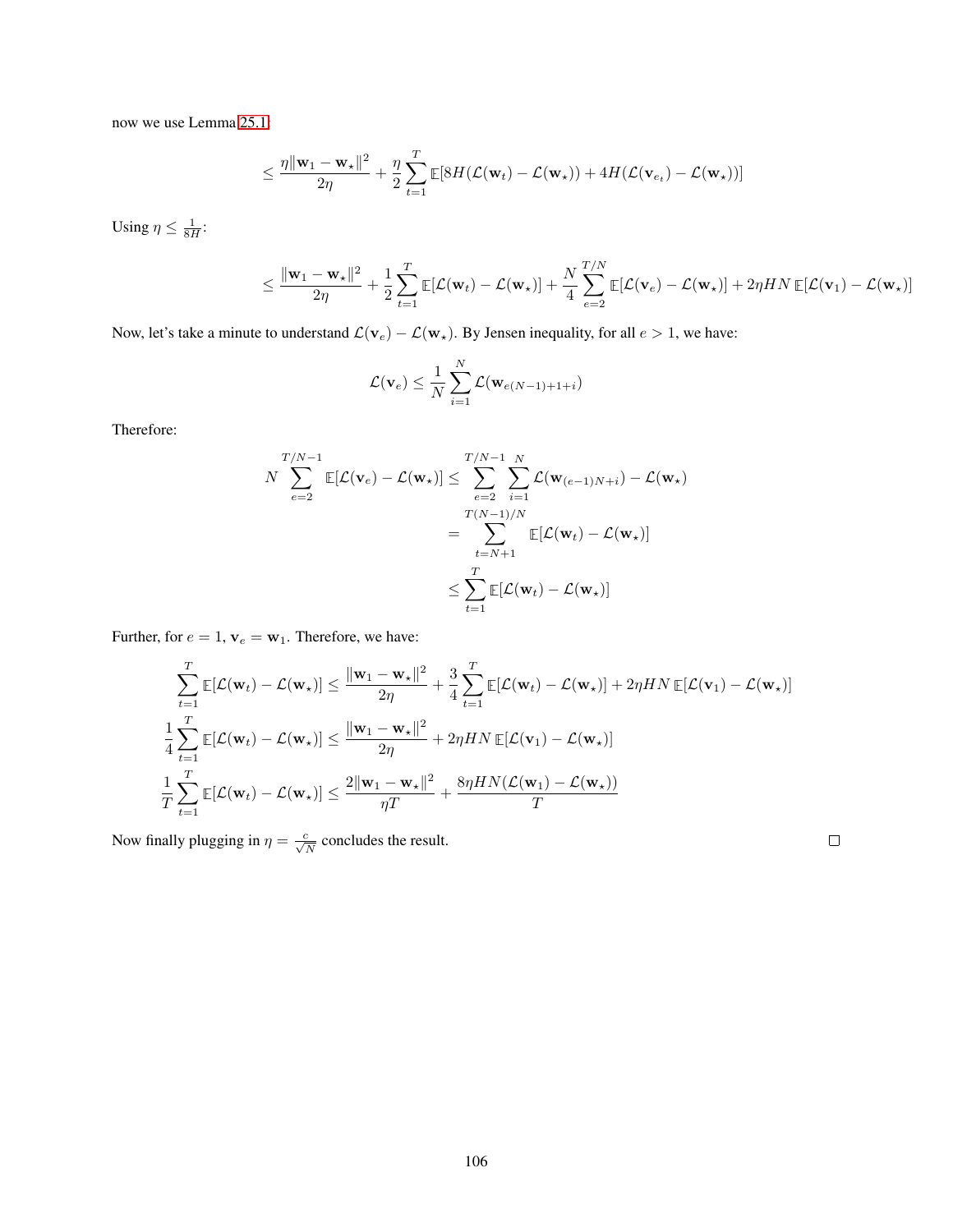### 26 Normalized Gradient Descent and Non-convex Variance Reduction

We have just seen how to perform variance reduction for finite-sum convex problems. It turns out that variance reduction is in some sense even more powerful for non-convex problems. In the convex case, we are only able to see gains over SGD in the special case that  $\mathcal{L}(\mathbf{w})$  is has the form of a finite sum. In contrast, for non-convex problems we will be able to obtain improved convergence to critical points without this extra restriction. For reference, recall that SGD obtained the guarantee:

$$
\frac{1}{T} \sum_{t=1}^T \mathbb{E}[\|\nabla \mathcal{L}(\mathbf{w}_t)\|^2] \le O\left(\frac{1}{\sqrt{T}}\right)
$$

Thus, by selecting an iterate  $\hat{\mathbf{w}}$  at random from  $\mathbf{w}_1, \dots, \mathbf{w}_T$ , we obtain:

$$
\mathbb{E}[\|\nabla \mathcal{L}(\hat{\mathbf{w}})\|] \leq O\left(\frac{1}{T^{1/4}}\right)
$$

By using variance reduction, we will be able to significantly improve this to:

$$
\mathop{\mathbb{E}}[\|\nabla \mathcal{L}(\hat{\mathbf{w}})\|] \leq O\left(\frac{1}{T^{1/3}}\right)
$$

This rate discovered simultaneously by two different groups in 2018 Fang, C. J. Li, et al. [2018;](#page-121-7) Zhou, Xu, and Gu [2018,](#page-121-8) and in 2020 this was shown to be the optimal rate Arjevani, Carmon, J. C. Duchi, Foster, Srebro, et al. [2019.](#page-121-9)

Our presentation of the results will look slightly more similar to Fang, C. J. Li, et al. [2018,](#page-121-7) but somewhat more streamlined borrowing ideas from Cutkosky and Mehta [2020.](#page-121-10)

In order to derive the algorithm with a good balance of intuition we will need to consider *normalized* updates for SGD. To start, let's look at the following scheme:

$$
\mathbf{m}_1 = \nabla \ell(\mathbf{w}_1, z_1)
$$
  
\n
$$
\mathbf{m}_t = (1 - \alpha)\mathbf{m}_{t-1} + \alpha \nabla \ell(\mathbf{w}_t, z_t)
$$
  
\n
$$
\mathbf{w}_{t+1} = \mathbf{w}_t - \eta \frac{\mathbf{m}_t}{\|\mathbf{m}_t\|}
$$

We'll call these updates *normalized gradient descent with momentum*.

This is almost identical to our previously studied momentum methods, but now instead of writing  $w_{t+1} = w_t \eta$ **m**<sub>t</sub>, we normalized the momentum term in the update. This makes the following important identity true:

$$
\|\mathbf{w}_{t+1} - \mathbf{w}_1\| = \eta \text{ for all } t
$$

This identity is extremely useful for analysis. Recall that when we previously analyzed momentum in the non-convex setting, we tried to view momentum as a form of averaging, and the primary difficulty was trading off some bias caused by the fact that  $w_t$  is changing over time. Accuratly measuring this bias was very technically challenging because there was a complicated relationship between the speed that  $w_t$  is changing and the amount of bias. In the end, we never actually really quantified how much this bias was, but we were able to sidestep the problem through a tricky use of a potential function. With normalized updates, we are going to be able to completely avoid all of these difficulties.

In particular, we have the following result:

**Lemma 26.1.** Suppose that L is an H-smooth function and  $\mathbb{E}[\|\nabla \ell(\mathbf{w}, z) - \nabla \mathcal{L}(\mathbf{w})\|^2] \le \sigma^2$  for all w. Then using *the normalized gradient descent with momentum updates, we have:*

$$
\mathbb{E}[\|\mathbf{m}_t - \nabla \mathcal{L}(\mathbf{w}_t)\|] \le (1 - \alpha)^t \sigma + \sigma \sqrt{\alpha} + \frac{H\eta}{\alpha}
$$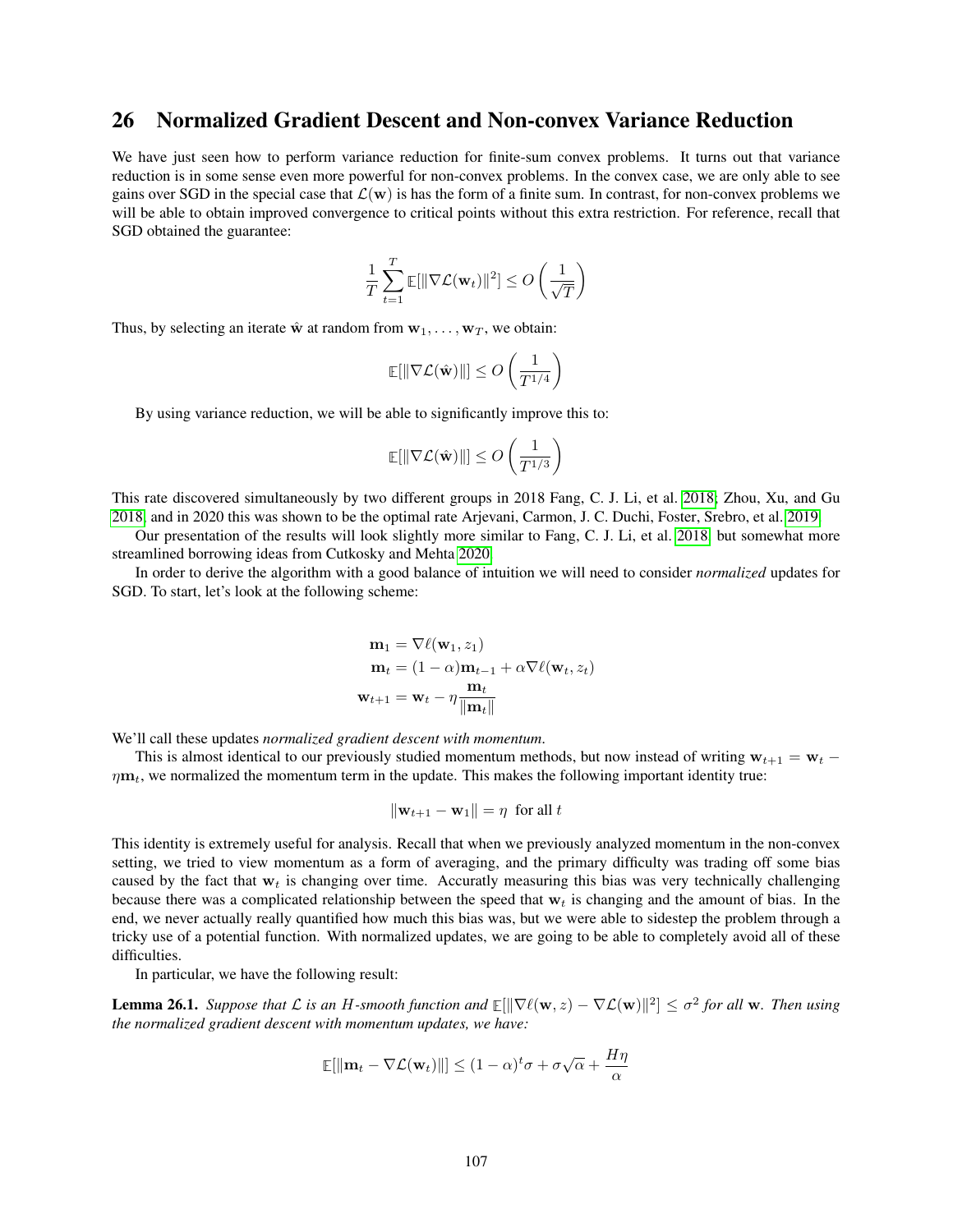*Proof.* Let's start by obtaining an expanded expression for  $m_t$ . To compactify the notation, set  $\mathbf{g}_t = \nabla \ell(\mathbf{w}_t, z_t)$ . Further, let's define:

$$
\epsilon_t = \mathbf{m}_t - \nabla \mathcal{L}(\mathbf{w}_t)
$$

$$
r_t = \mathbf{g}_t - \nabla \mathcal{L}(\mathbf{w}_t)
$$

Notice that  $\mathbb{E}[r_t] = 0$  and  $\mathbb{E}[\|r_t\|^2] \le \sigma^2$ , so that by Jensen inequality,  $\mathbb{E}[\|r_t\|] \le \sigma$ . Then we have:

$$
\mathbf{m}_t = (1 - \alpha)\mathbf{m}_{t-1} + \alpha \mathbf{g}_t
$$
\n
$$
\epsilon_t = (1 - \alpha)(\mathbf{m}_{t-1} - \nabla \mathcal{L}(\mathbf{w}_t)) + \alpha(\mathbf{g}_t - \nabla \mathcal{L}(\mathbf{w}_t))
$$
\n
$$
= (1 - \alpha)(\mathbf{m}_{t-1} - \nabla \mathcal{L}(\mathbf{w}_{t-1})) + (1 - \alpha)(\nabla \mathcal{L}(\mathbf{w}_{t-1}) - \nabla \mathcal{L}(\mathbf{w}_t)) + \alpha r_t
$$
\n
$$
= (1 - \alpha)\epsilon_{t-1} + (1 - \alpha)(\nabla \mathcal{L}(\mathbf{w}_{t-1}) - \nabla \mathcal{L}(\mathbf{w}_t)) + \alpha r_t
$$

Now, we have generated a recursive expression for  $\epsilon_t$ . Notice that the third term,  $\alpha r_t$ , is zero in expectation, so we might hope that it has a small contribution to  $\epsilon_t$ . The second term, is bounded by:

$$
\|\nabla \mathcal{L}(\mathbf{w}_{t-1}) - \nabla \mathcal{L}(\mathbf{w}_t)\| \le H \|\mathbf{w}_{t-1} - \mathbf{w}_t\| = H\eta
$$

So we can control it by setting  $\eta$  small. Notice that by using normalized updates, we have a very tight control over the difference of the gradients because we know *exactly* how big  $\|\mathbf{w}_{t-1} - \mathbf{w}_t\|$  is.

Let's continue expanding the recursive expression for  $\epsilon_t$  to see how we can leverage these intuitions:

$$
\epsilon_t = (1 - \alpha)\epsilon_{t-1} + (1 - \alpha)(\nabla \mathcal{L}(\mathbf{w}_{t-1}) - \nabla \mathcal{L}(\mathbf{w}_t)) + \alpha r_t
$$
  
=  $(1 - \alpha)^2 \epsilon_{t-2} + (1 - \alpha)^2 (\nabla \mathcal{L}(\mathbf{w}_{t-2}) - \nabla \mathcal{L}(\mathbf{w}_{t-1})) + \alpha (1 - \alpha)r_{t_1} + (1 - \alpha)(\nabla \mathcal{L}(\mathbf{w}_{t-1}) - \nabla \mathcal{L}(\mathbf{w}_t)) + \alpha r_t$ 

unrolling for  $t$  iterations:

$$
= (1-\alpha)^{t-1}\epsilon_1 + \alpha(1-\alpha)^{t-2}r_2 + \cdots + \alpha r_t + (1-\alpha)^{t-1}(\nabla \mathcal{L}(\mathbf{w}_1) - \nabla \mathcal{L}(\mathbf{w}_2)) + \cdots + (1-\alpha)(\nabla \mathcal{L}(\mathbf{w}_{t-1}) - \nabla \mathcal{L}(\mathbf{w}_t))
$$

recall that  $m_1 = g_1$  so that  $\epsilon_1 = r_1$ :

$$
= (1 - \alpha)^{t-1} r_1 + \alpha (1 - \alpha)^{t-2} r_2 + \dots + \alpha (1 - \alpha) r_t + \sum_{\tau=1}^{t-1} (1 - \alpha)^{t-\tau} (\nabla \mathcal{L}(\mathbf{w}_{\tau}) - \nabla \mathcal{L}(\mathbf{w}_{\tau+1}))
$$
  
\n
$$
= (1 - \alpha)^t r_1 + \alpha (1 - \alpha)^{t-1} r_1 + \dots + \alpha (1 - \alpha) r_t + \sum_{\tau=1}^{t-1} (1 - \alpha)^{t-\tau} (\nabla \mathcal{L}(\mathbf{w}_{\tau}) - \nabla \mathcal{L}(\mathbf{w}_{\tau+1}))
$$
  
\n
$$
= (1 - \alpha)^t r_1 + \alpha \sum_{\tau=1}^t (1 - \alpha)^{t-\tau} r_{\tau} + \sum_{\tau=1}^{t-1} (1 - \alpha)^{t-\tau} (\nabla \mathcal{L}(\mathbf{w}_{\tau}) - \nabla \mathcal{L}(\mathbf{w}_{\tau+1}))
$$

do a little reindexing to make the geometric series in the sums clearer:

$$
= (1 - \alpha)^t r_1 + \alpha \sum_{\tau=0}^t (1 - \alpha)^\tau r_{t-\tau} + \sum_{\tau=1}^{t-1} (1 - \alpha)^\tau (\nabla \mathcal{L}(\mathbf{w}_{t-\tau}) - \nabla \mathcal{L}(\mathbf{w}_{t-\tau+1}))
$$

Now, observe that all of these terms are expected to be small: the first term is of course geometrically decaying in  $t$ ,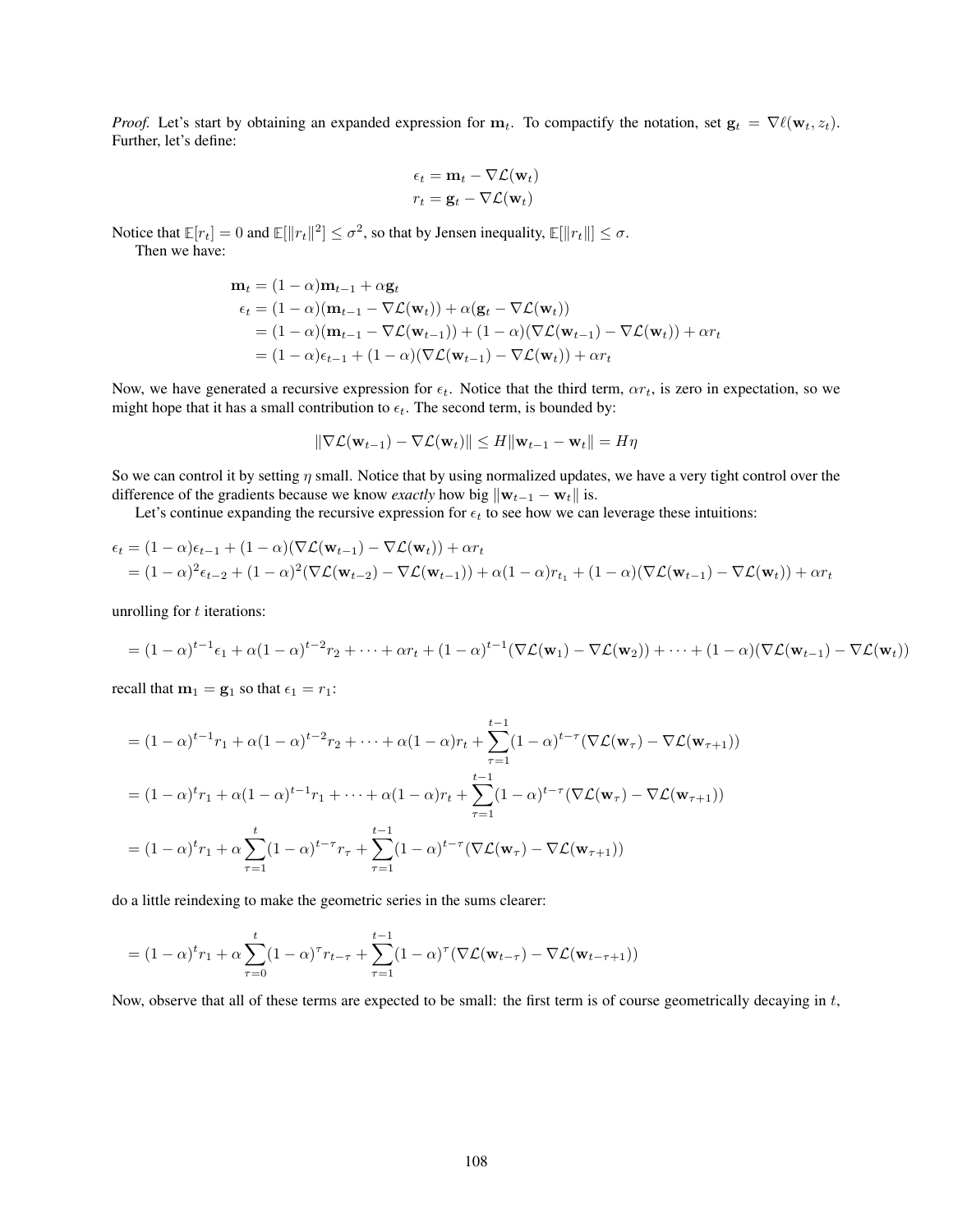and the other terms involve goemetric series of  $(1 - \alpha)$ . Let's make this concrete by taking expectations:

$$
\mathbb{E}[\|\epsilon_t\|] \leq (1-\alpha)^t \mathbb{E}[\|r_1\|] + \alpha \mathbb{E}\left[\left\|\sum_{\tau=0}^t (1-\alpha)^{\tau} r_{t-\tau}\right\| \right] + \sum_{\tau=1}^{t-1} (1-\alpha)^{\tau} \mathbb{E}[\|\nabla \mathcal{L}(\mathbf{w}_{t-\tau}) - \nabla \mathcal{L}(\mathbf{w}_{t-\tau+1})\|]
$$
\n
$$
= (1-\alpha)^t \mathbb{E}[\|r_1\|] + \alpha \mathbb{E}\left[\left\|\sum_{\tau=0}^t (1-\alpha)^{\tau} r_{t-\tau}\right\| \right] + \sum_{\tau=1}^{t-1} (1-\alpha)^{\tau} H\eta
$$
\n
$$
\leq (1-\alpha)^t \mathbb{E}[\|r_1\|] + \alpha \mathbb{E}\left[\left\|\sum_{\tau=0}^t (1-\alpha)^{\tau} r_{t-\tau}\right\| \right] + \sum_{\tau=0}^{\infty} (1-\alpha)^{\tau} H\eta
$$
\n
$$
= (1-\alpha)^t \mathbb{E}[\|r_1\|] + \alpha \mathbb{E}\left[\left\|\sum_{\tau=0}^t (1-\alpha)^{\tau} r_{t-\tau}\right\| \right] + \frac{H\eta}{\alpha}
$$
\n
$$
\leq (1-\alpha)^t \sigma + \alpha \mathbb{E}\left[\left\|\sum_{\tau=0}^t (1-\alpha)^{\tau} r_{t-\tau}\right\| \right] + \frac{H\eta}{\alpha}
$$

Now, by Jensen inequality:

$$
\mathbb{E}\left[\left\|\sum_{\tau=0}^{t} (1-\alpha)^{\tau} r_{t-\tau}\right\|\right] \leq \sqrt{\mathbb{E}\left[\left\|\sum_{\tau=0}^{t} (1-\alpha)^{\tau} r_{t-\tau}\right\|^2\right]}
$$

$$
\leq \sqrt{\mathbb{E}\left[\sum_{\tau=0}^{t} \sum_{\tau'=0}^{t} (1-\alpha)^{\tau\tau'} \langle r_{t-\tau}, r_{t-\tau'}\rangle\right]}
$$

since  $\mathbb{E}[\langle r_t, r'_t \rangle] = 0$  for  $t \neq t'$  and  $\mathbb{E}[\Vert r_t \Vert^2] \leq \sigma^2$ :

$$
\leq \sqrt{\sum_{\tau=0}^{t} (1-\alpha)^{2\tau} \sigma^2}
$$

$$
\leq \sigma \sqrt{\sum_{\tau=0}^{t} (1-\alpha)^{\tau}}
$$

$$
\leq \sigma \sqrt{\sum_{\tau=0}^{\infty} (1-\alpha)^{\tau}}
$$

$$
= \frac{\sigma}{\sqrt{\alpha}}
$$

Thus,  $\alpha \mathbb{E}\left[\left\|\sum_{\tau=0}^t (1-\alpha)^\tau r_{t-\tau}\right\| \right]$  $\left] \leq \sigma \sqrt{\alpha}$ . So, putting all this together:

$$
\mathbb{E}[\|\epsilon_t\|] \le (1-\alpha)^t \sigma + \sigma \sqrt{\alpha} + \frac{H\eta}{\alpha}
$$

 $\Box$ 

This Lemma tells us that, by setting  $\alpha$  and  $\eta$  appropriately, we will be able to ensure that  $m_t \approx \nabla \mathcal{L}(w_t)$  in expectation. Now, it remains to see how we can use this property. To do this, we'll need a variation on the lemma for biased gradient descent we established when analyzing SGD with momentum:

<span id="page-108-0"></span>**Lemma 26.2.** *Define*  $\epsilon_t = \mathbf{m}_t - \nabla \mathcal{L}(\mathbf{w}_t)$ *. Then we have:* 

$$
\mathcal{L}(\mathbf{w}_{t+1}) \leq \mathcal{L}(\mathbf{w}_t) - \frac{\eta}{3} \|\nabla \mathcal{L}(\mathbf{w}_t)\| + \frac{13\eta}{6} \|\epsilon_t\| + \frac{H\eta^2}{2}
$$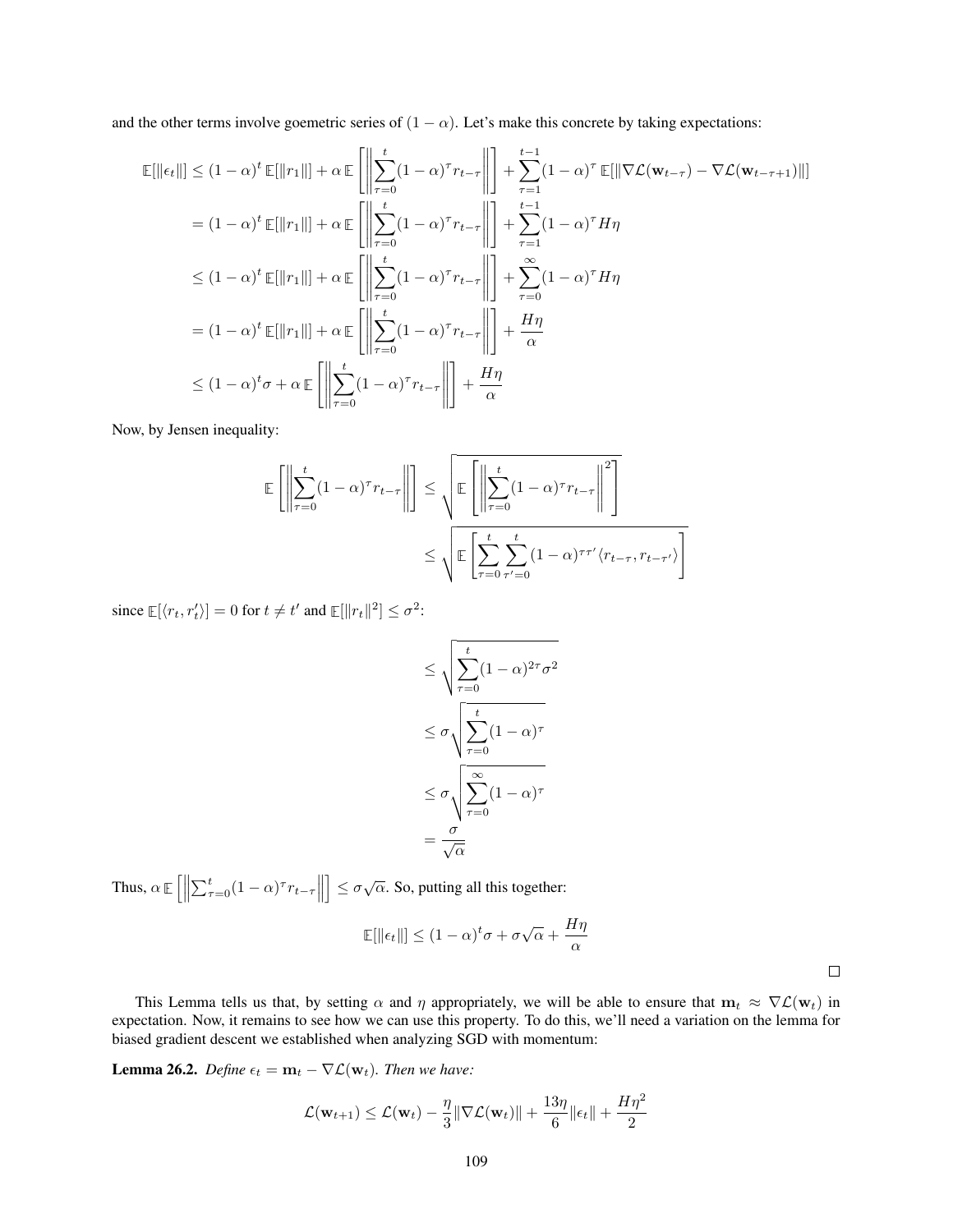*Proof.* By the smoothness property:

$$
\mathcal{L}(\mathbf{w}_{t+1}) \leq \mathcal{L}(\mathbf{w}_t) - \eta \langle \nabla \mathcal{L}(\mathbf{w}_t), \frac{\mathbf{m}_t}{\|\mathbf{m}_t\|} \rangle + \frac{H\eta^2}{2}
$$

$$
= \mathcal{L}(\mathbf{w}_t) - \eta \left\langle \nabla \mathcal{L}(\mathbf{w}_t), \frac{\nabla \mathcal{L}(\mathbf{w}_t) + \epsilon_t}{\|\nabla \mathcal{L}(\mathbf{w}_t) + \epsilon_t\|} \right\rangle + \frac{H\eta^2}{2}
$$

Now, let's consider two cases, either  $\|\epsilon_t\| \geq \frac{1}{2} \|\nabla \mathcal{L}(\mathbf{w}_t)\|$  or not. If  $\|\epsilon_t\| \geq \frac{1}{2} \|\nabla \mathcal{L}(\mathbf{w}_t)\|$ , then:

$$
-\left\langle \nabla \mathcal{L}(\mathbf{w}_t), \frac{\nabla \mathcal{L}(\mathbf{w}_t) + \epsilon_t}{\|\nabla \mathcal{L}(\mathbf{w}_t) + \epsilon_t\|} \right\rangle \leq \|\nabla \mathcal{L}(\mathbf{w}_t)\|
$$
  
\n
$$
\leq 2 \|\epsilon_t\|
$$
  
\n
$$
\leq -\frac{\|\nabla \mathcal{L}(\mathbf{w}_t)\|}{3} + \frac{13}{6} \|\epsilon_t\|
$$

Alternatively, if  $\|\epsilon_t\| \leq \frac{1}{2} \|\nabla \mathcal{L}(\mathbf{w}_t)\|$ :

$$
\|\nabla \mathcal{L}(\mathbf{w}_{t}) + \epsilon_{t}\| \leq \frac{3}{2} \|\nabla \mathcal{L}(\mathbf{w}_{t})\|
$$

$$
-\langle \nabla \mathcal{L}(\mathbf{w}_{t}), \epsilon_{t} \rangle \leq \frac{1}{2} \|\nabla \mathcal{L}(\mathbf{w}_{t})\|^{2}
$$

$$
-\langle \nabla \mathcal{L}(\mathbf{w}_{t}), \frac{\nabla \mathcal{L}(\mathbf{w}_{t}) + \epsilon_{t}}{\|\nabla \mathcal{L}(\mathbf{w}_{t}) + \epsilon_{t}\|}\rangle = -\frac{\|\nabla \mathcal{L}(\mathbf{w}_{t})\|^{2} + \langle \nabla \mathcal{L}(\mathbf{w}_{t}), \epsilon_{t} \rangle}{\|\nabla \mathcal{L}(\mathbf{w}_{t}) + \epsilon_{t}\|}
$$

$$
\leq -\frac{\|\nabla \mathcal{L}(\mathbf{w}_{t})\|^{2}/2}{3\|\nabla \mathcal{L}(\mathbf{w}_{2})\|/2}
$$

$$
= -\frac{\|\nabla \mathcal{L}(\mathbf{w}_{t})\|}{3}
$$

Therefore, either way we have:

$$
-\eta \left\langle \nabla \mathcal{L}(\mathbf{w}_t), \frac{\nabla \mathcal{L}(\mathbf{w}_t) + \epsilon_t}{\|\nabla \mathcal{L}(\mathbf{w}_t) + \epsilon_t\|} \right\rangle \leq -\frac{\eta}{3} \|\nabla \mathcal{L}(\mathbf{w}_t)\| + \frac{13\eta}{6} \|\epsilon_t\|
$$

 $\Box$ 

from which the result follows.

Now, we're ready to put everything together and analyze this new version of momentum:

<span id="page-109-0"></span>**Theorem 26.3.** Define  $\Delta = \mathcal{L}(\mathbf{w}_1) - \mathcal{L}(\mathbf{w}_*)$ . Suppose  $\mathcal{L}$  is H-smooth and  $\mathbf{g}_t$  has variance at most  $\sigma^2$ . Then with  $\alpha = \min\left(1, \frac{\sqrt{\Delta H}}{1/\sqrt{T}}\right)$  $\left(\frac{\sqrt{\Delta H}}{\sigma\sqrt{T}}\right) = O(1/$ √  $\overline{T}$ ) and  $\eta = \frac{\sqrt{2}}{2}$  $\frac{\sqrt{\Delta \alpha}}{\sqrt{HT}} = O(1/T^{3/4}),$ 

$$
\mathbb{E}\left[\sum_{t=1}^T \|\nabla \mathcal{L}(\mathbf{w}_t)\|\right] \le 24\sqrt{\Delta HT} + \frac{35(\Delta HT^3\sigma^2)^{1/4}}{2} + \frac{13\sqrt{T}}{2\sqrt{\Delta H}}\n\le O(T^{3/4})
$$

*Proof.* Applying Lemma [26.2](#page-108-0) followed by Lemma [26.1,](#page-106-0) we have:

$$
\mathbb{E}[\mathcal{L}(\mathbf{w}_{t+1})] \leq \mathbb{E}[\mathcal{L}(\mathbf{w}_t) - \frac{\eta}{3} \|\nabla \mathcal{L}(\mathbf{w}_t)\| + \frac{13\eta}{6} \|\epsilon_t\| + \frac{H\eta^2}{2}]\n\n\leq \mathbb{E}\left[\mathcal{L}(\mathbf{w}_t) - \frac{\eta}{3} \|\nabla \mathcal{L}(\mathbf{w}_t)\| + \frac{H\eta^2}{2} + \frac{13\eta}{6} \left((1-\alpha)^t \sigma + \sigma \sqrt{\alpha} + \frac{H\eta}{\alpha}\right)\right]
$$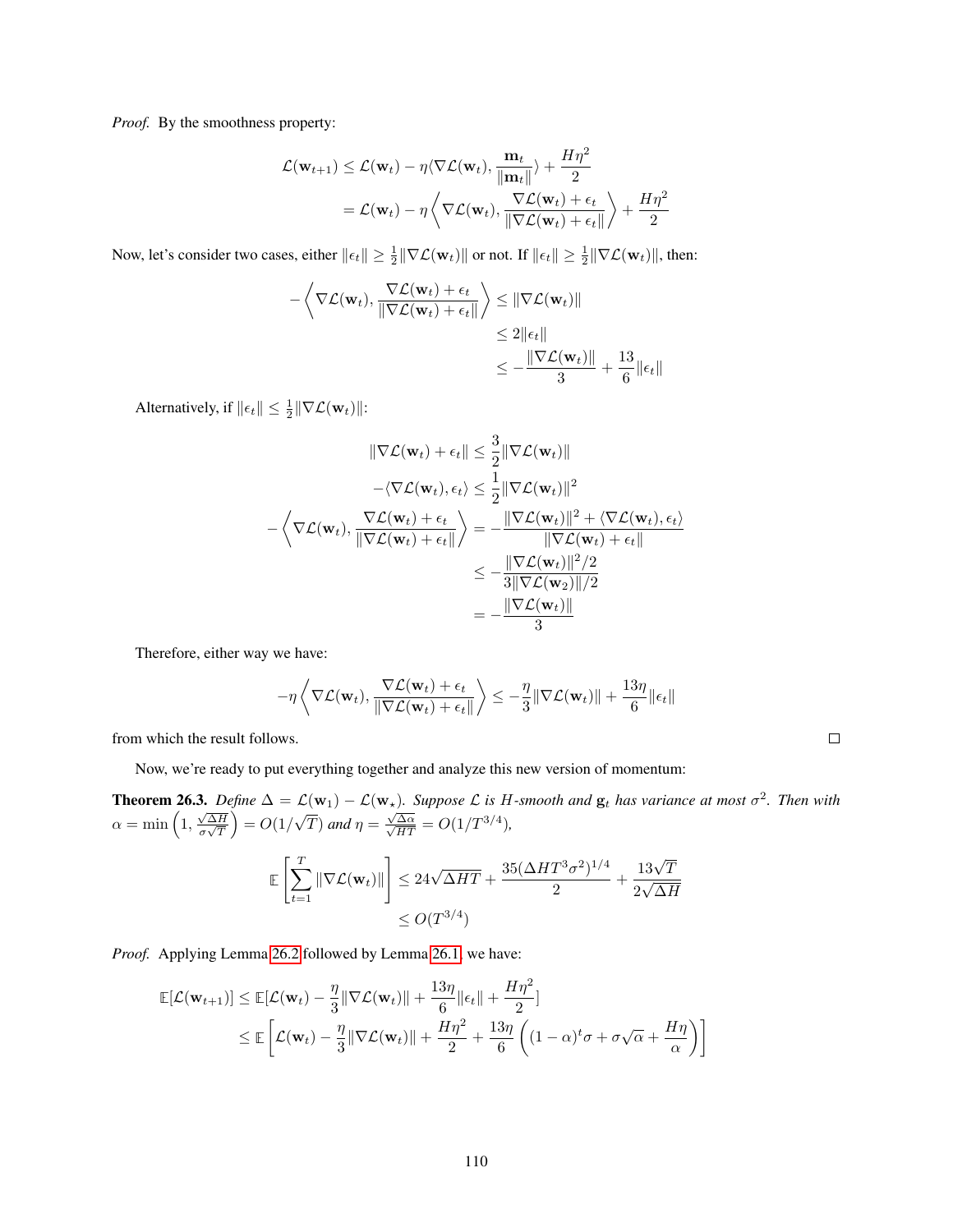telescoping over t:

$$
\mathbb{E}[\mathcal{L}(\mathbf{w}_{T+1})] \leq \mathbb{E}\left[\mathcal{L}(\mathbf{w}_{1}) - \frac{\eta}{3} \sum_{t=1}^{T} \|\nabla \mathcal{L}(\mathbf{w}_{t})\| + \frac{HT\eta^{2}}{2} + \frac{13\eta}{6} \left(T\sigma\sqrt{\alpha} + \frac{HT\eta}{\alpha} + \sum_{t=1}^{T} (1-\alpha)^{t}\sigma\right)\right]
$$
  
\n
$$
\leq \mathbb{E}\left[\mathcal{L}(\mathbf{w}_{1}) - \frac{\eta}{3} \sum_{t=1}^{T} \|\nabla \mathcal{L}(\mathbf{w}_{t})\| + \frac{HT\eta^{2}}{2} + \frac{13\eta}{6} \left(T\sigma\sqrt{\alpha} + \frac{HT\eta}{\alpha} + \frac{\sigma}{\alpha}\right)\right]
$$
  
\n
$$
= \mathbb{E}\left[\mathcal{L}(\mathbf{w}_{1}) - \frac{\eta}{3} \sum_{t=1}^{T} \|\nabla \mathcal{L}(\mathbf{w}_{t})\| + \frac{HT\eta^{2}}{2} + \frac{13\eta T\sigma\sqrt{\alpha}}{6} + \frac{13HT\eta^{2}}{6\alpha} + \frac{13\eta\sigma}{6\alpha}\right]
$$
  
\n
$$
\leq \mathbb{E}\left[\mathcal{L}(\mathbf{w}_{1}) - \frac{\eta}{3} \sum_{t=1}^{T} \|\nabla \mathcal{L}(\mathbf{w}_{t})\| + \frac{8HT\eta^{2}}{3\alpha} + \frac{13\eta T\sigma\sqrt{\alpha}}{6} + \frac{13\eta\sigma}{6\alpha}\right]
$$

Now let's define  $\Delta = \mathcal{L}(\mathbf{w}_1) - \mathcal{L}(\mathbf{w}_*)$  and rearrange:

$$
\mathbb{E}\left[\sum_{t=1}^T \|\nabla \mathcal{L}(\mathbf{w}_t)\|\right] \le \frac{3\Delta}{\eta} + \frac{8HT\eta}{\alpha} + \frac{13T\sigma\sqrt{\alpha}}{2} + \frac{13\sigma}{2\alpha}
$$

Now, all that remains is to set  $\alpha$  and  $\eta$  appropriately. This is a somewhat tricky task. To start, notice that the optimal value for  $\eta$  should balance the  $\frac{3\Delta}{\eta}$  and the  $\frac{8HT}{\alpha}$  terms. From this, we can get (ignoring the constant factors)  $\eta = \frac{\sqrt{}}{\sqrt{}}$  $\frac{\sqrt{\Delta\alpha}}{2}$ HT so that:

$$
\mathbb{E}\left[\sum_{t=1}^T \|\nabla \mathcal{L}(\mathbf{w}_t)\|\right] \le \frac{11\sqrt{\Delta HT}}{\sqrt{\alpha}} + \frac{13T\sigma\sqrt{\alpha}}{2} + \frac{13\sigma}{2\alpha}
$$

Now, observe that unless  $\alpha \le \frac{1}{T^{2/3}}$ , we should expect the  $T\sqrt{\alpha}$  term to be larger than the  $1/\alpha$  term. Then, to balance the first and second terms, we can set  $\alpha = \frac{\sqrt{\Delta H}}{2\sqrt{T}}$  $\frac{\sqrt{\Delta H}}{\sigma \sqrt{T}}$ . This would yield:

$$
\mathbb{E}\left[\sum_{t=1}^T \|\nabla \mathcal{L}(\mathbf{w}_t)\|\right] \le \frac{35(\Delta HT^3\sigma^2)^{1/4}}{2} + \frac{13\sqrt{T}}{2\sqrt{\Delta H}}
$$

However, there is a subtlety: this value of  $\alpha$  may not be allowed because we must have  $\alpha \leq 1$ . If it is not allowed, then  $\frac{\sqrt{\Delta H}}{g\sqrt{T}}$  $\frac{\sqrt{\Delta H}}{\sigma \sqrt{T}} \ge 1$ , so that  $\sigma \le \frac{\sqrt{2}}{\sqrt{2}}$ √ ∆H  $\frac{\Delta H}{T}$ , and we we set  $\alpha = 1$  to obtain:

$$
\mathbb{E}\left[\sum_{t=1}^{T} \|\nabla \mathcal{L}(\mathbf{w}_t)\|\right] \le 11\sqrt{\Delta HT} + \frac{13T\sigma}{2} + \frac{13\sigma}{2}
$$

$$
\le 11\sqrt{\Delta HT} + 13\sqrt{\Delta HT}
$$

$$
\le 24\sqrt{\Delta HT}
$$

Thus, with  $\alpha = \min\left(1, \frac{\sqrt{\Delta H}}{\sigma \sqrt{T}}\right)$  $\left(\frac{\sqrt{\Delta H}}{\sigma\sqrt{T}}\right)$ , we obtain:

$$
\mathbb{E}\left[\sum_{t=1}^{T} \|\nabla \mathcal{L}(\mathbf{w}_t)\|\right] \le 24\sqrt{\Delta HT} + \frac{35(\Delta HT^3\sigma^2)^{1/4}}{2} + \frac{13\sqrt{T}}{2\sqrt{\Delta H}}\n\le O(T^{3/4})
$$

 $\Box$ 

Now, this just recovers the standard SGD rate we've seen before. However, it turns out that a small tweak to formula will enable us to get the improved variance-reduction rate without too much extra work in the analysis.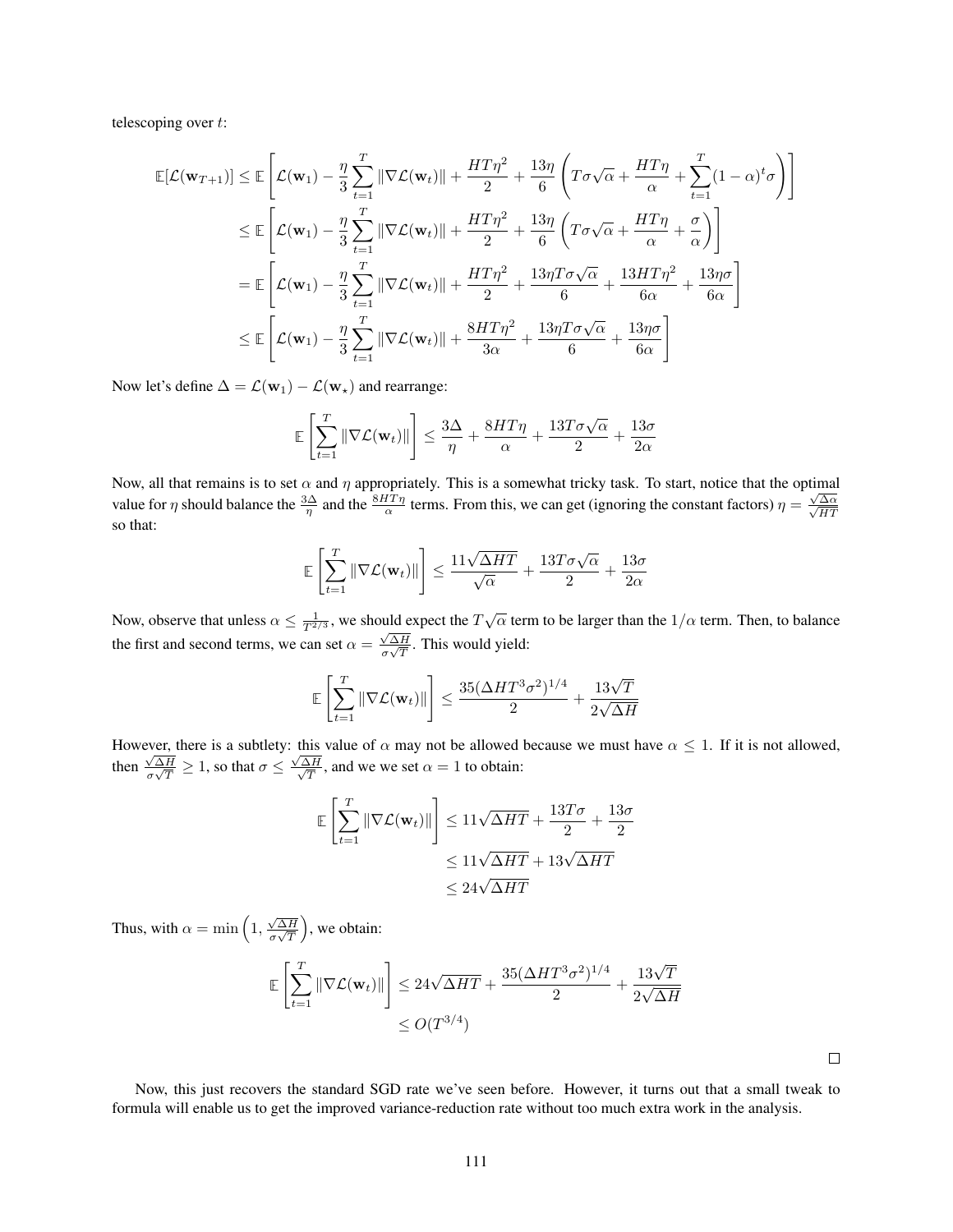#### 26.1 Adding the Variance Reduction

The variance reduction scheme we will describe now is different than SVRG algorithm we saw earlier: we will not assume that the  $\mathcal L$  has a finite-sum form, and we will never have to evaluate a full batch (this is good, because if  $\mathcal L$ is not a finite-sum form it's not even possible to evaluate a full batch!). However, we will make the assumption the  $\mathcal{L}(\mathbf{w}) = \mathbb{E}[\ell(\mathbf{w}, z)]$  where  $\ell(\mathbf{w}, z)$  is H-smooth in w for all z.

Now, our new variance-reduced momentum scheme will be the following:

$$
\mathbf{m}_1 = \nabla \ell(\mathbf{w}_1, z_1)
$$
  
\n
$$
\mathbf{m}_t = (1 - \alpha)(\mathbf{m}_{t-1} + \nabla \ell(\mathbf{w}_t, z_t) - \nabla \ell(\mathbf{w}_{t-1}, z_t)) + \alpha \nabla \ell(\mathbf{w}_t, z_t)
$$
  
\n
$$
\mathbf{w}_{t+1} = \mathbf{w}_t - \eta \frac{\mathbf{m}_t}{\|\mathbf{m}_t\|}
$$

Let's call this normalized gradient descent with variance-reduced momentum.

This is almost the same as what we had previously, but now there is an extra  $\nabla \ell(\mathbf{w}_t, z_t) - \nabla \ell(\mathbf{w}_{t-1}, z_t)$  added into the momentum update. Intuitively, this term is correcting some bias: since  $m_{t-1}$  is an estimate for the gradient at  $\nabla \mathcal{L}(\mathbf{w}_{t-1})$  rather than an  $\nabla \mathcal{L}(\mathbf{w}_t)$ , we picked up some bias terms when analyzing  $\|\epsilon_t\|$  in Lemma [26.1.](#page-106-0) Since  $\mathbb{E}[\nabla \ell(\mathbf{w}_t, z_t) - \nabla \ell(\mathbf{w}_{t-1}, z_t)] = \nabla \mathcal{L}(\mathbf{w}_t) - \nabla \mathcal{L}(\mathbf{w}_{t-1})$ , adding this term to the  $\mathbf{m}_{t-1}$  is attempting to "de-bias" the momentum to mitigate this effect.

Let's see an analog of Lemma [26.1](#page-106-0) for this new update:

**Lemma 26.4.** Suppose that  $\ell(\mathbf{w}, z)$  is an H-smooth function for all z and  $\mathbb{E}[\|\nabla \ell(\mathbf{w}, z) - \nabla \mathcal{L}(\mathbf{w})\|^2] \le \sigma^2$  for all w. *Then using the normalized gradient descent with variance-reduced momentum updates, we have:*

$$
\mathbb{E}[\|\mathbf{m}_t - \nabla \mathcal{L}(\mathbf{w}_t)\|] \le (1 - \alpha)^t \sigma + \sigma \sqrt{\alpha} + \frac{H\eta}{\sqrt{\alpha}}
$$

*Proof.* The proof is extremely similar to Lemma [26.1.](#page-106-0) Set  $\mathbf{g}_t = \nabla \ell(\mathbf{w}_t, z_t)$ . Define:

$$
\epsilon_t = \mathbf{m}_t - \nabla \mathcal{L}(\mathbf{w}_t)
$$

$$
r_t = \mathbf{g}_t - \nabla \mathcal{L}(\mathbf{w}_t)
$$

$$
\delta_t = \mathbf{w}_t - \mathbf{w}_{t-1}
$$

Now, we have:

$$
\mathbf{m}_t = (1 - \alpha)(\mathbf{m}_{t-1} + \nabla \ell(\mathbf{w}_t, z_t) - \nabla \ell(\mathbf{w}_{t-1}, z_t)) + \alpha \nabla \ell(\mathbf{w}_t, z_t)
$$
\n
$$
\epsilon_t = (1 - \alpha)(\mathbf{m}_{t-1} \nabla \ell(\mathbf{w}_t, z_t) - \nabla \ell(\mathbf{w}_{t-1}, z_t) - \nabla \mathcal{L}(\mathbf{w}_t)) + \alpha (\nabla \ell(\mathbf{w}_t, z_t) - \nabla \mathcal{L}(\mathbf{w}_t))
$$
\n
$$
= (1 - \alpha)(\mathbf{m}_{t-1} - \nabla \mathcal{L}(\mathbf{w}_{t-1})) + (1 - \alpha)(\nabla \ell(\mathbf{w}_t, z_t) - \nabla \ell(\mathbf{w}_{t-1}, z_t) + \nabla \mathcal{L}(\mathbf{w}_{t-1}) - \nabla \mathcal{L}(\mathbf{w}_t)) + \alpha r_t
$$
\n
$$
= (1 - \alpha)\epsilon_{t-1} + (1 - \alpha)(\nabla \ell(\mathbf{w}_t, z_t) - \nabla \ell(\mathbf{w}_{t-1}, z_t) + \nabla \mathcal{L}(\mathbf{w}_{t-1}) - \nabla \mathcal{L}(\mathbf{w}_t)) + \alpha r_t
$$

Now, notice the critical difference from the proof of Lemma [26.1:](#page-106-0) the middle term here is now also zero in expectation! Let's define

$$
s_t = \nabla \ell(\mathbf{w}_{t+1}, z_{t+1}) - \nabla \ell(\mathbf{w}_t, z_{t+1}) + \nabla \mathcal{L}(\mathbf{w}_t) - \nabla \mathcal{L}(\mathbf{w}_{t+1})
$$

then we have  $E[s_t] = 0$ , and

$$
\mathbb{E}[\|s_t\|^2] \le \mathbb{E}[\|\nabla \ell(\mathbf{w}_{t+1}, z_{t+1}) - \nabla \ell(\mathbf{w}_t, z_{t+1})\|^2]
$$
  
\n
$$
\le H^2 \|\mathbf{w}_{t+1} - \mathbf{w}_t\|^2
$$
  
\n
$$
= H^2 \eta^2
$$

Now, let's proceed to unroll the recursion once again:

$$
\epsilon_t = (1 - \alpha)^{t-1} \epsilon_1 + \alpha (1 - \alpha)^{t-2} r_2 + \dots + \alpha r_t + (1 - \alpha)^{t-1} s_1 + \dots + (1 - \alpha) s_{t-1}
$$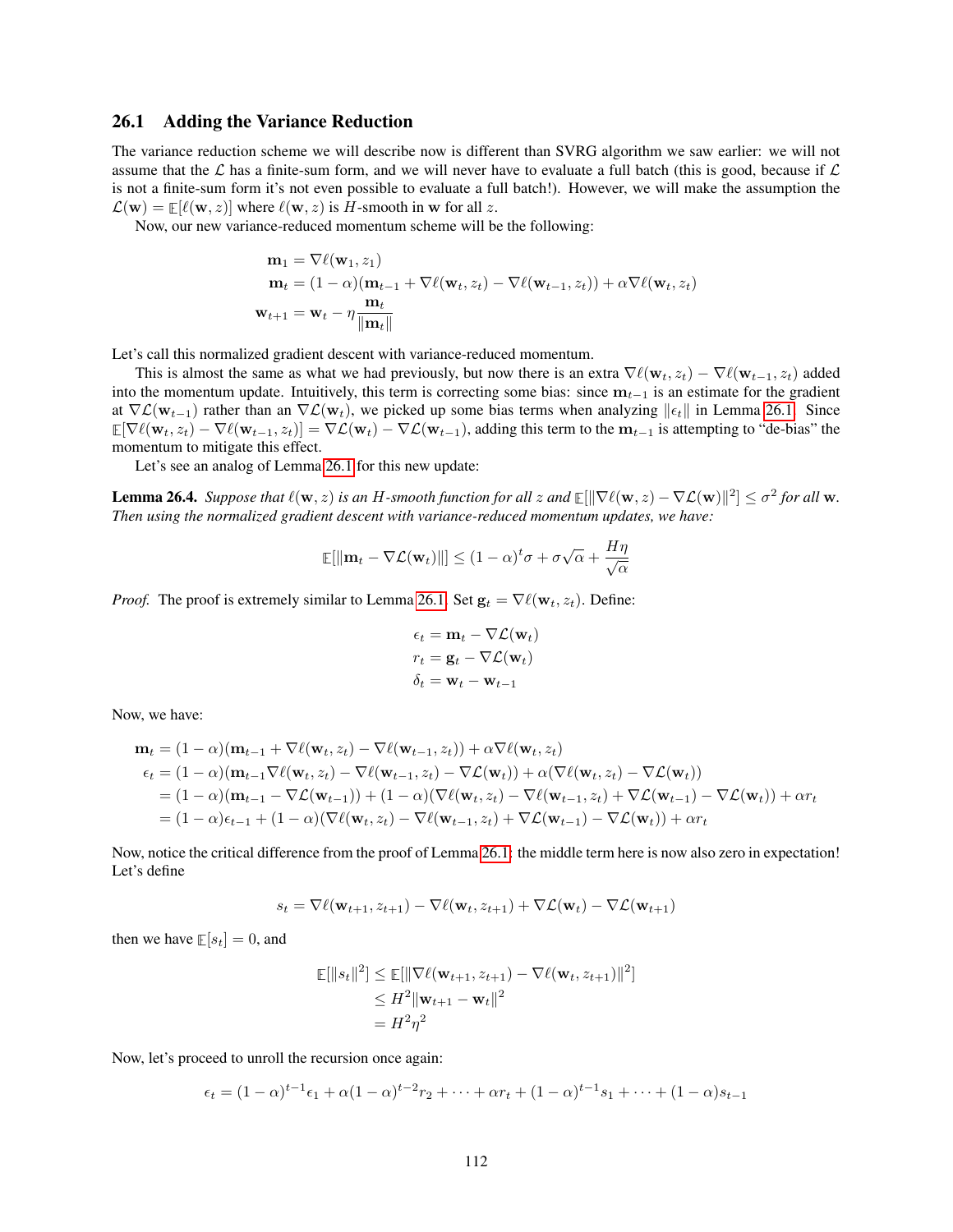recall that  $m_1 = g_1$  so that  $\epsilon_1 = r_1$ :

$$
= (1 - \alpha)^{t-1} r_1 + \alpha (1 - \alpha)^{t-1} r_1 + \dots + \alpha (1 - \alpha) r_t + \sum_{\tau=1}^{t-1} (1 - \alpha)^{t-\tau} s_\tau
$$

$$
= (1 - \alpha)^t r_1 + \alpha \sum_{\tau=1}^t (1 - \alpha)^{t-\tau} r_\tau + \sum_{\tau=1}^{t-1} (1 - \alpha)^{t-\tau} s_\tau
$$

do a little reindexing to make the geometric series in the sums clearer:

$$
= (1 - \alpha)^{t} r_1 + \alpha \sum_{\tau=0}^{t} (1 - \alpha)^{\tau} r_{t-\tau} + \sum_{\tau=1}^{t-1} (1 - \alpha)^{\tau} s_{\tau}
$$

Now, let's take norms and expectations. The first two terms are bounded identically to in the proof of Lemma [26.1.](#page-106-0)

$$
\mathbb{E}[\|\epsilon_t\|] \le (1-\alpha)^t \sigma + \sigma \sqrt{\alpha} + \mathbb{E}\left[\left\|\sum_{\tau=1}^{t-1} (1-\alpha)^{\tau} s_{\tau}\right\|\right]
$$

Now, for this last term the argument is again familiar:

$$
\mathbb{E}\left[\left\|\sum_{\tau=1}^{t-1} (1-\alpha)^{\tau} s_{\tau}\right\|\right] \leq \sqrt{\mathbb{E}\left[\left\|\sum_{\tau=1}^{t-1} (1-\alpha)^{\tau} s_{\tau}\right\|^{2}\right]}
$$

using  $\mathbb{E}[s_t] = 0$ :

$$
\leq \sqrt{\sum_{\tau=1}^{t-1} (1-\alpha)^{2\tau} \mathbb{E}[\|s_{\tau}\|^2]}
$$

using  $\mathbb{E}[\Vert s_t \Vert^2] \leq H^2 \eta^2$ :

$$
\leq H\eta \sqrt{\sum_{\tau=1}^{t-1} (1-\alpha)^{2\tau}}
$$

$$
\leq \frac{H\eta}{\sqrt{\alpha}}
$$

So over all we have obtained:

$$
\mathbb{E}[\|\epsilon_t\|] \le (1-\alpha)^t \sigma + \sigma \sqrt{\alpha} + \frac{H\eta}{\sqrt{\alpha}}
$$

 $\Box$ 

Compare this result with Lemma [26.1:](#page-106-0) notice that the  $\frac{\eta}{\alpha}$  term has improved to  $\frac{\eta}{\sqrt{n}}$  $\frac{l}{\alpha}$ .

Now, look back to the proof of Lemma [26.2:](#page-108-0) this Lemma actually made zero assumptions whatsoever about how  $m_t$  was generated. Thus, it applies equally well with our new improved way to generate  $m_t$  and so we can applying directly analogously to the proof of Theorem [26.3](#page-109-0) to show:

**Theorem 26.5.** *Define*  $\Delta = \mathcal{L}(\mathbf{w}_1) - \mathcal{L}(\mathbf{w}_*)$ . Suppose  $\ell(\mathbf{w}, z)$  is H-smooth for all z and  $\nabla \ell(\mathbf{w}, z)$  has variance at *most*  $\sigma^2$ *. Then with*  $\alpha = 1/T^{2/3}$  *and*  $\eta =$  $\frac{\sqrt{\Delta\sqrt{\alpha}}}{\sqrt{HT}}$  =  $O(1/T^{2/3})$ ,

$$
\mathbb{E}\left[\sum_{t=1}^T \|\nabla \mathcal{L}(\mathbf{w}_t)\|\right] \le 11\sqrt{\Delta H}T^{2/3} + 13\sigma T^{2/3} \le O(T^{2/3})
$$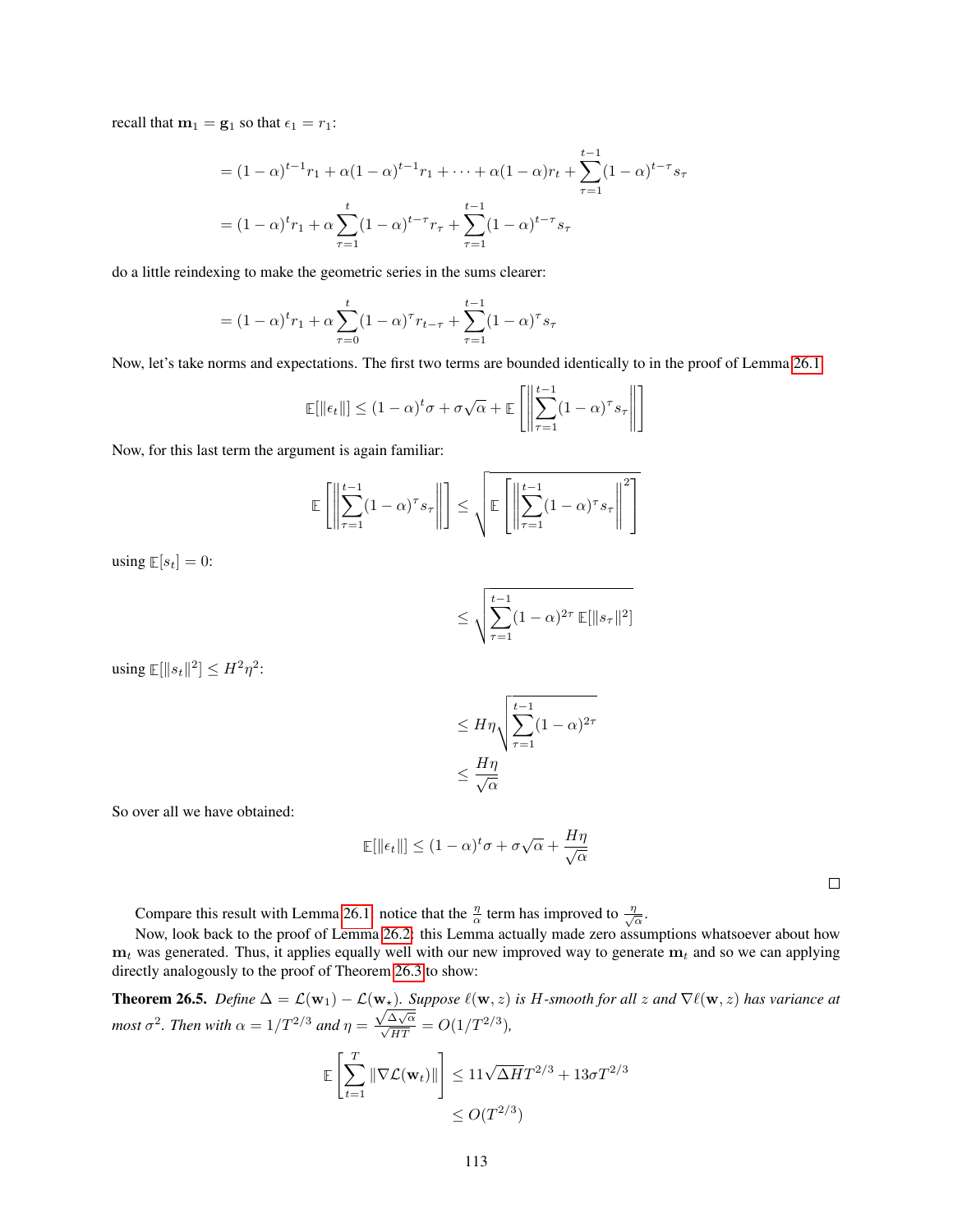*Proof.* Applying Lemma [26.2](#page-108-0) followed by Lemma [26.1,](#page-106-0) we have:

$$
\mathbb{E}[\mathcal{L}(\mathbf{w}_{t+1})] \leq \mathbb{E}[\mathcal{L}(\mathbf{w}_t) - \frac{\eta}{3} \|\nabla \mathcal{L}(\mathbf{w}_t)\| + \frac{13\eta}{6} \|\epsilon_t\| + \frac{H\eta^2}{2}]
$$
  
\n
$$
\leq \mathbb{E}\left[\mathcal{L}(\mathbf{w}_t) - \frac{\eta}{3} \|\nabla \mathcal{L}(\mathbf{w}_t)\| + \frac{H\eta^2}{2} + \frac{13\eta}{6} \left( (1 - \alpha)^t \sigma + \sigma \sqrt{\alpha} + \frac{H\eta}{\sqrt{\alpha}} \right) \right]
$$

telescoping over t:

$$
\mathbb{E}[\mathcal{L}(\mathbf{w}_{T+1})] \leq \mathbb{E}\left[\mathcal{L}(\mathbf{w}_{1}) - \frac{\eta}{3} \sum_{t=1}^{T} \|\nabla \mathcal{L}(\mathbf{w}_{t})\| + \frac{HT\eta^{2}}{2} + \frac{13\eta}{6} \left(T\sigma\sqrt{\alpha} + \frac{HT\eta}{\sqrt{\alpha}} + \sum_{t=1}^{T} (1-\alpha)^{t}\sigma\right)\right]
$$
  
\n
$$
\leq \mathbb{E}\left[\mathcal{L}(\mathbf{w}_{1}) - \frac{\eta}{3} \sum_{t=1}^{T} \|\nabla \mathcal{L}(\mathbf{w}_{t})\| + \frac{HT\eta^{2}}{2} + \frac{13\eta}{6} \left(T\sigma\sqrt{\alpha} + \frac{HT\eta}{\sqrt{\alpha}} + \frac{\sigma}{\alpha}\right)\right]
$$
  
\n
$$
= \mathbb{E}\left[\mathcal{L}(\mathbf{w}_{1}) - \frac{\eta}{3} \sum_{t=1}^{T} \|\nabla \mathcal{L}(\mathbf{w}_{t})\| + \frac{HT\eta^{2}}{2} + \frac{13\eta T\sigma\sqrt{\alpha}}{6} + \frac{13HT\eta^{2}}{6\sqrt{\alpha}} + \frac{13\eta\sigma}{6\alpha}\right]
$$
  
\n
$$
\leq \mathbb{E}\left[\mathcal{L}(\mathbf{w}_{1}) - \frac{\eta}{3} \sum_{t=1}^{T} \|\nabla \mathcal{L}(\mathbf{w}_{t})\| + \frac{8HT\eta^{2}}{3\sqrt{\alpha}} + \frac{13\eta T\sigma\sqrt{\alpha}}{6} + \frac{13\eta\sigma}{6\alpha}\right]
$$

Rearranging:

$$
\mathbb{E}\left[\sum_{t=1}^T\|\nabla \mathcal{L}(\mathbf{w}_t)\|\right] \leq \frac{3\Delta}{\eta} + \frac{8HT\eta}{\sqrt{\alpha}} + \frac{13T\sigma\sqrt{\alpha}}{2} + \frac{13\sigma}{2\alpha}
$$

Now, again we need only to choose the values for  $\eta$  and  $\alpha$ . Balancing the first two terms with  $\eta =$  $\frac{\sqrt{\Delta\sqrt{\alpha}}}{\sqrt{HT}}$  yields:

$$
\mathbb{E}\left[\sum_{t=1}^T\|\nabla \mathcal{L}(\mathbf{w}_t)\|\right] \le 11\frac{\sqrt{\Delta HT}}{\alpha^{1/4}} + \frac{13T\sigma\sqrt{\alpha}}{2} + \frac{13\sigma}{2\alpha}
$$

Now, set  $\alpha = \frac{1}{T^{2/3}}$  to obtain:

$$
\mathbb{E}\left[\sum_{t=1}^T \|\nabla \mathcal{L}(\mathbf{w}_t)\|\right] \le 11\sqrt{\Delta H}T^{2/3} + 13\sigma T^{2/3}
$$

If you want to be a little more careful, we can set  $\alpha = \min\left(1, \frac{(\Delta H)^{2/3}}{\sigma^{4/3}T^{2/3}}\right)$  $\left(\frac{(\Delta H)^{2/3}}{\sigma^{4/3}T^{2/3}}\right)$ . Then, if  $\alpha = 1$  we have  $\sigma \leq$ 

$$
\mathbb{E}\left[\sum_{t=1}^T \|\nabla \mathcal{L}(\mathbf{w}_t)\|\right] \leq 34\sqrt{\Delta HT}
$$

while otherwise we have:

$$
\mathbb{E}\left[\sum_{t=1}^T\|\nabla \mathcal{L}(\mathbf{w}_t)\|\right] \leq \frac{35(\Delta H\sigma)^{1/3}T^{2/3}}{2} + \frac{13\sigma^{7/3}T^{2/3}}{2(\Delta H)^{2/3}}
$$

 $\Box$ 

### 26.2 Other Uses of Normalized SGD in Practice

In the preceding sections, we primarily introduce normalization into th SGD update for analytical convenience: normalization ensures that  $\|\mathbf{w}_t - \mathbf{w}_{t-1}\| = \eta$  for all t, which makes calculations much simpler. In fact, it is possible to prove essentially similar results without normalization.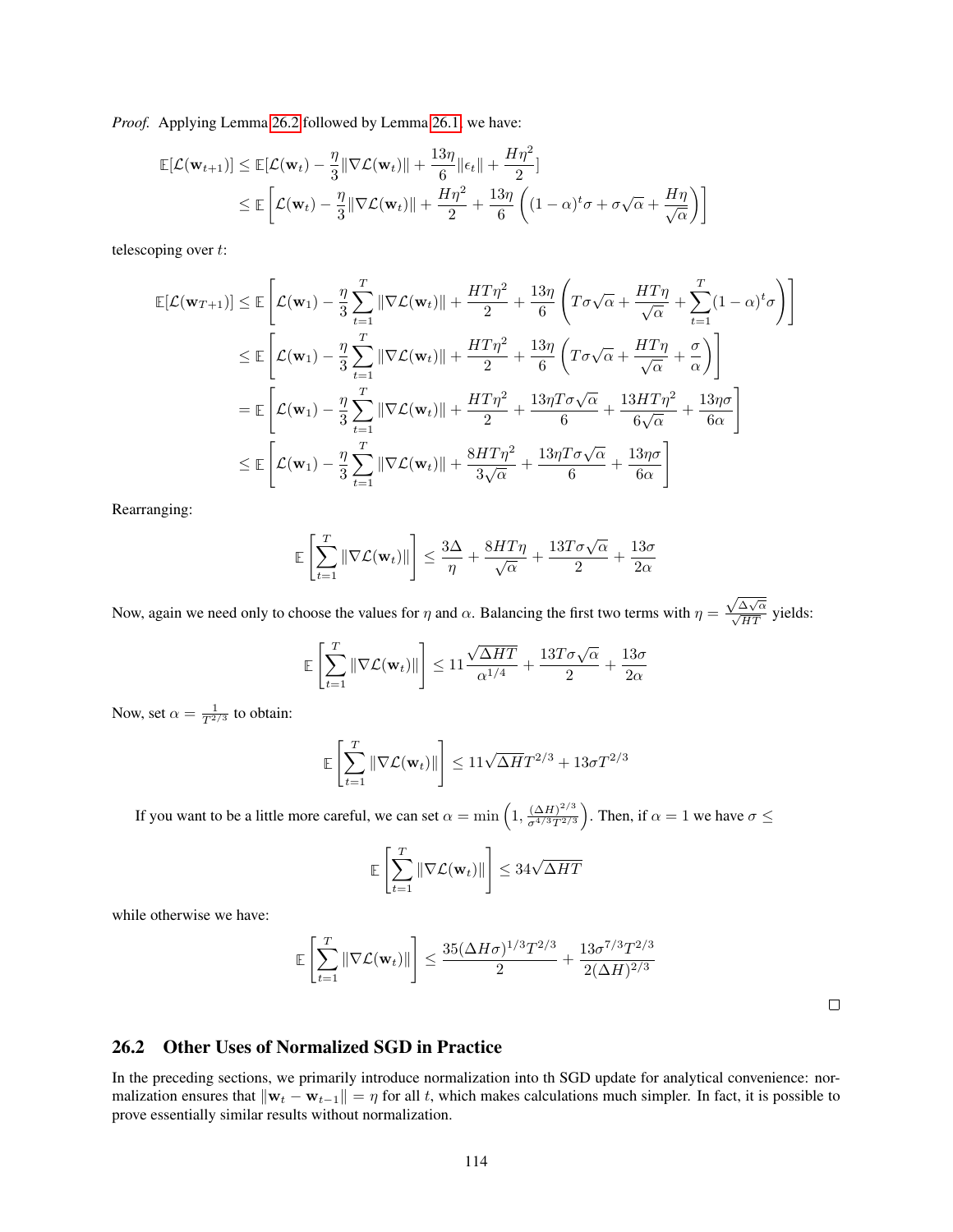However, normalization can also be motivated by essentially purely empirical considerations. You, Gitman, and Ginsburg [2017;](#page-121-0) You, J. Li, et al. [2019](#page-121-1) suggest the LARS and LAMB algorithms that incorporate normalization in concert with specific "layer-wise learning rate". To describe this proposal, we need to break the full parameter w into a small number of "sub-parameters" corresponding to conceptual units in whatever model w specifies. For example, consider the model:

$$
\mathbf{x} \mapsto W_2 \sigma(W_1 \sigma(W_0 \mathbf{x}))
$$

where  $\sigma$  is the ReLU activation:  $\sigma : \mathbb{R}^n \to \mathbb{R}^n$  via  $\sigma(z)[i] = \max(0, z[i])$  and  $W_0$ ,  $W_1$  and  $W_2$  are all matrices. Then we can consider w as the flattened vector of all three matrices concatenated together. Most of our analysis would then discard the original structure of the matrices. However, conceptually it makes sense to remember this structure. Thus, we could re-write the standard SGD update as:

$$
(W_i)_{t+1} = (W_i)_t - \eta \nabla_{W_i} \ell(\mathbf{w}, \zeta)
$$

We then move to a normalized update and allow  $\eta$  to depend on the matrix  $W_i$ , to obtain the update:

$$
(W_i)_{t+1} = (W_i)_t - \eta \|(W_i)_t\| \frac{\nabla_{W_i}\ell(\mathbf{w}, \zeta)}{\|\nabla_{W_i}\ell(\mathbf{w}, \zeta)\|}
$$

This is essentially the LARS update. Now, at this point the update is identical to a "per-matrix" version of normalized gradient descent (without momentum), with the exception of scaling the learning rate by  $||M_i||$ . So far as I am aware, there is no strong theoretical justification for this modification. Nevertheless, You, Gitman, and Ginsburg [2017](#page-121-0) showed that this approach yielded extremely good empirical performance when combined with very large batch sizes.

Now, we will describe the LAMB update. First, add momentum:

$$
(M_i)_{t+1} = \beta(M_i)_t + (1 - \beta) \nabla_{W_i} \ell(\mathbf{w}_t, \zeta_t)
$$

$$
(W_i)_{t+1} = (W_i)_t - \eta \| (W_i)_t \| \frac{(M_i)_t}{\| (M_i)_t \|}
$$

Now, we give the update an "Adam"-flavor (all addition and squaring below is per-coordinate):

$$
(M_i)_{t+1} = \beta(M_i)_t + (1 - \beta) \nabla_{W_i} \ell(\mathbf{w}_t, \zeta_t)
$$
  
\n
$$
(V_i)_{t+1} = beta(V_i)_t + (1 - \beta) \nabla_{W_i} \ell(\mathbf{w}_t, \zeta_t)^2
$$
  
\n
$$
(D_i)_{t+1} = \frac{(M_i)_{t+1}}{\sqrt{(V_i)_{t+1}}}
$$
  
\n
$$
(W_i)_{t+1} = (W_i)_t - \eta \|(W_i)_t\| \frac{(D_i)_{t+1}}{\|(D_i)_{t+1}\|}
$$

This update attempts to normalize the Adam displacement rather than the just a running-average of the gradients. Again, there is no known theoretical justification for this, but it seems to provide strong empirical performance, and was originally reported to significantly improve upon other optimizers like Adam when used with very large batch sizes.

A word of caution: Although LARS and LAMB have become rather popular, recent results suggest that much of their proposed gain of Adam at large batch sizes may be due to poor tuning of standard baselines like Adam Nado et al. [2021.](#page-121-2) This is a common theme in empirical optimization algorithm work: it is very hard to disentangle improvements that are actually due to conceptual improvements in the optimization algorithm and improvements that are simply due to poorly tuned baselines.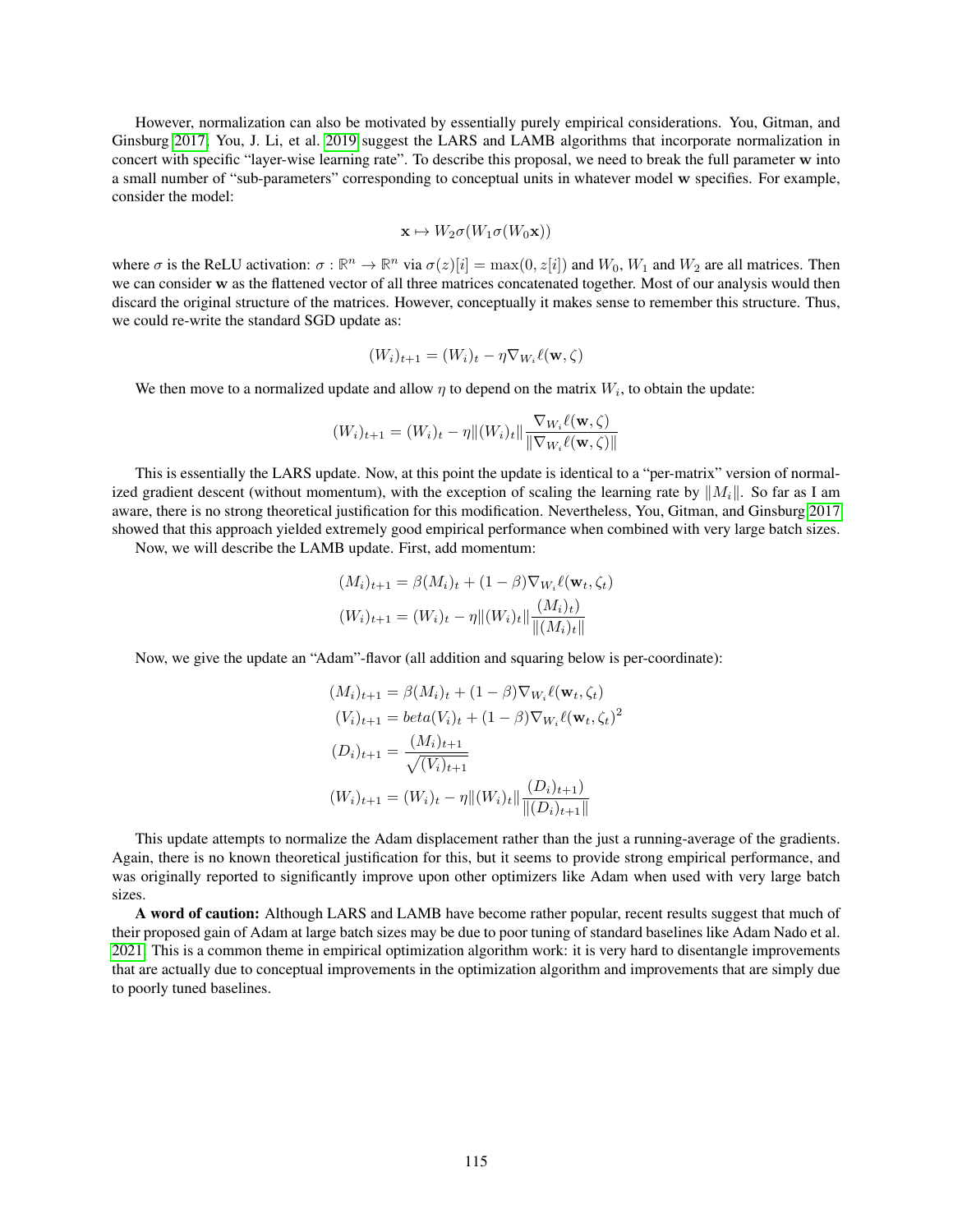### 27 Second-Order Smoothness and Cubic Regularization

For most of this course we have consider *smooth* objectives, for which the second derivative  $\nabla^2 \mathcal{L}(\mathbf{w})$  satisfies the bound  $\|\nabla^2 \mathcal{L}(w)\|_{\infty} \leq H$  for some H. Now, we will consider restricting the class of functions we consider a little more, to see if we can make some improved algorithms. Specifically, let us consider functions for which not just the second derivative, but also the *third* derivative is bounded. Such functions are callled *second-order smooth*:

**Definition 27.1.** A function  $L:\mathbb{R}^d\to\mathbb{R}$  is  $\rho$ -second-order smooth if  $L$  is twice-differentiable at all  $x\in\mathbb{R}^d$ , and for *all* x, y, v*:*

$$
\|(\nabla^2 \mathcal{L}(x) - \nabla^2 \mathcal{L}(y))v\| \le \rho \|x - y\| \|v\|
$$

Note that in the literature, the symbol for second-order smoothness is often  $\rho$  rather than J. This definition is related to the third derivative (or "jerk" as it is called in physics) in a directly analogous way to how Lipschitzness is related to the first derivative and ordinary smoothness is related to the second derivative. Note that in the literature, the symbol for second-order smoothness is often  $\rho$  rather than J. We name it J for "jerk" to help remember the symbol, and also because when writing it is often easy to get a  $\rho$  confused with a  $p$ .

In order to formalize the relationship between second-order smoothness and the third derivative, we need to think a little bit about what sort of object the third derivative actually is. The third derivative of a function  $L:\mathbb{R}^d\to\mathbb{R}$  can be specified by a three dimensional  $d \times d \times d$  matrix whose ijk entry is  $\frac{\partial^2 \mathcal{L}(\mathbf{w})}{\partial \mathbf{w}[i]\partial \mathbf{w}[i]\partial \mathbf{w}}$  $\frac{\partial^2 L(\mathbf{W})}{\partial \mathbf{w}[i] \partial \mathbf{w}[j] \partial \mathbf{w}[k]}$ . Formally, in the same way that a (2-d) matrix M represents a bilinear function taking vectors v, w to the scalar  $v<sup>T</sup>Mw$ , a 3-d matrix T represents a trilinear function taking vectors  $x, y, z$  to a scalar via the operation:

$$
(x, y, z) \mapsto \sum_{i=1}^{d} \sum_{j=1}^{d} \sum_{k=1}^{d} T[i, j, k] x[i] y[j] z[k]
$$

If we denote the third derivative of a function L at a point w by  $\nabla^3 \mathcal{L}(w)$  and use  $\nabla^3 \mathcal{L}(w)(x, y, z)$  to indicate application of the above trilinear form to vectors  $x, y, z$ , then we can write the third-order Taylor approximation to  $\mathcal L$ as:

$$
\mathcal{L}(\mathbf{w} + \delta) \approx \mathcal{L}(\mathbf{w}) + \langle \nabla \mathcal{L}(\mathbf{w}), \delta \rangle + \frac{\delta^{\top} \nabla^{2} \mathcal{L}(\mathbf{w}) \delta}{2} + \frac{\nabla^{2} \mathcal{L}(\mathbf{w}) (\delta, \delta, \delta)}{6}
$$

Also, note that just as a 2-d matrix transforms vectors into other vectors, the 3-d matrices transform vectors into matrices. That is, since  $\nabla^3 \mathcal{L}(\mathbf{w})$  is the third derivative, we can use it to write a first-order Taylor expansion for  $\nabla^2 \mathcal{L}$ :

$$
\nabla^2 \mathcal{L}(\mathbf{w} + \delta)[i, j] \approx \nabla^2 \mathcal{L}(\mathbf{w})[i, j] + \sum_{k=1}^d \nabla^3 \mathcal{L}(\mathbf{w})[i, j, k] \delta[k]
$$

Mathematically, the objects  $\nabla \mathcal{L}(\mathbf{w})$ ,  $\nabla^2 \mathcal{L}(\mathbf{w})$  and  $\nabla^3 \mathcal{L}(\mathbf{w})$  are sometimes said to be first, second, and third-order *tensors* respectively. Since it is somewhat cumbersome to continually say 2-d matrix vs 3-d matrix, we will call the first derivative a tensor, the second derivative a matrix, and the first derivative a vector.

We can extend the definition of operator norm from matrices to tensors as follows:

**Definition 27.2.** *The* operator norm *of a tensor T is denoted by*  $||T||_{op}$  *and defined by:* 

$$
\sup_{\|x\|, \|y\|, \|z\| \le 1} |T(x, y, z)|
$$

Notice that the trilinearity of a tensor  $T$  then implies:

$$
|T(x, y, z)| \leq ||x|| ||y|| ||z|| ||T||_{op}
$$

With these preliminaries out of the way, we can provide the formal connection between second-order smoothness and the third derivative:

**Proposition 27.3.** *Suppose*  $\mathcal L$  *is thrice differentiable. Then*  $\mathcal L$  *is J-second-order smooth if*  $\|\nabla^3 \mathcal L(\mathbf w)\|_{op} \leq J$  *for all* w*.*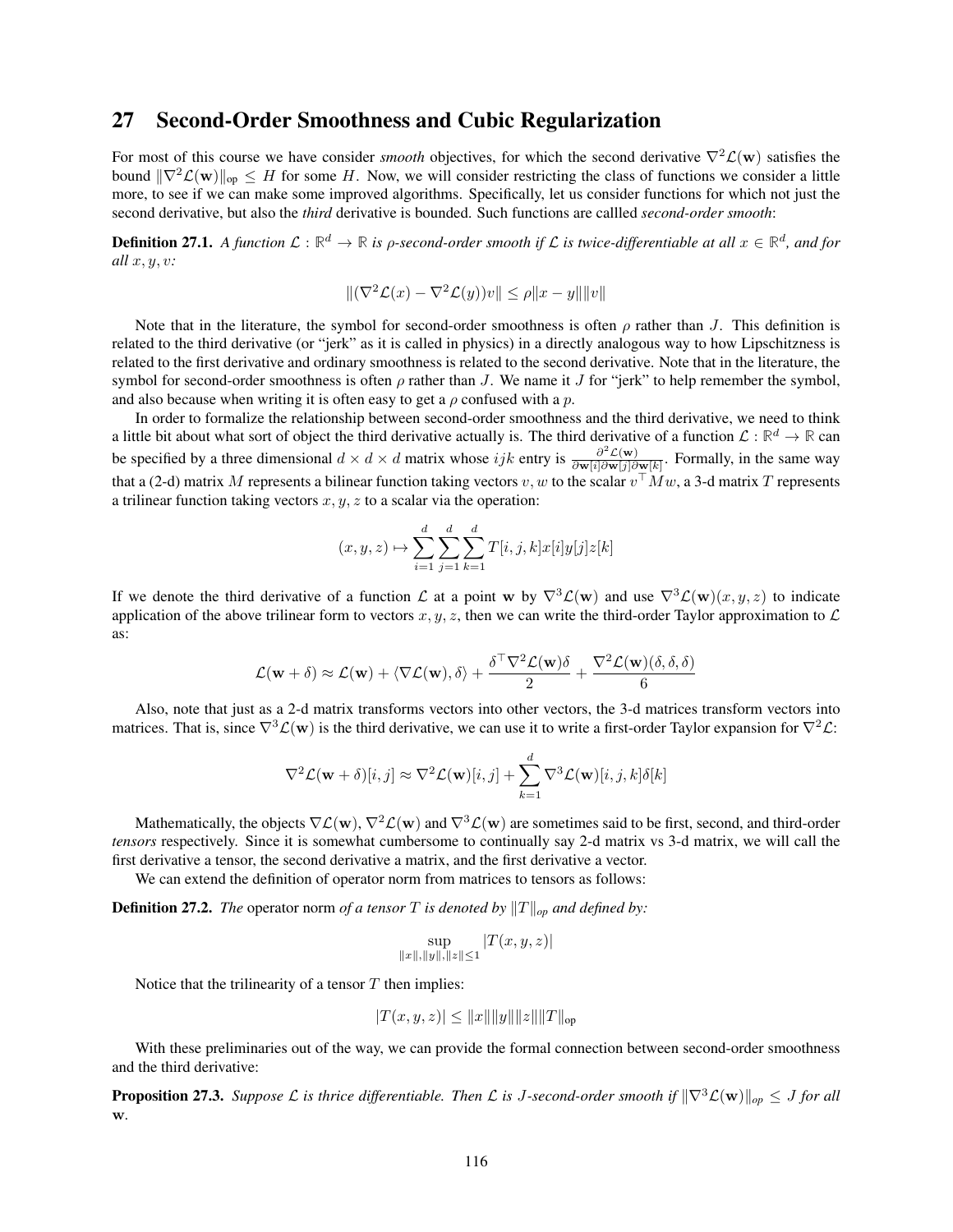*Proof.* Let x and y be arbitrary points. Then by the mean value theorem, there is some z such that:

$$
\nabla^2 \mathcal{L}(y)[i,j] = \nabla^2 \mathcal{L}(x)[i,j] + \sum_{k=1}^d \nabla^3 \mathcal{L}(z)[i,j,k](x-y)[k]
$$

Therefore, for any unit vectors  $v$  and  $w$ :

$$
v^{\top}(\nabla^2 \mathcal{L}(y) - \nabla^2 \mathcal{L}(x))w = \nabla^3 \mathcal{L}(z)(v, w, (x - y))
$$
  
\n
$$
\leq ||v|| ||w|| ||x - y|| ||\nabla^3 \mathcal{L}(z)||_{op}
$$
  
\n
$$
\leq J ||x - y||
$$

where the last line uses the boundedness of  $\nabla^3 \mathcal{L}(z)$  and that  $v$  and  $w$  are unit-vectors. But  $\sup_{\|v\|=1, \|w\|=1} v^\top (\nabla^2 \mathcal{L}(y) \nabla^2 \mathcal{L}(x))w = \|\nabla^2 \mathcal{L}(y) - \nabla^2 \mathcal{L}(x)\|_{\text{op}}$ , so this implies  $\|\nabla^2 \mathcal{L}(y) - \nabla^2 \mathcal{L}(x)\|_{\text{op}} \le J\|x - y\|$  and  $\mathcal{L}$  is J-second-order smooth.  $\Box$ 

Next, we can provide an analog of the "key smoothness lemma":

**Lemma 27.4.** *Suppose*  $\mathcal{L}$  *is J-second-order smooth. Then for any*  $x$  *and*  $\delta$ *:* 

$$
\mathcal{L}(x+\delta) \le \mathcal{L}(x) + \langle \nabla \mathcal{L}(x), \delta \rangle + \frac{\delta^{\top} \nabla^2 \mathcal{L}(x) \delta}{2} + \frac{J ||\delta||^3}{6}
$$

*Proof.* From fundamental theorem of calculus (used twice):

$$
\mathcal{L}(x+\delta) = \mathcal{L}(x) + \int_0^1 \langle \nabla \mathcal{L}(x+t\delta), \delta \rangle dt
$$
  
\n
$$
= \mathcal{L}(x) + \int_0^1 \int_0^1 \langle \nabla \mathcal{L}(x), \delta \rangle + t\delta^\top \nabla^2 \mathcal{L}(x+t\kappa\delta) \delta \, dk dt
$$
  
\n
$$
= \mathcal{L}(x) + \langle \nabla \mathcal{L}(x), \delta \rangle + \int_0^1 \int_0^1 t\delta^\top \nabla^2 \mathcal{L}(x)\delta + t\delta^\top (\nabla^2 \mathcal{L}(x+t\kappa\delta) - \nabla^2 \mathcal{L}(x)) \delta \, dk dt
$$
  
\n
$$
= \mathcal{L}(x) + \langle \nabla \mathcal{L}(x), \delta \rangle + \frac{\delta^\top \nabla^2 \mathcal{L}(x)\delta}{2} + \int_0^1 \int_0^1 t\delta^\top (\nabla^2 \mathcal{L}(x+t\kappa\delta) - \nabla^2 \mathcal{L}(x)) \delta \, dk dt
$$
  
\n
$$
\leq \mathcal{L}(x) + \langle \nabla \mathcal{L}(x), \delta \rangle + \frac{\delta^\top \nabla^2 \mathcal{L}(x)\delta}{2} + \int_0^1 \int_0^1 t\|\delta\|^2 \|\nabla^2 \mathcal{L}(x+t\kappa\delta) - \nabla^2 \mathcal{L}(x)\|_{op} \, dk dt
$$
  
\n
$$
\leq \mathcal{L}(x) + \langle \nabla \mathcal{L}(x), \delta \rangle + \frac{\delta^\top \nabla^2 \mathcal{L}(x)\delta}{2} + \int_0^1 \int_0^1 t^2 k J \|\delta\|^3 \, dk dt
$$
  
\n
$$
= \mathcal{L}(x) + \langle \nabla \mathcal{L}(x), \delta \rangle + \frac{\delta^\top \nabla^2 \mathcal{L}(x)\delta}{2} + \frac{J \|\delta\|^3}{6}
$$

 $\Box$ 

We also have the following bound on the change in the gradients, which is also an intuitive consequence of Taylor series ideas:

<span id="page-116-0"></span>**Lemma 27.5.** *Suppose*  $\mathcal{L}$  *is J-second order smooth. Then for any*  $\bf{w}$  *and*  $\delta$ *:* 

$$
\|\nabla \mathcal{L}(\mathbf{w} + \delta) - (\nabla \mathcal{L}(\mathbf{w}) + \nabla^2 \mathcal{L}(\mathbf{w})\delta)\| \le \frac{J \|\delta\|^2}{2}
$$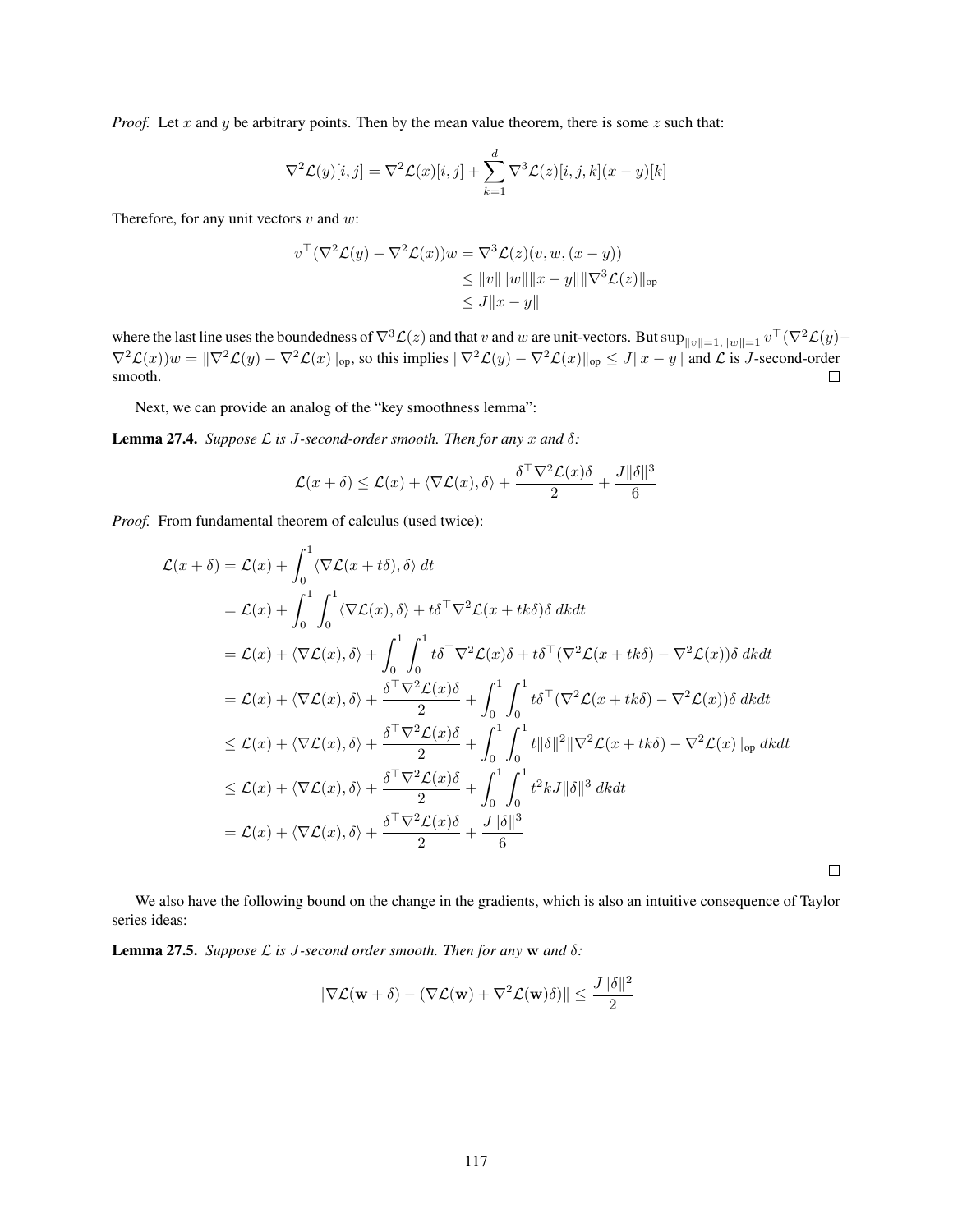*Proof.* By the fundamental theorem of calculus:

$$
\nabla \mathcal{L}(\mathbf{w} + \delta) = \nabla \mathcal{L}(\mathbf{w}) + \int_0^1 \nabla^2 \mathcal{L}(\mathbf{w} + t\delta) \delta \, dt
$$
  
\n
$$
= \nabla \mathcal{L}(\mathbf{w}) + \nabla^2 \mathcal{L}(\mathbf{w}) \delta + \int_0^1 (\nabla^2 \mathcal{L}(\mathbf{w} + t\delta) - \nabla^2 \mathcal{L}(\mathbf{w})) \delta \, dt
$$
  
\n
$$
\|\nabla \mathcal{L}(\mathbf{w} + \delta) - (\nabla \mathcal{L}(\mathbf{w}) + \nabla^2 \mathcal{L}(\mathbf{w}) \delta)\| \le \left\| \int_0^1 (\nabla^2 \mathcal{L}(\mathbf{w} + t\delta) - \nabla^2 \mathcal{L}(\mathbf{w})) \delta \, dt \right\|
$$
  
\n
$$
\le \int_0^1 \|(\nabla^2 \mathcal{L}(\mathbf{w} + t\delta) - \nabla^2 \mathcal{L}(\mathbf{w})) \delta\| \, dt
$$
  
\n
$$
\le \int_0^1 \|\nabla^2 \mathcal{L}(\mathbf{w} + t\delta) - \nabla^2 \mathcal{L}(\mathbf{w})\|_{op} \|\delta\| \, dt
$$
  
\n
$$
\le \int_0^1 Jt \|\delta\|^2
$$
  
\n
$$
\le \frac{J \|\delta\|^2}{2}
$$

What can we do with second-order smooth functions? With regular smooth functions, we were trying to find critical points where the gradient is small. With second-order smooth functions, we can do much better. Not only will we be able to find critical points faster, we will be able to find *second-order stationary points*, otherwise known as (approximate) *local minima*.

 $\Box$ 

**Definition 27.6.** A point w is an  $(\alpha, \beta)$ -second order stationary point of a function L if:

$$
\|\nabla \mathcal{L}(\mathbf{w})\| \le \alpha
$$

$$
\lambda_{\min}(\nabla^2 \mathcal{L}(\mathbf{w})) \ge -\beta
$$

*where*  $\lambda_{\min}(M)$  *indicates the smallest eigenvalue of a matrix* M.

Intuitively, if  $\beta = 0$  in the above, that means that the hessian is positive semi-definite at this point so that if the gradient is also small, we must be at a local minimum. Thus, allowing a small positive  $\beta$  is a way to relax the notion of local minimum.

One way to try to minimize second-order smooth functions is using the *cubic-regularized newton step* Nesterov and Polyak [2006.](#page-121-3) This algorithm makes the update:

$$
\mathbf{w}_{t+1} = \underset{\mathbf{w}}{\text{argmin}} \, \mathcal{L}(\mathbf{w}_t) + \langle \mathcal{L}(\mathbf{w}_t), \mathbf{w} - \mathbf{w}_t \rangle + \frac{(\mathbf{w} - \mathbf{w}_t)^{\top} \nabla^2 \mathcal{L}(\mathbf{w}_t)(\mathbf{w} - \mathbf{w}_t)}{2} + \frac{J \|\mathbf{w} - \mathbf{w}_t\|^3}{6}
$$

Now, actually solving for the value of  $w_{t+1}$  here is itself a non-convex optimization problem. However, it turns out that since it has this very special cubic form, it is possible to reformulate it into a way that can be solved efficiently. However, let's not worry about that now and instead get some idea for how this update will perform.

Previously we've exploited the fact that a large gradient value means that it is possible to make the function value decrease a lot. Here, we will exploit a different fact: if  $\nabla^2 \mathcal{L}(\mathbf{w})$  has an eigenvector with large negative eigenvalue, then it is also possible to make the function value decrease a lot. Let's see how. Suppose  $\nabla^2 \mathcal{L}(\mathbf{w})\mathbf{v} = -\lambda \mathbf{v}$  for some  $\lambda > 0$  and unit vector v. Notice that we also have  $\nabla^2 \mathcal{L}(\mathbf{w})(-\mathbf{v}) = -\lambda(-\mathbf{v})$ . Therefore, after possibly replacing v with  $-\mathbf{v}$ , we may as well assume that  $\langle \mathbf{v}, \nabla \mathcal{L}(\mathbf{w}) \rangle \leq 0$ . Let's consider  $\mathbf{w} + \eta \mathbf{v}$  for some to-be-specified  $\eta$ . Then we have:

$$
\mathcal{L}(\mathbf{w} + \eta \mathbf{v}) \le \mathcal{L}(\mathbf{w}) + \langle \nabla \mathcal{L}(\mathbf{w}), \eta \mathbf{v} \rangle + \frac{\eta^2 \mathbf{v}^\top \nabla^2 \mathcal{L}(\mathbf{w}) \mathbf{v}}{2} + \frac{J\eta^3 \|\mathbf{v}\|^3}{6}
$$

using  $\langle \nabla \mathcal{L}(\mathbf{w}), \mathbf{v} \rangle \leq 0$ ,  $\nabla^2 \mathcal{L}(\mathbf{w})\mathbf{v} = -\lambda \mathbf{v}$  and  $\|\mathbf{v}\| = 1$ :

$$
\leq \mathcal{L}(\mathbf{w}) - \frac{\eta^2 \lambda}{2} + \frac{J \eta^3}{6}
$$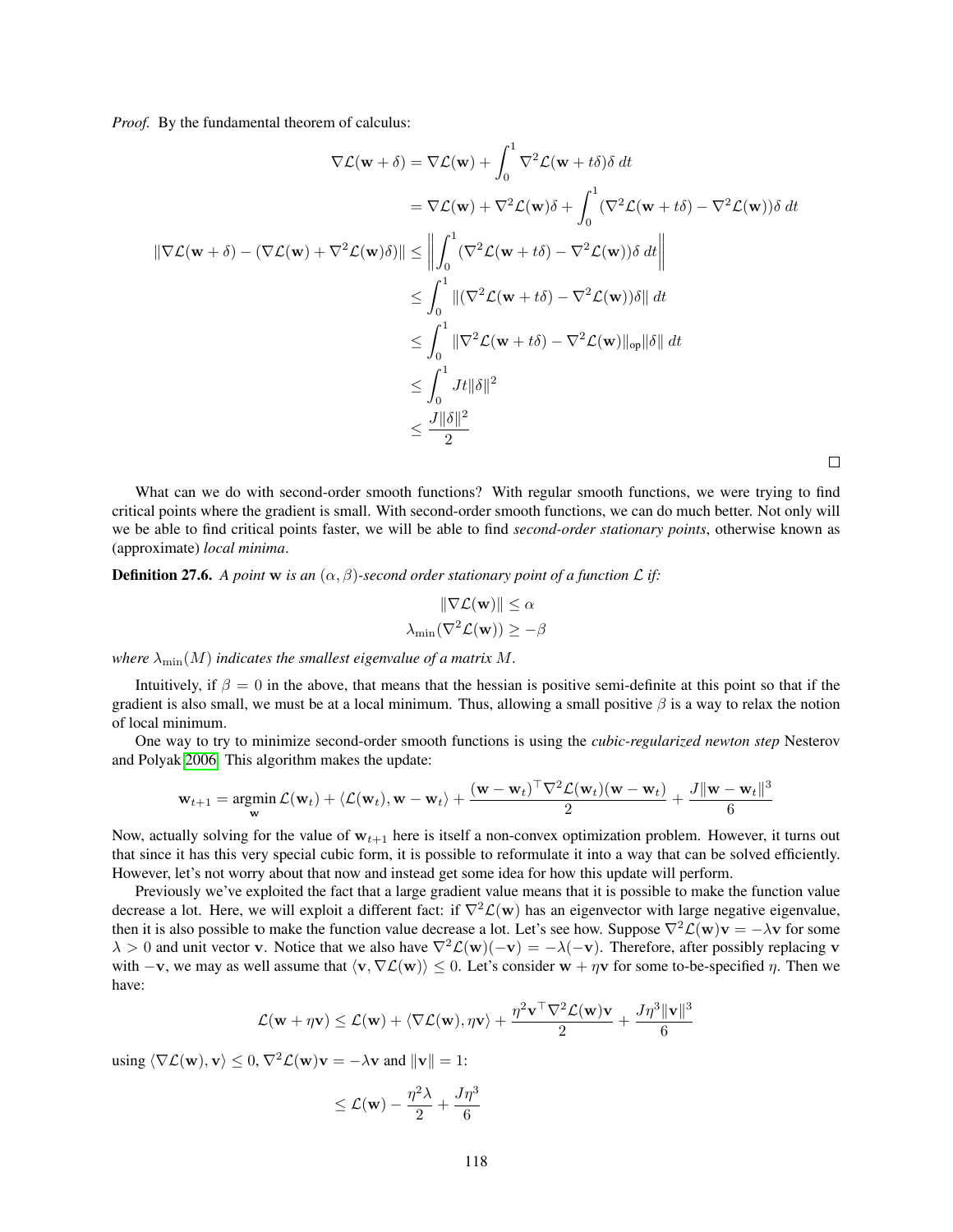Now, set  $\eta = \frac{2\lambda}{J}$ :

$$
\leq \mathcal{L}(\mathbf{w}) - \frac{2\lambda^3}{3J^2}
$$

Now, this is similar to how we had a function decrease of  $O(-\|\nabla \mathcal{L}(w)\|^2/H)$ , but now the decrease is in terms of the eigenvalue of  $\nabla^2 \mathcal{L}(\mathbf{w})$  and is cubic rather than quadratic.

Thus, we have the following result:

<span id="page-118-0"></span>Theorem 27.7. *Suppose* L *is* J*-second-order smooth, and for some given* w *there is a unit vector* v *such that*  $\mathbf{v}^\top \nabla^2 \mathcal{L}(\mathbf{w}) \mathbf{v} < -\lambda$  for some  $\lambda \geq 0$ . Let  $\delta = -\frac{2\lambda}{J} \mathbf{v} sign(\langle \mathbf{v}, \nabla \mathcal{L}(\mathbf{w}) \rangle)$ , where  $sign(x)$  is 1 if  $x \geq 0$  and  $-1$ *otherwise. Then:*

$$
\mathcal{L}(\mathbf{w} + \delta) \le \mathcal{L}(\mathbf{w}) + \langle \nabla \mathcal{L}(\mathbf{w}), \delta \rangle + \frac{\delta^{\top} \nabla^2 \mathcal{L}(\mathbf{w}) \delta}{2} + \frac{\|\delta\|^3 J}{6} \le \mathcal{L}(\mathbf{w}) - \frac{2\lambda^3}{3J^2}
$$

*Proof.* Notice by definition of  $\delta$  we have  $\langle \nabla \mathcal{L}(\mathbf{w}), \delta \rangle \leq 0$ . Further,  $\delta^{\top} \nabla^2 \mathcal{L}(\mathbf{w}) \delta \langle \frac{\partial \mathbf{w}}{\partial \delta} \rangle = \frac{4\lambda^3}{J^2}$  and  $\|\delta\|^3 = \frac{8\lambda^3}{J^3}$ . Therefore

$$
\mathcal{L}(\mathbf{w} + \delta) \le \mathcal{L}(\mathbf{w}) + \langle \nabla \mathcal{L}(\mathbf{w}), \delta \rangle + \frac{\delta^{\top} \nabla^2 \mathcal{L}(\mathbf{w}) \delta}{2} + \frac{\|\delta\|^3 J}{6}
$$

$$
< \mathcal{L}(\mathbf{w}) - \frac{2\lambda^3}{3J^2}
$$

Now, let's define

$$
\delta_t^* = \underset{\delta}{\text{argmin}} \langle \nabla \mathcal{L}(\mathbf{w}_t), \delta \rangle + \frac{\delta^{\top} \nabla^2 \mathcal{L}(\mathbf{w}) \delta}{2} + \frac{\|\delta\|^3 J}{6}
$$

and so the cubic regularized newton step algorithm is:

$$
\mathbf{w}_{t+1} = \mathbf{w}_t + \delta_t^{\star}
$$

Let's also define the "progress" function:

$$
P_t(\delta) = \langle \nabla \mathcal{L}(\mathbf{w}_t), \delta \rangle + \frac{\delta^{\top} \nabla^2 \mathcal{L}(\mathbf{w}) \delta}{2} + \frac{\|\delta\|^3 J}{6}
$$

so that

$$
\mathcal{L}(\mathbf{w}_{t+1}) \leq \mathcal{L}(\mathbf{w}) + P_t(\delta_t^{\star})
$$

and  $\delta_t^* = \argmin P_t(\delta)$ . Now, by Theorem [27.7,](#page-118-0) we have just seen that if the smallest eigenvalue of  $\nabla^2 \mathcal{L}(\mathbf{w})$  is denoted by  $-\lambda(\mathbf{w})$ , then if  $\lambda(\mathbf{w}) \geq 0$ , we have the bound:

$$
P_t(\delta_t^{\star}) \leq -\frac{2\lambda(\mathbf{w})^3}{3J^2}
$$

Our overall goal to analyze the cubic-regularized newton step algorithm is roughly to show that, at each iteration for any  $\epsilon$ , either we have found a point with both  $\|\nabla \mathcal{L}(\mathbf{w})\| \leq \epsilon$  and  $\lambda(\mathbf{w}) \leq \sqrt{\epsilon}$ , or  $\mathcal{L}(\mathbf{w})$  will decrease by at least  $\epsilon^{3/2}$ . Therefore, since we can only decrease by  $\epsilon^{3/2}$  at most  $\frac{\mathcal{L}(\mathbf{w}_1) - \mathcal{L}(\mathbf{w}_*)}{\epsilon^{3/2}}$  times, we see that by setting  $\epsilon = O(1/T^{2/3})$ , there must be some iteration at which we do not decrease the function value be  $\epsilon^{3/2}$ , and so we find an  $(\epsilon, \sqrt{\epsilon})$ -second-order stationary point.

**Theorem 27.8.** After T steps of cubic-regularized newton step, there must exist some  $t \in \{1, \ldots, T\}$  such that:

$$
\|\nabla \mathcal{L}(\mathbf{w}_{t+1})\| \leq \frac{6^{2/3} \Delta^{2/3} J^{4/3}}{T^{2/3}}
$$

$$
\lambda(\mathbf{w}_{t+1}) \leq 2 \frac{6^{1/3} \Delta^{1/3} J^{2/3}}{T^{1/3}}
$$

*That is,*  $w_{t+1}$  *is a*  $\left( \frac{6^{2/3} \Delta^{2/3} J^{4/3}}{T^{2/3}} \right)$  $\frac{\Delta^{2/3}J^{4/3}}{T^{2/3}}, 2\frac{6^{1/3}\Delta^{1/3}J^{2/3}}{T^{1/3}}$  $\frac{\Delta^{1/3} J^{2/3}}{T^{1/3}}$  second-order stationary point.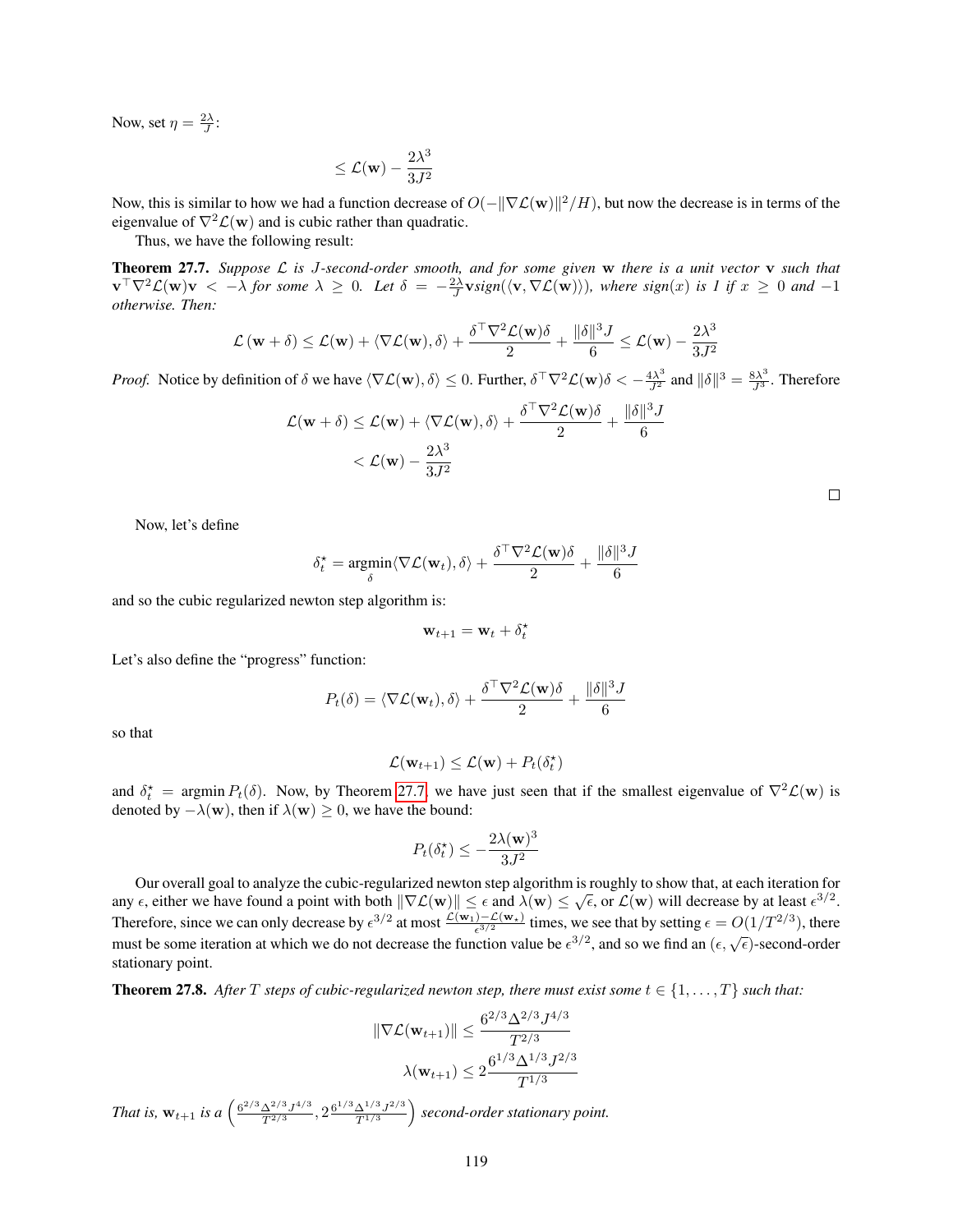*Proof.* Let us define  $\Delta = \mathcal{L}(\mathbf{w}_1) - \mathcal{L}(\mathbf{w}_\star)$  and  $\epsilon = \frac{6^{2/3} \Delta^{2/3} J^{4/3}}{T^{2/3}}$  $\frac{\Delta^{2/3} J^{4/3}}{T^{2/3}}$ . Now, let's consider some index  $t \in \{1, \ldots, T\}$  and do some casework.

First, suppose  $\lambda(\mathbf{w}_t) > \sqrt{\epsilon}$ . Then by Theorem [27.7,](#page-118-0) we have:

<span id="page-119-0"></span>
$$
\mathcal{L}(\mathbf{w}_{t+1}) < \mathcal{L}(\mathbf{w}_t) - \frac{2\epsilon^{3/2}}{3J^2}
$$

Next, let's suppose  $\lambda(\mathbf{w}_t) \leq \sqrt{\epsilon}$ . Now, notice that since  $\delta_t^* = \argmin P_t(\delta)$ , we have  $\nabla P_t(\delta_t^*) = 0$ . Therefore:

$$
\nabla \mathcal{L}(\mathbf{w}_t) + \nabla^2 \mathcal{L}(\mathbf{w}_t) \delta_t^{\star} + \frac{\delta_t^{\star} || \delta_t^{\star} || J}{2} = 0 \tag{11}
$$

Further, since  $\mathbf{w}_{t+1} = \mathbf{w}_t + \delta_t^*$ , by Lemma [27.5,](#page-116-0) there is some vector x with  $\|\mathbf{x}\| \le \frac{J\|\delta_t^*\|^2}{2}$  $rac{p_t}{2}$  such that:

$$
\nabla \mathcal{L}(\mathbf{w}_t) + \nabla^2 \mathcal{L}(\mathbf{w}_t) \delta_t^{\star} = \nabla \mathcal{L}(\mathbf{w}_{t+1}) + \mathbf{x}
$$

Therefore:

$$
\nabla \mathcal{L}(\mathbf{w}_{t+1}) + \mathbf{x} + \frac{\delta_t^* \|\delta_t^*\| J}{2} = 0
$$

which in turn implies:

$$
\|\nabla \mathcal{L}(\mathbf{w}_{t+1})\| \leq \|\mathbf{x}\| + \frac{\|\delta_t^{\star}\|^2 J}{2} \leq J \|\delta_t^{\star}\|^2
$$

Now, let's suppose that  $\|\delta_t^{\star}\| \leq \frac{\sqrt{\epsilon}}{J}$  $\frac{\sqrt{\epsilon}}{J}$ . Then we have

$$
\|\nabla \mathcal{L}(\mathbf{w}_{t+1})\| \leq \epsilon
$$

And further, since  $\lambda(\mathbf{w}) \leq \sqrt{\epsilon}$ , we have for all unit vectors **v**:

$$
\mathbf{v}^{\top} \nabla^2 \mathcal{L}(\mathbf{w}_{t+1}) \mathbf{v} = \mathbf{v}^{\top} (\mathcal{L}(\mathbf{w}_{t+1}) - \mathcal{L}(\mathbf{w}_t)) \mathbf{v} + \mathbf{v}^{\top} \mathcal{L}(\mathbf{w}_t) \mathbf{v}
$$
  
\n
$$
\geq -J \|\mathbf{w}_{t+1} - \mathbf{w}_t\| + \mathbf{v}^{\top} \mathcal{L}(\mathbf{w}_t) \mathbf{v}
$$
  
\n
$$
\geq -J \|\delta_t^{\star}\| - \sqrt{\epsilon}
$$
  
\n
$$
\geq -2\sqrt{\epsilon}
$$

so that  $\lambda(\mathbf{w}_{t+1}) \leq 2\sqrt{\epsilon}$  and so  $\mathbf{w}_{t+1}$  is an  $(\epsilon, 2\sqrt{\epsilon})$  second order stationary point.

Now, suppose instead that  $\|\delta_t^* \| > \frac{\sqrt{\epsilon}}{J}$  $\frac{\sqrt{\epsilon}}{J}$ . Then, taking the inner product of equation [\(11\)](#page-119-0) with  $\delta_t^*$  on both sides, we have:

$$
\langle \nabla \mathcal{L}(\mathbf{w}_{t}), \delta_{t}^{*} \rangle + \delta_{t}^{* \top} \nabla^{2} \mathcal{L}(\mathbf{w}_{t}) \delta_{t}^{*} + \frac{\|\delta_{t}^{*}\|^{3} J}{2} = 0
$$
  
\n
$$
P_{t}(\delta_{t}^{*}) + \frac{\delta_{t}^{* \top} \nabla^{2} \mathcal{L}(\mathbf{w}) \delta_{t}^{*}}{2} + \frac{\|\delta_{t}^{*}\|^{3} J}{3} = 0
$$
  
\n
$$
P_{t}(\delta_{t}^{*}) = -\frac{\delta_{t}^{* \top} \nabla^{2} \mathcal{L}(\mathbf{w}) \delta_{t}^{*}}{2} - \frac{\|\delta_{t}^{*}\|^{3} J}{3}
$$
  
\n
$$
\leq \frac{\lambda(\mathbf{w}) \|\delta_{t}^{*}\|^{2}}{2} - \frac{\|\delta_{t}^{*}\|^{3} J}{3}
$$
  
\n
$$
\leq \frac{\sqrt{\epsilon} \|\delta_{t}^{*}\|^{2}}{2} - \frac{\|\delta_{t}^{*}\|^{3} J}{3}
$$
  
\n
$$
< -\frac{\epsilon^{3/2}}{6 J^{2}}
$$

In summary we have the following possibilities:

1.  $w_{t+1}$  is an  $(\epsilon, 2\sqrt{\epsilon})$  second-order stationary point.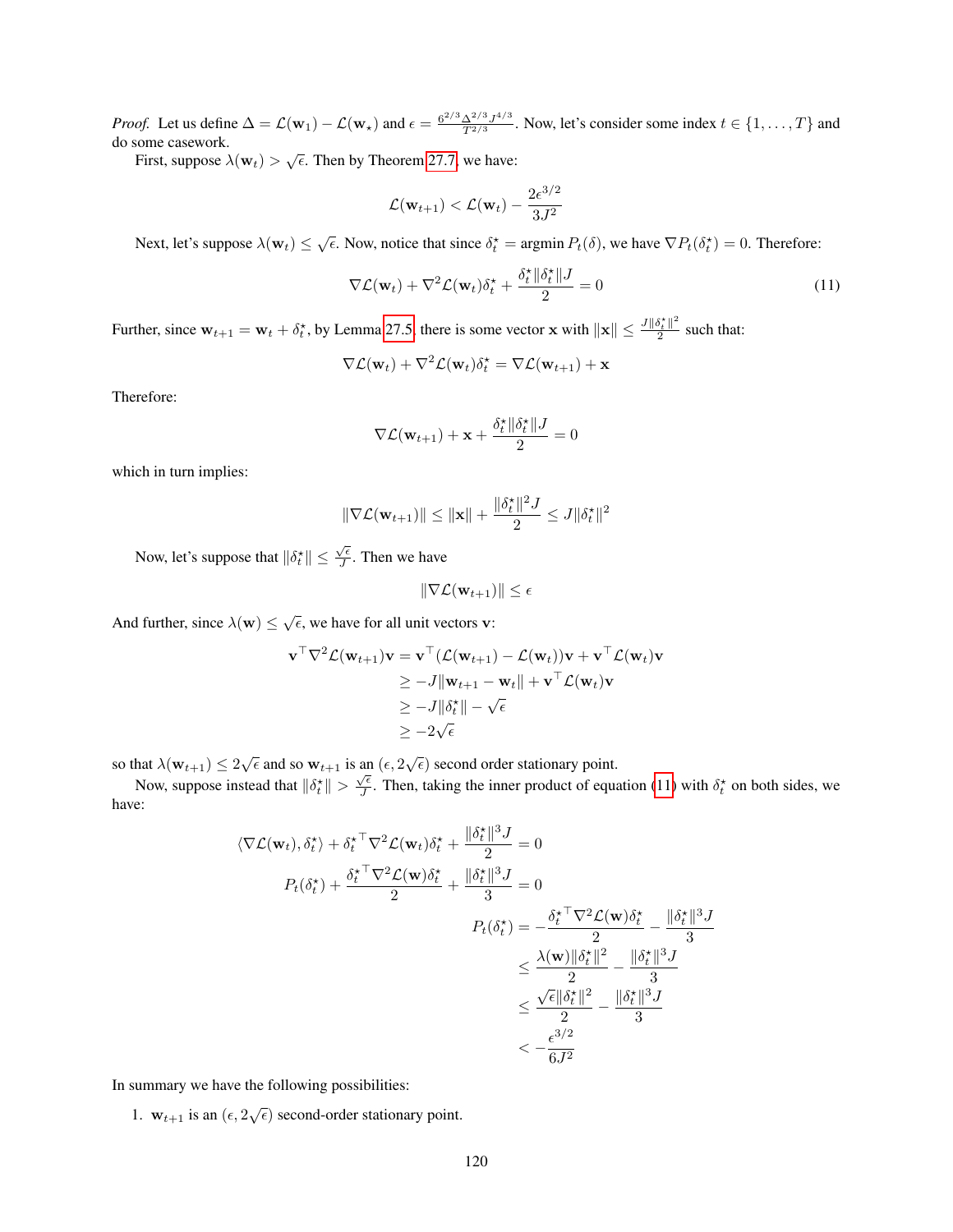- 2.  $\lambda(\mathbf{w}_t) > \sqrt{\epsilon}$  and  $\mathcal{L}(\mathbf{w}_{t+1}) \mathcal{L}(\mathbf{w}_t) < -\frac{2\epsilon^{3/2}}{3J}$  $rac{\epsilon^{3/2}}{3J}$ .
- 3.  $\lambda(\mathbf{w}_t) \leq \sqrt{\epsilon}$  and  $\mathcal{L}(\mathbf{w}_{t+1}) \mathcal{L}(\mathbf{w}_t) < -\frac{\epsilon^{3/2}}{6J^2}$ .

We can compactify these cases a little bit by noticing that the conclusion of the third case is strictly weaker than the conclusion of the second case:

- 1.  $w_{t+1}$  is an  $(\epsilon, 2\sqrt{\epsilon})$  second-order stationary point.
- 2. If case 1 does not occur, then  $\mathcal{L}(\mathbf{w}_{t+1}) \mathcal{L}(\mathbf{w}_t) < -\frac{\epsilon^{3/2}}{6J^2}$ .

Suppose case 1 never occurs. Then by definition of  $\epsilon$ , this would imply:

$$
-\Delta \leq \mathcal{L}(\mathbf{w}_{T+1}) - \mathcal{L}(\mathbf{w}_1) = \sum_{t=1}^T \mathcal{L}(\mathbf{w}_{t+1}) - \mathcal{L}(\mathbf{w}_t) < -\frac{T\epsilon^{3/2}}{6J^2} = -\Delta
$$

so that  $-\Delta < -\Delta$ , which is a contradiction. Therefore there must be at least one iteration in which case 1 happens, which implies the desired result.  $\Box$ 

There has been a fair amount of recent work on second-order smooth optimization. In the deterministic setting, see Carmon et al. [2017](#page-121-4) for an algorithm that does not require the ability to compute the entire hessian in order to achieve faster convergence rates (it's also a nice application of the almost-convex optimization algorithm we saw earlier). In the stochastic setting, see Fang, Lin, and Zhang [2019](#page-121-5) for a proof that SGD actually converges faster on second-order smooth functions than the analysis we provided previously in lecture, or Cutkosky and Mehta [2020](#page-121-6) for a slightly more complicated algorithm but much simpler proof of a similar result. The lower bounds in this setting are not as well understood. In the case of stochastic methods, the results of Fang, Lin, and Zhang [2019;](#page-121-5) Cutkosky and Mehta [2020](#page-121-6) are known to be tight, as recently shown by Arjevani, Carmon, J. C. Duchi, Foster, Sekhari, et al. [2020.](#page-121-7) However, in the deterministic setting there is a bit of a gap between the lower bounds and the best known algorithms. See Carmon et al. [2019](#page-121-8) and Carmon et al. [2021](#page-121-9) for a description of the lower bounds currently known in this case.

## References

- Nguyen, Lam M et al. (2020). "A Unified Convergence Analysis for Shuffling-Type Gradient Methods". In: *arXiv preprint arXiv:2002.08246*.
- Mishchenko, Konstantin, Ahmed Khaled, and Peter Richtarik (2020). "Random Reshuffling: Simple Analysis with ´ Vast Improvements". In: *arXiv preprint arXiv:2006.05988*.
- Rumelhart, David E, Geoffrey E Hinton, and Ronald J Williams (1986). "Learning representations by back-propagating errors". In: *nature* 323.6088, pp. 533–536.
- Baydin, Atilim Gunes et al. (2018). "Automatic differentiation in machine learning: a survey". In: *Journal of machine learning research* 18.

Tu, Loring W.. (2011). *An introduction to manifolds*. Springer.

- Loshchilov, Ilya and Frank Hutter (2016). "Sgdr: Stochastic gradient descent with warm restarts". In: *arXiv preprint arXiv:1608.03983*.
- Goyal, Priya et al. (2017). "Accurate, large minibatch sgd: Training imagenet in 1 hour". In: *arXiv preprint arXiv:1706.02677*.
- Hazan, Elad, Alexander Rakhlin, and Peter L Bartlett (2008). "Adaptive online gradient descent". In: *Advances in Neural Information Processing Systems*, pp. 65–72.
- Duchi, J., E. Hazan, and Y. Singer (2010). "Adaptive Subgradient Methods for Online Learning and Stochastic Optimization". In: *Conference on Learning Theory (COLT)*.
- Erven, Tim van and Wouter M Koolen (2016). "MetaGrad: Multiple Learning Rates in Online Learning". In: *Advances in Neural Information Processing Systems 29*. Ed. by D. D. Lee et al. Curran Associates, Inc., pp. 3666–3674.
- Cutkosky, Ashok and Francesco Orabona (2018). "Black-Box Reductions for Parameter-free Online Learning in Banach Spaces". In: *Conference On Learning Theory*, pp. 1493–1529.
- Li, Xiaoyu and Francesco Orabona (2019). "On the convergence of stochastic gradient descent with adaptive stepsizes". In: *The 22nd International Conference on Artificial Intelligence and Statistics*. PMLR, pp. 983–992.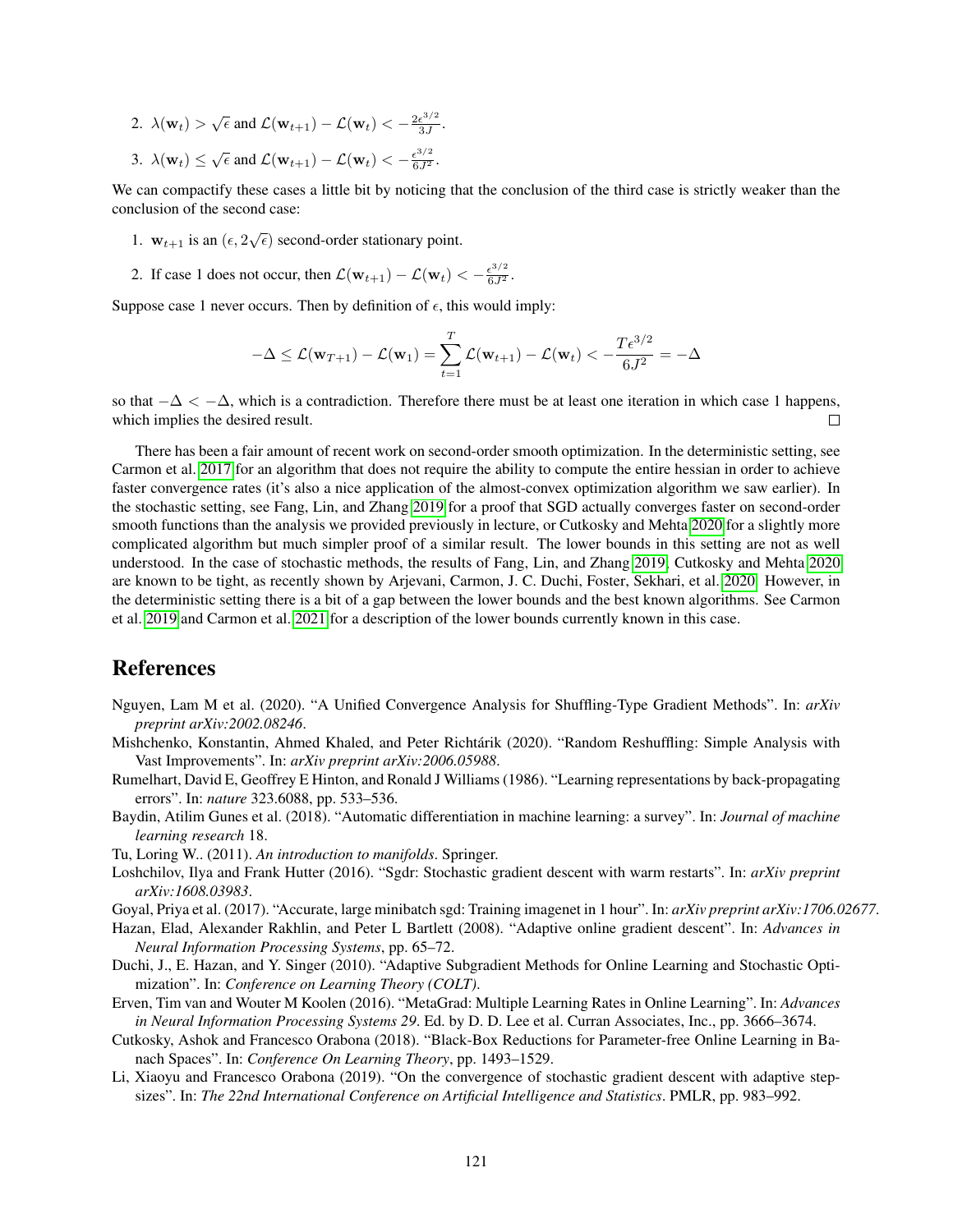- Ward, Rachel, Xiaoxia Wu, and Leon Bottou (2019). "AdaGrad stepsizes: Sharp convergence over nonconvex landscapes". In: *International Conference on Machine Learning*. PMLR, pp. 6677–6686.
- Reddi, Sashank J., Satyen Kale, and Sanjiv Kumar (2018). "On the Convergence of Adam and Beyond". In: *6th International Conference on Learning Representations, ICLR 2018*.
- Bubeck, Sebastien et al. (2015). "Convex Optimization: Algorithms and Complexity". In: ´ *Foundations and Trends® in Machine Learning* 8.3-4, pp. 231–357.
- Nesterov, Yurii (n.d.). "Introductory Lectures on Convex Optimization A Basic Course". In: ().
- Allen-Zhu, Zeyuan and Lorenzo Orecchia (2017). "Linear Coupling: An Ultimate Unification of Gradient and Mirror Descent". In: *8th Innovations in Theoretical Computer Science Conference (ITCS 2017)*. Schloss Dagstuhl-Leibniz-Zentrum fuer Informatik.
- Arjevani, Yossi, Yair Carmon, John C Duchi, Dylan J Foster, Nathan Srebro, et al. (2019). "Lower bounds for nonconvex stochastic optimization". In: *arXiv preprint arXiv:1912.02365*.
- <span id="page-121-8"></span>Carmon, Yair et al. (2019). "Lower bounds for finding stationary points i". In: *Mathematical Programming*, pp. 1–50.
- <span id="page-121-9"></span>— (2021). "Lower bounds for finding stationary points II: first-order methods". In: *Mathematical Programming* 185.1-2.
- McMahan, H. Brendan and Matthew Streeter (2010). "Adaptive Bound Optimization for Online Convex Optimization". In: *Proceedings of the 23rd Annual Conference on Learning Theory (COLT)*.
- Kingma, Diederik and Jimmy Ba (2014). "Adam: A method for stochastic optimization". In: *arXiv preprint arXiv:1412.6980*.
- Niu, Feng et al. (2011). "HOGWILD! a lock-free approach to parallelizing stochastic gradient descent". In: *Proceedings of the 24th International Conference on Neural Information Processing Systems*, pp. 693–701.
- Johnson, Rie and Tong Zhang (2013). "Accelerating stochastic gradient descent using predictive variance reduction". In: *Advances in neural information processing systems*, pp. 315–323.
- Roux, Nicolas Le, Mark Schmidt, and Francis Bach (2012). "A stochastic gradient method with an exponential convergence rate for finite training sets". In: *Proceedings of the 25th International Conference on Neural Information Processing Systems-Volume 2*, pp. 2663–2671.
- Shalev-Shwartz, Shai and Tong Zhang (2013). "Stochastic Dual Coordinate Ascent Methods for Regularized Loss Minimization." In: *Journal of Machine Learning Research* 14.2.
- Fang, Cong, Chris Junchi Li, et al. (2018). "Spider: Near-optimal non-convex optimization via stochastic path-integrated differential estimator". In: *Advances in Neural Information Processing Systems*, pp. 689–699.
- Zhou, Dongruo, Pan Xu, and Quanquan Gu (2018). "Stochastic nested variance reduction for nonconvex optimization". In: *Proceedings of the 32nd International Conference on Neural Information Processing Systems*, pp. 3925–3936.
- <span id="page-121-6"></span>Cutkosky, Ashok and Harsh Mehta (2020). "Momentum Improves Normalized SGD". In: *International Conference on Machine Learning*.
- <span id="page-121-0"></span>You, Yang, Igor Gitman, and Boris Ginsburg (2017). "Scaling sgd batch size to 32k for imagenet training". In: *arXiv preprint arXiv:1708.03888* 6, p. 12.
- <span id="page-121-1"></span>You, Yang, Jing Li, et al. (2019). "Large batch optimization for deep learning: Training bert in 76 minutes". In: *arXiv preprint arXiv:1904.00962*.
- <span id="page-121-2"></span>Nado, Zachary et al. (2021). "A large batch optimizer reality check: Traditional, generic optimizers suffice across batch sizes". In: *arXiv preprint arXiv:2102.06356*.
- <span id="page-121-3"></span>Nesterov, Yurii and Boris T Polyak (2006). "Cubic regularization of Newton method and its global performance". In: *Mathematical Programming* 108.1, pp. 177–205.
- <span id="page-121-4"></span>Carmon, Yair et al. (2017). ""Convex Until Proven Guilty": Dimension-Free Acceleration of Gradient Descent on Non-Convex Functions". In: *International Conference on Machine Learning*. PMLR, pp. 654–663.
- <span id="page-121-5"></span>Fang, Cong, Zhouchen Lin, and Tong Zhang (2019). "Sharp Analysis for Nonconvex SGD Escaping from Saddle Points". In: *Conference on Learning Theory*, pp. 1192–1234.
- <span id="page-121-7"></span>Arjevani, Yossi, Yair Carmon, John C Duchi, Dylan J Foster, Ayush Sekhari, et al. (2020). "Second-Order Information in Non-Convex Stochastic Optimization: Power and Limitations". In: *Conference on Learning Theory*, pp. 242– 299.

# A big-O notation

Big-O notation is a shorthand commonly used in computer science and engineering to simplify complicated equations by focusing on high-level asymptotic rates. Formally, two functions  $f(x)$  and  $g(x)$  satisfy  $f \in O(g)$  if there is are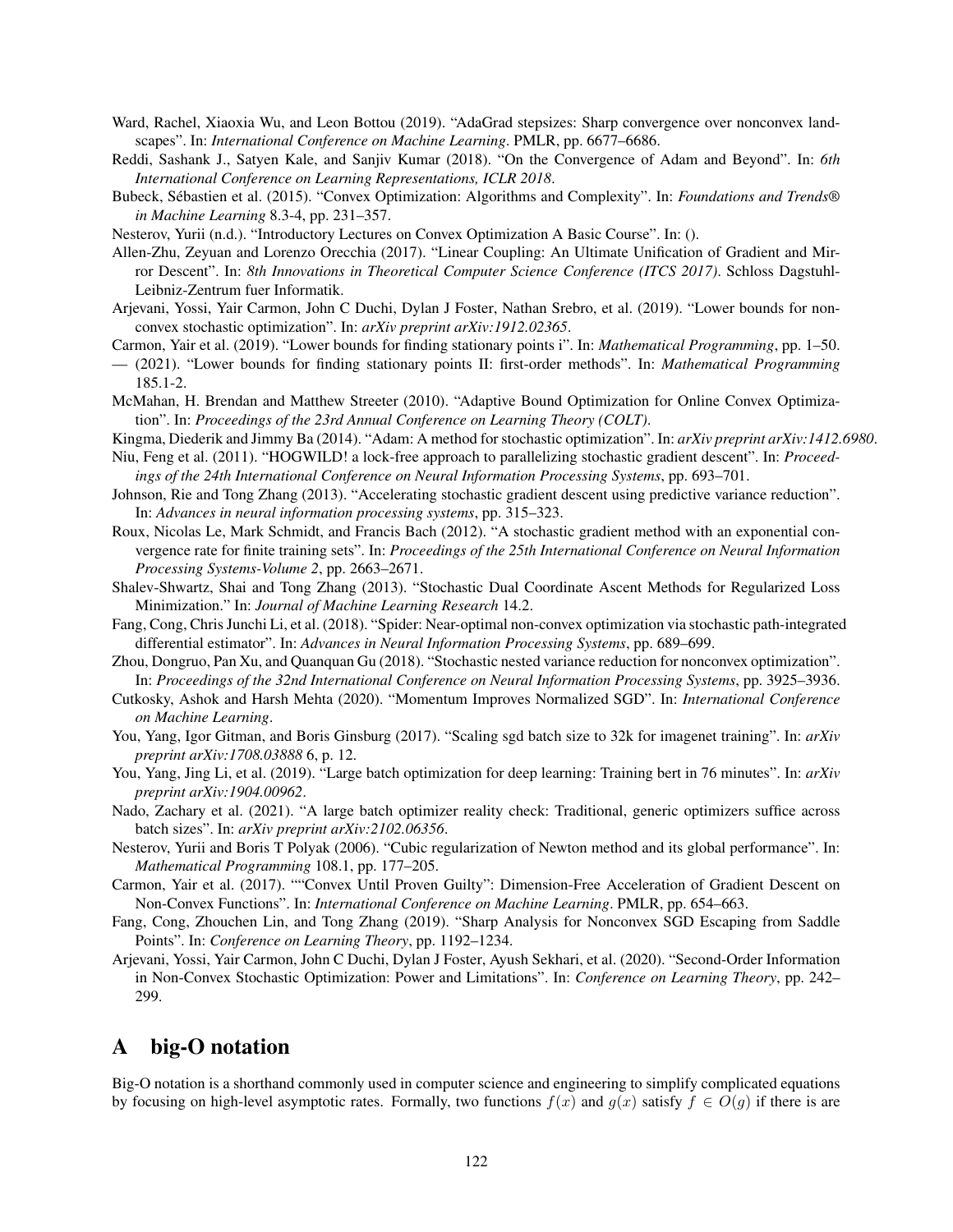constants C and X such that for all  $x \geq X x$ ,  $f(x) \leq Cg(x)$ . That is,

$$
O(g) = \{ f | \exists C, X \text{ such that } \forall x \ge X, f(x) \le Cg(x) \}
$$

In these notes, we frequently use the "≤" symbol rather than the "∈" symbol to emphasize the role of big-O as an upper-bound, so we would write  $f \le O(g)$ .

Some examples:

- 1.  $1 + x \le O(x)$ .
- 2.  $ax^n + bx^k \le O(x^k)$  for any constants a and b, n and k with  $k \ge n$ .
- 3.  $\log(x) + x \le O(x)$ .

Big-O notation also satisfies the following general rules:

- 1. If  $f \le O(q)$  and  $h \le O(k)$ ,  $fh \le O(qk)$ .
- 2. If  $f < O(q)$ , then  $cf < O(q)$  for all constant c.
- 3. If  $f \le O(g)$  and  $h \le O(k)$ , then  $f + h \le O(\max(g, k))$ .
- 4. If  $f \le O(q)$  and  $q \le O(k)$ , then  $f \le O(k)$ .
- 5. If  $f \leq O(f)$  for all f.
- 6. If f is bounded away from zero (i.e. there is some  $\epsilon$  such that  $f(x) \geq \epsilon$  for all sufficiently large x), then  $1 \leq O(f)$ .
- 7.  $f \le O(1)$  implies that there is a constant C such that  $f(x) \le C$  for all x.

Frequently, we will use big-O notation to hide dependencies on certain values. For example, we might say that  $1 + GT^2 \leq O(T^2)$ . In this case, we are attempting to draw attention to the way a particular quantity varies *with* T, and assuming  $G$  to be constant.

### B Probability and Math Background

**Proposition B.1** (Markov Inequality). Suppose X is a random variable such that  $X \geq 0$  with probability 1 and  $E[X] < \infty$ *. Then for all*  $y > 0$ *:* 

$$
P[X \ge y] \le \frac{\mathbb{E}[X]}{y}
$$

*Proof.* Notice that  $P[X \ge y] = \mathbb{E}[\mathbb{1}[X \ge y]]$ , where  $\mathbb{1}[X \ge y]$  is 1 when  $X \ge y$  and 0 otherwise. Further, since  $X \geq 0$ ,  $\mathbb{1}[X \geq y] \leq \frac{X}{y}$ . Therefore,  $P[X \geq y] = \mathbb{E}[\mathbb{1}[X \geq y]] \leq \mathbb{E}[X/y] = \frac{\mathbb{E}[X]}{y}$ .

 $\Box$ 

**Proposition B.2** (Chebychev Inequality). *Suppose X is a random variable with variance*  $\sigma^2 = \mathbb{E}[(X - \mathbb{E}[X])^2]$ . Then *for all* y*:*

$$
P[|X - \mathop{\mathbb{E}}[X]| \ge y] \le \frac{\sigma^2}{y^2}
$$

*Proof.* Define  $Z = (X - \mathbb{E}[X])^2$ . Observe that  $Z \ge 0$  with probability 1, and  $\mathbb{E}[Z] = \sigma^2$ . Further,  $|X - \mathbb{E}[X]| \ge y$ if and only if  $Z \geq y^2$ . The result now follows from Markov inequality.

Proposition B.3 (Jensen Inequality). *Suppose* X *is a random variable and* f *is a convex function. Then*

$$
\mathbb{E}[f(X)] \ge f(\mathbb{E}[X])
$$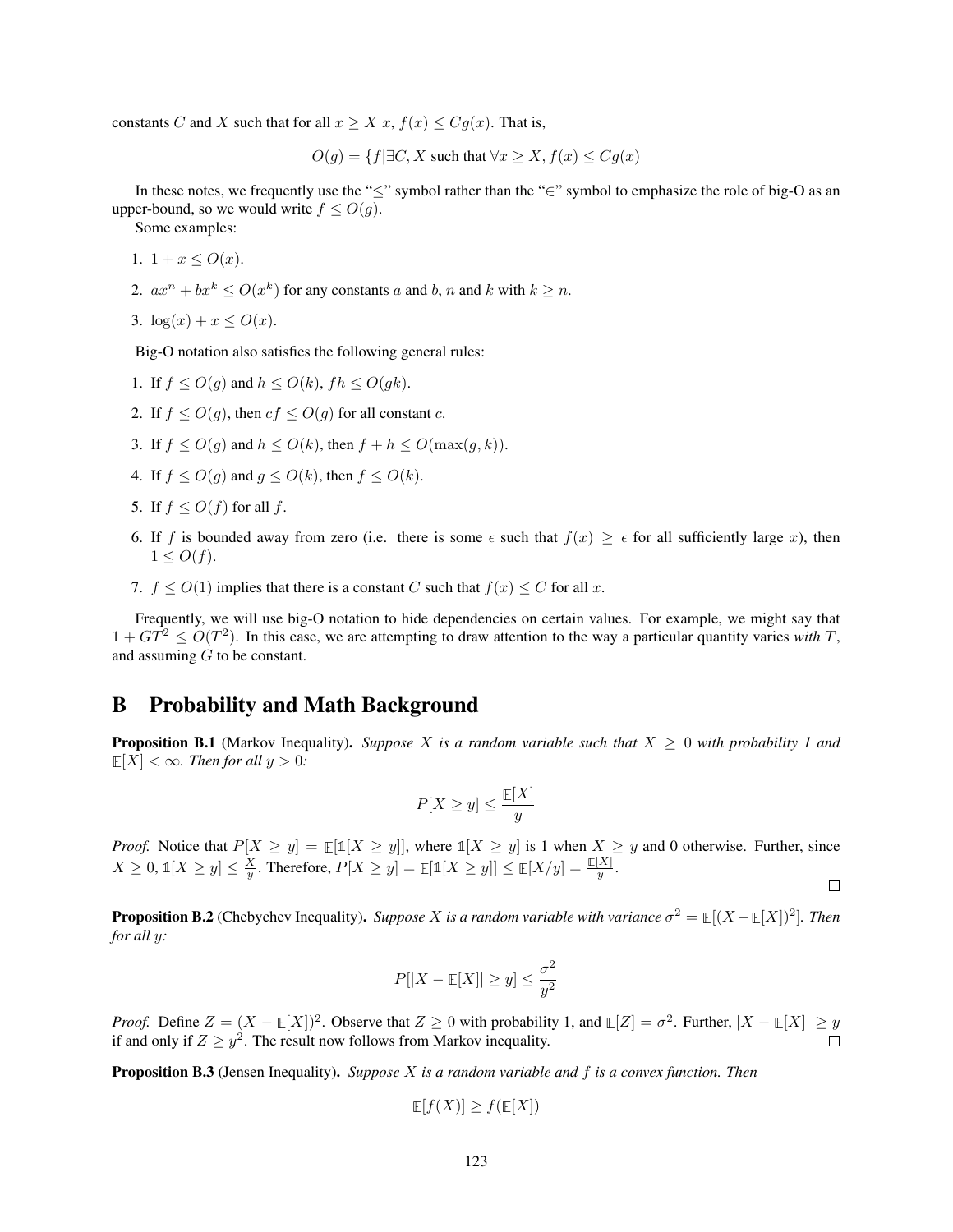*Proof.* Since f is convex, there exists some q such that for all  $y$ ,

$$
f(y) \ge f(\mathbb{E}[X]) + \langle g, y - \mathbb{E}[X] \rangle
$$

(for example, if f is differentiable,  $g = \nabla f(\mathbb{E}[X]))$ . Then

$$
\mathbb{E}[f(X)] \ge f(\mathbb{E}[X]) + \mathbb{E}[\langle g, X - \mathbb{E}[X] \rangle] = f(\mathbb{E}[X])
$$

Jensen inequality is often used in reverse: if f is a *concave* function (that is,  $-f$  is convex), then  $E[f(x)]$  ≤  $f(\mathbb{E}[X])$ . This can be used, for example, to show that for any random variable  $X$ ,  $\mathbb{E}[|X|] \leq \sqrt{\mathbb{E}[X^2]}$ .

Also, the following *discrete* statement of Jensen inequality is often useful (note that this is really the same statement, just reformulated a bit):

**Corollary B.4** (Jensen inequality in discrete case). Suppose  $x_1, \ldots, x_N \in \mathbb{R}^d$  and  $a_1, \ldots, a_N$  are non-negative real *numbers. Define*  $\overline{x} = \frac{1}{\sum_{i=1}^{N} a_i} \sum_{i=1}^{N} x_i$ . *Then if f is a convex function:* 

$$
\frac{1}{\sum_{i=1}^{N} a_i} \sum_{i=1}^{N} f(x_i) \ge f(\overline{x})
$$

*Proof.* Consider the random variable X with a discrete distribution that takes on value  $x_i$  with probability  $\frac{a_i}{\sum_{j=1}^{N} a_j}$ . Notice that  $E[X] = \overline{x}$ . The result then follows directly from Jensen inequality.

**Proposition B.5** (Union Bound). *Suppose A and B are two events. Then*  $P[A \text{ or } B] \leq P[A] + P[B]$ *.* 

*Proof.* Clearly the event represented by A or B can be decomposed into either A or B and not A. The probability of  $B$  and not  $A$  is at most the probability of  $B$ , so the result follows.  $\Box$ 

Next, we will often make use of the *bias-variance decomposition*:

**Proposition 10.4.** [Bias-variance Decomposition] Suppose  $X \in \mathbb{R}^d$  is some random variable. Then for any deter*ministic value* Y *:*

$$
\mathop{\mathbb{E}}[ \| X - Y \|^2 ] = \| Y - \mathop{\mathbb{E}}[X] \|^2 + \mathop{\mathbb{E}}[ \| X - \mathop{\mathbb{E}}[X] \|^2 ]
$$

*Proof.* Expanding the square we have:

$$
\mathbb{E}[\|X - Y\|^2] = \mathbb{E}[\|X - \mathbb{E}[X] + \mathbb{E}[X] - Y\|^2]
$$
  
\n
$$
= \mathbb{E}[\|Y - \mathbb{E}[X]\|^2] + \mathbb{E}[\|X - \mathbb{E}[X]\|^2] + 2\mathbb{E}[\langle X - \mathbb{E}[X], \mathbb{E}[X] - Y\rangle]
$$
  
\n
$$
= \|Y - \mathbb{E}[X]\|^2 + \mathbb{E}[\|X - \mathbb{E}[X]\|^2] + 2\langle \mathbb{E}[X - \mathbb{E}[X]], \mathbb{E}[X] - Y\rangle
$$
  
\n
$$
= \|Y - \mathbb{E}[X]\|^2 + \mathbb{E}[\|X - \mathbb{E}[X]\|^2]
$$

where

Another useful inequality is the Young inequality:

**Proposition 10.5.** *[Young inequality] Suppose X and Y are arbitrary vectors. Then for any*  $\lambda > 0$  *and any nonnegative real numbers*  $p$  *and*  $q$  *satisfying*  $\frac{1}{p} + \frac{1}{q} = 1$ *,* 

$$
\langle X,Y\rangle\leq \frac{\|X\|^p}{p\lambda^p}+\frac{\lambda^q\|Y\|^q}{q}
$$

 $\Box$ 

 $\Box$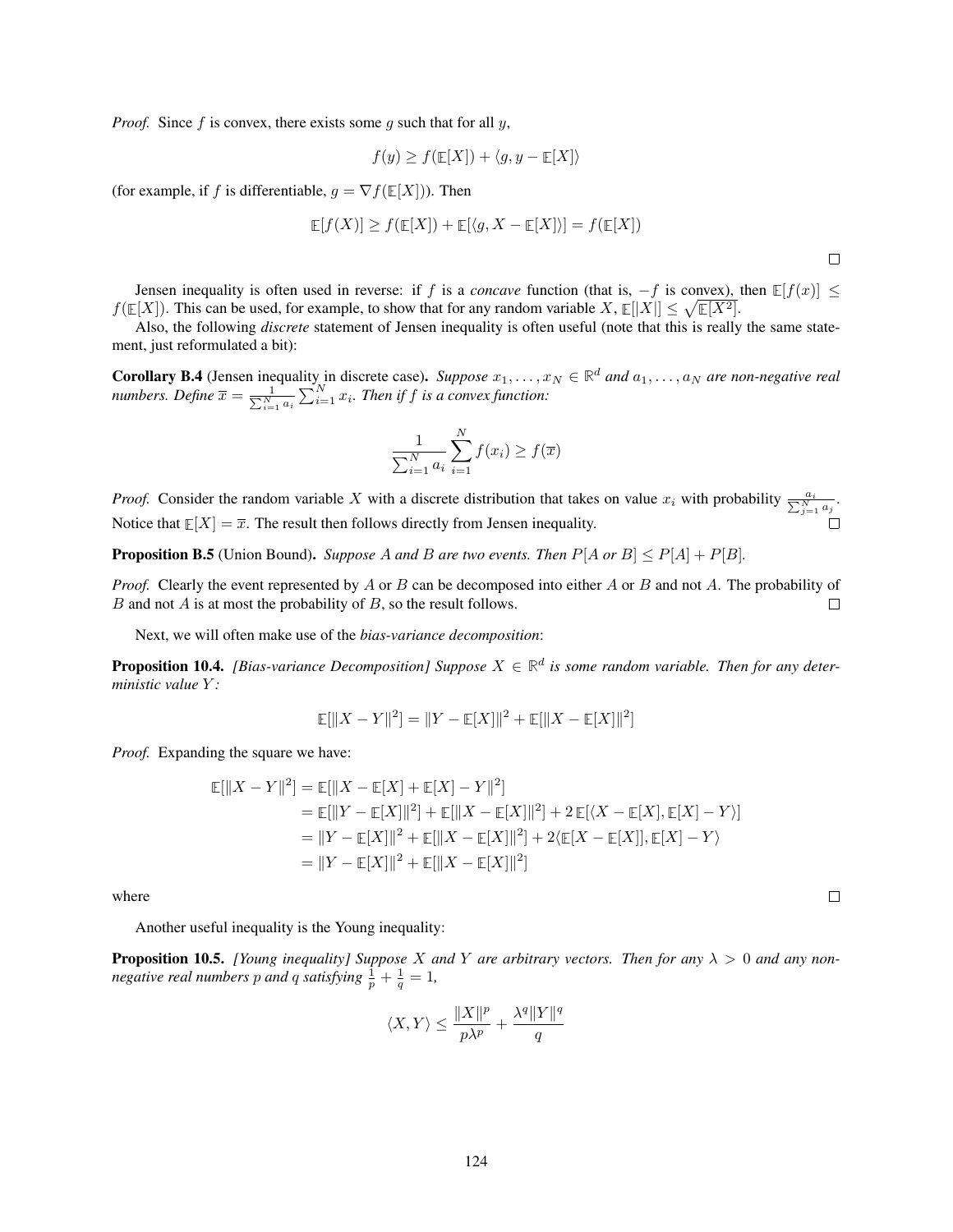*Proof.* Notice that we must have both p and q at least 1 (otherwise  $1/p + 1/q > 1$ , which is not allowed). Now, differentiating the RHS with respect to  $\lambda$  yields:

$$
-\frac{\|X\|^p}{\lambda^{p+1}}+\lambda^{q-1}\|Y\|^q
$$

Differentiating again yields:

$$
(p+1)\frac{\|X\|^p}{\lambda^{p+2}} + (q-1)\lambda^{q-2} \|Y\|^q \ge 0
$$

where we have used  $q \ge 1$ . Thus, we can find a minimum value for the RHS by setting the first derivative to 0. Solving  $-\frac{\|X\|^p}{\lambda^{p+1}} + \lambda^{q-1} \|Y\|^q = 0$  for  $\lambda$  then gives  $\lambda = \frac{\|X\|^{p/(p+q)}}{\|Y\|^{q/(p+q)}}$  $\frac{||X||^{r/(n+1)}}{||Y||^{q/(p+q)}}$ , which yields a minimum value of

$$
\frac{\|X\|^{p-\frac{p^2}{p+q}}\|Y\|^{\frac{pq}{p+q}}}{p} + \frac{\|Y\|^{q-\frac{q^2}{p+q}}\|X\|^{\frac{pq}{p+q}}}{q} = \frac{\|X\|^{\frac{pq}{p+q}}\|Y\|^{\frac{pq}{p+q}}}{p} + \frac{\|Y\|^{\frac{pq}{p+q}}\|X\|^{\frac{pq}{p+q}}}{q}
$$

Now, notice that

$$
1=\frac{1}{p}+\frac{1}{q}=\frac{p+q}{pq}
$$

So that the minimum of the RHS is in fact:

$$
\frac{\|X\| \|Y\|}{p} + \frac{\|Y\| \|X\|}{q} = \|X\| \|Y\|
$$

Now to conclude observe that  $\langle X, Y \rangle \le ||X|| ||Y||$  by Cauchy-Schwarz.

Finally, we will also often need the following generalization of Cauchy-Schwarz:

**Proposition 10.6.** *[Cauchy-Schwarz for random variables] Suppose*  $A \in \mathbb{R}$  and  $B \in \mathbb{R}$  are arbitrary random vari*ables. Then:*

$$
\mathop{\mathbb{E}}[AB] \leq \sqrt{\mathop{\mathbb{E}}[A^2]\,\mathop{\mathbb{E}}[B^2]}
$$

*Proof.* By Young inequality (Proposition [10.5\)](#page-48-0), we have

$$
\mathbb{E}[AB] \leq \mathbb{E}\left[\frac{A^2}{2\lambda^2} + \frac{\lambda^2 B^2}{2}\right]
$$

$$
= \frac{\mathbb{E}[A^2]}{2\lambda^2} + \frac{\lambda^2 \mathbb{E}[B^2]}{2}
$$

for any constant  $\lambda > 0$ . Now, set  $\lambda = \frac{\mathbb{E}[A^2]}{\mathbb{E}[B^2]}$  to conclude the desired result.

## C Convexity, Smoothness and Lipschitzness

Many classic algorithms work for *convex* functions:

**Definition 2.1.** A function L is convex if for all x, there exists some  $g_x$  such that for all y:

$$
\mathcal{L}(y) \ge \mathcal{L}(x) + \langle g_x, y - x \rangle
$$

*When*  $\mathcal L$  *is differentiable,*  $g_x = \nabla \mathcal L(x)$ *.* 

When  $\mathcal L$  is twice-differentiable, the following is an equivalent condition for convexity:

**Proposition C.1.** *Suppose*  $\mathcal{L}$  *is twice-differentiable. Then*  $\mathcal{L}$  *is convex if and only if*  $\nabla^2 \mathcal{L}(\mathbf{w}) \succeq 0$  *for all* w.

 $\Box$ 

 $\Box$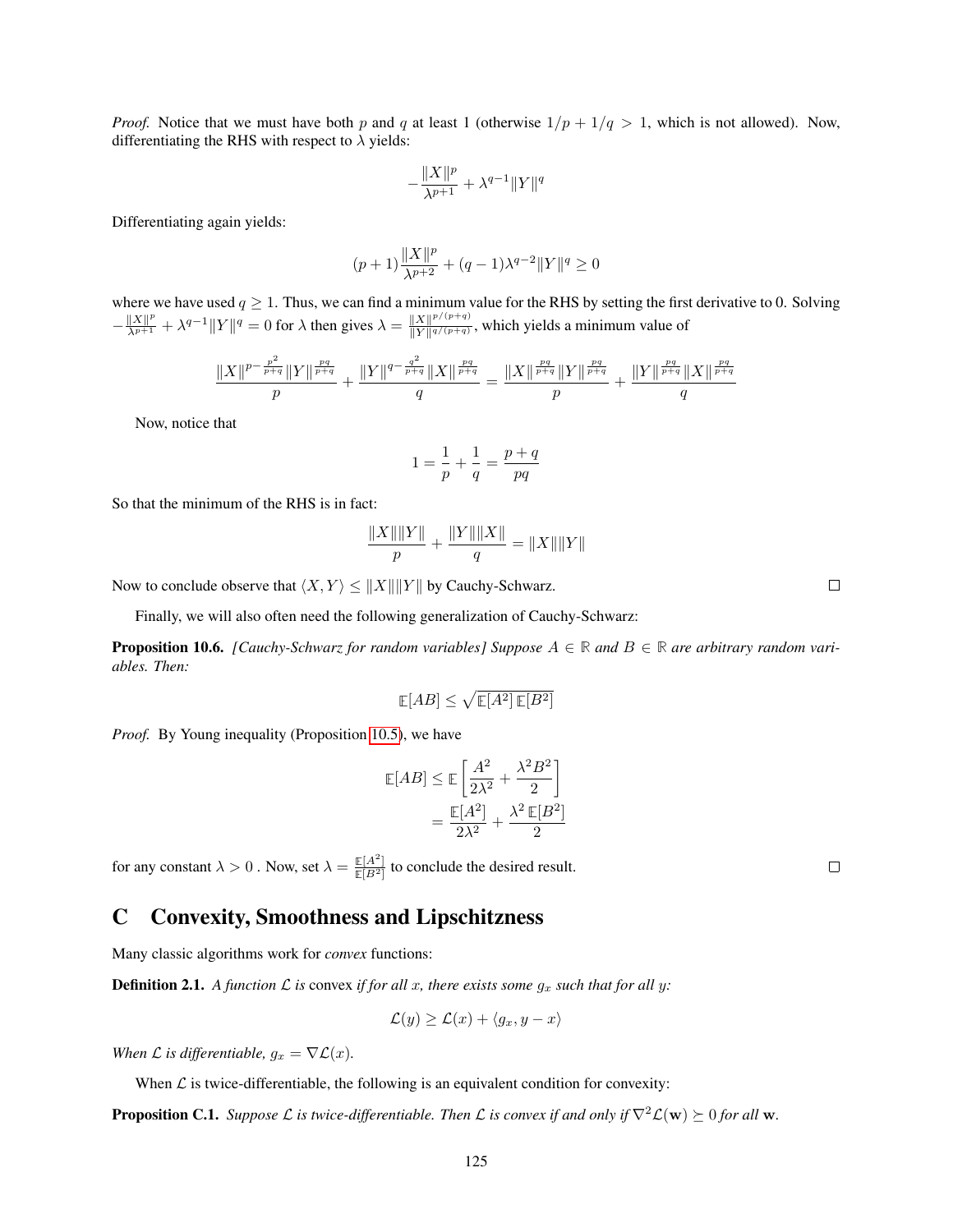Next, we will usually assume that loss functions  $\mathcal{L}$  iare *Lipschitz*:

**Definition 2.2.** A function  $\mathcal{L}: \mathbb{R}^d \to \mathbb{R}$  is G-Lipschitz if for all  $x, y \in \mathbb{R}^d$ ,

$$
|\mathcal{L}(x) - \mathcal{L}(y)| \le G||x - y||
$$

This definition may be a little strange looking, but it's actually fairly likely to hold. The intuition here is that the G in G-Lipschitzness is actually measuring the degree to which  $\mathcal L$  is continuous. In fact, if W is a compact set, then any continuous  $\mathcal L$  must be G-Lipschitz for some G. When  $\mathcal L$  is differentiable, we can phrase G-Lipschitzness in the following way:

**Proposition 2.3.** *If*  $\mathcal L$  *is differentiable, then*  $\mathcal L$  *is G-Lipschitz if and only if*  $\|\nabla \mathcal L(x)\| \leq G$  *for all* x.

*Proof.* First, suppose  $\|\nabla \mathcal{L}(x)\| \geq G$  for some  $x \in \mathbb{R}^d$ . By definition of gradient for any vector v, we have:

$$
\lim_{\delta \to 0} \frac{\mathcal{L}(x + \delta v) - \mathcal{L}(x) - \delta \langle v, \nabla \mathcal{L}(x) \rangle}{\delta} = 0
$$

Let  $v = \frac{\nabla \mathcal{L}(x)}{\|\nabla \mathcal{L}(x)\|}$  $\frac{\nabla L(x)}{\|\nabla L(x)\|}$ . Then this implies:

$$
\lim_{\delta \to 0} \frac{\mathcal{L}(x + \delta v) - \mathcal{L}(x)}{\delta} = \|\nabla \mathcal{L}(x)\|
$$

Thus, if  $\|\nabla \mathcal{L}(x)\| \geq G$ , there must be some  $\delta$  such that

$$
|\mathcal{L}(x+\delta v) - \mathcal{L}(x)| \ge G\delta
$$

and so L is no G-Lipschitz. Therefore G-Lipschitzness implies  $\|\nabla \mathcal{L}(x)\| \leq G$ . Now suppose  $\|\nabla \mathcal{L}(x)\| \leq G$  for all  $x$ . Then by the fundamental theorem of calculus.

$$
\mathcal{L}(x) - \mathcal{L}(y) = \int_0^1 \frac{d}{dt} \mathcal{L}(y + t(x - y)) dt
$$
  
= 
$$
\int_0^1 \langle \nabla \mathcal{L}(y + t(x - y)), x - y \rangle dt
$$
  

$$
\leq \int_0^1 \|\nabla \mathcal{L}(y + t(x - y))\| \|x - y\| dt
$$
  

$$
\leq G \|x - y\|
$$

so that  $\mathcal L$  is  $G$ -Lipschitz.

For most of this course, we will consider exclusively losses  $\mathcal L$  that are *smooth*:

**Definition 4.1.** A function  $\mathcal{L} : \mathbb{R}^d \to \mathbb{R}$  is H-smooth if  $\mathcal{L}$  is differentiable at all  $x \in \mathbb{R}^d$ , and for all  $x, y \in W$ ,

$$
\|\nabla \mathcal{L}(x) - \nabla \mathcal{L}(y)\| \le H\|x - y\|
$$

Let's be clear: there are plenty of losses out there that are not smooth, or are only smooth with a very large value of H. However, without *some* kind of assumption about the loss it is very difficult to prove anything about how an algorithm will operate. Similarly to the way that  $G$ -Lipschitzness is the same as the gradient being bounded by  $G$  when  $\mathcal L$  is differentiable, H-smoothness is the same as the Hessian being bounded by H when  $\mathcal L$  is twice-differentiable:

**Proposition 4.2.** *Suppose*  $\mathcal L$  *is twice differentiable. Then*  $\mathcal L$  *is* H-smooth *if and only if*  $\|\nabla^2 \mathcal L(\mathbf w)\|_{op} \leq H$  *for all* w.

The proof is essentially the same as the proof of Proposition [2.3,](#page-5-0) although with two integrals instead of one. We will leave it as an exercise.

Smoothness is at least approximately satisfied by essentially any continuous function, in the sense that any contuous function can be replaced with a approximation that is smooth. The quality of the approximation can be traded off for the amount of smoothness. Formally, the following theorem holds: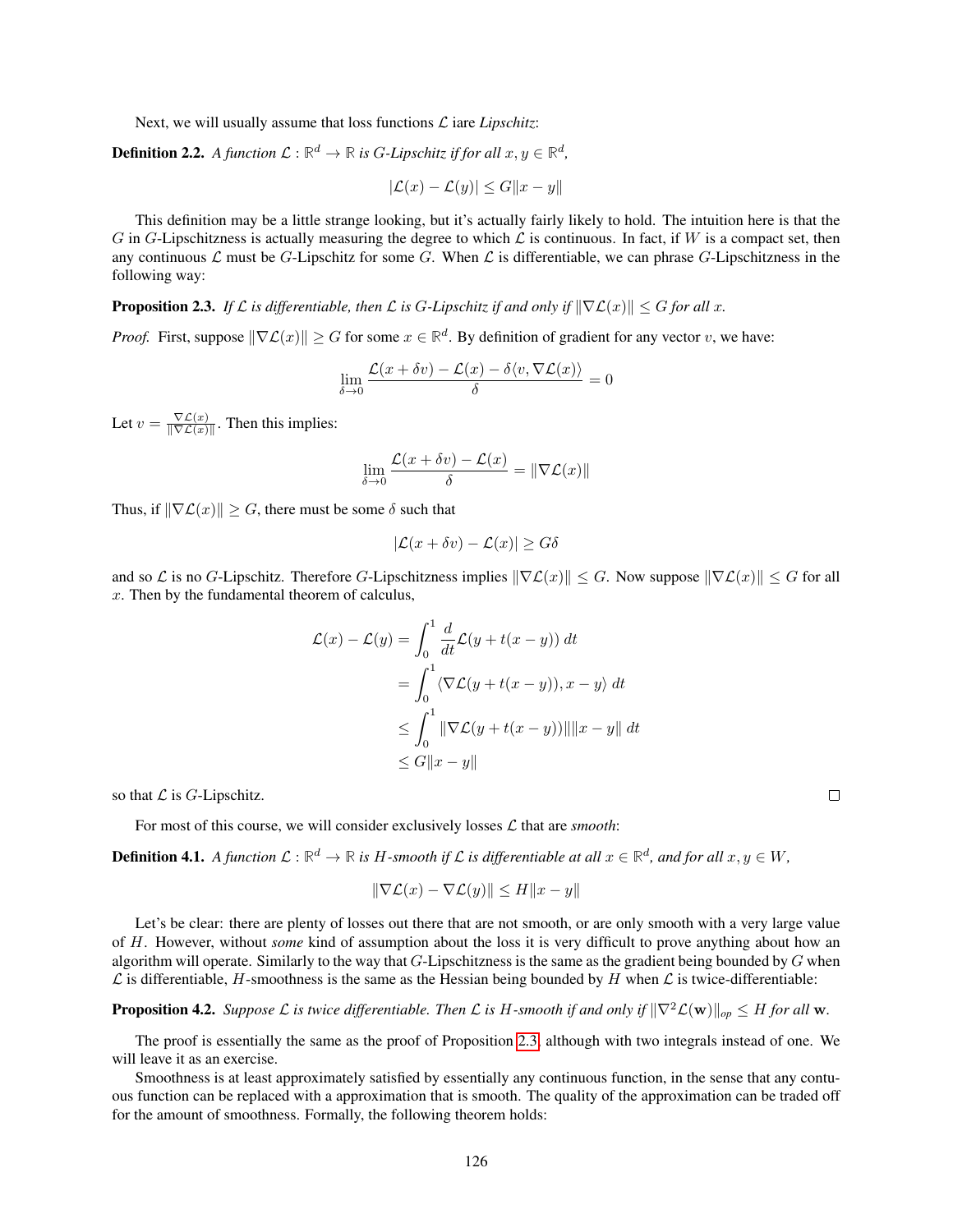**Theorem 4.3.** Let  $\mathcal{L} : \mathbb{R}^d \to \mathbb{R}$  be a G-Lipschitz function. Then for any H, consider

$$
\hat{\mathcal{L}}(x) = \inf_{y} \mathcal{L}(y) + \frac{H}{2} ||x - y||^2
$$

*Then*  $\hat{\mathcal{L}}$  *is H*-smooth and *G*-Lipschitz, and for all  $x \in W$ ,

$$
|\hat{\mathcal{L}}(x) - \mathcal{L}(x)| \le \frac{G^2}{H}
$$

To extend the idea of smoothness, we have the notion of *second-order smoothness*:

**Definition 27.1.** A function  $L:\mathbb{R}^d\to\mathbb{R}$  is  $\rho$ -second-order smooth if  $L$  is twice-differentiable at all  $x\in\mathbb{R}^d$ , and for *all* x, y, v*:*

$$
\|(\nabla^2 \mathcal{L}(x) - \nabla^2 \mathcal{L}(y))v\| \le \rho \|x - y\| \|v\|
$$

Just as Lipschitzness relates to the first derivative and smoothness to the second derivative, second-order smoothness means that the *third* derivative is bounded. The third derivative of a function  $f : \mathbb{R}^d \to \mathbb{R}$  is a bit of a complicated object. Formally, it is a tensor in  $\mathbb{R}^{d \times d \times d}$ . Concretely, it can be represented by a three-dimensional matrix whose ijk entry is  $\frac{\partial f}{\partial x_i \partial x_j \partial x_k}$ . This 3-dimensional matrix turns vectors into regular 2-dimensional matrices: given a 3-dimensional matrix  $T$  and a vector  $v$ , we write the 2-dimensional matrix  $Tv$  as:

$$
Tv[i,j] = \sum_{k} T[i,j,k]v[k]
$$

We say  $||T||_{op} = \sup_{||v|| \le 1} ||Tv||_{op}$ . With this notation, a thrice-differentiable function is  $\rho$ -second-order smooth if and only if its third derivative has operator norm at most  $\rho$ .

### C.1 Critical points and Local minima

Because we will not be assuming that  $\mathcal L$  is convex, in general we will not be able to actually show that our algorithms in fact minimizes L. Instead, we will often simply try to approach a *critical point*:

**Definition 4.4.** *A* critical point, *or* first-order stationary point *of*  $\mathcal L$  *is a point* x *such that*  $\nabla \mathcal L(x) = 0$ *.* 

The search for critical points is motivated by the observation that any minimizer of  $\mathcal L$  must also be a critical point, so that finding a critical point is a necessary but not sufficient condition for actually minimizing  $\mathcal{L}$ . There is some active research investigating the degree to which this condition may actually be sufficient. In fact, one of the key desirable properties of convex functions is that any critical point must also minimize  $\mathcal{L}$ . Sometimes we will be more ambitious and instead try to find a *local minimum*:

**Definition C.2.** A local minimum, or a second-order stationary point of L is a point x such that for some  $\epsilon$  and all y *with*  $||y - x|| \leq \epsilon$ ,  $\mathcal{L}(y) \geq \mathcal{L}(x)$ .

As is typical in optimization, instead of actually identifying critical points or local minima, we will identify approximate critical points or local minima. The notion of an approximate critical point is relatively straightforward: we simply try to make  $\|\nabla \mathcal{L}(x)\|$  as small as possible:

**Definition 4.5.** *A*  $\epsilon$ -approximate critical point of  $\mathcal L$  is a point x such that  $\|\nabla \mathcal L(x)\| \leq \epsilon$ 

The appropriate way to define an approximate local minimum is less clear however. To think about this, we will need to use some information about the second derivative. One particular idea that is important is the notion of being *positive semidefinite*:

**Definition C.3.** A square matrix  $M \in \mathbb{R}^{d \times d}$  is positive semidefinite if for all  $v \in \mathbb{R}^d$ ,  $v^{\top} M v \geq 0$ . Further, for *any matrices* A and B, we use the notation  $A \succeq B$  to indicate that  $v^{\top}Av \geq v^{\top}Bv$  for all v. Then, M is positive *semidefinite if and only if*  $M \succeq 0$ *.* 

We will adopt the following standard definition: